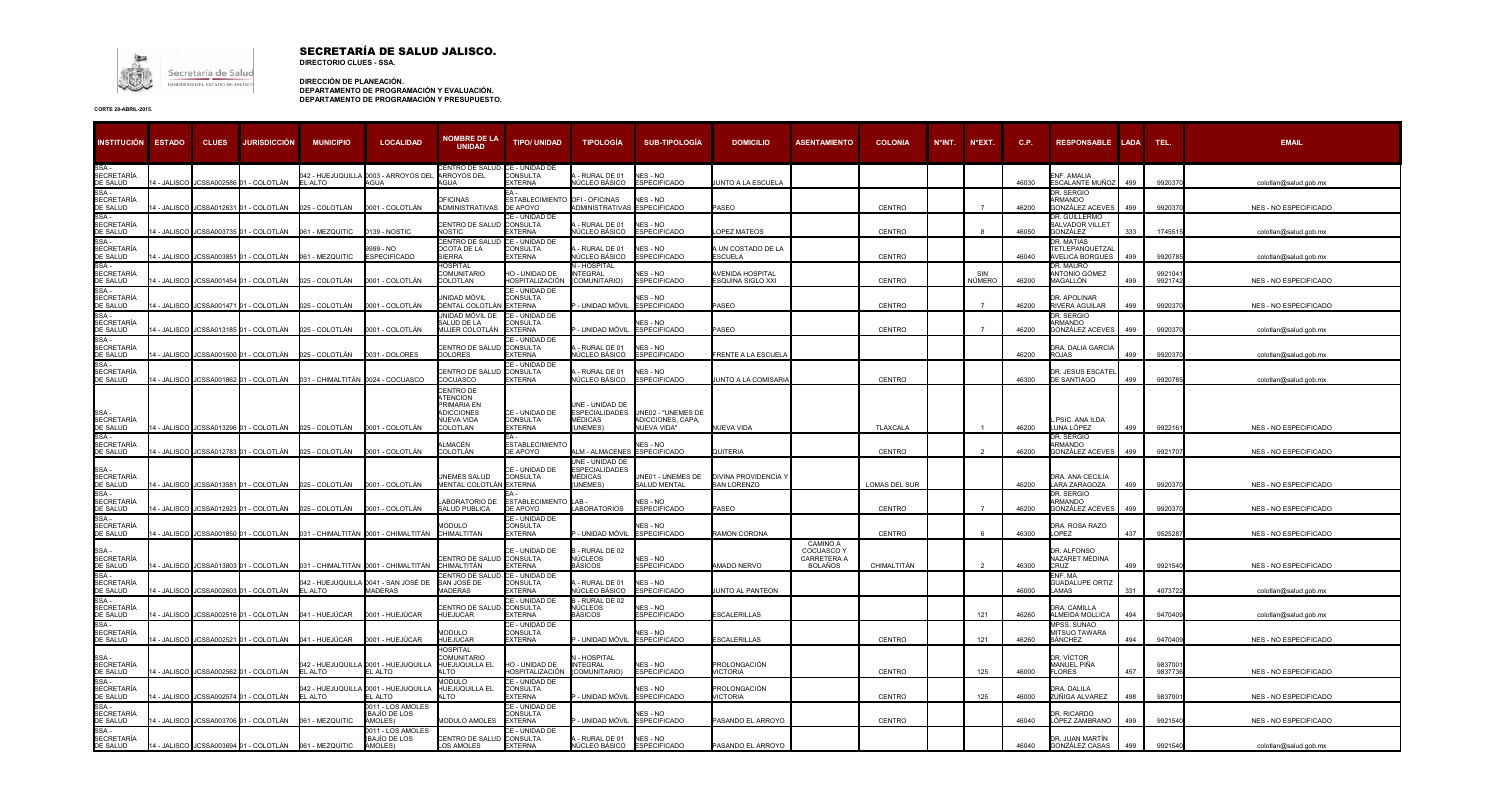| SSA-<br><b>SECRETARÍA</b><br>DE SALUD         |               |                                                      | 14 - JALISCO JCSSA003892 01 - COLOTLÁN 061 - MEZQUITIC | 0331 - EL CHALATE<br>LOS CHALATES)                         | CENTRO DE SALUD CONSULTA<br>EL CHALATE                                  | CE - UNIDAD DE<br><b>EXTERNA</b>                                      | - RURAL DE 01<br>IÚCLEO BÁSICO              | NES - NO<br><b>ESPECIFICADO</b>       | A ESPALDAS DE LA<br>ESCUELA                | <b>CENTRO</b> |               | 46040 | ENF. MANUEL<br>SALVADOR DIAZ                    | 499 | 9921540 | colotlan@salud.gob.mx        |
|-----------------------------------------------|---------------|------------------------------------------------------|--------------------------------------------------------|------------------------------------------------------------|-------------------------------------------------------------------------|-----------------------------------------------------------------------|---------------------------------------------|---------------------------------------|--------------------------------------------|---------------|---------------|-------|-------------------------------------------------|-----|---------|------------------------------|
| SSA-<br><b>SECRETARÍA</b><br>DE SALUD         | 4 - JALISCO   | JCSSA004913 01 - COLOTLÁN                            | )81 - SANTA MARÌA<br>DE LOS ÁNGELES                    | 009 - HUACASCO<br>(SAN JOSÉ DE<br>HUASCASCO)               | CENTRO DE SALUD<br>HUACASCO                                             | CE - UNIDAD DE<br>CONSULTA<br><b>EXTERNA</b>                          | - RURAL DE 01<br>ÚCLEO BÁSICO               | NES - NO<br><b>ESPECIFICADO</b>       | SALIDA A 21 DE MARZO                       |               |               | 46240 | ENF. YOLANDA<br>AVILA RIVERA<br><b>RIVERA</b>   | 492 | 9222785 | colotlan@salud.gob.mx        |
| SSA-<br><b>SECRETARÍA</b><br>DE SALUD         | 4 - JALISCO   | JCSSA003822 01 - COLOTLÁN                            | 061 - MEZQUITIC                                        | 0201 - SAN<br>SEBASTIÁN<br>TEPONAHUAXTLÁN                  | <b>MODULO SAN</b><br>SEBASTIAN                                          | CE - UNIDAD DE<br>CONSULTA<br>EXTERNA                                 | - UNIDAD MÓVIL                              | NES - NO<br><b>ESPECIFICADO</b>       | FRENTE AL ALBERGUE                         | CENTRO        |               | 46040 | DR. TRINIDAD<br>MARÍN ALMONTE<br>MAHUIZTL       | 331 | 133958  | NES - NO ESPECIFICADO        |
| SSA-<br><b>SECRETARÍA</b><br>DE SALUD         |               |                                                      |                                                        | )201 - SAN<br>SEBASTIÁN<br>TEPONAHUAXTLÁN                  | CENTRO DE SALUD<br>SAN SEBASTIAN<br>TEPONAHUASTLAN EXTERNA              | CE - UNIDAD DE<br><b>CONSULTA</b>                                     | - RURAL DE 01<br>ÚCLEO BÁSICO ESPECIFICADO  | NES - NO                              | FRENTE AL ALBERGUE                         |               |               | 46040 | DRA. CELINA<br>MONTES PONCE                     | 499 | 9921707 | colotlan@salud.gob.mx        |
| SSA -<br><b>SECRETARÍA</b><br>DE SALUD        | 4 - JALISCO I |                                                      |                                                        |                                                            | CENTRO DE SALUD<br><b>TEPIZUAC</b>                                      | CE - UNIDAD DE<br><b>CONSULTA</b><br>EXTERNA                          | - RURAL DE 01<br>ÚCLEO BÁSICO               | NES - NO<br><b>ESPECIFICADO</b>       | FRENTE A COCINA<br>COPUSI                  | CENTRO        |               | 46300 | DR. JOSÉ LUIS<br>QUEZADA LÓPEZ                  | 499 | 992078  | colotlan@salud.gob.mx        |
| SSA-<br><b>SECRETARÍA</b><br>DE SALUD         |               | 4 - JALISCO I JCSSA002620 01 - COLOTLÁN              | 042 - HUEJUQUILLA<br>EL ALTO                           | 0047 - TENZOMPA                                            | CENTRO DE SALUD<br><b>TENZOMPA</b>                                      | CE - UNIDAD DE<br><b>CONSULTA</b><br><b>EXTERNA</b>                   | - RURAL DE 01<br>IÚCLEO BÁSICO ESPECIFICADO | NES - NO                              | <b>JUNTO A LA COMISARIA</b>                | CENTRO        |               | 46030 | MPSS. RENÉ<br><b>FLORES VILLAREAL</b>           | 200 | 124819  | colotlan@salud.gob.mx        |
| $SSA -$<br><b>SECRETARÍA</b><br>DE SALUD      |               |                                                      | 14 - JALISCO JCSSA001483 01 - COLOTLÁN 025 - COLOTLÁN  | 005 - AGUA GORDA                                           | CENTRO DE SALUD<br><b>AGUA GORDA</b>                                    | CE - UNIDAD DE<br><b>CONSULTA</b><br><b>EXTERNA</b>                   | - RURAL DE 01<br>IÚCLEO BÁSICO              | NES - NO<br><b>ESPECIFICADO</b>       | UN LADO DEL LIENZO<br>CHARRO               | CENTRO        |               | 46200 | ENF. PATROCINIO<br><b>GODINA HUIZAR</b>         | 499 | 992078  | colotlan@salud.gob.mx        |
| SSA -<br><b>SECRETARÍA</b><br>DE SALUD        |               |                                                      | 14 - JALISCO JCSSA001524 01 - COLOTLÁN 025 - COLOTLÁN  | 065 - SAN RAFAEL<br><b>DEL REFUGIO</b>                     | CENTRO DE SALUD<br>SAN RAFAEL DEL<br><b>REFUGIO</b>                     | CE - UNIDAD DE<br><b>CONSULTA</b><br><b>EXTERNA</b>                   | - RURAL DE 01<br><b>IÚCLEO BÁSICO</b>       | NES - NO<br><b>ESPECIFICADO</b>       | <b>IL ORIENTE DE LA</b><br><b>ESCUELA</b>  | CENTRO        |               | 46200 | APS RUBÉN<br>SANDOVAL MURO                      | 499 | 9920785 | colotlan@salud.gob.mx        |
| $SSA -$<br><b>SECRETARÍA</b><br>DE SALUD      | 14 - JALISCO  |                                                      |                                                        | 109 - TUXPAN DE<br>3OLAÑOS                                 | MODULO TUXPAN<br>DE BOLAÑOS                                             | CE - UNIDAD DE<br>CONSULTA<br><b>EXTERNA</b>                          | - UNIDAD MÓVIL                              | NES - NO<br><b>ESPECIFICADO</b>       | ORIENTE DEL<br>CALIHUEY                    | CENTRO        |               | 46300 | DR. FLORENTINO<br>MARTÍNEZ JOSÉ                 | 437 | 4881124 | NES - NO ESPECIFICADO        |
| SSA -<br><b>SECRETARÍA</b><br>DE SALUD        |               | 4 - JALISCO JCSSA001121 01 - COLOTLÁN                | 019 - BOLAÑOS                                          | 109 - TUXPAN DE<br><b>BOLAÑOS</b>                          | CENTRO DE SALUD<br><b>TUXPAN DE</b><br><b>BOLAÑOS</b>                   | CE - UNIDAD DE<br>CONSULTA<br><b>FXTERNA</b>                          | - RURAL DE 01<br>IÚCLEO BÁSICO              | NES - NO<br><b>ESPECIFICADO</b>       | ORIENTE DEL<br>CALIHUEY                    | CENTRO        |               | 46300 | <b>MPSS LUIS</b><br>EDUARDO GARCÍA<br>PRECIADO  | 437 | 4881124 | colotlan@salud.gob.mx        |
| SSA -<br><b>SECRETARÍA</b><br>DE SALUD        | I - JALISCO   | JCSSA001512 01 - COLOTLÁN                            | 025 - COLOTLÁN                                         | 0032 - EL EPAZOTE                                          | CENTRO DE SALUD<br>EL EPAZOTE                                           | CE - UNIDAD DE<br><b>CONSULTA</b><br><b>EXTERNA</b>                   | - RURAL DE 01<br>ÚCLEO BÁSICO               | NES - NO<br><b>ESPECIFICADO</b>       | A UN COSTADO DEL<br>(INDER                 | CENTRO        |               | 46200 | DR. PEDRO GARCIA<br><b>TOTESAUTT</b>            | 499 | 992078  | colotlan@salud.gob.mx        |
| SSA-<br><b>SECRETARÍA</b><br>DE SALUD         |               |                                                      | 4 - JALISCO JCSSA002550 01 - COLOTLÁN 041 - HUEJÚCAR   | 0022 - TLALCOSAHUA TLALCOSAHUA                             | CENTRO DE SALUE                                                         | CE - UNIDAD DE<br><b>CONSULTA</b><br><b>EXTERNA</b>                   | - RURAL DE 01<br>IÚCLEO BÁSICO              | NES - NO<br><b>ESPECIFICADO</b>       | VECINO COMISARIA                           | CENTRO        |               | 46290 | DRA. MARTHA<br>MARZETH MOYEDA<br>RUÍZ.          | 494 | 7983081 | colotlan@salud.gob.mx        |
| SSA -<br><b>SECRETARÍA</b><br>DE SALUD        | 4 - JALISCO   | JCSSA003711 01 - COLOTLÁN                            | 061 - MEZQUITIC                                        | 130 - MINILLAS                                             | CENTRO DE SALUD<br>MINILLAS                                             | CE - UNIDAD DE<br><b>CONSULTA</b><br>EXTERNA                          | - RURAL DE 01<br>ÚCLEO BÁSICO               | NES - NO<br><b>ESPECIFICADO</b>       | <b>JUNTO A LA ESCUELA</b>                  | CENTRO        |               | 46040 | DR. MARCO<br><b>OINOTAL</b><br>DOMÍNGUEZ GAETA  | 499 | 992037  | colotlan@salud.gob.mx        |
| SSA-<br><b>SECRETARÍA</b><br>DE SALUD<br>SSA- | 4 - JALISCO   | JCSSA003781 01 - COLOTLÁN                            | 061 - MEZQUITIC                                        | 168 - PUEBLO<br><b>NUEVO</b>                               | MODULO PUEBLO<br>NUFVO                                                  | CE - UNIDAD DE<br>CONSULTA<br><b>EXTERNA</b>                          | - UNIDAD MÓVIL ESPECIFICADO                 | NES - NO                              | <b>RENTE PISTA DE</b><br><b>ITERRIZAJE</b> | CENTRO        |               | 46040 | MPSS JUAN DIEGO<br>ROMERO GARCÍA                | 331 | 6018340 | NES - NO ESPECIFICADO        |
| <b>SECRETARÍA</b><br>DE SALUD<br>SSA -        |               | 4 - JALISCO JJCSSA003776 01 - COLOTLÁN               | 061 - MEZQUITIC                                        | 168 - PUEBLO<br><b>NUEVO</b><br>$050 -$                    | CENTRO DE SALUD<br>PUEBLO NUEVO                                         | CE - UNIDAD DE<br><b>CONSULTA</b><br><b>EXTERNA</b><br>CE - UNIDAD DE | - RURAL DE 01<br>ÚCLEO BÁSICO               | NES - NO<br><b>ESPECIFICADO</b>       | FRENTE PISTA DE<br><b>TERRIZAJE</b>        | CENTRO        |               | 46040 | DRA. ILIANA<br>CRISTINA MARTINE<br>VEGA         | 331 | 6018340 | colotlan@salud.gob.mx        |
| <b>SECRETARÍA</b><br>DE SALUD<br>SSA-         |               | 4 - JALISCO   JCSSA001116  01 - COLOTLÁN             | 019 - BOLAÑOS                                          | <del>I</del> UILACATITLÁN<br>HUILA)                        | CENTRO DE SALUD<br>HUILACATITLAN<br>CENTRO DE SALUD                     | <b>CONSULTA</b><br><b>EXTERNA</b>                                     | - RURAL DE 01<br>ÚCLEO BÁSICO ESPECIFICADO  | NES - NO                              | ENTRADA AL PUEBLO                          |               |               | 46130 | DRA. BELÉN DE LA<br>ROSA SAUCEDO                | 437 | 9525159 | colotlan@salud.gob.mx        |
| <b>SECRETARÍA</b><br>DE SALUD<br>SSA-         |               | 14 - JALISCO   JCSSA002545  01 - COLOTLÁN            | 041 - HUEJÚCAR                                         | 019 - SAN JOSÉ DE<br>OS MÁRQUEZ                            | SAN JOSÉ DE LOS<br>MARQUEZ                                              | CE - UNIDAD DE<br><b>CONSULTA</b><br><b>EXTERNA</b>                   | - RURAL DE 01<br>IÚCLEO BÁSICO ESPECIFICADO | NES - NO                              | ERCA DE LA IGLESIA                         |               |               | 46270 | ENF. ROCIO<br>SALAZAR SALAS                     | 494 | 922643  | colotlan@salud.gob.mx        |
| <b>SECRETARÍA</b><br>DE SALUD                 |               | 14 - JALISCO JCSSA004715 01 - COLOTLÁN               | 076 - SAN MARTÌN<br>DE BOLAÑOS                         | 0064 - MAMATLA                                             | CENTRO DE SALUD<br><b>MAMATLA</b>                                       | CE - UNIDAD DE<br><b>CONSULTA</b><br><b>EXTERNA</b>                   | - RURAL DE 01<br><b>IÚCLEO BÁSICO</b>       | NES - NO<br><b>ESPECIFICADO</b>       | CERCA DE LA ESCUELA                        |               |               | 46350 | TAPS MA DE LA LUI<br>PEREZ CAMPOS               | 437 | 9525492 | colotlan@salud.gob.mx        |
| SSA-<br><b>SECRETARÍA</b><br>DE SALUD         | 4 - JALISCO   | ICSSA001495 01 - COLOTLÁN                            | 025 - COLOTLÁN                                         | 0020 - EL CARRIZAI                                         | CENTRO DE SALUD CONSULTA<br>EL CARRIZAL                                 | CE - UNIDAD DE<br><b>EXTERNA</b>                                      | - RURAL DE 01<br>IÚCLEO BÁSICO              | NES - NO<br><b>ESPECIFICADO</b>       | CERCA DE LA ESCUELA                        |               |               | 46200 | DR. ANUAR<br>JOSADEC ABREGO<br><b>FLORES</b>    | 555 | 1514044 | colotlan@salud.gob.mx        |
| SSA -<br><b>SECRETARÍA</b><br>DE SALUD        |               | 14 - JALISCO JCSSA003880 01 - COLOTLÁN               | 061 - MEZQUITIC                                        | 0325 - SAN MIGUEL<br>SAN MIGUEL<br><b>(ATITXIAUH</b>       | MODULO SAN<br>MIGUEL HUAIXTITA EXTERNA                                  | CE - UNIDAD DE<br>CONSULTA                                            | - UNIDAD MÓVIL                              | NES - NO<br><b>ESPECIFICADO</b>       | FRENTE A CANCHA<br><b>BASKET BALL</b>      |               |               | 46040 | DR. LUIS BERMUDE<br><b>MARQUEZ</b>              | 499 | 992037  | NES - NO ESPECIFICADO        |
| SSA -<br><b>SECRETARÍA</b><br>DE SALUD        | I - JALISCO   | JCSSA003875 01 - COLOTLÁN                            | 061 - MEZQUITIC                                        | 325 - SAN MIGUEL<br><b>SAN MIGUEL</b><br><b>HUAIXTITA)</b> | CENTRO DE SALUD CE - UNIDAD DE<br><b>SAN MIGUEL</b><br><b>HUAIXTITA</b> | CONSULTA<br><b>EXTERNA</b>                                            | - RURAL DE 01<br>IÚCLEO BÁSICO              | NES - NO<br><b>ESPECIFICADO</b>       | FRENTE A CANCHA<br><b>BASKET BALL</b>      |               |               | 46040 | DR. RAMIRO<br>MORENO CASILLAS                   | 499 | 992037  | colotlan@salud.gob.mx        |
| SSA-<br><b>SECRETARÍA</b><br>DE SALUD         |               | 4 - JALISCO JJCSSA002615 01 - COLOTLÁN               | 042 - HUEJUQUILLA<br>EL ALTO                           | 0043 - SAN NICOLÁS<br>DE ACUÑA                             | CENTRO DE SALUD CE - UNIDAD DE<br>SAN NICOLÁS DE<br><b>\CUÑA</b>        | <b>CONSULTA</b><br><b>FXTERNA</b>                                     | - RURAL DE 01<br>IÚCLEO BÁSICO              | NES - NO<br><b>ESPECIFICADO</b>       | FRENTE CAMINO A<br><b>TENZOMPA</b>         |               |               | 46000 | ENF. ELICEIDA<br>MIRANDA RAMOS                  | 499 | 992037  | colotlan@salud.gob.mx        |
| SSA-<br><b>SECRETARÍA</b><br>DE SALUD         | 4 - JALISCO   | JCSSA006441 01 - COLOTLÁN                            | 104 - TOTATICHE                                        | 084 - TEMASTIAN (<br>CANTERA)                              | A CENTRO DE SALUE<br><b>TEMASTIAN</b>                                   | CE - UNIDAD DE<br>CONSULTA<br>EXTERNA                                 | - RURAL DE 01<br>ÚCLEO BÁSICO               | NES - NO<br><b>ESPECIFICADO</b>       | DEL REFUGIO                                |               | SIN<br>NÚMERO | 46180 | DRA. MA. YESENIA<br>RODRIGUEZ RIVERA            | 437 | 965337  | colotlan@salud.gob.mx        |
| SSA -<br><b>SECRETARÍA</b><br>DE SALUD        |               |                                                      |                                                        |                                                            | CENTRO DE SALUD<br><b>EL MORTERO</b>                                    | CE - UNIDAD DE<br><b>CONSULTA</b><br><b>EXTERNA</b>                   | - RURAL DE 01<br>ÚCLEO BÁSICO               | NES - NO<br><b>ESPECIFICADO</b>       | FRENTE A CARRETERA<br>FEDERAL              |               |               | 46053 | DR. PABLO<br>MARTÍNEZ IBARRA                    | 200 | 1248191 | colotlan@salud.gob.mx        |
|                                               |               |                                                      |                                                        |                                                            |                                                                         |                                                                       |                                             |                                       |                                            |               |               |       | DR. JUAN<br>FERNANDO TADEO                      |     |         |                              |
| SSA -<br>SECRETARÍA<br>DE SALUD<br>SSA-       | 4 - JALISCO   | JCSSA003805 01 - COLOTLÁN                            | 061 - MEZQUITIC                                        | 190 - SAN ANDRÉS<br><b>COHAMIATA</b>                       | <b>MODULO SAN</b><br>ANDRÉS<br>COHAMIATA                                | CE - UNIDAD DE<br>CONSULTA<br><b>EXTERNA</b>                          |                                             | NES - NO<br>UNIDAD MÓVIL ESPECIFICADO | FRENTE AL ALBERGUE                         | CENTRO        |               | 46040 | RIVERA RUVALCAB<br>RIVERA RUVALCABA             | 499 | 992037  | NES - NO ESPECIFICADO        |
| <b>SECRETARÍA</b><br>DE SALUD                 | 4 - JALISCO   | JCSSA003793 01 - COLOTLÁN                            | 061 - MEZQUITIC                                        | 190 - SAN ANDRÉS<br><b>COHAMIATA</b>                       | CENTRO DE SALUD<br><b>SAN ANDRÉS</b><br>COHAMIATA                       | CE - UNIDAD DE<br><b>CONSULTA</b><br><b>EXTERNA</b>                   | - RURAL DE 01<br>ÚCLEO BÁSICO               | NES - NO<br><b>ESPECIFICADO</b>       | RENTE AL ALBERGUE                          |               |               | 46040 | DR. CARLOS<br>SANDOVAL<br><b>GUERRERO</b>       | 499 | 992037  | colotlan@salud.gob.mx        |
| SSA-<br>SECRETARÍA<br>DE SALUD                |               | 14 - JALISCO I JCSSA013144 01 - COLOTLÁN             | 019 - BOLAÑOS                                          | 0001 - BOLAÑOS                                             | CARAVANA TIPO I<br><b>BOLAÑOS</b>                                       | CE - UNIDAD DE<br>CONSULTA<br><b>EXTERNA</b>                          |                                             | NES - NO<br>UNIDAD MÓVIL ESPECIFICADO | 6 DE SEPTIEMBRE                            | CENTRO        | 62            | 46130 | DR. LUIS<br><b>HUMBERTO</b><br>MADERA PINEDO    | 437 | 952501  | <b>NES - NO ESPECIFICADO</b> |
| SSA-<br>SECRETARÍA<br>DE SALUD                |               | 14 - JALISCO JCSSA001075 01 - COLOTLÁN 019 - BOLAÑOS |                                                        | 0001 - BOLAÑOS                                             | CENTRO DE SALUD<br><b>BOLAÑOS</b>                                       | CE - UNIDAD DE<br><b>CONSULTA</b><br><b>EXTERNA</b>                   | - RURAL DE 01<br>VÚCLEO BÁSICO ESPECIFICADO | NES - NO                              | 16 DE SEPTIEMBRE                           | CENTRO        | 62            | 46130 | DRA. MA. LOURDES<br><b>SOLIS</b><br>SALARRANGUE | 437 | 9525013 | colotlan@salud.gob.mx        |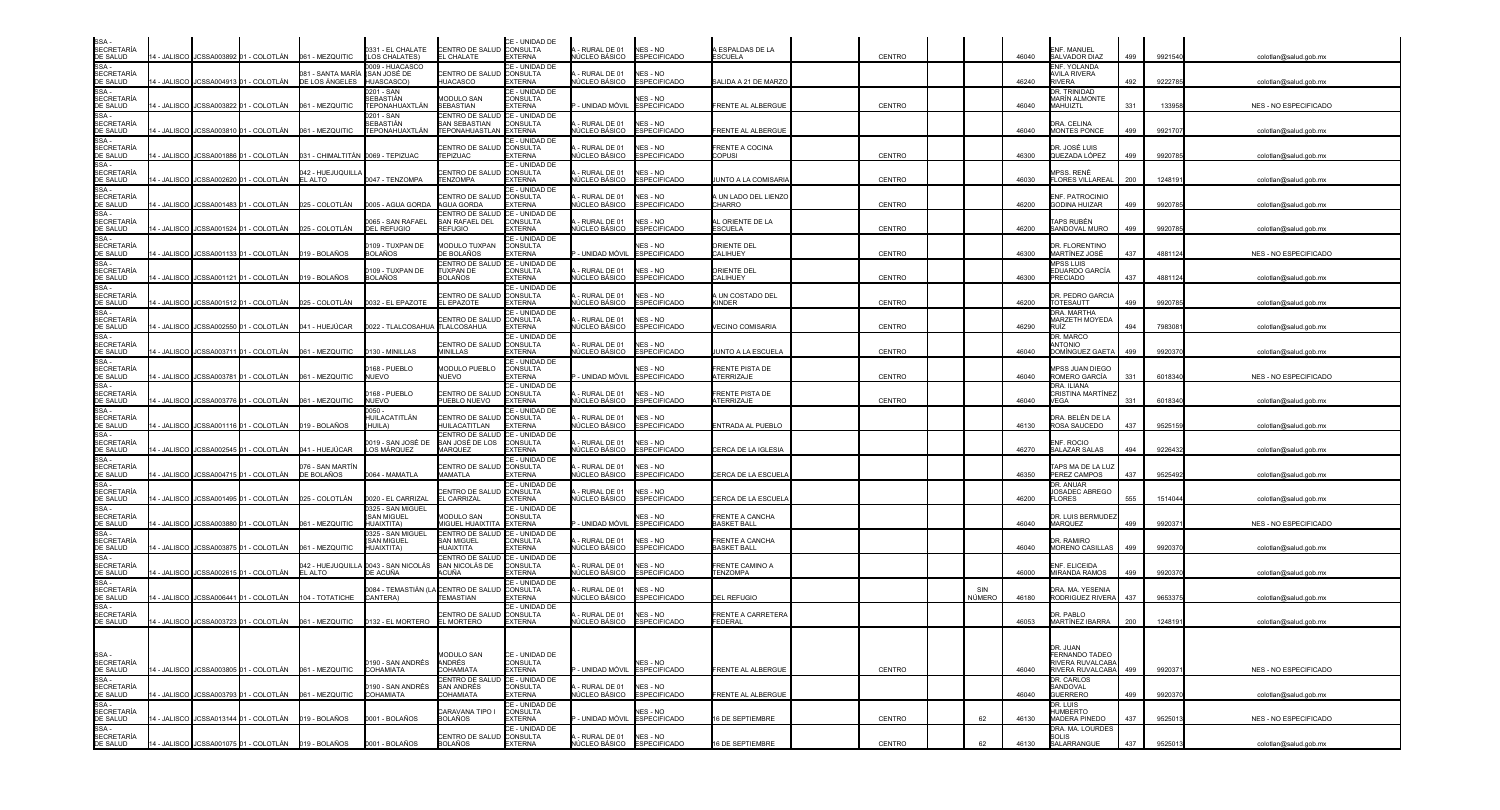| SSA -<br>SECRETARÍA<br>DE SALUD                                                                                                                   |              |                                 |                                         | 14 - JALISCO JCSSA013156 01 - COLOTLÁN 061 - MEZQUITIC | 0001 - MEZQUITIC                                                           | ARAVANA TIPO II:<br><b>MEZQUITIC</b>                            | CE - UNIDAD DE<br><b>CONSULTA</b><br><b>EXTERNA</b> | - UNIDAD MÓVIL ESPECIFICADO                      | NES - NO                               | <b>VICTORIA</b>                       |                                           | CENTRO |               | 46040 | DR. MIGUEL ANGEL<br>BECERRA GARCIA                         | 457 | 9810250            | NES - NO ESPECIFICADO        |
|---------------------------------------------------------------------------------------------------------------------------------------------------|--------------|---------------------------------|-----------------------------------------|--------------------------------------------------------|----------------------------------------------------------------------------|-----------------------------------------------------------------|-----------------------------------------------------|--------------------------------------------------|----------------------------------------|---------------------------------------|-------------------------------------------|--------|---------------|-------|------------------------------------------------------------|-----|--------------------|------------------------------|
| SE SALOS<br>SSA -<br>SECRETARÍA<br>DE SALUD                                                                                                       | 4 - JALISCO  |                                 | JCSSA003846 01 - COLOTLÁN               | 061 - MEZQUITIC                                        | 0204 - SANTA CRUZ                                                          | <b><i>MODULO SANTA</i></b><br>CRUZ.                             | CE - UNIDAD DE<br>CONSULTA<br><b>EXTERNA</b>        | - UNIDAD MÓVIL                                   | NES - NO<br><b>ESPECIFICADO</b>        | UNTO A LA PISTA                       |                                           | CENTRO |               | 46040 | INF. MARISOL<br>MURILLO SERRANO                            | 499 | 9920370            | NES - NO ESPECIFICADO        |
| SSA -<br>SECRETARÍA<br>DE SALUD<br>SSA -<br>SECRETARÍA<br>DE SALUD                                                                                |              |                                 | 4 - JALISCO JJCSSA013791 01 - COLOTLÁN  | 061 - MEZQUITIC                                        | 0001 - MEZQUITIC                                                           | ENTRO DE SALUE<br><b>JEZQUITIC</b>                              | CE - UNIDAD DE<br>CONSULTA<br><b>EXTERNA</b>        | - RURAL DE 02<br>NÚCLEOS<br>BÁSICOS              | <b>NES - NO</b><br><b>ESPECIFICADO</b> | <b>REFORMA</b>                        |                                           | CENTRO | SIN<br>NÚMERO | 46040 | DR. LUIS ALBERTO<br>BLANDÓN PRADO                          | 457 | 5710250            | NES - NO ESPECIFICADO        |
|                                                                                                                                                   | 4 - JALISCO  |                                 | JCSSA003670 01 - COLOTLÁN               | 061 - MEZQUITIC                                        | 0001 - MEZQUITIC                                                           | LMACEN<br><b>JEZQUITIC</b>                                      | <b>ESTABLECIMIENT</b><br>DE APOYO                   | LM - ALMACENES ESPECIFICADO                      | <b>NES - NO</b>                        | <b>ICTORIA</b>                        |                                           | CENTRO |               | 46040 | DR. LUIS ALBERTC<br>BLANDÓN PRADO                          | 457 | 9810250            | colotlan@salud.gob.mx        |
| SSA -<br>SECRETARÍA<br>DE SALUD                                                                                                                   |              |                                 | 4 - JALISCO JCSSA001150 01 - COLOTLÁN   | 019 - BOLAÑOS                                          | 0244 - LOS<br>CORRALES (MESA<br><b>DEL TIRADOR</b>                         | <b>MODULO MESA DE</b><br><b>TIRADOR</b>                         | CE - UNIDAD DE<br><b>CONSULTA</b><br><b>EXTERNA</b> | UNIDAD MÓVIL                                     | NES - NO<br><b>ESPECIFICADO</b>        | <b>RENTE A LA TIENDA</b>              |                                           | CENTRO |               | 46136 | DR. ANTONIO AYALA<br><b>MACARENO</b>                       | 333 | 9558005            | NES - NO ESPECIFICADO        |
| SSA-<br><b>SECRETARÍA</b><br>DE SALUD                                                                                                             |              |                                 | 14 - JALISCO JCSSA001145 01 - COLOTLÁN  | 019 - BOLAÑOS                                          | 0244 - LOS<br>CORRALES (MESA<br><b>DEL TIRADOR)</b>                        | CENTRO DE SALUD CONSULTA<br>MESA DEL TIRADOR EXTERNA            | CE - UNIDAD DE                                      | RURAL DE 01<br>IÚCLEO BÁSICO                     | NES - NO<br><b>ESPECIFICADO</b>        | FRENTE A LA TIENDA                    |                                           |        |               | 46130 | <b>DRA. MA. DEL</b><br>ROSARIO MEJIA<br><b>ROSALES</b>     | 333 | 955800             | colotlan@salud.gob.mx        |
| SSA -<br>SECRETARÍA<br>DE SALUD                                                                                                                   |              |                                 | 14 - JALISCO JCSSA003916 01 - COLOTLÁN  | 061 - MEZQUITIC                                        | 0492 - TECHALOTITA                                                         | CENTRO DE SALUD CONSULTA<br><b>TECHALOTITA</b>                  | CE - UNIDAD DE<br><b>EXTERNA</b>                    | RURAL DE 01<br>NÚCLEO BÁSICO                     | NES - NO<br><b>ESPECIFICADO</b>        | A UN LADO DE LA<br><b>ESCUELA</b>     |                                           |        |               | 46040 | DR. VICTOR<br>MANUEL<br><b>RODRIGUEZ</b><br><b>GODINEZ</b> | 499 | 9921540            | colotlan@salud.gob.mx        |
| $SSA -$<br>SECRETARÍA<br>DE SALUD                                                                                                                 | 4 - JALISCO  | <b>JCSSA006820</b>              | - COLOTLÁN                              | 15 - VILLA<br><b>GUERRERC</b>                          | 0001 - VILLA<br><b>GUERRERO</b>                                            | <b>IODULO VILLA</b><br><b>GUERRERO</b>                          | CE - UNIDAD DE<br><b>CONSULTA</b><br><b>EXTERNA</b> | - UNIDAD MÓVIL                                   | <b>NES - NO</b><br><b>ESPECIFICADO</b> | RAMON CORONA Y<br>PINO SUAREZ         |                                           |        |               | 46100 | NF. MA EUSEBIA<br>HUERTA PINEDO                            | 437 | 9655287            | NES - NO ESPECIFICADO        |
|                                                                                                                                                   |              |                                 | 14 - JALISCO JCSSA006815 01 - COLOTLÁN  | 15 - VILLA<br><b>GUERRERC</b>                          | 0001 - VILLA<br><b>GUERRERO</b>                                            | CENTRO DE SALUD CONSULTA<br><b>VILLA GUERRERO</b>               | CE - UNIDAD DE<br><b>EXTERNA</b>                    | - RURAL DE 02<br><b>NÚCLEOS</b><br>BÁSICOS       | NES - NO<br><b>ESPECIFICADO</b>        | RAMON CORONA Y<br>PINO SUAREZ         |                                           |        |               | 46100 | DR. JOSE<br>ELISANDRO<br><b>SPINOZA</b><br>SPINOZA         | 437 | 9655287            | colotlan@salud.gob.mx        |
| SSA -<br>SECRETARÍA<br>DE SALUD<br>SSA -<br>SECRETARÍA<br>DE SALUD                                                                                |              |                                 | I - JALISCO I JCSSA013786 01 - COLOTLÁN | 104 - TOTATICHE                                        | 0001 - TOTATICHE                                                           | CENTRO DE SALUD<br><b>TOTATICHE</b>                             | CE - UNIDAD DE<br><b>CONSULTA</b><br><b>EXTERNA</b> | - RURAL DE 02<br>NÚCLEOS<br>BÁSICOS              | NES - NO<br><b>ESPECIFICADO</b>        | CAMINO VIEJO<br>ATOLINGA              | <b>BICENTENARIO Y</b><br>CALLE SIN NOMBRE | CENTRO | SIN<br>NÚMERO | 46170 | DR. CLAUDIO<br>LERMA HERNÁNDEZ                             | 437 | 3740135            | NES - NO ESPECIFICADO        |
| SSA-                                                                                                                                              |              |                                 | 4 - JALISCO JJCSSA006436 01 - COLOTLÁN  | 104 - TOTATICHE                                        | 0001 - TOTATICHE                                                           | <b>MODULO</b><br><b>TOTATICHE</b>                               | CE - UNIDAD DE<br><b>CONSULTA</b><br><b>EXTERNA</b> | · UNIDAD MÓVIL                                   | <b>NES - NO</b><br><b>ESPECIFICADO</b> | UÁREZ                                 |                                           | CENTRO |               | 46170 | <b>IPSS ADRIANA</b><br><b>GOMEZ GIL</b>                    | 496 | 9640135            | NES - NO ESPECIFICADO        |
| SECRETARÍA<br>DE SALUD<br>SSA -<br>SECRETARÍA<br>DE SALUD                                                                                         |              |                                 | 4 - JALISCO JCSSA001874 01 - COLOTLÁN   | 031 - CHIMALTITÁN LOS POTREROS                         | 0066 - SAN JUAN DE                                                         | CENTRO DE SALUD<br>SAN JUAN DE<br><b>POTREROS</b>               | CE - UNIDAD DE<br><b>CONSULTA</b><br><b>EXTERNA</b> | RURAL DE 01<br>ÚCLEO BÁSICO                      | NES - NO<br><b>ESPECIFICADO</b>        | A BORDO DE<br>CARRETERA               |                                           | CENTRO |               | 46300 | DR. FABIÁN<br>CORREA CORTÉS                                | 333 | 8078591            | colotlan@salud.gob.mx        |
| SSA -<br>SECRETARÍA<br>DE SALUD                                                                                                                   | 4 - JALISCO  |                                 | JCSSA004896 01 - COLOTLÁN               | 081 - SANTA MARÍA<br>DE LOS ÁNGELES                    | 0001 - SANTA MARÍA<br>DE LOS ÁNGELES                                       | <b>JODULO SANTA</b><br>MARÍA DE LOS<br><b>NGELES</b>            | CE - UNIDAD DE<br><b>CONSULTA</b><br><b>EXTERNA</b> | · UNIDAD MÓVIL                                   | <b>NES - NO</b><br><b>ESPECIFICADO</b> | ZARAGOZA Y<br>MATAMOROS               |                                           |        |               | 46240 | NF. GRISELDA<br><b>GOMEZ CABALLERO</b>                     | 499 | 992085             | NES - NO ESPECIFICADO        |
| $SSA -$<br><b>SECRETARÍA</b><br>DE SALUD                                                                                                          | 4 - JALISCO  |                                 | JCSSA004884 01 - COLOTLÁN               | DE LOS ÁNGELES                                         | 081 - SANTA MARÍA 10001 - SANTA MARÍA<br>DE LOS ÁNGELES                    | CENTRO DE SALUD<br>SANTA MARÍA DE<br>LOS ÁNGELES                | CE - UNIDAD DE<br>CONSULTA<br><b>EXTERNA</b>        | RURAL DE 01<br>ÚCLEO BÁSICO                      | NES - NO<br><b>ESPECIFICADO</b>        | ZARAGOZA Y<br><b>JATAMOROS</b>        |                                           |        |               | 46240 | <b>DR. BERNARDO</b><br>CANO VALENZUELA                     | 499 | 9924442            | colotlan@salud.gob.mx        |
| SSA -<br>SECRETARÍA<br>DE SALUD                                                                                                                   | I - JALISCO  |                                 | JCSSA003752 01 - COLOTLÁN               | 061 - MEZQUITIC                                        | 140 - NUEVA<br>COLONIA                                                     | <b>MODULO NUEVA</b><br>COLONIA                                  | CE - UNIDAD DE<br>CONSULTA<br><b>EXTERNA</b>        | UNIDAD MÓVIL                                     | <b>NES - NO</b><br><b>ESPECIFICADO</b> | FRENTE AL DEPOSITO<br><b>DE AGUA</b>  |                                           |        |               | 46040 | <b>DRA. MICAELA</b><br><b>ARRILLO</b><br><b>ARRILLO</b>    | 333 | 1535260            | <b>NES - NO ESPECIFICADO</b> |
| SSA-<br>SECRETARÍA<br>DE SALUD                                                                                                                    |              |                                 | 4 - JALISCO JJCSSA003740 01 - COLOTLÁN  | 061 - MEZQUITIC                                        | 140 - NUEVA<br><b>COLONIA</b>                                              | <b>ENTRO DE SALUD</b><br><b>NUEVA COLONIA</b>                   | CE - UNIDAD DE<br><b>CONSULTA</b><br><b>EXTERNA</b> | RURAL DE 01<br>ÚCLEO BÁSICO                      | NES - NO<br><b>ESPECIFICADO</b>        | FRENTE AL DEPOSITO<br><b>DE AGUA</b>  |                                           |        |               | 46040 | DRA, CARMEN<br>HUERTA ESTRADA                              | 333 | 1535260            | colotlan@salud.gob.mx        |
| SSA-                                                                                                                                              |              |                                 | 4 - JALISCO JCSSA003863 01 - COLOTLÁN   | 061 - MEZQUITIC                                        | 0516 - EL ZALATE                                                           | <b>IÓDULO OCOTA</b><br>DE LA SIERRA                             | CE - UNIDAD DE<br>CONSULTA<br><b>EXTERNA</b>        | - UNIDAD MÓVIL                                   | IES - NO<br><b>ESPECIFICADO</b>        | ، UN COSTADO DE LA<br><b>ESCUELA</b>  |                                           | CENTRO |               | 46040 | DR. CLAUDIO A<br>VÁZQUEZ PALAGOT                           | 499 | 9920786            | NES - NO ESPECIFICADO        |
|                                                                                                                                                   | 4 - JALISCO  |                                 | JCSSA004925 01 - COLOTLÁN               | 081 - SANTA MARÍA<br>DE LOS ÁNGELES                    | 0023 - SAUZ DE LOS<br>MÁRQUEZ                                              | CENTRO DE SALUE<br>SAUZ DE LOS<br><b>MARQUEZ</b>                | CE - UNIDAD DE<br>CONSULTA<br><b>EXTERNA</b>        | RURAL DE 01<br>IÚCLEO BÁSICO                     | NES - NO<br><b>ESPECIFICADO</b>        | FRENTE A LA ESCUELA<br>PRIMARIA       |                                           |        |               | 46255 | <b>DR. FERNANDO</b><br><b>MERCADO</b><br>ESPINOZA          | 492 | 9226479            | colotlan@salud.gob.mx        |
| SSA -<br>SECRETARÍA<br>DE SALUD<br>SSA -<br>SECRETARÍA<br>DE SALUD<br>SSA -<br>SECRETARÍA<br>DE SALUD<br>SSA -<br>SECRETARÍA<br>DE SALUD<br>SSA - | 4 - JALISCO  | JCSSA003764                     | 1 - COLOTLÁN                            | 061 - MEZQUITIC                                        | 164 - POPOTITA                                                             | <b>ENTRO DE SALUD</b><br>POPOTITA                               | CE - UNIDAD DE<br>CONSULTA<br><b>EXTERNA</b>        | RURAL DE 01<br><b>VÚCLEO BÁSICO</b>              | NES - NO<br><b>ESPECIFICADO</b>        | CERCA DE LA MISIÓN                    |                                           |        |               | 46040 | <b><i>I</i>INERVA</b><br>SANDOVAL PINEDO                   | 499 | 9920370            | colotlan@salud.gob.mx        |
| DE SALUD                                                                                                                                          | 4 - JALISCO  |                                 | JCSSA004703 01 - COLOTLÁN               | 076 - SAN MARTÍN<br>DE BOLAÑOS                         | 0001 - SAN MARTÍN<br>DE BOLAÑOS                                            | <b>MODULO SAN</b><br>MARTIN DE<br>3OLAÑOS                       | CE - UNIDAD DE<br><b>CONSULTA</b><br><b>EXTERNA</b> | UNIDAD MÓVIL                                     | <b>NES - NO</b><br><b>ESPECIFICADO</b> | ESQUINA VALLARTA Y<br><b>HOSPITAL</b> |                                           | CENTRO |               | 46350 | <b>MPSS CARLOS</b><br>HARUKI MENDOZA<br><b>INUKAI</b>      | 437 | 9525491            | NES - NO ESPECIFICADO        |
| SSA -<br>SECRETARÍA                                                                                                                               |              |                                 | 4 - JALISCO JCSSA004691 01 - COLOTLÁN   | 076 - SAN MARTÍN<br>DE BOLAÑOS                         | 0001 - SAN MARTÍN<br>DE BOLAÑOS                                            | CENTRO DE SALUD CE - UNIDAD DE<br>SAN MARTIN DE<br>BOLAÑOS      | <b>CONSULTA</b><br><b>EXTERNA</b>                   | - RURAL DE 01<br>IÚCLEO BÁSICO                   | NES - NO<br><b>ESPECIFICADO</b>        | /ALLARTA Y HOSPITAL                   |                                           |        |               | 46350 | <b>DR. FRANCISCO</b><br>MEJIA HERNANDEZ                    | 437 | 9525491            | colotlan@salud.gob.mx        |
| DE SALUD<br>SSA -<br><b>SECRETARÍA</b><br>DE SALUD                                                                                                |              |                                 | 4 - JALISCO JCSSA002533 01 - COLOTLÁN   | 041 - HUEJÚCAR                                         | 0005 - LAS BOCAS                                                           | CENTRO DE SALUD<br>AS BOCAS                                     | CE - UNIDAD DE<br><b>CONSULTA</b><br><b>EXTERNA</b> | RURAL DE 01<br>ÚCLEO BÁSICO                      | NES - NO<br><b>ESPECIFICADO</b>        | FRENTE A LA IGLESIA                   |                                           |        |               | 46260 | <b>INF. LORENA LIMAS</b><br>DE LA TORRE                    | 494 | 9227099            | colotlan@salud.gob.mx        |
|                                                                                                                                                   | 14 - JALISCO |                                 | JCSSA006832 01 - COLOTLÁN               | 15 - VILLA<br><b>GUERRERO</b>                          | 0008 - SAN LORENZO<br>DE ATZQUELTÁN                                        | CENTRO DE SALUE<br>ATZQUELTÁN                                   | CE - UNIDAD DE<br>CONSULTA<br><b>FXTFRNA</b>        | RURAL DE 01<br>ÚCLEO BÁSICO                      | NES - NO<br><b>ESPECIFICADO</b>        | FRENTE A LA<br>PLAZUELA               |                                           | CENTRO |               | 46100 | <i>I</i> IPSS VİCTOR RAÜ<br><b>GOMEZ PEREDA</b>            | 437 | 1008769            | colotlan@salud.gob.mx        |
|                                                                                                                                                   |              |                                 | 14 - JALISCO JJCSSA003904 01 - COLOTLÁN | 061 - MEZQUITIC                                        | 0488 - SANTA<br>JERTRUDIS (SANTA<br>CRUZ)                                  | <b>CENTRO DE SALUD CONSULTA</b><br>SANTA GERTRUDIS EXTERNA      | CE - UNIDAD DE                                      | - RURAL DE 01<br>NÚCLEO BÁSICO ESPECIFICADO      | NES - NO                               | A LADO DE LA TIENDA                   |                                           |        |               | 46040 | R. ELIAS DE JESUS<br>GONZALEZ BRAVO                        | 499 | 9920370            | colotlan@salud.gob.mx        |
| <b>BE SALUD<br/>SECRETARÍA<br/>DE SALUD<br/>SSA -<br/>SECRETARÍA<br/>SECRETARÍA<br/>SECRETARÍA<br/>DE SALUD<br/>SALUD</b>                         |              | 14 - JALISCO JCSSA003356 MORENO | 02 - LAGOS DE                           | 053 - LAGOS DE<br><b>MORENO</b>                        | 0057 - COMANJA DE<br>CORONA                                                | CENTRO DE SALUD <b>I</b> CE - UNIDAD DE<br>COMANJA DE<br>CORONA | CONSULTA<br><b>EXTERNA</b>                          | - RURAL DE 01<br>NÚCLEO BÁSICO ESPECIFICADO      | NES - NO                               | FRANCISCO I. MADERO                   |                                           | CENTRO | 399           | 47400 | DR. SALVADOR<br><b>GARCIA GOMEZ</b>                        |     |                    | NES - NO ESPECIFICADO        |
| SSA -<br>SECRETARÍA<br>DE SALUD<br>SSA -<br>SECRETARÍA<br>DE SALUD<br>SSA -<br>SECRETARÍA                                                         |              | 14 - JALISCO JCSSA001990 MORENO | 02 - LAGOS DE                           | $035 -$<br>DÍAZ                                        | ENCARNACIÓN DE 0001 - ENCARNACIÓN ENCARNACIÓN DE HO - UNIDAD DE<br>DE DÍAZ | HOSPITAL<br><b>COMUNITARIO</b><br>DIAZ                          | HOSPITALIZACIÓN                                     | N - HOSPITAL<br><b>INTEGRAL</b><br>(COMUNITARIO) | NES - NO<br><b>ESPECIFICADO</b>        | ALLENDE Y LOPEZ<br><b>MATEOS</b>      |                                           | CENTRO |               | 47270 | DR. ALEJANDRO<br><b>GUTIERREZ</b><br><b>GUZMAN</b>         | 475 | 9532292<br>9534342 | <b>NES - NO ESPECIFICADO</b> |
|                                                                                                                                                   |              | 14 - JALISCO JCSSA002002 MORENO | 02 - LAGOS DE                           | $035 -$<br>DÍAZ                                        | ENCARNACIÓN DE 0001 - ENCARNACIÓN ENCARNACIÓN DE CONSULTA<br>DE DÍAZ       | UNIDAD MOVIL<br>DIAZ I                                          | CE - UNIDAD DE<br><b>EXTERNA</b>                    | - UNIDAD MÓVIL ESPECIFICADO                      | NES - NO                               | ALLENDE Y LOPEZ<br><b>MATEOS</b>      |                                           | CENTRO |               | 45270 | DR. ALEJANDRO<br><b>GUTIERREZ</b><br><b>GUZMAN</b>         | 475 | 9532292            | NES - NO ESPECIFICADO        |
| DE SALUD                                                                                                                                          |              | 14 - JALISCO JCSSA002014 MORENO | 02 - LAGOS DE                           | $035 -$<br>DÍAZ                                        | ENCARNACIÓN DE 0001 - ENCARNACIÓN ENCARNACIÓN DE CONSULTA<br>DE DÍAZ       | UNIDAD MOVIL<br>DIAZ II                                         | CE - UNIDAD DE<br><b>EXTERNA</b>                    | P - UNIDAD MÓVIL ESPECIFICADO                    | NES - NO                               | ALLENDE Y LOPEZ<br><b>MATEOS</b>      |                                           | CENTRO |               | 47270 | DR. ALEJANDRO<br><b>GUTIERREZ</b><br><b>GUZMAN</b>         | 475 | 9532292            | NES - NO ESPECIFICADO        |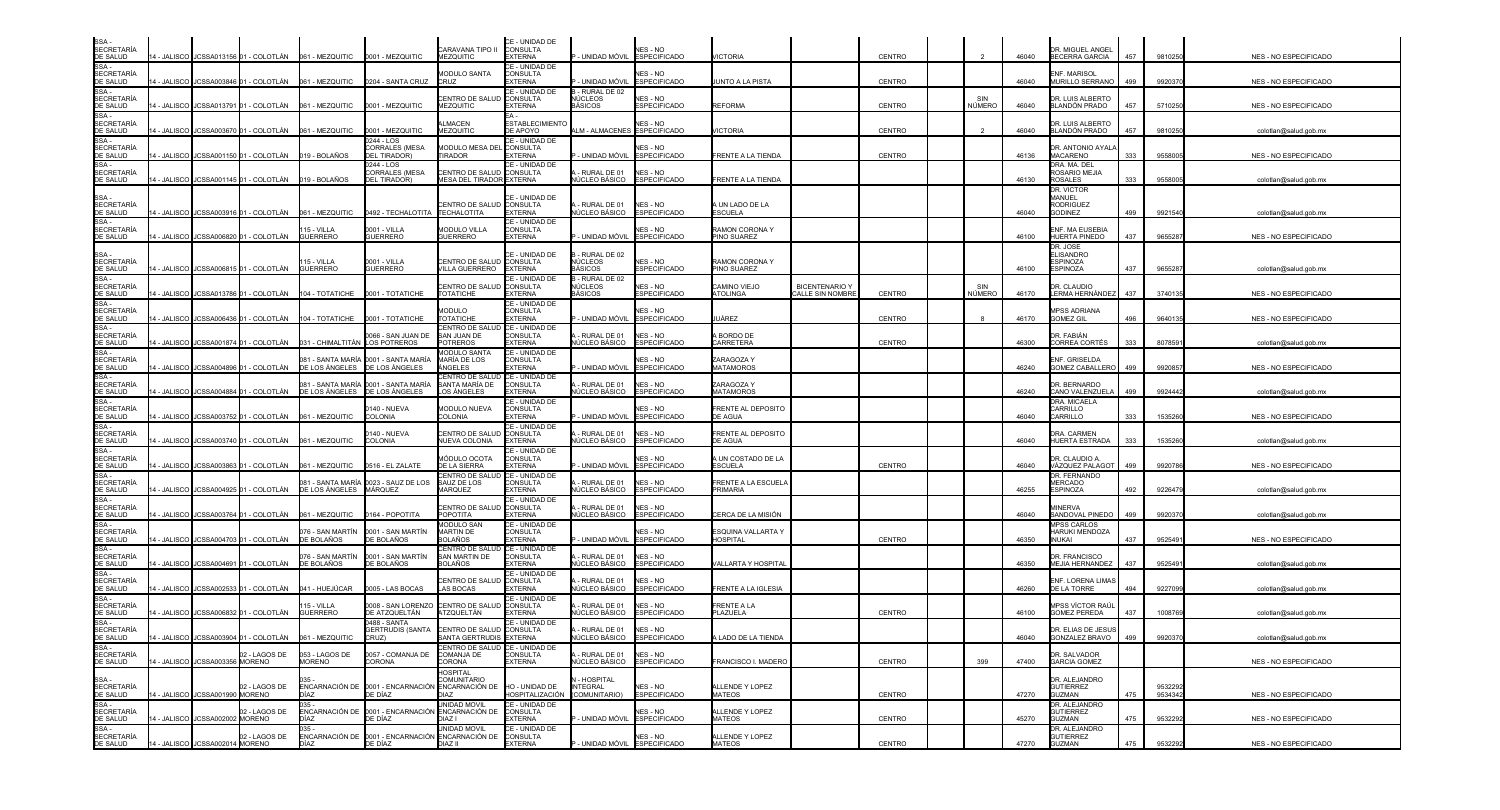| SSA<br><b>SECRETARÍA</b>                      |             | 4 - JALISCO JJCSSA003320 MORENO    | 02 - LAGOS DE | 053 - LAGOS DE                  |                                                                                    | CENTRO DE SALUD CONSULTA                                               | CE - UNIDAD DE                                      | - RURAL DE 01                                       | NES - NO                                |                                         |                    | 47            |       | DR. SALVADOR                                             |     |                     |                              |
|-----------------------------------------------|-------------|------------------------------------|---------------|---------------------------------|------------------------------------------------------------------------------------|------------------------------------------------------------------------|-----------------------------------------------------|-----------------------------------------------------|-----------------------------------------|-----------------------------------------|--------------------|---------------|-------|----------------------------------------------------------|-----|---------------------|------------------------------|
| DE SALUD<br>SSA-<br><b>SECRETARÍA</b>         |             |                                    | 02 - LAGOS DE | <b>MORENO</b><br>ENCARNACIÓN DE | 0021 - LOS AZULITOS LOS AZULITOS                                                   | CENTRO DE SALUD                                                        | <b>EXTERNA</b><br>CE - UNIDAD DE<br><b>CONSULTA</b> | NÚCLEO BÁSICO<br>- RURAL DE 01                      | <b>ESPECIFICADO</b><br>NES - NO         | <b>INSURGENTES</b>                      | CENTRO             |               | 47400 | <b>GARCIA GOMEZ</b><br>DR. ALEJANDRO<br><b>GUTIERREZ</b> | 474 | 7468203             | NES - NO ESPECIFICADO        |
| DE SALUD<br>SSA-<br><b>SECRETARÍA</b>         |             | 4 - JALISCO JCSSA002072 MORENO     | 2 - LAGOS DE  | לAÌר<br>ENCARNACIÓN DE          | 0277 - EL TECUÁN<br>0138 - MESÓN DE LO                                             | <b>L TECUAN</b><br>CENTRO DE SALUD CE - UNIDAD DE<br>MESÓN DE LOS      | <b>EXTERNA</b><br>CONSULTA                          | <b>IÚCLEO BÁSICO</b><br>- RURAL DE 01               | <b>ESPECIFICADO</b><br>NES - NO         | A SALUD<br>FRANCISCO TEOFILO            | CENTRO             | NÚMERO        | 47282 | <b>GUZMAN</b><br>DR. ALEJANDRO<br><b>GUTIERREZ</b>       | 474 | 7412227             | NES - NO ESPECIFICADO        |
| DE SALUD<br>SSA-<br><b>SECRETARÍA</b>         |             | 4 - JALISCO JCSSA002043 MORENO     | 02 - LAGOS DE | )ÌAZ<br>ENCARNACIÓN DE          | SAUCES<br>0261 - SANTA MARÍA                                                       | SAUCES<br>CENTRO DE SALUD<br>SANTA MARÍA DE                            | <b>EXTERNA</b><br>CE - UNIDAD DE<br><b>CONSULTA</b> | <b>IÚCLEO BÁSICO</b><br>- RURAL DE 01               | <b>ESPECIFICADO</b><br>NES - NO         | GONZALEZ                                | <b>CENTRO</b>      | 13            | 47285 | GUZMAN<br>DR. ALEJANDRO<br><b>GUTIFRREZ</b>              | 475 | 953511              | NES - NO ESPECIFICADO        |
| DE SALUD<br>SSA -                             |             | 4 - JALISCO JJCSSA002060 MORENO    |               | )ÍAZ<br>135                     | DE ENMEDIO<br>0251 - SAN                                                           | <b>ENMEDIO</b><br>CENTRO DE SALUD                                      | <b>XTERNA</b><br>CE - UNIDAD DE                     | <b>IÚCLEO BÁSICO</b>                                | <b>ESPECIFICADO</b>                     | <b>CERVANTES</b>                        | CENTRO             | NÚMERO        | 47298 | <b>GUZMAN</b><br>DR. ALEJANDRO                           | 474 | 4037133             | NES - NO ESPECIFICADO        |
| <b>SECRETARÍA</b><br>DE SALUD<br>SSA-         |             | - JALISCO JCSSA002055 MORENO       | 02 - LAGOS DE | ENCARNACIÓN DE<br>)ÌAZ          | SEBASTIÁN DEL<br><b>\LAMO</b>                                                      | <b>SAN SEBASTIAN</b><br>DEL ÁLAMO<br><b>OSPITAL</b>                    | CONSULTA<br><b>EXTERNA</b>                          | - RURAL DE 01<br><b>IÚCLEO BÁSICO</b><br>- HOSPITAL | NES - NO<br><b>ESPECIFICADO</b>         | <b>ILLASEÑOR</b>                        | <b>CENTRO</b>      | NÚMERO        | 47290 | <b>GUTIERREZ</b><br>GUZMAN                               | 474 | 7429592             | <b>NES - NO ESPECIFICADO</b> |
| <b>SECRETARÍA</b><br>DE SALUD<br>SSA-         |             | 4 - JALISCO JCSSA003986 MORENO     | 02 - LAGOS DE | 064 - OJUELOS DE<br>JALISCO     | 0001 - OJUELOS DE<br><b>JALISCO</b>                                                | <b>COMUNITARIO</b><br><b>DJUELOS</b>                                   | HO - UNIDAD DE<br>HOSPITALIZACIÓN<br>CE - UNIDAD DE | NTEGRAL<br>(COMUNITARIO)                            | NES - NO<br><b>ESPECIFICADO</b>         | ALL ENDE                                | <b>CENTRO</b>      |               | 47540 | DRA. ALMA DELIA<br>ARROYO ARCE                           | 496 | 8510045<br>8511849  | NES - NO ESPECIFICADO        |
| <b>SECRETARÍA</b><br>DE SALUD                 |             | 4 - JALISCO JCSSA003991 MORENO     | 02 - LAGOS DE | 064 - OJUELOS DE<br>JALISCO     | 0001 - OJUELOS DE<br><b>JALISCO</b>                                                | UNIDAD MOVIL<br><b>OJUELOS</b>                                         | <b>CONSULTA</b><br><b>EXTERNA</b>                   | - UNIDAD MÓVIL                                      | NES - NO<br><b>ESPECIFICADO</b>         | <b>ALLENDE</b>                          | CENTRO             |               | 47540 | DRA. ALMA DELIA<br><b>ARROYO ARCE</b>                    | 496 | 851004              | NES - NO ESPECIFICADO        |
| SSA -<br><b>SECRETARÍA</b><br><b>DE SALUD</b> |             | 4 - JALISCO JCSSA003390 MORENO     | )2 - LAGOS DE | 053 - LAGOS DE<br><b>MORENO</b> | 185 - PRIMERO DE<br>MAYO<br>CHUPADEROS)                                            | ENTRO DE SALUD<br>PRIMERO DE MAYO EXTERNA                              | <b>E - UNIDAD DE</b><br>CONSULTA                    | RURAL DE 01<br>NÚCLEO BÁSICO                        | NES - NO<br><b>ESPECIFICADO</b>         | ARRETERA SAN LUIS:<br>POTOSI Y CENTRO   | <b>CENTRO</b>      |               | 47400 | DR. SALVADOR<br><b>GARCIA GOMEZ</b>                      |     |                     | <b>NES - NO ESPECIFICADO</b> |
| SSA-<br><b>SECRETARÍA</b><br>DE SALUD         | 4 - JALISCO | JCSSA003426 MORENO                 | 2 - LAGOS DE  | 053 - LAGOS DE<br>MORENO        | 0299 - TACUBAYA                                                                    | UNIDAD MOVIL<br><b>TACUBAYA</b>                                        | ∶E - UNIDAD DE<br><b>CONSULTA</b><br><b>EXTERNA</b> | - UNIDAD MÓVIL                                      | NES - NO<br><b>ESPECIFICADO</b>         | <b>JADERO</b>                           | <b>CENTRO</b>      |               | 47400 | DR. SALVADOR<br><b>GARCIA GOMEZ</b>                      |     |                     | NES - NO ESPECIFICADO        |
| SSA -<br><b>SECRETARÍA</b><br>DE SALUD        | 4 - JALISCO | JCSSA003414 MORENO                 | 2 - LAGOS DE  | 053 - LAGOS DE<br><b>MORENO</b> | 0299 - TACUBAYA                                                                    | CENTRO DE SALU<br><b>TACUBAYA</b>                                      | CE - UNIDAD DE<br><b>CONSULTA</b><br><b>EXTERNA</b> | RURAL DE 01<br>NÚCLEO BÁSICO                        | NES - NO<br><b>ESPECIFICADO</b>         | <b>JADERO</b>                           | CENTRO             | 160           | 47400 | DR. SALVADOR<br><b>GARCIA GOMEZ</b>                      |     |                     | NES - NO ESPECIFICADO        |
| SSA -<br><b>SECRETARÍA</b>                    |             |                                    | 02 - LAGOS DE | 064 - OJUELOS DE                | 0067 - VAQUERÍAS                                                                   | CENTRO DE SALUD CONSULTA                                               | CE - UNIDAD DE                                      | - RURAL DE 01                                       | NES - NO                                |                                         |                    |               |       | DRA. ALMA DELIA                                          |     |                     |                              |
| <b>DE SALUD</b><br>SSA -<br><b>SECRETARÍA</b> |             | I - JALISCO I JCSSA004061 MORENO   | 02 - LAGOS DE | ALISCO<br>ENCARNACIÓN DE        | LANGUILLO)<br>0082 - SAN JUAN DE<br>LOS LAGOS                                      | VAQUERIAS<br>CENTRO DE SALUD<br>ESTACIÓN SAN                           | <b>XTERNA</b><br>CE - UNIDAD DE<br><b>CONSULTA</b>  | NÚCLEO BÁSICO<br>- RURAL DE 01                      | <b>ESPECIFICADO</b><br>NES - NO         | NO DISPONIBLE                           | <b>CENTRO</b>      |               | 47560 | ARROYO ARCE<br>DR. ALEJANDRO<br><b>GUTIERREZ</b>         | 496 | 9624614             | <b>NES - NO ESPECIFICADO</b> |
| DE SALUD<br>SSA -                             |             | 4 - JALISCO LICSSA002031 MORENO    |               | DÍAZ.                           | ESTACIÓNI                                                                          | JUAN                                                                   | <b>EXTERNA</b><br>CE - UNIDAD DE                    | NÚCLEO BÁSICO                                       | <b>ESPECIFICADO</b><br><b>NES - NO</b>  | ALAMEDA                                 | <b>CENTRO</b>      | NÚMERO        | 47270 | <b>GUZMAN</b><br>DR. ALEJANDRO                           | 474 | 4037097             | NES - NO ESPECIFICADO        |
| <b>SECRETARÍA</b><br>DE SALUD<br>SSA-         |             | 4 - JALISCO JCSSA002026 MORENO     | 2 - LAGOS DE  | )ÌAZ                            | ENCARNACIÓN DE <mark>0017 - BAJÍO DE SAN</mark>                                    | <b>CENTRO DE SALUD</b><br>BAJIO DE SAN JOSÉ EXTERNA<br><b>HOSPITAL</b> | CONSULTA                                            | - RURAL DE 01<br><b>IÚCLEO BÁSICO</b><br>- HOSPITAL | <b>ESPECIFICADO</b>                     | <b>INDEPENDENCIA</b>                    | CENTRO             | NÚMERO        | 47280 | <b>GUTIERREZ</b><br><b>GUZMAN</b><br>dr. David           | 474 | 741229              | <b>NES - NO ESPECIFICADO</b> |
| <b>SECRETARÍA</b><br><b>DE SALUD</b><br>SSA-  |             | 4 - JALISCO JCSSA005461 MORENO     | 02 - LAGOS DE |                                 | 091 - TEOCALTICHE 0001 - TEOCALTICHE                                               | <b>COMUNITARIO</b><br><b>TEOCALTICHE</b>                               | HO - UNIDAD DE<br>HOSPITALIZACIÓN<br>CE - UNIDAD DE | <b>NTEGRAL</b><br>(COMUNITARIO)                     | <b>NES - NO</b><br><b>ESPECIFICADO</b>  | CIRILO MARMOLEJO                        | <b>MARAVILLAS</b>  | 50            | 47200 | EDGARDO URSUA<br>DE ALBA                                 | 346 | 7875582<br>7872182  | NES - NO ESPECIFICADO        |
| <b>SECRETARIA</b><br>DE SALUD                 |             | 4 - JALISCO JCSSA005473 MORENO     | )2 - LAGOS DE |                                 | 091 - TEOCALTICHE 0001 - TEOCALTICHE TEOCALTICHE I                                 | <b>JNIDAD MOVIL</b>                                                    | CONSULTA<br>EXTERNA                                 | - UNIDAD MÓVIL                                      | NES - NO<br><b>ESPECIFICADO</b>         | CIRILO MARMOLEJO                        | <b>MARAVILLAS</b>  | 50            | 47200 | DR. ENRIQUE<br>PINEDA ROSAS                              | 346 | 7872182             | NES - NO ESPECIFICADO        |
| SSA -<br><b>SECRETARÍA</b><br>DE SALUD        |             | 4 - JALISCO JCSSA005485 MORENO     | 02 - LAGOS DE |                                 | 091 - TEOCALTICHE 0001 - TEOCALTICHE TEOCALTICHE II                                | <b>JNIDAD MOVIL</b>                                                    | CE - UNIDAD DE<br><b>CONSULTA</b><br>EXTERNA        | · Unidad móvil                                      | NFS - NO<br><b>ESPECIFICADO</b>         | <b>IRILO MARMOLEJO</b>                  | <b>MARAVILLAS</b>  | 50            | 47200 | DR. ENRIQUE<br>PINEDA ROSAS                              | 346 | 7872182             | <b>NES - NO ESPECIFICADO</b> |
| SSA -<br><b>SECRETARÍA</b><br>DE SALUD        |             | 4 - JALISCO JCSSA003402 MORENO     | 02 - LAGOS DE | 053 - LAGOS DE<br>MORENO        | 0195 - EL PUESTO                                                                   | CENTRO DE SALUI<br><b>L PUESTO</b>                                     | CE - UNIDAD DE<br><b>CONSULTA</b><br>XTERNA         | RURAL DE 01<br>NÚCLEO BÁSICO                        | NFS - NO<br><b>ESPECIFICADO</b>         | DONATO GUERRA                           | <b>CENTRO</b>      | SIN<br>NÚMERO | 47400 | DR. SALVADOR<br><b>GARCIA GOMEZ</b>                      | 474 | 4035014             | NES - NO ESPECIFICADO        |
| SSA -<br><b>SECRETARÍA</b><br><b>DE SALUD</b> |             | 4 - JALISCO JCSSA003344 MORENO     | 02 - LAGOS DE | 053 - LAGOS DE<br><b>MORENO</b> | 0027 - BETULIA                                                                     | JNIDAD MOVIL<br><b>BETULIA</b>                                         | CE - UNIDAD DE<br><b>CONSULTA</b><br>EXTERNA        | - UNIDAD MÓVIL                                      | NES - NO<br><b>ESPECIFICADO</b>         | <b>FRESNO</b>                           | CENTRO             |               | 47400 | DR. SALVADOR<br><b>GARCIA GOMEZ</b>                      | 474 | 746609              | NES - NO ESPECIFICADO        |
| SSA-<br><b>SECRETARÍA</b><br>DE SALUD         |             | 4 - JALISCO JCSSA003332 MORENO     | 02 - LAGOS DE | 053 - LAGOS DE<br><b>MORENO</b> | 0027 - BETULIA                                                                     | CENTRO DE SALUD<br><b>BETULIA</b>                                      | CE - UNIDAD DE<br><b>CONSULTA</b><br><b>EXTERNA</b> | - RURAL DE 01<br>NÚCLEO BÁSICO                      | NES - NO<br><b>ESPECIFICADO</b>         | FRESNO                                  | <b>CENTRO</b>      |               | 47400 | DR. SALVADOR<br><b>GARCIA GOMEZ</b>                      | 474 | 746609              | NES - NO ESPECIFICADO        |
| SSA-                                          |             |                                    |               |                                 | 0066 - PASO DE<br>CUARENTA (SAN                                                    | CENTRO DE SALUD CE - UNIDAD DE                                         |                                                     |                                                     |                                         |                                         |                    |               |       |                                                          |     |                     |                              |
| <b>SECRETARÍA</b><br>DE SALUD<br>SSA -        |             | 14 - JALISCO I JCSSA003373 MORENO  | 02 - LAGOS DE | 053 - LAGOS DE<br><b>MORENO</b> | MIGUEL DE<br>CUARENTA)                                                             | PASO DEL<br><b>CUARENTA</b>                                            | <b>CONSULTA</b><br><b>EXTERNA</b><br>CE - UNIDAD DE | - RURAL DE 01<br>NÚCLEO BÁSICO                      | NES - NO<br><b>ESPECIFICADO</b>         | CARRETERA TAMPICO-<br>BARRA DE NAVIDAD  | <b>CENTRO</b>      | 107           | 47400 | DR. SALVADOR<br><b>GARCIA GOMEZ</b>                      | 474 | 741607 <sup>-</sup> | NES - NO ESPECIFICADO        |
| <b>SECRETARÍA</b><br>DE SALUD                 |             | 4 - JALISCO JCSSA004056 MORENO     | 02 - LAGOS DE | 064 - OJUELOS DE<br>JALISCO     | 0053 - LA PRESA                                                                    | CENTRO DE SALUD CONSULTA<br>A PRESA                                    | <b>EXTERNA</b>                                      | - RURAL DE 01<br><b>NÚCLEO BÁSICO</b>               | NES - NO<br><b>ESPECIFICADO</b>         | <b>JARDIN DE NIÑOS</b>                  | CENTRO             | NÚMERO        | 47540 | DRA. ALMA DELIA<br>ARROYO ARCE                           | 474 | 4032901             | NES - NO ESPECIFICADO        |
| SSA -<br><b>SECRETARÍA</b><br>DE SALUD        |             | 4 - JALISCO JCSSA004650 MORENO     | 02 - LAGOS DE | OS LAGOS                        | 073 - SAN JUAN DE 0133 - EL SAUZ DE<br><b>IBARRA</b>                               | CENTRO DE SALUD<br><b>AGUA DE OBISPO</b><br>(SAUZ DE LOS<br>BARRA)     | CE - UNIDAD DE<br><b>CONSULTA</b><br><b>EXTERNA</b> | - RURAL DE 01<br>NÚCLEO BÁSICO                      | NES - NO<br><b>ESPECIFICADO</b>         | JUNTO A LA BODEGA<br>CONASUPO           | CENTRO             |               | 47000 | DR. LIBRADO DE LA<br><b>TORRE MUÑOZ</b>                  |     |                     | NES - NO ESPECIFICADO        |
| SSA-<br><b>SECRETARÍA</b>                     |             |                                    | 02 - LAGOS DE |                                 | 073 - SAN JUAN DE 0001 - SAN JUAN DE                                               | <b>OSPITAL</b><br>COMUNITARIO DE<br>SAN JUAN DE LOS                    | HO - UNIDAD DE                                      | - HOSPITAL<br><b>INTEGRAL</b>                       | NES - NO                                |                                         |                    |               |       | DR. EDUARDO<br>SEPULVEDA                                 |     |                     |                              |
| DE SALUD<br>SSA -<br>SECRETARÍA               |             | 14 - JALISCO JCSSA013045 MORENO    | 02 - LAGOS DE | LOS LAGOS                       | <b>LOS LAGOS</b><br>073 - SAN JUAN DE 0001 - SAN JUAN DE UNIDAD MOVIL SAN CONSULTA | AGOS                                                                   | HOSPITALIZACIÓN<br>JE - UNIDAD DE                   | (COMUNITARIO)                                       | <b>ESPECIFICADO</b><br>NES - NO         | ANDRES TERAN                            | <b>SANTA LUCIA</b> | 118           | 47010 | VAZQUEZ<br>DR. LIBRADO DE LA                             | 395 | 7257703             | NES - NO ESPECIFICADO        |
| DE SALUD<br>SSA -                             |             | 14 - JALISCO JCSSA004621 MORENO    |               | <b>LOS LAGOS</b>                | LOS LAGOS                                                                          | JUAN I                                                                 | <b>EXTERNA</b><br>CE - UNIDAD DE                    | P - UNIDAD MÓVIL                                    | <b>ESPECIFICADO</b>                     | <b>INDEPENDENCIA</b>                    | CENTRO             | <b>74 BIS</b> | 47000 | TORRE MUÑOZ                                              | 395 | 7850624             | NES - NO ESPECIFICADO        |
| <b>SECRETARÍA</b><br>DE SALUD<br>$SSA -$      |             | 14 - JALISCO JCSSA004633 MORENO    | 02 - LAGOS DE | OS LAGOS                        | 073 - SAN JUAN DE 0001 - SAN JUAN DE<br>LOS LAGOS                                  | UNIDAD MOVIL SAN CONSULTA<br>IUAN II<br>UNIDAD                         | <b>EXTERNA</b><br>CE - UNIDAD DE                    |                                                     | NES - NO<br>- UNIDAD MÓVIL ESPECIFICADO | <b>INDEPENDENCIA</b>                    | <b>CENTRO</b>      | <b>74 BIS</b> | 47000 | DR. LIBRADO DE LA<br>TORRE MUÑOZ                         | 395 | 7850624             | NES - NO ESPECIFICADO        |
| <b>SECRETARÍA</b><br>DE SALUD                 |             | 14 - JALISCO I JCSSA013021 IMORENO | 02 - LAGOS DE | LOS LAGOS                       | 073 - SAN JUAN DE 0001 - SAN JUAN DE<br>LOS LAGOS                                  | <b>PERIFERICA</b><br>RIVIERA                                           | <b>CONSULTA</b><br>EXTERNA                          | - RURAL DE 01                                       | NES - NO<br>NÚCLEO BÁSICO ESPECIFICADO  | AVENIDA LAZARO<br>CARDENAS              | <b>RIVIERA</b>     | 259           | 47069 | DR. LIBRADO DE LA<br>TORRE MUÑOZ                         |     |                     | NES - NO ESPECIFICADO        |
| SSA -<br>SECRETARÍA                           |             |                                    | 02 - LAGOS DE |                                 | 073 - SAN JUAN DE 0001 - SAN JUAN DE                                               | UNIDAD<br>PERIFERICA LOMA                                              | CE - UNIDAD DE<br><b>CONSULTA</b>                   | A - RURAL DE 01                                     | NES - NO                                | PROLONGACION CALLE<br>7 FRACCIONAMIENTO |                    |               |       | DR. LIBRADO DE LA                                        |     |                     |                              |
| DE SALUD                                      |             | 14 - JALISCO JCSSA013033 MORENO    |               | <b>LOS LAGOS</b>                | <b>LOS LAGOS</b>                                                                   | LINDA                                                                  | <b>EXTERNA</b>                                      |                                                     | NÚCLEO BÁSICO ESPECIFICADO              | SANTA TERESA                            | <b>LOMA LINDA</b>  | 208           | 47020 | <b>TORRE MUÑOZ</b>                                       |     |                     | NES - NO ESPECIFICADO        |

| NES - NO ESPECIFICADO        |
|------------------------------|
| NES - NO ESPECIFICADO        |
| <b>NES - NO ESPECIFICADO</b> |
| NES - NO ESPECIFICADO        |
| NES - NO ESPECIFICADO        |
| NES - NO ESPECIFICADO        |
| NES - NO ESPECIFICADO        |
| NES - NO ESPECIFICADO        |
| NES - NO ESPECIFICADO        |
| NES - NO ESPECIFICADO        |
| NES - NO ESPECIFICADO        |
| NES - NO ESPECIFICADO        |
| NES - NO ESPECIFICADO        |
| NES - NO ESPECIFICADO        |
| NES - NO ESPECIFICADO        |
| NES - NO ESPECIFICADO        |
| NES - NO ESPECIFICADO        |
| NES - NO ESPECIFICADO        |
| NES - NO ESPECIFICADO        |
| NES - NO ESPECIFICADO        |
| NES - NO ESPECIFICADO        |
|                              |
| NES - NO ESPECIFICADO        |
| NES - NO ESPECIFICADO        |
| NES - NO ESPECIFICADO        |
| NES - NO ESPECIFICADO        |
| NES - NO ESPECIFICADO        |
| <b>NES - NO ESPECIFICADO</b> |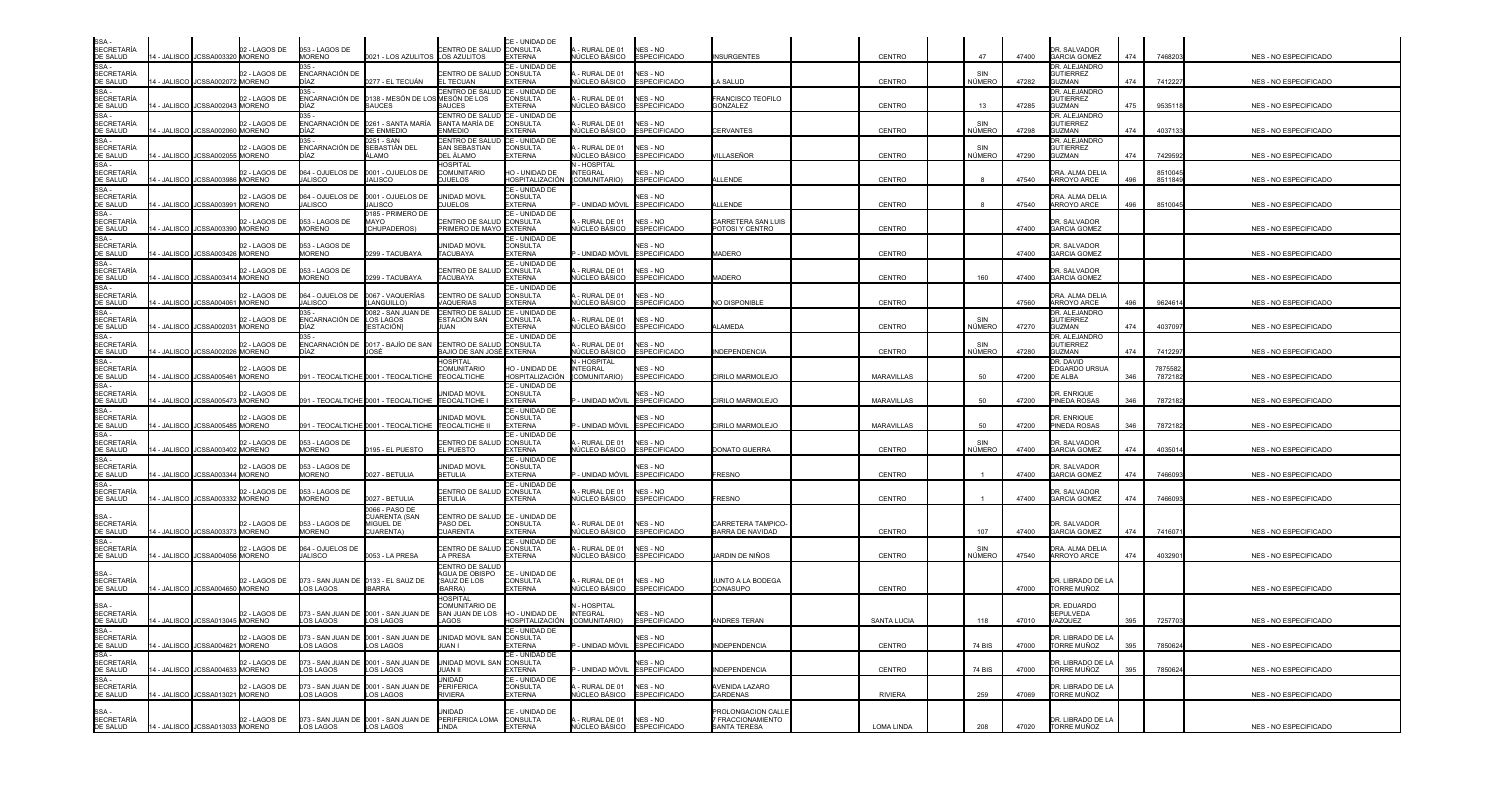|                                                                                                                                                                                                                                              |              |                                                                                    |                                                     |                                                   | CENTRO DE<br><b>TENCION</b><br><b>PRIMARIA EN</b>                                            |                                                                |                                                                        |                                                                                      |                                                                  |                                    |        |                              |                                                             |            |                    |                                                |
|----------------------------------------------------------------------------------------------------------------------------------------------------------------------------------------------------------------------------------------------|--------------|------------------------------------------------------------------------------------|-----------------------------------------------------|---------------------------------------------------|----------------------------------------------------------------------------------------------|----------------------------------------------------------------|------------------------------------------------------------------------|--------------------------------------------------------------------------------------|------------------------------------------------------------------|------------------------------------|--------|------------------------------|-------------------------------------------------------------|------------|--------------------|------------------------------------------------|
| SSA -<br>SECRETARÍA                                                                                                                                                                                                                          |              | 02 - LAGOS DE<br>14 - JALISCO   JCSSA013313 MORENO                                 | LOS LAGOS                                           | 073 - SAN JUAN DE 0001 - SAN JUAN DE<br>LOS LAGOS | ADICCIONES<br><b>IUEVA VIDA SAN</b><br>JUAN DE LOS<br>AGOS                                   | CE - UNIDAD DE<br>CONSULTA<br><b>EXTERNA</b>                   | UNE - UNIDAD DE<br>MÉDICAS<br><b>UNEMES</b>                            | ESPECIALIDADES UNE02 - "UNEMES DE<br>ADICCIONES, CAPA,<br>NUEVA VIDA"                | <b>ROSALES ENTRE</b><br><b>MARGARITASY</b><br><b>GARDENIAS</b>   | <b>LOMAS VERDES</b>                | 217    | 47013                        | . EDUARDO<br>ALBERTO<br><b>GOROSTIETA</b><br><b>GARCIA</b>  |            |                    | NES - NO ESPECIFICADO                          |
| DE SALUD<br>SSA -<br><b>SECRETARÍA</b>                                                                                                                                                                                                       |              | 02 - LAGOS DE<br>4 - JALISCO JCSSA004645 MORENO                                    | LOS LAGOS                                           | 073 - SAN JUAN DE 0001 - SAN JUAN DE<br>LOS LAGOS | CENTRO DE SALUD CE - UNIDAD DE<br>SAN JUAN DE LOS<br><b>AGOS</b>                             | CONSULTA<br>EXTERNA                                            | - URBANO DE 02<br>NÚCLEOS<br><b>ASICOS</b>                             | NES - NO<br>SPECIFICADO                                                              | <b>INDEPENDENCIA</b>                                             | CENTRO                             | 74 BIS | 47000                        | DR. LIBRADO DE LA<br>TORRE MUÑOZ                            | 395        | 7850624            | <b>NES - NO ESPECIFICADO</b>                   |
| DE SALUD<br>SSA -<br>SECRETARÍA<br>DE SALUD                                                                                                                                                                                                  |              | 02 - LAGOS DE<br>4 - JALISCO JCSSA013004 MORENO                                    | LOS LAGOS                                           | 073 - SAN JUAN DE 0001 - SAN JUAN DE<br>LOS LAGOS | <b>JNIDAD</b><br>PERIFERICA MI<br>NUEVO SAN JUAN                                             | CE - UNIDAD DE<br>CONSULTA<br><b>EXTERNA</b>                   | - RURAL DE 01<br>NÚCLEO BÁSICO                                         | NES - NO<br><b>ESPECIFICADO</b>                                                      | PEDRO DE ALBA                                                    | MI NUEVO SAN JUAN                  |        | 47040<br>101                 | DR. LIBRADO DE LA<br>TORRE MUÑOZ                            |            |                    | NES - NO ESPECIFICADO                          |
| $SSA -$<br><b>SECRETARÍA</b>                                                                                                                                                                                                                 | 4 - JALISCO  | 02 - LAGOS DE<br>JCSSA013016 MORENO                                                | OS LAGOS                                            | 073 - SAN JUAN DE 0001 - SAN JUAN DE<br>LOS LAGOS | JNIDAD<br>PERIFERICA SANTA CONSULTA<br>FCILIA                                                | CE - UNIDAD DE<br><b>EXTERNA</b>                               | RURAL DE 01<br>ÚCLEO BÁSICO                                            | NES - NO<br>SPECIFICADO                                                              | AVENIDA SANTA<br>CECILIA                                         | SANTA CECILIA                      |        | 101<br>47020                 | DR. LIBRADO DE LA<br>TORRE MUÑOZ                            |            |                    | NES - NO ESPECIFICADO                          |
| DE SALUD<br>SSA -<br>SECRETARÍA<br>DE SALUD                                                                                                                                                                                                  |              | 02 - LAGOS DE<br>4 - JALISCO JCSSA003431 MORENO                                    | 053 - LAGOS DE<br><b>MORENO</b>                     | 0001 - LAGOS DE<br>MORENO                         | CENTRO DE SALUD CE - UNIDAD DE<br>RODOLFO MORAN<br><b>GONZÁLEZ</b>                           | <b>CONSULTA</b><br><b>EXTERNA</b>                              | 3 - RURAL DE 02<br>NÚCLEOS<br>BÁSICOS                                  | NES - NO<br><b>ESPECIFICADO</b>                                                      | <b>RINCIPAL</b>                                                  | CENTRO                             |        | 47400                        | DR. SALVADOR<br><b>GARCIA GOMEZ</b>                         | 474        | 7464949            | NES - NO ESPECIFICADO                          |
| SSA-<br>SECRETARÍA<br>DE SALUD                                                                                                                                                                                                               |              | 02 - LAGOS DE<br>4 - JALISCO JCSSA003262 MORENO                                    | 053 - LAGOS DE<br>MORENO                            | 0001 - LAGOS DE<br><b>MORFNO</b>                  | <b>JNIDAD MOVIL</b><br>AGOS I                                                                | CE - UNIDAD DE<br><b>CONSULTA</b><br>EXTERNA                   | UNIDAD MÓVIL                                                           | NFS - NO<br><b>SPECIFICADO</b>                                                       | DIVISION DEL NORTE                                               | <b>CENTRO</b>                      |        | 47400                        | DR. SALVADOR<br><b>GARCIA GOMEZ</b>                         | 474        | 742426             | NES - NO ESPECIFICADO                          |
| SSA<br><b>SECRETARÍA</b><br>DE SALUD                                                                                                                                                                                                         |              | 02 - LAGOS DE<br>14 - JALISCO I JCSSA003274 MORENO                                 | 053 - LAGOS DE<br><b>MORENO</b>                     | 0001 - LAGOS DE<br><b>MORENO</b>                  | UNIDAD MOVIL<br>LAGOS II                                                                     | CE - UNIDAD DE<br><b>CONSULTA</b><br><b>EXTERNA</b>            | UNIDAD MÓVIL ESPECIFICADO                                              | NES - NO                                                                             | DIVISION DEL NORTE                                               | <b>CENTRO</b>                      |        | 47400                        | DR. SALVADOR<br><b>GARCIA GOMEZ</b>                         | 474        | 742426             | NES - NO ESPECIFICADO                          |
| SSA -<br>SECRETARÍA<br>DE SALUD                                                                                                                                                                                                              |              | 02 - LAGOS DE<br>14 - JALISCO JCSSA003286 MORENO                                   | 053 - LAGOS DE<br><b>MORENO</b>                     | 0001 - LAGOS DE<br><b>MORENO</b>                  | UNIDAD MOVIL DE<br>SALUD DENTAL                                                              | CE - UNIDAD DE<br><b>CONSULTA</b><br><b>EXTERNA</b>            | - UNIDAD MÓVIL                                                         | NES - NO<br>SPECIFICADO                                                              | MIGUEL LEANDRO<br>GUERRA ESQUINA<br>FRANCISCO GONZALEZ<br>LEON   | <b>CENTRO</b>                      |        | 47400                        | DR. SALVADOR<br><b>GARCIA GOMEZ</b>                         | 474        | 7420624            | NES - NO ESPECIFICADO                          |
| SE SALOS<br>SSA -<br>SECRETARÍA<br>DE SALUD                                                                                                                                                                                                  |              | 02 - LAGOS DE<br>4 - JALISCO JCSSA003291<br><b>MORENO</b>                          | 053 - LAGOS DE<br>MORENO                            | 0001 - LAGOS DE<br><b>MORENO</b>                  | <b>INIDAD MOVIL</b><br>NUEVA SANTA<br><b>MARÍA</b>                                           | CE - UNIDAD DE<br><b>CONSULTA</b><br><b>EXTERNA</b>            | UNIDAD MÓVIL ESPECIFICADO                                              | <b>IES - NO</b>                                                                      | POPOCATEPETL                                                     | <b>CENTRO</b>                      |        | 481<br>47400                 | <b>DR. SALVADOR</b><br><b>GARCIA GOMEZ</b>                  | 474        | 7417962            | NES - NO ESPECIFICADO                          |
| SSA -<br>SECRETARÍA                                                                                                                                                                                                                          |              | 02 - LAGOS DE                                                                      | 053 - LAGOS DE                                      | 0001 - LAGOS DE                                   | JNIDAD MOVIL DE<br>ALUD DE LA<br>MUJER LAGOS DE                                              | CE - UNIDAD DE<br>CONSULTA                                     |                                                                        | NES - NO                                                                             |                                                                  |                                    |        |                              | ENF. ROSA AMALIA                                            |            |                    |                                                |
| DE SALUD<br>SSA -<br>SECRETARÍA<br>DE SALUD                                                                                                                                                                                                  |              | 14 - JALISCO JCSSA013202 MORENO<br>02 - LAGOS DE                                   | <b>MORENO</b><br>053 - LAGOS DE                     | <b>MORENO</b><br>0001 - LAGOS DE                  | <b>IORENO</b><br><b>OFICINAS</b>                                                             | <b>EXTERNA</b><br>ESTABLECIMIENTO OFI - OFICINAS               | UNIDAD MÓVIL ESPECIFICADO                                              | NES - NO                                                                             | RANCISCO I. MADERO<br>FRANCISCO GONZALEZ<br><b>LEON Y MIGUEL</b> | <b>CENTRO</b>                      |        | 815<br>47400                 | MENDOZA PEREZ<br><b>DR. JOSE ANTONIO</b>                    | 474        | 4031129            | NES - NO ESPECIFICADO                          |
|                                                                                                                                                                                                                                              |              | 4 - JALISCO JCSSA012643 MORENO                                                     | <b>MORENO</b>                                       | MORENO                                            | ADMINISTRATIVAS DE APOYO<br>CENTRO DE                                                        |                                                                | ADMINISTRATIVAS ESPECIFICADO                                           |                                                                                      | <b>EANDRO GUERRA</b>                                             | <b>CENTRO</b>                      |        | 47400                        | BARBA OROZCO                                                | 474        | 7420624            | NES - NO ESPECIFICADO                          |
| SSA -<br>SECRETARÍA<br>DE SALUD                                                                                                                                                                                                              |              | 02 - LAGOS DE<br>4 - JALISCO JCSSA013301 MORENO                                    | 053 - LAGOS DE<br>MORENO                            | 0001 - LAGOS DE<br><b>MORENO</b>                  | <b>TENCION</b><br><b>PRIMARIA EN</b><br>ADICCIONES<br>NUEVA VIDA LAGOS CONSULTA<br>DE MORENO | CE - UNIDAD DE<br><b>EXTERNA</b>                               | UNE - UNIDAD DE<br>MÉDICAS<br>UNEMES)                                  | ESPECIALIDADES UNE02 - "UNEMES DE FRAY MIGUEL DE<br>ADICCIONES, CAPA,<br>NUEVA VIDA" | DE LAS ROSAS ENTRE<br>BOLONIA Y SAN<br><b>IOMERO</b>             | TEPEYAC                            |        | 90<br>47410                  | <b>IC. OMAR ZAMORA</b><br><b>DE ANDA</b>                    | 474        | 742881             | NES - NO ESPECIFICADO                          |
| SSA -<br><b>SECRETARÍA</b><br>DE SALUD                                                                                                                                                                                                       |              | 02 - LAGOS DE<br>4 - JALISCO JCSSA003303 MORENO                                    | 053 - LAGOS DE<br><b>MORENO</b>                     | 0001 - LAGOS DE<br>MORENO                         | CENTRO DE SALUD<br>NUEVA SANTA<br><b>MARÍA</b>                                               | CE - UNIDAD DE<br><b>CONSULTA</b><br><b>EXTERNA</b>            | - URBANO DE 02<br>NÚCLEOS<br>BÁSICOS                                   | NES - NO<br><b>SPECIFICADO</b>                                                       | POPOCATEPETL                                                     | <b>CENTRO</b>                      |        | 481<br>47400                 | <b>DR. SALVADOR</b><br><b>GARCIA GOMEZ</b>                  | 474        | 7417962            | NES - NO ESPECIFICADO                          |
| SSA -<br>SECRETARÍA                                                                                                                                                                                                                          |              | 02 - LAGOS DE                                                                      | 053 - LAGOS DE                                      | 0001 - LAGOS DE                                   | CENTRO DE SALUD<br>DOCTOR J. DE CE - UNIDAD DE<br>JESÚS DELGADILLO CONSULTA                  |                                                                | Q - URBANO DE 10<br>NÚCLEOS                                            | NES - NO                                                                             |                                                                  |                                    |        |                              | DR. SALVADOR                                                |            |                    |                                                |
| DE SALUD<br>SSA-                                                                                                                                                                                                                             | 14 - JALISCO | JCSSA003315 MORENO<br>02 - LAGOS DE                                                | <b>MORENO</b><br>072 - SAN DIEGO                    | MORENO<br>0001 - SAN DIEGO DE                     | ARAUJO<br>CENTRO DE SALUD CE - UNIDAD DE<br>SAN DIEGO DE                                     | <b>EXTERNA</b><br>CONSULTA                                     | <b>BÁSICOS</b><br>- RURAL DE 02<br>NÚCLEOS                             | <b>ESPECIFICADO</b><br>√FS - NO                                                      | DIVISION DEL NORTE                                               | <b>CENTRO</b>                      |        | 107<br>47420<br>SIN          | <b>GARCIA GOMEZ</b><br><b>DR. ERNESTO</b>                   | 474        | 742426             | NES - NO ESPECIFICADO                          |
| SECRETARÍA<br>DE SALUD<br>SSA -<br><b>SECRETARÍA</b>                                                                                                                                                                                         | 4 - JALISCO  | JCSSA004604 MORENO<br>02 - LAGOS DE                                                | DE ALEJANDRÍA<br>072 - SAN DIEGO                    | ALEJANDRÍA<br>0001 - SAN DIEGO DI                 | LEJANDRIA<br>JNIDAD MOVIL SAN <b>I</b> CE - UNIDAD DE<br>DIEGO DE                            | <b>EXTERNA</b><br>CONSULTA                                     | IÁSICOS                                                                | <b>SPECIFICADO</b><br>NES - NO                                                       | <b><i>MARCOS RIVERA</i></b>                                      | <b>CENTRO</b>                      | SIN    | NÚMERO<br>47950              | <b>OPEZ</b><br><b>DR. ERNESTO</b>                           | 395        | 7260139            | NES - NO ESPECIFICADO                          |
| DE SALUD<br>SSA -<br><b>SECRETARÍA</b>                                                                                                                                                                                                       | 4 - JALISCO  | JCSSA004616 MORENO<br>02 - LAGOS DE                                                | DE ALEJANDRÍA<br>073 - SAN JUAN DE                  | ALEJANDRÍA<br>0296 - MEZQUITIC DE                 | LEJANDRIA<br>CENTRO DE SALUD                                                                 | <b>EXTERNA</b><br>CE - UNIDAD DE<br><b>CONSULTA</b>            | UNIDAD MÓVIL<br>RURAL DE 01                                            | <b>ESPECIFICADO</b><br>NES - NO                                                      | <b>JARCOS RIVERA</b>                                             | CENTRO                             |        | NÚMERO<br>47950              | <b>OPEZ</b><br>DR. LIBRADO DE LA                            | 395        | 726013             | NES - NO ESPECIFICADO                          |
| <b>DE SALUD</b><br>SSA-<br>SECRETARÍA                                                                                                                                                                                                        |              | 4 - JALISCO JCSSA004662 MORENO<br>02 - LAGOS DE                                    | LOS LAGOS<br>053 - LAGOS DE<br><b>MORENO</b>        | LA MAGDALENA<br>0001 - LAGOS DE                   | MEZQUITIC<br>LMACÉN                                                                          | <b>EXTERNA</b><br><b>ESTABLECIMIENTC</b>                       | NÚCLEO BÁSICO                                                          | <b>ESPECIFICADO</b><br>NES - NO                                                      | GERARDO GONZALEZ<br><b>FRANCISCO I. MADERO</b>                   | <b>CENTRO</b>                      |        | 47000                        | TORRE MUÑOZ<br>DR. JOSE ANTONIO                             |            |                    | NES - NO ESPECIFICADO                          |
| DE SALUD<br>SSA -<br><b>SECRETARÍA</b><br>DE SALUD                                                                                                                                                                                           |              | 14 - JALISCO JCSSA012795 MORENO<br>02 - LAGOS DE<br>4 - JALISCO JCSSA012935 MORENO | 053 - LAGOS DE<br><b>MORENO</b>                     | <b>MORENO</b><br>0001 - LAGOS DE<br><b>MORENO</b> | ABORATORIO DE<br>SALUD PUBLICA                                                               | DE APOYO<br>ESTABLECIMIENTO LAB -<br>DE APOYO                  | ALM - ALMACENES ESPECIFICADO<br>LABORATORIOS                           | NES - NO<br><b>ESPECIFICADO</b>                                                      | DIVISION DEL NORTE                                               | <b>CENTRO</b><br><b>SAN MIGUEL</b> |        | 802<br>47400<br>47420<br>107 | BARBA OROZCO<br>DR. JOSE ANTONIO<br>BARBA OROZCO            | 474<br>474 | 7425274<br>742426  | NES - NO ESPECIFICADO<br>NES - NO ESPECIFICADO |
| SSA -<br>SECRETARÍA<br>DE SALUD                                                                                                                                                                                                              |              | 02 - LAGOS DE                                                                      | 053 - LAGOS DE                                      | 0001 - LAGOS DE                                   | <b>HOSPITAL</b><br><b>GENERAL DE</b><br>LAGOS DE                                             | HO - UNIDAD DE                                                 | M - HOSPITAL                                                           | NES - NO                                                                             | FRANCISCO I. MADERO                                              |                                    |        |                              | dr. Armando<br>SOLORZANO                                    |            | 7423508            |                                                |
|                                                                                                                                                                                                                                              |              | 14 - JALISCO JCSSA003250 MORENO<br>02 - LAGOS DE                                   | MORENO                                              | MORENO                                            | MORENO<br>CENTRO DE SALUD CONSULTA                                                           | HOSPITALIZACIÓN GENERAL<br>CE - UNIDAD DE                      | - RURAL DE 01                                                          | <b>ESPECIFICADO</b><br>NES - NO                                                      | Y 16 DE SEPTIEMBRE<br>CERCA DE LA                                | <b>CENTRO</b>                      |        | 47440                        | <b>ENRIQUEZ</b><br>DR. ENRIQUE                              | 474        | 7423879            | NES - NO ESPECIFICADO                          |
|                                                                                                                                                                                                                                              |              | 14 - JALISCO JJCSSA005514 MORENO<br>02 - LAGOS DE                                  | 091 - TEOCALTICHE 0092 - OSTOTÁN<br>109 - UNIÓN DE  | 0001 - UNIÓN DE SAI                               | OSTOTAN<br>UNIDAD MOVIL<br>UNIÓN DE SAN                                                      | <b>EXTERNA</b><br>CE - UNIDAD DE<br>CONSULTA                   | NÚCLEO BÁSICO ESPECIFICADO<br>UNIDAD MÓVIL ESPECIFICADO                | NES - NO                                                                             | PARROQUIA<br>CARRETERA UNION-                                    | CENTRO                             |        | 47230                        | PINEDA ROSAS<br><b>DR. FRANCISCO</b>                        |            |                    | NES - NO ESPECIFICADO                          |
|                                                                                                                                                                                                                                              |              | 14 - JALISCO JCSSA006576 MORENO<br>02 - LAGOS DE                                   | <b>SAN ANTONIO</b><br>109 - UNIÓN DE                | ANTONIO<br>0001 - UNIÓN DE SAN                    | ANTONIO<br>UNIDAD MOVIL II<br>UNION DE SAN                                                   | <b>EXTERNA</b><br>CE - UNIDAD DE<br>CONSULTA                   |                                                                        | NES - NO                                                                             | LAGOS DE MORENO<br>CARRETERA UNION                               | CENTRO                             |        | 48800                        | <b>ESPARZA RUIZ</b><br>DR. FRANCISCO                        | 395        | 7250040            | NES - NO ESPECIFICADO<br>NES - NO ESPECIFICADO |
|                                                                                                                                                                                                                                              | 14 - JALISCO | 4 - JALISCO JCSSA006581 MORENO<br>02 - LAGOS DE<br>JCSSA006564 MORENO              | <b>SAN ANTONIO</b><br>109 - UNIÓN DE<br>SAN ANTONIO | <b>ANTONIO</b><br>0001 - UNIÓN DE SAN<br>ANTONIO  | ANTONIO<br>CENTRO DE SALUD<br>UNION DE SAN<br>ANTONIO                                        | <b>EXTERNA</b><br>CE - UNIDAD DE<br>CONSULTA<br><b>EXTERNA</b> | UNIDAD MÓVIL ESPECIFICADO<br>- RURAL DE 03<br>NÚCLEOS<br>BÁSICOS Y MÁS | NES - NO<br>SPECIFICADO                                                              | AGOS DE MORENO<br>CARRETERA UNION-<br>AGOS DE MORENO             | <b>CENTRO</b><br>CENTRO            |        | 48800<br>48800               | <b>ESPARZA RUIZ</b><br><b>DR. FRANCISCO</b><br>ESPARZA RUIZ | 395<br>395 | 7250040<br>7250040 | NES - NO ESPECIFICADO                          |
| <b>UE SALUD<br/>SALUD<br/>SALUD SALUD SALUD SALUD SALUD SALUD SALUD SALUD SALUD SALUD SALUD SALUD SALUD SALUD SALUD SALUD SALUD SALUD SALUD SALUD SALUD SALUD SALUD SALUD SALUD SALUD SALUD SALUD SALUD SALUD SALUD SALUD SALUD SALUD SA</b> |              | 02 - LAGOS DE<br>14 - JALISCO JCSSA005490 MORENO                                   | 091 - TEOCALTICHE REFUGIO                           | 0016 - BELÉN DEL                                  | CENTRO DE SALUD<br>BELÉN DEL<br>REFUGIO                                                      | CE - UNIDAD DE<br>CONSULTA<br><b>EXTERNA</b>                   | - RURAL DE 01<br>NÚCLEO BÁSICO ESPECIFICADO                            | NES - NO                                                                             | RAMON CORONA                                                     | CENTRO                             |        | 47220<br>56                  | DR. ENRIQUE<br><b>PINEDA ROSAS</b>                          | 346        | 7876313            | NES - NO ESPECIFICADO                          |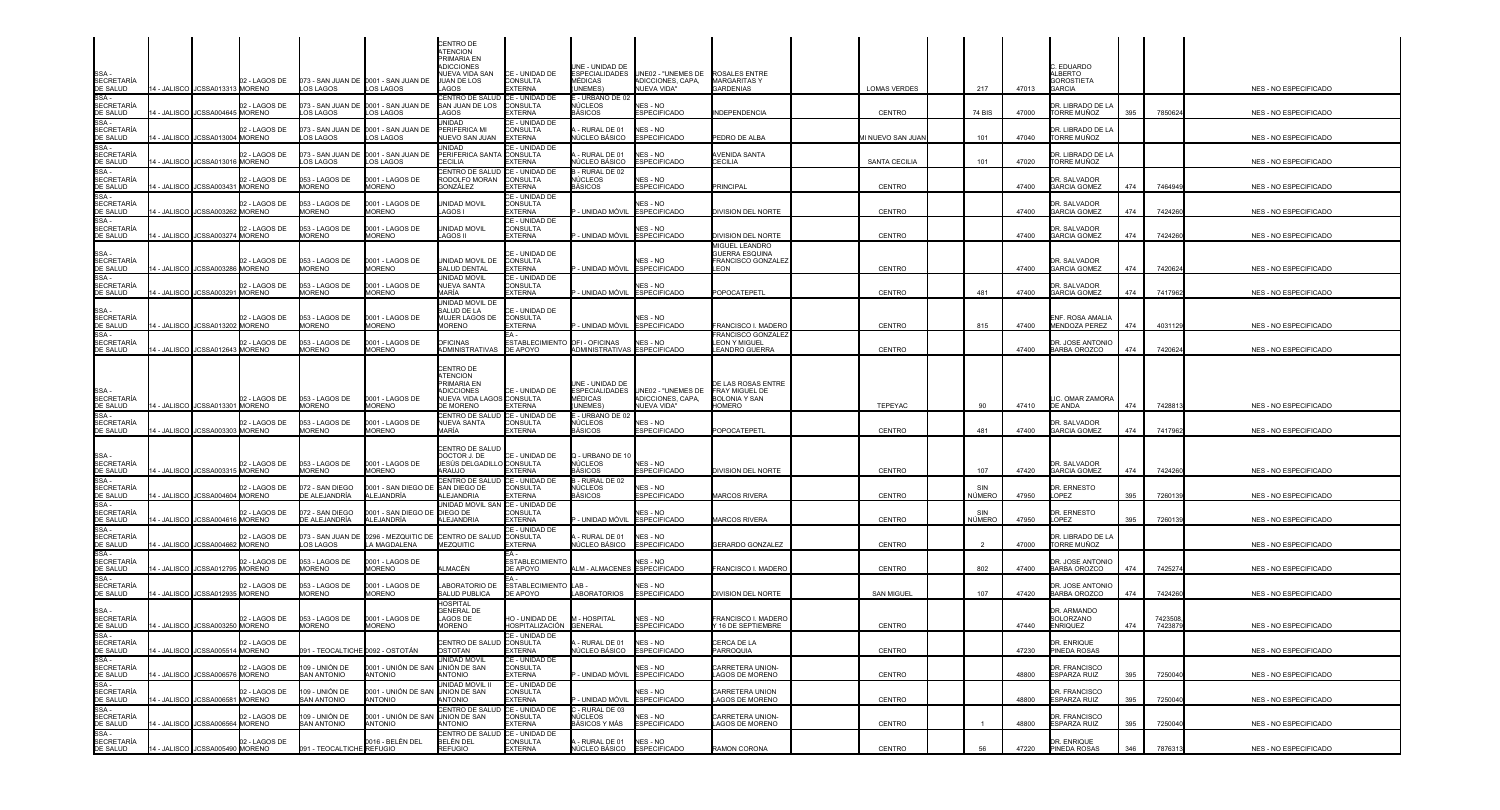| SSA -<br>SECRETARÍA<br><u>DE SALUD</u>                                                                                                   |                    | 14 - JALISCO JCSSA003361 MORENO  | 02 - LAGOS DE                                           | 053 - LAGOS DE<br><b>MORENO</b>                                           | 0063 - LAS CRUCES                                                           | CENTRO DE SALUD CONSULTA<br>LAS CRUCES                   | CE - UNIDAD DE<br><b>EXTERNA</b>                    | - RURAL DE 01<br>NÚCLEO BÁSICO                           | NES - NO<br><b>ESPECIFICADO</b>        | AVENIDA SAN JUAN                                            | CENTRO                | 618           | 47539 | DR. SALVADOR<br><b>GARCIA GOMEZ</b>                | 474 | 749952<br>749952 | NES - NO ESPECIFICADO                                |
|------------------------------------------------------------------------------------------------------------------------------------------|--------------------|----------------------------------|---------------------------------------------------------|---------------------------------------------------------------------------|-----------------------------------------------------------------------------|----------------------------------------------------------|-----------------------------------------------------|----------------------------------------------------------|----------------------------------------|-------------------------------------------------------------|-----------------------|---------------|-------|----------------------------------------------------|-----|------------------|------------------------------------------------------|
| SE SALOS<br>SSA -<br>SECRETARÍA<br>DE SALUD                                                                                              | 4 - JALISCO        | JCSSA007730                      | 2 - LAGOS DE<br><b>MORENO</b>                           | 064 - OJUELOS DE<br><b>JALISCO</b>                                        | 048 - LA PAZ                                                                | <b>CENTRO DE SALUD</b><br>A PAZ                          | CE - UNIDAD DE<br>CONSULTA<br>EXTERNA               | RURAL DE 01<br>ÚCLEO BÁSICO                              | NES - NO<br><b>ESPECIFICADO</b>        | <b>OPEZ MATEOS</b>                                          | <b>CENTRO</b>         | 107           | 47540 | DRA. ALMA DELIA<br><b>ARROYO ARCE</b>              |     |                  | NES - NO ESPECIFICADO                                |
| SSA -<br>SECRETARÍA<br>DE SALUD                                                                                                          |                    |                                  | 02 - LAGOS DE                                           | 064 - OJUELOS DE                                                          |                                                                             | CENTRO DE SALUD                                          | CE - UNIDAD DE<br><b>CONSULTA</b>                   | - RURAL DE 01                                            | NES - NO                               |                                                             |                       |               |       | DRA. ALMA DELIA                                    |     |                  |                                                      |
| SSA-<br><b>SECRETARÍA</b>                                                                                                                | 4 - JALISCO        | JCSSA004003 MORENO               | 02 - LAGOS DE                                           | JALISCO<br>064 - OJUELOS DE                                               | 0019 - CHINAMPAS<br>032 - MATANCILLAS<br>(SAN ISIDRO                        | CHINAMPAS<br>CENTRO DE SALUD                             | EXTERNA<br>CE - UNIDAD DE<br>CONSULTA               | IÚCLEO BÁSICO<br>- RURAL DE 02<br>NÚCLEOS                | <b>ESPECIFICADO</b><br>NES - NO        | VENIDA MEXICO                                               | <b>CENTRO</b>         | NÚMERO<br>SIN | 47550 | ARROYO ARCE<br>DRA. ALMA DELIA                     |     |                  | NES - NO ESPECIFICADO                                |
| DE SALUD<br>SSA -<br>SECRETARÍA                                                                                                          | - JALISCO          | JCSSA004032                      | <b>MORENO</b><br>02 - LAGOS DE                          | <b>JALISCO</b><br>053 - LAGOS DE                                          | <b>IATANCILLAS</b><br>085 - FRANCISCO<br><b>PRIMO DE VERDAD</b>             | <b>MATANCILLAS</b><br>CENTRO DE SALUD<br>FRANCISCO PRIMO | <b>EXTERNA</b><br>CE - UNIDAD DE<br><b>CONSULTA</b> | <b>ASICOS</b><br>RURAL DE 01                             | <b>SPECIFICADO</b><br>NES - NO         | AZARO CARDENAS<br><b>LA ENTRADA DE LA</b>                   | CENTRO                | NÚMERO        | 47540 | ARROYO ARCE<br>DR. SALVADOR                        | 496 | 8519684          | NES - NO ESPECIFICADO                                |
| DE SALUD<br>SSA-<br><b>SECRETARÍA</b>                                                                                                    |                    | 4 - JALISCO I JCSSA003385 MORENO | 02 - LAGOS DE                                           | <b>MORENO</b><br>16 - VILLA                                               | CIÉNEGA DE MATA)                                                            | DE VERDAD<br>CENTRO DE SALUD CONSULTA                    | <b>EXTERNA</b><br>CE - UNIDAD DE                    | IÚCLEO BÁSICO<br>RURAL DE 01                             | <b>ESPECIFICADO</b><br>NES - NO        | <b>OCALIDAD</b><br>AVENIDA                                  | <b>CENTRO</b>         |               | 47400 | <b>GARCIA GOMEZ</b><br>DRA. TRICIA RAMOS           |     |                  | NES - NO ESPECIFICADO                                |
| DE SALUD<br>SSA -<br>SECRETARÍA                                                                                                          |                    | 4 - JALISCO JCSSA006861 MORENO   |                                                         | <b>HIDALGO</b>                                                            | 0048 - TEPUSCO                                                              | <b>TEPUZCO</b>                                           | <b>EXTERNA</b><br>CE - UNIDAD DE                    | IÚCLEO BÁSICO                                            | <b>ESPECIFICADO</b>                    | CONSTITUCIÓN                                                | <b>CENTRO</b>         | 16            | 47260 | LARA                                               | 495 | 965838           | NES - NO ESPECIFICADO                                |
| DE SALUD<br>$SSA -$                                                                                                                      |                    | 4 - JALISCO JCSSA005526 MORENO   | 2 - LAGOS DE                                            |                                                                           | 091 - TEOCALTICHE 0112 - EL ROSARIO                                         | CENTRO DE SALUD<br>EL ROSARIO                            | <b>CONSULTA</b><br><b>EXTERNA</b><br>CE - UNIDAD DE | RURAL DE 01<br><b>VÚCLEO BÁSICO</b>                      | NES - NO<br><b>ESPECIFICADO</b>        | <b>LVARO OBREGON</b>                                        | <b>CENTRO</b>         | NÚMERO        | 47210 | DR. ENRIQUE<br>PINEDA ROSAS                        | 200 | 126891           | NES - NO ESPECIFICADO                                |
| SECRETARÍA<br>DE SALUD<br>SSA -<br>SECRETARÍA                                                                                            | 4 - JALISCO        | <b>JCSSA00659:</b>               | 2 - LAGOS DE<br><b>MORENO</b>                           | 109 - UNIÓN DE<br><b>SAN ANTONIO</b>                                      | 0071 - PEDRITO<br>ESTACIÓN]                                                 | CENTRO DE SALUD CONSULTA<br>ESTACIÓN PEDRITO EXTERNA     | CE - UNIDAD DE                                      | RURAL DE 01<br><b>VÚCLEO BÁSICO</b>                      | NES - NO<br><b>ESPECIFICADO</b>        | JUNTO A LA BODEGA<br>CONASUPO                               | <b>CENTRO</b>         |               | 47570 | <b>DR. FRANCISCO</b><br>ESPARZA RUIZ               | 474 | 10090            | NES - NO ESPECIFICADO                                |
|                                                                                                                                          | 4 - JALISCO        | JCSSA004015 MORENO               | 2 - LAGOS DE                                            | 064 - OJUELOS DE<br>JALISCO                                               | 021 - ENCINILLAS                                                            | <b>ENTRO DE SALUD</b><br>ENCINILLAS                      | <b>CONSULTA</b><br><b>EXTERNA</b><br>CE - UNIDAD DE | RURAL DE 01<br><b>VÚCLEO BÁSICO</b>                      | NES - NO<br><b>ESPECIFICADO</b>        | <b>PRINCIPAL</b>                                            | CENTRO                | SIN<br>NÚMERO | 47540 | DRA. ALMA DELIA<br>ARROYO ARCE                     |     |                  | NES - NO ESPECIFICADO                                |
| DE SALUD<br>SSA -<br>SECRETARÍA<br>DE SALUD                                                                                              | - JALISCO          | JCSSA004044 MORENO               | 2 - LAGOS DE                                            | 064 - OJUELOS DE<br>JALISCO                                               | 033 - MATANZAS                                                              | CENTRO DE SALUD<br>MATANZAS                              | <b>CONSULTA</b><br>EXTERNA                          | - RURAL DE 01<br>NÚCLEO BÁSICO                           | NES - NO<br><b>ESPECIFICADO</b>        | FRANCISCO I. MADERO                                         | <b>CENTRO</b>         | SIN<br>NÚMERO | 47565 | DRA. ALMA DELIA<br>ARROYO ARCE                     | 474 | 741406           | NES - NO ESPECIFICADO                                |
| SSA -<br><b>SECRETARÍA</b><br>DE SALUD                                                                                                   |                    | 4 - JALISCO JCSSA006605 MORENO   | 02 - LAGOS DE                                           | 109 - UNIÓN DE<br><b>SAN ANTONIO</b>                                      | 0120 - TLACUITAPAN                                                          | CENTRO DE SALUD<br><b>TLACUITAPAN</b>                    | CE - UNIDAD DE<br><b>CONSULTA</b><br><b>EXTERNA</b> | - RURAL DE 01<br>IÚCLEO BÁSICO                           | NES - NO<br><b>ESPECIFICADO</b>        | SALIDA AL RIO                                               | <b>CENTRO</b>         |               | 47575 | DR. FRANCISCO<br><b>ESPARZA RUIZ</b>               |     |                  | <b>NES - NO ESPECIFICADO</b>                         |
| SE BRESS<br>SSA -<br>SECRETARÍA<br>DE SALUD                                                                                              | 4 - JALISCO        | JCSSA005502 MORENO               | 02 - LAGOS DE                                           | 091 - TEOCALTICHE                                                         | MECHOACANEJO                                                                | CENTRO DE SALUD<br>MECHOACANEJO                          | CE - UNIDAD DE<br><b>CONSULTA</b><br><b>EXTERNA</b> | RURAL DE 01<br>IÚCLEO BÁSICO                             | NES - NO<br><b>ESPECIFICADO</b>        | <b>INSURGENTES</b>                                          | CENTRO                | 29            | 47210 | DR. ENRIQUE<br>PINEDA ROSAS                        | 346 | 787700           | NES - NO ESPECIFICADO                                |
| SSA-                                                                                                                                     | <b>4 - JALISCO</b> | <b>ICSSA006856</b>               | 02 - LAGOS DE<br><b>MORENO</b>                          | 116 - VILLA<br><b>HIDALGO</b>                                             | 001 - VILLA HIDALGO VILLA HIDALGO                                           | <b>JNIDAD MOVIL</b>                                      | CE - UNIDAD DE<br>CONSULTA<br><b>EXTERNA</b>        | UNIDAD MÓVIL                                             | <b>IES - NO</b><br><b>ESPECIFICADO</b> | <b>MORELOS</b>                                              | <b>CENTRO</b>         | 105           | 47250 | DRA. TRICIA RAMOS<br>ARA                           | 495 | 968031           | NES - NO ESPECIFICADO                                |
| SECRETARÍA<br>DE SALUD<br>SSA -<br>SECRETARÍA<br>DE SALUD                                                                                | 4 - JALISCO        | JCSSA006844 MORENO               | 02 - LAGOS DE                                           | 116 - VILLA<br>HIDALGO                                                    | 0001 - VILLA HIDALGO VILLA HIDALGO                                          | CENTRO DE SALUD                                          | CE - UNIDAD DE<br>CONSULTA<br><b>EXTERNA</b>        | - RURAL DE 03<br>NÚCLEOS<br>BÁSICOS Y MÁS                | <b>VES - NO</b><br><b>ESPECIFICADO</b> | <b>MORELOS</b>                                              | <b>CENTRO</b>         | 105           | 47250 | DRA. TRICIA RAMOS<br>ARA                           | 495 | 968031           | NES - NO ESPECIFICADO                                |
| SSA-<br><b>SECRETARÍA</b><br>DE SALUD                                                                                                    | I - JALISCO        | JCSSA003443                      | 2 - LAGOS DE<br><b>MORENO</b>                           | 053 - LAGOS DE<br><b>MORENO</b>                                           | 0530 - EL BAJÍO (LA<br>AGUNA)                                               | CENTRO DE SALUD<br>LA LAGUNA (EL<br>( OILAB              | CE - UNIDAD DE<br>CONSULTA<br><b>EXTERNA</b>        | - RURAL DE 02<br><b>NÚCLEOS</b><br>3ÁSICOS               | NFS - NO<br><b>ESPECIFICADO</b>        | <b>AVENIDA</b><br><b>TLAXCALTECAS</b><br><b>BARRIO BAJO</b> | <b>CENTRO</b>         | SIN<br>NÚMERO | 47400 | DR. SALVADOR<br><b>GARCIA GOMEZ</b>                | 474 | 109950           | NES - NO ESPECIFICADO                                |
| SSA -<br>SECRETARÍA<br>DE SALUD                                                                                                          |                    | 4 - JALISCO JCSSA004020 MORENO   | 02 - LAGOS DE                                           | 064 - OJUELOS DE<br><b>JALISCO</b>                                        | 0026 - GUADALUPE<br><b>VICTORIA</b>                                         | CENTRO DE SALUD<br>GUADALUPE<br><b>/ÍCTORIA</b>          | CE - UNIDAD DE<br>CONSULTA<br><b>EXTERNA</b>        | RURAL DE 01<br>IÚCLEO BÁSICO                             | NES - NO<br><b>ESPECIFICADO</b>        | AZARO CARDENAS                                              | <b>CENTRO</b>         |               | 47540 | DRA. ALMA DELIA<br><b>ARROYO ARCE</b>              | 496 | 851207           | NES - NO ESPECIFICADO                                |
| SE SALSS<br>SSA -<br>SECRETARÍA                                                                                                          |                    |                                  |                                                         |                                                                           | 0066 - SAN GASPAF<br>DE LOS REYES (SAN                                      | CENTRO DE SALUD                                          | CE - UNIDAD DE<br><b>CONSULTA</b>                   | RURAL DE 01                                              | NES - NO                               |                                                             |                       | SIN           |       | ENF. SARA                                          |     |                  |                                                      |
|                                                                                                                                          |                    |                                  | 4 - JALISCO JCSSA002953 03 - TEPATITLÁN JALOSTOTITLÁN   |                                                                           | GASPAR)                                                                     | <b>SAN GASPAR</b><br><b>AODULO</b>                       | <b>EXTERNA</b><br>CE - UNIDAD DE<br><b>CONSULTA</b> | <b>VÚCLEO BÁSICO</b>                                     | <b>ESPECIFICADO</b><br><b>JES - NO</b> | LLENDE                                                      |                       | NÚMERO        | 47130 | ORNELAS JIMENEZ<br>ENF. MA<br>GUADALUPE PEREZ      | 431 | 742966           | centrosalud.sangaspar@red.jalisco.gob.mx             |
| SECRETARIA<br>DE SALUD<br>SSA -<br>SECRETARÍA<br>DE SALUD<br>SSA -<br>SECRETARÍA<br>SECRETARÍA<br>SECRETARÍA                             |                    |                                  |                                                         |                                                                           | 4 - JALISCO JJCSSA003665 03 - TEPATITLÁN 060 - MEXTICACÁN 0001 - MEXTICACÁN | <b>MEXTICACAN</b><br><b>CENTRO DE SALUD</b>              | <b>EXTERNA</b><br>CE - UNIDAD DE<br><b>CONSULTA</b> | - Unidad Móvil<br>- RURAL DE 02<br>NÚCLEOS               | <b>ESPECIFICADO</b><br>NES - NO        | HIDALGO                                                     |                       | $251-A$       | 47340 | ORNELAS<br>DR. GENARO                              | 344 | 702030           | modulo.mexticacan@red.jalisco.gob.mx                 |
| DE SALUD<br>SSA -<br>SECRETARÍA<br>DE SALUD                                                                                              | 4 - JALISCO        | JCSSA003653                      |                                                         |                                                                           | 03 - TEPATITLÁN 060 - MEXTICACÁN 0001 - MEXTICACÁN<br>054 - EL REFUGIO      | <b>MEXTICACAN</b><br>CENTRO DE SALUD                     | <b>EXTERNA</b><br>CE - UNIDAD DE<br><b>CONSULTA</b> | BÁSICOS<br>RURAL DE 01                                   | <b>ESPECIFICADO</b><br>NES - NO        | <b>IIDALGO</b><br>VALLARTA Y NIÑO                           |                       | $251-A$       | 47340 | QUEZADA GOMEZ<br>JOSE GUADALUPE<br>GONZALEZ        | 344 | 702030           | centrosalud.mexticacan@red.jalisco.gob.mx            |
|                                                                                                                                          | 4 - JALISCO        |                                  | JCSSA000030 03 - TEPATITLÁN 001 - ACATIC                |                                                                           | PAREDONES)<br>0058 - CAPILLA DE                                             | EL REFUGIO<br>CENTRO DE SALUD<br>CAPILLA DE              | <b>EXTERNA</b><br>CE - UNIDAD DE<br>CONSULTA        | <b>VÚCLEO BÁSICO</b><br>- RURAL DE 03<br>NÚCLEOS         | <b>ESPECIFICADO</b><br>NES - NO        | <b>MEXICANO</b>                                             |                       |               | 45470 | RAMIREZ<br>DR. HECTOR                              | 378 | 7151949          | centrosalud.refugio@red.jalisco.gob.mx               |
| SSA -<br>SECRETARÍA<br>DE SALUD<br>SSA -<br>SECRETARÍA                                                                                   |                    |                                  | I - JALISCO I JCSSA005613 03 - TEPATITLÁN               | 093 - TEPATITLÁN<br><b>DE MORELOS</b>                                     | <b>GUADALUPE</b>                                                            | <b>GUADALUPE</b>                                         | <b>EXTERNA</b><br>CE - UNIDAD DE                    | BÁSICOS Y MÁS                                            | <b>ESPECIFICADO</b>                    | <b>PEDRO MORENO</b>                                         |                       | 177           | 47700 | EDUARDO MONROY<br><b>RIVERA</b>                    | 378 | 7120372          | centrosalud.capilladeguadalupe@red.jalisco.gob.mx    |
| DE SALUD<br>$SSA -$                                                                                                                      |                    |                                  |                                                         | 4 - JALISCO JUCSSA003064 03 - TEPATITLÁN 048 - JESÚS MARÍA 0121 - ROSALES |                                                                             | CENTRO DE SALUD<br><b>ROSALES</b><br>CENTRO DE           | <b>CONSULTA</b><br><b>EXTERNA</b><br>CE - UNIDAD DE | RURAL DE 01<br>IÚCLEO BÁSICO                             | NES - NO<br><b>ESPECIFICADO</b>        | CAMINO PRINCIPAL A<br>A DERECHA<br>POR LA ENTRADA           |                       |               | 47950 | ENF. SONIA SOLIS<br>SAAVEDRA                       |     |                  | centrosalud.rosales@red.jalisco.gob.mx               |
| <b>SECRETARÍA</b><br>DE SALUD<br>SSA-                                                                                                    | 4 - JALISCO        |                                  |                                                         | JCSSA003040 03 - TEPATITLÁN 048 - JESÚS MARÍA                             | )007 - AYO EL<br><b>GRANDE</b>                                              | SALLUD AYO EL<br>GRANDE<br>CENTRO DE SALUD               | <b>CONSULTA</b><br><b>EXTERNA</b><br>CE - UNIDAD DE | RURAL DE 01<br>ÚCLEO BÁSICO<br>- RURAL DE 02             | NES - NO<br><b>ESPECIFICADO</b>        | PRINCIPAL A LA<br>DERECHA                                   |                       |               | 47976 | ENF. ROSA LOPEZ<br>BERNAI<br>DRA. REGINA           |     |                  | centrosalud.ayoelgrande@red.jalisco.gob.mx           |
| <b>SECRETARÍA</b><br>DE SALUD                                                                                                            |                    |                                  | 4 - JALISCO JCSSA000380 03 - TEPATITLÁN 008 - ARANDAS   |                                                                           | 0280 - SANTA MARÍA<br><b>DEL VALLE</b>                                      | SANTA MARÍA DEL<br>/ALL F                                | <b>CONSULTA</b><br><b>EXTERNA</b><br>CE - UNIDAD DE | IÚCLEOS<br>BÁSICOS                                       | NES - NO<br><b>ESPECIFICADO</b>        | LVARO OBREGON                                               |                       | 202           | 47185 | <b>GUTIERREZ</b><br>RODRIGUEZ<br>DR. HECTOR        |     |                  | centrosalud.santamariadelvalle@red.jalisco.gob.mx    |
| SSA -<br>SECRETARÍA<br>DE SALUD                                                                                                          |                    |                                  | 14 - JALISCO IJCSSA000375 03 - TEPATITLÁN               | CERRO GORDO                                                               | 125 - SAN IGNACIO 0001 - SAN IGNACIO<br>CERRO GORDO                         | CENTRO DE SALUD CONSULTA<br><b>SAN IGNACIO</b>           | <b>EXTERNA</b>                                      | C - RURAL DE 03<br>NÚCLEOS<br>BÁSICOS Y MÁS ESPECIFICADO | NES - NO                               | FRANCISCO I. MADERO                                         |                       | 44            | 47190 | MANUEL DAVILA<br>PRADO                             |     |                  | centrosalud.sanignacio@red.jalisco.gob.mx            |
|                                                                                                                                          |                    |                                  |                                                         |                                                                           | 125 - SAN IGNACIO 0001 - SAN IGNACIO                                        | CENTRO DE SALUD CE - UNIDAD DE<br><b>SAN IGNACIO</b>     | <b>CONSULTA</b>                                     | - RURAL DE 02<br>NÚCLEOS                                 | NES - NO                               |                                                             |                       | SIN           |       | ENF-MA DE LOS<br>ANGELES<br><b>GUTIERREZ</b>       |     |                  |                                                      |
| SSA -<br>SECRETARÍA<br>DE SALUD<br>SSA -<br>SECRETARÍA<br>DE SALUD<br>SSA -<br>SECRETARÍA<br>DE SALUD<br>SSA -<br>SECRETARÍA<br>DE SALUD |                    |                                  | 4 - JALISCO JJCSSA000363 03 - TEPATITLÁN                | CERRO GORDO                                                               | CERRO GORDO                                                                 | CERRO GORDO 2<br>CENTRO DE SALUD CONSULTA                | <b>EXTERNA</b><br>CE - UNIDAD DE                    | BÁSICOS<br>- URBANO DE 07<br>NÚCLEOS                     | <b>ESPECIFICADO</b><br>NES - NO        | <b>MOCTEZUMA</b>                                            |                       | <b>NÚMERO</b> | 47190 | <b>GONZALEZ</b><br>ENF. BEATRIZ<br>ADRIANA RAMIREZ | 348 | 7160555          | centrosalud.sanignaciocerrogordo2@red.jalisco.gob.mx |
|                                                                                                                                          |                    |                                  | 14 - JALISCO JCSSA000322 03 - TEPATITLÁN 008 - ARANDAS  |                                                                           | 0001 - ARANDAS                                                              | <b>ARANDAS</b>                                           | <b>EXTERNA</b><br>CE - UNIDAD DE<br><b>CONSULTA</b> | BÁSICOS                                                  | <b>ESPECIFICADO</b><br>NES - NO        | ABASOLO                                                     |                       |               | 47180 | <b>ASCENCIO</b><br>DR. PABLO LEYVA                 | 348 | 7830285          | centrosalud.arandas@red.jalisco.gob.mx               |
|                                                                                                                                          |                    |                                  | 14 - JALISCO JJCSSA000310 03 - TEPATITLÁN 008 - ARANDAS |                                                                           | 0001 - ARANDAS                                                              | MODULO ARANDAS EXTERNA                                   | CE - UNIDAD DE                                      | · UNIDAD MÓVIL<br>H - URBANO DE 05                       | <b>ESPECIFICADO</b>                    | ABASOLO                                                     | <b>RACCIONAMIENTO</b> |               | 47180 | <b>MACIAS</b>                                      | 378 | 7830285          | modulo.arandas@red.jalisco.gob.mx                    |
|                                                                                                                                          |                    |                                  | 14 - JALISCO JCSSA013733 03 - TEPATITLÁN 008 - ARANDAS  |                                                                           | 0001 - ARANDAS                                                              | CENTRO DE SALUD CONSULTA<br><b>EL CARMEN</b>             | <b>EXTERNA</b>                                      | <b>NÚCLEOS</b><br>BÁSICOS                                | NES - NO<br><b>ESPECIFICADO</b>        | CIRCUITO EL CARMEN                                          | <b>EL CARMEN</b>      | 31            | 47180 | DR. PABLO LEYVA<br><b>MACIAS</b>                   | 348 | 7830285          | centrosalud.elcarmen@red.jalisco.gob.mx              |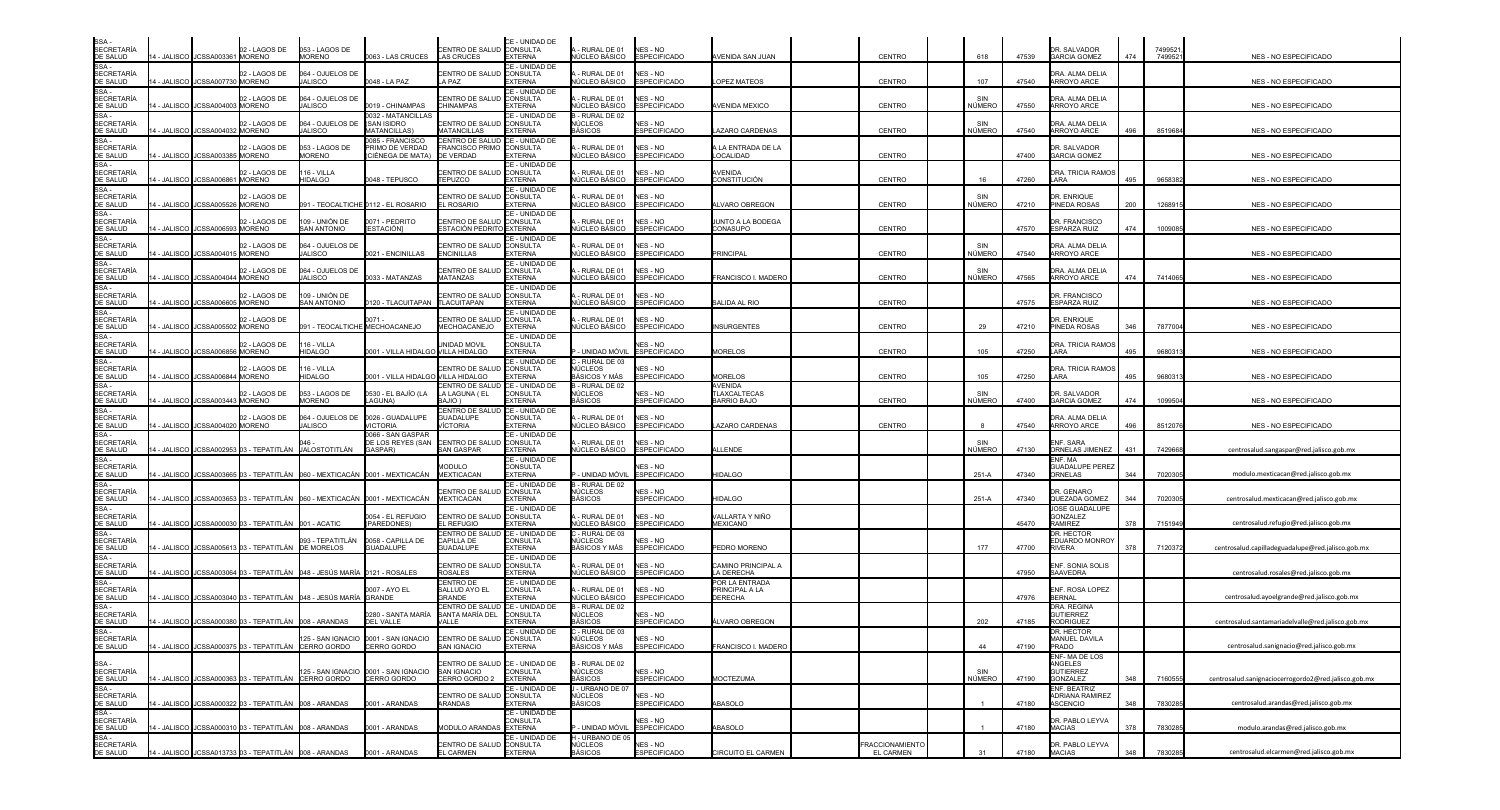| SSA.<br><b>SECRETARÍA</b><br>DE SALUD |             | 4 - JALISCO JJCSSA013721 03 - TEPATITLÁN 008 - ARANDAS      |                                                                   | 0001 - ARANDAS                                                              | CENTRO DE SALUD<br>EL ROSARIO                       | CE - UNIDAD DE<br>CONSULTA<br><b>EXTERNA</b> | B - RURAL DE 02<br>NÚCLEOS<br><b>BÁSICOS</b> | NES - NO<br><b>ESPECIFICADO</b>         | SANTA MARÍA DE LOS<br>ARANDA                  | <b>FRACCIONAMIENTO</b><br><b>LOS PINOS</b>     | 180             | 47180 | DR. PABLO LEYVA<br><b>MACIAS</b>             | 348 | 7830285            | centrosalud.elrosario@red.jalisco.gob.mx               |
|---------------------------------------|-------------|-------------------------------------------------------------|-------------------------------------------------------------------|-----------------------------------------------------------------------------|-----------------------------------------------------|----------------------------------------------|----------------------------------------------|-----------------------------------------|-----------------------------------------------|------------------------------------------------|-----------------|-------|----------------------------------------------|-----|--------------------|--------------------------------------------------------|
|                                       |             |                                                             |                                                                   |                                                                             | CENTRO DE                                           |                                              |                                              |                                         |                                               |                                                |                 |       |                                              |     |                    |                                                        |
|                                       |             |                                                             |                                                                   |                                                                             | ATENCION<br>PRIMARIA EN                             |                                              | INE - UNIDAD DE                              |                                         | MANUEL MARTINEZ<br>AI ADEZ ENTRE              |                                                |                 |       |                                              |     |                    |                                                        |
| SSA-<br><b>SECRETARÍA</b>             |             |                                                             |                                                                   |                                                                             | <b>DICCIONES</b><br>NUEVA VIDA                      | CE - UNIDAD DE<br>CONSULTA                   | <b>ESPECIALIDADES</b><br>MÉDICAS             | UNE02 - "UNEMES DE<br>ADICCIONES, CAPA, | SANTA MARIA DE LOS<br>ARANDA Y JOSE MARIA     |                                                |                 |       | LIC. ERIKA FABIOLA                           |     |                    |                                                        |
| DE SALUD                              |             | 4 - JALISCO JCSSA013330 03 - TEPATITLÁN 008 - ARANDAS       |                                                                   | 0001 - ARANDAS                                                              | ARANDAS                                             | <b>EXTERNA</b>                               | UNEMES)                                      | NUEVA VIDA"                             | <b>GONZALEZ</b>                               | PROVIDENCIA                                    | 545             | 47180 | <b>GARCIA VILLA</b>                          | 348 | 7847534            | NES - NO ESPECIFICADO                                  |
| SSA -<br><b>SECRETARÍA</b>            |             |                                                             |                                                                   |                                                                             |                                                     | CE - UNIDAD DE<br>CONSULTA                   |                                              | NES - NO                                | <b>GENERAL PABLO</b>                          |                                                |                 |       | ENF. ROSA ISELA                              |     |                    |                                                        |
| DE SALUD<br>SSA -                     |             | 4 - JALISCO JCSSA000025 03 - TEPATITLÁN 001 - ACATIC        |                                                                   | 0001 - ACATIC                                                               | MODULO ACATIC                                       | <b>EXTERNA</b><br>CE - UNIDAD DE             | - UNIDAD MÓVIL<br>- RURAL DE 03              | <b>ESPECIFICADO</b>                     | RODRIGUEZ                                     |                                                | 195             | 45470 | <b>CORTEZ PEREZ</b>                          | 378 | 7150399            | modulo.acatic@red.jalisco.gob.mx                       |
| <b>SECRETARÍA</b>                     |             |                                                             |                                                                   |                                                                             | CENTRO DE SALUD                                     | <b>CONSULTA</b>                              | ÚCLEOS                                       | NES - NO                                | <b>GENERAL PABLO</b>                          |                                                |                 |       | DRA. CECILIA                                 |     |                    |                                                        |
| DE SALUD<br>SSA -                     | 4 - JALISCO | JCSSA000013 03 - TEPATITLÁN 001 - ACATIC                    |                                                                   | 001 - ACATIC                                                                | <b>ACATIC</b>                                       | <b>EXTERNA</b><br>CE - UNIDAD DE             | ÁSICOS Y MÁS                                 | <b>ESPECIFICADO</b>                     | RODRIGUEZ                                     |                                                | 195             | 45470 | <b>GONZALEZ RIVERA</b><br>ENF. SOFIA         | 378 | 7150399            | centrosalud.acatic@red.jalisco.gob.mx                  |
| <b>SECRETARÍA</b><br>DE SALUD         | - JALISCO   |                                                             | JCSSA002965 03 - TEPATITLÁN JALOSTOTITLÁN                         | 076 - TEOCALTITÁN<br>DE GUADALUPE                                           | CENTRO DE SALUD<br>TEOCALTITÁN                      | CONSULTA<br><b>EXTERNA</b>                   | - RURAL DE 01<br>ÚCLEO BÁSICO                | NES - NO<br><b>ESPECIFICADO</b>         | <b>GONZALEZ GALLO</b>                         |                                                | 25              | 47138 | BRISEÑO<br><b>GUTIERREZ</b>                  | 431 | 7463484            | centrosalud.teocaltitan@red.jalisco.gob.mx             |
| SSA-                                  |             |                                                             |                                                                   |                                                                             |                                                     |                                              |                                              |                                         |                                               |                                                |                 |       |                                              |     |                    |                                                        |
| <b>SECRETARÍA</b><br>DE SALUD         | - JALISCO   | JCSSA012655 03 - TEPATITLÁN                                 | 093 - TEPATITLÁN<br><b>DE MORELOS</b>                             | 0001 - TEPATITLÁN<br><b>DE MORELOS</b>                                      | <b>OFICINAS</b><br>ADMINISTRATIVAS                  | ESTABLECIMIENTO OFI - OFICINAS<br>DE APOYO   | ADMINISTRATIVAS ESPECIFICADO                 | NES - NO                                | <b>ACARANDAS</b>                              | <b>RACCIONAMIENTC</b><br><b>CUATRO CAMINOS</b> | 1568            | 47600 | <b>DR SALVADOR</b><br><b>RAZO ARIAS</b>      | 378 | 782036             | NES - NO ESPECIFICADO                                  |
| SSA-<br><b>SECRETARÍA</b>             |             |                                                             | 093 - TEPATITLÁN                                                  | )001 - TEPATITLÁN                                                           |                                                     | <b>ESTABLECIMIENTC</b>                       |                                              | NES - NO                                |                                               |                                                |                 |       | LIC. JOSE CORREA                             |     |                    |                                                        |
| DE SALUD                              |             | 4 - JALISCO JJCSSA012800 03 - TEPATITI ÁN                   | <b>DE MORELOS</b>                                                 | <b>DE MORELOS</b>                                                           | ALMACÉN                                             | DE APOYO                                     | <b>IM-ALMACENES ESPECIFICADO</b>             |                                         | <b>LDAMA</b>                                  | <b>CENTRO</b>                                  | 120             | 47600 | <b>BECERRA</b>                               | 378 | 782036             | NES - NO ESPECIFICADO                                  |
| SSA -<br><b>SECRETARÍA</b>            |             |                                                             | 093 - TEPATITLÁN                                                  | 0001 - TEPATITLÁN                                                           | ABORATORIO DE                                       | ESTABLECIMIENTO LAB-                         |                                              | NES - NO                                |                                               |                                                |                 |       | M.V.Z. GEO                                   |     |                    |                                                        |
| DE SALUD<br>SSA -                     | 4 - JALISCO | JCSSA012940 03 - TEPATITLÁN                                 | <b>DE MORELOS</b>                                                 | <b>DE MORELOS</b>                                                           | SALUD PUBLICA                                       | DE APOYO<br>CE - UNIDAD DE                   | <b>ABORATORIOS</b>                           | <b>ESPECIFICADO</b>                     | LDAMA                                         | <b>CENTRO</b>                                  | 120             | 47600 | VIDAURRI SOLANO<br>ENF. JOSE ANTONIO         | 378 | 782036             | NES - NO ESPECIFICADO                                  |
| <b>SECRETARÍA</b><br>DE SALUD         | - JALISCO   | ICSSA005596 03 - TEPATITLÁN                                 | 093 - TEPATITLÁN<br><b>DE MORELOS</b>                             | 0001 - TEPATITLÁN<br><b>DE MORELOS</b>                                      | <b>MODULO</b><br><b>TEPATITLAN</b>                  | CONSULTA<br><b>EXTERNA</b>                   | - UNIDAD MÓVIL                               | NES - NO<br><b>ESPECIFICADO</b>         | LDAMA                                         |                                                | 120             | 47600 | <b>VARGAS</b><br><b>HERNANDEZ</b>            | 378 | 782036             | modulo.tepatitlan@red.jalisco.gob.mx                   |
| SSA -                                 |             |                                                             |                                                                   |                                                                             | JNIDAD MÓVIL DE                                     | CE - UNIDAD DE                               |                                              |                                         |                                               |                                                |                 |       |                                              |     |                    |                                                        |
| <b>SECRETARÍA</b><br>DE SALUD         | - JALISCO   | JCSSA013190 03 - TEPATITLÁN DE MORELOS                      | 093 - TEPATITLÁN                                                  | 0001 - TEPATITLÁN<br><b>DE MORELOS</b>                                      | SALUD DE LA<br>MUJER TEPATITLÁN EXTERNA             | <b>CONSULTA</b>                              | - UNIDAD MÓVIL                               | NES - NO<br><b>ESPECIFICADO</b>         | <b>TEPEYAC</b>                                | <b>CENTRO</b>                                  | 90              | 47600 | DR. RICARDO<br>RODRÍGUEZ LÓPEZ               | 378 | 7820365            | NES - NO ESPECIFICADO                                  |
| SSA -                                 |             |                                                             |                                                                   |                                                                             | HOSPITAL                                            |                                              | - HOSPITAL                                   | NES - NO                                |                                               |                                                |                 |       | DR. JUAN CARLOS                              |     |                    |                                                        |
| <b>SECRETARÍA</b><br>DE SALUD         |             | - JALISCO JCSSA005584 03 - TEPATITLÁN DE MORELOS            | 093 - TEPATITLÁN                                                  | )001 - TEPATITLÁN<br>DE MORELOS                                             | REGIONAL<br>TEPATITLAN                              | HO - UNIDAD DE<br>HOSPITALIZACIÓN            | <b>GENERAL</b>                               | <b>ESPECIFICADO</b>                     | <b>MADO NERVO</b>                             | LA GLORIA                                      | 1025            | 47670 | ROLON DIAZ                                   | 378 | 7821661<br>7821738 | NES - NO ESPECIFICADO                                  |
| SSA-<br><b>SECRETARÍA</b>             |             |                                                             | 093 - TEPATITLÁN                                                  | 0001 - TEPATITLÁN                                                           | CENTRO DE SALUD                                     | CE - UNIDAD DE<br><b>CONSULTA</b>            | - URBANO DE 08<br>NÚCLEOS                    | NES - NO                                |                                               |                                                |                 |       | DR. SALVADOR<br>VILLASEÑOR DE LA             |     |                    |                                                        |
| DE SALUD                              | 4 - JALISCO | JCSSA005601 03 - TEPATITLÁN                                 | <b>DE MORELOS</b>                                                 | DE MORELOS                                                                  | TEPATITLAN                                          | <b>EXTERNA</b>                               | ÁSICOS                                       | <b>ESPECIFICADO</b>                     | LDAMA                                         |                                                | 120             | 47600 | <b>TORRE</b>                                 | 378 | 7820363            | centrosalud.tepatitlan@red.jalisco.gob.mx              |
|                                       |             |                                                             |                                                                   |                                                                             | <b>CENTRO DE</b><br><b>ITENCION</b>                 |                                              |                                              |                                         |                                               |                                                |                 |       |                                              |     |                    |                                                        |
| SSA-                                  |             |                                                             |                                                                   |                                                                             | PRIMARIA EN<br><b>IDICCIONES</b>                    | CE - UNIDAD DE                               | JNE - UNIDAD DE<br>ESPECIALIDADES            | UNE02 - "UNEMES DE                      | <b>OCTAVIO PAZ ENTRE</b>                      |                                                |                 |       |                                              |     |                    |                                                        |
| <b>SECRETARÍA</b><br>DE SALUD         |             | 4 - JALISCO I JCSSA013325 03 - TEPATITLÁN                   | 093 - TEPATITLÁN<br><b>DE MORELOS</b>                             | 0001 - TEPATITLÁN<br><b>DE MORELOS</b>                                      | NUEVA VIDA<br><b>TEPATITLAN</b>                     | <b>CONSULTA</b><br><b>EXTERNA</b>            | MÉDICAS<br>JNEMES)                           | ADICCIONES, CAPA,<br>NUEVA VIDA"        | <b>AMADO NERVO Y</b><br><b>SONZALEZ MORIN</b> | <b>LOMA BONITA</b>                             | 509             | 47670 | LIC. AURELIO<br>MARTINEZ GARCIA              | 378 | 7825534            | NES - NO ESPECIFICADO                                  |
| SSA -                                 |             |                                                             |                                                                   |                                                                             |                                                     | CE - UNIDAD DE                               |                                              |                                         | OR LA ENTRADA                                 |                                                |                 |       |                                              |     |                    |                                                        |
| <b>SECRETARÍA</b><br>DE SALUD         | 1 - JALISCO |                                                             | JCSSA003052 03 - TEPATITLÁN     048 - JESÚS MARÍA                 | 079 - OJO ZARCO DE<br><b>FUENTES</b>                                        | CENTRO DE SALUD<br><b>OJO ZARCO</b>                 | <b>CONSULTA</b><br>EXTERNA                   | - RURAL DE 01<br>ÚCLEO BÁSICO                | NES - NO<br><b>ESPECIFICADO</b>         | <b>PRINCIPAL A LA</b><br>DERECHA              |                                                |                 | 47955 | ENF. TERESA<br><b>GARCIA GONZALEZ</b>        |     |                    | centrosalud.ojozarco@red.jalisco.gob.mx                |
| SSA -<br><b>SECRETARÍA</b>            |             |                                                             |                                                                   |                                                                             | MODULO JESÚS                                        | CE - UNIDAD DE<br>CONSULTA                   |                                              | NES - NO                                |                                               |                                                | SIN             |       | ENF. CLAUDIA                                 |     |                    |                                                        |
| DE SALUD                              | 1 - JALISCO |                                                             |                                                                   | JCSSA003023 03 - TEPATITLÁN 048 - JESÚS MARÍA 0001 - JESÚS MARÍA            | MARÍA                                               | <b>XTERNA</b>                                | UNIDAD MÓVIL                                 | <b>ESPECIFICADO</b>                     | <b>GONZALEZ GALLO</b>                         |                                                | NÚMERO          | 47950 | <b>RAMOS CHAVEZ</b>                          | 348 | 7040666            | modulo.jesusmaria@red.jalisco.gob.mx                   |
| SSA -<br><b>SECRETARÍA</b>            |             |                                                             |                                                                   |                                                                             | CENTRO DE SALUE                                     | CE - UNIDAD DE<br><b>CONSULTA</b>            | - RURAL DE 03<br>IÙCLEOS                     | NES - NO                                |                                               |                                                | SIN             |       | DR. ELEAZAR                                  |     |                    |                                                        |
| DE SALUD                              |             |                                                             |                                                                   | - JALISCO JJCSSA003011 03 - TEPATITLÁN 048 - JESÚS MARÍA 0001 - JESÚS MARÍA | JESÚS MARÍA<br>CARAVANA DE LA                       | <b>EXTERNA</b>                               | ÁSICOS Y MÁS ESPECIFICADO                    |                                         | GONZALEZ GALLO                                |                                                | NÚMERO          | 47950 | MUÑOZ GUZMAN                                 | 348 | 7040666            | centrosalud.jesusmaria@red.jalisco.gob.mx              |
| SSA -                                 |             |                                                             |                                                                   | 160 - MANUEL                                                                | SALUD MANUEL                                        | CE - UNIDAD DE                               |                                              |                                         |                                               |                                                |                 |       | ENF. JOSE DE                                 |     |                    |                                                        |
| <b>SECRETARÍA</b><br>DE SALUD         |             | 4 - JALISCO JJCSSA000351 03 - TEPATITLÁN 008 - ARANDAS      |                                                                   | MARTÍNEZ VALADEZ<br><b>AGUA NEGRA</b>                                       | MARTÍNEZ<br>VALADEZ                                 | CONSULTA<br><b>EXTERNA</b>                   |                                              | NES - NO<br>- UNIDAD MÓVIL ESPECIFICADO | IMÓN BOLIVAR                                  |                                                | 17              | 47193 | <b>JESUS BECERRA</b><br><b>GARCIA</b>        |     |                    | caravanasalud.manuelmartinezvaladez@red.jalisco.gob.mx |
| SSA-<br><b>SECRETARÍA</b>             |             |                                                             |                                                                   | 160 - MANUEL<br>MARTÍNEZ VALADEZ                                            | CENTRO DE SALUD<br>MANUEL MARTÍNEZ                  | CE - UNIDAD DE<br><b>CONSULTA</b>            | - RURAL DE 01                                | NES - NO                                |                                               |                                                |                 |       | <b>ENF. ANGELICA</b>                         |     |                    |                                                        |
| DE SALUD                              |             | 4 - JALISCO I JCSSA000346 03 - TEPATITLÁN     008 - ARANDAS |                                                                   | <b>AGUA NEGRA)</b>                                                          | VALADEZ                                             | <b>EXTERNA</b>                               | IÚCLEO BÁSICO                                | <b>ESPECIFICADO</b>                     | SIMÓN BOLIVAR                                 |                                                | 17              | 47193 | <b>ALVIZO PEREZ</b>                          |     |                    | centrosalud.manuelmartinezvaladez@red.jalisco.gob.mx   |
| SSA-<br><b>SECRETARÍA</b>             |             |                                                             | 93 - TEPATITLÁN                                                   | 188 - CAPILLA DE<br><b>MILPILLAS</b>                                        | CENTRO DE SALUD<br>CAPILLA DE                       | CE - UNIDAD DE<br>CONSULTA                   | - RURAL DE 01                                | NES - NO                                |                                               |                                                |                 |       | ENF. GUILLERMINA                             |     |                    |                                                        |
| DE SALUD<br>SSA -                     | 4 - JALISCO | JCSSA005630 03 - TEPATITLÁN DE MORELOS                      |                                                                   | (MILPILLAS)<br>283 - SANTIAGUIT                                             | <b>MILPILLAS</b><br>CENTRO DE SALUD                 | EXTERNA<br>CE - UNIDAD DE                    | IÚCLEO BÁSICO                                | <b>ESPECIFICADO</b>                     | LLENDE                                        |                                                | 30              | 47720 | <b>ACEVES REYNAGA</b>                        | 378 | 7054108            | centrodesalud.capillademilpillas@red.jalisco.gob.mx    |
| <b>SECRETARÍA</b><br>DE SALUD         | 4 - JALISCO | JCSSA000392 03 - TEPATITLÁN 008 - ARANDAS                   |                                                                   | SANTIAGUITO DE<br>/ELÁZQUEZ)                                                | SANTIAGUITO DE<br>VELAZQUEZ                         | <b>CONSULTA</b><br><b>EXTERNA</b>            | - RURAL DE 01<br>NÚCLEO BÁSICO               | NES - NO<br><b>ESPECIFICADO</b>         | <b>MOCTEZUMA</b>                              |                                                | SIN<br>NÚMERO   | 47197 | ENF. GRISELDA<br><b>CASTILLO TORRES</b>      | 348 | 7010191            | centrosalud.santiaguitodevelazquez@red.jalisco.gob.mx  |
| SSA-                                  |             |                                                             |                                                                   | 003 - ALLENDE                                                               | CENTRO DE SALUD CE - UNIDAD DE                      |                                              |                                              |                                         |                                               |                                                |                 |       |                                              |     |                    |                                                        |
| <b>SECRETARÍA</b><br>DE SALUD         |             |                                                             | 4 - JALISCO JCSSA003035 03 - TEPATITLÁN 048 - JESÚS MARÍA         | JOSEFINO DE<br>ALLENDE)                                                     | JOSEFINO DE<br>ALLENDE                              | <b>CONSULTA</b><br><b>EXTERNA</b>            | - RURAL DE 01<br>ÚCLEO BÁSICO ESPECIFICADO   | NES - NO                                | MIGUEL DIAZ OROZCO                            |                                                | 10 <sup>1</sup> | 47976 | ENF. ERIKA LILIANA<br><b>GARCÍA CAMARENA</b> |     |                    | centrosalud.josefinodeallende@red.jalisco.gob.mx       |
| SSA -<br>SECRETARÍA                   |             |                                                             | 093 - TEPATITLÁN                                                  |                                                                             | CENTRO DE SALUD CONSULTA                            | CE - UNIDAD DE                               | - RURAL DE 01                                | NES - NO                                |                                               |                                                |                 |       | ENF. GUADALUPE<br><b>RODRIGUEZ</b>           |     |                    |                                                        |
| DE SALUD                              |             | 14 - JALISCO JCSSA005625 03 - TEPATITLÁN DE MORELOS         |                                                                   | 0186 - MEZCALA                                                              | <b>MEZCALA</b>                                      | <b>EXTERNA</b>                               | NÚCLEO BÁSICO ESPECIFICADO                   |                                         | <b>HIDALGO</b>                                |                                                | 90              | 47710 | <b>BARRERA</b>                               | 378 | 7817239            | centrosalud.mezcala@red.jalisco.gob.mx                 |
| SSA -<br>SECRETARÍA                   |             |                                                             |                                                                   | 093 - TEPATITLÁN 0291 - SAN JOSÉ DE                                         | CENTRO DE SALUD CE - UNIDAD DE<br>SAN JOSÉ DE       | CONSULTA                                     | - RURAL DE 01                                | NES - NO                                |                                               |                                                |                 |       | ENF. MARICELA<br>NUÑEZ DE LA                 |     |                    |                                                        |
| DE SALUD<br>SSA -                     | 4 - JALISCO | JCSSA005654 03 - TEPATITLÁN DE MORELOS                      |                                                                   | <b>GRACIA</b>                                                               | <b>GRACIA</b>                                       | <b>EXTERNA</b><br>CE - UNIDAD DE             | IÚCLEO BÁSICO                                | <b>ESPECIFICADO</b>                     | <b>HIDALGO</b>                                |                                                | 155             | 47728 | <b>TORRE</b>                                 | 391 | 9110920            | centrosalud.sanjosedegracia@red.jalisco.gob.mx         |
| <b>SECRETARÍA</b>                     |             |                                                             | 078 - SAN MIGUEL                                                  |                                                                             | CENTRO DE SALUD                                     | <b>CONSULTA</b>                              | - RURAL DE 01                                | NES - NO                                |                                               |                                                |                 |       | DR. ALFONSO                                  |     |                    |                                                        |
| DE SALUD<br>SSA -                     | 4 - JALISCO | JCSSA004790 03 - TEPATITLÁN                                 | EL ALTO                                                           | 117 - MIRANDILLAS                                                           | <b>MIRANDILLA</b><br>CENTRO DE SALUD CE - UNIDAD DE | <b>EXTERNA</b>                               | IÚCLEO BÁSICO<br>- RURAL DE 02               | <b>ESPECIFICADO</b>                     | <b>GENARO MARTIN</b>                          |                                                | 75              | 47160 | NAVARRO TRUJILLO                             | 347 | 7143090            | centrosalud.mirandilla@red.jalisco.gob.mx              |
| SECRETARÍA<br>DE SALUD                | 1 - JALISCO | JCSSA006873 03 - TEPATITLÁN                                 | 17 - CAÑADAS DE<br><b>OBREGÓN</b>                                 | 0001 - CAÑADAS DE<br><b>DBREGÓN</b>                                         | CAÑADAS DE<br>OBREGÓN                               | <b>CONSULTA</b><br><b>EXTERNA</b>            | IÚCLEOS<br>iÁSICOS                           | NES - NO<br><b>ESPECIFICADO</b>         | PIPILA                                        |                                                | 39              | 47360 | DRA. VERONICA<br>PINTO TORRES                | 431 | 4030096            | centrosalud.canadasdeobregon@red.jalisco.gob.mx        |
| SSA -                                 |             |                                                             |                                                                   |                                                                             |                                                     | CE - UNIDAD DE                               |                                              |                                         |                                               |                                                |                 |       |                                              |     |                    |                                                        |
| <b>SECRETARÍA</b><br>DE SALUD         | 4 - JALISCO | JCSSA006885 03 - TEPATITLÁN                                 | 17 - CAÑADAS DE<br><b>OBREGÓN</b>                                 | 0065 - TEMACAPULÍN<br>TEMACA)                                               | CENTRO DE SALUD<br>TEMACAPULÍN                      | <b>CONSULTA</b><br><b>EXTERNA</b>            | - RURAL DE 01<br>IÚCLEO BÁSICO               | NES - NO<br><b>ESPECIFICADO</b>         | <b>MORELOS</b>                                |                                                |                 | 47370 | ENF. PANFILA DIAZ<br>ANTON                   | 200 | 1247709            | centrosalud.temacapulin@red.jalisco.gob.mx             |
| SSA -<br><b>SECRETARÍA</b>            |             |                                                             |                                                                   | )128 - SAN JOSÉ DE                                                          | CENTRO DE SALUD<br>SAN JOSÉ DE LA                   | CE - UNIDAD DE<br><b>CONSULTA</b>            | - RURAL DE 01                                | NES - NO                                |                                               |                                                |                 |       | ENF. LUZ MARIA                               |     |                    |                                                        |
| DE SALUD                              |             |                                                             | 14 - JALISCO JCSSA003076 03 - TEPATITLÁN 048 - JESÚS MARÍA LA PAZ |                                                                             | PAZ                                                 | <b>EXTERNA</b>                               | IÚCLEO BÁSICO ESPECIFICADO                   |                                         | VICENTE GUERRERO                              |                                                |                 | 47970 | MEDINA MARTINEZ                              | 392 | 9312104            | centrosalud.sanjosedelapaz@red.jalisco.gob.mx          |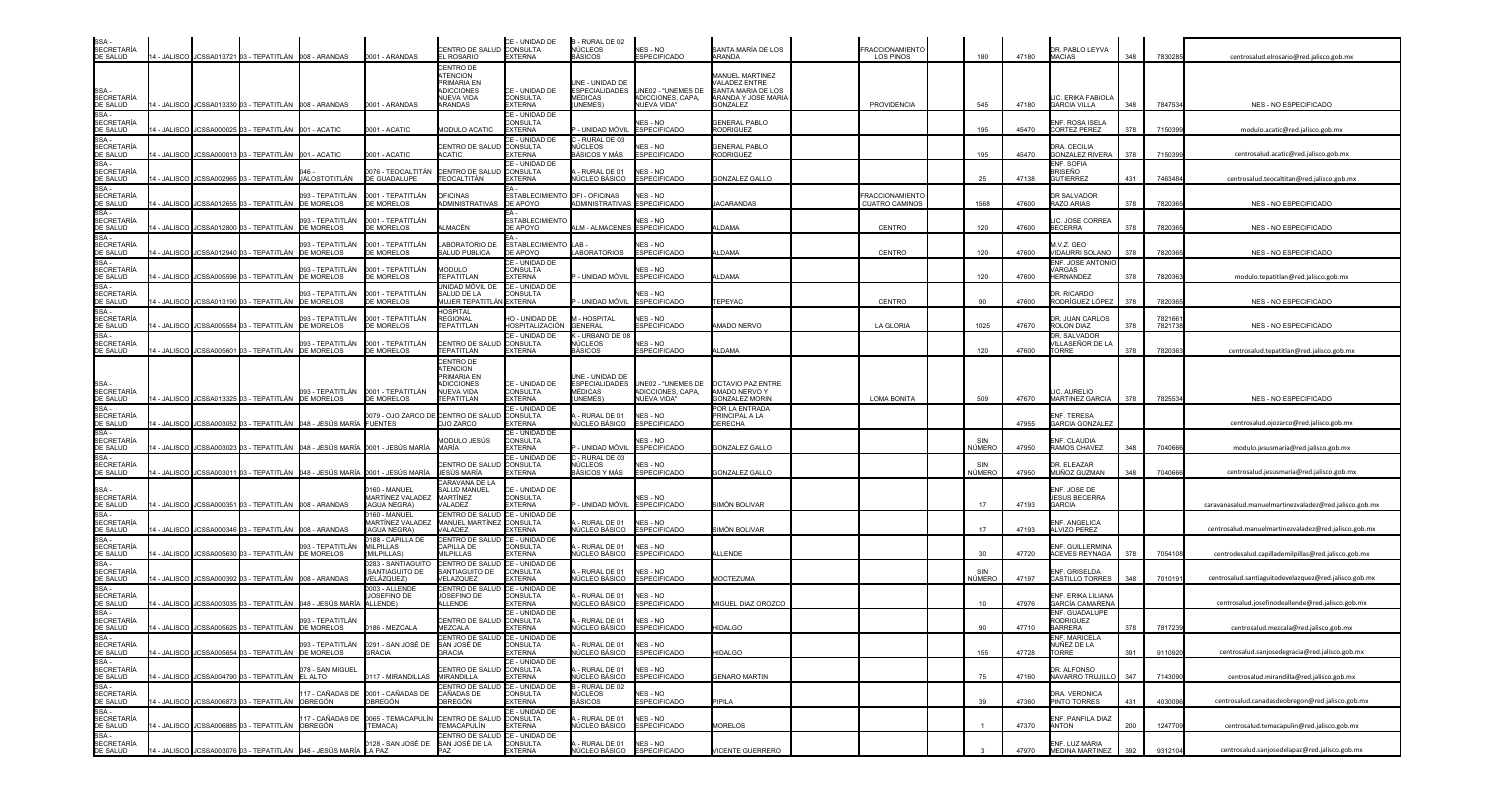| SSA -<br>SECRETARÍA<br>DE SALUD                                                                                                                                                                                                                            |              |            |                                            | 118 - YAHUALICA<br>DE GONZÁLEZ                                     | 0056 - HUISQUILCO                            | CENTRO DE SALUD                                             | CE - UNIDAD DE<br><b>CONSULTA</b>        | - RURAL DE 01                               | NES - NO                               |                        |               |               |       | ENF. MARIA DE<br><b>IESUS GUTIERREZ</b>  |     |                     |                                                             |
|------------------------------------------------------------------------------------------------------------------------------------------------------------------------------------------------------------------------------------------------------------|--------------|------------|--------------------------------------------|--------------------------------------------------------------------|----------------------------------------------|-------------------------------------------------------------|------------------------------------------|---------------------------------------------|----------------------------------------|------------------------|---------------|---------------|-------|------------------------------------------|-----|---------------------|-------------------------------------------------------------|
|                                                                                                                                                                                                                                                            |              |            | 14 - JALISCO I JCSSA006926 03 - TEPATITLÁN | GALLO                                                              | (HUISCUILCO)                                 | HUISQUILCO                                                  | <b>EXTERNA</b>                           | <b>IÚCLEO BÁSICO</b>                        | <b>ESPECIFICADO</b>                    | <b>GONZALEZ GALLO</b>  |               | 47            | 47310 | <b>ORRES</b>                             |     |                     | centrosalud.huisquilco@red.jalisco.gob.mx                   |
| SSA -<br>SSA -<br>SECRETARÍA<br>DE SALUD                                                                                                                                                                                                                   |              |            |                                            | <b>25 - SAN IGNACIO</b>                                            |                                              | <b>ENTRO DE SALUI</b>                                       | CE - UNIDAD DE<br><b>CONSULTA</b>        | - RURAL DE 01                               | NES - NO                               |                        |               |               |       | NF. NOELIA<br>AZMIN LOPEZ                |     |                     |                                                             |
|                                                                                                                                                                                                                                                            | 4 - JALISCO  |            | JCSSA000334 03 - TEPATITLÁN                | CERRO GORDO                                                        | 0064 - LOS DOLORES                           | LOS DOLORES                                                 | <b>EXTERNA</b><br>CE - UNIDAD DE         | <b>IÚCLEO BÁSICO</b>                        | <b>ESPECIFICADO</b>                    | <b>IBERTAD</b>         |               | 56            | 47190 | CASTAÑEDA<br><b>NF YESENIA</b>           | 348 | 7121088             | centrosalud.losdolores@red.jalisco.gob.mx                   |
| SE CALCO<br>SSA -<br>SECRETARÍA<br>DE SALUD<br>SSA -<br>SECRETARÍA<br>SE CALLIR                                                                                                                                                                            | - JALISCO    |            | CSSA005666 03 - TEPATITLÁN                 | 093 - TEPATITLÁN<br>DE MORELOS                                     | 0316 - TECOMATLÁN                            | ENTRO DE SALUI<br>ECOMATLÁN                                 | <b>CONSULTA</b><br>EXTERNA               | - RURAL DE 01<br>IÚCLEO BÁSICO              | <b>VES - NO</b><br><b>ESPECIFICADO</b> | RAMON CORONA           |               | SIN<br>NÚMERO | 47600 | <b>RODRIGUEZ</b><br><b>ARBAJAL</b>       | 378 | 705115              | centrosalud.tecomatlan@red.jalisco.gob.mx                   |
|                                                                                                                                                                                                                                                            |              |            |                                            |                                                                    |                                              | ENTRO DE SALUD                                              | CE - UNIDAD DE                           |                                             |                                        |                        |               |               |       |                                          |     |                     |                                                             |
| DE SALUD                                                                                                                                                                                                                                                   | 4 - JALISCO  |            | JCSSA004802 03 - TEPATITLÁN EL ALTO        | 78 - SAN MIGUEL                                                    | 0182 - SAN JOSÉ DE<br>LOS REYNOSO            | AN JOSÉ DE LOS<br><b>EYNOSO</b>                             | <b>CONSULTA</b><br><b>XTERNA</b>         | - RURAL DE 01<br><b>IÚCLEO BÁSICO</b>       | <b>NES - NO</b><br><b>ESPECIFICADO</b> | ANASTACIO REYNOSO      |               | 32            | 47150 | <b>NF. JUANA</b><br><b>SERRANO LOPEZ</b> | 474 | 7429349             | centrosalud.sanioserevnoso@red.ialisco.gob.mx               |
| SSA -<br>SECRETARÍA                                                                                                                                                                                                                                        |              |            |                                            | 78 - SAN MIGUEL                                                    | 0001 - SAN MIGUEL                            | <b>ENTRO DE SALUI</b><br>AN MIGUEL EL                       | CE - UNIDAD DE<br><b>CONSULTA</b>        | 3 - URBANO DE 04<br>NÚCLEOS                 | <b>VES - NO</b>                        |                        |               |               |       | DR. LUIS ALFONSO                         |     |                     |                                                             |
| DE SALUD                                                                                                                                                                                                                                                   | 4 - JALISCO  |            | JCSSA004785 03 - TEPATITLÁN EL ALTO        |                                                                    | EL ALTO                                      | LTO                                                         | <b>EXTERNA</b>                           | <b>BÁSICOS</b>                              | <b>ESPECIFICADO</b>                    | <b>MARTINA RAMIREZ</b> |               | 70            | 47140 | NAVARRO TRUJILLO                         | 347 | 7885243             | centrosalud.sanmiguelelalto@red.jalisco.gob.mx              |
|                                                                                                                                                                                                                                                            |              |            |                                            |                                                                    |                                              | JNIDAD<br><b>ESPECIALIZADA</b>                              |                                          |                                             |                                        |                        |               |               |       |                                          |     |                     |                                                             |
|                                                                                                                                                                                                                                                            |              |            |                                            |                                                                    |                                              | PARA LA ATENCIOI<br><b>DBSTETRICA Y</b>                     |                                          |                                             |                                        |                        |               |               |       |                                          |     |                     |                                                             |
| SSA -<br>SECRETARÍA<br><u>DE SALUD</u>                                                                                                                                                                                                                     | 4 - JALISCO  |            | JCSSA013091 03 - TEPATITLÁN EL ALTO        | 078 - SAN MIGUEL                                                   | 0001 - SAN MIGUEL<br>EL ALTO                 | <b>NEONATAL SAN</b><br><b>IIGUEL EL ALTO</b>                | HO - UNIDAD DE<br><b>HOSPITALIZACIÓN</b> | O - HOSPITAL<br><b>ESPECIALIZADO</b>        | NES - NO<br><b>ESPECIFICADO</b>        | AQUILES SERDAN         |               | 151           | 47140 | DR. GERARDO<br>CAUDILLO CASILLAS         | 347 | 7885364             | unidadobstetricaneonatal.sanmiguelelalto@red.jalisco.gob.m> |
|                                                                                                                                                                                                                                                            |              |            |                                            |                                                                    |                                              |                                                             | <b>E - UNIDAD DE</b>                     |                                             |                                        |                        |               |               |       | <b>NF. SARA</b>                          |     |                     |                                                             |
| <b>BE BALOB</b><br>SSA -<br>SECRETARÍA<br>DE SALUD<br>SSA -<br>SECRETARÍA<br>DE SALUD                                                                                                                                                                      | 4 - JALISCO  |            | JCSSA005642 03 - TEPATITLÁN                | 093 - TEPATITLÁN<br><b>DE MORELOS</b>                              | 0223 - PEGUEROS                              | <b>ENTRO DE SALUD</b><br><b>EGUEROS</b>                     | <b>CONSULTA</b><br><b>EXTERNA</b>        | - RURAL DE 01<br><b>IÚCLEO BÁSICO</b>       | NES - NO<br><b>ESPECIFICADO</b>        | <b>HIDALGO</b>         |               | 156           | 47728 | <b>ORNEJO</b><br><b>DOMINGUEZ</b>        | 378 | 7170068             | centrodesalud.pegueros@red.jalisco.gob.mx                   |
|                                                                                                                                                                                                                                                            |              |            |                                            | 18 - YAHUALICA<br>DE GONZÁLEZ                                      |                                              | <b>ENTRO DE SALUI</b>                                       | CE - UNIDAD DE<br><b>CONSULTA</b>        | - RURAL DE 01                               | NES - NO                               |                        |               |               |       | <b>NF. OFELIA</b>                        |     |                     |                                                             |
|                                                                                                                                                                                                                                                            | 4 - JALISCO  |            | JCSSA006931 03 - TEPATITLÁN                | <b>GALLO</b>                                                       | 0071 - MANALISCO                             | MANALISCO                                                   | <b>EXTERNA</b>                           | NÚCLEO BÁSICO                               | <b>ESPECIFICADO</b>                    | <b>HIDALGO NORTE</b>   |               | 45            | 47310 | MERCADO OLVEDO                           |     |                     | centrosalud.manalisco@red.jalisco.gob.mx                    |
|                                                                                                                                                                                                                                                            |              |            |                                            | 18 - YAHUALICA                                                     |                                              |                                                             | CE - UNIDAD DE                           |                                             |                                        |                        |               |               |       | <b>NF. MARIA</b><br>GENOVEVA             |     |                     |                                                             |
|                                                                                                                                                                                                                                                            | 4 - JALISCO  |            | ICSSA006902 03 - TEPATITLÁN                | DE GONZÁLEZ<br>GALLO                                               | 0001 - YAHUALICA DE MODULO<br>GONZÁLEZ GALLO | YAHUALICA                                                   | <b>CONSULTA</b><br><b>EXTERNA</b>        | · Unidad móvil                              | <b>VES - NO</b><br><b>ESPECIFICADO</b> | ZARAGOZA               |               | 205           | 47300 | <b>IERNANDEZ</b><br>LEDEZMA              | 344 | 784035              | modulo.yahualica@red.jalisco.gob.mx                         |
| SSA -<br>SECRETARÍA<br>DE SALUD<br>SSA -<br>SECRETARÍA<br>DE SALUD<br>SSA -<br>SECRETARÍA<br>SECRETARÍA                                                                                                                                                    |              |            |                                            | 18 - YAHUALICA<br>DE GONZÁLEZ                                      | 0001 - YAHUALICA                             | <b>OSPITAL</b><br><b>REGIONAL</b>                           | HO - UNIDAD DE                           | <b>A-HOSPITAL</b>                           | NES - NO                               |                        |               |               |       | <b>OR. DEMETRIO</b>                      |     | 784037              |                                                             |
|                                                                                                                                                                                                                                                            | 4 - JALISCO  |            | JCSSA006890 03 - TEPATITLÁN                | GALLO                                                              | GONZÁLEZ GALLO YAHUALICA                     |                                                             | HOSPITALIZACIÓN                          | <b>GENERAL</b>                              | <b>ESPECIFICADO</b>                    | PEDRO MORENO           | CENTRO        | 75            | 47300 | EJEDA MELANO                             | 344 | 784036              | NES - NO ESPECIFICADO                                       |
|                                                                                                                                                                                                                                                            |              |            |                                            | 18 - YAHUALICA<br>DE GONZÁLEZ                                      | 0001 - YAHUALICA DE                          | CENTRO DE SALUI                                             | CE - UNIDAD DE<br><b>CONSULTA</b>        | G - URBANO DE 04<br>NÚCLEOS                 | NES - NO                               |                        |               |               |       | <b>DRA. REBECA</b>                       |     |                     |                                                             |
| DE SALUD                                                                                                                                                                                                                                                   | 4 - JALISCO  |            | JCSSA006914 03 - TEPATITLÁN                | <b>GALLO</b>                                                       | GONZÁLEZ GALLO                               | YAHUALICA<br><b>ENTRO DE SALUE</b>                          | <b>EXTERNA</b><br>CE - UNIDAD DE         | <b>BÁSICOS</b><br>3 - RURAL DE 02           | <b>ESPECIFICADO</b>                    | ZARAGOZA               |               | 205           | 47300 | <b>GONZALEZ PEREZ</b><br>DRA. EMELIA     | 344 | 784035              | centrosalud.yahualica@red.jalisco.gob.mx                    |
| SSA -<br>SECRETARÍA<br>DE SALUD                                                                                                                                                                                                                            | 4 - JALISCO  |            | CSSA006651 03 - TEPATITI ÁN                | 11 - VALLE DE<br><b>GUADALUPE</b>                                  | 0001 - VALLE DE<br><b>GUADALUPE</b>          | VALLE DE<br><b>GUADALUPE</b>                                | CONSULTA<br><b>EXTERNA</b>               | NÚCLEOS<br>BÁSICOS                          | NES - NO<br><b>ESPECIFICADO</b>        | <b>HIDALGO</b>         |               | 198           | 47380 | ROMERO<br><b>GALLEGOS</b>                | 347 | 7140176             | centrosalud.valledeguadalupe@red.jalisco.gob.mx             |
|                                                                                                                                                                                                                                                            |              |            |                                            |                                                                    |                                              |                                                             | CE - UNIDAD DE                           |                                             |                                        |                        |               |               |       | <b>NF. ESTHER</b>                        |     |                     |                                                             |
| SE SALOB<br>SSA -<br>SECRETARÍA<br>DE SALUD                                                                                                                                                                                                                | 4 - JALISCO  |            | CSSA002936 03 - TEPATITLÁN                 | JALOSTOTITLÁN                                                      | ገ001<br>JALOSTOTITLÁN                        | <b>MODULO</b><br>JALOSTOTITLÁN                              | <b>CONSULTA</b><br><b>EXTERNA</b>        | - UNIDAD MÓVIL                              | NES - NO<br><b>ESPECIFICADO</b>        | CRISTINA PLASCENCIA    |               |               | 47120 | YOLANDA MUÑOZ<br><b>IGUEROA</b>          | 431 | 746032              | modulo.jalostotitlan@red.jalisco.gob.mx                     |
|                                                                                                                                                                                                                                                            |              |            |                                            |                                                                    |                                              | ENTRO DE SALUD                                              | CE - UNIDAD DE<br><b>CONSULTA</b>        | G - URBANO DE 04<br>NÚCLEOS                 | <b>VES - NO</b>                        |                        |               |               |       | <b>DR. MARIO</b><br><b>UELLAR</b>        |     |                     |                                                             |
| DE SALUD<br>SSA -<br>SECRETARÍA<br>DE SALUD<br>SSA -<br>SECRETARÍA                                                                                                                                                                                         | 4 - JALISCO  | CSSA002941 |                                            | 03 - TEPATITLÁN LJALOSTOTITLÁN                                     | JALOSTOTITLÁN                                | IALOSTOTITLÁN                                               | <b>EXTERNA</b>                           | 3ÁSICOS                                     | <b>ESPECIFICADO</b>                    | CRISTINA PLASCENCIA    |               |               | 47120 | <b>RODRIGUEZ</b>                         | 431 | 746032              | centrosalud.jalostotitlan@red.jalisco.gob.mx                |
|                                                                                                                                                                                                                                                            |              |            |                                            |                                                                    |                                              | <b>ENTRO DE SALUI</b>                                       | CE - UNIDAD DE<br><b>CONSULTA</b>        | - RURAL DE 03<br>NÚCLEOS                    | <b>VES - NO</b>                        |                        |               |               |       | DR. RAFAEL RUIZ                          |     |                     |                                                             |
| DE SALUD<br>SSA -<br>SECRETARÍA                                                                                                                                                                                                                            | 4 - JALISCO  |            |                                            | ICSSA004674 03 - TEPATITLÁN   074 - SAN JULIÁN                     | 0001 - SAN JULIÁN                            | AN JULIÁN                                                   | EXTERNA<br>CE - UNIDAD DE                | 3ÁSICOS Y MÁS<br>3 - RURAL DE 02            | <b>ESPECIFICADO</b>                    | <b>HIDALGO ORIENTE</b> |               | 131           | 47170 | <b>ACHADO</b>                            | 347 | 718036              | centrosalud.sanjulian@red.jalisco.gob.mx                    |
| DE SALUD                                                                                                                                                                                                                                                   | 4 - JALISCO  |            | JCSSA001961 04 - LA BARCA                  |                                                                    | 33 - DEGOLLADO 0038 - HUÁSCATO               | <b>ENTRO DE SALU</b><br><b>UASCATO</b>                      | <b>CONSULTA</b><br><b>EXTERNA</b>        | NÚCLEOS<br><b>ASICOS</b>                    | √FS - NO<br><b>ESPECIFICADO</b>        | HIDALGO                | <b>CENTRO</b> | SIN<br>NÚMERO | 47990 | DR. FCO. JAVIER<br>LEDESMA SOLIS         | 345 | 918155              | NES - NO ESPECIFICADO                                       |
| SSA-                                                                                                                                                                                                                                                       |              |            |                                            |                                                                    |                                              | <b>ENTRO DE SALUI</b>                                       | CE - UNIDAD DE                           |                                             |                                        |                        |               |               |       | <b>DR. JOSE DE JESU!</b>                 |     |                     |                                                             |
|                                                                                                                                                                                                                                                            | 4 - JALISCO  |            | CSSA004213 04 - LA BARCA                   | 066 - PONCITLÁN                                                    | 0031 - SAN PEDRO<br>ITZICÁN                  | AN PEDRO<br>TZICAN                                          | <b>CONSULTA</b><br><b>EXTERNA</b>        | - RURAL DE 01<br><b>IÚCLEO BÁSICO</b>       | NES - NO<br><b>ESPECIFICADO</b>        | 20 DE NOVIEMBRE        | <b>CENTRO</b> | 51            | 45957 | MONTAÑO<br><b>SANCHEZ</b>                | 376 | 376100              | NES - NO ESPECIFICADO                                       |
| SSA -<br>SECRETARÍA<br>DE SALUD<br>SSA -<br>SECRETARÍA<br>DE SALUD                                                                                                                                                                                         |              |            |                                            |                                                                    |                                              | <b>ENTRO DE SALUD</b>                                       | CE - UNIDAD DE<br><b>CONSULTA</b>        | - RURAL DE 01                               | NES - NO                               |                        |               |               |       | NF. MA. GABRIEL                          |     |                     |                                                             |
|                                                                                                                                                                                                                                                            | 14 - JALISCO |            | JCSSA000771 04 - LA BARCA                  | 16 - AYOTLÁN                                                       | 0010 - BETANIA                               | <b>ETANIA</b>                                               | <b>EXTERNA</b>                           | <b>IÚCLEO BÁSICO</b>                        | <b>ESPECIFICADO</b>                    | SAMUEL CALVARIO        | <b>CENTRO</b> | 41            | 47935 | <b>SALAZAR RAZO</b>                      | 345 | 912036              | NES - NO ESPECIFICADO                                       |
|                                                                                                                                                                                                                                                            |              |            |                                            |                                                                    | 0060 - VILLA DE<br><b>GARCÍA MÁRQUEZ</b>     | ENTRO DE SALUD CE - UNIDAD DE                               |                                          |                                             |                                        |                        |               |               |       |                                          |     |                     |                                                             |
|                                                                                                                                                                                                                                                            |              |            | 14 - JALISCO JCSSA001063 04 - LA BARCA     | 018 - LA BARCA                                                     | <b>EL TARENGO</b><br>NUEVO)                  | VILLA GARCIA<br>MARQUEZ                                     | <b>CONSULTA</b><br><b>EXTERNA</b>        | - RURAL DE 01<br>NÚCLEO BÁSICO              | NES - NO<br><b>ESPECIFICADO</b>        | PRISCILIANO SANCHEZ    | <b>CENTRO</b> | 95            | 47920 | NF. CENOVIA<br>VARGAS BAÑUELOS           | 391 | 931525              | NES - NO ESPECIFICADO                                       |
| SSA -<br>SECRETARÍA<br>DE SALUD<br>SSA -<br>SECRETARÍA<br>DE SALUD<br>SSA -                                                                                                                                                                                |              |            |                                            |                                                                    |                                              |                                                             | CE - UNIDAD DE<br>CONSULTA               |                                             | IES - NO                               |                        |               |               |       | NF. MA. PATRICIA                         |     |                     |                                                             |
|                                                                                                                                                                                                                                                            | 4 - JALISCO  |            | JCSSA000754 04 - LA BARCA                  | 16 - AYOTLÁN                                                       | 0001 - AYOTLÁN                               | MÓDULO AYOTLÁN                                              | <b>EXTERNA</b>                           | - UNIDAD MÓVIL                              | <b>ESPECIFICADO</b>                    | AVENIDA REVOLUCIÓN     | <b>CENTRO</b> | 15            | 47930 | MORA GARCÍA                              | 345 | 918013              | <b>NES - NO ESPECIFICADO</b>                                |
| <b>SECRETARÍA</b>                                                                                                                                                                                                                                          |              |            |                                            |                                                                    |                                              | jnidad móvil                                                | CE - UNIDAD DE<br><b>CONSULTA</b>        |                                             | NES - NO                               |                        |               |               |       | NF. HILDA                                |     |                     |                                                             |
| DE SALUD                                                                                                                                                                                                                                                   | 4 - JALISCO  |            | JCSSA000766 04 - LA BARCA                  | 16 - AYOTLÁN                                                       | 0001 - AYOTLÁN                               | \YOTLÁN II                                                  | <b>EXTERNA</b><br>CE - UNIDAD DE         | - UNIDAD MÓVIL<br>- RURAL DE 03             | <b>ESPECIFICADO</b>                    | AVENIDA REVOLUCIÓN     | CENTRO        | 15            | 47930 | ALOMAR CEJA                              | 345 | 918013              | NES - NO ESPECIFICADO                                       |
| <b>DE BALCE<br/> SSA -<br/> SECRETARÍA<br/> DE SALUD<br/> SSA -<br/> SECRETARÍA</b><br>SECRETARÍA                                                                                                                                                          | 4 - JALISCO  |            | JCSSA000742 04 - LA BARCA                  | 16 - AYOTLÁN                                                       | 0001 - AYOTLÁN                               | <b>ENTRO DE SALU</b><br><b>YOTLÁN</b>                       | <b>CONSULTA</b><br><b>EXTERNA</b>        | NÚCLEOS<br>BÁSICOS Y MÁS                    | NES - NO<br><b>ESPECIFICADO</b>        | AVENIDA REVOLUCIÓN     | <b>CENTRO</b> | 15            | 47930 | DRA. GLORIA IRMA<br>BARBOZA LOPEZ        | 345 | 918013              | NES - NO ESPECIFICADO                                       |
|                                                                                                                                                                                                                                                            |              |            |                                            |                                                                    |                                              | CENTRO DE SALUD CE - UNIDAD DE                              |                                          | RURAL DE 01                                 | NES - NO                               |                        |               |               |       |                                          |     |                     |                                                             |
|                                                                                                                                                                                                                                                            |              |            | 14 - JALISCO JCSSA001821 04 - LA BARCA     | 030 - CHAPALA                                                      | 0006 - SAN NICOLÁS<br><b>DE IBARRA</b>       | SAN NICOLÁS DE<br><b>IBARRA</b>                             | ONSULTA<br><b>EXTERNA</b>                | NÚCLEO BÁSICO ESPECIFICADO                  |                                        | <b>REAL</b>            | CENTRO        | $1-A$         | 45940 | ENF. MARGARITA<br><b>REYES REYES</b>     | 376 | 763501 <sup>*</sup> | NES - NO ESPECIFICADO                                       |
|                                                                                                                                                                                                                                                            |              |            |                                            |                                                                    | 0007 - SANTA CRUZ                            | CENTRO DE SALUD CE - UNIDAD DE<br>SANTA CRUZ DE LA CONSULTA |                                          | - RURAL DE 01                               | NES - NO                               |                        |               |               |       | ENF. MARIBEL<br>LORES                    |     |                     |                                                             |
|                                                                                                                                                                                                                                                            |              |            | 14 - JALISCO JCSSA001833 04 - LA BARCA     | 030 - CHAPALA                                                      | DE LA SOLEDAD                                | SOLEDAD                                                     | <b>EXTERNA</b>                           | NÚCLEO BÁSICO<br>F - URBANO DE 03           | <b>ESPECIFICADO</b>                    | <b>FERNANDO RIVERA</b> | CENTRO        | 308           | 45935 | <b>RODRIGUEZ</b>                         | 376 | 7652845             | NES - NO ESPECIFICADO                                       |
|                                                                                                                                                                                                                                                            |              |            |                                            |                                                                    |                                              | CENTRO DE SALUD CONSULTA                                    | CE - UNIDAD DE                           | NÚCLEOS                                     | <b>NES - NO</b>                        | FLAVIO ROMERO DE       |               |               |       | DR. JOSE DE JESUS<br>GONZALEZ            |     |                     |                                                             |
|                                                                                                                                                                                                                                                            |              |            | 14 - JALISCO JCSSA001792 04 - LA BARCA     | 030 - CHAPALA                                                      | 0001 - CHAPALA                               | CHAPALA                                                     | <b>EXTERNA</b><br>CE - UNIDAD DE         | <b>BÁSICOS</b>                              | <b>ESPECIFICADO</b>                    | VELAZCO                | CENTRO        | 406           | 45900 | <b>RODRIGUEZ</b>                         | 376 | 7652623             | NES - NO ESPECIFICADO                                       |
|                                                                                                                                                                                                                                                            |              |            | 14 - JALISCO JCSSA000556 04 - LA BARCA     | 013 - ATOTONILCO<br>EL ALTO                                        | 0050 - MILPILLAS                             | CENTRO DE SALUD CONSULTA<br><b>MILPILLAS</b>                | <b>EXTERNA</b>                           | - RURAL DE 01<br>VÚCLEO BÁSICO ESPECIFICADO | NES - NO                               | <b>LEONA VICARIO</b>   | CENTRO        | SIN<br>NÚMERO | 47755 | ENF. RAMONA<br><b>GARIBAY PALOMAR</b>    | 391 | 917525              | NES - NO ESPECIFICADO                                       |
| SECRETARÍA<br>SECRETARÍA<br>SSA - SECRETARÍA<br>SSA - SECRETARÍA<br>SSA - SECRETARÍA<br>DE SALUD<br>SSA - SECRETARÍA<br>DE SALUD<br>SSA - SECRETARÍA<br>DE SALUD<br>SSA - SECRETARÍA<br>SECRETARÍA<br>SECRETARÍA<br>SECRETARÍA<br>SECRETARÍA<br>SECRETARÍA |              |            |                                            |                                                                    |                                              |                                                             | CE - UNIDAD DE                           |                                             |                                        |                        |               |               |       |                                          |     |                     |                                                             |
|                                                                                                                                                                                                                                                            |              |            | 14 - JALISCO JCSSA001051 04 - LA BARCA     | 018 - LA BARCA                                                     | 0040 - ZALAMEA                               | CENTRO DE SALUD CONSULTA<br>ZALAMEA                         | <b>EXTERNA</b>                           | - RURAL DE 01<br>NÚCLEO BÁSICO ESPECIFICADO | NES - NO                               | LÁZARO CÁRDENAS        | CENTRO        | 20            | 47910 | ENF. MARTHA<br><b>FRANCO MEJIA</b>       | 393 | 935357              | NES - NO ESPECIFICADO                                       |
|                                                                                                                                                                                                                                                            |              |            |                                            |                                                                    | 0027 - SAN JUAN                              | CENTRO DE SALUD CE - UNIDAD DE<br><b>SAN JUAN</b>           | CONSULTA                                 | -RURAL DE 01 NES - NO                       |                                        |                        |               |               |       | ENF. MA.<br>GUADALUPE                    |     |                     |                                                             |
|                                                                                                                                                                                                                                                            |              |            |                                            | 14 - JALISCO JUCSSA004196 04 - LA BARCA 066 - PONCITLÁN TECOMATLÁN |                                              | TECOMATLAN                                                  | <b>EXTERNA</b>                           | NÚCLEO BÁSICO ESPECIFICADO                  |                                        | <b>GUERRERO</b>        | CENTRO        | 222           | 45975 | <b>GARCIA PEREZ</b>                      | 376 | 7635553             | NES - NO ESPECIFICADO                                       |

| centrosalud.huisquilco@red.jalisco.gob.mx                   |
|-------------------------------------------------------------|
| centrosalud.losdolores@red.jalisco.gob.mx                   |
| centrosalud.tecomatlan@red.jalisco.gob.mx                   |
| centrosalud.sanjosereynoso@red.jalisco.gob.mx               |
| centrosalud.sanmiguelelalto@red.jalisco.gob.mx              |
|                                                             |
| unidadobstetricaneonatal.sanmiguelelalto@red.jalisco.gob.mx |
|                                                             |
| centrodesalud.pegueros@red.jalisco.gob.mx                   |
| centrosalud.manalisco@red.jalisco.gob.mx                    |
| modulo.yahualica@red.jalisco.gob.mx                         |
| NES - NO ESPECIFICADO                                       |
| centrosalud.yahualica@red.jalisco.gob.mx                    |
| centrosalud.valledeguadalupe@red.jalisco.gob.mx             |
| modulo.jalostotitlan@red.jalisco.gob.mx                     |
| centrosalud.jalostotitlan@red.jalisco.gob.mx                |
| centrosalud.sanjulian@red.jalisco.gob.mx                    |
| NES - NO ESPECIFICADO                                       |
| NES - NO ESPECIFICADO                                       |
| <u>NES - NO ESPECIFICADO</u>                                |
|                                                             |
| <u>NES - NO ESPECIFICADO</u>                                |
| NES - NO ESPECIFICADO                                       |
| <u>NES - NO ESPECIFICADO</u>                                |
| NES - NO ESPECIFICADO                                       |
| NES - NO ESPECIFICADO                                       |
| NES - NO ESPECIFICADO                                       |
| NES - NO ESPECIFICADO                                       |
| NES - NO ESPECIFICADO                                       |
| NES - NO ESPECIFICADO                                       |
| NES - NO ESPECIFICADO                                       |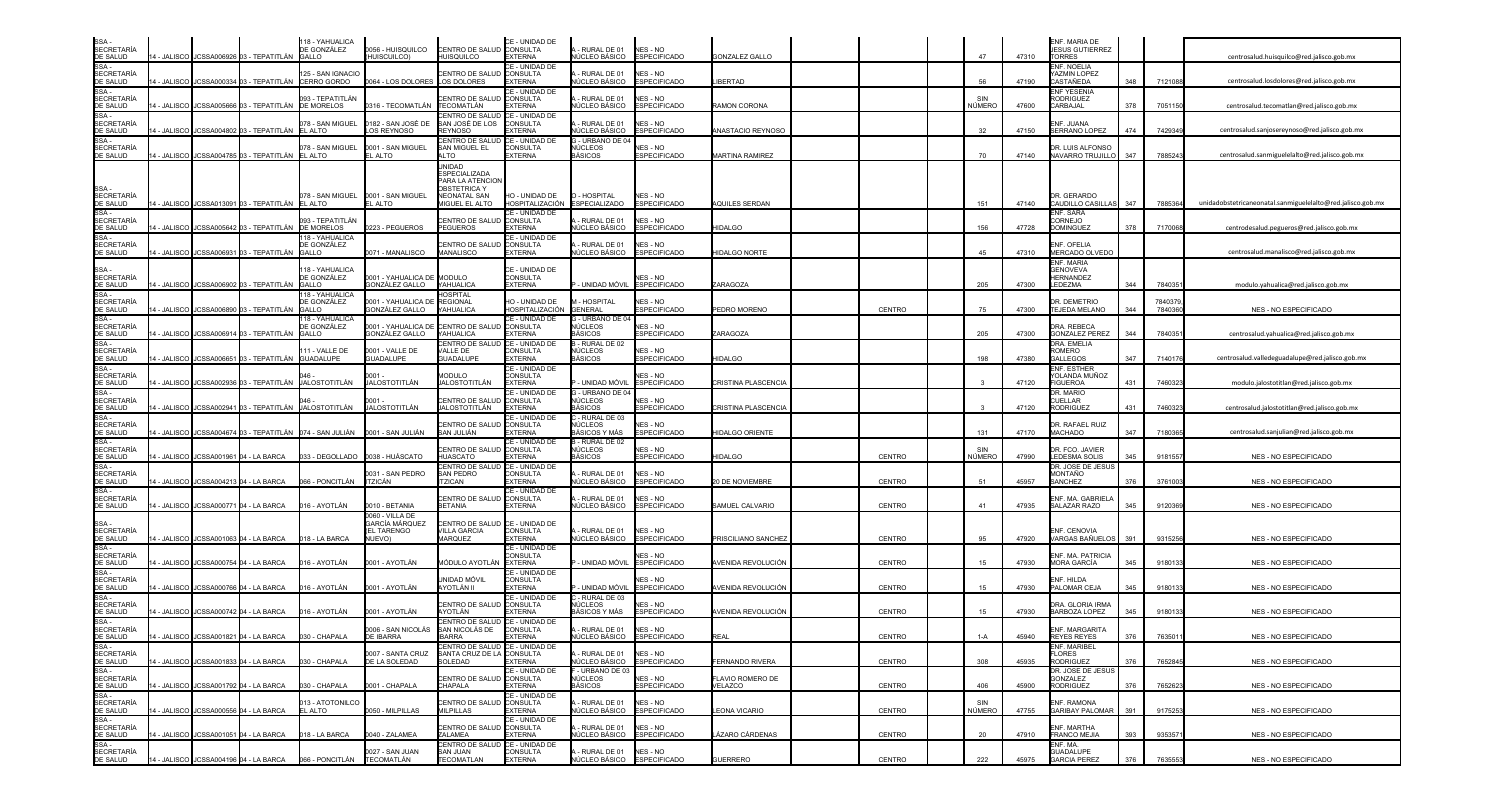|                                                                                                                                                                                           |               | 14 - JALISCO   JCSSA001046   04 - LA BARCA | 018 - LA BARCA                  | 0038 - SANTA LUCÍA                                                 | <b>ENTRO DE SALUD CONSULTA</b><br><b>SANTA LUCIA</b>                 | CE - UNIDAD DE<br><b>EXTERNA</b>                               | 4 - RURAL DE 01<br><b>IÚCLEO BÁSICO</b>            | NES - NO<br><b>ESPECIFICADO</b>        | EMILIANO ZAPATA                       | CENTRO        | 83            | 47925 | INF. ROSALIA<br>REYES SALAZAR                         | 345 | 9325284           | NES - NO ESPECIFICADO |
|-------------------------------------------------------------------------------------------------------------------------------------------------------------------------------------------|---------------|--------------------------------------------|---------------------------------|--------------------------------------------------------------------|----------------------------------------------------------------------|----------------------------------------------------------------|----------------------------------------------------|----------------------------------------|---------------------------------------|---------------|---------------|-------|-------------------------------------------------------|-----|-------------------|-----------------------|
| SSA -<br>SECRETARÍA<br>DE SALUD<br>SSA -<br>SECRETARÍA<br>DE SALUD                                                                                                                        |               | 4 - JALISCO JCSSA004184 04 - LA BARCA      | 066 - PONCITLÁN                 | 0025 - SAN JACINTO                                                 | ENTRO DE SALUD<br><b>SAN JACINTO</b>                                 | CE - UNIDAD DE<br><b>CONSULTA</b><br><b>EXTERNA</b>            | - RURAL DE 01<br>ÚCLEO BÁSICO                      | NES - NO<br>SPECIFICADO                | AVENIDA GUADALUPE                     | CENTRO        | 25            | 45958 | <b>NF. MARIA</b><br>ARTHA SALCIDO<br>ROMERO           | 376 | 7370401           | NES - NO ESPECIFICADO |
| SSA -<br>SECRETARÍA<br>DE SALUD                                                                                                                                                           |               | 4 - JALISCO JCSSA003175 04 - LA BARCA      | 050 - JOCOTEPEC                 | 0011 - SAN JUAN<br>COSALÁ                                          | CENTRO DE SALUD CONSULTA<br>AN JUAN COSALA                           | CE - UNIDAD DE<br><b>EXTERNA</b>                               | I - RURAL DE 02<br>NÚCLEOS<br><b>BÁSICOS</b>       | IFS - NO<br><b>SPECIFICADO</b>         | A PAZ                                 | CENTRO        | 90            | 45820 | NF. MA. PATRICIA<br><b>MEZCUA GARCIA</b>              | 387 | 7611111           | NES - NO ESPECIFICADO |
| SSA -<br>SECRETARÍA<br>DE SALUD                                                                                                                                                           |               | 4 - JALISCO JCSSA001816 04 - LA BARCA      | 030 - CHAPALA                   | 0005 - SAN ANTONIO<br>TLAYACAPAN                                   | CENTRO DE SALUD<br>SAN ANTONIO<br>LAYACAPAN                          | CE - UNIDAD DE<br>CONSULTA<br><b>EXTERNA</b>                   | - RURAL DE 01<br>ÚCLEO BÁSICO                      | NES - NO<br>SPECIFICADO                | <b>ESUS GARCIA</b>                    | CENTRO        |               | 45915 | ENF. MA. GABRIELA<br>HERNANDEZ<br><b>DRTEGA</b>       |     |                   | NES - NO ESPECIFICADO |
| SSA-<br>SECRETARÍA<br>DE SALUD                                                                                                                                                            |               | 4 - JALISCO JCSSA000573 04 - LA BARCA      | 013 - ATOTONILCO<br>EL ALTO     | 0078 - SAN ANTONIO<br>DE FERNÁNDEZ                                 | <b>ENTRO DE SALUD</b><br>SAN ANTONIO DE<br><b>FERNANDEZ</b>          | CE - UNIDAD DE<br><b>CONSULTA</b><br><b>EXTERNA</b>            | - RURAL DE 01<br>ÚCLEO BÁSICO                      | NES - NO<br><b>ESPECIFICADO</b>        | SEÑOR CURA<br><b>GERARDO GONZALEZ</b> | <b>CENTRO</b> | SIN<br>NÚMERO | 47767 | ENF. ELVIA DE LA<br>CRUZ GODINEZ                      | 391 | 9114159           | NES - NO ESPECIFICADO |
| SSA-<br><b>SECRETARÍA</b>                                                                                                                                                                 |               | 14 - JALISCO JCSSA005765 04 - LA BARCA     | 096 - TIZAPÁN EL<br>AI TO       | 0001 - TIZAPÁN EL<br>ALTO                                          | JNIDAD MOVIL<br><b>TIZAPAN EL ALTO</b>                               | CE - UNIDAD DE<br><b>CONSULTA</b><br><b>EXTERNA</b>            | - UNIDAD MÓVIL                                     | NES - NO<br><b>ESPECIFICADO</b>        | AVENIDA NACIONAL<br>ORIENTE           | <b>CENTRO</b> | SIN<br>NÚMERO | 49400 | DR. CESAR<br>OCTAVIO SOLORIO<br>ALCARAZ               | 376 | 7680312           | NES - NO ESPECIFICADO |
| DE SALUD<br>SSA -<br>SECRETARÍA<br>DE SALUD                                                                                                                                               | 4 - JALISCO   | JCSSA005753 04 - LA BARCA                  | 096 - TIZAPÁN EL<br><b>ALTO</b> | 0001 - TIZAPÁN EL<br>ALTO                                          | CENTRO DE SALUD<br><b>TIZAPAN EL ALTO</b>                            | CE - UNIDAD DE<br><b>CONSULTA</b><br><b>EXTERNA</b>            | RURAL DE 03<br>IÙCLEOS<br>BÁSICOS Y MÁS            | <b>VES - NO</b><br><b>ESPECIFICADO</b> | AVENIDA NACIONAL<br>ORIENTE           | <b>CENTRO</b> | SIN<br>NÚMERO | 49400 | DR. CESAR<br><b>OCTAVIO SOLORIO</b><br><b>ILCARAZ</b> | 376 | 768031            | NES - NO ESPECIFICADO |
| SSA-<br>SECRETARÍA<br>DE SALUD                                                                                                                                                            |               | 4 - JALISCO JCSSA000935 04 - LA BARCA      | 018 - LA BARCA                  | 0008 - LOS CANALES                                                 | ENTRO DE SALUD<br>CANALES                                            | CE - UNIDAD DE<br><b>CONSULTA</b><br><b>EXTERNA</b>            | - RURAL DE 01<br>IÚCLEO BÁSICO                     | NES - NO<br><b>ESPECIFICADO</b>        | <b>ILVARO OBREGON</b>                 | CENTRO        |               | 47916 | NF. MICAELA<br>NAPOLES NAPOLES                        | 333 | 658491            | NES - NO ESPECIFICADO |
| SSA -<br>SECRETARÍA                                                                                                                                                                       |               | 4 - JALISCO JCSSA000503 04 - LA BARCA      | EL ALTO                         | 013 - ATOTONILCO 0001 - ATOTONILCO<br>EL ALTO                      | <b>IOSPITAL</b><br><b>COMUNITARIO</b><br><b>ATOTONILCO EL</b><br>LTO | HO - UNIDAD DE<br>HOSPITALIZACIÓN                              | - HOSPITAL<br><b>INTEGRAL</b><br>(COMUNITARIO)     | NES - NO<br><b>ESPECIFICADO</b>        | AVENIDA SOUTH SAN<br><b>FRANCISCO</b> | CENTRO        | 159           | 47750 | DR. FRANCISCO<br>JAVIER HERNÁNDEZ<br>OROZCO           | 391 | 917092<br>9174055 | NES - NO ESPECIFICADO |
| DE SALUD<br>SSA -<br>SECRETARÍA<br>DE SALUD                                                                                                                                               |               | 4 - JALISCO JCSSA000515 04 - LA BARCA      | 013 - ATOTONILCO<br>EL ALTO     | 0001 - ATOTONILCO<br>EL ALTO                                       | MÓDULO<br><b>TOTONILCO</b>                                           | CE - UNIDAD DE<br><b>CONSULTA</b><br><b>EXTERNA</b>            | UNIDAD MÓVIL                                       | <b>JFS - NO</b><br><b>ESPECIFICADO</b> | AVENIDA SOUTH SAN<br><b>FRANCISCO</b> | CENTRO        | 159           | 47750 | ENF. JAQUELINE<br><b>/ILLASEÑOR</b><br>GARCÍA         | 391 | 9170921           | NES - NO ESPECIFICADO |
| SSA-<br>SECRETARÍA<br>DE SALUD                                                                                                                                                            |               | 4 - JALISCO JCSSA000520 04 - LA BARCA      | 013 - ATOTONILCO<br>EL ALTO     | 0001 - ATOTONILCO<br>EL ALTO                                       | unidad móvil<br><b>TOTONILCO II</b>                                  | CE - UNIDAD DE<br>CONSULTA<br><b>EXTERNA</b>                   | UNIDAD MÓVIL                                       | NES - NO<br><b>ESPECIFICADO</b>        | AVENIDA SOUTH SAN<br><b>FRANCISCO</b> | CENTRO        | 159           | 47750 | DRA. CITLALI DEL<br>CARMEN OROZCO<br><b>TORRES</b>    | 391 | 917092            | NES - NO ESPECIFICADO |
| SE GALGO<br>SSA -<br>SECRETARÍA<br>DE SALUD                                                                                                                                               |               | 4 - JALISCO JCSSA012992 04 - LA BARCA      | 030 - CHAPALA                   | 0003.<br>ATOTONILQUILLO                                            | <b>ENTRO DE SALUD</b><br><b>ITOTONILQUILLO</b>                       | CE - UNIDAD DE<br><b>CONSULTA</b><br><b>EXTERNA</b>            | - RURAL DE 01<br>ÚCLEO BÁSICO                      | NES - NO<br><b>ESPECIFICADO</b>        | UÁREZ                                 | CENTRO        | 80-A          | 45930 | <b>NF. MARIANA</b><br>GABRIELA OROZCO<br>AVII A       | 393 | 1015525           | NES - NO ESPECIFICADO |
| SSA -<br>SECRETARÍA<br>DE SALUD                                                                                                                                                           | 4 - JALISCO   | JCSSA000795 04 - LA BARCA                  | )16 - AYOTLÁN                   | 0038 - LA ISLA                                                     | ENTRO DE SALUD<br>A ISLA                                             | CE - UNIDAD DE<br><b>CONSULTA</b><br><b>EXTERNA</b>            | - RURAL DE 01<br>ÚCLEO BÁSICO                      | NES - NO<br>SPECIFICADO                | SAN JOSÉ                              | CENTRO        | 30            | 47946 | <b>ENF. MARIA</b><br><b>ARMEN GUERRA</b>              | 393 | 9180133           | NES - NO ESPECIFICADO |
| SSA -<br><b>SECRETARÍA</b><br>DE SALUD                                                                                                                                                    |               | 4 - JALISCO JCSSA000940 04 - LA BARCA      | 018 - LA BARCA                  | 0009 - EL CARMEN                                                   | <b>ENTRO DE SALUD</b><br>L CARMEN                                    | CE - UNIDAD DE<br><b>CONSULTA</b><br><b>EXTERNA</b>            | RURAL DE 01<br>ÚCLEO BÁSICO                        | NES - NO<br><b>SPECIFICADO</b>         | DELFINO LOZANO                        | CENTRO        | 15            | 47910 | ENF. JUANA<br>/ERONICA<br>RODRIGUEZ SOLIS             | 393 | 9320244           | NES - NO ESPECIFICADO |
| SSA -<br>SECRETARÍA<br>DE SALUD                                                                                                                                                           | 4 - JALISCO I | JCSSA002970 04 - LA BARCA                  | 047 - JAMAY                     | 0001 - JAMAY                                                       | <b>ENTRO DE SALUD CONSULTA</b><br>IAMAY                              | CE - UNIDAD DE<br><b>FXTERNA</b>                               | - RURAL DE 03<br>NÚCLEOS<br>IÁSICOS Y MÁS          | NES - NO<br><b>SPECIFICADO</b>         | DE MAYO                               | CENTRO        | 204           | 44900 | DRA, MA.<br><b>GUADALUPE</b><br><b>GARCIA RAMIREZ</b> | 392 | 9240864           | NES - NO ESPECIFICADO |
| SSA-                                                                                                                                                                                      |               | 4 - JALISCO JCSSA001932 04 - LA BARCA      |                                 |                                                                    | <b>AÓDULO</b><br><b>DEGOLLADO</b>                                    | CE - UNIDAD DE<br>CONSULTA<br><b>EXTERNA</b><br>CE - UNIDAD DE | - UNIDAD MÓVIL                                     | NES - NO<br><b>ESPECIFICADO</b>        | <b>MORELOS 255</b>                    | CENTRO        | 255           | 47980 | <b>NF. MARTHA</b><br>CELINA ANAYA<br>ROJO             | 345 | 937007            | NES - NO ESPECIFICADO |
| SSA<br>SECRETARÍA<br>SSA -<br>SECRETARÍA<br>DE SALUD<br>DE SALUD<br>SSA -<br>DE SALUD<br>SSA -<br>DE SALUD<br>SSA -<br>SECRETARÍA<br>SECRETARÍA<br>SECRETARÍA<br>SECRETARÍA<br>SECRETARÍA |               | 4 - JALISCO JCSSA001944 04 - LA BARCA      |                                 | 033 - DEGOLLADO 0001 - DEGOLLADO                                   | jnidad móvil<br><b>DEGOLLADO II</b>                                  | <b>CONSULTA</b><br><b>EXTERNA</b><br>CE - UNIDAD DE            | - UNIDAD MÓVIL<br>- RURAL DE 03                    | NES - NO<br><b>SPECIFICADO</b>         | MORELOS 255                           | CENTRO        | 255           | 47980 | FRO. ENRIQUE<br>DÍAZ BRISEÑO                          | 345 | 937002            | NES - NO ESPECIFICADO |
|                                                                                                                                                                                           |               | 4 - JALISCO JCSSA001920 04 - LA BARCA      |                                 | 033 - DEGOLLADO 0001 - DEGOLLADO                                   | ENTRO DE SALUD<br><b>DEGOLLADO</b>                                   | <b>CONSULTA</b><br><b>EXTERNA</b><br>CE - UNIDAD DE            | <b>ÚCLEOS</b><br>BÁSICOS Y MÁS                     | IES - NO<br><b>ESPECIFICADO</b>        | <b>MORELOS 255</b>                    | <b>CENTRO</b> | 255           | 47980 | <b>DR. CARLOS MEZA</b><br>ROSAS                       | 345 | 937007            | NES - NO ESPECIFICADO |
|                                                                                                                                                                                           | 4 - JALISCO   | JCSSA002982 04 - LA BARCA                  | 047 - JAMAY                     | 0003 - LA MALTARAÑA CENTRO DE SALUD CONSULTA<br>LA PALMITA)        | <b>JALTARAÑA</b><br>CENTRO DE SALUD <b>I</b> CE - UNIDAD DE          | <b>EXTERNA</b>                                                 | - RURAL DE 01<br>√ÚCLEO BÁSICO<br>- RURAL DE 02    | NES - NO<br><b>ESPECIFICADO</b>        | A UN COSTADO DE LA<br>CANCHA          | CENTRO        |               | 47900 | <b>ENF. LETICIA</b><br>MEDINA MORALES<br>ENF.MA. DEL  | 378 | 7812747           | NES - NO ESPECIFICADO |
| DE SALUD<br>SSA-                                                                                                                                                                          | 4 - JALISCO   | JCSSA000532 04 - LA BARCA                  | 013 - ATOTONILCO<br>EL ALTO     | 0030 - SAN<br>FRANCISCO DE ASÍS                                    | SAN FRANCISCO DE CONSULTA<br>ASIS                                    | <b>EXTERNA</b><br>CE - UNIDAD DE                               | NÚCLEOS<br>BÁSICOS                                 | NES - NO<br><b>ESPECIFICADO</b>        | 6 DE SEPTIEMBRE                       | CENTRO        | 100           | 47755 | ROSARIO PEREZ<br>HERNANDEZ<br><b>ENF. BLANCA</b>      | 391 | 931778            | NES - NO ESPECIFICADO |
| SECRETARÍA<br>DE SALUD<br>SSA-                                                                                                                                                            |               | 4 - JALISCO JCSSA000952 04 - LA BARCA      | 018 - LA BARCA                  | 0015 - FI<br><b>GOBERNADOR</b>                                     | CENTRO DE SALUD CONSULTA<br>L GOBERNADOR                             | <b>EXTERNA</b><br>CE - UNIDAD DE                               | - RURAL DE 01<br>IÚCLEO BÁSICO<br>- RURAL DE 02    | NES - NO<br><b>ESPECIFICADO</b>        | ÓPEZ MATEOS                           | CENTRO        |               | 47910 | <b>STELA CALVILLO</b><br>TRUJILLO<br>DRA. SILVIA      | 393 | 9310195           | NES - NO ESPECIFICADO |
| <b>SECRETARÍA</b><br>DE SALUD                                                                                                                                                             |               | 4 - JALISCO JCSSA000800 04 - LA BARCA      | 016 - AYOTLÁN                   | 0072 - LA RIBERA                                                   | CENTRO DE SALUD CONSULTA<br>A RIBERA                                 | <b>EXTERNA</b>                                                 | NÚCLEOS<br><b>BÁSICOS</b>                          | NES - NO<br>SPECIFICADO                | CAMINO REAL                           | CENTRO        | 26            | 47946 | <b>IDRIANA ARIAS</b><br><b>SPINOZA</b>                | 345 | 9180796           | NES - NO ESPECIFICADO |
|                                                                                                                                                                                           |               | 14 - JALISCO   JCSSA000981 04 - LA BARCA   | 018 - LA BARCA                  | 0027 - PORTEZUELO                                                  | ENTRO DE SALUD<br>PORTEZUELO                                         | CE - UNIDAD DE<br><b>CONSULTA</b><br>EXTERNA                   | - RURAL DE 01<br><b>IÚCLEO BÁSICO</b>              | NES - NO<br><b>SPECIFICADO</b>         | <b>HIDALGO</b>                        | <b>CENTRO</b> | 755           | 47920 | ENF. MA. DEL ROCIO<br>COVARRUBIAS<br><b>GUTIERREZ</b> | 393 | 9315121           | NES - NO ESPECIFICADO |
|                                                                                                                                                                                           |               | 14 - JALISCO JCSSA001804 04 - LA BARCA     | 030 - CHAPALA                   | 0002 - AJIJIC                                                      | JENTRO DE SALUD <b>(</b> CONSULTA<br>AJIJIC                          | CE - UNIDAD DE<br><b>EXTERNA</b>                               | B - RURAL DE 02<br>NUCLEOS<br><b>BÁSICOS</b>       | NES - NO<br><b>ESPECIFICADO</b>        | <b>OCAMPO</b>                         | CENTRO        | 102           | 45920 | DR. ROBERTO<br>AZQUEZ<br><b>GRACIANO</b>              | 376 | 7664862           | NES - NO ESPECIFICADO |
| SSA -<br>SECRETARÍA<br>DE SALUD<br>SSA -<br>SECRETARÍA<br>SSA -<br>SECRETARÍA<br>DE SALUD<br>DE SALUD                                                                                     |               | 14 - JALISCO JCSSA003180 04 - LA BARCA     | 050 - JOCOTEPEC TESISTÁN        | 0014 - SAN PEDRO                                                   | CENTRO DE SALUD CE - UNIDAD DE<br>SAN PEDRO<br>TESISTAN              | CONSULTA<br><b>EXTERNA</b>                                     | 1 - RURAL DE 01<br>NÚCLEO BÁSICO ESPECIFICADO      | NES - NO                               | ZARAGOZA                              | CENTRO        | 82            | 45830 | DR. MIGUEL IBARRA<br><b>GARABITO</b>                  | 376 | 37640170          | NES - NO ESPECIFICADO |
|                                                                                                                                                                                           |               | 14 - JALISCO JCSSA001010 04 - LA BARCA     | 018 - LA BARCA                  | 0033 - SAN JOSÉ<br><b>CASAS CAÍDAS</b>                             | CENTRO DE SALUD CE - UNIDAD DE<br>SAN JOSÉ CASAS CONSULTA<br>CAIDAS  | <b>EXTERNA</b>                                                 | A-RURAL DE 01 NES-NO<br>NÚCLEO BÁSICO ESPECIFICADO |                                        | HIDALGO                               | CENTRO        | 68            | 47925 | ENF. MARIA<br>MARTHA<br>CASTELLANOS<br>AGUILA         | 393 | 9351491           | NES - NO ESPECIFICADO |
|                                                                                                                                                                                           |               | 14 - JALISCO JCSSA001956 04 - LA BARCA     |                                 |                                                                    | CENTRO DE SALUD CONSULTA<br><b>BUENOS AIRES</b>                      | CE - UNIDAD DE<br><b>EXTERNA</b>                               | - RURAL DE 01<br>IÚCLEO BÁSICO ESPECIFICADO        | NES - NO                               | MANUEL CERVANTES<br>CORNEJO           | CENTRO        |               | 47990 | DR. CARLOS MEZA<br><b>ROSAS</b>                       | 345 | 9371839           | NES - NO ESPECIFICADO |
| SSA<br>SECRETARÍA<br>DE SALUD<br>SSA -<br>SECRETARÍA<br>SECRETARÍA<br>SECRETARÍA<br>DE SALUD<br>DE SALUD                                                                                  |               | 14 - JALISCO JCSSA000585 04 - LA BARCA     | EL ALTO                         | 0101 - EJIDO EL<br>013 - ATOTONILCO VALLE (LA PAZ DE<br>MILPILLAS) | CENTRO DE SALUD CONSULTA<br>EL VALLE                                 | CE - UNIDAD DE<br><b>EXTERNA</b>                               | - RURAL DE 01<br>NÚCLEO BÁSICO ESPECIFICADO        | NES - NO                               | <b>GUERRERO</b>                       | CENTRO        |               | 47775 | ENF. SOCORRO<br><b>ISLAS RIVERA</b>                   | 391 | 9175130           | NES - NO ESPECIFICADO |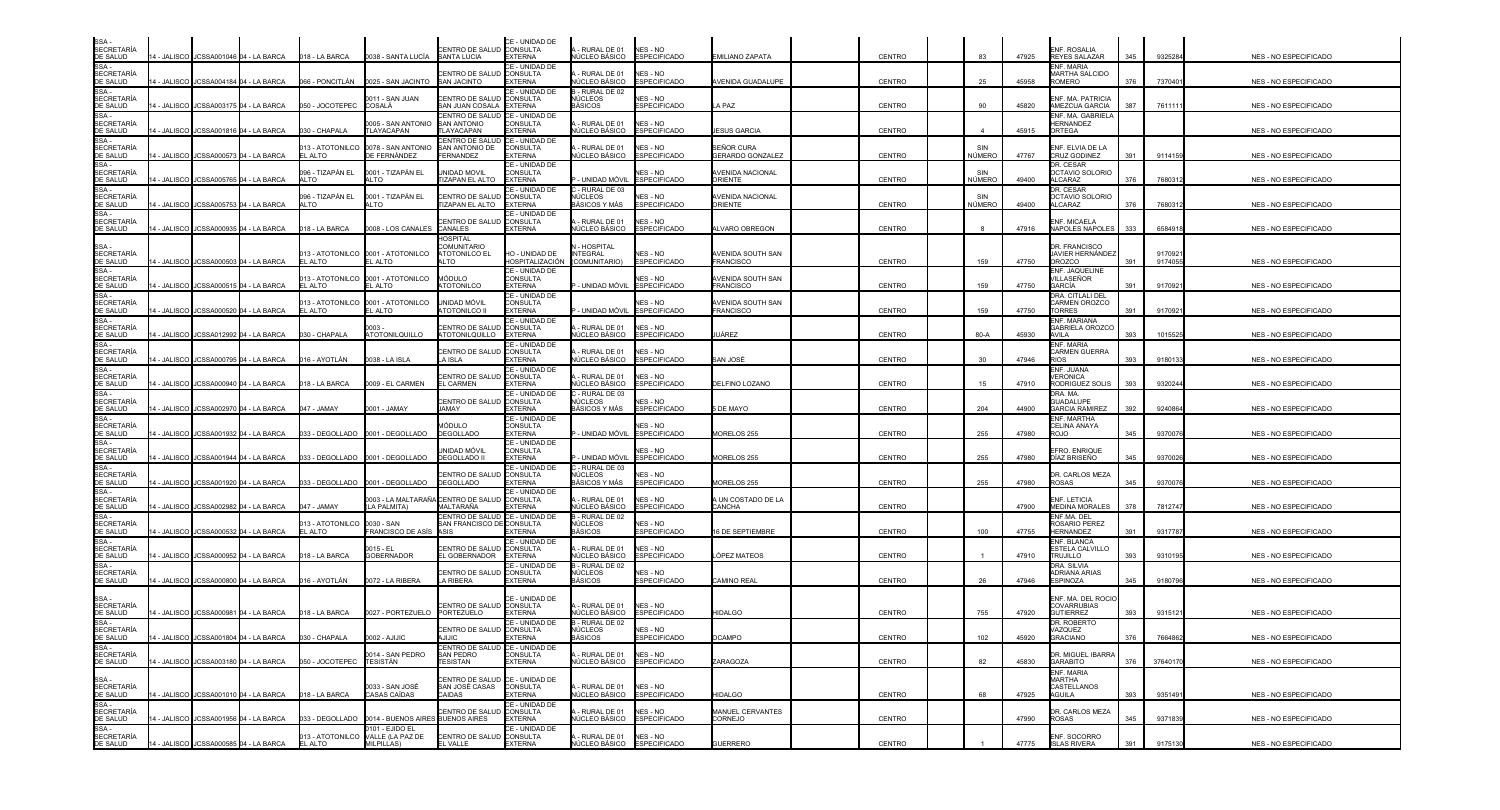| SSA<br><b>SECRETARÍA</b><br>DE SALUD     |                    |                                       | 4 - JALISCO JCSSA000964 04 - LA BARCA    | 018 - LA BARCA                 | 0017 - GUADALUPE<br><b>DEL LERMA</b>                | CENTRO DE SALUD CE - UNIDAD DE<br>GUADALUPE DE CONSULTA<br><b>IFRMA</b>   | <b>EXTERNA</b>                                       | - RURAL DE 01<br>ÚCLEO BÁSICO                             | NES - NO<br><b>ESPECIFICADO</b>        | AVENIDA GUADALUPE                            |                                       | CENTRO                               | 94            | 47925 | ENF. JUAN CARLOS<br><b>AGUIRRE VERA</b>                    | 345 | 9325045            | NES - NO ESPECIFICADO        |
|------------------------------------------|--------------------|---------------------------------------|------------------------------------------|--------------------------------|-----------------------------------------------------|---------------------------------------------------------------------------|------------------------------------------------------|-----------------------------------------------------------|----------------------------------------|----------------------------------------------|---------------------------------------|--------------------------------------|---------------|-------|------------------------------------------------------------|-----|--------------------|------------------------------|
| SSA -<br><b>SECRETARÍA</b><br>DE SALUD   |                    |                                       | - JALISCO JCSSA009295 04 - LA BARCA      | 050 - JOCOTEPEC                | 0001 - JOCOTEPEC                                    | <b>CENTRO DE SALUD</b><br><b>JOCOTEPEC</b>                                | CE - UNIDAD DE<br><b>CONSULTA</b><br><b>EXTERNA</b>  | - RURAL DE 03<br>IÚCLEOS<br>BÁSICOS Y MÁS                 | <b>NES - NO</b><br><b>ESPECIFICADO</b> | DONATO GUERRA                                | HIDALGO SUR \<br><b>MATAMOROS SUR</b> | <b>JOCOTEPEC</b><br>CENTRO           |               | 45800 | DR. MIGUEL IBARRA<br>GARABITO                              | 387 | 7630230            | NES - NO ESPECIFICADO        |
| SSA-<br><b>SECRETARÍA</b><br>DE SALUD    |                    |                                       | - JALISCO JCSSA006506 04 - LA BARCA      | 107 - TUXCUECA                 | 0001 - TUXCUECA                                     | CENTRO DE SALUD<br><b>TUXCUECA</b>                                        | CE - UNIDAD DE<br><b>CONSULTA</b><br><b>EXTERNA</b>  | 3 - RURAL DE 02<br>NÚCLEOS<br>BÁSICOS                     | NES - NO<br><b>ESPECIFICADO</b>        | <b>VENIDA NACIONAL</b>                       |                                       | <b>CENTRO</b>                        | 155           | 49430 | DR. CESAR<br>OCTAVIO SOLORIO<br>ALCARAZ                    | 376 | 768098             | NES - NO ESPECIFICADO        |
| SSA -<br><b>SECRETARÍA</b><br>DE SALUD   |                    |                                       | I - JALISCO I JCSSA006511 04 - LA BARCA  | 07 - TUXCUECA                  | 0001 - TUXCUECA                                     | jnidad móvil<br><b>TUXCUECA</b>                                           | CE - UNIDAD DE<br>CONSULTA<br><b>EXTERNA</b>         | UNIDAD MÓVIL                                              | NFS - NO<br><b>ESPECIFICADO</b>        | <b>VENIDA NACIONAL</b>                       |                                       | <b>CENTRO</b>                        | 155           | 45800 | <b>DR.CESAR OCTAVIO</b><br>SOLORIO ALCARAZ                 | 376 | 768098             | NES - NO ESPECIFICADO        |
| SSA -<br><b>SECRETARÍA</b><br>DE SALUD   |                    |                                       | 4 - JALISCO I JCSSA000812 04 - LA BARCA  | )16 - AYOTLÁN                  | 0089 - SANTA RITA                                   | CENTRO DE SALUD<br>SANTA RITA                                             | CE - UNIDAD DE<br>CONSULTA<br><b>EXTERNA</b>         | RURAL DE 01<br><b>VÚCLEO BÁSICO</b>                       | NES - NO<br><b>ESPECIFICADO</b>        | 16 DE SEPTIEMBRE                             |                                       | CENTRO                               | 45            | 47940 | DRA. MARICELA<br><b>GARCIA CERDA</b>                       | 345 | 9182682            | NES - NO ESPECIFICADO        |
| SSA-<br><b>SECRETARÍA</b>                |                    |                                       |                                          |                                | 0032 - SAN<br><b>FRANCISCO DE</b>                   | CENTRO DE SALUD<br>SAN FRANCISCO DE CONSULTA                              | CE - UNIDAD DE                                       | RURAL DE 01                                               | NES - NO                               |                                              |                                       |                                      |               |       | <b>INF. NORMA</b><br>ANGELICA<br>GONZALEZ                  |     |                    |                              |
| DE SALUD<br>SSA -<br><b>SECRETARÍA</b>   |                    |                                       | 4 - JALISCO JCSSA001005 04 - LA BARCA    | 018 - LA BARCA                 | RIVAS                                               | <b>RIVAS</b><br><b>CENTRO DE SALUD</b>                                    | <b>EXTERNA</b><br>CE - UNIDAD DE<br><b>CONSULTA</b>  | NÚCLEO BÁSICO<br>RURAL DE 01                              | <b>ESPECIFICADO</b><br>NES - NO        | <b>GONZALEZ ORTEGA</b><br>CARLOS RIVERA      |                                       | CENTRO                               | 39            | 47910 | BRISEÑO<br>ENF. MA. DE LA LUZ                              | 393 | 935916             | NES - NO ESPECIFICADO        |
| DE SALUD<br>SSA -<br><b>SECRETARÍA</b>   | I - JALISCO        |                                       | JCSSA002994 04 - LA BARCA                | 147 - JAMAY                    | 004 - SAN AGUSTÍN                                   | <b>SAN AGUSTÍN</b><br><b>DFICINAS</b>                                     | <b>EXTERNA</b><br><b>ESTABLECIMIENTO</b>             | <b>NÚCLEO BÁSICO</b><br>OFI-OFICINAS                      | <b>ESPECIFICADO</b><br>NES - NO        | <b>ACEVES</b><br>AVENIDA ADOLFO RUIZ         |                                       | <b>CENTRO</b><br><b>SANTA MONICA</b> | 90            | 47910 | ANGUIANO ZARATE<br>DR. FELIPE<br>ALEXANDRO                 | 392 | 924241             | NES - NO ESPECIFICADO        |
| DE SALUD<br>SSA -<br><b>SECRETARÍA</b>   |                    |                                       | 4 - JALISCO JCSSA012660 04 - LA BARCA    | 018 - LA BARCA                 | 0001 - LA BARCA                                     | ADMINISTRATIVAS DE APOYO<br>CENTRO DE SALUD                               | CE - UNIDAD DE<br><b>CONSULTA</b>                    | ADMINISTRATIVAS ESPECIFICADO<br>- URBANO DE 07<br>NÚCLEOS | NES - NO                               | <b>CORTINEZ</b>                              |                                       | <b>EJIDAL</b>                        | 29            | 47910 | <b>GUZMAN PEREZ</b><br>DRA. VERONICA DE<br>A SOLEDAD BRAVO | 393 | 9352580<br>935004  | NES - NO ESPECIFICADO        |
| DE SALUD<br>SSA -<br><b>SECRETARÍA</b>   |                    | - JALISCO JCSSA000894 04 - LA BARCA   |                                          | 18 - LA BARCA                  | 001 - LA BARCA                                      | A BARCA<br>HOSPITAL<br>REGIONAL LA                                        | <b>EXTERNA</b><br>HO - UNIDAD DE                     | 3ÁSICOS<br>- HOSPITAL                                     | <b>ESPECIFICADO</b><br>NES - NO        | <b>ICENTE GUERRERO</b>                       |                                       | CENTRO<br><b>FRACCIONAMIENT</b>      | 174           | 47910 | TORRES<br>DR. GERARDO<br><b>AURELIANO</b>                  | 393 | 9350954<br>7595980 | NES - NO ESPECIFICADO        |
| DE SALUD<br>SSA-<br><b>SECRETARÍA</b>    |                    |                                       | - JALISCO JCSSA013815 04 - LA BARCA      | 018 - LA BARCA                 | 0001 - LA BARCA                                     | <b>BARCA</b><br><b>ABORATORIO DE</b>                                      | HOSPITALIZACIÓN<br>ESTABLECIMIENTO LAB -             | <b>GENERAL</b>                                            | <b>ESPECIFICADO</b><br>NES - NO        | /ENUS<br>AVENIDA ADOLFO RUIZ                 |                                       | <b>JARDINES DEL SOI</b>              | 84            | 47913 | GUTIÉRREZ ZAVALA<br><b>T.L. MARIA IMELDA</b><br>BRISEÑO    | 393 | 7595985            | NES - NO ESPECIFICADO        |
| DE SALUD<br>SSA -<br><b>SECRETARÍA</b>   |                    |                                       | 4 - JALISCO JCSSA012952 04 - LA BARCA    | 018 - LA BARCA                 | 0001 - LA BARCA                                     | SALUD PUBLICA                                                             | DE APOYO<br>CE - UNIDAD DE<br>CONSULTA               | <b>LABORATORIOS</b>                                       | <b>ESPECIFICADO</b><br><b>VES - NO</b> | CORTINEZ<br>\VENIDA RUÍZ                     |                                       | <b>SANTA MONICA</b>                  | 29            | 47910 | CASTELLANOS<br>DR. OSCAR<br><b>MARCIAL FLORES</b>          | 393 | 935111             | NES - NO ESPECIFICADO        |
| DE SALUD<br>SSA<br>SECRETARÍA            |                    |                                       | 4 - JALISCO JCSSA000906 04 - LA BARCA    | 018 - LA BARCA                 | 0001 - LA BARCA                                     | MÓDULO LA BARCA<br><b>AÓDULO</b>                                          | <b>EXTERNA</b><br>CE - UNIDAD DE<br>CONSULTA         | UNIDAD MÓVII                                              | <b>SPECIFICADO</b><br><b>NES - NO</b>  | CORTINEZ                                     |                                       | <b>CENTRO</b>                        | 29            | 47910 | HERNÁNDEZ<br>ENF. IMELDA<br>ZEMPOALTECA                    | 393 | 935111             | NES - NO ESPECIFICADO        |
| DE SALUD<br>SSA-<br><b>SECRETARÍA</b>    |                    |                                       | I - JALISCO I JCSSA004155 04 - LA BARCA  | 066 - PONCITLÁN                | 0001 - PONCITLÁN                                    | PONCITLÁN<br>CENTRO DE SALUI                                              | <b>EXTERNA</b><br>CE - UNIDAD DE<br>CONSULTA         | · UNIDAD MÓVIL<br>C - RURAL DE 03<br>NÚCLEOS              | <b>ESPECIFICADO</b><br>NES - NO        | <b>ERNANDO VARGAS</b>                        |                                       | CENTRO                               | 269           | 45950 | LÓPEZ<br>dra. Ma. Luisa                                    | 391 | 9211694            | NES - NO ESPECIFICADO        |
| DE SALUD<br>SSA-<br><b>SECRETARÍA</b>    |                    |                                       | - JALISCO JCSSA004143 04 - LA BARCA      | 066 - PONCITLÁN                | 0001 - PONCITLÁN                                    | <b>PONCITLAN</b><br><b>JNIDAD MÓVIL LA</b>                                | EXTERNA<br>CE - UNIDAD DE<br><b>CONSULTA</b>         | BÁSICOS Y MÁS                                             | <b>ESPECIFICADO</b><br><b>NES - NO</b> | <b>ERNANDO VARGAS</b><br>CALZADA ADOLFO RUÍZ |                                       | CENTRO                               | 269           | 45950 | LORES MUÑOZ<br>DR. SAULO SERGIO                            | 391 | 921076             | NES - NO ESPECIFICADO        |
| DE SALUD<br>SSA-                         |                    |                                       | I - JALISCO JCSSA000911 04 - LA BARCA    | 018 - LA BARCA                 | 0001 - LA BARCA                                     | <b>BARCA</b><br>jnidad móvil de<br>ATENCIÓN A LA                          | <b>EXTERNA</b><br>CE - UNIDAD DE                     |                                                           | UNIDAD MÓVIL ESPECIFICADO              | CORTINEZ                                     |                                       | <b>CENTRO</b>                        | 19            | 47910 | LEÓN SOLORIO<br>DRA. AMELIA                                | 393 | 9351112            | <b>NES - NO ESPECIFICADO</b> |
| <b>SECRETARÍA</b><br>DE SALUD<br>SSA -   |                    |                                       | 4 - JALISCO JCSSA013226 04 - LA BARCA    | 018 - LA BARCA                 | 0001 - LA BARCA                                     | SALUD DE LA<br><b>MUJER</b>                                               | CONSULTA<br><b>EXTERNA</b>                           | - UNIDAD MÓVIL                                            | NES - NO<br><b>ESPECIFICADO</b>        | AVENIDA ADOLFO RUÍZ<br>CORTINEZ              |                                       | <b>SANTA MONICA</b>                  | 29            | 47910 | <b>BERTHA TORRES</b><br>PÉREZ                              | 393 | 9350967            | NES - NO ESPECIFICADO        |
| <b>SECRETARÍA</b><br>DE SALUD<br>SSA -   |                    |                                       | 4 - JALISCO JCSSA012812 04 - LA BARCA    | 018 - LA BARCA                 | 0001 - LA BARCA                                     | ALMACÉN                                                                   | <b>ESTABLECIMIENTO</b><br>DE APOYO<br>CE - UNIDAD DE | ALM - ALMACENES ESPECIFICADO                              | <b>JES - NO</b>                        | AVENIDA ADOLFO RUIZ<br>CORTINEZ              |                                       | SANTA MONICA<br><b>EJIDAL</b>        | 29            | 47910 | I. FRANCISCO<br>CHAVEZ MURILLO<br><b>INF. CECILIA</b>      | 393 | 9352580            | NES - NO ESPECIFICADO        |
| <b>SECRETARÍA</b><br>DE SALUD<br>$SSA -$ | <b>4 - JALISCO</b> |                                       | JCSSA007602 04 - LA BARCA                | 123 - ZAPOTLÁN<br>DEL REY      | 029 - OTATLÁN                                       | CENTRO DE SALUD<br>OTATLAN<br>CENTRO DE SALUD                             | <b>CONSULTA</b><br><b>EXTERNA</b><br>CE - UNIDAD DE  | RURAL DE 01<br><b>VÚCLEO BÁSICO</b>                       | NES - NO<br><b>ESPECIFICADO</b>        | MILIANO ZAPATA                               |                                       | <b>CENTRO</b>                        |               | 45980 | SABEL NUÑEZ<br><b>RAMOS</b>                                | 391 | 912221             | NES - NO ESPECIFICADO        |
| <b>SECRETARÍA</b><br>DE SALUD<br>SSA -   | I - JALISCO        |                                       | JCSSA004201 04 - LA BARCA                | 066 - PONCITLÁN                | 30 - SAN MIGUEL<br>ZAPOTITLÁN                       | SAN MIGUEL<br>ZAPOTITLAN<br>CENTRO DE SALUD                               | <b>CONSULTA</b><br><b>EXTERNA</b><br>CE - UNIDAD DE  | RURAL DE 01<br>NÚCLEO BÁSICO                              | NES - NO<br><b>ESPECIFICADO</b>        | VENIDA DEL TRABAJO                           |                                       | <b>CENTRO</b>                        | 28            | 45975 | NF. MA. EUGENIA<br>FLORES FLORES                           | 391 | 921221             | NES - NO ESPECIFICADO        |
| <b>SECRETARÍA</b><br>DE SALUD<br>SSA-    |                    |                                       | - JALISCO JCSSA004225 04 - LA BARCA      | 066 - PONCITLÁN                | 033 - SANTA CRUZ<br>EL GRANDE                       | SANTA CRUZ EL<br><b>GRANDE</b>                                            | <b>CONSULTA</b><br><b>EXTERNA</b><br>CE - UNIDAD DE  | RURAL DE 01<br>NÚCLEO BÁSICO                              | NES - NO<br><b>ESPECIFICADO</b>        | LVARO OBREGON                                |                                       | <b>CENTRO</b>                        | 100           | 10767 | NF. MA. LOURDES<br>VAZQUEZ VARGAS                          | 391 | 911300             | NES - NO ESPECIFICADO        |
| <b>SECRETARÍA</b><br>DE SALUD<br>SSA -   |                    | 4 - JALISCO JCSSA000544 04 - LA BARCA |                                          | 013 - ATOTONILCO<br>EL ALTO    | 0044 - MARGARITAS                                   | CENTRO DE SALUD<br><b>MARGARITAS</b>                                      | CONSULTA<br><b>EXTERNA</b><br>CE - UNIDAD DE         | RURAL DE 01<br>NÚCLEO BÁSICO                              | NES - NO<br><b>ESPECIFICADO</b>        | <b>BELLAS ARTES</b>                          |                                       | CENTRO                               | 419           | 47778 | ENF. MA. ROSARIO<br>SOTO SERRANO                           | 391 | 9315399            | NES - NO ESPECIFICADO        |
| <b>SECRETARÍA</b><br>DE SALUD            |                    |                                       | 4 - JALISCO JCSSA000561 04 - LA BARCA    | 013 - ATOTONILCC<br>EL ALTO    | 065 - LA PURÍSIMA                                   | CENTRO DE SALUD<br>LA PURISIMA                                            | <b>CONSULTA</b><br><b>EXTERNA</b>                    | - RURAL DE 01<br>ÚCLEO BÁSICO                             | NES - NO<br><b>ESPECIFICADO</b>        | NICANDRA VAZQUEZ                             |                                       | CENTRO                               | SIN<br>NÚMERO | 47750 | ENF. MARIBEL<br>ANDRADE VAZQUEZ                            | 393 | 9175457            | NES - NO ESPECIFICADO        |
| SSA -<br><b>SECRETARÍA</b><br>DE SALUD   |                    |                                       | I - JALISCO I JCSSA001022 04 - LA BARCA  | 018 - LA BARCA                 | 0034 - SAN JOSÉ DE<br>AS MORAS                      | CENTRO DE SALUD<br>SAN JOSÉ DE LAS<br><b>MORAS</b>                        | CE - UNIDAD DE<br><b>CONSULTA</b><br>EXTERNA         | RURAL DE 01<br>ÚCLEO BÁSICO                               | NES - NO<br><b>ESPECIFICADO</b>        | <b>FRANCISCO VILLA</b>                       |                                       | <b>CENTRO</b>                        | 25            | 47910 | ENF. ANGELICA<br>BRISEÑO<br><b>HERNANDEZ</b>               | 393 | 9359680            | NES - NO ESPECIFICADO        |
| SSA -<br>SECRETARIA<br>DE SALUD          |                    |                                       | 14 - JALISCO JCSSA004172 04 - LA BARCA   | 066 - PONCITLÁN 0019 - MEZCALA |                                                     | ENTRO DE SALUD <b>I</b> CONSULTA:<br>MEZCALA                              | CE - UNIDAD DE<br><b>EXTERNA</b>                     | RURAL DE 01<br>NÚCLEO BÁSICO ESPECIFICADO                 | NES - NO                               | RAMON CORONA                                 |                                       | CENTRO                               | $\sqrt{5}$    | 45970 | NF. MARIA PEREZ<br><b>MORA</b>                             | 376 | 7659001            | NES - NO ESPECIFICADO        |
| $SSA -$<br>SECRETARÍA<br>DE SALUD        |                    |                                       | 4 - JALISCO JCSSA003151 04 - LA BARCA    | 050 - JOCOTEPEC                | 0007 - POTRERILLOS                                  | CENTRO DE SALUD<br><b>POTRERILLOS</b>                                     | CE - UNIDAD DE<br><b>CONSULTA</b><br><b>EXTERNA</b>  | RURAL DE 01 NES - NO<br>VÚCLEO BÁSICO ESPECIFICADO        |                                        | <b>HIDALGO</b>                               |                                       | CENTRO                               |               | 45815 | ENF. MA.<br><b>GUADALUPE</b><br>AMEZCUA GARCIA             | 387 | 7644174            | NES - NO ESPECIFICADO        |
| SSA-<br>SECRETARÍA<br>DE SALUD<br>SSA -  |                    |                                       | 4 - JALISCO JCSSA007853 04 - LA BARCA    | 105 - TOTOTLÁN                 | 0044 - SAN ISIDRO                                   | CENTRO DE SALUD CONSULTA<br><b>SAN ISIDRO</b>                             | CE - UNIDAD DE<br><b>EXTERNA</b>                     | - RURAL DE 01 NES - NO<br>VÚCLEO BÁSICO ESPECIFICADO      |                                        | <b>INGENIERO</b><br><b>CONTRERAS</b>         |                                       | CENTRO                               |               | 47730 | DR. JORGE ARTURO<br>RUBALCAVA ROJAS                        | 391 | 912510             | NES - NO ESPECIFICADO        |
| SECRETARÍA<br>DE SALUD                   |                    |                                       | 4 - JALISCO JCSSA000976 04 - LA BARCA    | 18 - LA BARCA                  | 0026 - LA PAZ DE<br>ORDAZ                           | CENTRO DE SALUD CONSULTA<br>LA PAZ DE ORDAZ EXTERNA                       | CE - UNIDAD DE                                       | RURAL DE 01<br>NÚCLEO BÁSICO                              | NES - NO<br><b>ESPECIFICADO</b>        | DOCTOR FELIPE<br><b>COVARRUBIAS</b>          |                                       | <b>CENTRO</b>                        | 22            | 47910 | ENF. LUCINA<br><b>AVALOS AMEZCUA</b>                       | 393 | 9354099            | NES - NO ESPECIFICADO        |
| $SSA -$<br><b>SECRETARÍA</b><br>DE SALUD |                    |                                       | 14 - JALISCO JCSSA000993 04 - LA BARCA   | 018 - LA BARCA                 | 0031 - SAN ANTONIO<br><b>DE RIVAS</b>               | CENTRO DE SALUD CE - UNIDAD DE<br>SAN ANTONIO DE CONSULTA<br><b>RIVAS</b> | <b>EXTERNA</b>                                       | - RURAL DE 01<br>NÚCLEO BÁSICO                            | NES - NO<br><b>ESPECIFICADO</b>        | PRISCILIANO SANCHEZ                          |                                       | CENTRO                               | SIN<br>NÚMERO | 47910 | <b>ENF. YESENIA</b><br><b>CERVANTES</b><br>VALLADOLID      | 393 | 9310681            | NES - NO ESPECIFICADO        |
| SSA -<br>SECRETARÍA<br>DE SALUD          |                    |                                       | 14 - JALISCO I JCSSA007573 04 - LA BARCA | 123 - ZAPOTLÁN<br>DEL REY      | 0001 - ZAPOTLÁN DEL CENTRO DE SALUD CONSULTA<br>REY | ZAPOTLAN DEL REY EXTERNA                                                  | CE - UNIDAD DE                                       | B - RURAL DE 02<br>NÚCLEOS<br><b>BÁSICOS</b>              | NES - NO<br><b>ESPECIFICADO</b>        | 20 DE NOVIEMBRE                              |                                       | CENTRO                               | 72            | 45980 | DRA. CLAUDIA P.<br>SALAZAR<br><b>GUTIERREZ</b>             | 391 | 9211640            | NES - NO ESPECIFICADO        |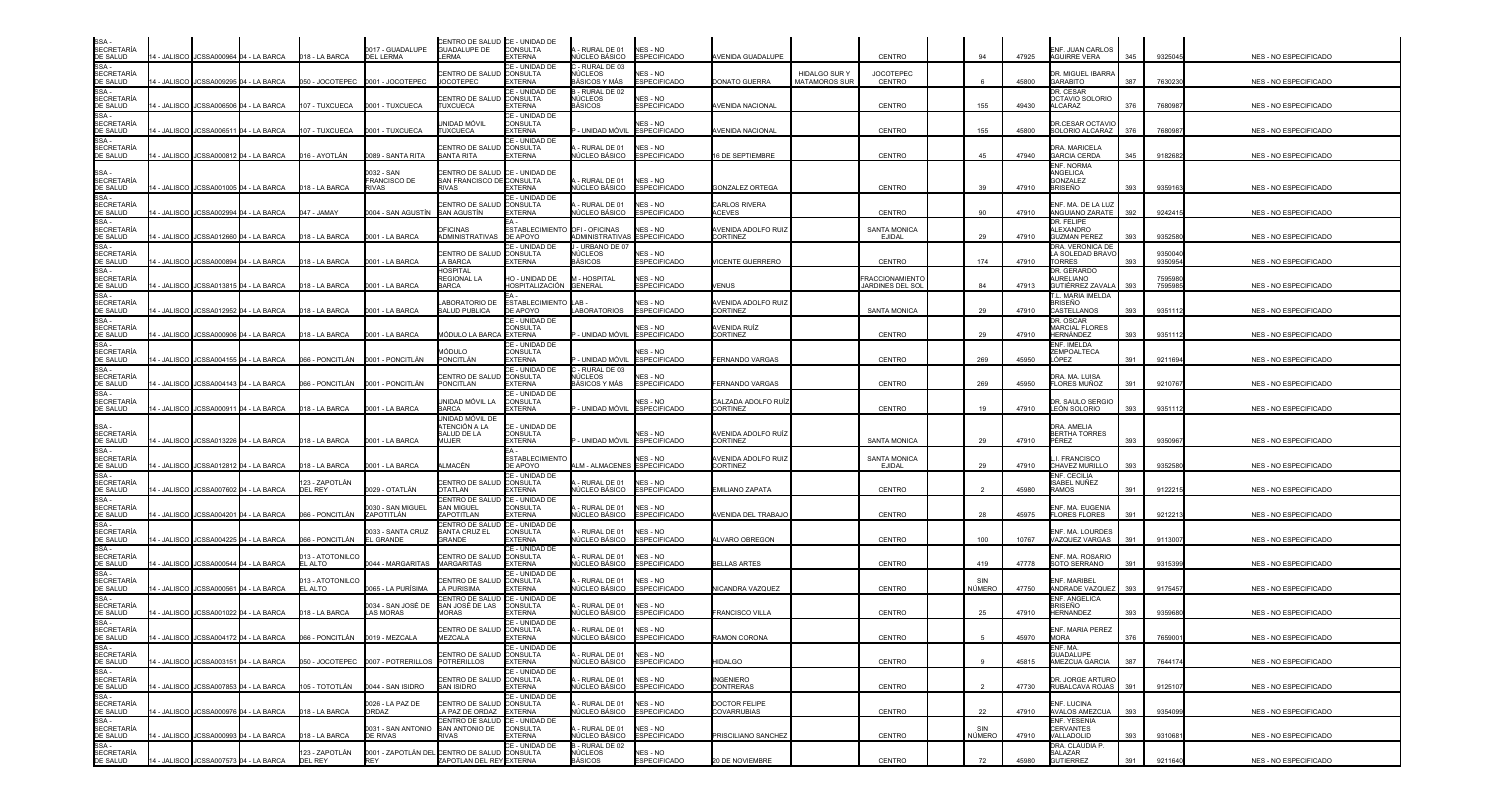| SSA -<br>SECRETARÍA<br>DE SALUD                                                                                                                                                       |             | 14 - JALISCO JCSSA007585 04 - LA BARCA                                             | 123 - ZAPOTLÁN<br>DEL REY            | 0001 - ZAPOTLÁN DEL MÓDULO<br><b>REY</b>                              | ZAPOTLÁN DEL REY EXTERNA                                                                           | CE - UNIDAD DE<br>CONSULTA                          | UNIDAD MÓVIL ESPECIFICADO                            | NES - NO                                              | 20 DE NOVIEMBRE                                                           |                                 | CENTRO                                             | 72            | 45980          | DRA. LAURA ELENA<br>SÁNCHEZ VÁZQUEZ                                     | 391        | 9211640            | <b>NES - NO ESPECIFICADO</b>                   |
|---------------------------------------------------------------------------------------------------------------------------------------------------------------------------------------|-------------|------------------------------------------------------------------------------------|--------------------------------------|-----------------------------------------------------------------------|----------------------------------------------------------------------------------------------------|-----------------------------------------------------|------------------------------------------------------|-------------------------------------------------------|---------------------------------------------------------------------------|---------------------------------|----------------------------------------------------|---------------|----------------|-------------------------------------------------------------------------|------------|--------------------|------------------------------------------------|
| SSA -<br>SECRETARÍA<br>DE SALUD                                                                                                                                                       |             | 4 - JALISCO JCSSA013856 04 - LA BARCA                                              | 123 - ZAPOTLÁN<br>DEL REY            | 0001 - ZAPOTLÁN DEL ZAPOTLÁN EL REY                                   | <b>JNIDAD MOVIL</b>                                                                                | CE - UNIDAD DE<br>CONSULTA<br><b>EXTERNA</b>        | - UNIDAD MÓVIL                                       | NES - NO<br><b>ESPECIFICADO</b>                       | 20 DE NOVIEMBRE                                                           |                                 | CENTRO                                             | 72            | 45980          | DRA. CLAUDIA<br><b>SALAZAR</b><br>GUTIÉRREZ                             | 391        | 9211640            | NES - NO ESPECIFICADO                          |
| SE CALCO<br>SSA -<br>SECRETARÍA<br>DE SALUD<br>SSA -                                                                                                                                  |             | 4 - JALISCO JCSSA007614 04 - LA BARCA                                              | 123 - ZAPOTLÁN<br>DEL REY            | 046 - TECUALTITÁN                                                     | ENTRO DE SALUD<br>ECUALTITAN                                                                       | CE - UNIDAD DE<br><b>CONSULTA</b><br>EXTERNA        | - RURAL DE 01<br>IÚCLEO BÁSICO                       | NES - NO<br>SPECIFICADO                               | PLUTARCO ELIAS<br>CALLES                                                  |                                 | CENTRO                                             | 27            | 45990          | ENF. MA. DEL<br><b>ARMEN</b><br>RODRIGUEZ GARCIA                        | 391        | 9217152            | NES - NO ESPECIFICADO                          |
| <b>SECRETARÍA</b><br>DE SALUD                                                                                                                                                         |             | 4 - JALISCO JCSSA006523 04 - LA BARCA                                              | 107 - TUXCUECA                       | 0008 - SAN LUIS<br>SOYATLÁN                                           | CENTRO DE SALUD<br>SAN LUIS<br><b>SOYATLAN</b>                                                     | CE - UNIDAD DE<br>CONSULTA<br><b>EXTERNA</b>        | RURAL DE 01<br>ÚCLEO BÁSICO                          | NES - NO<br><b>ESPECIFICADO</b>                       | RAMON CORONA                                                              |                                 | CENTRO                                             | 219           | 49440          | ENF. MARIA ISABEL<br>MAGALLON<br>CARDENAS                               | 376        | 7640257            | NES - NO ESPECIFICADO                          |
| SSA -<br>SECRETARÍA<br>DE SALUD                                                                                                                                                       |             | 4 - JALISCO JCSSA006465 04 - LA BARCA                                              | 105 - TOTOTLÁN                       | 0001 - TOTOTLÁN                                                       | <b>AÓDULO</b><br>TOTOTLÁN                                                                          | CE - UNIDAD DE<br>CONSULTA<br><b>EXTERNA</b>        | UNIDAD MÓVIL                                         | NES - NO<br><b>ESPECIFICADO</b>                       | HIDALGO                                                                   |                                 | CENTRO                                             | 180           | 47730          | ENF. MA. IRENE<br>NAVARRO VALADEZ                                       | 391        | 916003             | NES - NO ESPECIFICADO                          |
| SSA-<br>SECRETARÍA<br>DE SALUD                                                                                                                                                        |             | 4 - JALISCO JCSSA006453 04 - LA BARCA                                              | 105 - TOTOTLÁN                       | 0001 - TOTOTLÁN                                                       | CENTRO DE SALUD<br>TOTOTLAN                                                                        | CE - UNIDAD DE<br>CONSULTA<br><b>EXTERNA</b>        | - RURAL DE 03<br>IÚCLEOS<br>IÁSICOS Y MÁS            | NES - NO<br><b>ESPECIFICADO</b>                       | HIDALGO                                                                   |                                 | CENTRO                                             | 180           | 47730          | DR. JORGE ARTURO<br>RUBALCAVA ROJAS                                     | 391        | 9160033            | NES - NO ESPECIFICADO                          |
| SSA-<br><b>SECRETARÍA</b><br>DE SALUD                                                                                                                                                 |             | 14 - JALISCO JCSSA007590 04 - LA BARCA                                             | 123 - ZAPOTLÁN<br>DEL REY            | 0003 - AHUATLÁN                                                       | CENTRO DE SALUD CONSULTA<br>AHUATLÁN                                                               | CE - UNIDAD DE<br><b>EXTERNA</b>                    | - RURAL DE 01<br>NÚCLEO BÁSICO                       | NES - NO<br><b>ESPECIFICADO</b>                       | UÁREZ                                                                     |                                 | CENTRO                                             |               | 45980          | <b>NF. MARIA</b><br>HERNANDEZ<br>GARCIA                                 | 391        | 9213673            | NES - NO ESPECIFICADO                          |
| SSA -<br>SECRETARÍA<br><u>DE SALUD<br/>SSA -</u><br>SECRETARÍA<br>DE SALUD                                                                                                            |             | 14 - JALISCO JCSSA013692 04 - LA BARCA                                             | 063 - OCOTLÁN                        | 0001 - OCOTLÁN                                                        | UNIDAD<br>ESPECIALIZADA EN<br>ATENCIÓN<br><b>OBSTÉTRICA '</b><br>CUIDADOS<br>NEONATALES<br>OCOTLÁN | HO - UNIDAD DE<br>HOSPITALIZACIÓN                   | O - HOSPITAL<br><b>ESPECIALIZADO</b>                 | NES - NO<br><b>ESPECIFICADO</b>                       | <b>FRANCISCO RAMIREZ</b><br>ACUÑA                                         |                                 | <b>RACCIONAMIENTC</b><br>VALLE DE LA<br>CONCEPCIÓN | 250           | 47800          | )R. ARTURO<br>CORTÉZ JIMÉNEZ                                            | 392        | 9221515            | NES - NO ESPECIFICADO                          |
|                                                                                                                                                                                       |             | 4 - JALISCO JCSSA003945 04 - LA BARCA                                              | 063 - OCOTLÁN                        | 0001 - OCOTLÁN                                                        | MÓDULO OCOTLÁN █EXTERNA                                                                            | CE - UNIDAD DE<br>CONSULTA                          | - UNIDAD MÓVIL                                       | <b>VES - NO</b><br><b>ESPECIFICADO</b>                | ÓPEZ MATEOS                                                               |                                 | CENTRO                                             | 162           | 47860          | NF. BLANCA<br>LODIA GONZÁLEZ<br>CASTELLANOS                             | 392        | 9221441            | NES - NO ESPECIFICADO                          |
| $SSA -$<br><b>SECRETARÍA</b><br>DE SALUD                                                                                                                                              | 4 - JALISCO | JCSSA003950 04 - LA BARCA                                                          | 063 - OCOTLÁN                        | 0001 - OCOTLÁN                                                        | ENTRO DE SALUD<br>OCOTLÁN                                                                          | CE - UNIDAD DE<br>CONSULTA<br><b>EXTERNA</b>        | <b>H - URBANO DE 05</b><br>NÚCLEOS<br><b>BÁSICOS</b> | NES - NO<br><b>ESPECIFICADO</b>                       | ÓPEZ MATEOS                                                               |                                 | CENTRO                                             | 162           | 47800          | )R. ANTONIO LARA<br>CASTELLANOS                                         | 392        | 9221441            | NES - NO ESPECIFICADO                          |
| SSA -<br>SECRETARÍA<br><u>DE SALUD</u>                                                                                                                                                |             |                                                                                    |                                      |                                                                       | CENTRO DE<br><b>ITENCION</b><br><b>PRIMARIA EN</b><br><b>ADICCIONES</b><br>NUEVA VIDA              | CE - UNIDAD DE<br><b>CONSULTA</b>                   | UNE - UNIDAD DE<br>MÉDICAS                           | ADICCIONES, CAPA.                                     | ESPECIALIDADES UNE02 - "UNEMES DE 12 DE OCTUBRE ENTRE<br>VERDIA Y FLOR DE |                                 |                                                    |               |                | LIC. JANE<br>ELIZABETH<br>CARDENAS                                      |            |                    |                                                |
| SSA -<br>SECRETARÍA<br>DE SALUD                                                                                                                                                       |             | 14 - JALISCO   JCSSA013342  04 - LA BARCA<br>4 - JALISCO JCSSA003962 04 - LA BARCA | 063 - OCOTLÁN<br>063 - OCOTLÁN       | 0001 - OCOTLÁN<br>0011 - SAN VICENTE<br>LABOR VIEJA)                  | OCOTLAN<br>CENTRO DE SALUD CE - UNIDAD DE<br><b>SAN VICENTE</b><br>LABOR VIEJA                     | <b>EXTERNA</b><br><b>CONSULTA</b><br><b>EXTERNA</b> | <b>UNFMES</b><br>- RURAL DE 01<br>ÚCLEO BÁSICO       | <b>NUEVA VIDA"</b><br>NES - NO<br><b>ESPECIFICADO</b> | <b>CORAL</b><br>ESÚS GARCIA                                               |                                 | SAN JUAN<br>CENTRO                                 | 263           | 47860<br>47800 | <b>FIERROS</b><br>ENF. MARIA<br><b>MARGARITA MATA</b><br><b>BARAJAS</b> | 392<br>378 | 9235341<br>7824624 | NES - NO ESPECIFICADO<br>NES - NO ESPECIFICADO |
| SSA -<br>SECRETARÍA<br>DE SALUD                                                                                                                                                       |             | 4 - JALISCO JCSSA003974 04 - LA BARCA                                              | 063 - OCOTLÁN                        | 0028 - SAN MARTÌN<br>DE ZULA                                          | CENTRO DE SALUD<br>SAN MARTIN DE<br>'I II A                                                        | CE - UNIDAD DE<br>CONSULTA<br><b>EXTERNA</b>        | - RURAL DE 01<br>IÚCLEO BÁSICO                       | NES - NO<br><b>SPECIFICADO</b>                        | HIDALGO                                                                   |                                 | CENTRO                                             | 95            | 47780          | <b>NF. ELVIA</b><br>BERENICE DURAN<br>ORTEGA                            | 392        | 9230107            | NES - NO ESPECIFICADO                          |
| SSA -<br>SECRETARÍA<br>DE SALUD<br>SSA -                                                                                                                                              |             | 14 - JALISCO JCSSA003006 04 - LA BARCA                                             | 047 - JAMAY                          | 0005 - SAN MIGUEL<br>DE LA PAZ                                        | ENTRO DE SALUD CE - UNIDAD DE<br>SAN MIGUEL DE LA                                                  | <b>CONSULTA</b><br><b>EXTERNA</b>                   | - RURAL DE 01<br>ÚCLEO BÁSICO                        | NES - NO<br><b>ESPECIFICADO</b>                       | <b>ANTONIO RAMÍREZ</b>                                                    |                                 | <b>CENTRO</b>                                      | 17            | 47900          | ENF. ANA<br>CERVANTES<br>CERVANTES<br>ANGUIANO                          | 392        | 9252538            | NES - NO ESPECIFICADO                          |
| <b>SECRETARÍA</b><br>DE SALUD                                                                                                                                                         |             | 4 - JALISCO JCSSA000783 04 - LA BARCA                                              | 016 - AYOTLÁN                        | 0020 - LA<br>CONCEPCIÓN                                               | <b>ENTRO DE SALUD CONSULTA</b><br>A CONCEPCION                                                     | CE - UNIDAD DE<br><b>EXTERNA</b>                    | - RURAL DE 01<br>ÚCLEO BÁSICO                        | NES - NO<br><b>SPECIFICADO</b>                        | ÁZARO CÁRDENAS                                                            |                                 | CENTRO                                             | SIN<br>NÚMERO | 47490          | ENF. JAIME NUÑEZ<br>CERVANTES                                           | 345        | 932550             | NES - NO ESPECIFICADO                          |
| SSA -<br>SECRETARÍA<br>DE SALUD                                                                                                                                                       |             | 4 - JALISCO JCSSA009313 04 - LA BARCA                                              | 050 - JOCOTEPEC 0016 - LAS TROJES    |                                                                       | CENTRO DE SALUD CONSULTA<br>LAS TROJES                                                             | CE - UNIDAD DE<br><b>EXTERNA</b>                    | - RURAL DE 01<br>IÚCLEO BÁSICO                       | NES - NO<br><b>ESPECIFICADO</b>                       | <b>ABASOLO SUR</b>                                                        | NES - NO<br><b>ESPECIFICADO</b> | <b>LAS TROJES</b>                                  |               | 45816          | ENF. MA.<br>CONCEPCIÓN<br>CONTRERAS<br>HUERTA                           | 387        | 7615091            | NES - NO ESPECIFICADO                          |
| SSA -<br>SECRETARÍA<br>DE SALUD                                                                                                                                                       |             | 4 - JALISCO JCSSA001034 04 - LA BARCA                                              | 018 - LA BARCA                       | 0037 - SAN RAMÓN                                                      | CENTRO DE SALUD CONSULTA<br>SAN RAMON                                                              | CE - UNIDAD DE<br>EXTERNA                           | - RURAL DE 01<br>IÚCLEO BÁSICO                       | NES - NO<br><b>ESPECIFICADO</b>                       | <b>I UN COSTADO DE</b><br>BODEGAS CONASUPO                                |                                 | CENTRO                                             |               | 47910          | <b>ENF. CARMEN</b><br>LETICIA GONZALEZ<br>CRUZ                          | 393        | 931027             | NES - NO ESPECIFICADO                          |
| SSA -<br><b>SECRETARÍA</b>                                                                                                                                                            |             | 4 - JALISCO JCSSA003163 04 - LA BARCA                                              | 050 - JOCOTEPEC                      | 0008 - SAN<br>CRISTÓBAL<br>ZAPOTITLÁN                                 | CENTRO DE SALUD<br>SAN CRISTÓBAL<br>ZAPOTITÁN                                                      | CE - UNIDAD DE<br><b>CONSULTA</b><br><b>EXTERNA</b> | RURAL DE 01<br>ÚCLEO BÁSICO                          | NES - NO<br><b>ESPECIFICADO</b>                       | HIDAI GO                                                                  |                                 | <b>CENTRO</b>                                      | 21            | 45840          | ENF. SUSANA<br>ROJAS GÓMEZ                                              | 387        | 7632006            | NES - NO ESPECIFICADO                          |
| DE SALUD<br>SSA -<br>SECRETARÍA<br>DE SALUD                                                                                                                                           |             | 4 - JALISCO JCSSA009322 04 - LA BARCA                                              | 050 - JOCOTEPEC                      | 0017 - ZAPOTITÁN DE<br><b>HIDALGO</b>                                 | CENTRO DE SALUD<br>ZAPOTITÁN DE<br><b>HIDALGO</b>                                                  | CE - UNIDAD DE<br>CONSULTA<br><b>EXTERNA</b>        | - RURAL DE 02<br>NÜCLEOS<br><b>ASICOS</b>            | NES - NO<br><b>ESPECIFICADO</b>                       | AVENIDA DEL TRABAJO FRANCISCO VILLA                                       | MILIANO ZAPATA                  | ZAPOTITÁN DE<br><b>HIDALGO CENTRC</b>              |               | 45810          | MARIA DE JESUS<br>AREVALO<br><b>RODRIGUEZ</b>                           | 387        | 7612893            | NES - NO ESPECIFICADO                          |
| SE SALOS<br>SSA -<br>SECRETARÍA<br>DE SALUD                                                                                                                                           |             | 4 - JALISCO JCSSA005770 04 - LA BARCA                                              | 096 - TIZAPÁN EL<br>ALTO             | 0014 - VILLA<br>EMILIANO ZAPATA<br>EJIDO MODELO)                      | <b>ENTRO DE SALUD</b><br>VILLA EMILIANO<br>ZAPATA                                                  | CE - UNIDAD DE<br>CONSULTA<br><b>EXTERNA</b>        | - RURAL DE 01<br>IÚCLEO BÁSICO                       | NES - NO<br><b>ESPECIFICADO</b>                       | ÓPEZ MATEOS                                                               |                                 | CENTRO                                             | 81            | 49410          | ENF. DELFINA SOSA<br>BARRAGAN                                           | 376        | 768208             | NES - NO ESPECIFICADO                          |
| SSA -<br>SECRETARÍA<br>DE SALUD<br>SSA -                                                                                                                                              |             | 14 - JALISCO JCSSA004160 04 - LA BARCA                                             | 066 - PONCITLÁN                      | 0011 - CUITZEO (LA<br>ESTANCIA)                                       | CENTRO DE SALUD CONSULTA<br>CUITZEO                                                                | CE - UNIDAD DE<br><b>EXTERNA</b>                    | - RURAL DE 02<br>NÚCLEOS<br><b>BÁSICOS</b>           | NES - NO<br><b>ESPECIFICADO</b>                       | PINO SUAREZ                                                               |                                 | CENTRO                                             | 41            | 45965          | DRA. NORMA ALICIA<br><b>\LMENDAREZ</b><br>MENDEZ                        | 392        | 9250221            | NES - NO ESPECIFICADO                          |
|                                                                                                                                                                                       |             | 14 - JALISCO I JCSSA003566 05 - TAMAZULA                                           | $057 - LA$<br>PAZ                    | $0001 - LA$<br>MANZANILLA DE LA MANZANILLA DE LA<br>PAZ               | CENTRO DE SALUD CE - UNIDAD DE<br>LA MANZANILLA DE CONSULTA<br>A PAZ                               | <b>EXTERNA</b>                                      | B - RURAL DE 02<br><b>NÚCLEOS</b><br><b>BÁSICOS</b>  | NES - NO<br><b>ESPECIFICADO</b>                       | ALDAMA                                                                    |                                 |                                                    | 114           | 49460          | DR. J. ANGEL<br>ZAMORANO<br>CHAVARIN                                    | 372        | 4350001            | NES - NO ESPECIFICADO                          |
| SSA -<br>SECRETARÍA<br>DE SALUD<br>SSA -<br>SECRETARÍA<br>SECRETARÍA<br>DE SALUD<br>SECRETARÍA<br>DE SALUD<br>SSA -<br>SECRETARÍA<br>DE SALUD<br>SECRETARÍA<br>DE SALUD<br>SECRETARÍA |             | 14 - JALISCO JCSSA004102 05 - TAMAZULA                                             | 065 - PIHUAMO                        | 0011 - BARRERAS                                                       | CENTRO DE SALUD CONSULTA<br><b>BARRERAS</b>                                                        | CE - UNIDAD DE<br><b>EXTERNA</b>                    | A - RURAL DE 01<br>NÚCLEO BÁSICO                     | NES - NO<br><b>ESPECIFICADO</b>                       | <b>PRINCIPAL</b>                                                          |                                 |                                                    |               | 49870          | <b>ENF. BRENDA</b><br>DANIELA PARRA<br><b>HERNANDEZ</b>                 |            |                    | NES - NO ESPECIFICADO                          |
|                                                                                                                                                                                       |             | 14 - JALISCO JCSSA001541 05 - TAMAZULA                                             | DE BUENOS AIRES DE BUENOS AIRES      | 026 - CONCEPCIÓN 0001 - CONCEPCIÓN                                    | UNIDAD MÓVIL<br>CONCEPCIÓN DE<br><b>BUENOS AIRES</b>                                               | CE - UNIDAD DE<br><b>CONSULTA</b><br><b>EXTERNA</b> | - UNIDAD MÓVIL                                       | NES - NO<br><b>ESPECIFICADO</b>                       | AVENIDA MÉXICO                                                            |                                 |                                                    |               | 49170          | DR. HECTOR<br>COVARRUBIAS<br><b>MACIAS</b>                              | 372        | 4260506            | NES - NO ESPECIFICADO                          |
|                                                                                                                                                                                       | 4 - JALISCO | JCSSA001536 05 - TAMAZULA                                                          |                                      | 026 - CONCEPCIÓN 0001 - CONCEPCIÓN<br>DE BUENOS AIRES DE BUENOS AIRES | CENTRO DE SALUD CE - UNIDAD DE<br>CONCEPCION DE<br>BUENOS AIRES                                    | <b>CONSULTA</b><br><b>EXTERNA</b>                   | 3 - RURAL DE 02<br>NÚCLEOS<br><b>BÁSICOS</b>         | NES - NO<br><b>ESPECIFICADO</b>                       | AVENIDA MÉXICO                                                            |                                 |                                                    |               | 49170          | DR. HECTOR<br>COVARRUBIAS<br>MACIAS                                     | 372        | 4260506            | NES - NO ESPECIFICADO                          |
| SECRETARÍA<br>DE SALUD                                                                                                                                                                |             | 14 - JALISCO JCSSA005210 05 - TAMAZULA                                             | 085 - TAMAZULA DE<br><b>GORDIANO</b> | 0164 - EL TULILLO                                                     | CENTRO DE SALUD CONSULTA<br>EL TULILLO                                                             | CE - UNIDAD DE<br><b>EXTERNA</b>                    | - RURAL DE 01<br>NÚCLEO BÁSICO                       | NES - NO<br><b>ESPECIFICADO</b>                       | <b>INDEPENDENCIA</b>                                                      |                                 |                                                    | 107-A         | 49670          | ENF. MA<br><b>GUADALUPE</b><br>MORAN CABRERA                            | 358        | 4165220            | NES - NO ESPECIFICADO                          |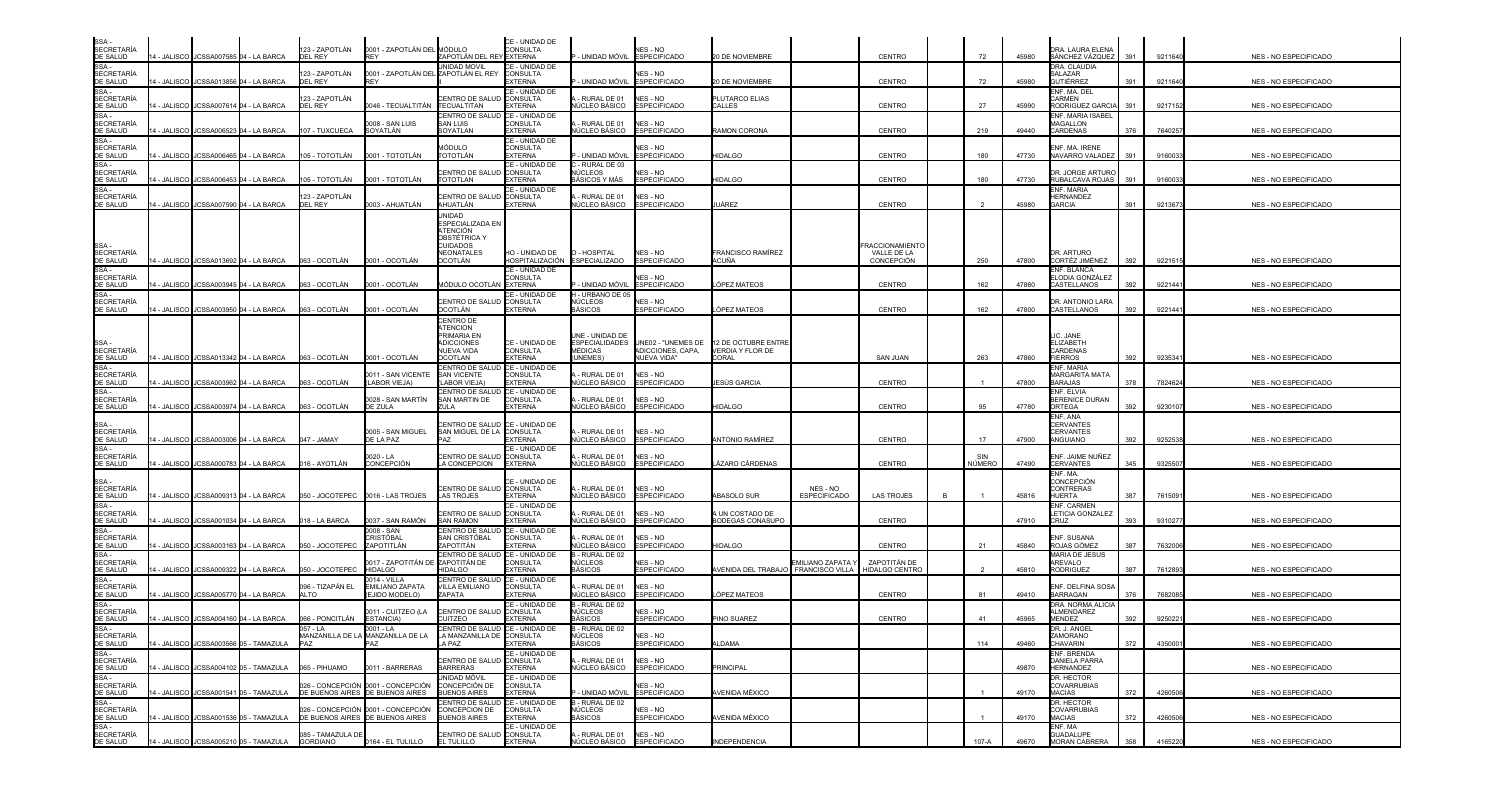| SSA-<br><b>SECRETARÍA</b>                     |  |                                                      | 049 - JILOTLAN DE                                   |                                                                     | CENTRO DE SALUD CONSULTA                                                       | CE - UNIDAD DE                                      | - RURAL DE 01                                                 | NES - NO                                                                     |                                                                              |            |                         |    |                        | ENF. GUSTAVO<br>VILLANUEVA                         |     |         |                              |
|-----------------------------------------------|--|------------------------------------------------------|-----------------------------------------------------|---------------------------------------------------------------------|--------------------------------------------------------------------------------|-----------------------------------------------------|---------------------------------------------------------------|------------------------------------------------------------------------------|------------------------------------------------------------------------------|------------|-------------------------|----|------------------------|----------------------------------------------------|-----|---------|------------------------------|
| DE SALUD<br>SSA-                              |  | 4 - JALISCO JCSSA003134 05 - TAMAZULA                | LOS DOLORES                                         | 0195 - TAZUMBOS                                                     | <b>TAZUMBOS</b>                                                                | <b>EXTERNA</b><br>CE - UNIDAD DE                    | NÚCLEO BÁSICO                                                 | <b>ESPECIFICADO</b>                                                          | <b>6 DE SEPTIEMBRE</b>                                                       |            |                         |    | 49959                  | BRISEÑO<br>ENF. IRMA RAQUEL                        | 424 | 5743158 | NES - NO ESPECIFICADO        |
| <b>SECRETARÍA</b><br>DE SALUD                 |  | 4 - JALISCO JCSSA004476 05 - TAMAZULA                | 069 - QUITUPAN                                      | 0077 - LAGUNILLAS                                                   | CENTRO DE SALUI<br>LAGUNILLAS                                                  | CONSULTA<br>XTERNA                                  | - RURAL DE 01<br><b>IÚCLEO BÁSICO</b>                         | NES - NO<br><b>ESPECIFICADO</b>                                              | CARRETERA SAN<br>DIEGO COTIJA                                                |            |                         |    | 49580                  | <b>OROZCO</b><br><b>RODRIGUEZ</b>                  | 382 | 5751039 | NES - NO ESPECIFICADO        |
| SSA-<br><b>SECRETARÍA</b><br>DE SALUD         |  | 4 - JALISCO JCSSA004481 05 - TAMAZULA                | 069 - QUITUPAN                                      | 0098 - EL MONTOSO                                                   | <b>ENTRO DE SALU</b><br>EL MONTOSO                                             | CE - UNIDAD DE<br>CONSULTA<br><b>EXTERNA</b>        | - RURAL DE 01<br><b>IÚCLEO BÁSICO</b>                         | NES - NO<br>ESPECIFICADO                                                     | CAMINO SANTA MARIA<br>DEL ORO                                                |            |                         |    | 49540                  | ENF. MARIA OFELIA<br><b>CONTRERAS</b><br>CONTRERAS |     |         | <b>NES - NO ESPECIFICADO</b> |
| SSA-<br><b>SECRETARÍA</b><br>DE SALUD         |  | 4 - JALISCO JCSSA003571 05 - TAMAZULA                | 057 - LA<br>MANZANILLA DE LA 0016 - VILLA<br>PAZ    | MORELOS                                                             | CENTRO DE SALL<br><b>/ILLA MORELOS</b>                                         | CE - UNIDAD DE<br>CONSULTA<br><b>EXTERNA</b>        | - RURAL DE 01<br><b>IÚCLEO BÁSICO</b>                         | NES - NO<br><b>ESPECIFICADO</b>                                              | HIDALGO                                                                      |            |                         |    | 13<br>49460            | DR. J. ANGEL<br>ZAMORANO<br><b>CHAVARIN</b>        |     |         | NES - NO ESPECIFICADO        |
| SSA -<br><b>SECRETARÍA</b><br>DE SALUD        |  | - JALISCO JJCSSA004435 05 - TAMAZULA                 | 069 - QUITUPAN                                      | 0001 - QUITUPAN                                                     | UNIDAD MÓVIL<br>QUITUPAN I                                                     | CE - UNIDAD DE<br>CONSULTA<br>XTERNA                | · UNIDAD MÓVIL                                                | NFS - NO<br><b>ESPECIFICADO</b>                                              | <b>DRNELAS</b>                                                               |            |                         |    | 21<br>49170            | DR. SERGIO<br><b>HERNANDEZ</b><br><b>MARTINEZ</b>  | 382 | 5750146 | <b>NES - NO ESPECIFICADO</b> |
| SSA-<br><b>SECRETARÍA</b><br>DE SALUD         |  | 4 - JALISCO I JCSSA004440 05 - TAMAZULA              | 069 - QUITUPAN                                      | 0001 - QUITUPAN                                                     | UNIDAD MÓVIL<br>QUITUPAN II                                                    | CE - UNIDAD DE<br><b>CONSULTA</b><br>XTERNA         | - UNIDAD MÓVIL                                                | NES - NO<br><b>ESPECIFICADO</b>                                              | <b>DRNELAS</b>                                                               |            |                         | 21 | 49570                  | DR. SERGIO<br><b>HERNANDEZ</b><br><b>MARTINEZ</b>  | 382 | 575014  | NES - NO ESPECIFICADO        |
| SSA-<br><b>SECRETARÍA</b>                     |  |                                                      |                                                     |                                                                     | CENTRO DE SALUD                                                                | CE - UNIDAD DE<br><b>CONSULTA</b>                   | - RURAL DE 02<br>NÚCLEOS                                      | NES - NO                                                                     |                                                                              | ZARAGOZA Y |                         |    |                        | DR. SERGIO<br>HERNANDEZ                            |     |         |                              |
| DE SALUD<br>SSA -                             |  | 4 - JALISCO JCSSA004423 05 - TAMAZULA                | 069 - QUITUPAN                                      | 0001 - QUITUPAN                                                     | QUITUPAN<br><b>INIDAD MOVIL</b>                                                | <b>EXTERNA</b><br><b>E - UNIDAD DE</b>              | BÁSICOS                                                       | <b>ESPECIFICADO</b>                                                          | <b>6 DE SEPTIEMBRE</b>                                                       | ORNELAS    | CENTRO QUITUPAN         |    | 49570                  | <b>MARTINEZ</b><br>DRA, JUANA                      | 382 | 5750146 | NES - NO ESPECIFICADO        |
| <b>SECRETARÍA</b><br><b>DE SALUD</b><br>SSA-  |  | 4 - JALISCO JCSSA003093 05 - TAMAZULA                | )49 - JILOTLÁN DE<br><b>LOS DOLORES</b>             | 0001 - JILOTLÁN DE<br><b>LOS DOLORES</b>                            | ILOTLÁN DE LOS<br><b>DOLORES</b><br>JNIDAD MÓVIL                               | CONSULTA<br><b>EXTERNA</b><br>CE - UNIDAD DE        | - UNIDAD MÓVIL                                                | NES - NO<br><b>ESPECIFICADO</b>                                              | REVOLUCIÓN                                                                   |            |                         |    | NÚMERO<br>49955        | SANDOVAL<br><b>DAVALOS</b><br>DRA. JUANA           | 424 | 5740096 | NES - NO ESPECIFICADO        |
| <b>SECRETARÍA</b><br>DE SALUD                 |  | 4 - JALISCO JCSSA003105 05 - TAMAZULA                | )49 - JILOTLÁN DE<br>LOS DOLORES                    | 0001 - JILOTLÁN DE<br><b>LOS DOLORES</b>                            | JILOTLÁN DE LOS<br><b>DOLORES II</b>                                           | CONSULTA<br><b>XTERNA</b>                           | - UNIDAD MÓVIL                                                | NES - NO<br><b>ESPECIFICADO</b>                                              | REVOLUCIÓN                                                                   |            |                         |    | SIN<br>NÚMERO<br>49955 | SANDOVAL<br><b>DAVALOS</b>                         | 424 | 5740096 | NES - NO ESPECIFICADO        |
| SSA -<br><b>SECRETARÍA</b><br>DE SALUD        |  | 4 - JALISCO JCSSA003110 05 - TAMAZULA                | )49 - JILOTLÁN DE<br><b>LOS DOLORES</b>             | 0001 - JILOTLÁN DE<br><b>LOS DOLORES</b>                            | <b>JNIDAD MOVIL</b><br>JILOTLAN DE LOS<br><b>DOLORES III</b>                   | CE - UNIDAD DE<br>CONSULTA<br><b>EXTERNA</b>        | - UNIDAD MÓVIL                                                | √ES - NO<br><b>ESPECIFICADO</b>                                              | REVOLUCIÓN                                                                   |            |                         |    | SIN<br>NÚMERO<br>49955 | DRA. JUANA<br>SANDOVAL<br><b>DAVALOS</b>           | 424 | 5740096 | NES - NO ESPECIFICADO        |
| SSA-<br><b>SECRETARÍA</b><br><b>DE SALUD</b>  |  | I - JALISCO JJCSSA003081 05 - TAMAZULA               | OS DOLORES                                          | 049 - JILOTLÁN DE <b>1</b> 0001 - JILOTLÁN DE<br><b>LOS DOLORES</b> | CENTRO DE SALUD CE - UNIDAD DE<br>JILOTLÁN DE LOS<br><b>DOLORES</b>            | <b>CONSULTA</b><br><b>XTERNA</b>                    | - RURAL DE 01<br>NÚCLEO BÁSICO                                | NES - NO<br><b>ESPECIFICADO</b>                                              | REVOLUCIÓN                                                                   |            |                         |    | SIN<br>NÚMERO<br>49950 | DRA. JUANA<br>SANDOVAL<br><b>DAVALOS</b>           | 424 | 5740096 | NES - NO ESPECIFICADO        |
| SSA -<br><b>SECRETARÍA</b><br>DE SALUD        |  | 4 - JALISCO JCSSA003542 05 - TAMAZULA                | DEL ORO                                             | 056 - SANTA MARÍA 10001 - SANTA MARÍA<br>DEL ORO                    | <b>JNIDAD MOVIL</b><br>SANTA MARÍA DEL<br><b>DRO I</b>                         | CE - UNIDAD DE<br>CONSULTA<br><b>EXTERNA</b>        | - UNIDAD MÓVIL                                                | NES - NO<br><b>ESPECIFICADO</b>                                              | <b>ABASOLO Y NACIONAL</b>                                                    |            |                         |    | 49970                  | DR. FRANCISCO,<br><b>MALTA ROSALES</b>             | 354 | 5448056 | <b>NES - NO ESPECIFICADO</b> |
| SSA -<br><b>SECRETARÍA</b><br><b>DE SALUD</b> |  | 4 - JALISCO I JCSSA003554 I05 - TAMAZULA             | <b>DEL ORO</b>                                      | 056 - SANTA MARÍA 10001 - SANTA MARÍA<br>DEL ORO                    | UNIDAD MOVIL<br>SANTA MARÍA DEL<br>וו ראכ                                      | CE - UNIDAD DE<br><b>CONSULTA</b><br>XTERNA         | - UNIDAD MÓVIL                                                | <b>VES - NO</b><br><b>ESPECIFICADO</b>                                       | <b>ABASOLO Y NACIONAL</b>                                                    |            |                         |    | 49970                  | DR. FRANCISCO J<br><b>MALTA ROSALES</b>            | 354 | 5448056 | <b>NES - NO ESPECIFICADO</b> |
| SSA-<br><b>SECRETARÍA</b>                     |  |                                                      |                                                     | 056 - SANTA MARÍA 10001 - SANTA MARÍA                               | CARAVANA DE LA<br>SALUD SANTA                                                  | CE - UNIDAD DE<br>CONSULTA                          |                                                               | <b>NES - NO</b>                                                              |                                                                              |            |                         |    |                        | DR. FCO. JAVIER                                    |     |         |                              |
| <b>DE SALUD</b><br>SSA-                       |  | 4 - JALISCO JCSSA013482 05 - TAMAZULA                | DEL ORO                                             | DEL ORO<br>0059 - LÁZARO                                            | MARÍA DEL ORO                                                                  | <b>EXTERNA</b><br>CE - UNIDAD DE                    | - UNIDAD MÓVIL                                                | <b>ESPECIFICADO</b>                                                          | <b>ABASOLO Y NACIONAL</b>                                                    |            |                         |    | NÚMERO<br>49970        | <b>MALTA ROSALES</b><br>DR. SERGIO                 | 354 | 5443132 | NES - NO ESPECIFICADO        |
| <b>SECRETARIA</b><br>DE SALUD<br>SSA -        |  | - JALISCO JCSSA004464 05 - TAMAZULA                  | 069 - QUITUPAN                                      | CÁRDENAS (SAN<br>DIEGO)<br>0059 - LÁZARO                            | jnidad móvil<br>ÁZARO CÁRDENAS EXTERNA                                         | CONSULTA<br><b>E - UNIDAD DE</b>                    | - UNIDAD MÓVIL                                                | NES - NO<br><b>ESPECIFICADO</b>                                              | MIGUEL HIDALGO                                                               |            |                         |    | 31<br>49180            | HERNANDEZ<br><b>MARTINEZ</b>                       | 382 | 5750954 | NES - NO ESPECIFICADO        |
| <b>SECRETARÍA</b><br>DE SALUD                 |  | I - JALISCO I JCSSA004452 O5 - TAMAZULA              | 069 - QUITUPAN                                      | CÁRDENAS (SAN<br>)IEGO)                                             | CENTRO DE SALUD CONSULTA<br>ÁZARO CÁRDENAS EXTERNA.                            |                                                     | - RURAL DE 01<br>NÚCLEO BÁSICO                                | NES - NO<br><b>ESPECIFICADO</b>                                              | MIGUEL HIDALGO                                                               |            |                         |    | -31<br>49580           | LUZ VERONICA<br><b>CARDENAS TORRES</b>             | 382 | 575095  | <b>NES - NO ESPECIFICADO</b> |
| SSA -<br><b>SECRETARÍA</b><br>DE SALUD        |  | 4 - JALISCO JCSSA005193 05 - TAMAZULA                | 085 - TAMAZULA DI<br><b>GORDIANO</b>                | 0095 - MORELOS<br><b>SANTA ROSA)</b>                                | JNIDAD MÓVIL<br><b>SANTA ROSA</b>                                              | CE - UNIDAD DE<br>CONSULTA<br>XTERNA                | - UNIDAD MÓVIL                                                | NFS - NO<br><b>ESPECIFICADO</b>                                              | UN COSTADO DEL<br><b>JARDIN</b>                                              |            |                         |    | 49676                  | DR PAULO S.<br><b>GARCIA REYES</b>                 | 358 | 4168448 | NES - NO ESPECIFICADO        |
| SSA-<br><b>SECRETARÍA</b><br><b>DE SALUD</b>  |  | 4 - JALISCO JCSSA005181 05 - TAMAZULA                | 085 - TAMAZULA DE 0095 - MORELOS<br><b>GORDIANO</b> | (SANTA ROSA)                                                        | CENTRO DE SALUI<br><b>SANTA ROSA</b>                                           | CE - UNIDAD DE<br><b>CONSULTA</b><br><b>EXTERNA</b> | RURAL DE 01<br><b>IÚCLEO BÁSICO</b>                           | NES - NO<br><b>ESPECIFICADO</b>                                              | ، UN COSTADO DEL<br><b>JARDIN</b>                                            |            |                         |    | 49676                  | ENF. RITA GARCIA<br><b>GONZALEZ</b>                | 358 | 4168448 | NES - NO ESPECIFICADO        |
| SSA-<br><b>SECRETARÍA</b><br><b>DE SALUD</b>  |  | 4 - JALISCO JCSSA005135 05 - TAMAZULA                | <b>GORDIANO</b>                                     | 085 - TAMAZULA DE 0001 - TAMAZULA DI<br><b>GORDIANO</b>             | <b>IOSPITAL</b><br><b>COMUNITARIO</b><br>TAMAZULA                              | HO - UNIDAD DE<br>HOSPITALIZACIÓN                   | - HOSPITAL<br>NTEGRAL<br>(COMUNITARIO)                        | <b>NES - NO</b><br><b>ESPECIFICADO</b>                                       | <b>QUINTANAR</b>                                                             |            |                         |    | 50<br>49650            | DR. PAULO S.<br><b>GARCIA REYES</b>                | 358 | 416064  | NES - NO ESPECIFICADO        |
| SSA-<br><b>SECRETARÍA</b><br>DE SALUD         |  | 4 - JALISCO JCSSA012672 05 - TAMAZULA                | 085 - TAMAZULA DE<br><b>GORDIANO</b>                | 0001 - TAMAZULA DE<br><b>GORDIANO</b>                               | <b>OFICINAS</b><br><b>IDMINISTRATIVAS</b>                                      | <b>ESTABLECIMIENTO</b><br>DE APOYO                  | OFI-OFICINAS                                                  | NES - NO<br>ADMINISTRATIVAS ESPECIFICADO                                     | AVENIDA JOSÉ MARIA<br>MARTINEZ                                               |            |                         |    | 1490<br>49650          | DR. JESUS<br>GONZALEZ<br><b>GUARDADO</b>           | 358 | 4161388 | NES - NO ESPECIFICADO        |
|                                               |  |                                                      |                                                     |                                                                     | <b>CENTRO DE</b><br><b>ITENCION</b>                                            |                                                     |                                                               |                                                                              |                                                                              |            |                         |    |                        |                                                    |     |         |                              |
| SSA<br><b>SECRETARIA</b><br><b>DE SALUD</b>   |  | 4 - JALISCO JCSSA013354 05 - TAMAZULA                | <b>GORDIANO</b>                                     | 085 - TAMAZULA DE 0001 - TAMAZULA DE<br><b>GORDIANO</b>             | PRIMARIA EN<br><b>DICCIONES</b><br><b>NUEVA VIDA</b><br><b><i>FAMAZULA</i></b> | CE - UNIDAD DE<br><b>CONSULTA</b><br>EXTERNA        | UNE - UNIDAD DE<br>MÉDICAS<br>(UNEMES)                        | <b>ESPECIALIDADES UNE02 - "UNEMES DE</b><br>ADICCIONES, CAPA.<br>NUEVA VIDA" | <b>VENIDA BENITO</b><br>JUÁREZ ENTRE<br>LEONARDO OLIVA Y<br>UIS PEREZ VERDIA |            | OBRERA PRIMERA<br>ETAPA |    | 159<br>49650           | LIC. GILBERTO DE<br><b>JESUS GARCIA</b><br>MEDINA  | 358 | 4163119 | NES - NO ESPECIFICADO        |
| SSA-<br><b>SECRETARÍA</b><br><b>DE SALUD</b>  |  | 4 - JALISCO JCSSA005140 05 - TAMAZULA                | <b>GORDIANO</b>                                     | 085 - TAMAZULA DE 0001 - TAMAZULA DE<br><b>GORDIANO</b>             | <b>UNIDAD MÓVIL</b><br>TAMAZULA I                                              | CE - UNIDAD DE<br><b>CONSULTA</b><br>EXTERNA        | - UNIDAD MÓVIL                                                | NES - NO<br><b>ESPECIFICADO</b>                                              | <b>QUINTANAR</b>                                                             |            |                         |    | 50<br>49650            | DR. PAULO S.<br><b>GARCIA REYES</b>                | 358 | 4160644 | <b>NES - NO ESPECIFICADO</b> |
| SSA -<br><b>SECRETARÍA</b>                    |  |                                                      |                                                     | 085 - TAMAZULA DE 0001 - TAMAZULA DE                                | jnidad môvil de<br>SALUD DE LA                                                 | CE - UNIDAD DE<br>CONSULTA                          |                                                               | <b>NES - NO</b>                                                              | AVENIDA JOSÉ MARIA                                                           |            |                         |    |                        | DRA. MARIA ELENA                                   |     |         |                              |
| DE SALUD<br><b>SSA -</b><br><b>SECRETARÍA</b> |  | 4 - JALISCO JCSSA013161 05 - TAMAZULA                | <b>GORDIANO</b>                                     | <b>GORDIANO</b><br>085 - TAMAZULA DE 0001 - TAMAZULA DE ALMACÉN     | <b>MUJER TAMAZULA</b>                                                          | XTERNA<br><b>ESTABLECIMIENTO</b>                    | - UNIDAD MÓVIL                                                | <b>ESPECIFICADO</b><br>NES - NO                                              | <b>MARTINEZ</b><br>AVENIDA JOSÉ MARIA                                        |            |                         |    | 1490<br>49650          | ARREOLA SANCHEZ<br>RAMON DEL TORO                  | 358 | 4161097 | NES - NO ESPECIFICADO        |
| DE SALUD<br>SSA -<br><b>SECRETARÍA</b>        |  | 14 - JALISCO JCSSA012824 05 - TAMAZULA               | <b>GORDIANO</b>                                     | <b>GORDIANO</b><br>056 - SANTA MARÍA 0001 - SANTA MARÍA             | <b>REGIONAL</b><br>CENTRO DE SALUD CE - UNIDAD DE<br>SANTA MARÍA DEL           | DE APOYO<br><b>CONSULTA</b>                         | ALM - ALMACENES ESPECIFICADO<br>- RURAL DE 01                 | NES - NO                                                                     | <b>MARTINEZ</b>                                                              |            |                         |    | 1490<br>49650          | CHAVEZ<br>DR. FRANCISCO J.                         | 358 | 4163131 | NES - NO ESPECIFICADO        |
| DE SALUD<br>SSA -                             |  | 4 - JALISCO JCSSA003530 05 - TAMAZULA                | DEL ORO                                             | DEL ORO                                                             | ORO                                                                            | EXTERNA<br>CE - UNIDAD DE                           | NÚCLEO BÁSICO                                                 | <b>ESPECIFICADO</b>                                                          | ABASOLO Y NACIONAL                                                           |            |                         |    | 49970                  | <b>MALTA ROSALES</b>                               | 354 | 5448056 | NES - NO ESPECIFICADO        |
| <b>SECRETARÍA</b><br>DE SALUD<br>SSA-         |  | 4 - JALISCO JCSSA004085 05 - TAMAZULA 065 - PIHUAMO  |                                                     | 0001 - PIHUAMO                                                      | UNIDAD MÓVIL<br>PIHUAMO I                                                      | <b>CONSULTA</b><br>EXTERNA<br>CE - UNIDAD DE        |                                                               | NES - NO<br>- UNIDAD MÓVIL ESPECIFICADO                                      | PRICILIANO SANCHEZ                                                           |            |                         |    | 99<br>49870            | DRA. HILDA C.<br><b>ESPINOZA RIOS</b>              | 312 | 3960888 | NES - NO ESPECIFICADO        |
| <b>SECRETARÍA</b><br>DE SALUD<br>SSA -        |  | 4 - JALISCO JCSSA004090 05 - TAMAZULA 065 - PIHUAMO  |                                                     | 0001 - PIHUAMO                                                      | UNIDAD MÓVIL<br>PIHUAMO II                                                     | <b>CONSULTA</b><br>EXTERNA                          | - UNIDAD MÓVIL                                                | NES - NO<br><b>ESPECIFICADO</b>                                              | PRICILIANO SANCHEZ                                                           |            |                         |    | 99<br>49870            | DRA. HILDA C.<br><b>ESPINOZA RIOS</b>              | 312 | 3960888 | NES - NO ESPECIFICADO        |
| <b>SECRETARÍA</b><br>DE SALUD                 |  | 14 - JALISCO JCSSA004073 05 - TAMAZULA 065 - PIHUAMO |                                                     | 0001 - PIHUAMO                                                      | CENTRO DE SALUD<br>PIHUAMO                                                     | CE - UNIDAD DE<br><b>CONSULTA</b><br><b>EXTERNA</b> | - RURAL DE 03<br><b>NÚCLEOS</b><br>BÁSICOS Y MÁS ESPECIFICADO | NES - NO                                                                     | PRICILIANO SANCHEZ                                                           |            |                         |    | 99<br>49870            | DRA. HILDA C.<br><b>ESPINOZA RIOS</b>              | 312 | 3960888 | NES - NO ESPECIFICADO        |
|                                               |  |                                                      |                                                     |                                                                     |                                                                                |                                                     |                                                               |                                                                              |                                                                              |            |                         |    |                        |                                                    |     |         |                              |

| NES - NO ESPECIFICADO |
|-----------------------|
| NES - NO ESPECIFICADO |
| NES - NO ESPECIFICADO |
| NES - NO ESPECIFICADO |
| NES - NO ESPECIFICADO |
| NES - NO ESPECIFICADO |
| NES - NO ESPECIFICADO |
| NES - NO ESPECIFICADO |
| NES - NO ESPECIFICADO |
| NES - NO ESPECIFICADO |
| NES - NO ESPECIFICADO |
| NES - NO ESPECIFICADO |
| NES - NO ESPECIFICADO |
| NES - NO ESPECIFICADO |
| NES - NO ESPECIFICADO |
| NES - NO ESPECIFICADO |
| NES - NO ESPECIFICADO |
| NES - NO ESPECIFICADO |
| NES - NO ESPECIFICADO |
| NES - NO ESPECIFICADO |
|                       |
| NES - NO ESPECIFICADO |
| NES - NO ESPECIFICADO |
| NES - NO ESPECIFICADO |
| NES - NO ESPECIFICADO |
| NES - NO ESPECIFICADO |
| NES - NO ESPECIFICADO |
| NES - NO ESPECIFICADO |
| NES - NO ESPECIFICADO |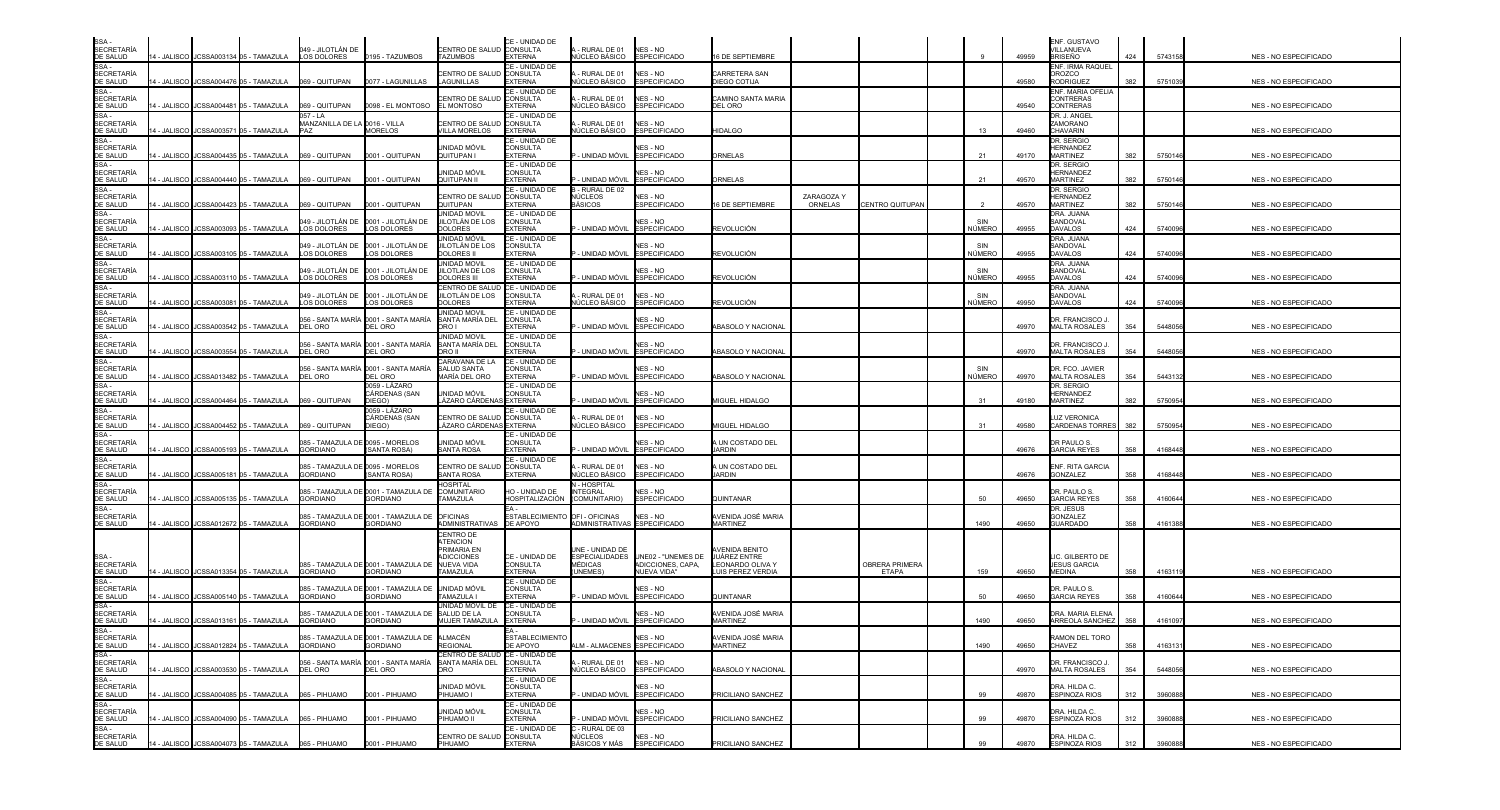| SSA -<br>SECRETARÍA                    |              |                                                                                       |                                                      | 0098 - NIGROMANTE<br>085 - TAMAZULA DE (SAN JUAN DE LA           | CENTRO DE SALUD CONSULTA                                       | CE - UNIDAD DE                                      | - RURAL DE 01                                          | NES - NO                                |                                         |               |       | <b>ENF. MANUELA</b>                                   |     |         |                              |
|----------------------------------------|--------------|---------------------------------------------------------------------------------------|------------------------------------------------------|------------------------------------------------------------------|----------------------------------------------------------------|-----------------------------------------------------|--------------------------------------------------------|-----------------------------------------|-----------------------------------------|---------------|-------|-------------------------------------------------------|-----|---------|------------------------------|
| DE SALUD<br>SSA -                      |              | 14 - JALISCO JCSSA005205 05 - TAMAZULA                                                | <b>GORDIANO</b>                                      | MONTAÑA)                                                         | NIGROMANTE                                                     | <b>EXTERNA</b><br>CE - UNIDAD DE                    | IÚCLEO BÁSICO                                          | <b>ESPECIFICADO</b>                     | <b>NABOR MARTINEZ</b>                   | 22            | 49690 | ZEPEDA CUEVAS                                         | 341 | 4114556 | NES - NO ESPECIFICADO        |
| <b>SECRETARÍA</b><br>DE SALUD          |              | 14 - JALISCO JCSSA005321 05 - TAMAZULA                                                |                                                      |                                                                  | <b>ENTRO DE SALUD</b><br>AHUIJULLO                             | <b>CONSULTA</b><br>EXTERNA                          | RURAL DE 01<br>ÚCLEO BÁSICO                            | NES - NO<br><b>ESPECIFICADO</b>         | <b>GUADALUPE VICTORIA</b>               | NÚMERO        | 49940 | ENF. RIGOBERTO<br>LOPEZ JIMENEZ                       |     |         | NES - NO ESPECIFICADO        |
| SSA-<br><b>SECRETARÍA</b><br>DE SALUD  |              | 4 - JALISCO JCSSA005292 05 - TAMAZULA                                                 |                                                      | 087 - TECALITLÁN 0001 - TECALITLÁN                               | UNIDAD MÓVIL<br>TECALITLAN I                                   | CE - UNIDAD DE<br><b>CONSULTA</b><br>EXTERNA        | - UNIDAD MÓVIL                                         | NES - NO<br><b>ESPECIFICADO</b>         | UÁREZ                                   | 321           | 49900 | DR MIGUEL ANGEL<br>REBOLLEDO<br><b>MACIAS</b>         | 371 | 4181425 | NES - NO ESPECIFICADO        |
| SSA-<br>SECRETARÍA<br>DE SALUD         |              | 4 - JALISCO JCSSA005304 05 - TAMAZULA                                                 |                                                      | 087 - TECALITLÁN 0001 - TECALITLÁN                               | unidad móvil<br><b>TECALITLAN II</b>                           | CE - UNIDAD DE<br>CONSULTA<br>EXTERNA               | - UNIDAD MÓVIL                                         | NES - NO<br><b>ESPECIFICADO</b>         | JÁREZ                                   | 321           | 49900 | DR. MIGUEL ANGEL<br><b>REBOLLEDO</b><br><b>MACIAS</b> | 371 | 4181425 | NES - NO ESPECIFICADO        |
| SSA -<br><b>SECRETARÍA</b><br>DE SALUD |              | 4 - JALISCO I JCSSA005316 05 - TAMAZULA       087 - TECALITLÁN      0001 - TECALITLÁN |                                                      |                                                                  | CENTRO DE SALU<br>TECALITLAN                                   | CE - UNIDAD DE<br><b>CONSULTA</b><br><b>EXTERNA</b> | - URBANO DE 03<br>IÚCLEOS<br><b>ASICOS</b>             | NES - NO<br><b>ESPECIFICADO</b>         | JÁREZ                                   | 321           | 49900 | DR. MIGUEL ANGEL<br><b>REBOLLEDO</b><br><b>MACIAS</b> | 371 | 418142  | NES - NO ESPECIFICADO        |
| SSA-<br><b>SECRETARÍA</b><br>DE SALUD  |              | 14 - JALISCO JCSSA004126 05 - TAMAZULA                                                | 065 - PIHUAMO                                        | 0052 - EL NARANJO                                                | CENTRO DE SALUI<br><b>EL NARANJO</b>                           | CE - UNIDAD DE<br><b>CONSULTA</b><br><b>EXTERNA</b> | RURAL DE 01<br>IÚCLEO BÁSICO                           | NES - NO<br><b>ESPECIFICADO</b>         | HIDALGO E<br><b>INDEPENDENCIA</b>       |               | 49870 | ENF. NORMA<br>DORENA CAMPOS<br><b>CEJA</b>            | 312 | 395075  | NES - NO ESPECIFICADO        |
| SSA -<br><b>SECRETARÍA</b><br>DE SALUD |              | 14 - JALISCO JCSSA004131 05 - TAMAZULA                                                | 065 - PIHUAMO                                        | 0073 - SAN JOSÉ DEL SSAN JOSÉ DEL<br>TULE                        | <b>ENTRO DE SALU</b><br>ITUL F                                 | CE - UNIDAD DE<br><b>CONSULTA</b><br><b>EXTERNA</b> | RURAL DE 01<br>IÚCLEO BÁSICO                           | NES - NO<br><b>ESPECIFICADO</b>         | FRANCISCO I. MADERO                     | 32            | 49880 | ENF. ILDA MENDOZA<br><b>QUINTANA</b>                  | 312 | 396178  | NES - NO ESPECIFICADO        |
| SSA -<br><b>SECRETARÍA</b>             |              |                                                                                       | 085 - TAMAZULA DE                                    | 173 - VISTA<br><b>HERMOSA (SANTA</b>                             | CENTRO DE SALUI                                                | CE - UNIDAD DE<br><b>CONSULTA</b>                   | RURAL DE 01                                            | NES - NO                                |                                         |               |       | ENF. TERESA DE<br><b>JESUS VIDRIOS</b>                |     |         |                              |
| DE SALUD<br>SSA -                      | 14 - JALISCO | JCSSA005222 05 - TAMAZULA                                                             | <b>GORDIANO</b>                                      | RUZ DEL CORTIJO)                                                 | <b>VISTA HERMOSA</b>                                           | <b>EXTERNA</b><br>CE - UNIDAD DE                    | <b>IÚCLEO BÁSICO</b>                                   | <b>ESPECIFICADO</b>                     | RAMON CORONA                            |               | 49657 | <b>AGUILAR</b><br>DR. MARCO                           | 358 | 416466  | NES - NO ESPECIFICADO        |
| <b>SECRETARÍA</b><br>DE SALUD<br>SSA - |              | 4 - JALISCO JCSSA006675 05 - TAMAZULA                                                 | 12 - VALLE DE<br>JUÁREZ                              | 0001 - VALLE DE<br>UÁREZ                                         | UNIDAD MOVIL<br>VALLE DE JUÁREZ                                | <b>CONSULTA</b><br><b>EXTERNA</b><br>CE - UNIDAD DE | - UNIDAD MÓVIL<br>-RURAL DE 02                         | <b>NES - NO</b><br><b>ESPECIFICADO</b>  | AVENIDA INGENIERO<br><b>/ILLASEÑOR</b>  | 102           | 49540 | ANTONIO CAMACHO<br><b>HERNANDEZ</b><br>DR. MARCO      | 382 | 5710119 | NES - NO ESPECIFICADO        |
| <b>SECRETARÍA</b><br>DE SALUD          |              | 4 - JALISCO JCSSA006663 05 - TAMAZULA                                                 | 12 - VALLE DE<br>JUÁREZ                              | 0001 - VALLE DE<br>UÁREZ                                         | CENTRO DE SALU<br>VALLE DE JUÁREZ EXTERNA                      | <b>CONSULTA</b>                                     | NÚCLEOS<br>BÁSICOS                                     | NES - NO<br><b>ESPECIFICADO</b>         | AVENIDA INGENIERO<br><b>/ILLASEÑOR</b>  | 102           | 49540 | ANTONIO CAMACHO<br><b>HERNANDEZ</b>                   | 382 | 5710119 | <b>NES - NO ESPECIFICADO</b> |
| SSA-<br><b>SECRETARÍA</b><br>DE SALUD  | 4 - JALISCO  | JCSSA003122 05 - TAMAZULA                                                             | 049 - JILOTLÁN DE<br><b>LOS DOLORES</b>              | 0112 - VILLA DOCTOR CENTRO DE SALUD<br>GÓMEZ (LAS LOMAS) LA LOMA |                                                                | CE - UNIDAD DE<br><b>CONSULTA</b><br><b>EXTERNA</b> | - RURAL DE 01<br>IÚCLEO BÁSICO                         | NES - NO<br><b>ESPECIFICADO</b>         | FRENTE AL JARDIN                        |               | 49950 | ENF. MARGARITA<br>ANGUIAR GUIZAR                      |     |         | NES - NO ESPECIFICADO        |
| SSA-<br><b>SECRETARÍA</b><br>DE SALUD  |              | 14 - JALISCO I JCSSA006680 05 - TAMAZULA                                              | 12 - VALLE DE<br>JUÁREZ                              | 0033 - PASO DE<br><b>IEDRA</b>                                   | <b>CENTRO DE SALUI</b><br>PASO DE PIEDRA                       | CE - UNIDAD DE<br><b>CONSULTA</b><br><b>EXTERNA</b> | - RURAL DE 01<br>IÚCLEO BÁSICO                         | NES - NO<br><b>ESPECIFICADO</b>         | <b>HIDALGO</b>                          | 10            | 49540 | DRA.GABRIELA<br>MEDINA CARRANZA                       | 382 | 5710704 | NES - NO ESPECIFICADO        |
| SSA-<br><b>SECRETARÍA</b><br>DE SALUD  |              | 4 - JALISCO JCSSA004114 05 - TAMAZULA                                                 | 065 - PIHUAMO                                        | 032 - EL GUAYABO                                                 | CENTRO DE SALUI<br>EL GUAYABO                                  | CE - UNIDAD DE<br><b>CONSULTA</b><br><b>EXTERNA</b> | RURAL DE 01<br>ÚCLEO BÁSICO                            | NES - NO<br><b>ESPECIFICADO</b>         | UNTO A LA CASA<br>EJIDAL                |               | 49870 | ENF. MARGARITA<br>PEREZ OCHOA                         |     |         | NES - NO ESPECIFICADO        |
| SSA -<br><b>SECRETARÍA</b><br>DE SALUD |              | 4 - JALISCO JCSSA003641 05 - TAMAZULA                                                 | 059 - MAZAMITLA                                      | 0001 - MAZAMITLA                                                 | unidad movil<br>MAZAMITLA                                      | CE - UNIDAD DE<br>CONSULTA<br><b>EXTERNA</b>        | - UNIDAD MÓVIL                                         | <b>NES - NO</b><br><b>ESPECIFICADO</b>  | <b>ICENTE GUERRERO</b>                  |               | 49500 | DR. J. JESUS<br>MAGAÑA MAGAÑA                         | 382 | 5380430 | NES - NO ESPECIFICADO        |
| SSA -<br><b>SECRETARÍA</b>             |              |                                                                                       |                                                      |                                                                  | CENTRO DE SALI                                                 | CE - UNIDAD DE<br>CONSULTA                          | - RURAL DE 02<br>ÚCLEOS                                | NES - NO                                |                                         |               |       | DR. J. JESUS                                          |     |         |                              |
| DE SALUD<br>SSA-<br><b>SECRETARÍA</b>  |              | 4 - JALISCO   JCSSA003636 05 - TAMAZULA                                               | 059 - MAZAMITLA<br>085 - TAMAZULA DE 0038 - VILLA DE | 0001 - MAZAMITLA                                                 | <b>MAZAMITLA</b><br>CENTRO DE SALUI                            | <b>EXTERNA</b><br>CE - UNIDAD DE<br><b>CONSULTA</b> | <b>BÁSICOS</b><br>- RURAL DE 02<br>√ÚCLEOS             | ESPECIFICADO<br>NES - NO                | <b>ICENTE GUERRERO</b>                  |               | 49500 | MAGAÑA MAGAÑA<br>DR. FRANCISCO                        | 382 | 5380430 | <b>NES - NO ESPECIFICADO</b> |
| DE SALUD<br>SSA-<br><b>SECRETARÍA</b>  |              | 4 - JALISCO JCSSA005164 05 - TAMAZULA                                                 | <b>GORDIANO</b><br>085 - TAMAZULA DE 0038 - VILLA DE | CONTLA (CONTLA)                                                  | <b>CONTLA</b><br>UNIDAD MÓVIL                                  | <b>EXTERNA</b><br>CE - UNIDAD DE<br><b>CONSULTA</b> | BÁSICOS                                                | <b>ESPECIFICADO</b><br>NES - NO         | LVARO OBREGON                           | -31           | 49660 | <b>MARTINEZ RUIZ</b><br>DR PAULO S.                   | 358 | 4162440 | NES - NO ESPECIFICADO        |
| DE SALUD<br>SSA -                      |              | 14 - JALISCO JCSSA005176 05 - TAMAZULA                                                | <b>GORDIANO</b>                                      | CONTLA (CONTLA)                                                  | <b>CONTLA</b>                                                  | <b>EXTERNA</b><br>CE - UNIDAD DE                    | - UNIDAD MÓVIL                                         | <b>ESPECIFICADO</b>                     | LVARO OBREGON<br><b>AZARO CARDENAS</b>  | 31            | 49660 | <b>GARCIA REYES</b>                                   | 358 | 4162440 | NES - NO ESPECIFICADO        |
| <b>SECRETARÍA</b><br>DE SALUD          |              | 14 - JALISCO JCSSA007742 05 - TAMAZULA                                                | 085 - TAMAZULA DI<br><b>GORDIANO</b>                 | 172 - LA VERDURA                                                 | UNIDAD MOVIL LA<br><b>VERDURA</b>                              | <b>CONSULTA</b><br><b>EXTERNA</b>                   | - UNIDAD MÓVIL                                         | NES - NO<br><b>ESPECIFICADO</b>         | NUEVO CAMINO A LA<br>/ERDURA            | $2-A$         | 49660 | DR PAULO S.<br><b>GARCIA REYES</b>                    | 358 | 416615  | NES - NO ESPECIFICADO        |
| SSA -<br><b>SECRETARÍA</b><br>DE SALUD | 4 - JALISCO  | 06 - CIUDAD<br>JCSSA007001 GUZMÁN                                                     | 119 - ZACOALCO<br><b>DE TORRES</b>                   | 0017 - VERDÍA                                                    | CENTRO DE SALL<br><b>VERDIA</b>                                | CE - UNIDAD DE<br>CONSULTA<br><b>EXTERNA</b>        | RURAL DE 01<br>IÚCLEO BÁSICO                           | NES - NO<br><b>ESPECIFICADO</b>         | VIÑOS HEROES                            | SIN<br>NÚMERO | 45780 | DR. JORGE<br><b>RAMIREZ</b><br><b>GONZALES</b>        | 326 | 428069  | NES - NO ESPECIFICADO        |
| SSA -<br><b>SECRETARÍA</b><br>DE SALUD |              | 06 - CIUDAD<br>4 - JALISCO JCSSA006062 GUZMÁN                                         | 099 - TOLIMÁN                                        | 0001 - TOLIMÁN                                                   | CENTRO DE SALI<br><b>TOLIMAN</b>                               | CE - UNIDAD DE<br><b>CONSULTA</b><br><b>EXTERNA</b> | - RURAL DE 02<br>NÚCLEOS<br><b>BÁSICOS</b>             | NES - NO<br><b>ESPECIFICADO</b>         | FRANCISCO I. MADERC                     | 200           | 49750 | DR. MOISES<br><b>CERVANTES</b><br><b>RAMIREZ</b>      | 343 | 4340143 | NES - NO ESPECIFICADO        |
| SSA -<br><b>SECRETARÍA</b><br>DE SALUD |              | 06 - CIUDAD<br>4 - JALISCO JJCSSA006074 GUZMÁN                                        | 099 - TOLIMÁN                                        | 0001 - TOLIMÁN                                                   | <b>UNIDAD MOVIL</b><br><b>TOLIMAN I</b>                        | CE - UNIDAD DE<br><b>CONSULTA</b><br><b>EXTERNA</b> | - UNIDAD MÓVIL                                         | NES - NO<br><b>ESPECIFICADO</b>         | FRANCISCO I. MADERC                     | 200           | 49750 | DR. MOISES<br><b>CERVANTES</b><br><b>RAMIREZ</b>      | 343 | 4340143 | NES - NO ESPECIFICADO        |
| SSA -<br><b>SECRETARÍA</b><br>DE SALUD | 4 - JALISCO  | 06 - CIUDAD<br><b>JCSSA00608</b><br><b>GUZMÁN</b>                                     | 099 - TOLIMÁN                                        | 0001 - TOLIMÁN                                                   | UNIDAD MOVIL<br><b>TOLIMAN II</b>                              | CE - UNIDAD DE<br><b>CONSULTA</b><br>EXTERNA        | - UNIDAD MÓVIL                                         | NES - NO<br><b>ESPECIFICADO</b>         | FRANCISCO I. MADERC                     | 200           | 49750 | DR. MOISES<br><b>CERVANTES</b><br><b>RAMIREZ</b>      | 343 | 4340143 | NES - NO ESPECIFICADO        |
| SSA -<br><b>SECRETARÍA</b><br>DE SALUD | 14 - JALISCO | 06 - CIUDAD<br><b>GUZMÁN</b><br><b>JCSSA00011</b>                                     | 004 - AMACUECA                                       | 0001 - AMACUECA                                                  | ENTRO DE SALUI<br><b>AMACUECA</b>                              | CE - UNIDAD DE<br><b>CONSULTA</b><br><b>EXTERNA</b> | - RURAL DE 01<br>ÚCLEO BÁSICO                          | NES - NO<br><b>ESPECIFICADO</b>         | GUADALUPE YAÑEZ                         |               | 49370 | DR. ALLAN PHILLIPE<br>PORTUGAL GARCIA                 | 372 | 4240143 | NES - NO ESPECIFICADO        |
| SSA-<br><b>SECRETARÍA</b>              |              | 06 - CIUDAD                                                                           | 19 - ZACOALCO                                        | 003 - BARRANCA DE<br><b>DTATES (BARRANCA</b>                     | <b>CENTRO DE SALUD</b>                                         | CE - UNIDAD DE<br>CONSULTA                          | - RURAL DE 01                                          | NES - NO                                |                                         |               |       | dr. Jorge<br><b>RAMIREZ</b>                           |     |         |                              |
| DE SALUD<br>SSA -<br>SECRETARÍA        |              | 14 - JALISCO JCSSA006960 GUZMÁN<br>06 - CIUDAD                                        | DE TORRES                                            | )E OTATÁN)                                                       | <b>BCA, DE OTATES</b><br>CENTRO DE SALUD CONSULTA              | <b>EXTERNA</b><br>CE - UNIDAD DE                    | IÚCLEO BÁSICO<br>- RURAL DE 01                         | <b>ESPECIFICADO</b>                     | LDAMA<br>CARRETERA A                    |               | 45760 | <b>GONZALES</b><br>DR. RUBEN LOZANO                   | 326 | 4106035 | NES - NO ESPECIFICADO        |
| DE SALUD<br>SSA -                      |              | 14 - JALISCO JJCSSA005280 GUZMÁN                                                      | 086 - TAPALPA<br>092 -                               | 0019 - JUANACATLÁN JUANACATLÁN<br>$0001 -$                       |                                                                | <b>EXTERNA</b><br>CE - UNIDAD DE                    | <b>IÚCLEO BÁSICO</b><br>B - RURAL DE 02                | NES - NO<br><b>ESPECIFICADO</b>         | ATEMAJAC DE<br><b>BRIZUELA BARRIO 1</b> |               | 49350 | MONTES DE OCA<br>DR. SALVADOR                         | 343 | 4100043 | <b>NES - NO ESPECIFICADO</b> |
| <b>SECRETARÍA</b><br>DE SALUD<br>SSA - |              | 06 - CIUDAD<br>14 - JALISCO JCSSA005531 GUZMÁN                                        | CORONA<br>092 -                                      | TEOCUITATLÁN DE TEOCUITATLÁN DE<br>CORONA<br>$001 -$             | CENTRO DE SALUD CONSULTA<br>TEOCUITATLAN<br>UNIDAD MOVIL       | <b>EXTERNA</b><br>CE - UNIDAD DE                    | NÚCLEOS<br><b>BÁSICOS</b>                              | NES - NO<br><b>ESPECIFICADO</b>         | NIÑOS HEROES                            |               | 49250 | <b>MORFIN</b><br><b>RODRIGUEZ</b><br>DR. SALVADOR     | 372 | 428027  | NES - NO ESPECIFICADO        |
| SECRETARÍA<br>DE SALUD<br>SSA -        |              | 06 - CIUDAD<br>14 - JALISCO JJCSSA005543 GUZMÁN                                       | CORONA                                               | TEOCUITATLÁN DE TEOCUITATLÁN DE<br>CORONA                        | TEOCUITATLAN DE CONSULTA<br><b>CORONA</b>                      | <b>EXTERNA</b>                                      |                                                        | NES - NO<br>- UNIDAD MÓVIL ESPECIFICADO | NIÑOS HEROES                            |               | 49250 | <b>MORFIN</b><br><b>RODRIGUEZ</b>                     | 372 | 428027  | NES - NO ESPECIFICADO        |
| SECRETARÍA<br>DE SALUD                 |              | 06 - CIUDAD<br>14 - JALISCO JCSSA005555 GUZMÁN                                        | <b>TEOCUITATLÁN DE</b><br>CORONA                     | $001 -$<br>TEOCUITATLÁN DE<br>CORONA                             | UNIDAD MOVIL<br>TEOCUITATLAN DE CONSULTA<br><b>CORONA II</b>   | CE - UNIDAD DE<br><b>EXTERNA</b>                    |                                                        | NES - NO<br>- UNIDAD MÓVIL ESPECIFICADO | NIÑOS HEROES                            |               | 49250 | DR. SALVADOR<br><b>MORFIN</b><br><b>RODRIGUEZ</b>     | 372 | 428027  | NES - NO ESPECIFICADO        |
| $SSA -$<br>SECRETARÍA<br>DE SALUD      |              | 14 - JALISCO JCSSA000626 GUZMÁN                                                       | 014 - ATOYAC                                         | 0029 - UNIÓN DE<br>GUADALUPE                                     | CENTRO DE SALUD CE - UNIDAD DE<br>UNIÓN DE<br><b>GUADALUPE</b> | CONSULTA<br><b>EXTERNA</b>                          | A - RURAL DE 01 NES - NO<br>NÚCLEO BÁSICO ESPECIFICADO | NES - NO                                | 16 DE SEPTIEMBRE                        | 88            | 49220 | DRA. LAURA<br>CRISTINA MUNGUIA<br>ANAYA               | 372 | 4345082 | NES - NO ESPECIFICADO        |

| <b>NES - NO ESPECIFICADO</b> |
|------------------------------|
| NES - NO ESPECIFICADO        |
| NES - NO ESPECIFICADO        |
| NES - NO ESPECIFICADO        |
| NES - NO ESPECIFICADO        |
| NES - NO ESPECIFICADO        |
| NES - NO ESPECIFICADO        |
| NES - NO ESPECIFICADO        |
| NES - NO ESPECIFICADO        |
| NES - NO ESPECIFICADO        |
| NES - NO ESPECIFICADO        |
| NES - NO ESPECIFICADO        |
| NES - NO ESPECIFICADO        |
| NES - NO ESPECIFICADO        |
| NES - NO ESPECIFICADO        |
| NES - NO ESPECIFICADO        |
| NES - NO ESPECIFICADO        |
| NES - NO ESPECIFICADO        |
| NES - NO ESPECIFICADO        |
| NES - NO ESPECIFICADO        |
| NES - NO ESPECIFICADO        |
| NES - NO ESPECIFICADO        |
| NES - NO ESPECIFICADO        |
| NES - NO ESPECIFICADO        |
| NES - NO ESPECIFICADO        |
| NES - NO ESPECIFICADO        |
| NES - NO ESPECIFICADO        |
| NES - NO ESPECIFICADO        |
| NES - NO ESPECIFICADO        |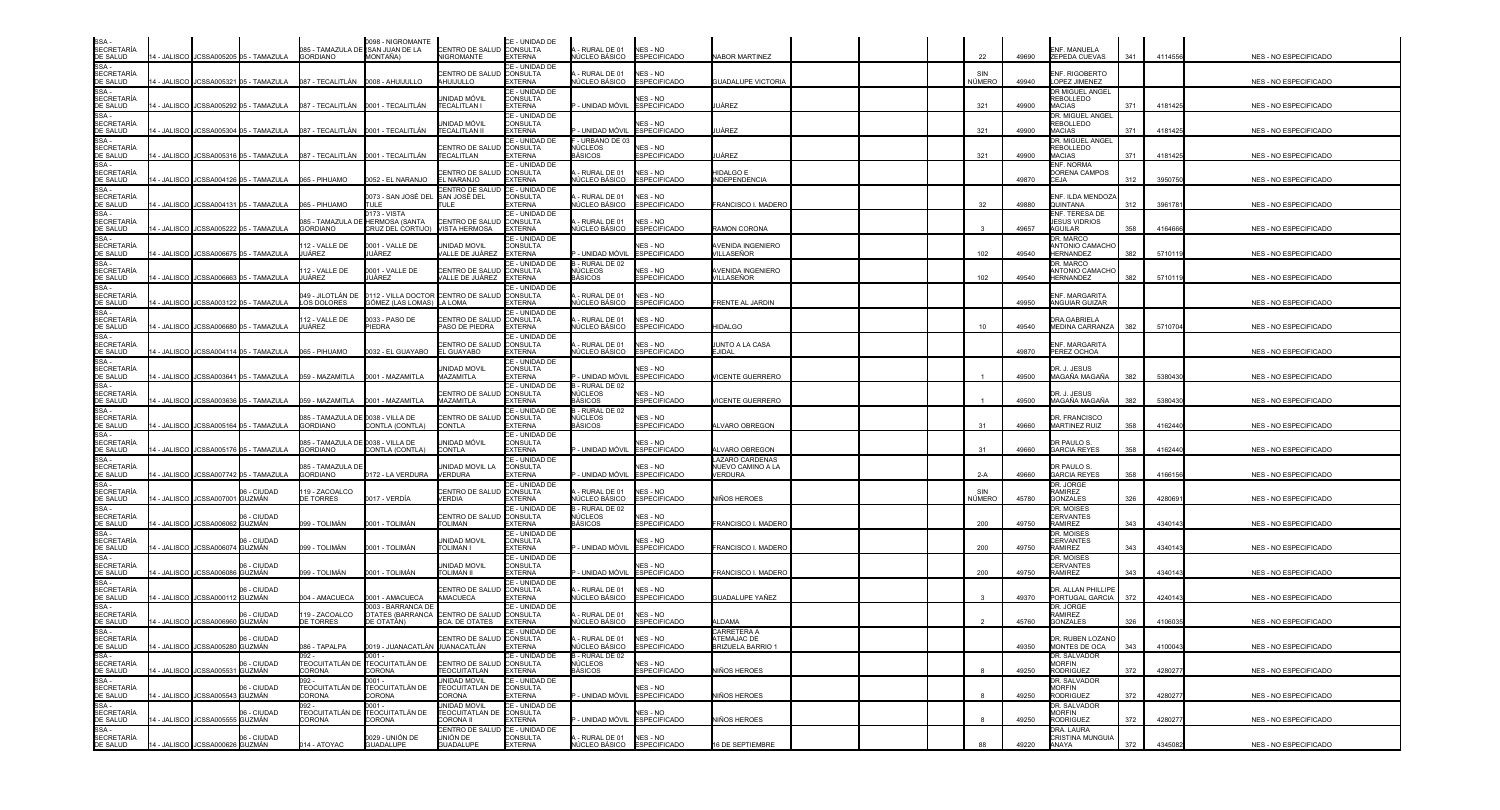| SSA -<br>SECRETARÍA<br>DE SALUD                                                                                                                                                                                                                              |             |                                   | 06 - CIUDAD |                                                           | 010 - ATEMAJAC DE 0001 - ATEMAJAC DE                     | CENTRO DE SALUD CE - UNIDAD DE<br>ATEMAJAC DE                       | <b>CONSULTA</b>                                     | B - RURAL DE 02<br>NÚCLEOS                   | <b>NES - NO</b>                          |                                                                       |                                            |                      | SIN                   |       | DR. JULIO<br>RODRIGUEZ                                             |     |                   |                              |
|--------------------------------------------------------------------------------------------------------------------------------------------------------------------------------------------------------------------------------------------------------------|-------------|-----------------------------------|-------------|-----------------------------------------------------------|----------------------------------------------------------|---------------------------------------------------------------------|-----------------------------------------------------|----------------------------------------------|------------------------------------------|-----------------------------------------------------------------------|--------------------------------------------|----------------------|-----------------------|-------|--------------------------------------------------------------------|-----|-------------------|------------------------------|
|                                                                                                                                                                                                                                                              |             | 14 - JALISCO JCSSA000433 GUZMÁN   |             | <b>BRIZUELA</b>                                           | <b>BRIZUELA</b>                                          | <b>BRIZUELA</b>                                                     | <b>EXTERNA</b>                                      | <b>BÁSICOS</b>                               | <b>ESPECIFICADO</b>                      | <b>AVENIDA BRIZUELA</b>                                               |                                            |                      | NÚMERO                | 45790 | AGUILAR                                                            | 326 | 425002            | NES - NO ESPECIFICADO        |
| $SSA -$<br>SECRETARÍA<br>DE SALUD                                                                                                                                                                                                                            |             | 14 - JALISCO I JCSSA000445 GUZMÁN | 06 - CIUDAD | <b>BRIZUELA</b>                                           | 010 - ATEMAJAC DE 0001 - ATEMAJAC DE<br><b>BRIZUELA</b>  | UNIDAD MOVIL<br>ATEMAJAC DE<br>BRIZUELA                             | CE - UNIDAD DE<br>CONSULTA<br><b>EXTERNA</b>        | P - UNIDAD MÓVIL                             | NES - NO<br><b>ESPECIFICADO</b>          | AVENIDA BRIZUELA                                                      |                                            |                      | SIN<br>NÚMERO         | 45790 | dr. Julio<br><b>RODRIGUEZ</b><br>AGUILAR                           | 326 | 4250022           | NES - NO ESPECIFICADO        |
| SSA -<br>SECRETARÍA<br>DE SALUD                                                                                                                                                                                                                              |             |                                   | 06 - CIUDAD |                                                           | )005 - VILLA LÁZARC<br>CÁRDENAS (EL                      | CENTRO DE SALUE                                                     | CE - UNIDAD DE<br><b>CONSULTA</b>                   | - RURAL DE 01                                | NES - NO                                 |                                                                       |                                            |                      |                       |       | <b>DR. ISRAEL</b><br><b>OCTAVIO RAMIREZ</b>                        |     |                   |                              |
|                                                                                                                                                                                                                                                              |             | 4 - JALISCO JCSSA007503 GUZMÁN    |             | 21 - ZAPOTILTIC                                           | ASERRADERO                                               | EL ASERRADERO                                                       | <b>EXTERNA</b><br>CE - UNIDAD DE                    | NÚCLEO BÁSICO<br>B - RURAL DE 02             | <b>ESPECIFICADO</b>                      | <b>HIDALGO</b>                                                        |                                            |                      |                       | 49690 | ORTEGA<br>DR JORGE                                                 | 341 | 433609            | NES - NO ESPECIFICADO        |
| SE SALSE<br>SSA -<br>SECRETARÍA<br>DE SALUD<br>SSA -                                                                                                                                                                                                         | 4 - JALISCO | JCSSA006692 GUZMÁN                | 06 - CIUDAD |                                                           | 13 - SAN GABRIEL 0001 - SAN GABRIEL                      | CENTRO DE SALUD<br><b>SAN GABRIEL</b>                               | <b>CONSULTA</b><br><b>EXTERNA</b>                   | NÚCLEOS<br>BÁSICOS                           | <b>VES - NO</b><br><b>ESPECIFICADO</b>   | GABINO VELAZCO                                                        |                                            |                      | 51                    | 49700 | <b>MAURICIO BARAJA</b><br>PEREZ                                    | 343 | 427060            | NES - NO ESPECIFICADO        |
| <b>SECRETARÍA</b><br>DE SALUD                                                                                                                                                                                                                                | 4 - JALISCO | JCSSA006704 GUZMÁN                | 06 - CIUDAD |                                                           | 13 - SAN GABRIEL 0001 - SAN GABRIEL                      | JNIDAD MOVIL SAM<br>GABRIEL I                                       | CE - UNIDAD DE<br>I CONSULTA<br><b>EXTERNA</b>      | - UNIDAD MÓVIL                               | NES - NO<br><b>ESPECIFICADO</b>          | <b>GABINO VELAZCO</b>                                                 |                                            |                      | 51                    | 49700 | DR JORGE<br>MAURICIO BARAJA:<br>PEREZ                              | 343 | 427060            | NES - NO ESPECIFICADO        |
| SE SALOS<br>SSA -<br>SECRETARÍA<br>DE SALUD                                                                                                                                                                                                                  |             | 4 - JALISCO JCSSA006716 GUZMÁN    | 06 - CIUDAD |                                                           | 13 - SAN GABRIEL <b>1</b> 0001 - SAN GABRIEL             | JNIDAD MOVIL SAN CONSULTA<br><b>GABRIEL II</b>                      | CE - UNIDAD DE<br><b>EXTERNA</b>                    | UNIDAD MÓVIL                                 | <b>JES - NO</b><br><b>ESPECIFICADO</b>   | GABINO VELAZCO                                                        |                                            |                      | 51                    | 49700 | DR JORGE<br><b>MAURICIO BARAJAS</b><br>PEREZ                       | 343 | 427060            | NES - NO ESPECIFICADO        |
| SSA-<br><b>SECRETARÍA</b>                                                                                                                                                                                                                                    |             | 14 - JALISCO JJCSSA000450 GUZMÁN  | 06 - CIUDAD | 010 - ATEMAJAC DE<br>BRIZUELA                             |                                                          | CENTRO DE SALUD CONSULTA                                            | CE - UNIDAD DE                                      | RURAL DE 01                                  | NES - NO                                 | AVENIDA BRIZUELA                                                      |                                            |                      |                       |       | DR. JULIO<br><b>RODRIGUEZ</b><br>AGUILAR                           | 372 |                   |                              |
| DE SALUD                                                                                                                                                                                                                                                     |             |                                   |             |                                                           | 0016 - LAGUNILLAS                                        | LAGUNILLAS                                                          | <b>EXTERNA</b>                                      | NÚCLEO BÁSICO                                | <b>ESPECIFICADO</b>                      | 1146                                                                  |                                            |                      | 1146                  | 45770 |                                                                    |     | 425002            | NES - NO ESPECIFICADO        |
| SSA -<br>SECRETARÍA<br>DE SALUD                                                                                                                                                                                                                              |             | 14 - JALISCO JCSSA012684 GUZMÁN   | 06 - CIUDAD | 023 - ZAPOTLÁN EL 0001 - CIUDAD<br><b>GRANDE</b>          | <b>GUZMÁN</b>                                            | OFICINAS<br>ADMINISTRATIVAS DE APOYO                                | ESTABLECIMIENTO OFI - OFICINAS                      | ADMINISTRATIVAS ESPECIFICADO                 | NES - NO                                 | <b>VICTORIA</b>                                                       |                                            | <b>CENTRO</b>        | 61                    | 49000 | DR. MIGUEL ANGEL<br>MEDINA GOMEZ                                   | 341 | 412002            | NES - NO ESPECIFICADO        |
| SSA -<br>SECRETARÍA<br>DE SALUD                                                                                                                                                                                                                              |             | 14 - JALISCO JCSSA013716 GUZMÁN   | 06 - CIUDAD | 023 - ZAPOTLÁN EL 0001 - CIUDAD<br><b>GRANDE</b>          | GUZMÁN                                                   | CENTRO DE SALUD CONSULTA<br>CIUDAD GUZMÁN II                        | CE - UNIDAD DE<br><b>EXTERNA</b>                    | H - URBANO DE 05<br>NÚCLEOS<br>BÁSICOS       | NES - NO<br><b>ESPECIFICADO</b>          | BACHILLERATO Y<br>LICENCIADO ENRIQUE<br>CASTELLANOS<br><b>AGUILAR</b> |                                            | SAN CAYETANO         | <b>4 EDIFICIO</b>     | 49000 | <b>CIRUJANO</b><br>DENTISTA MIGUEL<br>ÁNGEL MEDINA<br><b>GÓMEZ</b> | 341 | 412002            | NES - NO ESPECIFICADO        |
|                                                                                                                                                                                                                                                              |             |                                   |             |                                                           |                                                          | CENTRO DE<br><b>ATENCION</b>                                        |                                                     |                                              |                                          |                                                                       |                                            |                      |                       |       |                                                                    |     |                   |                              |
|                                                                                                                                                                                                                                                              |             |                                   |             |                                                           |                                                          | PRIMARIA EN<br>ADICCIONES                                           |                                                     | UNE - UNIDAD DE                              |                                          | <b>IGNACIO ALDAMA</b><br><b>ENTRE FRAY PEDRO</b>                      |                                            |                      |                       |       |                                                                    |     |                   |                              |
| SSA -<br>SECRETARÍA                                                                                                                                                                                                                                          |             |                                   | 06 - CIUDAD | 023 - ZAPOTLÁN EL 0001 - CIUDAD                           |                                                          | NUEVA VIDA<br>ZAPOTLAN EL                                           | CE - UNIDAD DE<br><b>CONSULTA</b>                   | <b>ESPECIALIDADES</b><br>MÉDICAS             | UNE02 - "UNEMES DE<br>ADICCIONES, CAPA,  | DE GANTE Y DOCTOR<br><b>IGNACIO ALCARAZ DEL</b>                       |                                            |                      |                       |       | IC. ANA MARIA                                                      |     |                   |                              |
| DE SALUD                                                                                                                                                                                                                                                     |             | 14 - JALISCO JCSSA013366 GUZMÁN   |             | <b>GRANDE</b>                                             | I IZMÁN                                                  | <b>GRANDE</b>                                                       | <b>EXTERNA</b>                                      | (UNEMES)                                     | <b>NUEVA VIDA"</b>                       | RIO                                                                   |                                            | <b>SANTA CECILIA</b> | 211                   | 49000 | <b>GUILLEN GOMEZ</b>                                               | 341 | 410107            | NES - NO ESPECIFICADO        |
| SSA -<br>SECRETARÍA<br>DE SALUD                                                                                                                                                                                                                              | 4 - JALISCO | JCSSA001331 GUZMÁN                | 06 - CIUDAD | 023 - ZAPOTLÁN EL 0001 - CIUDAD<br>GRANDE                 | GUZMÁN                                                   | UNIDAD MOVIL<br>DENTAL CD.<br><b>GUZMAN</b>                         | CE - UNIDAD DE<br><b>CONSULTA</b><br><b>EXTERNA</b> | - UNIDAD MÓVIL                               | NES - NO<br><b>ESPECIFICADO</b>          | <b>ICTORIA</b>                                                        |                                            |                      | 61                    | 49000 | CD. JOSE LUIS<br><b>SANCHEZ CAMPOS</b>                             | 341 | 412002            | NES - NO ESPECIFICADO        |
| SSA-<br>SECRETARÍA<br>DE SALUD                                                                                                                                                                                                                               |             | 4 - JALISCO JJCSSA012836 GUZMÁN   | 06 - CIUDAD | 023 - ZAPOTLÁN EL 0001 - CIUDAD<br><b>GRANDE</b>          | GUZMÁN                                                   | ∖LMACÉN                                                             | EA-<br><b>ESTABLECIMIENTO</b><br>DE APOYO           | <b>ALM - ALMACENES</b>                       | <b>VES - NO</b><br><b>ESPECIFICADO</b>   | <b>VICTORIA</b>                                                       |                                            | <b>CENTRO</b>        | 61                    | 49000 | <b>DR. MIGUEL ANGEL</b><br>MEDINA GOMEZ                            | 341 | 412002            | NES - NO ESPECIFICADO        |
| SSA-                                                                                                                                                                                                                                                         |             |                                   |             |                                                           |                                                          | UNEMES SALUD                                                        | CE - UNIDAD DE                                      | UNE - UNIDAD DE<br><b>ESPECIALIDADES</b>     |                                          | BACHILLERATO Y<br>LICENCIADO ENRIQUE                                  |                                            |                      |                       |       |                                                                    |     |                   |                              |
| SECRETARÍA<br>DE SALUD                                                                                                                                                                                                                                       |             | 14 - JALISCO JJCSSA013704 GUZMÁN  | 06 - CIUDAD | 023 - ZAPOTLÁN EL 0001 - CIUDAD<br><b>GRANDE</b>          | GUZMÁN                                                   | <b>MENTAL CIUDAD</b><br>GUZMÁN                                      | CONSULTA<br><b>EXTERNA</b>                          | <b>MÉDICAS</b><br>(UNEMES)                   | UNE01 - UNEMES DE<br><b>SALUD MENTAL</b> | CASTELLANOS<br><b>AGUILAR EDIFICIO A</b>                              |                                            | SAN CAYETANO         |                       | 49000 | DR. DANIEL OJEDA<br><b>TORRES</b>                                  | 33  | 3633953           | dojeda@salmejalisco.gob.mx   |
| SSA -<br>SECRETARÍA<br>DE SALUD                                                                                                                                                                                                                              |             | 4 - JALISCO JCSSA012964 GUZMÁN    | 06 - CIUDAD | 023 - ZAPOTLÁN EL 0001 - CIUDAD<br><b>GRANDE</b>          | GUZMÁN                                                   | LABORATORIO DE<br>SALUD PUBLICA                                     | ESTABLECIMIENTO LAB-<br>DE APOYO                    | LABORATORIOS                                 | √ES - NO<br><b>ESPECIFICADO</b>          | <b>VICTORIA</b>                                                       |                                            | <b>CENTRO</b>        | 61                    | 49000 | DR. MIGUEL ANGEL<br>MEDINA GOMEZ                                   | 334 | 141291            | NES - NO ESPECIFICADO        |
| SSA -<br>SECRETARÍA<br><u>DE SALUD</u>                                                                                                                                                                                                                       |             |                                   | 06 - CIUDAD | 023 - ZAPOTLÁN EL 0001 - CIUDAD                           |                                                          | unidad móvil<br>ATENCIÓN A LA<br>SALUD DE LA<br><b>MUJER CIUDAD</b> | CE - UNIDAD DE<br><b>CONSULTA</b>                   |                                              | <b>VES - NO</b>                          |                                                                       |                                            |                      |                       |       | <b>DR. MIGUEL ANGEL</b>                                            |     |                   |                              |
| SSA -                                                                                                                                                                                                                                                        | 4 - JALISCO | JCSSA013243 GUZMÁN                |             | <b>GRANDE</b>                                             | <b>RIJZMÁN</b>                                           | GUZMAN<br>HOSPITAL                                                  | <b>EXTERNA</b>                                      | - UNIDAD MÓVIL                               | <b>ESPECIFICADO</b>                      | <b>/ICTORIA</b>                                                       |                                            | <b>CENTRO</b>        | 61                    | 49600 | <b>MEDINA GOMEZ</b>                                                | 341 | 412099            | NES - NO ESPECIFICADO        |
| SECRETARÍA                                                                                                                                                                                                                                                   |             | 4 - JALISCO JJCSSA001326 GUZMÁN   | 06 - CIUDAD | 023 - ZAPOTLÁN EL 0001 - CIUDAD<br><b>GRANDE</b>          | <b>GUZMÁN</b>                                            | REGIONAL DE<br>CIUDAD GUZMAN                                        | HO - UNIDAD DE<br><b>HOSPITALIZACIÓN</b>            | M - HOSPITAL<br><b>GENERAL</b>               | NES - NO<br><b>ESPECIFICADO</b>          | <b>GREGORIO TORRES</b><br>QUINTERO                                    | CARLOS PAEZ<br>STILLE Y EMILIANO<br>ZAPATA | <b>EJIDAL</b>        | 211                   | 49070 | DR. HECTOR<br>RAMÍREZ CORDERO                                      | 341 | 413221<br>4132082 | <b>NES - NO ESPECIFICADO</b> |
| DE SALUD<br>SSA -<br>SECRETARÍA<br>DE SALUD                                                                                                                                                                                                                  |             | 4 - JALISCO JCSSA001384 GUZMÁN    | 06 - CIUDAD | 023 - ZAPOTLÁN EL <b>1</b> 0001 - CIUDAD<br><b>GRANDE</b> | <b>GUZMÁN</b>                                            | CENTRO DE SALUE<br>CIUDAD GUZMÁN                                    | CE - UNIDAD DE<br><b>CONSULTA</b><br><b>EXTERNA</b> | - URBANO DE 08<br>NÚCLEOS<br><b>BÁSICOS</b>  | √ES - NO<br><b>ESPECIFICADO</b>          | <b>AVENIDA</b><br><b>CONSTITUYENTES</b>                               |                                            | CONSTITUYENTES       | 162                   | 49088 | DR. ALFREDO<br><b>ANTONIO ARIAS</b><br>ARRIAGA                     | 341 | 413252            | NES - NO ESPECIFICADO        |
| SSA-                                                                                                                                                                                                                                                         |             |                                   | 06 - CIUDAD |                                                           |                                                          | UNIDAD MOVIL                                                        | CE - UNIDAD DE<br><b>CONSULTA</b>                   |                                              | <b>NES - NO</b>                          | ARCADIO ZUÑIGA Y                                                      |                                            |                      |                       |       | <b>DRA. LAURA</b><br>CRISTINA MUNGUIA                              |     |                   |                              |
| SECRETARÍA<br>DE SALUD                                                                                                                                                                                                                                       |             | 4 - JALISCO JCSSA000602 GUZMÁN    |             | 014 - ATOYAC                                              | 0001 - ATOYAC                                            | ATOYAC                                                              | <b>EXTERNA</b>                                      | - UNIDAD MÓVIL                               | <b>ESPECIFICADO</b>                      | TEJEDA                                                                |                                            |                      | 154                   | 49200 | ANAYA                                                              | 372 | 410709            | NES - NO ESPECIFICADO        |
| SSA -<br>SECRETARÍA                                                                                                                                                                                                                                          |             | 4 - JALISCO JCSSA000590 GUZMÁN    | 06 - CIUDAD | 014 - ATOYAC                                              | 001 - ATOYAC                                             | CENTRO DE SALUD CONSULTA<br><b>ATOYAC</b>                           | CE - UNIDAD DE<br><b>EXTERNA</b>                    | B - RURAL DE 02<br>NÚCLEOS<br><b>BÁSICOS</b> | NES - NO<br><b>ESPECIFICADO</b>          | ARCADIO ZUÑIGA Y<br><b>TEJEDA</b>                                     |                                            |                      | 154                   | 49200 | DRA. LAURA<br>CRISTINA MUNGUIA<br>ANAYA                            | 372 | 410709            | NES - NO ESPECIFICADO        |
|                                                                                                                                                                                                                                                              |             |                                   |             |                                                           |                                                          |                                                                     | CE - UNIDAD DE                                      |                                              |                                          |                                                                       |                                            |                      |                       |       | DR. ALFREDO                                                        |     |                   |                              |
| DE SALUD<br>SSA -<br>SECRETARÍA<br>DE SALUD                                                                                                                                                                                                                  |             | 14 - JALISCO JCSSA001396 GUZMÁN   | 06 - CIUDAD | <b>GRANDE</b>                                             | 023 - ZAPOTLÁN EL 0008 - LA MESA (EL<br><b>FRESNITO)</b> | CENTRO DE SALUD CONSULTA<br>LA MESA Y FRESNO EXTERNA                |                                                     | - RURAL DE 01<br>NÚCLEO BÁSICO               | NES - NO<br><b>ESPECIFICADO</b>          | CARRETERA AL<br><b>TECNOLOGICO</b>                                    |                                            |                      | SIN<br>NÚMERC         | 49100 | <b>ANTONIO ARIAS</b><br>ARRIAGA                                    | 341 | 414702            | NES - NO ESPECIFICADO        |
| SSA -<br>SECRETARÍA                                                                                                                                                                                                                                          |             |                                   | 06 - CIUDAD | . 92(                                                     | TEOCUITATLÁN DE 0020 - SAN JOSÉ DE                       | CENTRO DE SALUD <b>I</b> CE - UNIDAD DE<br>SAN JOSÉ DE              | CONSULTA                                            | - RURAL DE 01                                | NES - NO                                 |                                                                       |                                            |                      |                       |       | DR. SALVADOR<br><b>MORFIN</b>                                      |     |                   |                              |
| DE SALUD                                                                                                                                                                                                                                                     |             | 14 - JALISCO JCSSA005572 GUZMÁN   |             | CORONA                                                    | <b>GRACIA</b>                                            | <b>GRACIA</b>                                                       | <b>EXTERNA</b><br>CE - UNIDAD DE                    | NÚCLEO BÁSICO                                | <b>ESPECIFICADO</b>                      | <b>INDEPENDENCIA</b>                                                  |                                            |                      | 25                    | 49260 | <b>RODRIGUEZ</b><br>DR. ISRAEL                                     | 372 | 428060            | NES - NO ESPECIFICADO        |
| SSA -<br>SECRETARÍA                                                                                                                                                                                                                                          |             | 14 - JALISCO JJCSSA007520 GUZMÁN  | 06 - CIUDAD | 121 - ZAPOTILTIC 0021 - EL RINCÓN                         |                                                          | CENTRO DE SALUD<br><b>EL RINCON</b>                                 | CONSULTA<br><b>EXTERNA</b>                          | - RURAL DE 01<br>NÚCLEO BÁSICO               | NES - NO<br><b>ESPECIFICADO</b>          | <b>HIDALGO</b>                                                        |                                            |                      | 128                   | 49600 | <b>OCTAVIO RAMIREZ</b><br><b>ORTEGA</b>                            | 341 | 4142170           | NES - NO ESPECIFICADO        |
|                                                                                                                                                                                                                                                              |             | 14 - JALISCO JCSSA004954 GUZMÁN   | 06 - CIUDAD | 082 - SAYULA                                              | 0026 - USMAJAC                                           | CENTRO DE SALUD CONSULTA<br><b>USMAJAC</b>                          | CE - UNIDAD DE<br><b>EXTERNA</b>                    | B - RURAL DE 02<br>NÚCLEOS<br><b>BÁSICOS</b> | NES - NO<br><b>ESPECIFICADO</b>          | JUÁREZ                                                                |                                            |                      | 121                   | 49330 | DR. FRANCISCO<br><b>GOMEZ GOMEZ</b>                                | 342 | 4210155           | NES - NO ESPECIFICADO        |
|                                                                                                                                                                                                                                                              |             |                                   | 06 - CIUDAD | 119 - ZACOALCO                                            |                                                          | CENTRO DE SALUD CONSULTA                                            | CE - UNIDAD DE<br><b>EXTERNA</b>                    | 4 - RURAL DE 01                              | NES - NO<br><b>ESPECIFICADO</b>          |                                                                       |                                            |                      |                       |       | DR. JORGE<br>RAMIREZ                                               |     |                   |                              |
|                                                                                                                                                                                                                                                              |             | 14 - JALISCO JCSSA006996 GUZMÁN   | 06 - CIUDAD | DE TORRES                                                 | 0014 - SAN MARCOS                                        | SAN MARCOS EV.<br>CENTRO DE SALUD CONSULTA                          | CE - UNIDAD DE                                      | NÚCLEO BÁSICO<br>- RURAL DE 01               | NES - NO                                 | PRISCILIANO SANCHEZ                                                   |                                            |                      | 14                    | 45770 | <b>GONZALES</b><br>DR. RUBEN LOZANC                                | 326 | 4150905           | NES - NO ESPECIFICADO        |
|                                                                                                                                                                                                                                                              |             | 14 - JALISCO JCSSA005275 GUZMÁN   |             | 086 - TAPALPA                                             | 0004 - ATACCO                                            | ATACCO<br><b>HOSPITAL</b>                                           | <b>EXTERNA</b>                                      | NÚCLEO BÁSICO<br>N - HOSPITAL                | <b>ESPECIFICADO</b>                      | LAUREL                                                                |                                            |                      |                       | 49340 | MONTES DE OCA                                                      | 343 | 432036            | NES - NO ESPECIFICADO        |
| SECRETARÍA<br>SECRETARÍA<br>SSA - SECRETARÍA<br>SSA - SECRETARÍA<br>SSA - SECRETARÍA<br>SSA - SECRETARÍA<br>DE SALUD<br>SSA - SECRETARÍA<br>DE SALUD<br>SSA - SECRETARÍA<br>SECRETARÍA<br>SECRETARÍA<br>SECRETARÍA<br>SECRETARÍA<br>SECRETARÍA<br>SECRETARÍA |             | 14 - JALISCO JCSSA004930 GUZMÁN   | 06 - CIUDAD | 082 - SAYULA                                              | 0001 - SAYULA                                            | COMUNITARIO<br>SAYULA                                               | HO - UNIDAD DE<br>HOSPITALIZACIÓN                   | <b>INTEGRAL</b><br>(COMUNITARIO)             | NES - NO<br><b>ESPECIFICADO</b>          | AVENIDA MANUEL<br>AVILA CAMACHO                                       |                                            |                      | 91<br><b>PONIENTE</b> | 49300 | DR. FRANCISCO<br><b>GOMEZ GOMEZ</b>                                | 342 | 4220166<br>422096 | NES - NO ESPECIFICADO        |
|                                                                                                                                                                                                                                                              |             | 14 - JALISCO JCSSA004942 GUZMÁN   | 06 - CIUDAD | 082 - SAYULA                                              | 0001 - SAYULA                                            | UNIDAD MOVIL<br>SAYULA                                              | CE - UNIDAD DE<br>CONSULTA<br><b>EXTERNA</b>        | P - UNIDAD MÓVIL ESPECIFICADO                | NES - NO                                 | AVENIDA MANUEL<br>AVILA CAMACHO                                       |                                            |                      | 91<br><b>PONIENTE</b> | 49300 | DR. FRANCISCO<br><b>GOMEZ GOMEZ</b>                                | 342 | 4220166           | NES - NO ESPECIFICADO        |

| NES - NO ESPECIFICADO        |
|------------------------------|
| NES - NO ESPECIFICADO        |
| NES - NO ESPECIFICADO        |
| NES - NO ESPECIFICADO        |
| NES - NO ESPECIFICADO        |
| NES - NO ESPECIFICADO        |
| NES - NO ESPECIFICADO        |
| NES - NO ESPECIFICADO        |
| NES - NO ESPECIFICADO        |
| NES - NO ESPECIFICADO        |
| NES - NO ESPECIFICADO        |
| NES - NO ESPECIFICADO        |
| dojeda@salmejalisco.gob.mx   |
| NES - NO ESPECIFICADO        |
| NES - NO ESPECIFICADO        |
| NES - NO ESPECIFICADO        |
| NES - NO ESPECIFICADO        |
| NES - NO ESPECIFICADO        |
| NES - NO ESPECIFICADO        |
| NES - NO ESPECIFICADO        |
| NES - NO ESPECIFICADO        |
| <b>NES - NO ESPECIFICADO</b> |
| NES - NO ESPECIFICADO        |
| NES - NO ESPECIFICADO        |
| NES - NO ESPECIFICADO        |
| NES - NO ESPECIFICADO        |
| NES - NO ESPECIFICADO        |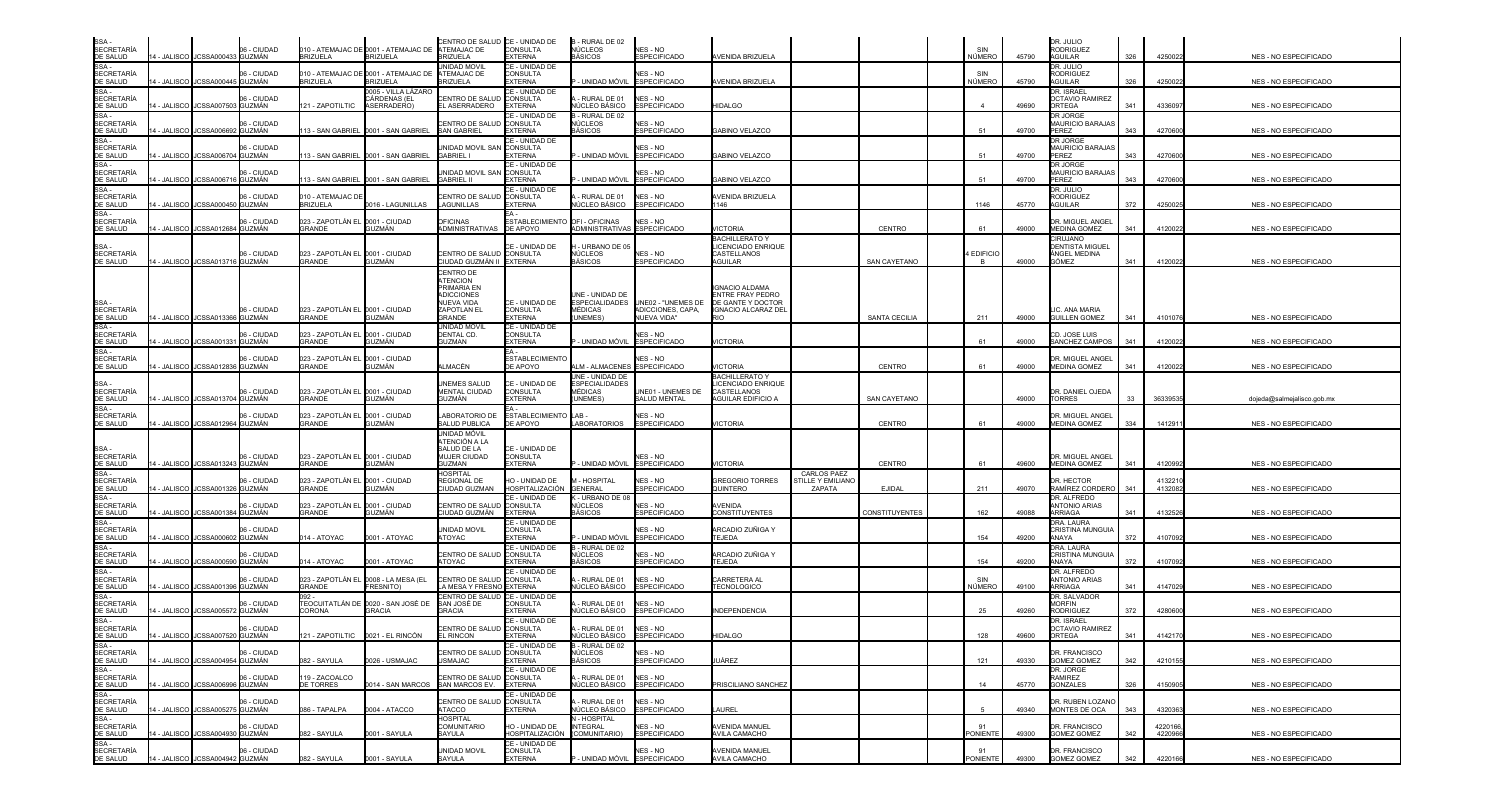| SSA -<br>SECRETARÍA<br>DE SALUD                                                                                                                                                                                                |             | 4 - JALISCO JCSSA000124 GUZMÁN   | 06 - CIUDAD                  | 04 - AMACUECA                         | 0022 - TEPEC                                             | CENTRO DE SALUD CONSULTA<br>TEPEC                    | CE - UNIDAD DE<br><b>EXTERNA</b>                    | - RURAL DE 01<br>NÚCLEO BÁSICO               | NES - NO<br><b>ESPECIFICADO</b>        | <b>JATAMOROS</b>                      | SIN<br>NÚMERO    | 49380 | DR. ALLAN PHILLIPE<br>PORTUGAL GARCIA            | 372 | 424037  | <b>NES - NO ESPECIFICADO</b> |
|--------------------------------------------------------------------------------------------------------------------------------------------------------------------------------------------------------------------------------|-------------|----------------------------------|------------------------------|---------------------------------------|----------------------------------------------------------|------------------------------------------------------|-----------------------------------------------------|----------------------------------------------|----------------------------------------|---------------------------------------|------------------|-------|--------------------------------------------------|-----|---------|------------------------------|
| SSA-<br><b>SECRETARÍA</b>                                                                                                                                                                                                      |             |                                  | 06 - CIUDAD                  |                                       |                                                          | UNIDAD MOVIL                                         | CE - UNIDAD DE<br>CONSULTA                          |                                              | NES - NO                               | AVENIDA ALVAREZ DEL                   |                  |       | DR. CARLOS                                       |     |         |                              |
| DE SALUD                                                                                                                                                                                                                       |             | 4 - JALISCO JCSSA006535          | <b>GUZMÁN</b>                | 108 - TUXPAN                          | 0001 - TUXPAN                                            | TUXPAN I                                             | <b>EXTERNA</b><br>CE - UNIDAD DE                    | - UNIDAD MÓVIL                               | <b>ESPECIFICADO</b>                    | CASTILLO                              | $\boldsymbol{A}$ | 49800 | ENRIQUE AGUILAR                                  | 371 | 4172492 | NES - NO ESPECIFICADO        |
| SSA -<br>SECRETARÍA<br>DE SALUD                                                                                                                                                                                                |             | 4 - JALISCO JCSSA006540 GUZMÁN   | 06 - CIUDAD                  | 08 - TUXPAN                           | 0001 - TUXPAN                                            | UNIDAD MOVIL<br>TUXPAN II                            | <b>CONSULTA</b><br>EXTERNA                          | - UNIDAD MÓVIL                               | <b>NES - NO</b><br><b>ESPECIFICADO</b> | <b>NENIDA ALVAREZ DEL</b><br>CASTILLO |                  | 49800 | DR. CARLOS<br>ENRIQUE AGUILAR                    | 371 | 4172492 | NES - NO ESPECIFICADO        |
| SSA -<br>SECRETARÍA<br>DE SALUD                                                                                                                                                                                                | 1 - JALISCO | <b>CSSA00655</b>                 | 06 - CIUDAD<br><b>GUZMÁN</b> | 08 - TUXPAN                           | 0001 - TUXPAN                                            | CENTRO DE SALUI<br><b>TUXPAN</b>                     | CE - UNIDAD DE<br><b>CONSULTA</b><br><b>EXTERNA</b> | G - URBANO DE 04<br>√ÚCLEOS<br>3ÁSICOS       | NES - NO<br><b>SPECIFICADO</b>         | AVENIDA ALVAREZ DEL<br>CASTILLO       |                  | 49800 | DR. CARLOS<br><b>ENRIQUE AGUILAR</b>             | 371 | 4172492 | NES - NO ESPECIFICADO        |
| SSA -<br>SECRETARÍA<br>DE SALUD                                                                                                                                                                                                | 4 - JALISCO | JCSSA006091                      | 06 - CIUDAD<br>GUZMÁN        | 99 - TOLIMÁN                          | 0006 - CÓPALA                                            | CENTRO DE SALUI<br>COPALA                            | CE - UNIDAD DE<br><b>CONSULTA</b><br>EXTERNA        | - RURAL DE 02<br>NÚCLEOS<br>BÁSICOS          | NES - NO<br><b>SPECIFICADO</b>         | <b>IBERTAD</b>                        | 17               | 49760 | DR. MOISES<br><b>CERVANTES</b><br><b>RAMIREZ</b> | 343 | 413813  | NES - NO ESPECIFICADO        |
| SSA -<br>SECRETARÍA<br>DE SALUD                                                                                                                                                                                                |             | 4 - JALISCO JCSSA006400 GUZMÁN   | 06 - CIUDAD                  | 03 - TONILA                           | 0001 - TONILA                                            | UNIDAD MOVIL<br>TONILA                               | CE - UNIDAD DE<br><b>CONSULTA</b><br><b>EXTERNA</b> | · Unidad móvil                               | NES - NO<br><b>ESPECIFICADO</b>        | DR. MIGUEL GALINDO                    | SIN<br>NÚMERO    | 49084 | DR. CARLOS<br>AI BERTO<br><b>FIGUEROA GOMEZ</b>  | 312 | 321515  | NES - NO ESPECIFICADO        |
| SSA<br><b>SECRETARÍA</b>                                                                                                                                                                                                       |             |                                  | 06 - CIUDAD                  |                                       |                                                          | CENTRO DE SALUD CONSULTA                             | CE - UNIDAD DE                                      | B - RURAL DE 02<br>NÚCLEOS                   | NES - NO                               |                                       | SIN              |       | DR. CARLOS<br>ALBERTO                            |     |         |                              |
| DE SALUD<br>SSA -<br>SECRETARÍA                                                                                                                                                                                                |             | 4 - JALISCO JCSSA006395          | <b>GUZMÁN</b>                | 03 - TONILA                           | 0001 - TONILA                                            | <b>TONILA</b>                                        | <b>EXTERNA</b><br>CE - UNIDAD DE                    | BÁSICOS                                      | <b>ESPECIFICADO</b>                    | DR. MIGUEL GALINDO                    | NÚMERO           | 49084 | <b>FIGUEROA GOMEZ</b><br>DR. SALVADOR            | 312 | 321515  | NES - NO ESPECIFICADO        |
| DE SALUD<br>SSA-                                                                                                                                                                                                               |             | 4 - JALISCO JJCSSA005560 GUZMÁN  | 06 - CIUDAD                  | FEOCUITATLÁN DE<br>CORONA             | 0004 - CÍTALA                                            | CENTRO DE SALUD<br><b>CITALA</b>                     | <b>CONSULTA</b><br><b>EXTERNA</b>                   | RURAL DE 01<br>NÚCLEO BÁSICO                 | <b>NES - NO</b><br><b>ESPECIFICADO</b> | DONATO GUERRA                         | 109              | 49280 | <b>MORFIN</b><br><b>RODRIGUEZ</b>                | 372 | 424816  | NES - NO ESPECIFICADO        |
| SECRETARÍA<br>DE SALUD                                                                                                                                                                                                         | 1 - JALISCO | CSSA00675                        | 06 - CIUDAD<br>GUZMÁN        | 13 - SAN GABRIEL                      | 0053 - SAN JOSÉ DE<br>RINCÓN (SAN JOSÉ<br>DE LAS BURRAS) | CENTRO DE SALUD CONSULTA<br>SAN JOSÉ RINCON          | CE - UNIDAD DE<br><b>EXTERNA</b>                    | - RURAL DE 01<br><b>IÚCLEO BÁSICO</b>        | NES - NO<br><b>ESPECIFICADO</b>        | CONSTITUCION                          |                  | 49600 | DR JORGE<br>MAURICIO BARAJAS<br>PEREZ            | 200 | 124741  | NES - NO ESPECIFICADO        |
| SSA -                                                                                                                                                                                                                          | 4 - JALISCO | JCSSA004843                      | 06 - CIUDAD<br>GUZMÁN        | 079 - GÓMEZ<br>FARÍAS                 | 0030 - SAN ANDRÉS<br>IXTLÁN                              | CENTRO DE SALUD CONSULTA<br>SAN ANDRÉS I             | CE - UNIDAD DE<br><b>EXTERNA</b>                    | - RURAL DE 02<br>NÚCLEOS<br>BÁSICOS          | NES - NO<br><b>ESPECIFICADO</b>        | <b>MORELOS</b>                        | 71               | 49130 | DR. ALVARO<br><b>ELIZONDO</b><br>VERDUZCO        | 341 | 433088  | NES - NO ESPECIFICADO        |
| SA -<br>SECRETARÍA<br>DE SALUD<br>SSA -<br>SECRETARÍA<br>DE SALUD                                                                                                                                                              |             |                                  | 06 - CIUDAD                  | 079 - GÓMEZ                           | 0001 - SAN                                               | CENTRO DE SALUE                                      | CE - UNIDAD DE<br>CONSULTA                          | B - RURAL DE 02<br>NÚCLEOS                   | NES - NO                               |                                       |                  |       | DR. ALVARO<br><b>ELIZONDO</b>                    |     |         |                              |
|                                                                                                                                                                                                                                |             | 4 - JALISCO JCSSA004814 GUZMÁN   |                              | <b>ARÍAS</b>                          | SEBASTIÁN DEL SUR GÓMEZ FARIAS                           |                                                      | <b>EXTERNA</b><br>CE - UNIDAD DE                    | BÁSICOS                                      | <b>SPECIFICADO</b>                     | EANDRO VALLE                          |                  | 49120 | VERDUZCO<br>DR. ISRAEL                           | 341 | 4330888 | <b>NES - NO ESPECIFICADO</b> |
| SSA -<br>SECRETARÍA<br>DE SALUD                                                                                                                                                                                                |             | 4 - JALISCO JCSSA00751           | 06 - CIUDAD<br>5 GUZMÁN      | 21 - ZAPOTILTIC                       | 0013 - FERRERÍA DE<br><b>PROVIDENCIA</b>                 | <b>CENTRO DE SALUI</b><br><b>FERRERIA</b>            | <b>CONSULTA</b><br><b>EXTERNA</b>                   | - RURAL DE 01<br>NÚCLEO BÁSICO               | NES - NO<br><b>ESPECIFICADO</b>        | <b>AZARO CARDENAS</b>                 | 153              | 49640 | <b>OCTAVIO RAMIREZ</b><br><b>ORTEGA</b>          | 341 | 122638  | NES - NO ESPECIFICADO        |
| SSA -<br>SECRETARÍA<br>DE SALUD                                                                                                                                                                                                | 4 - JALISCO | <b>JCSSA004826</b>               | 06 - CIUDAD<br><b>GUZMÁN</b> | 079 - GÓMEZ<br>FARÍAS                 | 0001 - SAN<br>SEBASTIÁN DEL SUR                          | unidad movil<br><b>GÓMEZ FARIAS</b>                  | CE - UNIDAD DE<br>CONSULTA<br><b>EXTERNA</b>        | - UNIDAD MÓVIL                               | <b>NES - NO</b><br><b>SPECIFICADO</b>  | EANDRO VALLE                          |                  | 49120 | DR. ALVARO<br><b>ELIZONDO</b><br>VERDUZCO        | 341 | 4330888 | NES - NO ESPECIFICADO        |
| SE SALSS<br>SSA -<br>SECRETARÍA<br>DE SALUD                                                                                                                                                                                    |             |                                  | 06 - CIUDAD                  |                                       |                                                          | CENTRO DE SALUI                                      | CE - UNIDAD DE<br><b>CONSULTA</b>                   | RURAL DE 01                                  | NES - NO                               |                                       |                  |       | DRA, LAURA<br>CRISTINA MUNGUIA                   |     |         |                              |
| SSA-                                                                                                                                                                                                                           |             | 4 - JALISCO JCSSA00061           | GUZMÁN                       | 14 - ATOYAC                           | 0008 - CUYACAPAN                                         | CUYACAPAN<br>CENTRO DE SALUD <b>I</b> CE - UNIDAD DE | <b>EXTERNA</b>                                      | IÚCLEO BÁSICO                                | <b>ESPECIFICADO</b>                    | <b>VICENTE GUERRERO</b><br>CRUCE CON  | $14-A$           | 49200 | ANAYA<br>DR. JORGE                               | 372 | 414504  | NES - NO ESPECIFICADO        |
| <b>SECRETARÍA</b>                                                                                                                                                                                                              | 4 - JALISCO | <b>ICSSA006972</b>               | 06 - CIUDAD<br><b>GUZMÁN</b> | 19 - ZACOALCO<br><b>E TORRES</b>      | 0004 - BARRANCA DE<br>SANTA CLARA                        | BARRANCA DE STA CONSULTA<br>CLARA                    | <b>EXTERNA</b>                                      | RURAL DE 01<br>IÚCLEO BÁSICO                 | NES - NO<br><b>SPECIFICADO</b>         | BARRANCA DE OTATES<br>KM. 5           |                  | 45755 | <b>RAMIREZ</b><br><b>GONZALES</b>                | 326 | 4348005 | NES - NO ESPECIFICADO        |
| DE SALUD<br>SSA -<br>SECRETARÍA<br>DE SALUD                                                                                                                                                                                    |             | 4 - JALISCO JCSSA007486 GUZMÁN   | 06 - CIUDAD                  |                                       |                                                          | UNIDAD MOVIL<br>ZAPOTILTIC                           | CE - UNIDAD DE<br><b>CONSULTA</b><br><b>EXTERNA</b> | - UNIDAD MÓVIL                               | <b>NES - NO</b><br><b>ESPECIFICADO</b> | JÁREZ                                 | 149              | 49600 | DR. ISRAEL<br><b>OCTAVIO RAMIREZ</b><br>ORTEGA   | 341 | 4140224 | NES - NO ESPECIFICADO        |
| $SSA -$<br>SECRETARÍA<br>DE SALUD                                                                                                                                                                                              | 4 - JALISCO | <b>JCSSA00779</b>                | 06 - CIUDAD<br>GUZMÁN        | 21 - ZAPOTILTIC                       | 0001 - ZAPOTILTIC                                        | CENTRO DE SALUD<br>DE HUESCALAPA                     | CE - UNIDAD DE<br><b>CONSULTA</b><br><b>EXTERNA</b> | RURAL DE 01<br><b>IÚCLEO BÁSICO</b>          | NFS - NO<br><b>ESPECIFICADO</b>        | OPEZ COTILLA                          |                  | 49630 | DR. ISRAEL<br><b>OCTAVIO RAMIREZ</b><br>ORTEGA   | 341 | 414422  | NES - NO ESPECIFICADO        |
| SSA-<br><b>SECRETARÍA</b>                                                                                                                                                                                                      |             |                                  | 06 - CIUDAD                  |                                       |                                                          | CENTRO DE SALUD CONSULTA                             | CE - UNIDAD DE                                      | - URBANO DE 03<br>NÚCLEOS                    | NES - NO                               |                                       |                  |       | DR. ISRAEL<br><b>OCTAVIO RAMIREZ</b>             |     |         |                              |
|                                                                                                                                                                                                                                |             | 4 - JALISCO I JCSSA007491 GUZMÁN |                              | 21 - ZAPOTILTIC                       | 0001 - ZAPOTILTIC                                        | ZAPOTILTIC<br>CENTRO DE SALUI                        | <b>EXTERNA</b><br>CE - UNIDAD DE                    | BÁSICOS                                      | <b>ESPECIFICADO</b>                    | JÁREZ                                 | 149              | 49600 | ORTEGA                                           | 341 | 4140224 | NES - NO ESPECIFICADO        |
| DE SALUD<br>SSA -<br>SECRETARÍA<br>DE SALUD                                                                                                                                                                                    |             | 4 - JALISCO JCSSA007561          | 06 - CIUDAD<br>GUZMÁN        | 122 - ZAPOTITLÁN<br>DE VADILLO        | 0037 - SAN JOSÉ DEL<br>CARMEN                            | SAN JOSÉ DEL<br><b>CARMEN</b>                        | <b>CONSULTA</b><br><b>EXTERNA</b>                   | RURAL DE 01<br>NÚCLEO BÁSICO                 | NES - NO<br><b>ESPECIFICADO</b>        | <b>MATAMOROS</b>                      | SIN<br>NÚMERO    | 49780 | DR. ISRAEL<br>RAMIREZ RAMIREZ                    | 343 | 410105  | NES - NO ESPECIFICADO        |
| SSA-<br>SECRETARÍA<br>DE SALUD                                                                                                                                                                                                 | 4 - JALISCO | <b>JCSSA00483</b>                | 06 - CIUDAD<br><b>GUZMÁN</b> | 079 - GÓMEZ<br>ARÍAS                  | 029 - EL RODEO                                           | CENTRO DE SALUI<br>EL RODEO                          | CE - UNIDAD DE<br>CONSULTA<br><b>EXTERNA</b>        | - RURAL DE 01<br>NÚCLEO BÁSICO               | NES - NO<br><b>ESPECIFICADO</b>        | <b>GUADALUPE ZUNO</b>                 | SIN<br>NÚMERO    | 49140 | DR. ALVARO<br><b>ELIZONDO</b><br>VERDUZCO        | 341 | 4132593 | NES - NO ESPECIFICADO        |
| SSA -<br>SECRETARÍA<br>DE SALUD                                                                                                                                                                                                |             | 4 - JALISCO JJCSSA006943 GUZMÁN  | 06 - CIUDAD                  | 19 - ZACOALCO<br><b>DE TORRES</b>     | 0001 - ZACOALCO DE<br><b>TORRES</b>                      | UNIDAD MOVIL<br>ZACOALCO                             | CE - UNIDAD DE<br>CONSULTA<br><b>EXTERNA</b>        | - UNIDAD MÓVIL                               | NES - NO<br><b>ESPECIFICADO</b>        | 6 DE SEPTIEMBRE                       | 250              | 45750 | DR. JORGE<br><b>RAMIREZ</b><br>GONZALES          | 326 | 4230055 | NES - NO ESPECIFICADO        |
| SSA -<br>SECRETARÍA                                                                                                                                                                                                            |             |                                  | 06 - CIUDAD                  | 19 - ZACOALCO                         | 0001 - ZACOALCO DE                                       | <b>CENTRO DE SALUI</b>                               | CE - UNIDAD DE<br><b>CONSULTA</b>                   | - URBANO DE 03<br>NÚCLEOS                    | NES - NO                               |                                       |                  |       | DR. JORGE<br><b>RAMIREZ</b>                      |     |         |                              |
| DE SALUD<br>$SSA -$                                                                                                                                                                                                            | 4 - JALISCO | JCSSA006955                      | GUZMÁN                       | <b>E TORRES</b>                       | <b>ORRES</b>                                             | ZACOALCO                                             | <b>EXTERNA</b><br>CE - UNIDAD DE                    | BÁSICOS                                      | <b>SPECIFICADO</b>                     | 6 DE SEPTIEMBRE                       | 250              | 45750 | <b>GONZALES</b><br>DR JORGE                      | 326 | 423005  | NES - NO ESPECIFICADO        |
| <b>SECRETARÍA</b><br>DE SALUD<br>SSA -                                                                                                                                                                                         |             | 4 - JALISCO JJCSSA006721 GUZMÁN  | 06 - CIUDAD                  | 13 - SAN GABRIEL                      | 0004 - ALISTA                                            | CENTRO DE SALUI<br>ALISTA                            | <b>CONSULTA</b><br><b>EXTERNA</b>                   | - RURAL DE 01<br>NÚCLEO BÁSICO               | NES - NO<br><b>SPECIFICADO</b>         | <b>ILLENDE</b>                        | SIN<br>NÚMERO    | 49730 | MAURICIO BARAJAS<br>PEREZ                        | 343 | 4139828 | NES - NO ESPECIFICADO        |
| <b>SECRETARÍA</b><br>DE SALUD                                                                                                                                                                                                  |             | 14 - JALISCO JCSSA007544 GUZMÁN  | 06 - CIUDAD                  | 122 - ZAPOTITLÁN<br><b>DE VADILLO</b> | 0001 - ZAPOTITLÁN<br>DE VADILLO                          | unidad movil<br>ZAPOTITLAN I                         | CE - UNIDAD DE<br>CONSULTA<br><b>EXTERNA</b>        | - UNIDAD MÓVIL                               | <b>NES - NO</b><br><b>ESPECIFICADO</b> | FRAY PEDRO DE<br>GANTE                |                  | 49770 | DR. ISRAEI<br>RAMIREZ RAMIREZ                    | 343 | 4340601 | NES - NO ESPECIFICADO        |
| DE SALUD<br>SECRETARÍA<br>SECRETARÍA<br>SECRETARÍA<br>SSA - SECRETARÍA<br>SSA - SECRETARÍA<br>SECRETARÍA<br>DE SALUD<br>SSA - DE SALUD<br>SSA - SECRETARÍA<br>SECRETARÍA<br>SECRETARÍA<br>SECRETARÍA<br>SECRETARÍA<br>DE SALUD |             | 14 - JALISCO JCSSA007556 GUZMÁN  | 06 - CIUDAD                  | <b>DE VADILLO</b>                     | 122 - ZAPOTITLÁN 0001 - ZAPOTITLÁN<br>DE VADILLO         | UNIDAD MOVIL<br>ZAPOTITLAN II                        | ICE - UNIDAD DE<br>CONSULTA<br><b>EXTERNA</b>       | - UNIDAD MÓVIL                               | NES - NO<br><b>ESPECIFICADO</b>        | FRAY PEDRO DE<br>GANTE                | -5               | 49770 | DR. ISRAEL<br>RAMIREZ RAMIREZ                    | 343 | 4340601 | NES - NO ESPECIFICADO        |
|                                                                                                                                                                                                                                |             |                                  | 06 - CIUDAD                  | 122 - ZAPOTITLÁN                      | 0001 - ZAPOTITLÁN                                        | CARAVANA TIPO 0 CE - UNIDAD DE<br>ZAPOTITLAN DE      | CONSULTA                                            |                                              | NES - NO                               |                                       |                  |       | DR. ISRAEL                                       |     |         |                              |
|                                                                                                                                                                                                                                |             | 14 - JALISCO JCSSA013523 GUZMÁN  | 06 - CIUDAD                  | E VADILLO<br>122 - ZAPOTITLÁN         | DE VADILLO<br>0001 - ZAPOTITLÁN                          | VADILLO<br>CENTRO DE SALUD                           | <b>EXTERNA</b><br>CE - UNIDAD DE<br><b>CONSULTA</b> | - UNIDAD MÓVIL<br>B - RURAL DE 02<br>NÚCLEOS | <b>ESPECIFICADO</b><br>NES - NO        | FRAY PEDRO GANTE<br>FRAY PEDRO DE     | -5               | 49770 | RAMIREZ RAMÍREZ<br>DR. ISRAEL                    | 343 | 4101051 | NES - NO ESPECIFICADO        |
|                                                                                                                                                                                                                                |             | 14 - JALISCO JJCSSA007532 GUZMÁN |                              | <b>DE VADILLO</b>                     | DE VADILLO                                               | ZAPOTITLAN                                           | <b>EXTERNA</b><br>CE - UNIDAD DE                    | <b>BÁSICOS</b>                               | <b>ESPECIFICADO</b>                    | GANTE                                 |                  | 49770 | RAMIREZ RAMIREZ<br>DR JORGE                      | 343 | 4340601 | NES - NO ESPECIFICADO        |
|                                                                                                                                                                                                                                |             | 14 - JALISCO JJCSSA006733 GUZMÁN | 06 - CIUDAD                  | 13 - SAN GABRIEL 0029 - EL JAZMÍN     |                                                          | CENTRO DE SALUD CONSULTA<br>EL JAZMIN                | <b>EXTERNA</b>                                      | - RURAL DE 01<br>NÚCLEO BÁSICO               | NES - NO<br><b>ESPECIFICADO</b>        | ABASOLO                               | $\overline{4}$   | 49740 | <b>MAURICIO BARAJAS</b><br>PEREZ                 | 343 | 4284086 | NES - NO ESPECIFICADO        |
|                                                                                                                                                                                                                                |             |                                  | 06 - CIUDAD                  |                                       |                                                          | CENTRO DE SALUD CONSULTA                             | CE - UNIDAD DE                                      | - RURAL DE 01                                | NES - NO                               |                                       |                  |       | DR JORGE<br>MAURICIO BARAJAS                     |     |         |                              |
|                                                                                                                                                                                                                                |             | 14 - JALISCO JCSSA006745 GUZMÁN  |                              | 113 - SAN GABRIEL 0030 - JIQUILPAN    |                                                          | <b>JIQUILPAN</b>                                     | <b>EXTERNA</b>                                      | NÚCLEO BÁSICO                                | <b>ESPECIFICADO</b>                    | <b>ROBLES GIL</b>                     |                  | 49705 | PEREZ                                            | 343 | 1030101 | NES - NO ESPECIFICADO        |

| <b>NES - NO ESPECIFICADO</b> |
|------------------------------|
| NES - NO ESPECIFICADO        |
| NES - NO ESPECIFICADO        |
| NES - NO ESPECIFICADO        |
| NES - NO ESPECIFICADO        |
| NES - NO ESPECIFICADO        |
| NES - NO ESPECIFICADO        |
| NES - NO ESPECIFICADO        |
| NES - NO ESPECIFICADO        |
| NES - NO ESPECIFICADO        |
| NES - NO ESPECIFICADO        |
| NES - NO ESPECIFICADO        |
| NES - NO ESPECIFICADO        |
| NES - NO ESPECIFICADO        |
| NES - NO ESPECIFICADO        |
| NES - NO ESPECIFICADO        |
| NES - NO ESPECIFICADO        |
| NES - NO ESPECIFICADO        |
| NES - NO ESPECIFICADO        |
| NES - NO ESPECIFICADO        |
| NES - NO ESPECIFICADO        |
| NES - NO ESPECIFICADO        |
| NES - NO ESPECIFICADO        |
| NES - NO ESPECIFICADO        |
| NES - NO ESPECIFICADO        |
| NES - NO ESPECIFICADO        |
| NES - NO ESPECIFICADO        |
| NES - NO ESPECIFICADO        |
| NES - NO ESPECIFICADO        |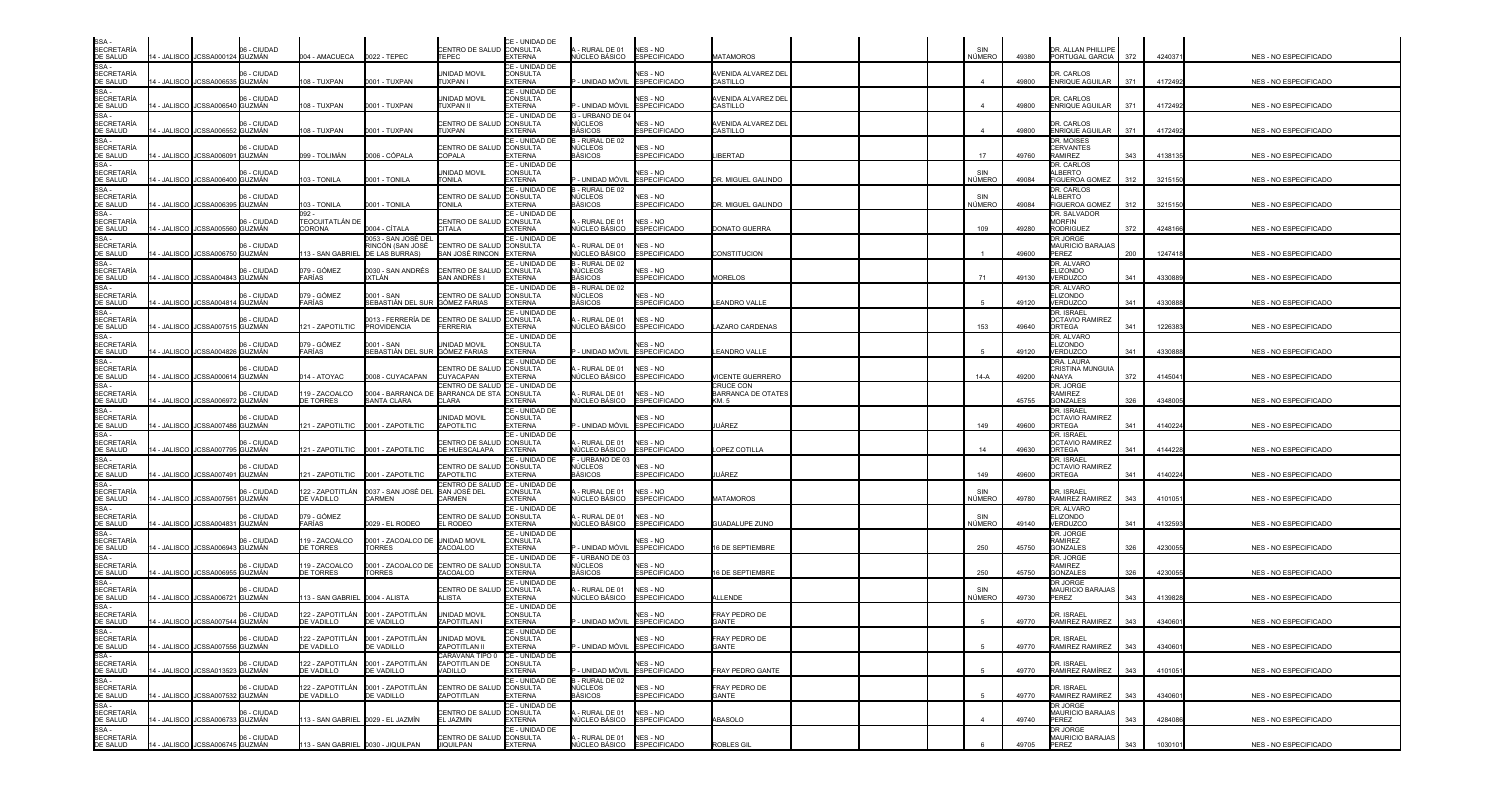| SSA -<br>SECRETARÍA<br>DE SALUD                                                                                                                                                                                                 |             |                                       | 06 - CIUDAD                            |                                           |                                                                   | CENTRO DE SALUD CONSULTA                               | CE - UNIDAD DE                                      | - RURAL DE 01                                      | NES - NO                               |                                           |               | SIN                  |       | DR. CARLOS<br>ALBERTO                               |     |         |                              |
|---------------------------------------------------------------------------------------------------------------------------------------------------------------------------------------------------------------------------------|-------------|---------------------------------------|----------------------------------------|-------------------------------------------|-------------------------------------------------------------------|--------------------------------------------------------|-----------------------------------------------------|----------------------------------------------------|----------------------------------------|-------------------------------------------|---------------|----------------------|-------|-----------------------------------------------------|-----|---------|------------------------------|
|                                                                                                                                                                                                                                 |             | 4 - JALISCO JCSSA006412 GUZMÁN        |                                        | 03 - TONILA                               | 0015 - SAN MARCOS                                                 | <b>SAN MARCOS</b>                                      | <b>EXTERNA</b>                                      | NÚCLEO BÁSICO                                      | <b>ESPECIFICADO</b>                    | <b>DR. MIGUEL GALINDO</b>                 |               | NÚMERO               | 49850 | <b>FIGUEROA GOMEZ</b>                               | 312 | 3215800 | NES - NO ESPECIFICADO        |
| SSA-<br><b>SECRETARÍA</b><br>DE SALUD                                                                                                                                                                                           |             | 4 - JALISCO JJCSSA012601 GUZMÁN       | 06 - CIUDAD                            | 13 - SAN GABRIEL 0006 - APANGO            |                                                                   | CENTRO DE SALUD<br><b>APANGO</b>                       | CE - UNIDAD DE<br>CONSULTA<br><b>EXTERNA</b>        | - RURAL DE 01<br><b>IÚCLEO BÁSICO</b>              | NES - NO<br><b>ESPECIFICADO</b>        | <b>IUNTO AL TEMPLO</b>                    |               |                      | 49700 | DR. JORGE<br>MAURICIO BARAJAS<br>PEREZ              | 341 | 1297577 | NES - NO ESPECIFICADO        |
| SSA -<br>SECRETARÍA<br>DE SALUD                                                                                                                                                                                                 |             | 4 - JALISCO JCSSA012613 GUZMÁN        | 06 - CIUDAD                            |                                           | 13 - SAN GABRIEL 0051 - SAN ANTONIO                               | CENTRO DE SALUI<br><b>SAN ANTONIO</b>                  | CE - UNIDAD DE<br><b>CONSULTA</b><br><b>EXTERNA</b> | RURAL DE 01<br><b>IÚCLEO BÁSICO</b>                | NES - NO<br><b>ESPECIFICADO</b>        | FRENTE A LAS<br>ODEGAS DE LA<br>COMUNIDAD |               |                      | 49700 | DR. JORGE<br>MAURICIO BARAJAS<br>PEREZ              | 343 | 5960128 | NES - NO ESPECIFICADO        |
| SSA -<br>SECRETARÍA<br>DE SALUD                                                                                                                                                                                                 | 1 - JALISCO | CSSA00524                             | 06 - CIUDAD<br><b>GUZMÁN</b>           | 86 - TAPALPA                              | 0001 - TAPALPA                                                    | <b>JNIDAD MOVIL</b><br>TAPALPA I                       | CE - UNIDAD DE<br><b>CONSULTA</b><br><b>EXTERNA</b> | - UNIDAD MÓVIL                                     | <b>NES - NO</b><br><b>SPECIFICADO</b>  | UAN GIL PRECIADO                          |               | 15                   | 49340 | DR. RUBEN LOZANO<br>MONTES DE OCA                   | 343 | 4320363 | NES - NO ESPECIFICADO        |
| SSA -<br>SECRETARÍA                                                                                                                                                                                                             |             |                                       | 06 - CIUDAD                            |                                           |                                                                   | unidad movil                                           | CE - UNIDAD DE<br><b>CONSULTA</b>                   |                                                    | <b>NES - NO</b>                        |                                           |               |                      |       | DR. RUBEN LOZANO                                    |     |         |                              |
| DE SALUD<br>SSA -<br>SECRETARÍA                                                                                                                                                                                                 | - JALISCO   | JCSSA00525                            | GUZMÁN<br>06 - CIUDAD                  | 86 - TAPALPA                              | 0001 - TAPALPA                                                    | TAPALPA II<br>UNIDAD MOVIL                             | <b>EXTERNA</b><br>CE - UNIDAD DE<br><b>CONSULTA</b> | - UNIDAD MÓVIL                                     | <b>ESPECIFICADO</b><br>NES - NO        | <b>JAN GIL PRECIADO</b>                   |               | 15                   | 49340 | MONTES DE OCA<br>DR. RUBEN LOZANO                   | 343 | 432036  | NES - NO ESPECIFICADO        |
| DE SALUD<br>SSA<br><b>SECRETARÍA</b>                                                                                                                                                                                            |             | - JALISCO JCSSA00526                  | GUZMÁN<br>06 - CIUDAD                  | 86 - TAPALPA                              | 0001 - TAPALPA                                                    | <b>TAPALPA III</b><br>CARAVANA TIPO 0                  | <b>EXTERNA</b><br>CE - UNIDAD DE<br>CONSULTA        | · UNIDAD MÓVIL                                     | <b>ESPECIFICADO</b><br>NES - NO        | JAN GIL PRECIADO                          |               | 15                   | 49340 | MONTES DE OCA<br>DR. RUBEN LOZANO                   | 343 | 432036  | <b>NES - NO ESPECIFICADO</b> |
| DE SALUD                                                                                                                                                                                                                        |             | 4 - JALISCO JCSSA01351                | 1 GUZMÁN                               | 086 - TAPALPA                             | 0001 - TAPALPA                                                    | <b>TAPALPA</b>                                         | <b>EXTERNA</b>                                      | - UNIDAD MÓVIL                                     | <b>ESPECIFICADO</b>                    | <b>UAN GIL PRECIADO</b>                   |               | 15                   | 49340 | MONTES DE OCA                                       | 343 | 4320363 | NES - NO ESPECIFICADO        |
| SSA -<br>SECRETARÍA<br>DE SALUD                                                                                                                                                                                                 |             | 4 - JALISCO JCSSA005234 GUZMÁN        | 06 - CIUDAD                            | 086 - TAPALPA                             | 0001 - TAPALPA                                                    | CENTRO DE SALUD<br><b>TAPALPA</b>                      | CE - UNIDAD DE<br><b>CONSULTA</b><br><b>EXTERNA</b> | <b>B - RURAL DE 02</b><br>ÚCLEOS<br><b>BÁSICOS</b> | <b>NES - NO</b><br><b>ESPECIFICADO</b> | <b>UAN GIL PRECIADO</b>                   |               | 15                   | 49340 | DR. RUBEN LOZANO<br>MONTES DE OCA                   | 343 | 432036  | NES - NO ESPECIFICADO        |
| SSA -<br>SSA -<br>SECRETARÍA<br>DE SALUD                                                                                                                                                                                        | 4 - JALISCO | CSSA00610                             | 06 - CIUDAD<br>GUZMÁN                  | )99 - TOLIMÁN                             | 0027 - SANTA ELENA<br>(SANTA ELENA DE LA CENTRO DE SALUE<br>CRUZ) | SANTA ELENA                                            | CE - UNIDAD DE<br>CONSULTA<br><b>EXTERNA</b>        | - RURAL DE 01<br><b>IÚCLEO BÁSICO</b>              | NES - NO<br><b>ESPECIFICADO</b>        | <b>GUADALUPE ZUNO</b><br>ARCE             |               | SIN<br>NÚMERO        | 49750 | DR. MOISES<br><b>CERVANTES</b><br><b>RAMIREZ</b>    | 343 | 434038  | NES - NO ESPECIFICADO        |
| SSA-                                                                                                                                                                                                                            | 4 - JALISCO | JCSSA006984 GUZMÁN                    | 06 - CIUDAD                            | 19 - ZACOALCO<br>DE TORRES                | 0011 - GENERAL<br>ANDRÉS FIGUEROA<br>CATARINA DOS)                | CENTRO DE SALU<br>GRAL, ANDRÉS                         | CE - UNIDAD DE<br><b>CONSULTA</b><br><b>EXTERNA</b> | RURAL DE 01<br>NÚCLEO BÁSICO                       | NES - NO<br><b>SPECIFICADO</b>         | <b>JACIONAL</b>                           |               | 35                   | 45765 | DR. JORGE<br>RAMIREZ<br><b>GONZALES</b>             | 326 | 4342643 | NES - NO ESPECIFICADO        |
| SECRETARÍA<br>DE SALUD<br>SSA -<br>SECRETARÍA<br>DE SALUD                                                                                                                                                                       | 4 - JALISCO | JCSSA005391 GUZMÁN                    | 06 - CIUDAD                            | 089 - TECHALUTA<br><b>DE MONTENEGRO</b>   | 0001 - TECHALUTA DE UNIDAD MOVIL<br><b>MONTENEGRO</b>             | <b>TECHALUTA</b>                                       | CE - UNIDAD DE<br><b>CONSULTA</b><br><b>EXTERNA</b> | - UNIDAD MÓVIL                                     | NES - NO<br><b>ESPECIFICADO</b>        | <b>CAMPO</b>                              |               | 29                   | 49230 | DR. ARMANDO<br>CASTILLO<br>BARRAGAN                 | 372 | 4245395 | NES - NO ESPECIFICADO        |
| SSA -<br>SECRETARÍA<br>DE SALUD                                                                                                                                                                                                 | 4 - JALISCO | <b>JCSSA00538</b>                     | 06 - CIUDAD<br>GUZMÁN                  | 089 - TECHALUTA<br><b>DE MONTENEGRO</b>   | 0001 - TECHALUTA I<br><b>MONTENEGRO</b>                           | CENTRO DE SALUE<br><b>RURAL DE</b><br><b>TECHALUTA</b> | CE - UNIDAD DE<br><b>CONSULTA</b><br><b>EXTERNA</b> | - RURAL DE 01<br>NÚCLEO BÁSICO                     | NES - NO<br><b>ESPECIFICADO</b>        | <b>CAMPO</b>                              |               | 29                   | 49230 | DR. ARMANDO<br>CASTILLO<br><b>BARRAGAN</b>          | 372 | 4245395 | NES - NO ESPECIFICADO        |
| SSA -<br>SECRETARÍA<br>DE SALUD                                                                                                                                                                                                 | 4 - JALISCO |                                       | JCSSA002731 07 - AUTLÁN                | 043 - LA HUERTA                           | 139 - NUEVO<br><b>MIGUEL HIDALGO</b>                              | MODULO MIGUEL                                          | CE - UNIDAD DE<br>ONSULTA<br><b>EXTERNA</b>         | - UNIDAD MÓVIL                                     | <b>NES - NO</b><br><b>SPECIFICADO</b>  | AVENIDA<br>PREPARATORIA                   | CENTRO        | 20                   | 48930 | DRA. MARICELA<br>LEPE LÓPEZ                         | 315 |         | NES - NO ESPECIFICADO        |
|                                                                                                                                                                                                                                 |             |                                       |                                        |                                           |                                                                   | HIDALGO NUEVO<br>CENTRO DE SALUD                       | CE - UNIDAD DE                                      |                                                    |                                        |                                           |               |                      |       |                                                     |     | 3517076 |                              |
| SE SALSS<br>SSA -<br>SECRETARÍA<br>DE SALUD<br>SSA-                                                                                                                                                                             |             |                                       | 4 - JALISCO JCSSA002726 07 - AUTLÁN    | 043 - LA HUERTA                           | 139 - NUEVO<br>MIGUEL HIDALGO                                     | MIGUEL HIDALGO<br>NUEVO                                | <b>CONSULTA</b><br><b>EXTERNA</b><br>CE - UNIDAD DE | RURAL DE 01<br>IÚCLEO BÁSICO                       | NES - NO<br><b>ESPECIFICADO</b>        | <b>\VENIDA</b><br>PREPARATORIA            | <b>CENTRO</b> | 20                   | 48930 | DRA. MARICELA<br>LEPE LÓPEZ                         | 315 | 3517076 | NES - NO ESPECIFICADO        |
| <b>SECRETARÍA</b><br>DE SALUD<br>SSA -<br>SECRETARÍA                                                                                                                                                                            |             |                                       | 4 - JALISCO JCSSA013535 07 - AUTLÁN    | 11 - ATENGO                               | 0001 - ATENGO                                                     | CARAVANA DE LA<br>SALUD ATENGO                         | CONSULTA<br><b>EXTERNA</b><br>CE - UNIDAD DE        | - UNIDAD MÓVIL                                     | <b>NES - NO</b><br><b>SPECIFICADO</b>  | <b>IICOLAS BRAVO</b>                      | CENTRO        | 14                   | 48190 | DR. JESÚS ODANEL<br>PÉREZ CORREA                    | 349 | 7710138 | NES - NO ESPECIFICADO        |
| DE SALUD                                                                                                                                                                                                                        |             |                                       | 4 - JALISCO I JCSSA000462 07 - AUTLÁN  | 11 - ATENGO                               | 0001 - ATENGO                                                     | CENTRO DE SALUI<br>ATENGO                              | <b>CONSULTA</b><br><b>EXTERNA</b>                   | - RURAL DE 01<br>NÚCLEO BÁSICO                     | NES - NO<br><b>ESPECIFICADO</b>        | <b>IICOLAS BRAVO</b>                      | <b>CENTRO</b> | 14                   | 48190 | DR. JESUS ODANEL<br>PEREZ CORREA                    | 349 | 7710138 | NES - NO ESPECIFICADO        |
| SSA-<br>SECRETARÍA<br>DE SALUD                                                                                                                                                                                                  |             |                                       | 4 - JALISCO JCSSA001693 07 - AUTLÁN    | 028 - CUAUTLA                             | 0001 - CUAUTLA                                                    | <b>MODULO CUAUTLA</b>                                  | CE - UNIDAD DE<br><b>CONSULTA</b><br><b>EXTERNA</b> | · UNIDAD MÓVIL                                     | NES - NO<br><b>ESPECIFICADO</b>        | AVIER MINA                                | <b>CENTRO</b> |                      | 48150 | DR. VALENTÍN<br>ÁLVAREZ PELAYO                      | 316 | 384321  | NES - NO ESPECIFICADO        |
| SSA<br><b>SECRETARÍA</b>                                                                                                                                                                                                        |             |                                       | 4 - JALISCO JJCSSA001681 07 - AUTLÁN   | 028 - CUAUTLA                             | 0001 - CUAUTLA                                                    | CENTRO DE SALUD CONSULTA<br><b>CUAUTLA</b>             | CE - UNIDAD DE<br><b>EXTERNA</b>                    | RURAL DE 01<br>NÚCLEO BÁSICO                       | NES - NO<br><b>ESPECIFICADO</b>        | <b>AVIER MINA</b>                         | <b>CENTRO</b> |                      | 48150 | DR. VALENTÍN<br>ÁLVAREZ PELAYO                      | 316 | 384321  | NES - NO ESPECIFICADO        |
| DE SALUD<br>SSA -<br>SECRETARÍA<br>DE SALUD                                                                                                                                                                                     |             |                                       | 4 - JALISCO JCSSA005345 07 - AUTLÁN    |                                           | 088 - TECOLOTLÁN 10001 - TECOLOTLÁN                               | MODULO<br><b>TECOLOTLAN</b>                            | CE - UNIDAD DE<br><b>CONSULTA</b><br><b>EXTERNA</b> | - UNIDAD MÓVIL                                     | <b>NES - NO</b><br><b>ESPECIFICADO</b> | <b>SUADALAJARA</b>                        | <b>CENTRO</b> | 30                   | 48540 | DRA. ROSA MARTHA<br>PÉREZ REYES                     | 349 | 776023  | NES - NO ESPECIFICADO        |
| SSA-<br>SECRETARÍA<br>DE SALUD                                                                                                                                                                                                  | 4 - JALISCO |                                       | JCSSA005333 07 - AUTLÁN                |                                           | 088 - TECOLOTLÁN 10001 - TECOLOTLÁN                               | CENTRO DE SALUI<br><b>TECOLOTLAN</b>                   | CE - UNIDAD DE<br>CONSULTA<br><b>EXTERNA</b>        | B - RURAL DE 02<br>NÚCLEOS<br>BÁSICOS              | NES - NO<br><b>ESPECIFICADO</b>        | <b>GUADALAJARA</b>                        | <b>CENTRO</b> | <b>SIN</b><br>NÚMERO | 48540 | DRA. ROSA MARTHA<br>PÉREZ REYES                     | 349 | 7760232 | NES - NO ESPECIFICADO        |
| SSA -<br>SECRETARÍA<br>DE SALUD                                                                                                                                                                                                 |             | 4 - JALISCO I JCSSA005420 O7 - AUTLÁN |                                        | TENAMAXTLÁN                               | 0008 - COLOTITLÁN                                                 | CENTRO DE SALUI<br>COLOTITLAN                          | CE - UNIDAD DE<br><b>CONSULTA</b><br><b>EXTERNA</b> | RURAL DE 01<br>NÚCLEO BÁSICO                       | NES - NO<br><b>ESPECIFICADO</b>        | <b>JAZATLAN</b>                           | <b>CENTRO</b> | $\overline{2}$       | 48592 | DR. VALENTÍN<br>ÁLVAREZ PELAYO                      |     |         | NES - NO ESPECIFICADO        |
| SSA -<br>SECRETARÍA                                                                                                                                                                                                             |             |                                       |                                        |                                           | 0024 - SOYATLÁN DE                                                | CENTRO DE SALUD CE - UNIDAD DE<br>SOYATLAN DEL         | <b>CONSULTA</b>                                     | - RURAL DE 01                                      | NES - NO                               |                                           |               |                      |       | DR. JESUS ODANEL                                    |     |         |                              |
| DE SALUD<br>$SSA -$<br><b>SECRETARÍA</b>                                                                                                                                                                                        |             |                                       | 4 - JALISCO I JCSSA000474 07 - AUTLÁN  | 11 - ATENGO                               | <b>ORO</b><br>0103 - SANTA                                        | ∩R∩<br>CENTRO DE SALUE                                 | EXTERNA<br>CE - UNIDAD DE<br><b>CONSULTA</b>        | NÚCLEO BÁSICO<br>- RURAL DE 01                     | <b>ESPECIFICADO</b><br>NES - NO        | RAYON                                     | <b>CENTRO</b> | 71                   | 48180 | PEREZ CORREA<br>DR. CARLOS<br>ALFONSO FREGOSC       | 349 | 7710322 | NES - NO ESPECIFICADO        |
| DE SALUD<br>SSA -<br>SECRETARÍA                                                                                                                                                                                                 |             |                                       | 4 - JALISCO JJCSSA000870 07 - AUTLÁN   | 017 - AYUTLA                              | ROSALÍA                                                           | SANTA ROSALIA<br>CENTRO DE SALUI                       | <b>EXTERNA</b><br>CE - UNIDAD DE<br><b>CONSULTA</b> | √ÚCLEO BÁSICO<br>- RURAL DE 01                     | <b>SPECIFICADO</b><br><b>NES - NO</b>  | NIÑOS HEROES                              | <b>CENTRO</b> | 131                  | 40080 | <b>ROBLES</b><br>DR. OSCAF<br><b>EDUARDO</b>        | 317 | 383211  | <b>NES - NO ESPECIFICADO</b> |
| DE SALUD                                                                                                                                                                                                                        |             |                                       | 14 - JALISCO I JCSSA001285 07 - AUTLÁN | 022 - CIHUATLÁN                           | 0002 - EL AGUACATE                                                | <b>EL AGUACATE</b>                                     | <b>EXTERNA</b>                                      | <b>VÚCLEO BÁSICO</b>                               | ESPECIFICADO                           | <b>EMILIANO ZAPATA</b>                    | <b>CENTRO</b> | 100                  | 48990 | <b>GONZALEZ REYES</b>                               | 315 | 3558834 | NES - NO ESPECIFICADO        |
|                                                                                                                                                                                                                                 |             |                                       | 14 - JALISCO JCSSA001290 07 - AUTLÁN   | 022 - CIHUATLÁN                           | 0006 - BARRA DE<br>NAVIDAD                                        | CENTRO DE SALUD CONSULTA<br>BARRA DE NAVIDAD EXTERNA   | ICE - UNIDAD DE                                     | A - RURAL DE 01<br>NÚCLEO BÁSICO                   | NES - NO<br><b>ESPECIFICADO</b>        | AVENIDA PUERTO DE<br>LA NAVIDAD           | CENTRO        | SIN<br>NÚMERO        | 48987 | R. OSCAF<br><b>EDUARDO</b><br><b>GONZALEZ REYES</b> | 315 | 3556220 | NES - NO ESPECIFICADO        |
|                                                                                                                                                                                                                                 |             |                                       | 14 - JALISCO JCSSA001676 07 - AUTLÁN   | 027 - CUAUTITLÁN<br>DE GARCÍA<br>BARRAGÁN | $0114 -$<br>TEQUESQUITLÁN                                         | CENTRO DE SALUD CONSULTA<br>TEQUESQUITLAN EXTERNA      | CE - UNIDAD DE                                      | - RURAL DE 01<br><b>IÚCLEO BÁSICO</b>              | NES - NO<br><b>ESPECIFICADO</b>        | <b>GNACIO ALLENDE</b>                     | CENTRO        | SIN<br>NÚMERO        | 48965 | DR. PEDRO<br>SÁNCHEZ OROZCO                         | 357 | 3845377 | NES - NO ESPECIFICADO        |
|                                                                                                                                                                                                                                 |             |                                       | 14 - JALISCO JCSSA002130 07 - AUTLÁN   | 0007 - EL GRULLO 0007 - AYUQUILA          |                                                                   | CENTRO DE SALUD CONSULTA<br>AYUQUILA                   | CE - UNIDAD DE<br><b>EXTERNA</b>                    | - RURAL DE 01<br>NÚCLEO BÁSICO                     | NES - NO<br><b>ESPECIFICADO</b>        | <b>DEPORTISTAS</b>                        | CENTRO        | $4-C$                | 48745 | DRA. FLOR HAIDEE<br>ZUÑIGA GARCÍA                   | 321 | 3717005 | NES - NO ESPECIFICADO        |
|                                                                                                                                                                                                                                 |             |                                       | 14 - JALISCO JCSSA001565 07 - AUTLÁN   | DE GARCÍA<br>BARRAGÁN                     | 027 - CUAUTITLÁN 0001 - CUAUTITLÁN<br>DE GARCÍA<br>BARRAGÁN       | MODULO<br>CUAUTITLAN                                   | CE - UNIDAD DE<br>CONSULTA<br><b>EXTERNA</b>        | - UNIDAD MÓVIL                                     | NES - NO<br><b>ESPECIFICADO</b>        | AVENIDA HIDALGO                           | <b>CENTRO</b> | 14                   | 48950 | DR. PEDRO<br>SÁNCHEZ OROZCO                         | 357 | 3846083 | NES - NO ESPECIFICADO        |
| CLOWER SALL<br>SSA - SECRETARÍA<br>SSA - SECRETARÍA<br>DE SALUD<br>SSA - SECRETARÍA<br>DE SALUD<br>SSA - SECRETARÍA<br>DE SALUD<br>SSA - SECRETARÍA<br>DE SALUD<br>SSA - SECRETARÍA<br>DE SALUD<br>SSA - SECRETARÍA<br>DE SALUD |             | 14 - JALISCO JCSSA013115 07 - AUTLÁN  |                                        | 027 - CUAUTITLÁN<br>DE GARCÍA<br>BARRAGÁN | 0001 - CUAUTITLÁN<br><b>DE GARCÍA</b><br>BARRAGÁN                 | CARAVANA DE LA<br>SALUD<br>CUAUTITLÁN                  | CE - UNIDAD DE<br>CONSULTA<br><b>EXTERNA</b>        | P - UNIDAD MÓVIL ESPECIFICADO                      | NES - NO                               | AVENIDA HIDALGO                           | CENTRO        | 14                   | 48950 | DR. PEDRO<br>SÁNCHEZ OROZCO                         |     |         | NES - NO ESPECIFICADO        |

| <b>NES - NO ESPECIFICADO</b> |
|------------------------------|
| NES - NO ESPECIFICADO        |
| NES - NO ESPECIFICADO        |
| NES - NO ESPECIFICADO        |
| NES - NO ESPECIFICADO        |
| NES - NO ESPECIFICADO        |
| NES - NO ESPECIFICADO        |
| NES - NO ESPECIFICADO        |
| NES - NO ESPECIFICADO        |
| NES - NO ESPECIFICADO        |
| NES - NO ESPECIFICADO        |
| NES - NO ESPECIFICADO        |
| NES - NO ESPECIFICADO        |
| NES - NO ESPECIFICADO        |
| NES - NO ESPECIFICADO        |
| NES - NO ESPECIFICADO        |
| NES - NO ESPECIFICADO        |
| NES - NO ESPECIFICADO        |
| NES - NO ESPECIFICADO        |
| NES - NO ESPECIFICADO        |
| NES - NO ESPECIFICADO        |
| NES - NO ESPECIFICADO        |
| NES - NO ESPECIFICADO        |
| NES - NO ESPECIFICADO        |
| NES - NO ESPECIFICADO        |
| NES - NO ESPECIFICADO        |
| NES - NO ESPECIFICADO        |
| NES - NO ESPECIFICADO        |
| NES - NO ESPECIFICADO        |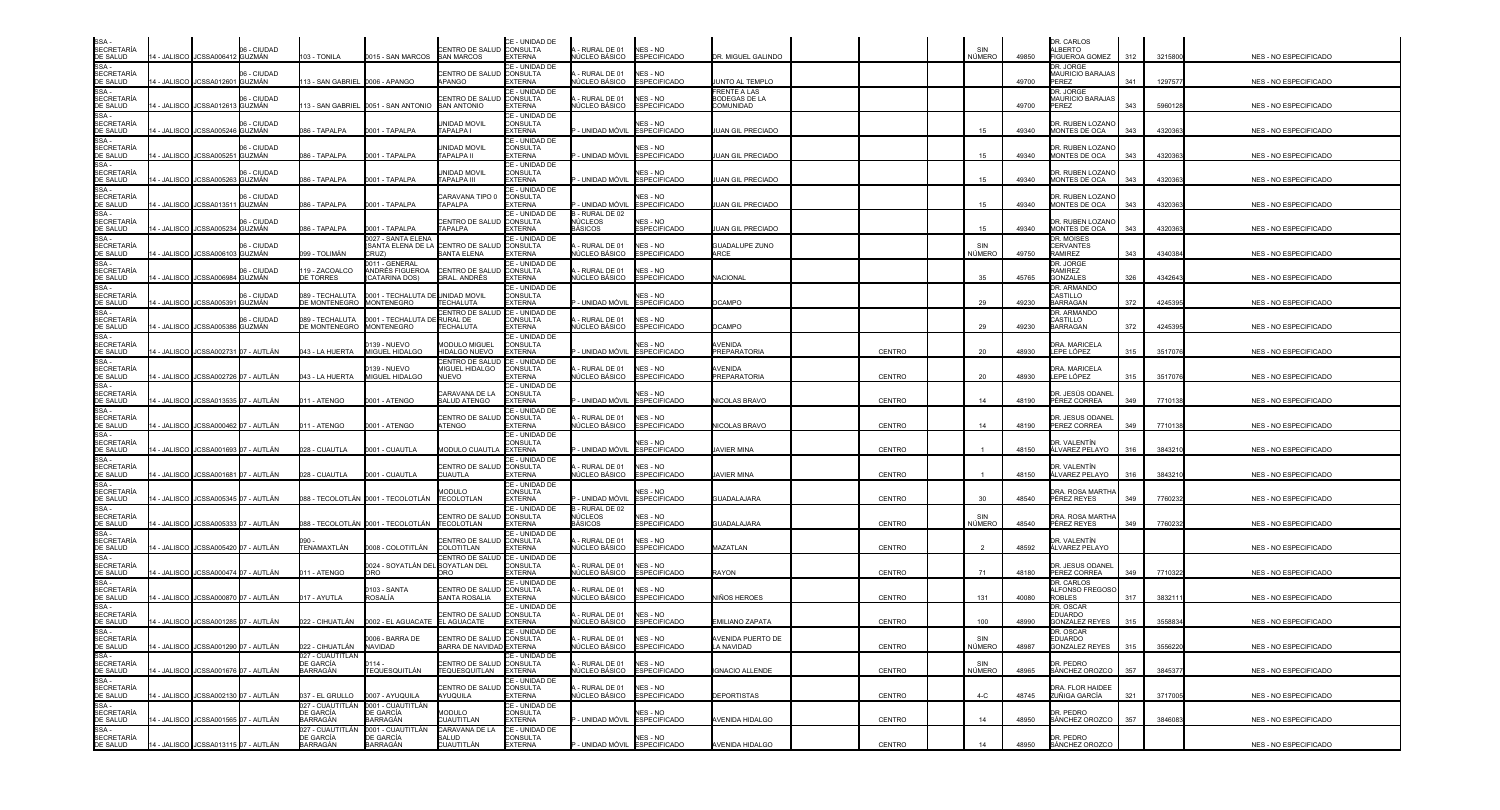| SSA -<br><b>SECRETARÍA</b>                   |                                         |                                      | <b>DE GARCÍA</b>                          | 027 - CUAUTITLÁN 0001 - CUAUTITLÁN<br>DE GARCÍA | CENTRO DE SALUD CE - UNIDAD DE<br>CUAUTITLAN DE                                          | <b>CONSULTA</b>                                     | - RURAL DE 01                                                   | NES - NO                                               |                                                                                  |                                        |               |       | DR. PEDRO                                                            |     |         |                              |
|----------------------------------------------|-----------------------------------------|--------------------------------------|-------------------------------------------|-------------------------------------------------|------------------------------------------------------------------------------------------|-----------------------------------------------------|-----------------------------------------------------------------|--------------------------------------------------------|----------------------------------------------------------------------------------|----------------------------------------|---------------|-------|----------------------------------------------------------------------|-----|---------|------------------------------|
| DE SALUD<br>SSA-                             | 14 - JALISCO I JCSSA001553 I07 - AUTLÁN |                                      | <b>BARRAGÁN</b>                           | BARRAGÁN                                        | <b>G.BARRAGAN</b>                                                                        | <b>EXTERNA</b><br>CE - UNIDAD DE                    | NÚCLEO BÁSICO<br>3 - RURAL DE 02                                | <b>ESPECIFICADO</b>                                    | AVENIDA HIDALGO                                                                  | CENTRO                                 | 14            | 48950 | SÁNCHEZ OROZCO                                                       | 357 | 3846083 | NES - NO ESPECIFICADO        |
| <b>SECRETARÍA</b><br>DE SALUD                | 4 - JALISCO JCSSA005403 07 - AUTLÁN     |                                      | 090.<br>TENAMAXTLÁN                       | 0001 - TENAMAXTLÁN TENAMAXTLAN                  | CENTRO DE SALU                                                                           | CONSULTA<br><b>EXTERNA</b>                          | NÚCLEOS<br>BÁSICOS                                              | NES - NO<br><b>ESPECIFICADO</b>                        | AVENIDA DE LOS<br><b>MAESTROS</b>                                                | CENTRO                                 | 29            | 48570 | DR. VALENTÍN<br>ÁLVAREZ PELAYO                                       | 349 | 7750240 | NES - NO ESPECIFICADO        |
| SSA-<br><b>SECRETARÍA</b><br>DE SALUD        | 4 - JALISCO I JCSSA005415 07 - AUTLÁN   |                                      | 090.<br>TENAMAXTLÁN                       | 0001 - TENAMAXTLÁN TENAMAXTLAN                  | <b>IODULO</b>                                                                            | CE - UNIDAD DE<br><b>CONSULTA</b><br><b>EXTERNA</b> | - UNIDAD MÓVIL                                                  | <b>NES - NO</b><br><b>ESPECIFICADO</b>                 | AVENIDA DE LOS<br>MAESTROS                                                       | CENTRO                                 | 29            | 48570 | DR. VALENTÍN<br>ÁLVAREZ PELAYO                                       | 349 | 7750240 | NES - NO ESPECIFICADO        |
| SSA-<br><b>SECRETARÍA</b><br>DE SALUD        |                                         | 4 - JALISCO JCSSA000836 07 - AUTLÁN  | 017 - AYUTLA                              | 0001 - AYUTLA                                   | <b>MODULO AYUTLA</b>                                                                     | CE - UNIDAD DE<br>CONSULTA<br><b>EXTERNA</b>        | - UNIDAD MÓVIL                                                  | NES - NO<br><b>ESPECIFICADO</b>                        | <b>BRAMIENTO</b>                                                                 | PUEBLO VIEJO                           | SIN<br>NÚMERO | 48050 | DR. CARLOS<br><b>ALFONSO FREGOSO</b><br><b>ROBLES</b>                | 316 | 3720425 | NES - NO ESPECIFICADO        |
| SSA -<br><b>SECRETARÍA</b><br>DE SALUD       | 1 - JALISCO IJCSSA000841 O7 - AUTLÁN    |                                      | 017 - AYUTLA                              | 0001 - AYUTLA                                   | MODULO<br><b>POTRERITOS</b>                                                              | CE - UNIDAD DE<br>CONSULTA<br><b>EXTERNA</b>        | - UNIDAD MÓVIL                                                  | NFS - NO<br><b>ESPECIFICADO</b>                        | <b>IBRAMIENTO</b>                                                                | PUEBLO VIEJO                           | SIN<br>NÚMERO | 48050 | DR. CARLOS<br>ALFONSO FREGOSC<br>ROBLES                              | 316 | 3720425 | <b>NES - NO ESPECIFICADO</b> |
| SSA-<br><b>SECRETARÍA</b><br>DE SALUD        | 4 - JALISCO JCSSA013494 07 - AUTLÁN     |                                      | 017 - AYUTLA                              | 0001 - AYUTLA                                   | CARAVANA DE LA<br>SALUD AYUTLA                                                           | CE - UNIDAD DE<br><b>CONSULTA</b><br><b>XTERNA</b>  | - UNIDAD MÓVIL                                                  | NES - NO<br><b>ESPECIFICADO</b>                        | <b>SUERRERO</b>                                                                  | <b>CENTRO</b>                          | 195           | 48050 | DR. CARLOS<br><b>ALFONSO FREGOSO</b><br><b>ROBLES</b>                | 316 | 3720425 | NES - NO ESPECIFICADO        |
| SSA-<br><b>SECRETARÍA</b>                    |                                         |                                      |                                           |                                                 | CENTRO DE SALUI                                                                          | CE - UNIDAD DE<br><b>CONSULTA</b>                   | - RURAL DE 02<br>NÚCLEOS                                        | NES - NO                                               |                                                                                  |                                        |               |       | DR. RAYMUNO                                                          |     |         |                              |
| DE SALUD<br>SSA -                            | 4 - JALISCO JCSSA013745 07 - AUTLÁN     |                                      | 017 - AYUTLA                              | 0001 - AYUTLA                                   | AYUTLA                                                                                   | <b>EXTERNA</b><br>CE - UNIDAD DE                    | <b>BÁSICOS</b>                                                  | <b>ESPECIFICADO</b>                                    | <b>BRAMIENTO</b>                                                                 | CENTRO                                 | 11            | 48050 | ORTÍZ ROMO                                                           | 316 | 372042  | NES - NO ESPECIFICADO        |
| <b>SECRETARÍA</b><br><b>DE SALUD</b>         | 4 - JALISCO JCSSA004406 07 - AUTLÁN     |                                      | )68 - VILLA<br>PURIFICACIÓN               | 0119 - SAN MIGUEL                               | <b>MODULO SAN</b><br>MIGUEL                                                              | CONSULTA<br><b>EXTERNA</b>                          | - UNIDAD MÓVIL                                                  | NES - NO<br><b>ESPECIFICADO</b>                        | GUADALUPANA                                                                      | <b>CENTRO</b>                          |               | 48840 | DR. RAUL PELAYO<br><b>RAMOS</b>                                      | 357 | 388040  | <b>NES - NO ESPECIFICADO</b> |
| SSA-<br><b>SECRETARÍA</b><br>DE SALUD        | 4 - JALISCO JCSSA004394 07 - AUTLÁN     |                                      | 068 - VILLA<br>PURIFICACIÓN               | 0119 - SAN MIGUEL                               | CENTRO DE SALL<br>SAN MIGUEL II                                                          | ∶E - UNIDAD DE<br><b>CONSULTA</b><br><b>EXTERNA</b> | - RURAL DE 01<br>NÚCLEO BÁSICO                                  | NES - NO<br><b>ESPECIFICADO</b>                        | GUADALUPANA                                                                      | CENTRO                                 |               | 48840 | DR. RAUL PELAYO<br><b>RAMOS</b>                                      | 357 | 388040  | NES - NO ESPECIFICADO        |
| SSA -<br><b>SECRETARÍA</b><br>DE SALUD       | 4 - JALISCO JCSSA001705 07 - AUTLÁN     |                                      | 028 - CUAUTLA                             | 010 - CHILACAYOTE                               | CENTRO DE SALI<br>CHILACAYOTE                                                            | CE - UNIDAD DE<br><b>CONSULTA</b><br><b>EXTERNA</b> | - RURAL DE 01<br>NÚCLEO BÁSICO                                  | NES - NO<br><b>ESPECIFICADO</b>                        | DE MAYO                                                                          | CENTRO                                 | $36-A$        | 48155 | DR. VALENTÍN<br>ÁLVAREZ PELAYO                                       |     |         | NES - NO ESPECIFICADO        |
| SSA -<br><b>SECRETARÍA</b>                   |                                         |                                      | 027 - CUAUTITLÁN<br>DE GARCÍA<br>BARRAGÁN | 030 - CUZALAPA                                  | MODULO<br>CUZALAPA                                                                       | CE - UNIDAD DE<br><b>CONSULTA</b><br><b>EXTERNA</b> | - UNIDAD MÓVIL                                                  | <b>NES - NO</b><br><b>ESPECIFICADO</b>                 |                                                                                  |                                        |               | 48954 | DR. PEDRO                                                            | 357 |         |                              |
| <b>DE SALUD</b><br>SSA -                     | 4 - JALISCO I JCSSA001623 O7 - AUTLÁN   |                                      | 027 - CUAUTITLÁN                          |                                                 |                                                                                          | CE - UNIDAD DE                                      |                                                                 |                                                        | AS HUERTAS                                                                       | <b>CENTRO</b>                          |               |       | SÁNCHEZ OROZCO                                                       |     | 3846468 | NES - NO ESPECIFICADO        |
| <b>SECRETARÍA</b><br>DE SALUD                | 4 - JALISCO JCSSA001611 07 - AUTLÁN     |                                      | DE GARCÍA<br><b>BARRAGÁN</b>              | 0030 - CUZALAPA                                 | CENTRO DE SALUD<br>CUZALAPA                                                              | <b>CONSULTA</b><br><b>EXTERNA</b>                   | - RURAL DE 01<br>NÚCLEO BÁSICO                                  | NES - NO<br><b>ESPECIFICADO</b>                        | AS HUERTAS                                                                       | <b>CENTRO</b>                          |               | 48954 | DR. PEDRO<br>SÁNCHEZ OROZCO                                          | 357 | 3846468 | NES - NO ESPECIFICADO        |
| SSA -<br><b>SECRETARÍA</b><br>DE SALUD       | 4 - JALISCO   JCSSA012696   07 - AUTLÁN |                                      | 015 - AUTLÁN DE<br><b>NAVARRO</b>         | 0001 - AUTLÁN DE<br><b>NAVARRO</b>              | <b>DFICINAS</b><br>ADMINISTRATIVAS                                                       | <b>ESTABLECIMIENTO</b><br>DE APOYO                  | OFI-OFICINAS                                                    | NES - NO<br>ADMINISTRATIVAS ESPECIFICADO               | JOSÉ MARÍA MERCADO                                                               | CENTRO                                 | 146           | 48900 | DR. VALENTÍN<br>ÁLVAREZ PELAYO                                       | 317 | 381064  | NES - NO ESPECIFICADO        |
| SSA-<br><b>SECRETARÍA</b><br><b>DE SALUD</b> | 4 - JALISCO I JCSSA000643 07 - AUTLÁN   |                                      | 015 - AUTLÁN DE<br><b>NAVARRO</b>         | 0001 - AUTLÁN DE<br><b>JAVARRO</b>              | <b>MODULO AUTLAN</b>                                                                     | CE - UNIDAD DE<br><b>CONSULTA</b><br><b>XTERNA</b>  | - UNIDAD MÓVIL                                                  | NFS - NO<br><b>ESPECIFICADO</b>                        | <b>JOSE MARIA MERCADO</b>                                                        | <b>CENTRO</b>                          | 146           | 48900 | DR. ROLANDO ROJO<br>VAZQUEZ                                          | 317 | 3821919 | NES - NO ESPECIFICADO        |
| SSA -<br><b>SECRETARIA</b>                   |                                         |                                      | 015 - AUTLÁN DE                           | 0001 - AUTLÁN DE                                | UNIDAD MÓVIL                                                                             | CE - UNIDAD DE<br><b>CONSULTA</b>                   |                                                                 | NES - NO                                               |                                                                                  |                                        |               |       | DR. JORGE                                                            |     |         |                              |
| DE SALUD<br>SSA -                            | 4 - JALISCO I JCSSA000655 I07 - AUTLÁN  |                                      | NAVARRO                                   | <b>NAVARRO</b>                                  | DENTAL                                                                                   | <b>EXTERNA</b><br>CE - UNIDAD DE                    | - UNIDAD MÓVIL<br>D - URBANO DE 01                              | <b>ESPECIFICADO</b>                                    | <b>JOSE MARIA MERCADO</b>                                                        | CENTRO                                 | 146           | 48900 | HERRERA CORONA                                                       | 317 | 381064  | NES - NO ESPECIFICADO        |
| <b>SECRETARÍA</b><br>DE SALUD                | 4 - JALISCO I JCSSA000660 I07 - AUTLAN  |                                      | 015 - AUTLÁN DE<br>NAVARRO                | 0001 - AUTLÁN DE<br><b>NAVARRO</b>              | CENTRO DE SALUI<br>COLONIA EJIDAL                                                        | <b>CONSULTA</b><br>XTERNA                           | NÚCLEOS<br>BÁSICOS                                              | <b>NES - NO</b><br><b>ESPECIFICADO</b>                 | <b>\BEDUL</b>                                                                    | CENTRO                                 | 57            | 48900 | DR. ROLANDO ROJO<br>VAZQUEZ                                          |     |         | <b>NES - NO ESPECIFICADO</b> |
| SSA -<br><b>SECRETARÍA</b><br>DE SALUD       | 4 - JALISCO JCSSA000672 07 - AUTLÁN     |                                      | 015 - AUTLÁN DE<br><b>NAVARRO</b>         | 0001 - AUTLÁN DE<br><b>NAVARRO</b>              | CENTRO DE SALUD<br><b>ARQUITOS</b>                                                       | E - UNIDAD DE<br><b>CONSULTA</b><br><b>XTERNA</b>   | - URBANO DE 0<br>NÚCLEOS<br>BÁSICOS                             | NES - NO<br><b>ESPECIFICADO</b>                        | MUTUALISMO                                                                       | <b>CENTRO</b>                          | 638           | 48900 | DR. ROLANDO ROJO<br>VAZQUEZ                                          | 317 | 381176  | NES - NO ESPECIFICADO        |
| SSA-<br><b>SECRETARÍA</b><br>DE SALUD        | 4 - JALISCO JCSSA013103 07 - AUTLÁN     |                                      | 015 - AUTLÀN DE<br><b>NAVARRO</b>         | 0001 - AUTLÁN DE<br><b>NAVARRO</b>              | CARAVANA DE LA<br>SALUD AUTLÁN                                                           | E - UNIDAD DE<br><b>CONSULTA</b><br><b>EXTERNA</b>  | - UNIDAD MÓVIL                                                  | NES - NO<br><b>ESPECIFICADO</b>                        | JOSÉ MARÍA MERCADO                                                               | CENTRO                                 | 146           | 48900 | DR. ROLANDO ROJC<br>VÁZQUEZ                                          |     |         | NES - NO ESPECIFICADO        |
| SSA-<br><b>SECRETARÍA</b><br>DE SALUD        | 14 - JALISCO JCSSA013371 07 - AUTLÁN    |                                      | 015 - AUTLÁN DE<br><b>NAVARRO</b>         | 0001 - AUTLÁN DE<br><b>NAVARRO</b>              | <b>CENTRO DE</b><br>ATENCIÓN<br>PRIMARIA EN<br><b>IDICCIONES</b><br>NUEVA VIDA<br>AUTLAN | CE - UNIDAD DE<br><b>CONSULTA</b><br><b>EXTERNA</b> | JNE - UNIDAD DE<br><b>ESPECIALIDADES</b><br>MÉDICAS<br>(UNEMES) | UNE02 - "UNEMES DE<br>ADICCIONES, CAPA,<br>NUEVA VIDA" | AIME LLAMAS ENTRE<br><b>HERMENEGILDO</b><br><b>GALEANA Y MARIANO</b><br>ESCOBEDO | <b>FRACCIONAMIENTO</b><br>JAIME LLAMAS | 110           | 48904 | KARLA MARIA DE<br><b>JESUS PEREZ</b><br><b>HERNANDEZ</b>             | 317 | 3811279 | NES - NO ESPECIFICADO        |
| SSA-<br><b>SECRETARÍA</b><br>DE SALUD        | 4 - JALISCO JCSSA012841 07 - AUTLÁN     |                                      | 015 - AUTLÁN DE<br><b>NAVARRO</b>         | 0001 - AUTLÁN DE<br><b>NAVARRO</b>              | ∖LMACÉN                                                                                  | ESTABLECIMIENTC<br><b>JE APOYO</b>                  | <b>LM - ALMACENE</b>                                            | NES - NO<br><b>ESPECIFICADO</b>                        | <b>ANTONIO TORRES</b>                                                            | CENTRO                                 | 172           | 48900 | LIC. LUIS OSCAR<br><b>SARAY MEZA</b>                                 | 317 | 382407  | NES - NO ESPECIFICADO        |
| SSA-<br><b>SECRETARÍA</b>                    |                                         |                                      | 015 - AUTLÁN DE                           | 0001 - AUTLÁN DE                                | UNEMES SALUD                                                                             | CE - UNIDAD DE<br><b>CONSULTA</b>                   | UNE - UNIDAD DE<br><b>ESPECIALIDADES</b><br><b>MÉDICAS</b>      | UNE01 - UNEMES DE                                      |                                                                                  |                                        |               |       | LTS. LEONOR<br><b>GUERRERO</b>                                       |     | 3824265 |                              |
| DE SALUD                                     | 4 - JALISCO JCSSA013593 07 - AUTLÁN     |                                      | <b>NAVARRO</b>                            | <b>NAVARRO</b>                                  | MENTAL AUTLÁN                                                                            | <b>EXTERNA</b>                                      | (UNEMES)                                                        | SALUD MENTAL                                           | PUERTO RICO                                                                      | LA GRANA                               | 44            | 48904 | <b>CÓRBOBA</b><br><b>QFB MARIA</b>                                   | 317 | 3810641 | <b>NES - NO ESPECIFICADO</b> |
| SSA -<br><b>SECRETARÍA</b><br>DE SALUD       | 14 - JALISCO I JCSSA012976 07 - AUTLÁN  |                                      | 015 - AUTLÁN DE<br><b>NAVARRO</b>         | 0001 - AUTLÁN DE<br><b>NAVARRO</b>              | LABORATORIO DE<br>SALUD PUBLICA                                                          | ESTABLECIMIENTO LAB-<br>DE APOYO                    | LABORATORIOS                                                    | NES - NO<br><b>ESPECIFICADO</b>                        | IOSÉ MARÍA MERCADO                                                               | CENTRO                                 | 146           | 48900 | <b>ARACELY DEL</b><br>SAGRARIO<br><b>CASILLAS</b><br><b>CISNEROS</b> | 317 | 3820235 | NES - NO ESPECIFICADO        |
| <b>SECRETARÍA</b>                            |                                         |                                      | 015 - AUTLÁN DE                           | 0001 - AUTLÁN DE                                | IOSPITAL<br><b>REGIONAL DE</b>                                                           | HO - UNIDAD DE                                      | M - HOSPITAL                                                    | NES - NO                                               | PROLONGACIÓN                                                                     |                                        |               |       | DR. ROBERTO                                                          |     |         |                              |
| DE SALUD<br>SSA -<br><b>SECRETARÍA</b>       | 14 - JALISCO I JCSSA000631 07 - AUTLÁN  |                                      | <b>NAVARRO</b><br>015 - AUTLÁN DE         | <b>NAVARRO</b><br>0001 - AUTLÁN DE              | AUTLAN<br>CENTRO DE SALUD CONSULTA                                                       | HOSPITALIZACIÓN GENERAL<br>CE - UNIDAD DE           | G - URBANO DE 04<br>NÚCLEOS                                     | <b>ESPECIFICADO</b><br>NES - NO                        | <b>MATAMOROS</b>                                                                 | PUERTA DEL SOL                         | 810           | 48900 | RANGEL COBIAN<br>DR. ROLANDO ROJC                                    | 317 | 3822284 | <b>NES - NO ESPECIFICADO</b> |
| DE SALUD<br>SSA -                            | 14 - JALISCO JCSSA000684 07 - AUTLÁN    |                                      | <b>NAVARRO</b>                            | NAVARRO                                         | AUTLÁN<br>unidad móvil de                                                                | <b>EXTERNA</b><br>CE - UNIDAD DE                    | <b>BÁSICOS</b>                                                  | <b>ESPECIFICADO</b>                                    | JOSÉ MARIA MERCADO                                                               | CENTRO                                 | 146           | 48900 | VAZQUEZ<br>DRA. SANDRA                                               | 317 | 3821919 | NES - NO ESPECIFICADO        |
| SECRETARÍA<br>DE SALUD                       | 14 - JALISCO I JCSSA013173 07 - AUTLÁN  |                                      | 015 - AUTLÁN DE<br>NAVARRO                | 0001 - AUTLÁN DE<br>NAVARRO                     | SALUD DE LA<br><b>MUJER AUTLAN</b>                                                       | <b>CONSULTA</b><br><b>EXTERNA</b>                   | - UNIDAD MÓVIL                                                  | NES - NO<br><b>ESPECIFICADO</b>                        | JOSÉ MARÍA MERCADO                                                               | CENTRO                                 | 146           | 48900 | EUGENIA GÓMEZ<br><b>PRECIADO</b>                                     | 317 | 3820235 | NES - NO ESPECIFICADO        |
| SSA -<br><b>SECRETARÍA</b><br>DE SALUD       | 14 - JALISCO JCSSA005432 07 - AUTLÁN    |                                      | 090 -<br>TENAMAXTLÁN                      | 0014 - JUANACATLÁN UUANACATLÁN                  | CENTRO DE SALUD CONSULTA                                                                 | CE - UNIDAD DE<br><b>EXTERNA</b>                    | - RURAL DE 01                                                   | NES - NO<br>NÚCLEO BÁSICO ESPECIFICADO                 | <b>HIDALGO</b>                                                                   | CENTRO                                 |               | 48577 | DR. VALENTÍN<br>ÁLVAREZ PELAYO                                       | 349 | 7751012 | NES - NO ESPECIFICADO        |
| SSA -<br><b>SECRETARÍA</b>                   |                                         |                                      |                                           |                                                 | <b>CENTRO DE SALUD</b>                                                                   | CE - UNIDAD DE<br><b>CONSULTA</b>                   | - RURAL DE 01                                                   | NES - NO                                               |                                                                                  |                                        |               |       | DR. OSCAR<br><b>EDUARDO</b>                                          |     |         |                              |
| DE SALUD                                     |                                         | 14 - JALISCO JCSSA001302 07 - AUTLÁN | 022 - CIHUATLÁN 0016 - JALUCO             |                                                 | <b>JALUCO</b>                                                                            | <b>EXTERNA</b>                                      |                                                                 | NÚCLEO BÁSICO ESPECIFICADO                             | BELISARIO DOMINGUEZ                                                              | CENTRO                                 |               | 48985 | <b>GONZALEZ REYES</b>                                                | 315 | 3556609 | NES - NO ESPECIFICADO        |

| NES - NO ESPECIFICADO |
|-----------------------|
| NES - NO ESPECIFICADO |
| NES - NO ESPECIFICADO |
| NES - NO ESPECIFICADO |
| NES - NO ESPECIFICADO |
| NES - NO ESPECIFICADO |
| NES - NO ESPECIFICADO |
| NES - NO ESPECIFICADO |
| NES - NO ESPECIFICADO |
| NES - NO ESPECIFICADO |
| NES - NO ESPECIFICADO |
| NES - NO ESPECIFICADO |
| NES - NO ESPECIFICADO |
| NES - NO ESPECIFICADO |
| NES - NO ESPECIFICADO |
| NES - NO ESPECIFICADO |
| NES - NO ESPECIFICADO |
| NES - NO ESPECIFICADO |
|                       |
| NES - NO ESPECIFICADO |
| NES - NO ESPECIFICADO |
| NES - NO ESPECIFICADO |
|                       |
| NES - NO ESPECIFICADO |
| NES - NO ESPECIFICADO |
| NES - NO ESPECIFICADO |
| NES - NO ESPECIFICADO |
| NES - NO ESPECIFICADO |
| NES - NO ESPECIFICADO |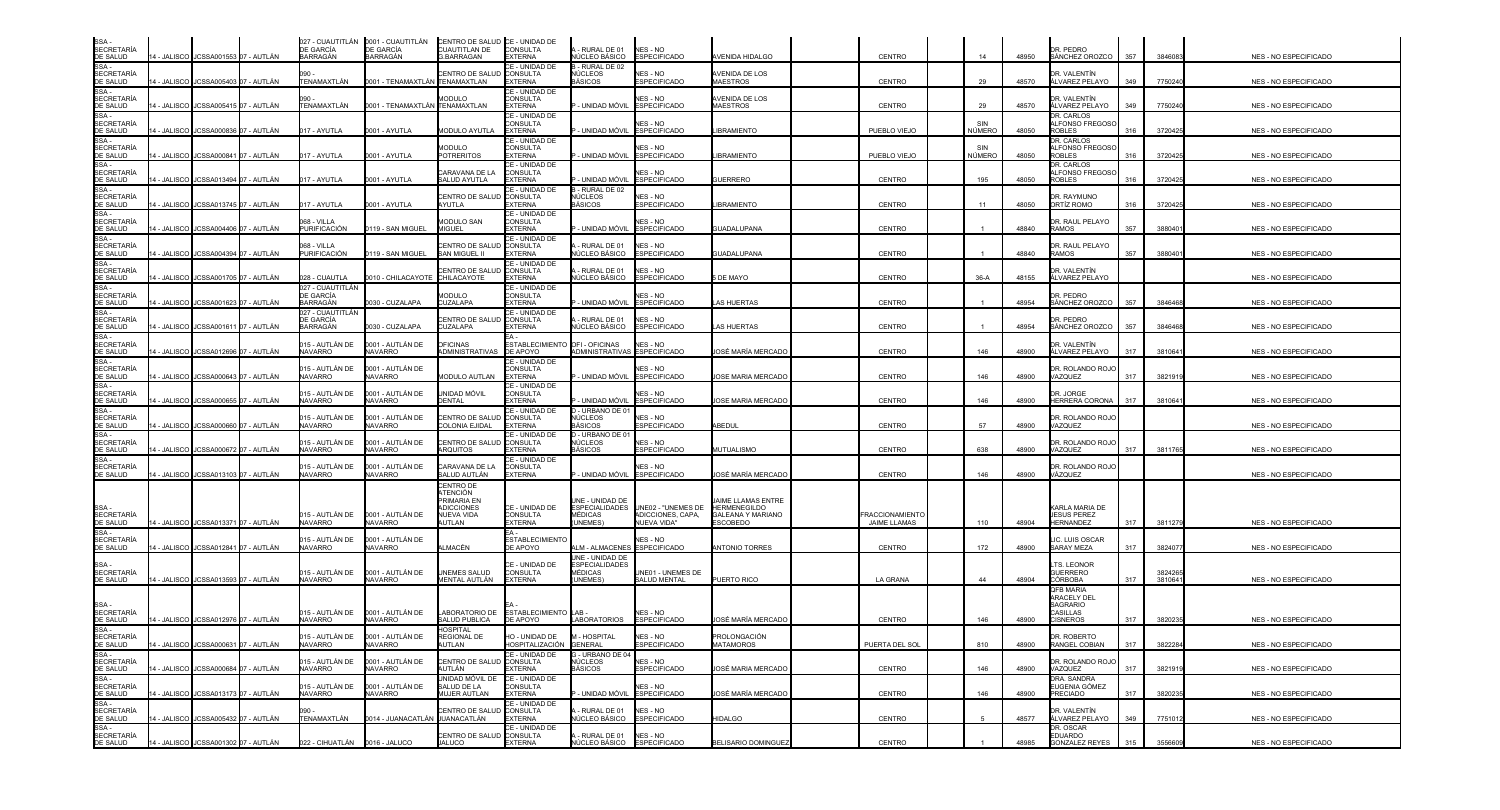| SSA<br><b>SECRETARÍA</b>                          |             |                                         | 027 - CUAUTITLÁN<br><b>DE GARCÍA</b>             |                                 |                                                        | CE - UNIDAD DE<br>CONSULTA                          |                                               | NES - NO                               |                                                             |                    |                      |       | DR. PEDRO                                            |     |                     |                              |
|---------------------------------------------------|-------------|-----------------------------------------|--------------------------------------------------|---------------------------------|--------------------------------------------------------|-----------------------------------------------------|-----------------------------------------------|----------------------------------------|-------------------------------------------------------------|--------------------|----------------------|-------|------------------------------------------------------|-----|---------------------|------------------------------|
| DE SALUD                                          |             | 14 - JALISCO JJCSSA001664 07 - AUTLÁN   | BARRAGÁN                                         | 111 - TELCRUZ                   | MODULO TELCRUZ EXTERNA                                 |                                                     | - UNIDAD MÓVIL                                | <b>ESPECIFICADO</b>                    | NO DISPONIBLE                                               | <b>CENTRO</b>      |                      | 48963 | SÁNCHEZ OROZCO                                       | 200 | 1247502             | NES - NO ESPECIFICADO        |
| SSA-<br><b>SECRETARÍA</b><br>DE SALUD             |             | 14 - JALISCO JCSSA001652 07 - AUTLÁN    | 027 - CUAUTITLÁN<br>DE GARCÍA<br>BARRAGÁN        | 111 - TELCRUZ                   | CENTRO DE SALUD<br><b>TELCRUZ</b>                      | CE - UNIDAD DE<br><b>CONSULTA</b><br>EXTERNA        | RURAL DE 01<br>ÚCLEO BÁSICO                   | NES - NO<br><b>ESPECIFICADO</b>        | BARRIO ALTO FRENTE<br>LA DELEGACIÓN                         | <b>CENTRO</b>      |                      | 48963 | DR. PEDRO<br>SÁNCHEZ OROZCO                          | 200 | 1247502             | NES - NO ESPECIFICADO        |
| SSA-<br><b>SECRETARÍA</b><br>DE SALUD             |             | 14 - JALISCO JCSSA001314 07 - AUTLAN    | 022 - CIHUATLÁN                                  | 033 - SAN PATRICIO<br>(MELAQUE) | CENTRO DE SALU<br>SAN PATRICIO                         | CE - UNIDAD DE<br><b>CONSULTA</b><br>EXTERNA        | - RURAL DE 03<br>ÚCLEOS<br>BÁSICOS Y MÁS      | NES - NO<br><b>ESPECIFICADO</b>        | GORDIANO GUZMAN                                             | <b>CENTRO</b>      | 11                   | 48980 | DR. OSCAR<br><b>EDUARDO</b><br><b>GONZALEZ REYES</b> | 315 | 3555880             | NES - NO ESPECIFICADO        |
| SSA-<br><b>SECRETARÍA</b><br>DE SALUD             |             | 4 - JALISCO JJCSSA005444 07 - AUTLÁN    | TENAMAXTLÁN                                      | 0017 - MIRAPLANES               | CENTRO DE SALI<br><b>MIRAPLANES</b>                    | CE - UNIDAD DE<br>CONSULTA<br><b>EXTERNA</b>        | RURAL DE 01<br>ÚCLEO BÁSICO                   | NES - NO<br><b>ESPECIFICADO</b>        | PORFIRIO DIAZ                                               | <b>CENTRO</b>      |                      | 48580 | DR. VALENTÍN<br>ÁLVAREZ PELAYO                       |     |                     | NES - NO ESPECIFICADO        |
| SSA -<br><b>SECRETARÍA</b><br>DE SALUD            |             | 4 - JALISCO I JCSSA002690 07 - AUTLÁN   | 043 - LA HUERTA                                  | 0099 - SAN MATEO                | CENTRO DE SALI<br><b>SAN MATEO</b>                     | CE - UNIDAD DE<br><b>CONSULTA</b><br>EXTERNA        | RURAL DE 01<br>ÚCLEO BÁSICO                   | NES - NO<br><b>ESPECIFICADO</b>        | <b>VILLOS</b>                                               | <b>CENTRO</b>      | 30                   | 48495 | DRA. MARICELA<br>LEPE LÓPEZ                          | 315 | 3339959             | <b>NES - NO ESPECIFICADO</b> |
| SSA-<br><b>SECRETARÍA</b><br>DE SALUD             |             | 4 - JALISCO JCSSA004411 07 - AUTLÁN     | 068 - VILLA<br>PURIFICACIÓN                      | 172 - LOS LINDOS                | CENTRO DE SALU<br><b>LOS LINDOS</b>                    | CE - UNIDAD DE<br><b>CONSULTA</b><br>EXTERNA        | RURAL DE 01<br>IÚCLEO BÁSICO                  | NES - NO<br><b>ESPECIFICADO</b>        | CERCA DEL JARDIN A<br><b>SPALDAS DE LA</b><br><b>GLESIA</b> | <b>CENTRO</b>      |                      | 48800 | DR. RAUL PELAYO<br><b>RAMOS</b>                      |     |                     | NES - NO ESPECIFICADO        |
| SSA-<br><b>SECRETARÍA</b>                         |             |                                         |                                                  |                                 | CENTRO DE SALUD                                        | CE - UNIDAD DE<br><b>CONSULTA</b>                   | - RURAL DE 01                                 | NES - NO                               |                                                             |                    |                      |       | DR. VALENTÍN                                         |     |                     |                              |
| DE SALUD<br>SSA -                                 |             | 14 - JALISCO JCSSA001915 07 - AUTLÁN    | CHIQUILISTLÁN<br>027 - CUAUTITLÁN                | 0016 - JALPA                    | <b>JAI PA</b>                                          | EXTERNA<br>CE - UNIDAD DE                           | <b>IÚCLEO BÁSICO</b>                          | <b>ESPECIFICADO</b>                    | <b>GALEANA</b>                                              | <b>CENTRO</b>      |                      | 48650 | ÁLVAREZ PELAYO                                       |     |                     | NES - NO ESPECIFICADO        |
| <b>SECRETARÍA</b><br>DE SALUD                     |             | 14 - JALISCO JJCSSA001640 07 - AUTLÁN   | DE GARCÍA<br>BARRAGÁN                            | 0031 - CHACALA                  | MODULO CHACALA                                         | CONSULTA<br><b>EXTERNA</b>                          | - UNIDAD MÓVIL                                | <b>NES - NO</b><br><b>ESPECIFICADO</b> | FRANCISCO I. MADERO                                         | <b>CENTRO</b>      | 73                   | 48967 | DR. PEDRO<br>SÁNCHEZ OROZCO                          | 357 | 488011              | <b>NES - NO ESPECIFICADO</b> |
| SSA-<br><b>SECRETARÍA</b><br>DE SALUD             | 4 - JALISCO | JCSSA001635 07 - AUTLÁN                 | 027 - CUAUTITLAN<br>DE GARCÍA<br><b>BARRAGÁN</b> | 031 - CHACALA                   | CENTRO DE SALU<br><b>CHACALA</b>                       | CE - UNIDAD DE<br><b>CONSULTA</b><br><b>EXTERNA</b> | RURAL DE 01<br>IÚCLEO BÁSICO                  | NES - NO<br><b>ESPECIFICADO</b>        | FRANCISCO I. MADERC                                         | <b>CENTRO</b>      | 73                   | 48967 | DR. PEDRO<br>SÁNCHEZ OROZCO                          | 357 | 4880112             | NES - NO ESPECIFICADO        |
| SSA -<br><b>SECRETARÍA</b><br>DE SALUD            |             | 4 - JALISCO JCSSA001261 07 - AUTLÁN     | )22 - CIHUATLÁN                                  | 0001 - CIHUATLÁN                | <b>HOSPITAL</b><br>COMUNITARIO<br>CIHUATLAN            | HO - UNIDAD DE<br>HOSPITALIZACIÓN                   | - HOSPITAL<br><b>NTEGRAL</b><br>(COMUNITARIO) | NES - NO<br><b>ESPECIFICADO</b>        | ÓPEZ MATEOS                                                 | <b>CENTRO</b>      | 12                   | 48970 | DR. OSCAR<br><b>EDUARDO</b><br><b>GONZALEZ REYES</b> | 315 | 355217              | NES - NO ESPECIFICADO        |
| SSA -<br><b>SECRETARÍA</b><br>DE SALUD            | 4 - JALISCO | JCSSA001273 07 - AUTLÁN                 | )22 - CIHUATLÁN                                  | 0001 - CIHUATLÁN                | <b>MODULO</b><br>CIHUATLAN                             | CE - UNIDAD DE<br><b>CONSULTA</b><br><b>EXTERNA</b> | - UNIDAD MÓVIL                                | NES - NO<br><b>ESPECIFICADO</b>        | ÓPEZ MATEOS                                                 | <b>CENTRO</b>      | 12                   | 48970 | DR. OSCAR<br><b>EDUARDO</b><br><b>GONZALEZ REYES</b> | 315 | 355217 <sup></sup>  | NES - NO ESPECIFICADO        |
| SSA -<br><b>SECRETARÍA</b><br>DE SALUD            |             | 14 - JALISCO I JCSSA000696 07 - AUTLÁN  | 015 - AUTLAN DE<br><b>NAVARRO</b>                | 0005 - AHUACAPÁN                | CENTRO DE SALL<br>AHUACAPÁN                            | CE - UNIDAD DE<br>CONSULTA<br><b>EXTERNA</b>        | - RURAL DE 01<br><b>IÚCLEO BÁSICO</b>         | NES - NO<br><b>ESPECIFICADO</b>        | <b>OSEFA ORTIZ DE</b><br><b>DOMINGUEZ</b>                   | <b>CENTRO</b>      |                      | 48920 | DR. ROLANDO ROJO<br>VAZQUEZ                          | 317 | 3716182             | NES - NO ESPECIFICADO        |
| SSA -<br><b>SECRETARÍA</b><br>DE SALUD            |             | 14 - JALISCO JCSSA005362 07 - AUTLAN    | 088 - TECOLOTLÁN 10025 - QUILA                   |                                 | CENTRO DE SALUI<br>A IIILA                             | CF - UNIDAD DE<br>CONSULTA<br>EXTERNA               | RURAL DE 01<br>ÚCLEO BÁSICO                   | NES - NO<br><b>ESPECIFICADO</b>        | <b>MORELOS</b>                                              | <b>CENTRO</b>      | 59                   | 48546 | DRA. ROSA MARTHA<br>PÉREZ REYES                      | 349 | 383704              | NES - NO ESPECIFICADO        |
| SSA-<br><b>SECRETARÍA</b><br>DE SALUD             |             | 4 - JALISCO JCSSA003472 07 - AUTLÁN     | 054 - EL LIMÓN                                   | 0002 - LA CIÉNEGA               | CENTRO DE SALU<br>A CIÉNEGA                            | CE - UNIDAD DE<br><b>CONSULTA</b><br>EXTERNA        | RURAL DE 01<br>ÚCLEO BÁSICO                   | NES - NO<br><b>ESPECIFICADO</b>        | <b>NSURGENTES</b>                                           | <b>CENTRO</b>      | 21                   | 48720 | DR. DANIEL<br>RAMÍREZ SÁNCHEZ                        | 321 | 3731773             | NES - NO ESPECIFICADO        |
| SSA-<br><b>SECRETARÍA</b>                         |             |                                         | 043 - LA HUERTA                                  | 0026 - LA<br>CONCEPCIÓN (LA     | CENTRO DE SALU                                         | CE - UNIDAD DE<br>CONSULTA                          | RURAL DE 01                                   | NES - NO                               |                                                             |                    |                      |       | DRA. MARICELA                                        |     |                     |                              |
| DE SALUD<br>SSA -<br><b>SECRETARÍA</b>            |             | 4 - JALISCO JCSSA002661 07 - AUTLÁN     |                                                  | CONCHA)                         | A CONCEPCIÓN                                           | <b>EXTERNA</b><br>CE - UNIDAD DE<br>CONSULTA        | ÚCLEO BÁSICO                                  | <b>ESPECIFICADO</b><br>NFS - NO        | 20 DE NOVIEMBRE                                             | <b>CENTRO</b>      | 24                   | 48870 | LEPE LÓPEZ<br>DR. DANIEL                             | 357 | 384117              | NES - NO ESPECIFICADO        |
| DE SALUD<br>SSA-<br><b>SECRETARÍA</b>             |             | 4 - JALISCO JCSSA003460 07 - AUTLÁN     | 054 - EL LIMÓN                                   | 0001 - EL LIMÓN                 | MODULO EL LIMON<br>CENTRO DE SALUD                     | <b>EXTERNA</b><br>CE - UNIDAD DE<br>CONSULTA        | - UNIDAD MÓVIL<br>RURAL DE 01                 | <b>ESPECIFICADO</b><br>NES - NO        | SUADALUPE VICTORIA                                          | <b>CENTRO</b>      |                      | 48700 | RAMÍREZ SÁNCHEZ<br>DR. DANIEL                        | 321 | 3730022             | <b>NES - NO ESPECIFICADO</b> |
| DE SALUD<br>SSA-<br><b>SECRETARÍA</b>             |             | 14 - JALISCO JCSSA003455 07 - AUTLÁN    | 054 - EL LIMÓN                                   | 0001 - EL LIMÓN                 | EL LIMON                                               | EXTERNA<br>CE - UNIDAD DE                           | <b>IÚCLEO BÁSICO</b>                          | <b>ESPECIFICADO</b>                    | <b>SUADALUPE VICTORIA</b>                                   | <b>CENTRO</b>      |                      | 48700 | RAMÍREZ SÁNCHEZ                                      | 321 | 373002              | NES - NO ESPECIFICADO        |
| DE SALUD                                          |             | 14 - JALISCO JCSSA001985 07 - AUTLÁN    | 034 - EJUTLA                                     | 0001 - EJUTLA                   | <b>MODULO EJUTLA</b>                                   | CONSULTA<br><b>EXTERNA</b>                          | - UNIDAD MÓVIL                                | NES - NO<br><b>ESPECIFICADO</b>        | <b>INDEPENDENCIA</b>                                        | <b>CENTRO</b>      | 33                   | 48680 | DR. VALENTIN<br>ÁLVAREZ PELAYO                       | 343 | 4315130             | NES - NO ESPECIFICADO        |
| SSA -<br><b>SECRETARÍA</b><br>DE SALUD            | 4 - JALISCO | JCSSA001973 07 - AUTLÁN                 | 034 - EJUTLA                                     | 001 - EJUTLA                    | CENTRO DE SALUI<br><b>EJUTLA</b>                       | CE - UNIDAD DE<br><b>CONSULTA</b><br>EXTERNA        | RURAL DE 01<br>IÚCLEO BÁSICO                  | NES - NO<br><b>ESPECIFICADO</b>        | NDEPENDENCIA                                                | <b>CENTRO</b>      | 33                   | 48680 | DR. VALENTÍN<br>ÁLVAREZ PELAYO                       | 343 | 4315130             | NES - NO ESPECIFICADO        |
| SSA -<br><b>SECRETARÍA</b><br>DE SALUD            | 4 - JALISCO | JCSSA000701 07 - AUTLÁN                 | 015 - AUTLÁN DE<br>NAVARRO                       | 0022 - EL<br>CORCOVADO          | CENTRO DE SAL<br>CORCOVADO                             | CE - UNIDAD DE<br>CONSULTA<br><b>EXTERNA</b>        | RURAL DE 01<br>IÚCLEO BÁSICO                  | NES - NO<br><b>ESPECIFICADO</b>        | <b>GONZALEZ GALLO</b>                                       | <b>CENTRO</b>      | 93                   | 48914 | DR. ROLANDO ROJO<br>VAZQUEZ                          | 317 | 371521 <sup>-</sup> | NES - NO ESPECIFICADO        |
| SSA -<br><b>SECRETARÍA</b><br>DE SALUD            |             | 4 - JALISCO JCSSA001582 07 - AUTLÁN     | 027 - CUAUTITLÁN<br>DE GARCÍA<br><b>BARRAGÁN</b> | 012 - AYOTITLÁN                 | <b>MODULO</b><br><b>AYOTITLAN I</b>                    | CE - UNIDAD DE<br><b>CONSULTA</b><br>EXTERNA        | - UNIDAD MÓVIL                                | NES - NO<br><b>ESPECIFICADO</b>        | <b>VENIDA 25 DE JULIO</b>                                   | <b>SAN PEDRITO</b> | 37                   | 48962 | DR. PEDRO<br>SÁNCHEZ OROZCO                          | 357 | 4880040             | <b>NES - NO ESPECIFICADO</b> |
| SSA-<br><b>SECRETARÍA</b><br>DE SALUD             |             | 4 - JALISCO I JCSSA001594 I07 - AUTLÁN  | 027 - CUAUTITLÁN<br>DE GARCÍA<br><b>BARRAGÁN</b> | 0012 - AYOTITLÁN                | <b>MODULO</b><br><b>AYOTITLAN I</b>                    | CE - UNIDAD DE<br><b>CONSULTA</b><br><b>EXTERNA</b> | - UNIDAD MÓVIL                                | NES - NO<br><b>ESPECIFICADO</b>        | VENIDA 25 DE JULIO                                          | <b>SAN PEDRITO</b> | 37                   | 48962 | DR. PEDRO<br>SÁNCHEZ OROZCO                          | 357 | 4880040             | NES - NO ESPECIFICADO        |
| SSA-<br><b>SECRETARÍA</b>                         |             |                                         | )27 - CUAUTITLÁN<br>DE GARCÍA                    |                                 | <b>MODULO</b>                                          | CE - UNIDAD DE<br>CONSULTA                          |                                               | <b>NES - NO</b>                        |                                                             |                    |                      |       | DR. PEDRO                                            |     |                     |                              |
| DE SALUD<br>SSA-<br><b>SECRETARÍA</b>             |             | 14 - JALISCO   JCSSA001606  07 - AUTLÁN | BARRAGÁN<br>027 - CUAUTITLAN<br>DE GARCIA        | 0012 - AYOTITLÁN                | AYOTITLAN III<br><b>ENTRO DE SALU</b>                  | <b>EXTERNA</b><br>CE - UNIDAD DE<br><b>CONSULTA</b> | - UNIDAD MÓVIL<br>RURAL DE 01                 | <b>ESPECIFICADO</b><br>NES - NO        | <b>NVENIDA 25 DE JULIO</b>                                  | SAN PEDRITO        | 37                   | 48962 | SÁNCHEZ OROZCO<br>DR. PEDRC                          | 357 | 4880040             | NES - NO ESPECIFICADO        |
| DE SALUD<br>SSA -                                 |             | 14 - JALISCO JCSSA001570 07 - AUTLÁN    | 3ARRAGÁN                                         | 0012 - AYOTITLÁN                | AYOTITLÁN I<br>CENTRO DE SALUD <b>I</b> CE - UNIDAD DE | EXTERNA                                             | ÚCLEO BÁSICO<br>- RURAL DE 02                 | ESPECIFICADO                           | AVENIDA 25 DE JULIO                                         | <b>SAN PEDRITO</b> | 37                   | 48962 | SÁNCHEZ OROZCO                                       | 357 | 4880040             | NES - NO ESPECIFICADO        |
| SECRETARÍA<br>DE SALUD<br>SSA -                   |             | 14 - JALISCO JJCSSA001220 07 - AUTLÁN   | 021 - CASIMIRO<br>CASTILLO                       | 0001 - LA RESOLANA              | CASIMIRO<br>CASTILLO                                   | CONSULTA<br><b>EXTERNA</b><br>CE - UNIDAD DE        | NÚCLEOS<br><b>BÁSICOS</b>                     | NES - NO<br><b>ESPECIFICADO</b>        | PINO SUAREZ                                                 | <b>CENTRO</b>      | SIN<br><b>NÚMERO</b> | 48930 | DRA. CARINA PEREZ<br>VALDEZ                          | 357 | 3880015             | NES - NO ESPECIFICADO        |
| <b>SECRETARÍA</b><br>DE SALUD                     |             | 14 - JALISCO JCSSA005456 07 - AUTLÁN    | . 090<br>TENAMAXTLÁN                             | 0019 - PALO BLANCO PALO BLANCO  | CENTRO DE SALUD                                        | <b>CONSULTA</b><br><b>EXTERNA</b>                   | - RURAL DE 01<br>IÚCLEO BÁSICO                | NES - NO<br><b>ESPECIFICADO</b>        | NDEPENDENCIA                                                | <b>CENTRO</b>      | -5                   | 48590 | DR. VALENTÍN<br>ÁLVAREZ PELAYO                       |     |                     | NES - NO ESPECIFICADO        |
| SSA -<br>SSA -<br>SECRETARÍA<br>DE SALUD<br>SSA - |             | 14 - JALISCO JCSSA002113 07 - AUTLÁN    |                                                  |                                 | HOSPITAL<br><b>COMUNITARIO EL</b><br><b>GRULLO</b>     | HO - UNIDAD DE<br><b>HOSPITALIZACIÓN</b>            | - HOSPITAL<br><b>NTEGRAL</b><br>COMUNITARIO)  | NES - NO<br><b>ESPECIFICADO</b>        | HIDALGO                                                     | <b>ALAMO</b>       | 584                  | 48740 | DR.VALENTÍN<br>ÁLVAREZ PELAYO                        | 321 | 3870740             | <b>NES - NO ESPECIFICADO</b> |
| SECRETARÍA                                        |             | 14 - JALISCO JJCSSA002125 07 - AUTLÁN   | 037 - EL GRULLO                                  | 0001 - EL GRULLO                | MODULO EL<br>GRULLO                                    | CE - UNIDAD DE<br>CONSULTA<br><b>EXTERNA</b>        | - UNIDAD MÓVIL                                | NES - NO<br><b>ESPECIFICADO</b>        | <b>HIDALGO</b>                                              | <b>ALAMO</b>       | 584                  | 48740 | DRA. FLOR HAIDEE<br>ZUÑIGA GARCÍA                    | 321 | 3870740             | NES - NO ESPECIFICADO        |
| DE SALUD<br>SSA -<br><b>SECRETARÍA</b>            |             |                                         |                                                  |                                 | CENTRO DE SALUD                                        | CE - UNIDAD DE<br><b>CONSULTA</b>                   | I - URBANO DE 05<br>NÚCLEOS                   | NES - NO                               |                                                             |                    |                      |       | DR. CARLOS<br>ALFONSO FREGOSO                        |     |                     |                              |
| DE SALUD                                          |             | 14 - JALISCO JJCSSA013680 07 - AUTLÁN   |                                                  |                                 | <b>EL GRULLO</b>                                       | <b>EXTERNA</b>                                      | <b>BÁSICOS</b>                                | <b>ESPECIFICADO</b>                    | <b>GENERAL ANAYA</b>                                        | CENTRO             | 11                   | 48740 | <b>ROBLES</b>                                        |     |                     | NES - NO ESPECIFICADO        |

| <b>NES - NO ESPECIFICADO</b> |
|------------------------------|
| NES - NO ESPECIFICADO        |
| NES - NO ESPECIFICADO        |
| NES - NO ESPECIFICADO        |
| NES - NO ESPECIFICADO        |
| NES - NO ESPECIFICADO        |
| NES - NO ESPECIFICADO        |
| NES - NO ESPECIFICADO        |
| NES - NO ESPECIFICADO        |
| NES - NO ESPECIFICADO        |
| NES - NO ESPECIFICADO        |
| NES - NO ESPECIFICADO        |
| NES - NO ESPECIFICADO        |
| NES - NO ESPECIFICADO        |
| NES - NO ESPECIFICADO        |
| NES - NO ESPECIFICADO        |
| NES - NO ESPECIFICADO        |
| NES - NO ESPECIFICADO        |
| NES - NO ESPECIFICADO        |
| NES - NO ESPECIFICADO        |
| NES - NO ESPECIFICADO        |
| NES - NO ESPECIFICADO        |
| NES - NO ESPECIFICADO        |
| NES - NO ESPECIFICADO        |
| NES - NO ESPECIFICADO        |
| NES - NO ESPECIFICADO        |
| NES - NO ESPECIFICADO        |
| NES - NO ESPECIFICADO        |
| NES - NO ESPECIFICADO        |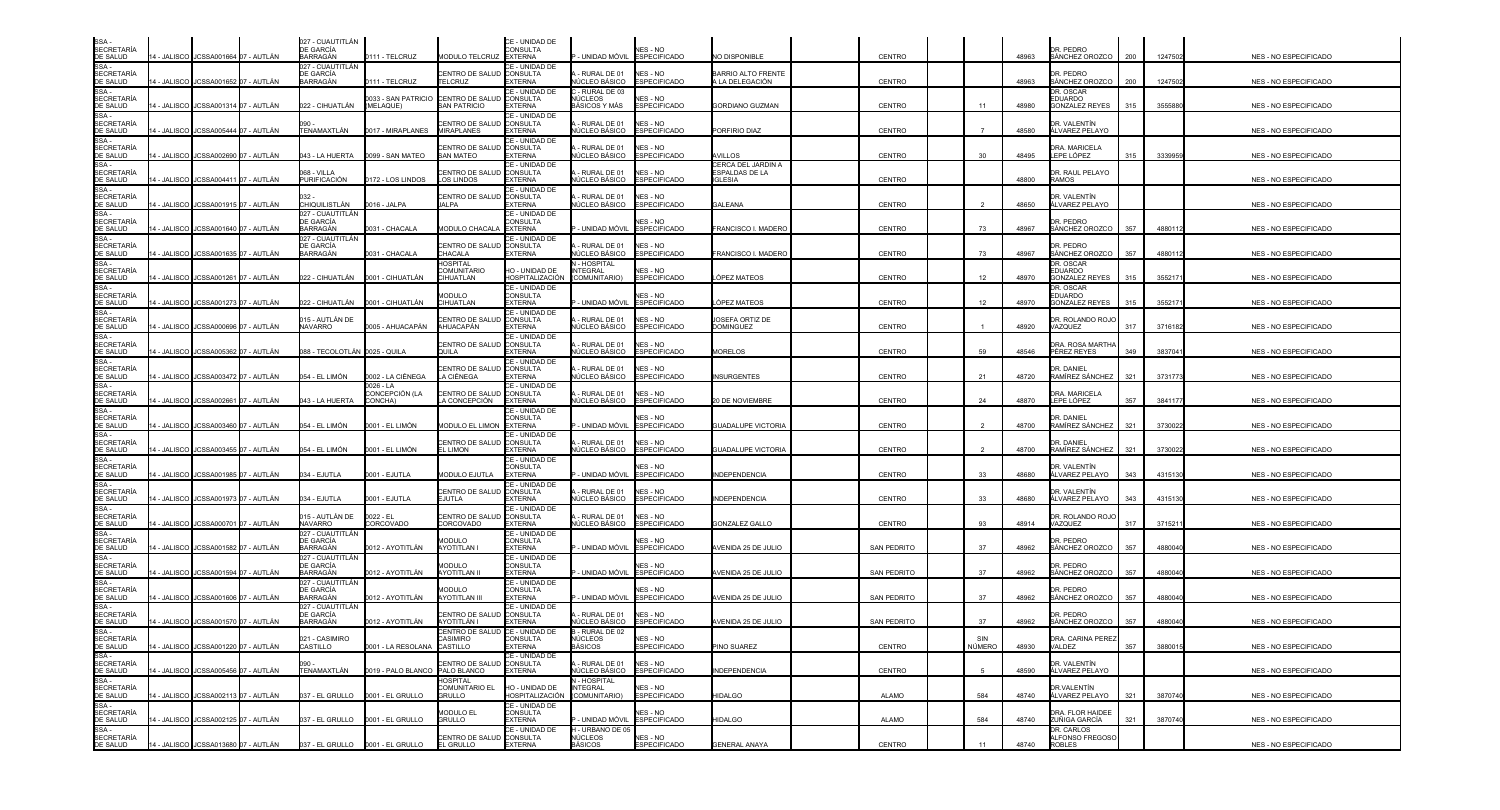| <b>SECRETARÍA</b><br>DE SALUD          |                    | 14 - JALISCO I JCSSA009235 07 - AUTLÁN |                                   |                                       | CENTRO INTEGRAL CE - UNIDAD DE<br>DE SALUD MENTAL CONSULTA<br>EL GRULLO              | <b>EXTERNA</b>                                      | UNE - UNIDAD DE<br><b>ESPECIALIDADES</b><br><b>MÉDICAS</b><br>UNEMES)   | JNE01 - UNEMES DE<br>SALUD MENTAL                                             | EONA VICARIO                                                 | MUNICIPIO LIBRE <sup>®</sup><br><b>DOMINGO RAMOS</b>     | CENTRO                              |               | 526<br>48740 |               | ROSA ISELA JAVIER<br>CASTILLO              | 321 | 3875347 | NES - NO ESPECIFICADO        |
|----------------------------------------|--------------------|----------------------------------------|-----------------------------------|---------------------------------------|--------------------------------------------------------------------------------------|-----------------------------------------------------|-------------------------------------------------------------------------|-------------------------------------------------------------------------------|--------------------------------------------------------------|----------------------------------------------------------|-------------------------------------|---------------|--------------|---------------|--------------------------------------------|-----|---------|------------------------------|
| SSA-<br><b>SECRETARÍA</b><br>DE SALUD  |                    | I - JALISCO JCSSA009154 07 - AUTLÁN    | 037 - EL GRULLO                   | 0001 - EL GRULLO                      | <b>UNEME CRÓNICO</b><br>EL GRULLO                                                    | CE - UNIDAD DE<br>CONSULTA<br><b>EXTERNA</b>        | JNE - UNIDAD DE<br><b>ESPECIALIDADES</b><br><b>MÉDICAS</b><br>UNEMES    | UNE04 - "UNEMES<br><b>PADECIMIENTOS</b><br>CARDIOVASCULARES,<br><b>SORID"</b> | <b>EONA VICARIO</b>                                          | <b>BELISARIO</b><br><b>DOMINGUEZY</b><br>MUNICIPIO LIBRE | CENTRO                              |               | 520<br>48740 |               | DR. MANUEL DE<br><b>JESUS JOYA ADAMI</b>   |     |         | NES - NO ESPECIFICADO        |
| SSA-<br><b>SECRETARÍA</b><br>DE SALUD  |                    | I - JALISCO IJCSSA005350 O7 - AUTLÁN   |                                   | 088 - TECOLOTLÁN 10005 - AYOTITLÁN    | CENTRO DE SALUD<br>AYOTITLÁN II                                                      | CE - UNIDAD DE<br><b>CONSULTA</b><br><b>EXTERNA</b> | RURAL DE 01<br>IÚCLEO BÁSICO                                            | NES - NO<br><b>ESPECIFICADO</b>                                               | EMILIANO ZAPATA                                              |                                                          | CENTRO                              | 18            | 48560        |               | DRA. ROSA MARTHA<br>PÉREZ REYES            | 385 | 7764065 | NES - NO ESPECIFICADO        |
| SSA -<br><b>SECRETARÍA</b><br>DE SALUD | - JALISCO          | JCSSA002685 07 - AUTLÁN                | 043 - LA HUERTA                   | )062 - LA<br>MANZANILLA               | ENTRO DE SALUD<br>A MANZANILLA                                                       | CE - UNIDAD DE<br>CONSULTA<br><b>EXTERNA</b>        | RURAL DE 01<br>ÚCLEO BÁSICO                                             | NES - NO<br><b>ESPECIFICADO</b>                                               | CEDRO                                                        |                                                          | <b>CENTRO</b>                       | 220           | 48980        |               | <b>DRA. MARICELA</b><br>LEPE LÓPEZ         | 315 | 351511  | NES - NO ESPECIFICADO        |
| SSA-<br><b>SECRETARÍA</b><br>DE SALUD  |                    | - JALISCO JJCSSA000713 07 - AUTLÁN     | )15 - AUTLÁN DE<br>NAVARRO        | 027 - EL CHANTE                       | CENTRO DE SALUD<br><b>EL CHANTE</b>                                                  | CE - UNIDAD DE<br><b>CONSULTA</b><br><b>EXTERNA</b> | RURAL DE 01<br>ÚCLEO BÁSICO                                             | NES - NO<br><b>ESPECIFICADO</b>                                               | ROMÁN CORONA                                                 |                                                          | <b>CENTRO</b>                       |               | 48918        |               | <b>DR. ROLANDO ROJO</b><br>VAZQUEZ         | 317 | 3838082 | <b>NES - NO ESPECIFICADO</b> |
| SSA-<br><b>SECRETARÍA</b><br>DE SALUD  | - JALISCO          | JCSSA001903 07 - AUTLÁN                | CHIQUILISTLÁN                     | 0001 - CHIQUILISTLÁN CHIQUILISTLAN    | MODULO                                                                               | CE - UNIDAD DE<br>CONSULTA<br><b>EXTERNA</b>        | UNIDAD MÓVIL                                                            | NES - NO<br><b>ESPECIFICADO</b>                                               | <b>ARAGOZA</b>                                               |                                                          | CENTRO                              | 60            | 48640        |               | DR. VALENTÍN<br>ÁLVAREZ PELAYO             | 385 | 7555135 | NES - NO ESPECIFICADO        |
| SSA -<br><b>SECRETARÍA</b><br>DE SALUD |                    | - JALISCO I JCSSA001891 I07 - AUTLÁN   | CHIQUILISTLÁN                     | 0001 - CHIQUILISTLÁN CHIQUILISTLAN    | CENTRO DE SALUI                                                                      | CE - UNIDAD DE<br>CONSULTA<br><b>EXTERNA</b>        | RURAL DE 01<br>IÚCLEO BÁSICO                                            | NES - NO<br><b>ESPECIFICADO</b>                                               | <b>ARAGOZA</b>                                               |                                                          | <b>CENTRO</b>                       | 60            | 48640        |               | DR. VALENTÍN<br>ÁLVAREZ PELAYO             | 385 | 755513  | NES - NO ESPECIFICADO        |
| SSA<br><b>SECRETARÍA</b><br>DE SALUD   |                    | 4 - JALISCO JCSSA003233 07 - AUTLÁN    | 052 - JUCHITLÁN                   | 0001 - JUCHITLÁN                      | CENTRO DE SALUD<br><b>JUCHITLAN</b>                                                  | E - UNIDAD DE<br>CONSULTA<br><b>EXTERNA</b>         | - RURAL DE 02<br>NÚCLEOS<br><b>BÁSICOS</b>                              | <b>IES - NO</b><br><b>ESPECIFICADO</b>                                        | CONSTITUCIÓN                                                 |                                                          | CENTRO                              |               | 108<br>48600 |               | DRA. MARIA LUCIA<br>ALEJANDRE DÍAZ         | 349 | 3740144 | NES - NO ESPECIFICADO        |
| SSA-<br><b>SECRETARÍA</b><br>DE SALUD  |                    | 4 - JALISCO JCSSA000730 07 - AUTLÁN    | 015 - AUTLAN DE<br><b>NAVARRO</b> | 046 - LAS<br>AGUNILLAS<br>LAGUNILLAS) | CENTRO DE SALUD<br>LAGUNILLAS                                                        | CE - UNIDAD DE<br>CONSULTA<br><b>EXTERNA</b>        | RURAL DE 01<br>NÚCLEO BÁSICO                                            | NES - NO<br><b>ESPECIFICADO</b>                                               | REVOLUCIÓN                                                   |                                                          | CENTRO                              | 44            | 48910        |               | DR. ROLANDO ROJ(<br>VAZQUEZ                | 317 | 3711288 | NES - NO ESPECIFICADO        |
| SSA-<br><b>SECRETARÍA</b><br>DE SALUD  | <b>4 - JALISCO</b> | JCSSA001256 07 - AUTLÁN                | 021 - CASIMIRO<br>CASTILLO        | 018 - TECOMATES                       | <b>CENTRO DE SALUD</b><br><b>TECOMATES</b>                                           | CE - UNIDAD DE<br><b>CONSULTA</b><br><b>EXTERNA</b> | RURAL DE 01<br><b>VÚCLEO BÁSICO</b>                                     | NES - NO<br><b>ESPECIFICADO</b>                                               | NDEPENDENCIA                                                 |                                                          | <b>CENTRO</b>                       |               | 110<br>48945 | VALDEZ        | <b>DRA. CARINA PEREZ</b>                   | 357 | 3865600 | NES - NO ESPECIFICADO        |
| SSA-<br><b>SECRETARÍA</b><br>DE SALUD  | I - JALISCO        | JCSSA004365 07 - AUTLÁN                | 068 - VILLA<br>PURIFICACIÓN       | 0005 - EL ALCÍHUATL                   | <b>MODULO</b><br>ALCIHUATL                                                           | CE - UNIDAD DE<br><b>CONSULTA</b><br><b>EXTERNA</b> | · UNIDAD MÓVIL                                                          | <b>JES - NO</b><br><b>ESPECIFICADO</b>                                        | <b>NDEPENDENCIA</b>                                          |                                                          | <b>CENTRO</b>                       | 21            | 48800        | <b>RAMOS</b>  | <b>DR. RAUL PELAYO</b>                     |     |         | NES - NO ESPECIFICADO        |
| SSA -<br><b>SECRETARÍA</b><br>DE SALUD |                    | - JALISCO JCSSA004353 07 - AUTLÁN      | 068 - VILLA<br>PURIFICACIÓN       | )005 - EL ALCÍHUATL                   | CENTRO DE SALUD<br>ALCÍHUATL                                                         | CE - UNIDAD DE<br><b>CONSULTA</b><br><b>EXTERNA</b> | RURAL DE 01<br>NÚCLEO BÁSICO                                            | NES - NO<br><b>ESPECIFICADO</b>                                               | NDEPENDENCIA                                                 |                                                          | <b>CENTRO</b>                       | 21            | 48830        | <b>RAMOS</b>  | DR. RAUL PELAYO                            |     |         | NES - NO ESPECIFICADO        |
| SSA<br><b>SECRETARÍA</b><br>DE SALUD   |                    | I - JALISCO IJCSSA002656 I07 - AUTLÁN  | 043 - LA HUERTA                   | 0022 - COFRADÍA                       | CENTRO DE SALUD<br>A COFRADIA                                                        | CE - UNIDAD DE<br>CONSULTA<br><b>EXTERNA</b>        | RURAL DE 01<br>NÚCLEO BÁSICO                                            | NES - NO<br><b>ESPECIFICADO</b>                                               | ENTRADA PRINCIPAL A<br>UN COSTADO DE LA<br>CASETA TELEFONICA |                                                          | <b>CENTRO</b>                       |               | 48850        |               | DRA. MARICELA<br>LEPE LÓPEZ                | 200 | 1247390 | NES - NO ESPECIFICADO        |
| SSA-<br><b>SECRETARÍA</b><br>DE SALUD  |                    | - JALISCO JCSSA000853 07 - AUTLÁN      | 017 - AYUTLA                      | 0093 - SAN JUAN<br>CACOMA             | CENTRO DE SALUD CONSULTA<br>SAN JUAN CACOMA EXTERNA                                  | CE - UNIDAD DE                                      | RURAL DE 01<br>IÚCLEO BÁSICO                                            | NES - NO<br><b>ESPECIFICADO</b>                                               | PRIVADA EFRAIN<br><b>GONZALEZ LUNA</b>                       |                                                          | CENTRO                              |               | 48050        | <b>ROBLES</b> | DR. CARLOS<br>ALFONSO FREGOSO              | 317 | 3856464 | NES - NO ESPECIFICADO        |
| SSA -<br>SECRETARÍA<br>DE SALUD        |                    | - JALISCO JCSSA000865 07 - AUTLÁN      | 017 - AYUTLA                      | 0096 - SAN MIGUEL<br>DE LA SIERRA     | CENTRO DE SALUD<br>SAN MIGUEL DE LA<br><b>SIERRA</b>                                 | CE - UNIDAD DE<br><b>CONSULTA</b><br>EXTERNA        | RURAL DE 01<br>ÚCLEO BÁSICO                                             | NES - NO<br><b>ESPECIFICADO</b>                                               | <b>USTO SIERRA</b>                                           |                                                          | CENTRO                              |               | 48050        | <b>ROBLES</b> | DR. CARLOS<br>ALFONSO FREGOS               | 331 | 132713  | NES - NO ESPECIFICADO        |
| SSA -<br><b>SECRETARÍA</b><br>DE SALUD |                    | - JALISCO JCSSA001232 07 - AUTLÁN      | 021 - CASIMIRO<br>CASTILLO        | 003 - LO ARADO                        | CENTRO DE SALUD<br>LO ARADO                                                          | CE - UNIDAD DE<br>CONSULTA<br><b>EXTERNA</b>        | RURAL DE 01<br>IÚCLEO BÁSICO                                            | NES - NO<br><b>ESPECIFICADO</b>                                               | <b>AVIER MINA</b>                                            |                                                          | <b>CENTRO</b>                       | 200           | 48940        | VALDEZ        | DRA. CARINA PEREZ                          | 357 | 3830145 | NES - NO ESPECIFICADO        |
| SSA-<br><b>SECRETARÍA</b><br>DE SALUD  |                    | - JALISCO JCSSA002632 07 - AUTLÁN      | 043 - LA HUERTA                   | 0001 - LA HUERTA                      | <b>HOSPITAL</b><br>COMUNITARIO LA<br><b>HUERTA</b>                                   | HO - UNIDAD DE<br>HOSPITALIZACIÓN                   | I - HOSPITAL<br>NTEGRAL<br>(COMUNITARIO)                                | <b>JES - NO</b><br><b>ESPECIFICADO</b>                                        | MARCELINO GARCIA<br>BARRAGAN                                 |                                                          | DE LA CRUZ                          | SIN<br>NÚMERO | 48850        |               | DRA. MARICELA<br>LEPE LÓPEZ                | 357 | 3840034 | NES - NO ESPECIFICADO        |
| SSA-<br><b>SECRETARÍA</b><br>DE SALUD  |                    | 1 - JALISCO IJCSSA002644 O7 - AUTLÁN   | 043 - LA HUERTA                   | 0001 - LA HUERTA                      | <b>MODULO LA</b><br>HUERTA                                                           | CE - UNIDAD DE<br>CONSULTA<br><b>EXTERNA</b>        | UNIDAD MÓVIL                                                            | <b>NES - NO</b><br><b>ESPECIFICADO</b>                                        | MARCELINO GARCIA<br>BARRAGAN                                 |                                                          | DE LA CRUZ                          | SIN<br>NÚMERO | 48850        |               | DRA, MARICELA<br>LEPE LÓPEZ                | 357 | 3840034 | NES - NO ESPECIFICADO        |
| SSA -<br>SECRETARÍA<br>DE SALUD        |                    | 4 - JALISCO JCSSA013120 07 - AUTLÁN    | 043 - LA HUERTA                   | 0001 - LA HUERTA                      | CARAVANA DE LA<br>SALUD LA HUERTA EXTERNA                                            | CE - UNIDAD DE<br><b>CONSULTA</b>                   | - UNIDAD MÓVIL ESPECIFICADO                                             | IES - NO                                                                      | MARCELINO GARCÍA<br><b>BARRAGAN</b>                          |                                                          | <b>CENTRO</b>                       | SIN<br>NÚMERO | 48850        |               | DRA. MARICELA<br>LEPE LÓPEZ                | 357 | 3840034 | NES - NO ESPECIFICADO        |
| SSA -<br><b>SECRETARÍA</b><br>DE SALUD |                    | 14 - JALISCO JCSSA013383 07 - AUTLÁN   | 043 - LA HUERTA                   | 0001 - LA HUERTA                      | CENTRO DE<br>ATENCIÓN<br>PRIMARIA EN<br><b>ADICCIONES</b><br>NUEVA VIDA LA<br>HUERTA | CE - UNIDAD DE<br><b>CONSULTA</b><br><b>EXTERNA</b> | UNE - UNIDAD DE<br><b>ESPECIALIDADES</b><br><i>I</i> ÉDICAS<br>(UNEMES) | UNE02 - "UNEMES DE<br>ADICCIONES, CAPA,<br>NUEVA VIDA"                        | <b>GOMEZ FARIAS ENTRE</b><br>MANGOS Y LIMONES                |                                                          | <b>QUINTA DEL</b><br><b>ROSARIO</b> | 62            | 48850        |               | <b>IC. RAFAEL</b><br>RODRIGUEZ<br>GONZALEZ | 357 | 3841606 | NES - NO ESPECIFICADO        |
| SSA -<br><b>SECRETARÍA</b><br>DE SALUD | <b>4 - JALISCO</b> | JCSSA003245 07 - AUTLÁN                | 052 - JUCHITLÁN                   | 0014 - LOS GUAJES                     | ENTRO DE SALUD<br>LOS GUAJES                                                         | CE - UNIDAD DE<br><b>CONSULTA</b><br><b>EXTERNA</b> | RURAL DE 01<br><b>VÚCLEO BÁSICO</b>                                     | NES - NO<br><b>ESPECIFICADO</b>                                               | <b>OPEZ MATEOS</b>                                           |                                                          | <b>CENTRO</b>                       | 335           | 48630        |               | <b>DRA. MARIA LUCIA</b><br>ALEJANDRE DÍAZ  | 349 | 3744024 | NES - NO ESPECIFICADO        |
| SSA -<br><b>SECRETARÍA</b><br>DE SALUD |                    | - JALISCO JCSSA004382 07 - AUTLÁN      | 068 - VILLA<br>PURIFICACIÓN       | 0084 - PABELO                         | <b>MODULO PABELO</b>                                                                 | CE - UNIDAD DE<br>CONSULTA<br><b>EXTERNA</b>        | UNIDAD MÓVIL ESPECIFICADO                                               | <b>JES - NO</b>                                                               | A CIENEGA PABELO                                             |                                                          | CENTRO                              |               | 48827        | RAMOS         | DR. RAUL PELAYO                            | 200 | 1247339 | NES - NO ESPECIFICADO        |
| SSA -<br>SECRETARÍA<br>DE SALUD        |                    | 14 - JALISCO JCSSA004370 07 - AUTLÁN   | 068 - VILLA<br>PURIFICACIÓN       | 0084 - PABELO                         | CENTRO DE SALUD<br>PABELO                                                            | CE - UNIDAD DE<br><b>CONSULTA</b><br><b>EXTERNA</b> | RURAL DE 01<br>NÚCLEO BÁSICO ESPECIFICADO                               | NES - NO                                                                      | LA CIENEGA                                                   |                                                          | CENTRO                              | 25            | 48827        | <b>RAMOS</b>  | DR. RAUL PELAYO                            | 200 | 1247339 | NES - NO ESPECIFICADO        |
| SSA -<br>SECRETARÍA<br>DE SALUD        |                    | 4 - JALISCO I JCSSA002702 07 - AUTLÁN  | 043 - LA HUERTA                   | 123 - JUAN GIL<br>PRECIADO            | CENTRO DE SALUD CE - UNIDAD DE<br><b>JUAN GIL</b><br>PRECIADO                        | CONSULTA<br><b>EXTERNA</b>                          | RURAL DE 01<br><b>\ÚCLEO BÁSICO</b>                                     | NES - NO<br><b>ESPECIFICADO</b>                                               | ANGEL PADILLA                                                |                                                          | CENTRO                              | 11            | 48854        |               | DRA, MARICELA<br>LEPE LÓPEZ                | 315 | 3339982 | NES - NO ESPECIFICADO        |
| SSA -<br>SECRETARÍA<br>DE SALUD        |                    | 4 - JALISCO JCSSA003484 07 - AUTLÁN    | 054 - EL LIMÓN                    | 0007 - SAN MIGUEL<br><b>HIDALGO</b>   | CENTRO DE SALUD<br>SAN MIGUEL DE<br>HIDALGO                                          | CE - UNIDAD DE<br>CONSULTA<br><b>EXTERNA</b>        | RURAL DE 01<br>NÚCLEO BÁSICO                                            | NES - NO<br><b>ESPECIFICADO</b>                                               | <b>REVOLUCION</b>                                            |                                                          | CENTRO                              | 1410          | 48715        |               | DR. DANIEL<br>RAMÍREZ SÁNCHEZ              | 321 | 3731810 | NES - NO ESPECIFICADO        |
| $SSA -$<br>SECRETARÍA<br>DE SALUD      |                    | 4 - JALISCO JCSSA006622 07 - AUTLÁN    | 110 - UNIÓN DE<br>TULA            | 0001 - UNIÓN DE<br>TULA               | JNIDAD MOVIL DE<br>JNIÓN DE TULA                                                     | CE - UNIDAD DE<br>CONSULTA<br><b>EXTERNA</b>        | UNIDAD MÓVIL ESPECIFICADO                                               | NES - NO                                                                      | <b>AVENIDA MEXICO</b><br>NORTE                               |                                                          | CENTRO                              |               | 180<br>48000 |               | DRA. SARA AGUILAR<br>PALAFOX               | 316 | 3710512 | NES - NO ESPECIFICADO        |
| SSA -<br><b>SECRETARÍA</b><br>DE SALUD |                    | 4 - JALISCO JJCSSA006610 07 - AUTLÁN   | 110 - UNIÓN DE<br>TULA            | 0001 - UNIÓN DE<br>TULA               | CENTRO DE SALUD CONSULTA<br>UNIÓN DE TULA                                            | CE - UNIDAD DE<br><b>EXTERNA</b>                    | RURAL DE 01<br>NÚCLEO BÁSICO ESPECIFICADO                               | NES - NO                                                                      | AVENIDA MEXICO<br><b>NORTE</b>                               |                                                          | CENTRO                              |               | 180<br>48000 |               | DRA. SARA AGUILAF<br>PALAFOX               | 316 | 3710512 | NES - NO ESPECIFICADO        |
| SSA-<br><b>SECRETARÍA</b><br>DE SALUD  |                    | 14 - JALISCO JCSSA000882 07 - AUTLÁN   | 017 - AYUTLA                      | 0111 - TEPANTLA                       | CENTRO DE SALUD CONSULTA<br>TEPANTLA                                                 | CE - UNIDAD DE<br><b>EXTERNA</b>                    | - RURAL DE 01 NES - NO<br>NÚCLEO BÁSICO ESPECIFICADO                    |                                                                               | <b>EXTRAMUROS</b>                                            |                                                          | CENTRO                              |               | 100<br>48050 | <b>ROBLES</b> | DR. CARLOS<br><b>ALFONSO FREGOSO</b>       | 316 | 3720799 | NES - NO ESPECIFICADO        |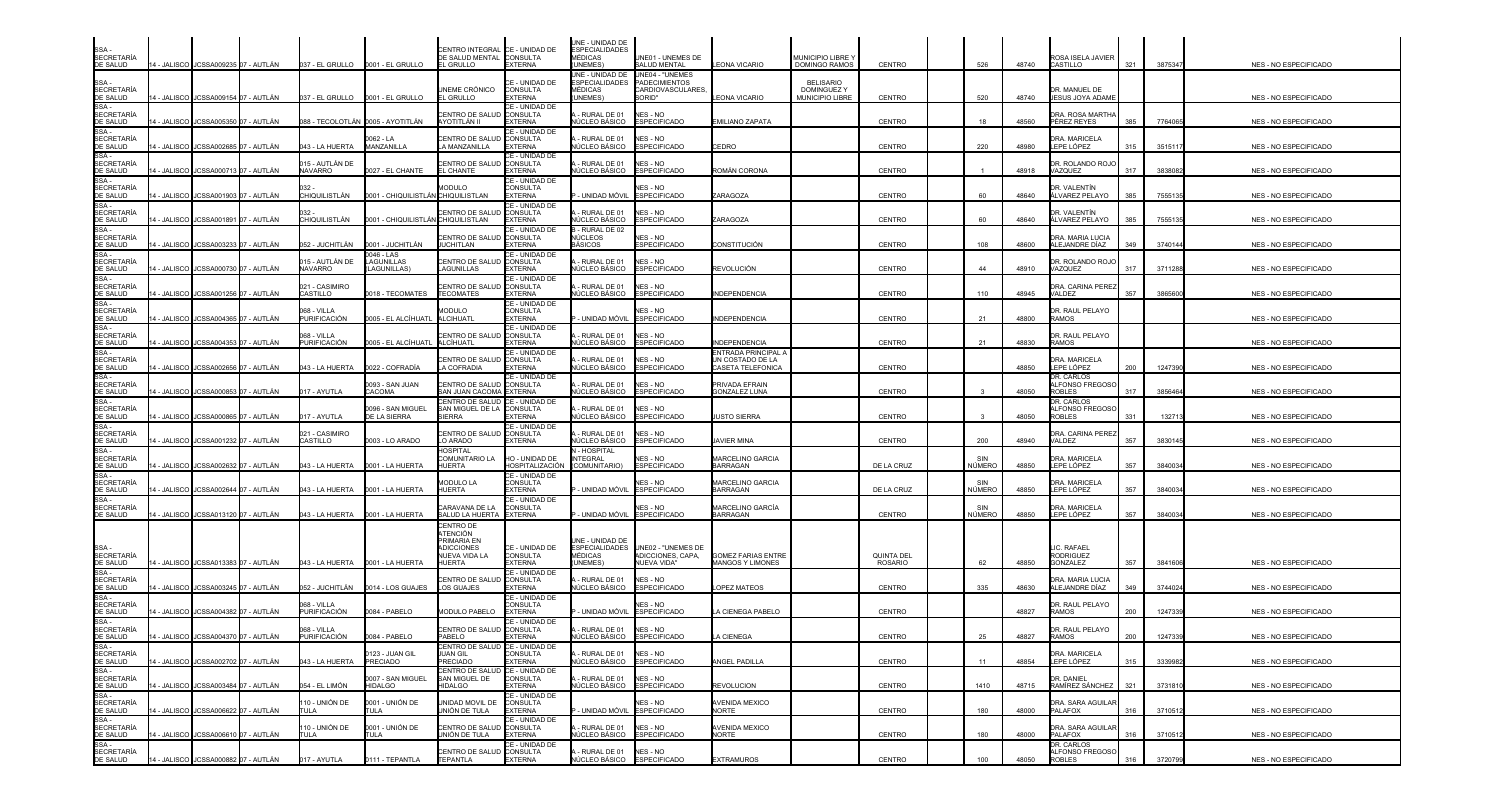| SSA -<br><b>SECRETARÍA</b><br>DE SALUD   |             | 4 - JALISCO I JCSSA006371 07 - AUTLÁN |                        | 102 - TONAYA                    | 0001 - TONAYA                                    | CENTRO DE SALUD CONSULTA<br><b>TONAYA</b>                                                  | CE - UNIDAD DE<br><b>EXTERNA</b>                    | B - RURAL DE 02<br>NÚCLEOS<br>BÁSICOS      | NES - NO<br>ESPECIFICADO                                              | GUILLERMO PRIETO                                    | CENTRO                                           | 60            | 48761 | DR. ENRIQUE DIÁZ<br><b>HORTA</b>                | 343 | 4310372            | NES - NO ESPECIFICADO        |
|------------------------------------------|-------------|---------------------------------------|------------------------|---------------------------------|--------------------------------------------------|--------------------------------------------------------------------------------------------|-----------------------------------------------------|--------------------------------------------|-----------------------------------------------------------------------|-----------------------------------------------------|--------------------------------------------------|---------------|-------|-------------------------------------------------|-----|--------------------|------------------------------|
| SSA -<br><b>SECRETARÍA</b><br>DE SALUD   |             | - JALISCO JCSSA006383 07 - AUTLÁN     |                        | 102 - TONAYA                    | 0001 - TONAYA                                    | <b>MODULO</b><br>COATLANCILLO                                                              | CE - UNIDAD DE<br>CONSULTA<br><b>EXTERNA</b>        | · UNIDAD MÓVII                             | <b>VES - NO</b><br><b>ESPECIFICADO</b>                                | GUILLERMO PRIETO                                    | CENTRO                                           | 60            | 48761 | )R. ENRIQUE DIÁZ<br><b>HORTA</b>                | 343 | 4310372            | NES - NO ESPECIFICADO        |
| SSA -<br><b>SECRETARÍA</b><br>DE SALUD   |             | - JALISCO JCSSA001244 07 - AUTLÁN     |                        | 021 - CASIMIRO<br>CASTILLO      | 011 - EL CHICO                                   | CENTRO DE SALUD<br>EL CHICO                                                                | CE - UNIDAD DE<br><b>CONSULTA</b><br>EXTERNA        | RURAL DE 01<br>ÚCLEO BÁSICO                | NES - NO<br><b>ESPECIFICADO</b>                                       | FRANCISCO I. MADERO                                 | CENTRO                                           | 37            | 48948 | )RA. CARINA PEREZ<br>ALDEZ                      | 357 | 3830188            | NES - NO ESPECIFICADO        |
| SSA -<br><b>SECRETARÍA</b>               |             |                                       |                        | 068 - VILLA<br>PURIFICACIÓN     | 0001 - VILLA<br><b>PURIFICACIÓN</b>              | <b>MODULO</b><br><b>PURIFICACION</b>                                                       | CE - UNIDAD DE<br>CONSULTA                          |                                            | <b>NES - NO</b>                                                       |                                                     |                                                  |               |       | <b>JR. RAUL PELAYO</b><br>RAMOS                 | 357 |                    |                              |
| DE SALUD<br>SSA -<br><b>SECRETARÍA</b>   |             | ∔ - JALISCO IJCSSA004341 O7 - AUTLÁN  |                        | 068 - VILLA                     | 0001 - VILLA                                     | CENTRO DE SALUI                                                                            | <b>EXTERNA</b><br>CE - UNIDAD DE<br><b>CONSULTA</b> | · UNIDAD MÓVIL<br>- RURAL DE 02<br>NÚCLEOS | <b>ESPECIFICADO</b><br>NES - NO                                       | UÁREZ                                               | CENTRO                                           | 380           | 48800 | DR. RAUL PELAYO                                 |     | 3750055            | NES - NO ESPECIFICADO        |
| DE SALUD<br>SSA -<br><b>SECRETARÍA</b>   |             | - JALISCO   JCSSA004336  07 - AUTLAN  |                        | PURIFICACIÓN<br>068 - VILLA     | PURIFICACIÓN<br>0001 - VILLA                     | <b>PURIFICACION</b><br>CARAVANA DE LA<br>SALUD VILLA                                       | <b>EXTERNA</b><br>CE - UNIDAD DE<br>CONSULTA        | <b>BÁSICOS</b>                             | <b>ESPECIFICADO</b><br>NES - NO                                       | JÁREZ                                               | CENTRO                                           | 380           | 48800 | RAMOS<br>DR. RAÚL PELAYO                        | 357 | 3750055            | NES - NO ESPECIFICADO        |
| DE SALUD<br>$SSA -$<br><b>SECRETARÍA</b> |             | - JALISCO JJCSSA013132 07 - AUTLÁN    |                        | PURIFICACIÓN<br>110 - UNIÓN DE  | PURIFICACIÓN<br>0040 - SAN                       | PURIFICACIÓN<br>CENTRO DE SALUD                                                            | <b>EXTERNA</b><br>CE - UNIDAD DE<br>CONSULTA        | - UNIDAD MÓVIL<br>- RURAL DE 01            | <b>ESPECIFICADO</b><br>NES - NO                                       | JÁREZ                                               | CENTRO                                           | 380           | 48800 | RAMOS<br>DRA. SARA AGUILAF                      | 357 | 3750055            | NES - NO ESPECIFICADO        |
| DE SALUD<br>SSA -                        |             | 4 - JALISCO JCSSA006646 07 - AUTLÁN   |                        | TULA.                           | LEMENTE                                          | SAN CLEMENTE<br>CENTRO DE SALUD                                                            | <b>EXTERNA</b><br>CE - UNIDAD DE                    | <b>VÚCLEO BÁSICO</b>                       | <b>ESPECIFICADO</b>                                                   | EMILIANO ZAPATA                                     | CENTRO                                           | 21            | 48020 | ALAFOX                                          | 316 | 3836098            | NES - NO ESPECIFICADO        |
| <b>SECRETARÍA</b><br>DE SALUD<br>SSA-    | - JALISCO   | JCSSA006634 07 - AUTLÁN               |                        | 110 - UNIÓN DE<br>TULA          | 0021 - IXTLAHUACÁN<br>DE SANTIAGO                | IXTLAHUACAN DE<br>SANTIAGO<br>CARAVANA DE LA                                               | <b>CONSULTA</b><br><b>EXTERNA</b><br>CE - UNIDAD DE | - RURAL DE 01<br>NÚCLEO BÁSICO             | NES - NO<br><b>ESPECIFICADO</b>                                       | <b>ENUSTIANO</b><br>CARRANZA                        | <b>CENTRO</b>                                    |               | 48000 | <b>DRA. SARA AGUILAF</b><br>PALAFOX             | 317 | 101022             | NES - NO ESPECIFICADO        |
| <b>SECRETARÍA</b><br>DE SALUD<br>SSA -   |             | 4 - JALISCO JCSSA006482 07 - AUTLÁN   |                        | TUXCACUESCO                     | 0001 ·<br><b>UXCACUESCO</b>                      | SALUD<br>TUXCACUESCO                                                                       | CONSULTA<br><b>EXTERNA</b><br>CE - UNIDAD DE        | - UNIDAD MÓVIL                             | <b>JES - NO</b><br><b>ESPECIFICADO</b>                                | CENTENARIO                                          | CENTRO                                           | 80            | 48770 | R. ROBERTO<br>GARCÍA MICHEL                     | 343 | 4139514            | NES - NO ESPECIFICADO        |
| <b>SECRETARÍA</b><br>DE SALUD            | - JALISCO   | JCSSA006470 07 - AUTLÁN               |                        | <b>TUXCACUESCO</b>              | <b>TUXCACUESCO</b>                               | CENTRO DE SALUD<br>TUXCACUESCO                                                             | <b>CONSULTA</b><br><b>EXTERNA</b>                   | RURAL DE 01<br>NÚCLEO BÁSICO               | NES - NO<br><b>ESPECIFICADO</b>                                       | <b>ENTENARIO</b>                                    | CENTRO                                           | 80            | 48770 | )R. ROBERTO<br>GARCÍA MICHEI                    | 343 | 413951             | NES - NO ESPECIFICADO        |
| SSA-<br><b>SECRETARÍA</b><br>DE SALUD    |             | - JALISCO JJCSSA006494 07 - AUTLÁN    |                        | 106 -<br><b>TUXCACUESCO</b>     | 0006 - APULCO                                    | CENTRO DE SALUD<br>APULCO                                                                  | CE - UNIDAD DE<br><b>CONSULTA</b><br><b>EXTERNA</b> | RURAL DE 01<br>IÚCLEO BÁSICO               | NES - NO<br><b>ESPECIFICADO</b>                                       | <b>ADERO</b>                                        | CENTRO                                           | 15            | 48788 | <b>DR. ROBERTO</b><br>GARCÍA MICHEI             |     |                    | <b>NES - NO ESPECIFICADO</b> |
| SSA-<br><b>SECRETARÍA</b><br>DE SALUD    |             | ∔ - JALISCO I JCSSA002673 O7 - AUTLÁN |                        | 043 - LA HUERTA                 | 0041 - FRANCISCO<br>VILLA                        | CENTRO DE SALUD CONSULTA<br><b>FRANCISCO VILLA</b>                                         | CE - UNIDAD DE<br><b>EXTERNA</b>                    | RURAL DE 01<br>IÚCLEO BÁSICO               | NES - NO<br><b>ESPECIFICADO</b>                                       | ALVARO OBREGON<br>ESQUINA 20 DE<br><b>NOVIEMBRE</b> | CENTRO                                           | 282           | 48878 | <b>DRA. MARICELA</b><br>EPE LÓPEZ               | 315 | 3510481            | NES - NO ESPECIFICADO        |
| SSA -<br>SECRETARÍA                      |             |                                       |                        |                                 |                                                  | <b>ENTRO DE SALUD</b>                                                                      | CE - UNIDAD DE<br><b>CONSULTA</b>                   | RURAL DE 01                                | NES - NO                                                              |                                                     |                                                  |               |       | <b>RA. MARICELA</b>                             |     |                    |                              |
| DE SALUD<br>SSA-                         |             | - JALISCO I JCSSA002743 07 - AUTLÁN   |                        | 043 - LA HUERTA                 | 0146 - PÉRULA                                    | PUNTA PERULA                                                                               | <b>EXTERNA</b><br>CE - UNIDAD DE                    | ÚCLEO BÁSICO                               | <b>ESPECIFICADO</b>                                                   | JÁREZ Y PARGO                                       | CENTRO                                           |               | 48854 | LEPE LÓPEZ                                      | 315 | 3339804            | NES - NO ESPECIFICADO        |
| <b>SECRETARÍA</b><br>DE SALUD<br>SSA-    | I - JALISCO | JCSSA000725 07 - AUTLÁN               |                        | 015 - AUTLÁN DE<br>NAVARRO      | 042 - EL JALOCOTE                                | CENTRO DE SALUD<br><b>JALOCOTE</b>                                                         | <b>CONSULTA</b><br><b>EXTERNA</b>                   | RURAL DE 01<br>ÚCLEO BÁSICO                | NES - NO<br><b>ESPECIFICADO</b>                                       | REVOLUCIÓN                                          | CENTRO                                           | 26            | 48908 | )R. ROLANDO ROJC<br><b>AZQUEZ</b>               | 317 | 389850             | NES - NO ESPECIFICADO        |
| <b>SECRETARÍA</b><br>DE SALUD            |             | - JALISCO JCSSA005374 07 - AUTLÁN     |                        |                                 | 088 - TECOLOTLÁN 0041 - TAMAZULITA               | CENTRO DE SALUD<br>TAMAZULITA                                                              | CE - UNIDAD DE<br><b>CONSULTA</b><br><b>EXTERNA</b> | RURAL DE 01<br>ÚCLEO BÁSICO                | NES - NO<br><b>ESPECIFICADO</b>                                       | <b>ICENTE GUERRERO</b>                              | CENTRO                                           | $1-C$         | 48563 | <b>DRA. ROSA MARTHA</b><br>PÉREZ REYES          | 385 | 7764203            | NES - NO ESPECIFICADO        |
| SSA -<br><b>SECRETARÍA</b><br>DE SALUD   |             | - JALISCO JCSSA005082 VALLARTA        | 8 - PUERTO             | 084 - TALPA DE<br>ALLENDE       | 0053 - CONCEPCIÓN<br>DEL BRAMADOR (LA<br>CONCHA) | CENTRO DE SALUD<br>DE CONCEPCION<br>DE BRAMADOR                                            | CE - UNIDAD DE<br><b>CONSULTA</b><br><b>EXTERNA</b> | RURAL DE 01<br>IÚCLEO BÁSICO               | NES - NO<br><b>ESPECIFICADO</b>                                       | CERCA DE LA PLAZA                                   | CONCEPCIÓN DEL<br><b>BRAMADOR (LA</b><br>CONCHA) |               | 48240 | INFRO. JUAN JOSE<br><b>GONZALEZ GARCIA</b>      | 555 | 1509225<br>1509233 | ssjvallarta@salud.gob.mx     |
| SSA<br><b>SECRETARÍA</b>                 |             |                                       | 08 - PUERTO            | 020 - CABO                      |                                                  | CENTRO DE SALUD CONSULTA                                                                   | CE - UNIDAD DE                                      | - RURAL DE 02<br>NÚCLEOS                   | <b>NES - NO</b>                                                       | PABLO RIOS ESQUINA                                  |                                                  |               |       | DR. ADRIAN PONCE                                |     |                    |                              |
| DE SALUD<br>SSA-<br><b>SECRETARÍA</b>    |             | - JALISCO JCSSA001162 VALLARTA        | 8 - PUERTO             | <b>CORRIENTES</b><br>020 - CABO | 0001 - EL TUITO                                  | EL TUITO<br><b>VIÓDULO CABO</b>                                                            | <b>EXTERNA</b><br>CE - UNIDAD DE<br><b>CONSULTA</b> | BÁSICOS                                    | <b>ESPECIFICADO</b>                                                   | <b>/ICENTE GUERRERO</b><br>PABLO RIOS ESQUINA       |                                                  |               | 48400 | TARULA                                          | 322 | 2690280            | ssjvallarta@salud.gob.mx     |
| DE SALUD<br>SSA-                         |             | I - JALISCO JCSSA001174               | VALLARTA               | <b>CORRIENTES</b>               | 0001 - EL TUITO                                  | <b>CORRIENTES</b>                                                                          | <b>EXTERNA</b>                                      | - UNIDAD MÓVIL                             | NES - NO<br><b>ESPECIFICADO</b>                                       | <b>/ICENTE GUERRERO</b>                             |                                                  |               | 48400 | CELIA SORDIA<br>ZEPEDA                          | 322 | 2690280            | NES - NO ESPECIFICADO        |
| <b>SECRETARÍA</b><br>DE SALUD            | - JALISCO   | JCSSA001186                           | 8 - PUERTO<br>VALLARTA | 020 - CABO<br><b>CORRIENTES</b> | 001 - EL TUITO                                   | <i><b>IÓDULO CABO</b></i><br>CORRIENTES I                                                  | CE - UNIDAD DE<br><b>CONSULTA</b><br><b>EXTERNA</b> | - UNIDAD MÓVIL                             | <b>NES - NO</b><br><b>ESPECIFICADO</b>                                | <b>RENTE AL PARQUE</b>                              | EL TUITO                                         |               | 48400 | NFRA. LUZ<br><i>I</i> ARIANA LEAL RUÍZ          | 322 | 269028             | NES - NO ESPECIFICADO        |
| SSA -<br><b>SECRETARÍA</b><br>DE SALUD   |             | I - JALISCO JCSSA004295 VALLARTA      | 8 - PUERTO             | 067 - PUERTO<br>VALLARTA        | 028 - IXTAPA                                     | CENTRO DE SALUD<br><b>XTAPA</b>                                                            | CE - UNIDAD DE<br>CONSULTA<br><b>EXTERNA</b>        | - RURAL DE 02<br>NÚCLEOS<br>BÁSICOS        | NES - NO<br><b>ESPECIFICADO</b>                                       | ESÚS MEZA Y NIÑOS<br>HÉROES                         | CENTRO                                           |               | 48280 | <b>DRA. VERONICA</b><br>TREVIÑO BERNAL          | 322 | 2813235            | ssjvallarta@salud.gob.mx     |
| SSA -<br><b>SECRETARÍA</b><br>DE SALUD   | - JALISCO   | JCSSA013675 VALLARTA                  | 8 - PUERTO             | 067 - PUERTO<br>VALLARTA        | 028 - IXTAPA                                     | CENTRO DE SALUD<br><b>XTAPA 2</b>                                                          | CE - UNIDAD DE<br><b>CONSULTA</b><br><b>EXTERNA</b> | G - URBANO DE 04<br>NÚCLEOS<br>BÁSICOS     | NES - NO<br><b>ESPECIFICADO</b>                                       | <b>GAVIOTA</b>                                      | JARDÍNES                                         | 161           | 48290 | <b>DRA. VERONICA</b><br>TREVIÑO BERNAL          | 322 | 2813235            | NES - NO ESPECIFICADO        |
| SSA-<br><b>SECRETARÍA</b><br>DE SALUD    |             | - JALISCO JJCSSA004312 VALLARTA       | 08 - PUERTO            | 067 - PUERTO<br>VALLARTA        | 0038 - LAS PALMAS<br><b>DE ARRIBA</b>            | CENTRO DE SALUD<br>AS PALMAS                                                               | CE - UNIDAD DE<br><b>CONSULTA</b><br><b>EXTERNA</b> | - RURAL DE 02<br>NÚCLEOS<br>3ÁSICOS.       | NES - NO<br><b>ESPECIFICADO</b>                                       | PEDRO MORENO                                        | LAS PALMAS DE<br><b>ARRIBA</b>                   | 207           | 48260 | <b>DR. MARCIAL PEREZ</b><br>ULLOA               | 322 | 269221             | ssjvallarta@salud.gob.mx     |
| SSA-<br><b>SECRETARÍA</b>                |             |                                       | 08 - PUERTO            |                                 | 0034 - LA CRUZ DE                                | CENTRO DE SALUD                                                                            | CE - UNIDAD DE<br>CONSULTA                          | - RURAL DE 01                              | NES - NO                                                              |                                                     | LA CRUZ DE                                       | SIN           |       | <b>INFRA. ANGELICA</b><br>MARIA RIVERA          |     |                    |                              |
| DE SALUD<br>SSA -<br><b>SECRETARÍA</b>   | - JALISCO   | JCSSA006161 VALLARTA                  | 8 - PUERTO             | 100 - TOMATLÁN<br>067 - PUERTO  | ORETO<br>0001 - PUERTO                           | CRUZ DE LORETO<br>MÓDULO PUERTO                                                            | <b>EXTERNA</b><br>CE - UNIDAD DE<br>CONSULTA        | ÚCLEO BÁSICO                               | <b>ESPECIFICADO</b><br><b>NES - NO</b>                                | \VENIDA MÉXICO                                      | LORETO                                           | <b>NÚMERO</b> | 48460 | LDRETE<br><b>INFRA. ROSA</b><br><b>SONZÁLEZ</b> | 322 | 281401             | ssjvallarta@salud.gob.mx     |
| DE SALUD                                 |             | 4 - JALISCO JCSSA004242 VALLARTA      |                        | VALLARTA                        | /ALLARTA                                         | /ALLARTA<br><b>CENTRO DE</b>                                                               | EXTERNA                                             | UNIDAD MÓVIL                               | <b>ESPECIFICADO</b>                                                   | JÁREZ                                               | PUERTO VALLARTA                                  | 957           | 48300 | <b>ARRERA</b>                                   | 322 | 2233929            | NES - NO ESPECIFICADO        |
| SSA -<br>SECRETARÍA<br>DE SALUD          |             | 4 - JALISCO JCSSA013651 VALLARTA      | 08 - PUERTO            | 067 - PUERTO<br>VALLARTA        | 0001 - PUERTO<br>VALLARTA                        | ATENCIÓN<br>PRIMARIA EN<br><b>ADICCIONES</b><br>CENTRO NUEVA<br>VIDA DE PUERTO<br>VALLARTA | CE - UNIDAD DE<br>CONSULTA<br><b>EXTERNA</b>        | UNE - UNIDAD DE<br>MÉDICAS<br>UNEMES)      | ESPECIALIDADES UNE02 - "UNEMES DE<br>ADICCIONES, CAPA.<br>NUEVA VIDA" | <b>ZALEA</b>                                        | 24 DE FEBRERO                                    | 371           | 48280 | PEDRO DAMIAN<br><b>ACEVES AGUIRRE</b>           | 322 | 2816699            | NES - NO ESPECIFICADO        |
| SSA -<br><b>SECRETARÍA</b>               |             |                                       | 08 - PUERTO            | 067 - PUERTO                    | 0001 - PUERTO                                    | CENTRO DE SALUD <b>I</b> CE - UNIDAD DE<br>RAFAEL CUEVA                                    | <b>CONSULTA</b>                                     | - URBANO DE 05<br>NÚCLEOS                  | NES - NO                                                              |                                                     |                                                  |               |       | DRA. ALICIA DE                                  |     |                    |                              |
| DE SALUD                                 |             | 4 - JALISCO JCSSA004271 VALLARTA      |                        | VALLARTA                        | VALLARTA                                         | ZEPEDA<br>UNIDAD MÓVIL DE                                                                  | <b>EXTERNA</b>                                      | BÁSICOS                                    | <b>ESPECIFICADO</b>                                                   | <b>ABASOLO</b>                                      | EL PITILLAL                                      | 88            | 48290 | <b>ALBA MACIAS</b>                              | 322 | 2254165            | ssjvallarta@salud.gob.mx     |
| SSA -                                    |             |                                       |                        |                                 |                                                  | ATENCIÓN A LA<br>SALUD DE LA                                                               | CE - UNIDAD DE                                      |                                            |                                                                       |                                                     |                                                  |               |       |                                                 |     |                    |                              |
| <b>SECRETARÍA</b><br>DE SALUD            |             | 14 - JALISCO JCSSA013272 VALLARTA     | 08 - PUERTO            | 067 - PUERTO<br>VALLARTA        | 0001 - PUERTO<br>VALLARTA                        | MUJER PUERTO<br>VALLARTA                                                                   | <b>CONSULTA</b><br><b>EXTERNA</b>                   | - UNIDAD MÓVIL ESPECIFICADO                | NES - NO                                                              | IESÚS LANGARICA Y<br>IUÁREZ                         | CENTRO                                           | 955           | 48300 | DRA. SILVIA<br><b>GUZMAN RAMÍREZ</b>            | 322 | 2221104            | NES - NO ESPECIFICADO        |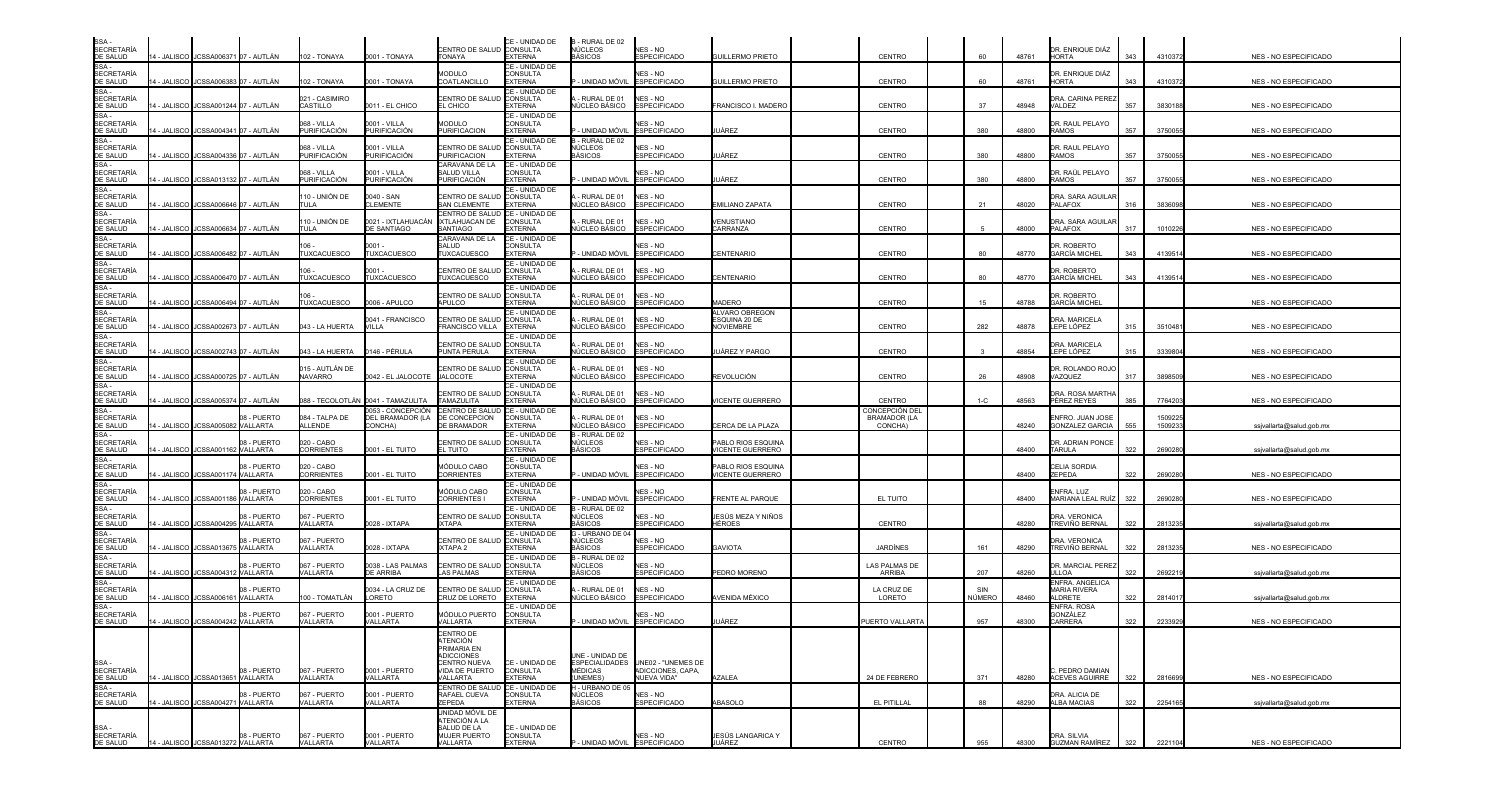| SSA -<br>SECRETARÍA<br><u>DE SALUD</u>                                                                |                                     | 08 - PUERTO                    | 067 - PUERTO                               | 0001 - PUERTO                                       | <b>HOSPITAL</b><br>REGIONAL DE                                                                                                  | HO - UNIDAD DE                                             | - HOSPITAL                                                           | NES-NO                                 | <b>NORUEGA ENTRE</b><br>GUERRERO Y                       |                                              |                      |       | <b>DEMETRIO</b>                                                       |     | 299560             |                          |
|-------------------------------------------------------------------------------------------------------|-------------------------------------|--------------------------------|--------------------------------------------|-----------------------------------------------------|---------------------------------------------------------------------------------------------------------------------------------|------------------------------------------------------------|----------------------------------------------------------------------|----------------------------------------|----------------------------------------------------------|----------------------------------------------|----------------------|-------|-----------------------------------------------------------------------|-----|--------------------|--------------------------|
|                                                                                                       | 4 - JALISCO JCSSA00423              | <b>VALLARTA</b>                | VALLARTA                                   | <b>VALLARTA</b>                                     | UERTO VALLARTA                                                                                                                  | HOSPITALIZACIÓN                                            | <b>GENERAL</b>                                                       | <b>ESPECIFICADO</b>                    | DINAMARCA                                                | VILLAS DEL REA                               | 580                  | 48320 | TEJEDA MELANO                                                         | 322 | 299560             | NES - NO ESPECIFICADO    |
| $SSA -$<br><b>SECRETARÍA</b>                                                                          | 4 - JALISCO<br>JCSSA004266 VALLARTA | 08 - PUERTO                    | 067 - PUERTO<br>VALLARTA                   | 0001 - PUERTO<br>VALLARTA                           | CENTRO DE SALUD<br>DOCTOR ROBERTO CONSULTA<br><b>JENDIOLA ORTA</b>                                                              | CE - UNIDAD DE<br><b>EXTERNA</b>                           | - URBANO DE 04<br>NÚCLEOS<br>AÁSICOS                                 | <b>NFS - NO</b><br><b>ESPECIFICADO</b> | RIVERA DEL RIO                                           | <b>EMILIANO ZAPATA</b>                       | 200                  | 48380 | R. MANUFI<br><b>ADILLA PEREZ</b>                                      | 322 | 2225444            | ssjvallarta@salud.gob.mx |
| SECRETARIA<br>DE SALUD<br>SSA -<br>SECRETARÍA<br>DE SALUD<br>SSA -<br>SECRETARÍA<br>SSA -<br>SSA -    | 4 - JALISCO<br><b>JCSSA01285</b>    | 08 - PUERTO<br>VALLARTA        | 067 - PUERTO<br>VALLARTA                   | 0001 - PUERTO<br>VALLARTA                           | LMACÉN                                                                                                                          | <b>ESTABLECIMIENTO</b><br><b>DE APOYO</b>                  | ALM - ALMACENES ESPECIFICADO                                         | NES - NO                               | JÁREZ                                                    | CENTRO                                       | 956                  | 48300 | <b>ERNARDO DUARTE</b><br>PACHECO                                      | 322 | 2221104            | NES - NO ESPECIFICADO    |
|                                                                                                       | 4 - JALISCO<br>JCSSA012701          | 08 - PUERTO<br><b>VALLARTA</b> | 067 - PUERTO<br>VALLARTA                   | 0001 - PUERTO<br>VAI I ARTA                         | <b>PEICINAS</b><br><b>IDMINISTRATIVAS</b>                                                                                       | <b>ESTABLECIMIENT</b><br>DE APOYO                          | OFI - OFICINAS<br>ADMINISTRATIVA                                     | <b>JFS - NO</b><br><b>ESPECIFICADO</b> | JÁREZ Y JESÚS<br>LANGARICA                               | CENTRO                                       | 955                  | 48300 | <b>I.DE A. JOSE LUIS</b><br><b>AGUILAR NAVARRO</b>                    | 322 | 2221104            | NES - NO ESPECIFICADO    |
| <b>SECRETARÍA</b><br>DE SALUD                                                                         | 4 - JALISCO<br>ICSSA004283          | 08 - PUERTO<br>VALLARTA        | 067 - PUERTO<br>VALLARTA                   | 0001 - PUERTO<br>VALLARTA                           | CENTRO DE SALUD<br>PUERTO VALLARTA CONSULTA<br>CENTRO)                                                                          | CE - UNIDAD DE<br><b>EXTERNA</b>                           | - URBANO DE 08<br>NÚCLEOS<br><b>ASICOS</b>                           | $JFS - NO$<br>SPECIFICADO              | JÁREZ                                                    | CENTRO                                       | 957                  | 48300 | <b>DR. MACEDONIO</b><br><b>HERNANDEZ</b><br><b>ARCIA</b>              | 322 | 223392             | ssjvallarta@salud.gob.mx |
| SSA-<br>SECRETARÍA<br>DE SALUD                                                                        | 4 - JALISCO JCSSA012981             | 08 - PUERTO<br>VALLARTA        | 067 - PUERTO<br>VALLARTA                   | 0001 - PUERTO<br>VALLARTA                           | ABORATORIO DE<br><b>SALUD PUBLICA</b>                                                                                           | <b>ESTABLECIMIENTO</b><br>DE APOYO                         | LAB-<br><b>LABORATORIOS</b>                                          | NES - NO<br><b>ESPECIFICADO</b>        | RIVERA DEL RIO                                           | EMILIANO ZAPATA                              | 200                  | 48389 | I.F.B. MARCELA<br>/ILLA ESTRADA                                       | 322 | 2225444            | NES - NO ESPECIFICADO    |
| SSA -<br>SECRETARÍA<br>DE SALUD                                                                       | 4 - JALISCO JCSSA013086 VALLARTA    | 08 - PUERTO                    | 067 - PUERTO<br>VALLARTA                   | 0001 - PUERTO<br>VALLARTA                           | CENTRO<br>AMBULATORIO<br>PARA LA<br>PREVENCION DEL<br>SIDA F<br><b>NFECCIONES DE</b><br>TRANSMISIÓN<br>EXUAL (CAPASITS) EXTERNA | CE - UNIDAD DE<br>CONSULTA                                 | INF - UNIDAD DE<br><b>ESPECIALIDADES</b><br>MÉDICAS<br><b>INFMES</b> | UNE03 - UNEMES<br>CAPASIT (VIH/SIDA)   | AI DAMA                                                  | VILLAS DEL REAL                              | 1013                 | 48290 | DRA. ILEANA<br><b>MARICELA RUIZ</b><br>ROZCO                          | 322 | 2994715            | ssjvallarta@salud.gob.mx |
| SSA -<br>SECRETARÍA<br>DE SALUD                                                                       | 4 - JALISCO<br>JCSSA00511           | 08 - PUERTO<br>VALLARTA        | 084 - TALPA DE<br>ALLENDE                  | 0066 - LA CUESTA                                    | MÓDULO TALPA (LA CONSULTA<br>CUESTA)                                                                                            | CE - UNIDAD DE<br>EXTERNA                                  | UNIDAD MÓVIL                                                         | NES - NO<br><b>ESPECIFICADO</b>        | RUMBO A LA SALIDA A<br>TALPA A DOS<br>UADRAS DE LA PLAZA | LA CUESTA                                    |                      | 48220 | NFRA, NORMA<br><b><i>FESENIA</i></b><br><b>GUTIÉRREZ</b><br>SUTIÉRREZ | 200 | 1247337<br>1247338 | NES - NO ESPECIFICADO    |
|                                                                                                       | 4 - JALISCO<br>JCSSA005106          | 08 - PUERTO<br>VALLARTA        | 084 - TALPA DE<br>ALLENDE                  | 0066 - LA CUESTA                                    | CENTRO DE SALUD CONSULTA<br>A CUESTA                                                                                            | CE - UNIDAD DE<br><b>FXTFRNA</b>                           | - RURAL DE 01<br>NÚCLEO BÁSICO                                       | NES - NO<br>ESPECIFICADO               | UMBO A LA SALIDA A<br>TALPA A DOS<br>CUADRAS DE LA PLAZA | LA CUESTA                                    |                      | 48250 | <b>INFRA. MARIA INES</b><br><b>EPEDA QUINTERO</b>                     | 200 | 1247338            |                          |
| SSA -<br>SECRETARÍA<br>DE SALUD<br>SSA -<br>SECRETARÍA<br>DE SALUD                                    | 4 - JALISCO JCSSA001203             | 08 - PUERTO<br><b>VALLARTA</b> | 020 - CABO<br>CORRIENTES                   | 0041 - LLANO<br><b>GRANDE DE IPALA</b>              | CENTRO DE SALUD<br>LLANO GRANDE DE<br><b>IPALA</b>                                                                              | CE - UNIDAD DE<br>CONSULTA<br><b>EXTERNA</b>               | RURAL DE 01<br>IÚCLEO BÁSICO                                         | IES - NO<br>SPECIFICADO                | PRINCIPAL                                                | LANO GRANDE DE<br><b>IPALA</b>               |                      | 48400 | NFRA. FLORENCIA<br>AMARAZ MONTES                                      |     |                    | ssjvallarta@salud.gob.mx |
|                                                                                                       |                                     | 08 - PUERTO                    | 067 - PUERTO                               |                                                     | CENTRO DE SALUD                                                                                                                 | CE - UNIDAD DE<br>CONSULTA                                 | - RURAL DE 02<br>NÚCLEOS                                             | NES - NO                               |                                                          |                                              |                      |       | <b>DRA, IRMA</b><br>YOLANDA<br>DELGADILLO                             |     |                    | ssjvallarta@salud.gob.mx |
|                                                                                                       | 4 - JALISCO<br><b>JCSSA004300</b>   | <b>VALLARTA</b>                | VALLARTA                                   | 0031 - LAS JUNTAS                                   | LAS JUNTAS                                                                                                                      | <b>FXTFRNA</b>                                             | BÁSICOS                                                              | SPECIFICADO                            | ÁZARO CÁRDENAS                                           | <b>LAS JUNTAS</b>                            | 128                  | 48291 | PRECIADO                                                              | 322 | 2900904            | ssjvallarta@salud.gob.mx |
| SSA -<br>SECRETARÍA<br>DE SALUD<br>SSA -<br>SECRETARÍA<br>DE SALUD<br>SSA -<br>SECRETARÍA             | JCSSA001191<br><b>- JALISCO</b>     | 08 - PUERTO<br>VALLARTA        | 020 - CABO<br>CORRIENTES                   | 0020 - CHACALA                                      | CENTRO DE SALUD<br><b>CHACALA</b>                                                                                               | CE - UNIDAD DE<br><b>CONSULTA</b><br>EXTERNA               | RURAL DE 01<br>√ÚCLEO BÁSICO                                         | <b>NFS - NO</b><br>SPECIFICADO         | PRINCIPAL                                                | CHACALA                                      |                      | 48427 | NFRA CARMELA<br><b>AGUIRRE RAMOS</b>                                  |     |                    | ssjvallarta@salud.gob.mx |
| DE SALUD                                                                                              | 4 - JALISCO<br>JCSSA006243 VALLARTA | 08 - PUERTO                    | 00 - TOMATLÁN                              | 0189 - JOSÉ MARÍA<br>PINO SUÁREZ<br>(NUEVO NAHUAPA) | CENTRO DE SALUD<br>OSÉ MA. PINO<br>UÁREZ                                                                                        | CE - UNIDAD DE<br>CONSULTA<br><b>XTERNA</b>                | RURAL DE 01<br>ÚCLEO BÁSICO                                          | <b>JFS-NO</b><br>SPECIFICADO           | <b>CARRETERA BARRA DE</b><br><b>OAQUAN</b>               | JOSÉ MARÍA PINO<br>SUÁREZ (NUEVO<br>NAHUAPA) |                      | 48455 | <b>INFRA. BLANCA E.</b><br><b>MBROSIO</b><br>RODRIGUEZ                | 322 | 2865500            | ssjvallarta@salud.gob.mx |
| SE SALSS<br>SSA -<br>SECRETARÍA<br>DE SALUD                                                           | 4 - JALISCO JCSSA003612             | 08 - PUERTO<br>VALLARTA        | 058 - MASCOTA                              | 146 - RINCÓN DE<br>MIRANDILLA                       | CENTRO DE SALUD<br>RINCON DE<br><b><i>INRANDILLAS</i></b>                                                                       | CE - UNIDAD DE<br>CONSULTA<br><b>EXTERNA</b>               | RURAL DE 01<br>ÚCLEO BÁSICO                                          | <b>VES - NO</b><br>SPECIFICADO         | NO DISPONIBI F                                           | RINCÓN DE<br><b>MIRANDILLA</b>               | SIN<br>NÚMERO        | 46950 | <b>MPSS. MIGUEL</b><br>ANGEL CRUZ<br><b>RRFGUIN</b>                   |     |                    | ssjvallarta@salud.gob.mx |
| SSA -<br>SECRETARÍA<br>DE SALUD<br>SSA -                                                              | <b>- JALISCO</b><br>JCSSA003600     | 08 - PUERTO<br>VALLARTA        | 58 - MASCOTA                               | 0117 - NAVIDAD                                      | ENTRO DE SALUD<br>NAVIDAD                                                                                                       | CE - UNIDAD DE<br><b>CONSULTA</b><br><b>EXTERNA</b>        | RURAL DE 01<br><b>IÚCLEO BÁSICO</b>                                  | NES - NO<br>SPECIFICADO                | <b>VO DISPONIBLE</b>                                     | <b>NAVIDAD</b>                               | SIN<br>NÚMERO        | 46930 | ENFRA. MARISOL<br>SANTIAGO<br>CARDENAZ                                |     |                    | ssjvallarta@salud.gob.mx |
| <b>SECRETARÍA</b><br>DE SALUD                                                                         | JCSSA007800 VALLARTA<br>4 - JALISCO | 08 - PUERTO                    | 080 - SAN<br>SEBASTIÁN DEL<br>OESTE        | 0101 - SAN FELIPE DE<br>HÍ.IAR                      | MÓDULO SAN<br>FLIPE DE HÍJAR                                                                                                    | CE - UNIDAD DE<br>CONSULTA<br><b>XTERNA</b>                | UNIDAD MÓVIL                                                         | <b>VES - NO</b><br>SPECIFICADO         | <b>HIDALGO</b>                                           | SAN FELIPE DE<br>HÍJAR                       | SIN<br>NÚMERO        | 46970 | NFRA. GUADALUPE<br><b>ECERRA AMARAL</b>                               | 322 | 2973028            | NES - NO ESPECIFICADO    |
| $SSA -$                                                                                               | 4 - JALISCO JCSSA004872             | 08 - PUERTO<br>VALLARTA        | 080 - SAN<br>SEBASTIÁN DEL<br><b>OESTE</b> | 0101 - SAN FELIPE DI<br>HÍJAR                       | CENTRO DE SALUD<br>SAN FELIPE DE<br><b>HIJAR</b>                                                                                | CE - UNIDAD DE<br><b>CONSULTA</b><br><b><i>EXTERNA</i></b> | - RURAL DE 01<br>IÚCLEO BÁSICO                                       | <b>ES-NO</b><br>SPECIFICADO            | <b>HIDAL GO</b>                                          | SAN FELIPE DE<br>HÍJAR                       | SIN<br>NÚMERO        | 46970 | NFRA. GUADALUPI<br>ÍAÑEZ MORALES                                      | 322 | 2973028            | ssivallarta@salud.gob.mx |
|                                                                                                       | 4 - JALISCO<br>ICSSA005094          | 08 - PUERTO<br>VALLARTA        | 084 - TALPA DE<br><b>ALLENDE</b>           | 0063 - CUALE                                        | CENTRO DE SALUD<br>L CUALE                                                                                                      | CE - UNIDAD DE<br><b>CONSULTA</b><br>EXTERNA               | RURAL DE 01<br><b>IÚCLEO BÁSICO</b>                                  | <b>JFS-NO</b><br>SPECIFICADO           | ENTRANDO POR EL<br>CRUCERO DEL CUALE<br>CERCA DE TALPA   | <b>CUALE</b>                                 |                      | 48220 | DR. JOSE DOLORES<br>CERVANTES<br>/ALDEZ                               |     |                    | ssjvallarta@salud.gob.mx |
| SSA -<br>SECRETARÍA<br>DE SALUD<br>SSA -<br>SECRETARÍA<br>DE SALUD<br>SSA -<br>SECRETARÍA<br>DE SALUD | 4 - JALISCO<br>JCSSA004860 VALLARTA | 08 - PUERTO                    | 080 - SAN<br>SEBASTIÁN DEL<br>OESTE        | 0001 - SAN<br>SEBASTIÁN DEL<br>OESTE                | MÓDULO SAN<br>SEBASTIÁN DEL<br><b>DESTE</b>                                                                                     | CE - UNIDAD DE<br>CONSULTA<br><b>XTERNA</b>                | UNIDAD MÓVIL                                                         | <b>JFS - NO</b><br>SPECIFICADO         | <b>HIDAL GO</b>                                          | SAN SEBASTIÁN<br>DEL OESTE                   | SIN<br><b>NÚMERO</b> | 46990 | NFRA. MARÍA<br><b>ELENA AGUIRRE</b><br>TRUJILLO.                      | 322 | 2972892            | NES - NO ESPECIFICADO    |
| SE SALSS<br>SSA -<br>SECRETARÍA<br>DE SALUD                                                           | 4 - JALISCO<br><b>JCSSA00485</b>    | 08 - PUERTO<br>VALLARTA        | $080 - SAM$<br>SEBASTIÁN DEL<br>OESTE      | 0001 - SAN<br>SEBASTIÁN DEL<br><b>DESTE</b>         | CENTRO DE SALUD<br>SAN SEBASTIAN<br><b>DEL OESTE</b>                                                                            | CE - UNIDAD DE<br><b>CONSULTA</b><br><b>EXTERNA</b>        | - RURAL DE 01<br>IÚCLEO BÁSICO                                       | <b>IES - NO</b><br>SPECIFICADO         | <b>HIDALGO</b>                                           | SAN SEBASTIÁN<br>DEL OESTE                   | SIN<br>NÚMERO        | 46990 | R. JACOBO<br>CHALITA VELARDE                                          | 322 | 2972892            | ssjvallarta@salud.gob.mx |
| SSA -<br>SECRETARÍA<br>DE SALUD                                                                       | JCSSA005065<br>- JALISCO            | 08 - PUERTO<br><b>VALLARTA</b> | 084 - TALPA DE<br>ALLENDE                  | 0001 - TALPA DE<br><b>ALLENDE</b>                   | CENTRO DE SALUD CONSULTA<br><b>FALPA DE ALLENDE EXTERNA</b>                                                                     | CE - UNIDAD DE                                             | - RURAL DE 02<br>NÚCLEOS<br>BÁSICOS                                  | <b>IES - NO</b><br>SPECIFICADO         | <b>ZALIAS</b>                                            | ALPA DE ALLENDE                              | 21                   | 48200 | DR. JOSE D<br>CERVANTES<br>ALDEZ                                      | 388 | 3850954            | ssjvallarta@salud.gob.mx |
| SE SALOB<br>SSA -<br>SECRETARÍA<br>DE SALUD                                                           | JCSSA003624 VALLARTA<br>4 - JALISCO | 08 - PUERTO                    | 58 - MASCOTA                               | 0197 - ZACATONGO                                    | <b>ENTRO DE SALUD CONSULTA</b><br>ZACATONGO                                                                                     | CE - UNIDAD DE<br><b>EXTERNA</b>                           | - RURAL DE 01<br>IÚCLEO BÁSICO                                       | <b>NFS - NO</b><br><b>SPECIFICADO</b>  | <b>VO DISPONIBLE</b>                                     | ZACATONGO                                    | SIN<br>NÚMERO        | 46920 | NFRA. JOSE<br>LABIO NUÑEZ<br><b>ERVANTES</b>                          |     |                    | ssjvallarta@salud.gob.mx |
| $SSA -$<br><b>SECRETARÍA</b><br>DE SALUD                                                              | 4 - JALISCO JCSSA006156             | 08 - PUFRTO<br><b>VALLARTA</b> | 00 - TOMATLÁN                              | 0023 - CAMPO<br><b>ACOSTA</b>                       | ENTRO DE SALUD<br>AMPO ACOSTA                                                                                                   | CE - UNIDAD DE<br>CONSULTA<br><b>EXTERNA</b>               | - RURAL DE 01<br>IÚCLEO BÁSICO                                       | <b>IFS-NO</b><br>SPECIFICADO           | <b>EMILIANO ZAPATA</b>                                   | CAMPO ACOSTA                                 | SIN<br>NÚMERO        | 48480 | NFRA, FCA<br><b>MARTINEZ LOYOLA</b>                                   | 322 | 2257815            | ssjvallarta@salud.gob.mx |
| SSA -<br>SSA -<br>SECRETARÍA<br>DE SALUD                                                              | JCSSA003583 VALLARTA<br>4 - JALISCO | 08 - PUFRTO                    | 58 - MASCOTA                               | 0001 - MASCOTA                                      | HOSPITAL<br><b>COMUNITARIC</b><br><b>ASCOTA</b>                                                                                 | HO - UNIDAD DE<br>HOSPITALIZACIÓN                          | - HOSPITAL<br><b>INTEGRAL</b><br>(COMUNITARIO)                       | IES - NO<br><b>SPECIFICADO</b>         | FRANCISCO I. MADERO                                      | <b>MASCOTA</b>                               | 299                  | 46900 | <b>DR. SAUL CHAVEZ</b><br><b>AGUILAR</b>                              | 388 | 386017<br>3861823  | NES - NO ESPECIFICADO    |
| SSA -<br><b>SECRETARÍA</b><br>DE SALUD                                                                | 4 - JALISCO JCSSA003595 VALLARTA    | 08 - PUERTO                    | 58 - MASCOTA                               | 0001 - MASCOTA                                      | MÓDULO MASCOTA EXTERNA                                                                                                          | CE - UNIDAD DE<br>CONSULTA                                 | - UNIDAD MÓVIL ESPECIFICADO                                          | NES-NO                                 | FRANCISCO I. MADERO                                      | <b>MASCOTA</b>                               | 299                  | 46900 | MARÍA DEL<br>SOCORRO<br><b>SALCEDO AYON</b>                           | 388 | 3860174            | NES - NO ESPECIFICADO    |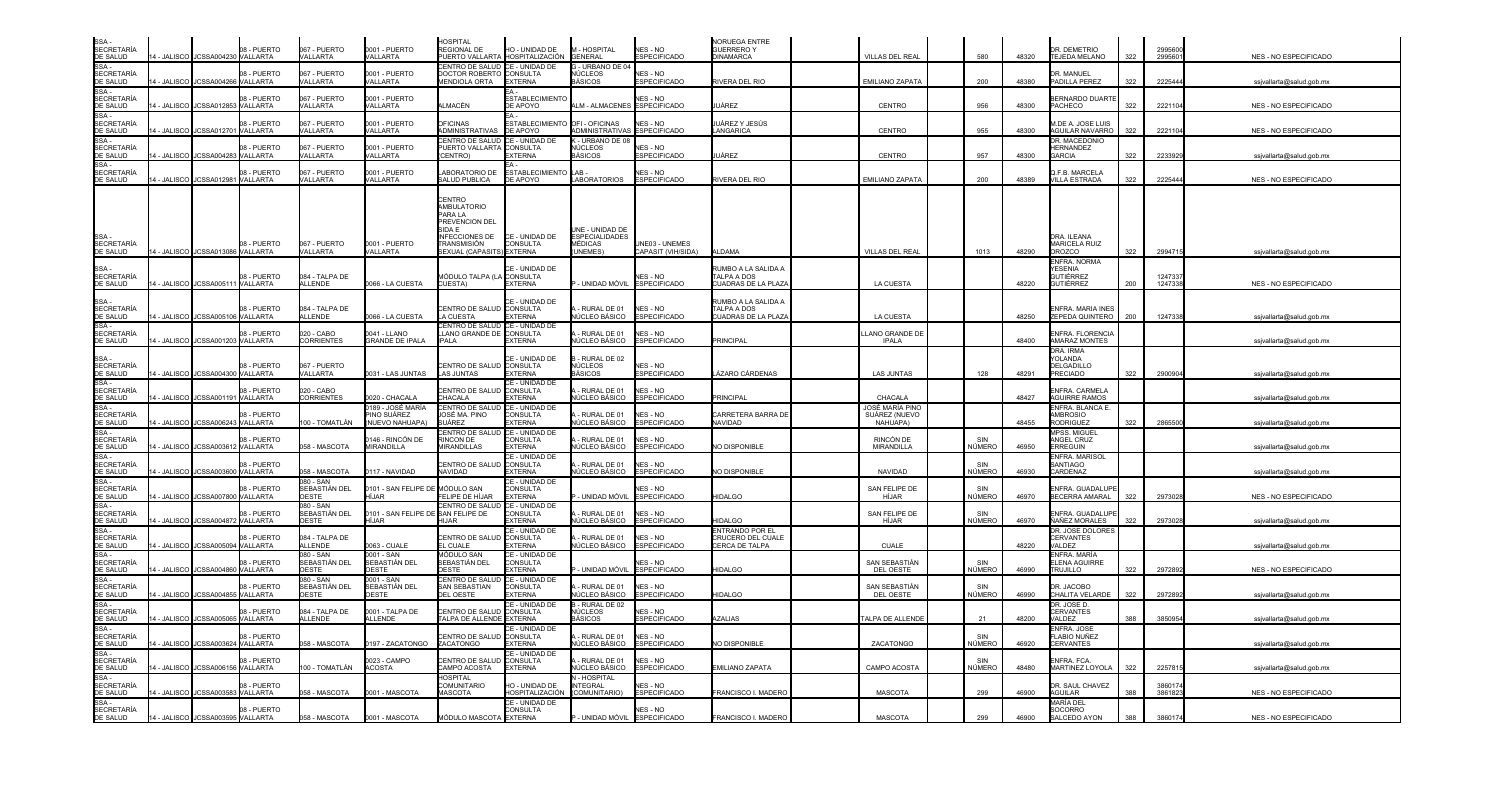| SSA<br><b>SECRETARÍA</b>                                                                               |             | 14 - JALISCO JCSSA013395 VALLARTA    | 08 - PUERTO             | 058 - MASCOTA                      | 0001 - MASCOTA                                | CENTRO DE<br><b>TENCION</b><br><b>PRIMARIA EN</b><br>ADICCIONES<br>NUEVA VIDA<br>MASCOTA | CE - UNIDAD DE<br>CONSULTA<br><b>EXTERNA</b>                | JNE - UNIDAD DE<br><b>ESPECIALIDADES</b><br>MÉDICAS<br><b>JNEMES</b> ) | UNE02 - "UNEMES DE<br>ADICCIONES, CAPA,<br><b>NUEVA VIDA"</b> | <b>HACIENDA</b><br>MIRANDILLAS ESQUINA<br>DE FEBRERO | LA QUINTA                          | 22            | 46900 | IC. EN PSIC.<br>RAFAEL PRESA<br>ARMENTA                             | 388 | 3862114            | NES - NO ESPECIFICADO        |
|--------------------------------------------------------------------------------------------------------|-------------|--------------------------------------|-------------------------|------------------------------------|-----------------------------------------------|------------------------------------------------------------------------------------------|-------------------------------------------------------------|------------------------------------------------------------------------|---------------------------------------------------------------|------------------------------------------------------|------------------------------------|---------------|-------|---------------------------------------------------------------------|-----|--------------------|------------------------------|
| DE SALUD<br>SSA -<br>SECRETARÍA<br>DE SALUD                                                            |             |                                      | 08 - PUERTO             |                                    | 075 - LLANO                                   | CENTRO DE SALUD<br><b>LANO GRANDE</b>                                                    | CE - UNIDAD DE<br>CONSULTA                                  | - RURAL DE 01                                                          | NES - NO                                                      |                                                      |                                    |               |       | ENFRA. MARIA DEL<br>REFUGIO FLORES                                  |     |                    |                              |
| SSA-                                                                                                   | 4 - JALISCO | JCSSA006202                          | VALLARTA<br>08 - PUERTO | 100 - TOMATLÁN                     | <b>GRANDE</b>                                 | CACALUTA<br><b>ENTRO DE SALUD</b>                                                        | <b>EXTERNA</b><br>CE - UNIDAD DE<br><b>CONSULTA</b>         | ÚCLEO BÁSICO<br>RURAL DE 01                                            | <b>ESPECIFICADO</b><br>NES - NO                               | NO DISPONIBLE                                        | <b>LLANO GRANDE</b>                | NÚMERO        | 48475 | <b>RODRIGUEZ</b><br>ENFRA. MA.<br><b>IRGINIA</b>                    | 322 | 2850440            | ssjvallarta@salud.gob.mx     |
| SECRETARÍA<br>DE SALUD<br>SSA -<br>SECRETARÍA                                                          | 4 - JALISCO | JCSSA006231                          | VALLARTA                | 00 - TOMATLÁN                      | 0167 - EL TULE<br>. 077.                      | L TULE                                                                                   | <b>EXTERNA</b><br>CE - UNIDAD DE                            | ÚCLEO BÁSICO                                                           | SPECIFICADO                                                   | AGO DE PATZCUARO<br>CERCA DE LA IGLESIA              | EL TULE                            | 48            | 48465 | <b>DOMINGUEZ</b><br>ENFRA. LUZ MARIA                                | 322 | 2865444            | ssjvallarta@salud.gob.mx     |
| DE SALUD<br>SSA-                                                                                       | - JALISCO   | JCSSA005123 VALLARTA                 | 08 - PUERTO             | 084 - TALPA DE<br><b>ALLENDE</b>   | DESMORONADO (EL<br>REAL)                      | CENTRO DE SALUD <b>(</b> CONSULTA<br>L DESMORONADO EXTERNA                               | CE - UNIDAD DE                                              | - RURAL DE 01<br>ÚCLEO BÁSICO                                          | NES - NO<br><b>ESPECIFICADO</b>                               | BAJANDO POR LA<br>CARRETERA A TALPA                  | DESMORONADO (EI<br>REAL)           |               | 48230 | ALOMERA<br><b>ROSALES</b><br>ENFRA. SABINA                          | 333 | 1420146            | ssjvallarta@salud.gob.mx     |
| SECRETARÍA<br>DE SALUD<br>SSA -                                                                        |             | 4 - JALISCO JCSSA004324 VALLARTA     | 08 - PUERTO             | 067 - PUERTO<br>VALLARTA           | 0044 - EL RANCHITO<br>EL COLESIO)             | <b>ENTRO DE SALUD CONSULTA</b><br>. RANCHITO<br><b>ENTRO DE SALUD</b>                    | EXTERNA<br>CE - UNIDAD DE                                   | - RURAL DE 01<br>IÚCLEO BÁSICO                                         | NES - NO<br><b>ESPECIFICADO</b>                               | \VENIDA PRIMAVERA                                    | EL RANCHITO                        | 455           | 48270 | <b>RTEGA</b><br><b>DOMINGUEZ</b>                                    | 322 | 2810129            | ssjvallarta@salud.gob.mx     |
| <b>SECRETARÍA</b><br>DE SALUD                                                                          |             | 4 - JALISCO JCSSA006214 VALLARTA     | 08 - PUERTO             | 100 - TOMATLÁN                     | 0143 - SAN RAFAEL<br>DE LOS MORENO            | SAN RAFAEL DE<br>OS MORENO                                                               | <b>CONSULTA</b><br><b>EXTERNA</b>                           | RURAL DE 01<br>ÚCLEO BÁSICO                                            | NES - NO<br>SPECIFICADO                                       | AVENIDA<br>CUAUHTEMOC                                | SAN RAFAEL DE<br><b>LOS MORENO</b> | 78            | 48476 | <b>NFRA. REYNA</b><br>NANDEY JIMENEZ                                | 322 | 286510             | ssjvallarta@salud.gob.mx     |
| SSA -<br>SECRETARÍA<br>DE SALUD                                                                        |             | 4 - JALISCO JCSSA006173              | 08 - PUERTO<br>VALLARTA | 100 - TOMATLÁN                     | 0053 - GARGANTILLO<br>(LA HACIENDA)           | CENTRO DE SALUD<br>GARGANTILLO                                                           | CE - UNIDAD DE<br><b>CONSULTA</b><br><b>EXTERNA</b>         | RURAL DE 01<br><b>IÚCLEO BÁSICO</b>                                    | NES - NO<br><b>ESPECIFICADO</b>                               | NIÑOS HEROES                                         | GARGANTILLO (LA<br>HACIENDA)       | 40            | 48450 | <b>INFRO. ROBERTO</b><br>LORES HEREDIA                              | 322 | 286622             | ssjvallarta@salud.gob.mx     |
|                                                                                                        | 4 - JALISCO | <b>JCSSA006220</b>                   | 8 - PUERTO<br>VALLARTA  | 00 - TOMATLÁN                      | 0159 - TEQUESQUITE                            | ENTRO DE SALUD<br>EL TEQUESQUITE                                                         | CE - UNIDAD DE<br><b>CONSULTA</b><br><b>EXTERNA</b>         | - RURAL DE 01<br>IÚCLEO BÁSICO                                         | NES - NO<br><b>ESPECIFICADO</b>                               | <b>JÉXICO</b>                                        | <b>TEQUESQUITE</b>                 | 13            | 48450 | NFRA. ELIZABETH<br>RODRIGUEZ<br><b>ILLALVAZO</b>                    | 322 | 2865762            | ssjvallarta@salud.gob.mx     |
|                                                                                                        |             |                                      | 8 - PUERTO              |                                    |                                               | <b>HOSPITAL</b><br>OMUNITARIO                                                            | HO - UNIDAD DE                                              | <b>HOSPITAL</b><br><b>INTEGRAL</b>                                     | NES - NO                                                      |                                                      |                                    |               |       | DRA. MARICELA<br><b>GONZALEZ</b>                                    |     | 298536             |                              |
| DE SALUD<br>SSA -<br>SECRETARÍA<br>DE SALUD<br>SSA -<br>SECRETARÍA<br>DE SALUD<br>DE SALUD<br>DE SALUD | 4 - JALISCO | JCSSA006115 VALLARTA                 | 8 - PUERTO              | 100 - TOMATLÁN                     | 0001 - TOMATLÁN                               | OMATLAN<br><b>IÓDULO</b>                                                                 | <b>HOSPITALIZACIÓN</b><br>CE - UNIDAD DE<br><b>CONSULTA</b> | <b>COMUNITARIO)</b>                                                    | <b>ESPECIFICADO</b><br>NES - NO                               | NDEPENDENCIA                                         | CENTRO                             | 203           | 48450 | <b>HERNANDEZ</b><br><b>NFRA. SAMUEL</b>                             | 322 | 2985356            | NES - NO ESPECIFICADO        |
| SSA-                                                                                                   | - JALISCO   | JCSSA006120 VALLARTA                 |                         | 100 - TOMATLÁN                     | 0001 - TOMATLÁN                               | OMATLÁN I                                                                                | <b>EXTERNA</b><br>CE - UNIDAD DE                            | UNIDAD MÓVIL                                                           | <b>ESPECIFICADO</b>                                           | NDEPENDENCIA                                         | CENTRO                             | 203           | 48450 | SÁNCHEZ QUIJANO                                                     | 322 | 2985653            | NES - NO ESPECIFICADO        |
| SECRETARÍA<br>DE SALUD<br>SSA -                                                                        |             | - JALISCO JCSSA006132 VALLARTA       | 08 - PUERTO             | 100 - TOMATLÁN                     | 0001 - TOMATLÁN                               | <b>IÓDULO</b><br>TOMATLÁN I                                                              | CONSULTA<br><b>EXTERNA</b><br>CE - UNIDAD DE                | - UNIDAD MÓVIL ESPECIFICADO                                            | NES - NO                                                      | NDEPENDENCIA                                         | CENTRO                             | 203           | 48450 | <b>INFRA. JESSICA C.</b><br>ROBLES LANGARICA                        | 322 | 2985653            | <b>NES - NO ESPECIFICADO</b> |
| SSA -<br>SECRETARÍA<br>DE SALUD<br>SSA -<br>SECRETARÍA                                                 | 4 - JALISCO | JCSSA006144 VALLARTA                 | 08 - PUERTO             | 100 - TOMATLÁN                     | 0001 - TOMATLÁN                               | <b>IÓDULO</b><br>OMATLÁN II                                                              | CONSULTA<br><b>EXTERNA</b><br>CE - UNIDAD DE                | · UNIDAD MÓVIL                                                         | IES - NO<br>SPECIFICADO                                       | NDEPENDENCIA                                         | CENTRO                             | 203           | 48450 | )R. JAVIER<br>HERNÁNDEZ LÓPEZ                                       | 322 | 2985653            | NES - NO ESPECIFICADO        |
| DE SALUD                                                                                               | 4 - JALISCO | JCSSA006190 VALLARTA                 | 08 - PUERTO             | 100 - TOMATLÁN                     | 0065 - JOSÉ MARÍA<br><b>MORELOS</b>           | CENTRO DE SALUD<br>JOSÉ MA.<br><b>MORELOS</b>                                            | CONSULTA<br><b>EXTERNA</b>                                  | - RURAL DE 01<br>ÚCLEO BÁSICO                                          | NES - NO<br>ESPECIFICADO                                      | ARRETERA A BARRA<br>DE NAVIDAD                       | JOSÉ MARÍA<br><b>MORELOS</b>       |               | 48492 | NFRO. JAUDIEL<br><b>SUERRA COBIAN</b>                               | 322 | 1472762            | ssjvallarta@salud.gob.mx     |
| SSA -<br><b>SECRETARÍA</b><br>DE SALUD<br>SSA -                                                        | 4 - JALISCO | JCSSA005070 VALLARTA                 | 08 - PUERTO             | 084 - TALPA DE<br>ALLENDE          | 028 - CABOS                                   | <b>ENTRO DE SALUD</b><br><b>ABOS</b>                                                     | CE - UNIDAD DE<br><b>CONSULTA</b><br><b>EXTERNA</b>         | RURAL DE 01<br>ÚCLEO BÁSICO                                            | NES - NO<br>SPECIFICADO                                       | JÁREZ                                                | CABOS                              | SIN<br>NÚMERO | 48210 | <b>NFRA. ERNESTINA</b><br><b>TAPIA ARECHIGA</b>                     |     |                    | ssjvallarta@salud.gob.mx     |
| <b>SECRETARÍA</b><br>DE SALUD                                                                          | - JALISCO   | JCSSA001215 VALLARTA                 | 08 - PUERTO             | 020 - CABO<br><b>CORRIENTES</b>    | 0070 - YELAPA                                 | CENTRO DE SALUD<br>DE YELAPA                                                             | CE - UNIDAD DE<br><b>CONSULTA</b><br><b>EXTERNA</b>         | RURAL DE 01<br>ÚCLEO BÁSICO                                            | NES - NO<br><b>ESPECIFICADO</b>                               | PASANDO EL RÍO EN EL<br>CERRO                        | YELAPA                             |               | 48440 | )R. RAFAEL REAL<br>GARCIA                                           | 322 | 2095120            | ssjvallarta@salud.gob.mx     |
| SSA.<br>SECRETARÍA                                                                                     |             | 4 - JALISCO JCSSA006185 VALLARTA     | 08 - PUERTO             | 00 - TOMATLÁN                      | 0054 - LA GLORIA                              | CENTRO DE SALUD CONSULTA<br>A GLORIA                                                     | CE - UNIDAD DE<br><b>EXTERNA</b>                            | - RURAL DE 01<br>ÚCLEO BÁSICO                                          | NES - NO<br>SPECIFICADO                                       |                                                      | LA GLORIA                          |               | 48455 | MPSS. ALBERTO DE<br><b>JESUS CERVANTEZ</b><br><b><i>AGUILAR</i></b> | 322 | 286622             |                              |
| DE SALUD<br>SSA-<br><b>SECRETARÍA</b>                                                                  |             |                                      |                         | 003 - AHUALULCO                    | 028 - SANTA CRUZ<br>DE BÁRCENAS               | CENTRO DE SALUD<br>SANTA CRUZ DE                                                         | CE - UNIDAD DE<br>CONSULTA                                  | RURAL DE 01                                                            | NES - NO                                                      | <b>UAHUTEMOC</b>                                     |                                    |               |       | DRA. IRENE LIZETH                                                   |     |                    | ssjvallarta@salud.gob.mx     |
| DE SALUD                                                                                               |             | 4 - JALISCO JCSSA000100 09 - AMECA   |                         | DE MERCADO                         | (SANTA CRUZ)                                  | <b>BARCENAS</b><br>ENTRO DE SALUD                                                        | EXTERNA<br>CE - UNIDAD DE                                   | IÚCLEO BÁSICO                                                          | <b>SPECIFICADO</b>                                            | SAN ISIDRO                                           | CENTRO                             |               | 46750 | IBARRA GÁLVEZ<br>DR. DIEGO<br>ARMANDO                               | 386 | 7520585            | NES - NO ESPECIFICADO        |
|                                                                                                        |             | 14 - JALISCO JCSSA004773 09 - AMECA  |                         | 077 - SAN MARTÍN<br><b>HIDALGO</b> | 0022 - EL TEPEHUAJE<br><b>DE MORELOS</b>      | TEPEHUAJE DE<br><b>MORELOS</b>                                                           | <b>CONSULTA</b><br>EXTERNA                                  | - RURAL DE 01<br><b>VÚCLEO BÁSICO</b>                                  | NES - NO<br><b>SPECIFICADO</b>                                | <b>DBREGON</b>                                       | <b>CENTRO</b>                      | 70            | 46785 | SÁNCHEZ<br>MARTÍNEZ                                                 | 385 | 7551542            | NES - NO ESPECIFICADO        |
| SSA -<br>SECRETARÍA<br>DE SALUD<br>SSA -<br>SECRETARÍA<br>DE SALUD                                     | 4 - JALISCO | JCSSA000264 09 - AMECA               |                         | 006 - AMECA                        | 0058 - VILLA<br><b>HERMOSA</b>                | <b>ENTRO DE SALUD</b><br>VILLAHERMOSA                                                    | CE - UNIDAD DE<br><b>CONSULTA</b><br><b>EXTERNA</b>         | RURAL DE 01<br>IÚCLEO BÁSICO                                           | <b>JES - NO</b><br><b>ESPECIFICADO</b>                        | DOMINGO FAUSTO                                       | CENTRO                             |               | 46600 | R. ALEJANDRO<br>OLGUÍN ARACENA                                      | 375 | 758303             | NES - NO ESPECIFICADO        |
| SSA -<br>SECRETARÍA<br>DE SALUD                                                                        | 4 - JALISCO | JCSSA007766 09 - AMECA               |                         | 024 - COCULA                       | 0017 - SAN NICOLÁS<br>(SAN NICOLÁS<br>ÁCUÑA). | CENTRO DE SALUI<br>AN NICOLÁS                                                            | CE - UNIDAD DE<br>CONSULTA<br><b>EXTERNA</b>                | - RURAL DE 01<br><b>IÚCLEO BÁSICO</b>                                  | NES - NO<br><b>ESPECIFICADO</b>                               | <b>VENIDA MEXICO</b>                                 | CENTRO                             | SIN<br>NÚMERO | 48520 | DRA. MARTHA<br>ILIANA MIRANDA<br>MARTÍNEZ                           | 385 | 7552210            | NES - NO ESPECIFICADO        |
|                                                                                                        |             |                                      |                         |                                    |                                               | <b>JNIDAD MOVIL</b>                                                                      | CE - UNIDAD DE                                              |                                                                        |                                                               |                                                      |                                    |               |       | DRA. RUBÍ<br><b>GUADALUPE</b>                                       |     |                    |                              |
| SSA -<br>SECRETARÍA<br>DE SALUD<br>SSA-                                                                |             | 4 - JALISCO JCSSA002154 09 - AMECA   |                         | <b>GUACHINANGO</b>                 | 0001 - GUACHINANGO GUACHINANGO                | SALUD RURAL                                                                              | <b>CONSULTA</b><br><b>EXTERNA</b><br>CE - UNIDAD DE         | UNIDAD MÓVIL                                                           | NES - NO<br><b>ESPECIFICADO</b>                               | <b>MORELOS</b>                                       | CENTRO                             | 15            | 46800 | /ILLAGRAN<br>GUTIÉRREZ                                              | 388 | 7360056            | NES - NO ESPECIFICADO        |
| <b>SECRETARÍA</b>                                                                                      |             | 14 - JALISCO JCSSA002142 09 - AMECA  |                         | <b>GUACHINANGO</b>                 | 0001 - GUACHINANGO                            | ENTRO DE SALUE<br><b>GUACHINANGO</b>                                                     | CONSULTA<br><b>EXTERNA</b><br>CE - UNIDAD DE                | - RURAL DE 01<br>IÚCLEO BÁSICO                                         | NES - NO<br><b>ESPECIFICADO</b>                               | MORELOS                                              | CENTRO                             | 15            | 46800 | )RA. LUCIA LÓPEZ<br>HERNÁNDEZ                                       | 388 | 7360056            | NES - NO ESPECIFICADO        |
| DE SALUD<br>SSA -<br>SECRETARÍA<br>DE SALUD                                                            |             | 14 - JALISCO JCSSA001425 09 - AMECA  |                         | 024 - COCULA                       | 0001 - COCULA                                 | UNIDAD MOVIL<br>ALUD RURAL<br>COCULA                                                     | CONSULTA<br><b>EXTERNA</b>                                  | - UNIDAD MÓVIL ESPECIFICADO                                            | ES-NO                                                         | ANGULO                                               | LA ASCENCION                       | 50            | 48500 | DRA. CINTHYA<br><b>:ATHERINA</b><br>GARCÍA GUTIÉRREZ                | 377 | 7732148            | NES - NO ESPECIFICADO        |
| <b>DE SALOD<br/> SSA -<br/> SECRETARÍA<br/> DE SALUD<br/> SSA -<br/> SECRETARÍA</b><br>SECRETARÍA      |             | 14 - JALISCO JCSSA001413 09 - AMECA  |                         | 024 - COCULA                       | 0001 - COCULA                                 | CENTRO DE SALUD CONSULTA<br>COCULA                                                       | CE - UNIDAD DE<br>EXTERNA                                   | - RURAL DE 03<br>NÚCLEOS<br>BÁSICOS Y MÁS                              | NES - NO<br><b>ESPECIFICADO</b>                               | ANGULO                                               | LA ASCENCION                       | 50            | 48500 | DRA. MARÍA<br>ARACELI AMADOR<br>AGUAYO                              | 377 | 7732148            | NES - NO ESPECIFICADO        |
|                                                                                                        |             | 14 - JALISCO JCSSA001401 09 - AMECA  |                         | 024 - COCULA                       | 0001 - COCULA                                 | HOSPITAL<br>REGIONAL COCULA HOSPITALIZACIÓN                                              | HO - UNIDAD DE                                              | M - HOSPITAL<br><b>GENERAL</b>                                         | NES - NO<br><b>ESPECIFICADO</b>                               | CARRETERA<br>GUADALAJARA-BARRA<br>DE NAVIDAD KM. 67  | CENTRO                             | SIN<br>NÚMERO | 48500 | DR. JAIME FRANCO<br>SANTANA                                         | 377 | 7732196<br>7732114 | NES - NO ESPECIFICADO        |
| DE SALUD<br>SSA -<br>SECRETARÍA<br>DE SALUD<br>SSA -                                                   |             |                                      |                         |                                    |                                               | UNIDAD MOVIL<br>SALUD RURAL                                                              | CE - UNIDAD DE<br><b>CONSULTA</b>                           |                                                                        | NES - NO                                                      |                                                      |                                    |               |       | DR. RIGOBERTO<br>HERRERA                                            |     |                    |                              |
|                                                                                                        |             | 14 - JALISCO JJCSSA000071 09 - AMECA |                         | DE MERCADO                         | DE MERCADO                                    | AHUALULCO<br>CENTRO DE SALUD<br>AHUALULCO DE                                             | <b>EXTERNA</b><br>CE - UNIDAD DE<br><b>CONSULTA</b>         | UNIDAD MÓVIL ESPECIFICADO<br>- RURAL DE 03<br>NÚCLEOS                  | NES - NO                                                      | COLON                                                | EL COPAL                           | 25            | 46730 | <b>CONTRERAS</b><br>DR. RAFAEL DE                                   | 386 | 7520157            | NES - NO ESPECIFICADO        |
| SSA -<br>DE SALUD<br>DE SALUD<br>SSA -<br>SECRETARÍA<br>DE SALUD                                       |             | 14 - JALISCO JJCSSA000066 09 - AMECA |                         | DE MERCADO                         | DE MERCADO                                    | MERCADO                                                                                  | <b>EXTERNA</b><br>CE - UNIDAD DE                            | BÁSICOS Y MÁS<br>3 - RURAL DE 02                                       | <b>ESPECIFICADO</b>                                           | COLON                                                | EL COPAL                           | 25            | 46730 | LEÓN FAUSTO<br>DRA. BERTHA                                          | 386 | 7520157            | NES - NO ESPECIFICADO        |
|                                                                                                        |             | 14 - JALISCO JCSSA000136 09 - AMECA  |                         | 005 - AMATITÁN 0001 - AMATITÁN     |                                               | CENTRO DE SALUD CONSULTA<br>AMATITÁN                                                     | <b>EXTERNA</b>                                              | NÚCLEOS<br><b>BÁSICOS</b>                                              | NES - NO<br><b>ESPECIFICADO</b>                               | <b>LOPEZ MATEOS</b>                                  | CENTRO                             | 70            | 45380 | ALICIA SÁNCHEZ<br><b>FLORES</b>                                     | 374 | 7451516            | NES - NO ESPECIFICADO        |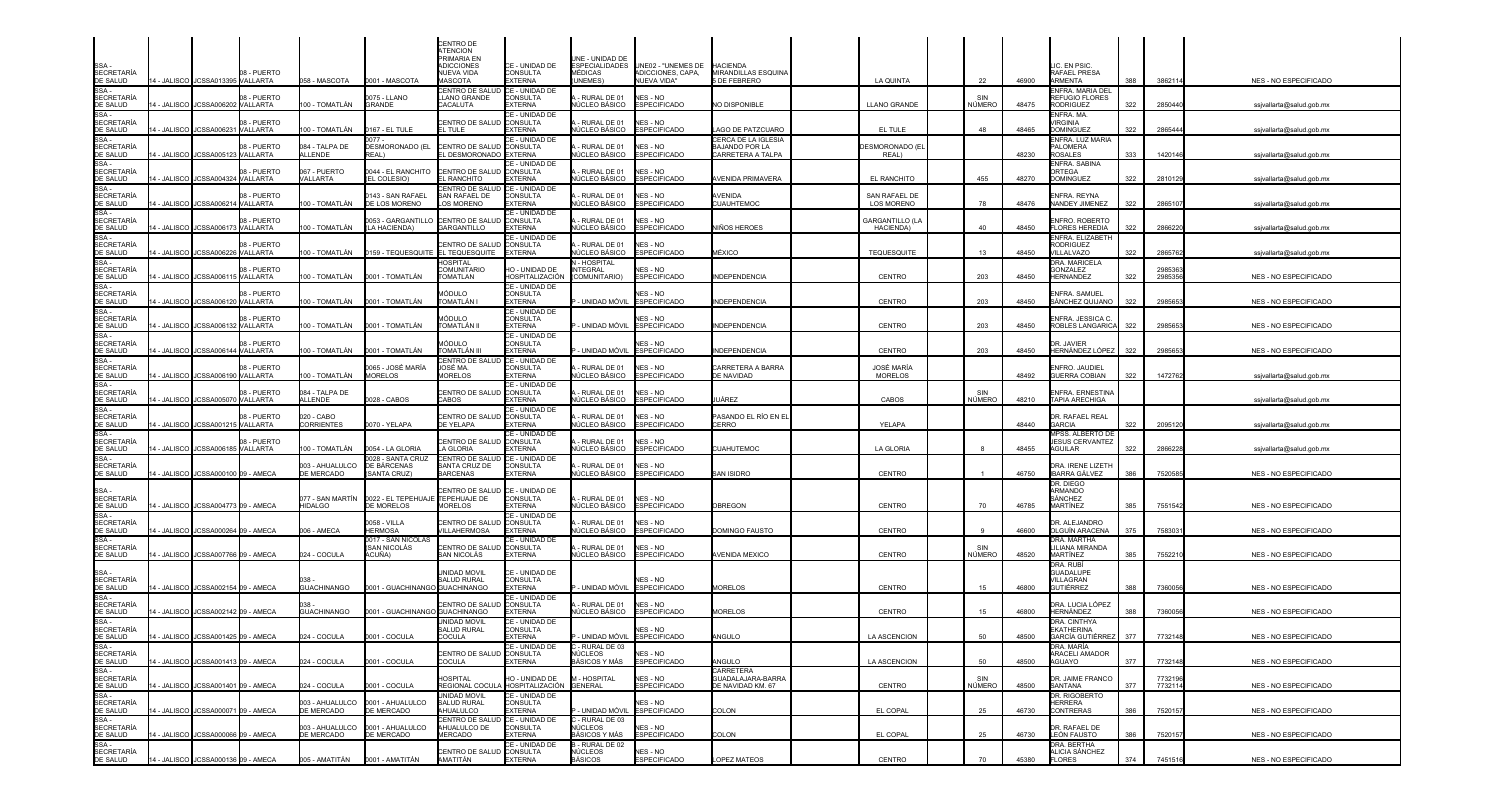| SSA<br><b>SECRETARÍA</b>                           |             |                                       |                    |                             | 0006 - SANTA CRUZ                                        | CENTRO DE SALUD CE - UNIDAD DE<br>SANTA CRUZ DEL               | CONSULTA                                            | B - RURAL DE 02<br>NÚCLEOS                 | NES - NO                               |                                         |               |               |       | DR. FIDEL ANTONIO                                      |     |         |                              |
|----------------------------------------------------|-------------|---------------------------------------|--------------------|-----------------------------|----------------------------------------------------------|----------------------------------------------------------------|-----------------------------------------------------|--------------------------------------------|----------------------------------------|-----------------------------------------|---------------|---------------|-------|--------------------------------------------------------|-----|---------|------------------------------|
| DE SALUD<br>SSA-                                   |             | 14 - JALISCO I JCSSA000421 09 - AMECA | 009 - EL ARENAL    |                             | DEL ASTILLERO                                            | <b>ASTILLERO</b><br>CARAVANA DE LA                             | <b>EXTERNA</b><br>CE - UNIDAD DE                    | <b>BÁSICOS</b>                             | ESPECIFICADO                           | <b>HIDALGO</b>                          | <b>CENTRO</b> | 100           | 45350 | <b>GUILLEN MARISCAL</b>                                |     |         | NES - NO ESPECIFICADO        |
| <b>SECRETARÍA</b><br>DE SALUD                      |             | 14 - JALISCO JJCSSA005700 09 - AMECA  | 094 - TEQUILA      |                             | 124 - EL SALVADOR                                        | <b>SALUD EL</b><br>SALVADOR                                    | ONSULTA<br>EXTERNA                                  | - UNIDAD MÓVIL                             | <b>NES - NO</b><br><b>ESPECIFICADO</b> | LDAMA                                   | <b>CENTRO</b> | NÚMERO        | 46430 | DR. OLIVER SOLIS<br>VILLARRUEL                         | 374 | 7449213 | NES - NO ESPECIFICADO        |
| SSA-<br><b>SECRETARÍA</b><br>DE SALUD              |             | 4 - JALISCO JCSSA005695 09 - AMECA    | 094 - TEQUILA      |                             | 124 - EL SALVADOR                                        | <b>ENTRO DE SALL</b><br><b>EL SALVADOR</b>                     | CE - UNIDAD DE<br><b>CONSULTA</b><br>EXTERNA        | RURAL DE 01<br>IÚCLEO BÁSICO               | NES - NO<br>ESPECIFICADO               | LDAMA                                   | <b>CENTRO</b> | NÚMERO        | 46430 | DR. MIGUEL ANGEI<br>ARROYO MORALES                     | 374 | 744921  | <b>NES - NO ESPECIFICADO</b> |
| SSA-<br><b>SECRETARÍA</b><br>DE SALUD              |             | 4 - JALISCO JCSSA005683 09 - AMECA    | 094 - TEQUILA      |                             | 0062 - JALPILLA                                          | CENTRO DE SALU<br>JALPILLA                                     | CE - UNIDAD DE<br>CONSULTA<br><b>EXTERNA</b>        | RURAL DE 01<br>ÚCLEO BÁSICO                | NES - NO<br><b>ESPECIFICADO</b>        | A UN COSTADO DE LA<br><b>SCUELA</b>     | <b>CENTRO</b> |               | 46400 | DR. MANUEL<br>FRANCISCO GARCÍ<br>ARROYO                | 333 | 2048399 | NES - NO ESPECIFICADO        |
| SSA-<br><b>SECRETARÍA</b>                          |             |                                       |                    |                             |                                                          | CENTRO DE SALUI                                                | CE - UNIDAD DE<br><b>CONSULTA</b>                   | - RURAL DE 02<br>IÚCLEOS                   | NES - NO                               |                                         |               |               |       | DRA, MARTHA<br><b>HERMINIA</b>                         |     |         |                              |
| DE SALUD                                           |             | 4 - JALISCO JCSSA000404 09 - AMECA    |                    | 009 - EL ARENAL             | 0001 - EL ARENAL                                         | <b>ARFNAI</b><br>CARAVANA DE LA                                | EXTERNA                                             | BÁSICOS                                    | <b>ESPECIFICADO</b>                    | AZARO CARDENAS                          | <b>CENTRO</b> | 500           | 45350 | GONZÁLEZ ALDANA                                        | 374 | 7480778 | <b>NES - NO ESPECIFICADO</b> |
| SSA -<br><b>SECRETARÍA</b><br>DE SALUD             |             | 4 - JALISCO JCSSA013552 09 - AMECA    | <b>GUACHINANGO</b> |                             | 0076 - EL TABLILLO                                       | SALUD<br><b>GUACHINANGO</b><br><b>NORTE</b>                    | CE - UNIDAD DE<br><b>CONSULTA</b><br><b>EXTERNA</b> | - UNIDAD MÓVIL                             | NES - NO<br><b>ESPECIFICADO</b>        | JÁREZ                                   | <b>CENTRO</b> | 11            | 46800 | DRA. ADRIANA<br>PÉREZ GUMIÑO                           | 311 | 266815  | NES - NO ESPECIFICADO        |
| SSA -<br><b>SECRETARÍA</b><br>DE SALUD             |             | 14 - JALISCO JCSSA002166 09 - AMECA   | <b>GUACHINANGO</b> |                             | 0076 - EL TABLILLO                                       | CENTRO DE SALUI<br><b>TABLILLO EL</b>                          | CE - UNIDAD DE<br><b>CONSULTA</b><br><b>EXTERNA</b> | RURAL DE 01<br>IÚCLEO BÁSICO               | NES - NO<br><b>ESPECIFICADO</b>        | JÁREZ                                   | <b>CENTRO</b> | 11            | 46800 | DR. IVAN SANTIAGO<br><b>RIVERA</b>                     | 311 | 2668154 | NES - NO ESPECIFICADO        |
| SSA -<br><b>SECRETARÍA</b>                         |             |                                       |                    |                             |                                                          | CENTRO DE SALUI                                                | CE - UNIDAD DE<br><b>CONSULTA</b>                   | - RURAL DE 01                              | NES - NO                               |                                         |               |               |       | DR. ESTEBAN DE<br>JESÚS ÁVILA                          |     |         |                              |
| DE SALUD<br>SSA-                                   |             | 14 - JALISCO JCSSA000153 09 - AMECA   | 005 - AMATITÁN     |                             | 031 - SANTIAGUITO                                        | SANTIAGUITO                                                    | <b>EXTERNA</b><br>CE - UNIDAD DE                    | <b>IÚCLEO BÁSICO</b>                       | <b>ESPECIFICADO</b>                    | <b>JIOLETA</b>                          | <b>CENTRO</b> | 10            | 45380 | <b>ELIZALDE</b><br>DRA. SUSAN                          |     |         | NES - NO ESPECIFICADO        |
| <b>SECRETARÍA</b><br>DE SALUD<br>SSA -             | 4 - JALISCO | JCSSA000416 09 - AMECA                |                    | 009 - EL ARENAL             | 003 - HUAXTLA                                            | CENTRO DE SALL<br>HUAXTLA                                      | CONSULTA<br><b>EXTERNA</b><br>CE - UNIDAD DE        | RURAL DE 01<br>IÚCLEO BÁSICO               | NES - NO<br><b>ESPECIFICADO</b>        | <b><i>MEDINA ASCENCIO</i></b>           | <b>CENTRO</b> |               | 45368 | <b>VICTORIA ZEPEDA</b><br><b>JIMÉNEZ</b>               | 374 | 744380  | NES - NO ESPECIFICADO        |
| <b>SECRETARÍA</b><br>DE SALUD                      |             | 4 - JALISCO JCSSA005036 09 - AMECA    | 083 - TALA         |                             | 0011 - CASTRO<br>JRDIALES (PACANA) PACANA                | CENTRO DE SALI                                                 | <b>CONSULTA</b><br>EXTERNA                          | - RURAL DE 01<br>IÚCLEO BÁSICO             | NES - NO<br><b>ESPECIFICADO</b>        | UIS MOXA                                | <b>CENTRO</b> | 26            | 45325 | DR. ALEJANDRO<br>HERNÁNDEZ MUÑIZ                       | 984 | 7381039 | NES - NO ESPECIFICADO        |
| SSA -<br><b>SECRETARÍA</b><br>DE SALUD             |             | 4 - JALISCO JCSSA000491 09 - AMECA    |                    | 12 - ATENGUILLO             | 0074 - LOS<br><b>VOLCANES</b>                            | CENTRO DE SALU<br>VOLCANES                                     | CE - UNIDAD DE<br><b>CONSULTA</b><br>EXTERNA        | - RURAL DE 01<br>IÚCLEO BÁSICO             | NES - NO<br>ESPECIFICADO               | SAUCE ENTRE ALDAMA<br>Y CARRETERA AMECA | <b>CENTRO</b> |               | 48130 | DRA. AMIRA<br><b>STPHANE</b><br><b>ENRIQUEZ ELVIRA</b> | 388 | 7368669 | <b>NES - NO ESPECIFICADO</b> |
| SSA-<br><b>SECRETARÍA</b><br>DE SALUD              |             | 4 - JALISCO JCSSA000281 09 - AMECA    | DE ESCOBEDO        |                             | 007 - SAN JUANITO 0001 - SAN JUANITO<br>DE ESCOBEDO      | CENTRO DE SALUD<br><b>ANTONIO</b><br><b>ESCOBEDO</b>           | CE - UNIDAD DE<br>CONSULTA<br><b>EXTERNA</b>        | RURAL DE 01<br>IÚCLEO BÁSICO               | NES - NO<br><b>ESPECIFICADO</b>        | <b>MORELOS</b>                          | <b>CENTRO</b> | 33            | 46560 | DRA. ALMA ROSA<br><b>GAYTAN RAMOS</b>                  | 386 | 7540040 | NES - NO ESPECIFICADO        |
| SSA -<br><b>SECRETARIA</b>                         |             |                                       |                    |                             | 0007 - LA COFRADÌA<br>DE LA LUZ                          | CENTRO DE SALUD <b>I</b> CE - UNIDAD DE<br>COFRADIA DE LA      | <b>CONSULTA</b>                                     | - RURAL DE 01                              | NES - NO                               |                                         |               | 78            |       | DRA. ANA KAREN<br>SÁNCHEZ<br><b>MARTÍNEZ</b>           |     |         |                              |
| DE SALUD<br>SSA-<br><b>SECRETARÍA</b>              |             | 14 - JALISCO JCSSA001442 09 - AMECA   | 024 - COCULA       | 007 - SAN JUANITO           |                                                          | CENTRO DE SALU                                                 | EXTERNA<br>CE - UNIDAD DE<br><b>CONSULTA</b>        | ÚCLEO BÁSICO<br>- RURAL DE 01              | <b>ESPECIFICADO</b><br>NES - NO        | <b>HIDALGO</b>                          | <b>CENTRO</b> |               | 48530 | DRA. ESMERALDA<br><b>BANUELOS</b>                      | 377 | 7732516 | NES - NO ESPECIFICADO        |
| DE SALUD<br>SSA-                                   |             | 4 - JALISCO JCSSA007783 09 - AMECA    | DE ESCOBEDO        |                             | 0012 - SAN PEDRO                                         | <b>SAN PEDRO</b>                                               | <b>EXTERNA</b><br>CE - UNIDAD DE                    | ÚCLEO BÁSICO                               | <b>ESPECIFICADO</b>                    | <b>SALVADOR FREGOSO</b>                 | <b>CENTRO</b> | 26            | 46570 | <b>VIZCARRA</b><br>DRA. ROCIO                          | 386 | 7532235 | NES - NO ESPECIFICADO        |
| <b>SECRETARÍA</b><br>DE SALUD                      |             | 4 - JALISCO JCSSA000276 09 - AMECA    | 006 - AMECA        |                             | 059 - LA VILLITA                                         | CENTRO DE SALUI<br>A VILLITA                                   | <b>CONSULTA</b><br>EXTERNA                          | - RURAL DE 01<br>ÚCLEO BÁSICO              | NES - NO<br><b>ESPECIFICADO</b>        | ÓPEZ COTILLA                            | CENTRO        |               | 46600 | LIZBETH PADILLA<br><b>RAMOS</b>                        | 333 | 2031504 | NES - NO ESPECIFICADO        |
| SSA -<br><b>SECRETARÍA</b>                         |             |                                       |                    | 007 - SAN JUANITO           |                                                          | CENTRO DE SALUI                                                | CE - UNIDAD DE<br><b>CONSULTA</b>                   | - RURAL DE 01                              | NES - NO                               |                                         |               |               |       | DRA, MARTHA<br><b>GUADALUPE DURAN</b>                  |     |         |                              |
| DE SALUD<br>SSA-                                   |             | 14 - JALISCO JCSSA000305 09 - AMECA   | DE ESCOBEDO        |                             | 0013 - SANTIAGUITO SANTIAGUITO                           |                                                                | <b>EXTERNA</b>                                      | ÚCLEO BÁSICO                               | <b>ESPECIFICADO</b>                    | <b>PERIFERICO</b>                       | <b>CENTRO</b> | 61            | 46570 | <b>MAGALLANES</b>                                      | 333 | 6582748 | <b>NES - NO ESPECIFICADO</b> |
| <b>SECRETARÍA</b><br>DE SALUD                      |             | 14 - JALISCO JCSSA001430 09 - AMECA   | 024 - COCULA       |                             | 0005 - CAMICHINES                                        | CENTRO DE SALUI<br><b>CAMICHINES</b>                           | CE - UNIDAD DE<br><b>CONSULTA</b><br><b>EXTERNA</b> | RURAL DE 01<br>ÚCLEO BÁSICO                | NES - NO<br><b>ESPECIFICADO</b>        | LDAMA                                   | <b>CENTRO</b> |               | 48510 | DR. HECTOR<br>VILLEGAS<br><b>RODRIGUEZ</b>             | 377 | 773512  | NES - NO ESPECIFICADO        |
| SSA-<br><b>SECRETARÍA</b><br>DE SALUD              |             | 14 - JALISCO JCSSA002101 09 - AMECA   |                    | )36 - ETZATLÁN              | 0027 - OCONAHUA                                          | CENTRO DE SALUI<br><b>OCONAHUA</b>                             | CE - UNIDAD DE<br><b>CONSULTA</b><br>EXTERNA        | RURAL DE 01<br><b>IÚCLEO BÁSICO</b>        | NES - NO<br><b>ESPECIFICADO</b>        | <b>BODEGAS CONASUPO</b>                 | <b>CENTRO</b> |               | 46530 | DR. FRANCISCO<br>SÁNCHEZ GODINEZ                       | 386 | 744710  | NES - NO ESPECIFICADO        |
| SSA-<br><b>SECRETARÍA</b><br>DE SALUD              |             | 14 - JALISCO JCSSA000083 09 - AMECA   | DE MERCADO         | 003 - AHUALULCO             | 0004 - EL CARMEN<br>(EL CAPULÍN)                         | CENTRO DE SALUD<br>EL CARMEN DE<br>ORDAZ                       | CE - UNIDAD DE<br><b>CONSULTA</b><br>EXTERNA        | RURAL DE 01<br><b>IÚCLEO BÁSICO</b>        | NES - NO<br>ESPECIFICADO               | RIO LERMA                               | <b>CENTRO</b> | SIN<br>NÚMERO | 46750 | DRA, MARIA<br>SOLEDAD SANCHEZ<br><b>GUERRERO</b>       | 386 | 752110  | NES - NO ESPECIFICADO        |
| SSA -<br><b>SECRETARÍA</b>                         |             |                                       |                    |                             | 0057 - EL TEXCALAME ITEXCALAME                           | <b>ENTRO DE SALL</b>                                           | CE - UNIDAD DE<br>CONSULTA                          | RURAL DE 01                                | NES - NO<br><b>ESPECIFICADO</b>        |                                         |               |               |       | DR. MIGUEL JOSUE<br><b>FLORES</b>                      |     |         |                              |
| DE SALUD<br>SSA -<br><b>SECRETARÍA</b>             | 4 - JALISCO | JCSSA000252 09 - AMECA                | 006 - AMECA        |                             | 007 - HACIENDA                                           | CENTRO DE SALU                                                 | <b>EXTERNA</b><br>CE - UNIDAD DE<br><b>CONSULTA</b> | IÚCLEO BÁSICO<br>- RURAL DE 01             | NES - NO                               | <b>VARCISO MENDOZA</b>                  | <b>CENTRO</b> | 12            | 46728 | <b>FILLALOBOS</b><br>DR. ROGELIO<br><b>EMMANUEL</b>    | 374 | 7446039 | NES - NO ESPECIFICADO        |
| DE SALUD<br>SSA-                                   |             | 4 - JALISCO JCSSA005736 09 - AMECA    |                    |                             | 095 - TEUCHITLÁN LABOR DE RIVERA                         | LABOR DE RIVERA EXTERNA                                        | CE - UNIDAD DE                                      | <b>IÚCLEO BÁSICO</b>                       | <b>ESPECIFICADO</b>                    | FRANCISCO I. MADERC                     | <b>CENTRO</b> | 33            | 46760 | PRECIADO LOZA                                          | 384 | 7330014 | NES - NO ESPECIFICADO        |
| <b>SECRETARÍA</b><br>DE SALUD                      |             | 4 - JALISCO JCSSA005024 09 - AMECA    | 083 - TALA         |                             | 010 - LAS NAVAJAS                                        | CENTRO DE SALU<br><b>NAVAJAS</b>                               | <b>CONSULTA</b><br>EXTERNA                          | - RURAL DE 01<br>IÚCLEO BÁSICO             | NES - NO<br><b>ESPECIFICADO</b>        | NDEPENDENCIA                            | <b>CENTRO</b> | 10            | 45335 | DR. IVO FÉLIX<br>OCAMPO ROMÁN                          | 384 | 7386114 | <b>NES - NO ESPECIFICADO</b> |
| SSA -<br><b>SECRETARÍA</b>                         |             |                                       |                    |                             | 0140 - SAN PEDRO                                         | CENTRO DE SALUD <b>I</b> CE - UNIDAD DE<br>SAN PEDRO           | <b>CONSULTA</b>                                     | RURAL DE 01                                | NES - NO                               |                                         |               | SIN           |       | DRA. MARÍA<br>GUADALUPE<br><b>VICTORIA HARO</b>        |     |         |                              |
| DE SALUD                                           |             | 14 - JALISCO JCSSA005712 09 - AMECA   | 094 - TEQUILA      |                             | ANALCO                                                   | ANALCO                                                         | EXTERNA                                             | <b>IÚCLEO BÁSICO</b>                       | <b>ESPECIFICADO</b>                    | <b>GUERRERO</b>                         | <b>CENTRO</b> | NÚMERO        | 46430 | <b>ALCANTAR</b>                                        | 333 | 6147200 | NES - NO ESPECIFICADO        |
| SSA -<br>SECRETARÍA<br>DE SALUD<br>SSA -           |             | 14 - JALISCO JCSSA004686 09 - AMECA   |                    |                             | 075 - SAN MARCOS 0001 - SAN MARCOS                       | CENTRO DE SALUD CONSULTA<br><b>SAN MARCOS</b>                  | CE - UNIDAD DE<br><b>EXTERNA</b>                    | B-RURAL DE 02<br>NÚCLEOS<br><b>BÁSICOS</b> | NES - NO<br><b>ESPECIFICADO</b>        | <b>DIONISIO CURIEL</b>                  | CENTRO        |               | 46540 | JR. ROBERTO<br><b>MARISCAL</b><br>MARQUEZ              | 386 | 7570129 | NES - NO ESPECIFICADO        |
| SECRETARÍA                                         |             | 14 - JALISCO JCSSA000235 09 - AMECA   | 006 - AMECA        |                             | 0047 - SAN ANTONIO<br>MATUTE                             | CENTRO DE SALUD CE - UNIDAD DE<br><b>SAN ANTONIO</b><br>MATUTE | <b>CONSULTA</b><br><b>EXTERNA</b>                   | - RURAL DE 01<br>IÚCLEO BÁSICO             | NES - NO<br><b>ESPECIFICADO</b>        | 6 DE SEPTIEMBRE                         | <b>CENTRO</b> |               | 46600 | DRA. ANA ISABEL<br>DÍAZ ZAPIEN                         | 375 | 7588270 | NES - NO ESPECIFICADO        |
| DE SALUD<br>SSA -<br><b>SECRETARÍA</b><br>DE SALUD |             | 14 - JALISCO JCSSA000293 09 - AMECA   | DE ESCOBEDO        |                             | 007 - SAN JUANITO 0008 - LA ESTANCIA<br><b>DE AYONES</b> | CENTRO DE SALUD CE - UNIDAD DE<br><b>ESTANCIA DE</b><br>YONES  | CONSULTA<br>EXTERNA                                 | RURAL DE 01<br>IÚCLEO BÁSICO               | NES - NO<br><b>ESPECIFICADO</b>        | ÓPEZ MATEOS                             | <b>CENTRO</b> |               | 46572 | DR. ÁNGEL<br><b>GUSTAVO CASTRO</b><br>DÍAZ             | 331 | 82590   | NES - NO ESPECIFICADO        |
| SSA-                                               |             |                                       |                    | 003 - AHUALULCO             | 0038 - PORTES GIL                                        | CENTRO DE SALUD CE - UNIDAD DE<br>SAN IGNACIO OJO              | <b>CONSULTA</b>                                     | RURAL DE 01                                | NES - NO                               |                                         |               |               |       | DR. JORGE ARTURO<br><b>HERNANDEZ</b>                   |     |         |                              |
| SECRETARÍA<br>DE SALUD<br>SSA -                    |             | 14 - JALISCO JCSSA000095 09 - AMECA   | DE MERCADO         |                             | (SAN IGNACIO)                                            | DE AGUA<br>CENTRO DE SALUD CE - UNIDAD DE                      | <b>EXTERNA</b>                                      | IÚCLEO BÁSICO                              | <b>ESPECIFICADO</b>                    | <b>NICOLAS BRAVO</b>                    | <b>CENTRO</b> | 120           | 46750 | <b>GURROLA</b><br>DR. FRANCISCO                        | 386 | 752073  | NES - NO ESPECIFICADO        |
| SECRETARÍA<br>DE SALUD                             |             | 14 - JALISCO JCSSA002504 09 - AMECA   |                    | HOSTOTIPAQUILLO MOCHITILTIC | 0085 - LA VENTA DE                                       | <b>VENTA DE</b><br><b>MOCHITILTIC</b>                          | CONSULTA<br><b>EXTERNA</b>                          | RURAL DE 01<br>NÚCLEO BÁSICO               | NES - NO<br><b>ESPECIFICADO</b>        | CARRETERA<br><b>INTERNACIONAL</b>       | <b>CENTRO</b> | SIN<br>NÚMERO | 46446 | ANTONIO<br>ALBARRAN MOJÍCA                             | 333 | 1546009 | NES - NO ESPECIFICADO        |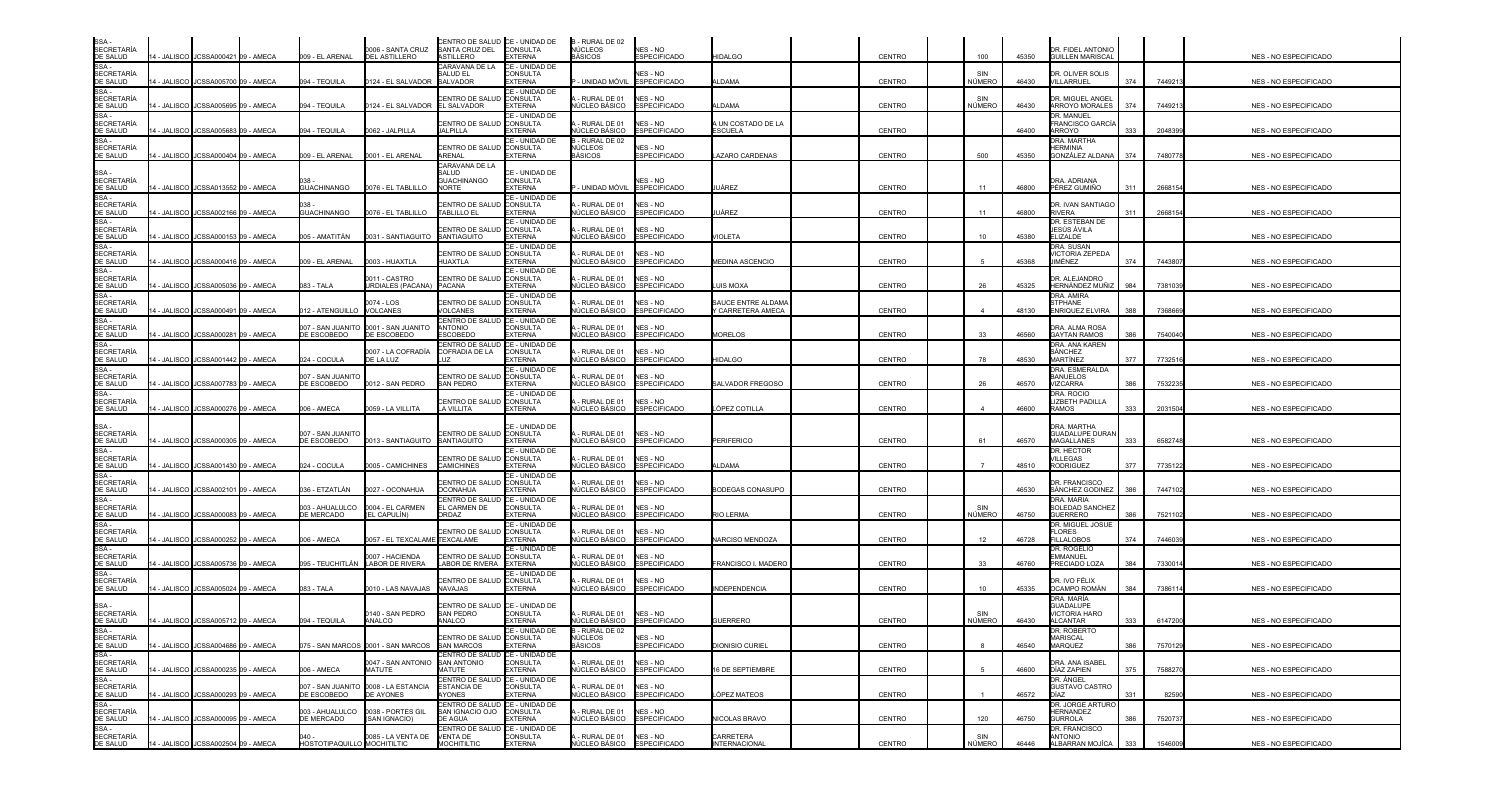| SSA -<br>SECRETARÍA<br>DE SALUD                                                                                                                                                                                                                                                        |             | 14 - JALISCO JCSSA003525 09 - AMECA                                        |                                    | 055 - MAGDALENA 0008 - SAN ANDRÉS         | CENTRO DE SALUD CONSULTA<br><b>SAN ANDRÉS</b>                                                              | CE - UNIDAD DE<br><b>EXTERNA</b>                    | - RURAL DE 01<br>NÚCLEO BÁSICO                               | NES - NO<br><b>ESPECIFICADO</b>         | LLENDE                                                            | CENTRO                         | 16                   | 46475          | DR. DANIEL JULÍAN<br>CASTILLO OROZCO              | 386        | 7573002            | NES - NO ESPECIFICADO                          |
|----------------------------------------------------------------------------------------------------------------------------------------------------------------------------------------------------------------------------------------------------------------------------------------|-------------|----------------------------------------------------------------------------|------------------------------------|-------------------------------------------|------------------------------------------------------------------------------------------------------------|-----------------------------------------------------|--------------------------------------------------------------|-----------------------------------------|-------------------------------------------------------------------|--------------------------------|----------------------|----------------|---------------------------------------------------|------------|--------------------|------------------------------------------------|
| SSA-<br><b>SECRETARÍA</b><br>DE SALUD                                                                                                                                                                                                                                                  |             | 4 - JALISCO JCSSA002480 09 - AMECA                                         |                                    | 0001<br>HOSTOTIPAQUILLO HOSTOTIPAQUILLO   | JNIDAD MOVIL<br><b>SALUD RURAL</b><br>HOSTOTIPAQUILLO EXTERNA                                              | CE - UNIDAD DE<br><b>CONSULTA</b>                   | - UNIDAD MÓVIL                                               | NES - NO<br><b>ESPECIFICADO</b>         | CORONA                                                            | CENTRO                         | 12                   | 46440          | DR. ULISES ALI<br>CONTRERAS<br>CASTAÑEDA          | 386        | 7445094            | NES - NO ESPECIFICADO                          |
| SSA -<br>SECRETARÍA<br><u>DE SALUD<br/>SSA -</u><br>SECRETARÍA                                                                                                                                                                                                                         | 4 - JALISCO | JCSSA002475 09 - AMECA                                                     |                                    | 0001 -<br>HOSTOTIPAQUILLO HOSTOTIPAQUILLO | CENTRO DE SALUD <b>I</b> CONSULTA<br>HOSTOTIPAQUILLO                                                       | CE - UNIDAD DE<br><b>EXTERNA</b>                    | - RURAL DE 02<br>NÚCLEOS<br>iÁSICOS                          | NES - NO<br><b>ESPECIFICADO</b>         | CORONA                                                            | CENTRO                         | 12                   | 46400          | DR. PABLO<br>ANTONIO<br>DELGADILLO<br>JAUREGUI    | 386        | 7445094            | NES - NO ESPECIFICADO                          |
| DE SALUD                                                                                                                                                                                                                                                                               | 4 - JALISCO | JCSSA013564 09 - AMECA                                                     |                                    | 0001<br>HOSTOTIPAQUILLO HOSTOTIPAQUILLO   | CARAVANA DE LA<br><b>ALUD</b><br><b>HOSTOTIPAQUILLO EXTERNA</b>                                            | CE - UNIDAD DE<br>CONSULTA                          | · UNIDAD MÓVIL                                               | NES - NO<br><b>ESPECIFICADO</b>         | CORONA                                                            | CENTRO                         | 12                   | 46400          | <b>DR. RAFAFI</b><br>ACEVEZ DELGADO               | 386        | 7445094            | NES - NO ESPECIFICADO                          |
| SSA -<br>SECRETARÍA<br>DE SALUD                                                                                                                                                                                                                                                        |             | 4 - JALISCO JCSSA004983 09 - AMECA                                         | 083 - TALA                         | 0001 - TALA                               | CENTRO DE SALUD <b>I</b> CE - UNIDAD DE<br><b>TALA COLONIA</b><br><b>GUADALUPE</b>                         | CONSULTA<br><b>EXTERNA</b>                          | - URBANO DE 01<br>NÜCLEOS<br><b>IÁSICOS</b>                  | NES - NO<br><b>ESPECIFICADO</b>         | <b>IIDALGO</b>                                                    | <b>GUADALUPE</b>               | SIN<br>NÚMERO        | 45300          | DRA. ARMIDA<br>BARAJAS AGUIRRE                    | 384        | 7383637            | NES - NO ESPECIFICADO                          |
| SSA -<br>SECRETARÍA<br>DE SALUD                                                                                                                                                                                                                                                        |             | 4 - JALISCO JCSSA004995 09 - AMECA                                         | 083 - TALA                         | 0001 - TALA                               | CENTRO DE SALUD CONSULTA<br><b>TALA</b>                                                                    | CE - UNIDAD DE<br><b>EXTERNA</b>                    | - URBANO DE 03<br>NÚCLEOS<br><b>IÁSICOS</b>                  | NES - NO<br><b>ESPECIFICADO</b>         | RIZUELA                                                           | EL AHUACATE                    | SIN<br><b>NÚMERO</b> | 45300          | DR. EDGAR JESUS<br>RAMIREZ CHAVEZ                 | 384        | 7383488            | NES - NO ESPECIFICADO                          |
| SSA-<br><b>SECRETARÍA</b><br>DE SALUD                                                                                                                                                                                                                                                  |             | 4 - JALISCO JCSSA004744 09 - AMECA                                         | 077 - SAN MARTÍN<br><b>HIDALGO</b> | 0005 - EL CRUCERO<br>DE SANTA MARÍA       | CENTRO DE SALUD<br>CRUCERO DE<br>SANTA MARÍA                                                               | CE - UNIDAD DE<br>CONSULTA<br><b>EXTERNA</b>        | RURAL DE 01<br>ÚCLEO BÁSICO                                  | NES - NO<br><b>ESPECIFICADO</b>         | <b>IIÑOS HERÓES</b>                                               | CENTRO                         | 100                  | 46798          | DR. JONATHAN<br>RAZIEL ÁVILA DÍAZ                 | 377        | 773411             | NES - NO ESPECIFICADO                          |
| SSA-<br><b>SECRETARÍA</b><br>DE SALUD                                                                                                                                                                                                                                                  |             | 14 - JALISCO JCSSA003933 09 - AMECA                                        | 062 - MIXTLÁN                      | 0012 - LA LAJA                            | <b>ENTRO DE SALUD</b><br>LA LAJA                                                                           | CE - UNIDAD DE<br><b>CONSULTA</b><br><b>EXTERNA</b> | - RURAL DE 02<br>NÚCLEOS<br>BÁSICOS                          | NES - NO<br><b>ESPECIFICADO</b>         | MARCELINO BECERRA                                                 | CENTRO                         | 240                  | 46850          | DRA. ROSA MARÍA<br><b>GÓNZALEZ</b><br>SPINOZA     | 388        | 3864012            | NES - NO ESPECIFICADO                          |
| SSA -<br>SECRETARÍA<br><u>DE SALUD<br/>SSA -</u><br>SECRETARÍA<br>SECRETARÍA                                                                                                                                                                                                           |             | 4 - JALISCO JCSSA013050 09 - AMECA                                         | 083 - TALA                         | 0001 - TALA                               | UNIDAD<br>ESPECIALIZADA EN<br>ATENCION<br><b>OBSTETRICA</b><br>CUIDADOS<br>NEONATALES TALA HOSPITALIZACIÓN | HO - UNIDAD DE                                      | O - HOSPITAL<br><b>ESPECIALIZADO</b>                         | NES - NO<br><b>ESPECIFICADO</b>         | RAFAEL OCHOA<br>MONTAÑO                                           | <b>CENTRO</b>                  | 119                  | 45300          | DR. RAMON<br>ALFREDO MARTINE<br>ARRAZOLA          | 384        | 7313865            | NES - NO ESPECIFICADO                          |
|                                                                                                                                                                                                                                                                                        | 4 - JALISCO | JCSSA012713 09 - AMECA                                                     | 006 - AMECA                        | 0001 - AMECA                              | <b>DFICINAS</b><br>ADMINISTRATIVAS DE APOYO                                                                | ESTABLECIMIENTO OFI - OFICINAS                      | ADMINISTRATIVAS ESPECIFICADO                                 | NES - NO                                | CALZADA FLAVIO<br>ROMERO VELAZCO                                  | LA OTRA BANDA                  | 62                   | 46600          | <b>DR. JUAN RAMON</b><br><b>TORRES MARQUEZ</b>    | 375        | 758062             | NES - NO ESPECIFICADO                          |
| DE SALUD<br>SSA -<br>SECRETARÍA<br>DE SALUD                                                                                                                                                                                                                                            |             | 4 - JALISCO JCSSA000170 09 - AMECA                                         | 006 - AMECA                        | 0001 - AMECA                              | CARAVANA DE LA<br><b>SALUD AMECA I</b>                                                                     | CE - UNIDAD DE<br><b>CONSULTA</b><br><b>EXTERNA</b> | UNIDAD MÓVIL                                                 | <b>VES - NO</b><br><b>ESPECIFICADO</b>  | <b>ILLENDE ENTRE</b><br>ARDIN Y OYAMEL                            | <b>LOS MEZQUITES</b>           | 352                  | 46600          | DR. MARIO<br>CAMARENA<br>CARRILLO                 | 375        | 7580066            | NES - NO ESPECIFICADO                          |
| SSA-<br><b>SECRETARÍA</b><br>DE SALUD                                                                                                                                                                                                                                                  |             | 4 - JALISCO JCSSA000182 09 - AMECA                                         | 006 - AMECA                        | 0001 - AMECA                              | UNIDAD MOVIL<br><b>MECA II</b>                                                                             | CE - UNIDAD DE<br><b>CONSULTA</b><br><b>EXTERNA</b> | · UNIDAD MÓVIL                                               | NES - NO<br><b>ESPECIFICADO</b>         | ALLENDE ENTRE<br>ARDIN Y OYAMEL                                   | <b>LOS MEZQUITES</b>           | 352                  | 46600          | DR. CARLOS<br>ALFREDO RAMOS<br>NUÑO               | 375        | 7580066            | NES - NO ESPECIFICADO                          |
| SSA -<br>SECRETARÍA<br>DE SALUD                                                                                                                                                                                                                                                        |             | 4 - JALISCO JCSSA000206 09 - AMECA                                         | 006 - AMECA                        | 0001 - AMECA                              | unidad móvil<br>DENTAL                                                                                     | CE - UNIDAD DE<br><b>CONSULTA</b><br><b>EXTERNA</b> | - UNIDAD MÓVIL                                               | NES - NO<br><b>ESPECIFICADO</b>         | CALZADA<br><b>GOBERNADOR FLAVIO</b><br><b>OMERO DE VELASCO</b>    | LA OTRA BANDA                  | 62                   | 46600          | DR. BRUNO<br>ALVAREZ ZEPEDA                       | 375        | 7580066            | NES - NO ESPECIFICADO                          |
| SSA -<br>SECRETARÍA<br><u>DE SALUD<br/>SSA -</u><br>SECRETARÍA                                                                                                                                                                                                                         |             | 4 - JALISCO JCSSA013231 09 - AMECA                                         | 006 - AMECA                        | 0001 - AMECA                              | UNIDAD MÓVIL DE<br>ATENCIÓN A LA<br>SALUD DE LA<br>MUJER AMEC/                                             | CE - UNIDAD DE<br><b>CONSULTA</b><br><b>EXTERNA</b> | - UNIDAD MÓVIL                                               | <b>NES - NO</b><br><b>ESPECIFICADO</b>  | CALZADA<br><b>GOBERNADOR FLAVIO</b><br>ROMERO DE VELASCO          | LA OTRA BANDA                  | 62                   | 46600          | DRA. ANA BERTHA<br>RODRIGUEZ<br>SOLANO            | 375        | 7580625            | NES - NO ESPECIFICADO                          |
| DE SALUD                                                                                                                                                                                                                                                                               | 4 - JALISCO | JCSSA000165 09 - AMECA                                                     | 006 - AMECA                        | 0001 - AMECA                              | HOSPITAL<br>REGIONAL DE<br>AMECA                                                                           | HO - UNIDAD DE<br>HOSPITALIZACIÓN                   | - HOSPITAL<br><b>ENERAL</b>                                  | NES - NO<br><b>SPECIFICADO</b>          | CARDENAL SALAZAR                                                  | EL MANANTIAL                   | SIN<br><b>NÚMERO</b> | 46600          | DR. FLORENCIO<br>URIEL URIBE                      | 375        | 758053<br>7585124  | NES - NO ESPECIFICADO                          |
| SSA -<br>SECRETARÍA<br>DE SALUD                                                                                                                                                                                                                                                        |             | 4 - JALISCO JCSSA013062 09 - AMECA                                         | 006 - AMECA                        | 0001 - AMECA                              | CENTRO DE SALUD<br>OS MEZQUITES                                                                            | CE - UNIDAD DE<br><b>CONSULTA</b><br><b>EXTERNA</b> | - URBANO DE 04<br>NÚCLEOS<br><b>IÁSICOS</b>                  | NES - NO<br><b>ESPECIFICADO</b>         | <b>ILLENDE ENTRE</b><br><b>ARDIN Y OYAMEL</b>                     | <b>LOS MEZQUITES</b>           | 352                  | 46600          | DRA, MARIA DEL<br>CARMEN FLOREZ<br><b>BARBOZA</b> | 375        | 755329             | NES - NO ESPECIFICADO                          |
| SSA.<br>SECRETARÍA                                                                                                                                                                                                                                                                     |             | 4 - JALISCO JCSSA000211 09 - AMECA                                         | 006 - AMECA                        | 0001 - AMECA                              | CENTRO DE SALUD CONSULTA<br><b>MECA URBANO</b>                                                             | CE - UNIDAD DE<br><b>EXTERNA</b>                    | - URBANO DE 08<br>NÚCLEOS<br><b>IÁSICOS</b>                  | NES - NO<br><b>ESPECIFICADO</b>         | CALZADA<br><b>GOBERNADOR FLAVIO</b><br>ROMERO DE VELASCO          | LA OTRA BANDA                  | 62                   | 46600          | DR. ROGELIO<br>PRECIADO RAMIREZ                   | 375        | 7580066            | NES - NO ESPECIFICADO                          |
| DE SALUD<br>SSA -<br>SECRETARÍA<br>DE SALUD                                                                                                                                                                                                                                            |             | 4 - JALISCO JCSSA004756 09 - AMECA                                         | 077 - SAN MARTÌN<br><b>HIDALGO</b> | 0015 - EL SALITRE                         | CENTRO DE SALUD CONSULTA<br>SALITRE EL                                                                     | CE - UNIDAD DE<br><b>EXTERNA</b>                    | RURAL DE 01<br>ÚCLEO BÁSICO                                  | NES - NO<br><b>ESPECIFICADO</b>         | HIDALGO 272                                                       | CENTRO                         | 272                  | 46780          | DRA. GUADALUPE<br><b>MARTÍNEZ MENA</b>            | 385        | 7667364            | NES - NO ESPECIFICADO                          |
| SE SALOS<br>SSA -<br>SECRETARÍA<br>DE SALUD                                                                                                                                                                                                                                            |             | 14 - JALISCO JCSSA000141 09 - AMECA                                        | 005 - AMATITÁN                     | 015 - CHOME<br>(ACHÍO                     | <b>ENTRO DE SALUE</b><br>АСНІ́О СНОМЕ                                                                      | CE - UNIDAD DE<br>CONSULTA<br><b>EXTERNA</b>        | - RURAL DE 01<br><b>VÚCLEO BÁSICO</b>                        | NES - NO<br><b>ESPECIFICADO</b>         | MORELOS                                                           | CENTRO                         | $\overline{A}$       | 45380          | <b>DRA. ADRIANA</b><br>VEGA RÍOS                  |            |                    | NES - NO ESPECIFICADO                          |
| SSA-<br><b>SECRETARÍA</b><br>DE SALUD                                                                                                                                                                                                                                                  | 4 - JALISCO | JCSSA002492 09 - AMECA                                                     |                                    | HOSTOTIPAQUILLO 0016 - CINCO MINAS        | <b>ENTRO DE SALUD</b><br><b>CINCO MINAS</b>                                                                | CE - UNIDAD DE<br>CONSULTA<br><b>EXTERNA</b>        | - RURAL DE 01<br>NÚCLEO BÁSICO                               | NES - NO<br><b>ESPECIFICADO</b>         | <b>IUNTO A BODEGAS</b><br>CONASUPO                                | CENTRO                         |                      | 46440          | <b>DR. JOSE MANUEL</b><br>BURGOS MARES            | 333        | 1546193            | NES - NO ESPECIFICADO                          |
| SSA -<br>SECRETARÍA                                                                                                                                                                                                                                                                    |             |                                                                            |                                    |                                           | <b>CENTRO DE</b><br><b>ITENCION</b><br>PRIMARIA EN<br><b>ADICCIONES</b><br><b>NUEVA VIDA</b>               | CE - UNIDAD DE<br>CONSULTA<br><b>EXTERNA</b>        | UNE - UNIDAD DE<br><b>ESPECIALIDADES</b><br>MÉDICAS          | UNE02 - "UNEMES DE<br>ADICCIONES, CAPA, | <b>PROLONGACION</b><br><b>ILLENDE ENTRE</b><br><b>\VENIDA LOS</b> |                                |                      |                | <b>IC. CARMEN</b><br>DOLORES BECERRA              |            |                    |                                                |
| DE SALUD<br>SSA -<br>SECRETARÍA                                                                                                                                                                                                                                                        |             | 14 - JALISCO JCSSA013400 09 - AMECA<br>14 - JALISCO JCSSA012865 09 - AMECA | 006 - AMECA<br>006 - AMECA         | 0001 - AMECA<br>0001 - AMECA              | <b>MECA</b><br>ALMACÉN                                                                                     | EA -<br><b>ESTABLECIMIENTO</b>                      | <b>UNEMES</b><br>ALM - ALMACENES ESPECIFICADO                | NUEVA VIDA"<br>NES - NO                 | <b>IEZQUITES Y JARDIN</b><br>CALZADA FLAVIO                       | LA MEZQUITERA<br>LA OTRA BANDA | 424<br>62            | 46600<br>46600 | AVILA<br>A. BERTHA ALICIA<br>MUÑOZ GARCIA         | 375        | 7588226            | NES - NO ESPECIFICADO                          |
|                                                                                                                                                                                                                                                                                        |             |                                                                            |                                    |                                           | CENTRO DE SALUD CONSULTA<br>CUISILLOS                                                                      | DE APOYO<br>CE - UNIDAD DE<br><b>EXTERNA</b>        | - RURAL DE 01                                                | NES - NO                                | ROMERO VELAZCO                                                    | CENTRO                         | SIN<br>NÚMERO        | 45320          | DRA. JESSICA<br>GABRIELA                          | 375        | 7580625            | NES - NO ESPECIFICADO                          |
|                                                                                                                                                                                                                                                                                        |             | 14 - JALISCO JCSSA005012 09 - AMECA<br>14 - JALISCO JCSSA003921 09 - AMECA | 083 - TALA<br>062 - MIXTLÁN        | 0004 - CUISILLOS<br>0001 - MIXTLÁN        | CENTRO DE SALUD<br>MIXTLAN                                                                                 | CE - UNIDAD DE<br><b>CONSULTA</b><br><b>EXTERNA</b> | NÚCLEO BÁSICO ESPECIFICADO<br>- RURAL DE 01<br>NÚCLEO BÁSICO | NES - NO<br><b>ESPECIFICADO</b>         | FRANCISCO I. MADERO<br>ELISEO R. MORALES                          | CENTRO                         | 77                   | 46850          | APOLINAR SANTOS<br>DR. ALEJANDRO<br>LÓPEZ SÁNCHEZ | 333<br>388 | 4912187<br>7365014 | NES - NO ESPECIFICADO<br>NES - NO ESPECIFICADO |
|                                                                                                                                                                                                                                                                                        | 4 - JALISCO | JCSSA005053 09 - AMECA                                                     | 083 - TALA                         | 0016 - SAN ISIDRO<br>MAZATEPEC            | CENTRO DE SALUD<br><b>SAN ISIDRO</b><br><b>AZATEPEC</b>                                                    | CE - UNIDAD DE<br><b>CONSULTA</b><br><b>EXTERNA</b> | - RURAL DE 02<br>NÚCLEOS<br><b>IÁSICOS</b>                   | NES - NO<br><b>ESPECIFICADO</b>         | <b>AVIER MINA</b>                                                 | CENTRO                         | 59                   | 45340          | DRA. MARÍA LILIANA<br>DÍAZ MONTES                 |            |                    | NES - NO ESPECIFICADO                          |
|                                                                                                                                                                                                                                                                                        |             | 14 - JALISCO JCSSA005741 09 - AMECA                                        | 095 - TEUCHITLÁN 0011 - LA VEGA    |                                           | CENTRO DE SALUD<br>LA VEGA                                                                                 | CE - UNIDAD DE<br><b>CONSULTA</b><br><b>EXTERNA</b> | RURAL DE 01<br>IÚCLEO BÁSICO                                 | NES - NO<br><b>ESPECIFICADO</b>         | 20 DE NOVIEMBRE                                                   | CENTRO                         | 34                   | 46765          | DR. JOSÉ MIGUEL<br><b>VILLALAZ MORALES</b>        | 385        | 7333815            | NES - NO ESPECIFICADO                          |
| SECRETARÍA<br>OS SALUD<br>SSA - SECRETARÍA<br>SECRETARÍA<br>SECRETARÍA<br>DE SALUD<br>SECRETARÍA<br>OS SALUD<br>SECRETARÍA<br>DE SALUD<br>SECRETARÍA<br>DE SALUD<br>SECRETARÍA<br>DE SALUD<br>SECRETARÍA<br>DE SALUD<br>SECRETARÍA<br>DE SALUD<br>SECRETARÍA<br>DE SALUD<br>SECRETARÍA |             | 14 - JALISCO JCSSA007865 09 - AMECA                                        | 083 - TALA                         | 0005 - CUXPALA                            | CENTRO DE SALUD CONSULTA<br><b>CUXPALA</b>                                                                 | CE - UNIDAD DE<br><b>EXTERNA</b>                    | - RURAL DE 01<br>NÚCLEO BÁSICO ESPECIFICADO                  | NES - NO                                | UÁREZ                                                             | CENTRO                         | SIN<br>NÚMERO        | 45341          | DRA. MERCEDES<br>DÍAZ DE LEÓN<br><b>GARNICA</b>   | 384        | 7339200            | NES - NO ESPECIFICADO                          |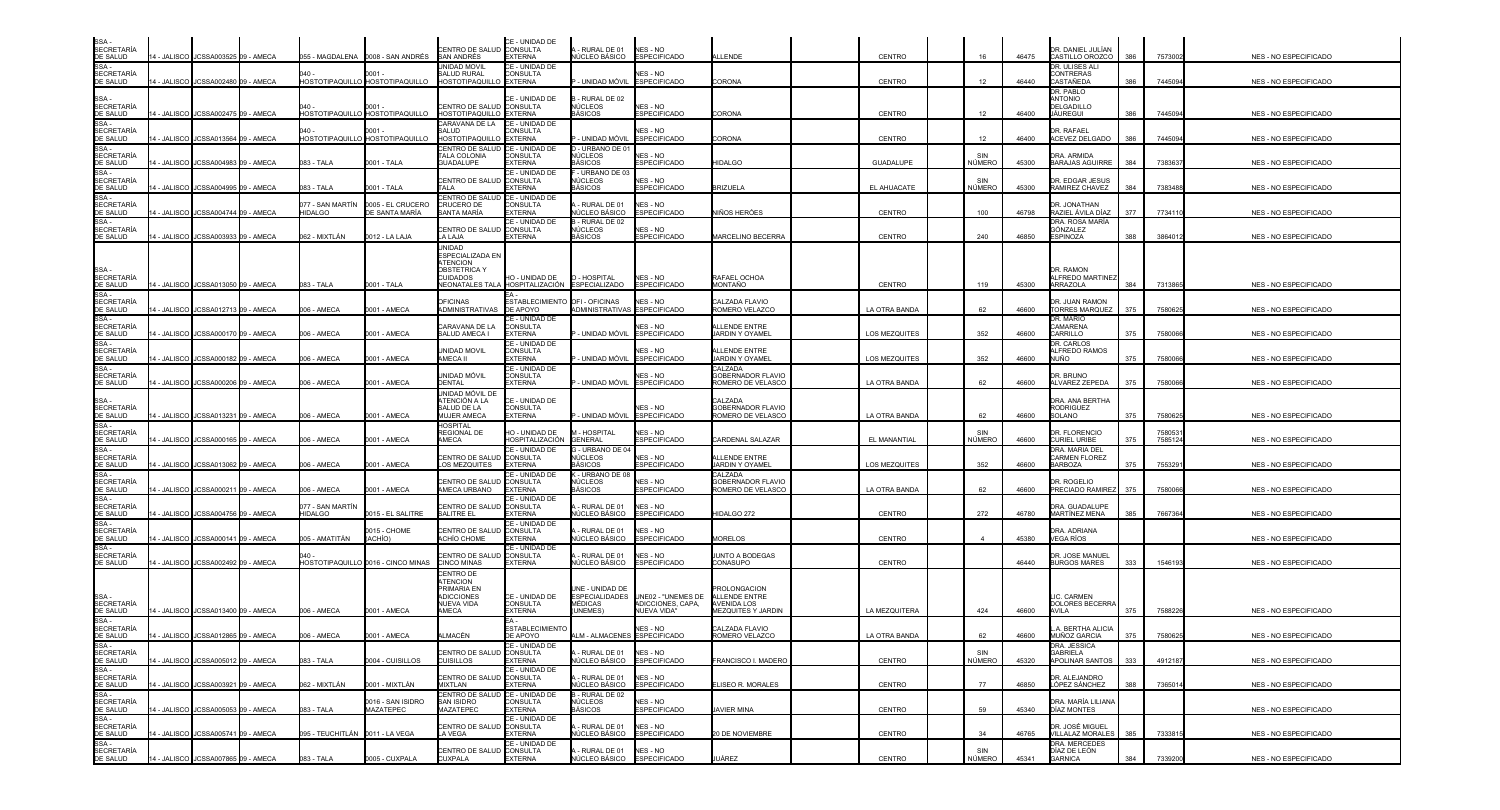| SSA -<br>SECRETARÍA                                                                                                                                                                                             |                                        |                        | 077 - SAN MARTÍN                   | 0001 - SAN MARTÍN                           | CENTRO DE SALUD CE - UNIDAD DE<br><b>SAN MARTIN</b>        | <b>CONSULTA</b>                              | B - RURAL DE 02<br>NÚCLEOS                     | NES - NO                        |                                      |                              |               |       | DRA. MELIDA<br>SOLEDAD MORALES                  |     |                    |                              |
|-----------------------------------------------------------------------------------------------------------------------------------------------------------------------------------------------------------------|----------------------------------------|------------------------|------------------------------------|---------------------------------------------|------------------------------------------------------------|----------------------------------------------|------------------------------------------------|---------------------------------|--------------------------------------|------------------------------|---------------|-------|-------------------------------------------------|-----|--------------------|------------------------------|
| DE SALUD<br>$SSA -$                                                                                                                                                                                             | 4 - JALISCO JJCSSA004720 09 - AMECA    |                        | <b>HIDALGO</b>                     | <b>HIDALGO</b>                              | <b>HIDALGO</b><br><b>JNIDAD MOVIL</b>                      | <b>EXTERNA</b><br>CE - UNIDAD DE             | BÁSICOS                                        | ESPECIFICADO                    | VICENTE GUERRERO                     | CENTRO                       | 24            | 46770 | <b>OJEDA</b><br>DRA. ELIZABETH                  | 385 | 7550036            | NES - NO ESPECIFICADO        |
| SECRETARÍA<br>DE SALUD                                                                                                                                                                                          | 4 - JALISCO I JCSSA004732 09 - AMECA   |                        | 077 - SAN MARTÍN<br><b>HIDALGO</b> | 0001 - SAN MARTÍN<br>HIDALGO                | SALUD RURAL SAN CONSULTA<br>(ARTIN HIDALGO                 | <b>EXTERNA</b>                               | - UNIDAD MÓVIL                                 | NES - NO<br><b>ESPECIFICADO</b> | /ICENTE GUERRERO                     | <b>CENTRO</b>                | 24            | 46770 | <b>VENEGAS</b><br><b>/ILLANUEVA</b>             | 385 | 7550036            | NES - NO ESPECIFICADO        |
|                                                                                                                                                                                                                 |                                        |                        |                                    |                                             | ARAVANA DE LA<br>ALUD                                      | CE - UNIDAD DE<br>CONSULTA                   |                                                | NES - NO                        | SAUCE ENTRE ALDAMA                   |                              |               |       | <b>DR. DIEGO</b><br>ARMANDO LOZANO              |     |                    |                              |
|                                                                                                                                                                                                                 | 4 - JALISCO JCSSA007754 09 - AMECA     |                        |                                    |                                             | <b>ITENGUILLO</b>                                          | <b>EXTERNA</b><br>CE - UNIDAD DE             | · UNIDAD MÓVIL                                 | SPECIFICADO                     | Y CARRETERA AMECA                    | CENTRO                       |               | 48100 | GONZÁLEZ                                        | 388 | 7369003            | NES - NO ESPECIFICADO        |
| <b>BE BALCO</b><br>SSA -<br>SECRETARÍA<br>DE SALUD<br>SSA -<br>SECRETARÍA<br>DE SALUD                                                                                                                           | 4 - JALISCO JCSSA000486 09 - AMECA     |                        |                                    |                                             | ENTRO DE SALUD<br>ATENGUILLO                               | <b>CONSULTA</b><br><b>EXTERNA</b>            | - RURAL DE 01<br><b>IÚCLEO BÁSICO</b>          | NES - NO<br>ESPECIFICADO        | ZARAGOZA                             | CENTRO                       | 50            | 48100 | <b>DR. SAMUEL</b><br><b>MARTÍNEZ ROSAS</b>      | 388 | 7369003            | NES - NO ESPECIFICADO        |
| SSA-<br><b>SECRETARÍA</b><br>DE SALUD                                                                                                                                                                           | 4 - JALISCO<br>JCSSA005000 09 - AMECA  |                        | 083 - TALA                         | 0002 - AHUISCULCO                           | ENTRO DE SALUD<br>AHUISCULCO                               | CE - UNIDAD DE<br>CONSULTA<br><b>EXTERNA</b> | - RURAL DE 01<br>IÚCLEO BÁSICO                 | NES - NO<br>SPECIFICADO         | LLENDE                               | CENTRO                       | 200           | 45330 | <b>JR. ALDO RODRIGO</b><br><b>SIERRA MARINO</b> |     |                    | NES - NO ESPECIFICADO        |
| SSA -<br>SECRETARÍA<br>DE SALUD                                                                                                                                                                                 | 4 - JALISCO JCSSA002084 09 - AMECA     |                        | 036 - ETZATLÁN                     | 0001 - ETZATLÁN                             | CENTRO DE SALUD CONSULTA<br>TZATLAN                        | CE - UNIDAD DE<br><b>EXTERNA</b>             | - RURAL DE 03<br>NÚCLEOS<br>BÁSICOS Y MÁS      | NES - NO<br><b>ESPECIFICADO</b> | ZARAGOZA                             | CENTRO                       | 261           | 46500 | DR. JAVIER GROVEF<br>SANDOVAL                   | 386 | 7530198            | NES - NO ESPECIFICADO        |
| $SSA -$<br><b>SECRETARÍA</b>                                                                                                                                                                                    |                                        |                        | 077 - SAN MARTÍN                   | 0020 - SANTA CRUZ                           | CENTRO DE SALUD<br>SANTA CRUZ DE                           | CE - UNIDAD DE<br><b>CONSULTA</b>            | - RURAL DE 01                                  | NES - NO                        |                                      |                              | 56            |       | DR. JORGE<br><b>GUERRERO</b>                    |     |                    |                              |
| DE SALUD                                                                                                                                                                                                        | 4 - JALISCO JJCSSA004761 09 - AMECA    |                        | HIDALGO                            | DE LAS FLORES                               | <b>AS FLORES</b>                                           | <b>EXTERNA</b>                               | IÚCLEO BÁSICO                                  | <b>SPECIFICADO</b>              | <b>MORELOS</b>                       | CENTRO                       |               | 46790 | 3ONZÁLEZ                                        | 385 | 7551153            | NES - NO ESPECIFICADO        |
| SSA-<br><b>SECRETARÍA</b><br>DE SALUD                                                                                                                                                                           | 14 - JALISCO I JCSSA005041 I09 - AMECA |                        | 083 - TALA                         | 0013 - EL REFUGIO                           | CENTRO DE SALUD CONSULTA<br><b>L REFUGIO</b>               | CE - UNIDAD DE<br><b>EXTERNA</b>             | - RURAL DE 01<br>NÚCLEO BÁSICO                 | NES - NO<br><b>ESPECIFICADO</b> | <b>AVENIDA GIGANTES</b>              | <b>CENTRO</b>                | SIN<br>NÚMERO | 45310 | DR. LUIS FERNANDC<br>GONZÁLEZ<br>GONZÁLEZ       | 384 | 733711             | NES - NO ESPECIFICADO        |
|                                                                                                                                                                                                                 |                                        |                        |                                    |                                             |                                                            |                                              |                                                |                                 |                                      |                              |               |       | <b>DRA. JUDITH</b>                              |     |                    |                              |
| SSA -<br>SECRETARÍA                                                                                                                                                                                             |                                        |                        |                                    | 0005 - LA                                   | CENTRO DE SALUD CONSULTA                                   | CE - UNIDAD DE                               | - RURAL DE 01                                  | NES - NO                        |                                      |                              |               |       | <b>MONTSERRAT</b><br>VELASCO                    |     |                    |                              |
| DE SALUD                                                                                                                                                                                                        | 14 - JALISCO JCSSA007771 09 - AMECA    |                        | 095 - TEUCHITLÁN ESTANZUELA        |                                             | LA ESTANZUELA<br>CENTRO DE SALUD                           | <b>EXTERNA</b><br>CE - UNIDAD DE             | NÚCLEO BÁSICO                                  | <b>ESPECIFICADO</b>             | LÁZARO CÁRDENAS                      | <b>CENTRO</b>                | 16            | 46760 | <b>GUTIÉRREZ</b>                                | 384 | 7331155            | NES - NO ESPECIFICADO        |
| SE SALSE<br>SSA -<br>SECRETARÍA<br>DE SALUD<br>SSA -                                                                                                                                                            | 4 - JALISCO<br>JCSSA000240             | 09 - AMECA             | 006 - AMECA                        | 0048 - SAN ANTONIO<br>PUERTA DE LA VEGA     | PUERTA DE LA<br>VEGA                                       | <b>CONSULTA</b><br><b>XTERNA</b>             | - RURAL DE 01<br><b>IÚCLEO BÁSICO</b>          | NES - NO<br><b>ESPECIFICADO</b> | <b>LEREDO V. BONFIL</b>              | CENTRO                       | 14            | 46710 | <b>R. ALBINO HUERT</b><br>LARA                  | 375 | 754416             | NES - NO ESPECIFICADO        |
|                                                                                                                                                                                                                 |                                        |                        |                                    |                                             | CENTRO DE SALUD CONSULTA                                   | CE - UNIDAD DE                               | - URBANO DE 03<br>NÚCLEOS                      | NES - NO                        |                                      |                              |               |       | <b>R. ROBERTO</b>                               |     |                    |                              |
| SSA -<br>SECRETARÍA<br>DE SALUD<br>SSA -<br>SECRETARÍA<br>DE SALUD                                                                                                                                              | 4 - JALISCO<br>JCSSA005671             | 09 - AMECA             | 094 - TEQUILA                      | 0001 - TEQUILA                              | TEQUILA                                                    | <b>EXTERNA</b><br>CE - UNIDAD DE             | BÁSICOS<br>3 - RURAL DE 02                     | <b>ESPECIFICADO</b>             | MIGUEL HIDALGO                       | LA MEZCALERA                 | 317           | 46400 | FRANCO GÓMEZ                                    | 374 | 7420564            | NES - NO ESPECIFICADO        |
|                                                                                                                                                                                                                 | 4 - JALISCO JCSSA005724 09 - AMECA     |                        |                                    | 095 - TEUCHITLÁN <b>1</b> 0001 - TEUCHITLÁN | <b>ENTRO DE SALUD CONSULTA</b><br><b><i>FEUCHITLAN</i></b> | <b>FXTFRNA</b>                               | NÚCLEOS<br>BÁSICOS                             | NES - NO<br>SPECIFICADO         | ÓPEZ COTILLA                         | CENTRO                       | 16            | 46760 | <b>DRA. DANIELA CRUZ</b><br>MARTÍNEZ            | 384 | 7330136            | NES - NO ESPECIFICADO        |
| SSA -<br>SECRETARÍA<br>DE SALUD                                                                                                                                                                                 |                                        |                        |                                    | 0011 - EL CABEZÓN                           | CENTRO DE SALUD                                            | CE - UNIDAD DE<br>CONSULTA                   | - RURAL DE 01                                  | NES - NO                        |                                      |                              |               |       | <b>DR. FRANCISCO</b>                            |     |                    |                              |
|                                                                                                                                                                                                                 | 4 - JALISCO JCSSA000223 09 - AMECA     |                        | 006 - AMECA                        | (EL LIMÓN)                                  | L CABEZON                                                  | <b>FXTFRNA</b>                               | <b>IÚCLEO BÁSICO</b>                           | <b>ESPECIFICADO</b>             | PLAZA P. CORTAZAR                    | CENTRO                       | 97            | 46725 | ROJAS MÉNDEZ                                    | 375 | 7586862            | <b>NES - NO ESPECIFICADO</b> |
| <b>DE SALUD<br/>SSA -<br/>SECRETARÍA<br/>DE SALUD<br/>SSA -<br/>SECRETARÍA<br/>DE SALUD</b>                                                                                                                     | 4 - JALISCO JCSSA003513 09 - AMECA     |                        |                                    |                                             | <b>INIDAD MOVIL</b><br>ALUD RURAL<br>MAGDALENA             | CE - UNIDAD DE<br>CONSULTA<br><b>EXTERNA</b> | - UNIDAD MÓVIL                                 | NES - NO<br>SPECIFICADO         | AVENIDA HIDALGO<br><b>PONIENTE</b>   | EL TACOTAL                   | 400           | 46470 | )R. EDGAR DAVID<br>CASTRO ROMERO                | 386 | 7440200            | NES - NO ESPECIFICADO        |
|                                                                                                                                                                                                                 |                                        |                        |                                    |                                             | <b>ENTRO DE SALUD</b>                                      | CE - UNIDAD DE<br>CONSULTA                   | - RURAL DE 03<br>NÚCLEOS                       | IES - NO                        | <b>VENIDA HIDALGO</b>                |                              |               |       | DRA, GLORIA<br><b>BERUMEN</b>                   |     |                    |                              |
| SSA-                                                                                                                                                                                                            | 4 - JALISCO JCSSA003501 09 - AMECA     |                        |                                    |                                             | <b>AGDALENA</b>                                            | <b>EXTERNA</b>                               | IÁSICOS Y MÁS                                  | SPECIFICADO                     | PONIENTE                             | EL TACOTAL                   | 400           | 46470 | <b>RODRIGUEZ</b>                                | 386 | 7440200            | NES - NO ESPECIFICADO        |
| <b>SECRETARÍA</b><br>DE SALUD                                                                                                                                                                                   | 4 - JALISCO JCSSA003496 09 - AMECA     |                        |                                    |                                             | HOSPITAL<br>REGIONAL DE<br>MAGDALENA                       | HO - UNIDAD DE<br>HOSPITALIZACIÓN            | M - HOSPITAL<br><b>GENERAL</b>                 | NES - NO<br>SPECIFICADO         | AVENIDA MANUEL<br>ÁVILA CAMACHO      | <b>NUEVA</b>                 | 423           | 46470 | DR. RAYMUNDO<br>FELIPE SERRANO<br>ENRIQUEZ      | 386 | 7440225<br>7440244 | NES - NO ESPECIFICADO        |
| $SSA -$<br><b>SECRETARÍA</b>                                                                                                                                                                                    |                                        | 10 - CENTRO            |                                    |                                             | <b>DFICINAS</b>                                            | <b>ESTABLECIMIENTO</b>                       | OFI - OFICINAS                                 | NFS - NO                        |                                      |                              |               |       | IC. ALFONSO                                     |     |                    |                              |
| DE SALUD<br>SSA-                                                                                                                                                                                                | 4 - JALISCO JCSSA012725 ZAPOPAN        |                        | 20 - ZAPOPAN                       | 0001 - ZAPOPAN                              | ADMINISTRATIVAS<br>NSTITUTO                                | DE APOYO                                     | ADMINISTRATIVAS ESPECIFICADO                   |                                 | CALZADA LAS PALMAS                   | CIUDAD GRANJA                | 166           | 45010 | RAMOS ALVARADO                                  | 33  | 3030550            | NES - NO ESPECIFICADO        |
| SECRETARÍA<br>DE SALUD<br>SSA -<br>SECRETARÍA                                                                                                                                                                   | 4 - JALISCO JCSSA012766 ZAPOPAN        | 10 - CENTRO            | 20 - ZAPOPAN                       | 0001 - ZAPOPAN                              | ALISCIENSE DE<br><b>SALUD MENTAL</b>                       | <b>ESTABLECIMIENTO</b><br>DE APOYO           | OFI-OFICINAS<br>ADMINISTRATIVAS ESPECIFICADO   | NES - NO                        | AVENIDA ZOQUIPAN                     | ZOQUIPAN                     | 1000-A        | 45170 | DR. DANIEL OJEDA<br><b>TORRES</b>               | 33  | 3633953            | dojeda@salmejalisco.gob.mx   |
|                                                                                                                                                                                                                 |                                        | 10 - CENTRO            |                                    |                                             | CENTRO DE SALUD                                            | CE - UNIDAD DE<br><b>CONSULTA</b>            | URBANO DE 03<br><b>IÚCLEOS</b>                 | NES - NO                        |                                      |                              |               |       | DR. LUIS SALVADOF                               |     |                    |                              |
| DE SALUD                                                                                                                                                                                                        | 4 - JALISCO JCSSA007124 ZAPOPAN        |                        | 120 - ZAPOPAN                      | 0001 - ZAPOPAN                              | EL BRISEÑO                                                 | <b>EXTERNA</b><br>CE - UNIDAD DE             | <b>BÁSICOS</b><br>URBANO DE 03                 | <b>ESPECIFICADO</b>             | <b>MEXICAS</b>                       | EL BRISEÑO                   |               | 45236 | ELIZONDO CAMPOS                                 | 33  | 36121658           | NES - NO ESPECIFICADO        |
| SSA -<br>SSA -<br>SECRETARÍA<br>DE SALUD                                                                                                                                                                        | 4 - JALISCO<br>JCSSA007136 ZAPOPAN     | 10 - CENTRO            | 20 - ZAPOPAN                       | 0001 - ZAPOPAN                              | ENTRO DE SALUD<br>CIUDAD GRANJA                            | <b>CONSULTA</b><br><b>EXTERNA</b>            | NÚCLEOS<br>BÁSICOS                             | IES - NO<br><b>ESPECIFICADO</b> | <b>PARAISOS</b>                      | <b>CIUDAD GRANJA</b>         | 1000          | 45010 | <b>JA. VIRGINIA</b><br><b>BRECEDA GIL</b>       | 33  | 36275488           | NES - NO ESPECIFICADO        |
| SSA -<br>SECRETARÍA<br>DE SALUD                                                                                                                                                                                 | 4 - JALISCO<br>JCSSA007141             | 10 - CENTRO<br>ZAPOPAN | 20 - ZAPOPAN                       | 0001 - ZAPOPAN                              | <b>ENTRO DE SALUD CONSULTA</b><br>MESA COLORADA            | CE - UNIDAD DE<br><b>EXTERNA</b>             | - URBANO DE 03<br>NÚCLEOS<br>BÁSICOS           | NFS - NO<br>ESPECIFICADO        | CAMA                                 | <b>MESA COLORADA</b>         | 24            | 45180 | DRA. CARMEN<br>YOLANDA SANCHEZ<br>PANIAGUA      | 33  | 13246426           | NES - NO ESPECIFICADO        |
| SSA -<br>SECRETARÍA                                                                                                                                                                                             |                                        |                        |                                    |                                             | CENTRO DE SALUD <b>I</b> CE - UNIDAD DE                    |                                              | - URBANO DE 03                                 |                                 | AVENIDA SAN JUAN Y                   |                              |               |       | DR. EFREN                                       |     |                    |                              |
| DE SALUD                                                                                                                                                                                                        | 4 - JALISCO<br>JCSSA007153 ZAPOPAN     | 10 - CENTRO            | 20 - ZAPOPAN                       | 0001 - ZAPOPAN                              | SAN JUAN DE<br><b>DCOTAN</b>                               | CONSULTA<br><b>EXTERNA</b>                   | NÚCLEOS<br><b>ASICOS</b>                       | NES - NO<br>SPECIFICADO         | CARRETERA BASE<br><b>LEREA</b>       | SAN JUAN DE<br><b>OCOTAN</b> |               | 45019 | <b>GUSTAVO TORRES</b><br><b>GOMEZ</b>           | 33  | 36737698           | NES - NO ESPECIFICADO        |
| SSA-<br><b>SECRETARÍA</b>                                                                                                                                                                                       |                                        | 10 - CENTRO            |                                    |                                             | CENTRO DE SALUD<br><b>SANTA ANA</b>                        | CE - UNIDAD DE<br>CONSULTA                   | - URBANO DE 03<br>NÚCLEOS                      | NES - NO                        |                                      | <b>SANTA ANA</b>             |               |       | <b>DR. JOSE LUIS</b><br><b>IUMBERTO CERDA</b>   |     |                    |                              |
|                                                                                                                                                                                                                 | 4 - JALISCO JJCSSA007165 ZAPOPAN       |                        | 120 - ZAPOPAN                      | 0001 - ZAPOPAN                              | TEPETITLAN                                                 | <b>EXTERNA</b>                               | 3ÁSICOS                                        | <b>ESPECIFICADO</b>             | <b>GUADALUPE VICTORIA</b>            | TEPETITLAN                   | 40            | 45230 | <b>CERVANTES</b>                                | 33  | 30309626           | NES - NO ESPECIFICADO        |
|                                                                                                                                                                                                                 | 14 - JALISCO JCSSA007293 ZAPOPAN       | 10 - CENTRO            | 120 - ZAPOPAN                      | 0001 - ZAPOPAN                              | ENTRO DE SALUD CONSULTA<br>EL COLLI                        | CE - UNIDAD DE<br><b>EXTERNA</b>             | URBANO DE 07<br><b>CLEOS</b><br><b>BÁSICOS</b> | <b>ESPECIFICADO</b>             | <b>VOLCAN BARU Y</b><br>POPOCATEPELT | EL COLLI                     |               | 45070 | R. GABRIEL PALM<br>QUEZADA                      | 33  | 12048845           | NES - NO ESPECIFICADO        |
|                                                                                                                                                                                                                 |                                        | 10 - CENTRO            |                                    |                                             | CE - UNIDAD DE<br>CENTRO DE SALUD CONSULTA                 |                                              | - URBANO DE 07<br>NÚCLEOS                      | NES - NO                        | PROLONGACIÓN                         |                              | SIN           |       | DRA. PATRICIA F.                                |     |                    |                              |
|                                                                                                                                                                                                                 | 4 - JALISCO JJCSSA007305 ZAPOPAN       |                        | 120 - ZAPOPAN                      | 0001 - ZAPOPAN                              | ZAPOPAN NORTE I                                            | <b>EXTERNA</b>                               | <b>BÁSICOS</b>                                 | ESPECIFICADO                    | HIDALGO                              | ZAPOPAN CENTRO               | NÚMERO        | 45500 | VARGAZ QUEZADA                                  | 33  | 38131862           | NES - NO ESPECIFICADO        |
| SECRETARÍA<br>SECRETARÍA<br>SSA - SECRETARÍA<br>SSA - SECRETARÍA<br>SSA - SECRETARÍA<br>DE SA - SECRETARÍA<br>DE SA - SECRETARÍA<br>DE SA - SECRETARÍA<br>DE SA - SECRETARÍA<br>DE SA - SECRETARÍA<br>DE SA - U | 4 - JALISCO JCSSA007252 ZAPOPAN        | 10 - CENTRO            | 120 - ZAPOPAN                      | 0001 - ZAPOPAN                              | CENTRO DE SALUD CE - UNIDAD DE<br>PARAÍSOS DEL<br>COLLI    | <b>CONSULTA</b><br><b>EXTERNA</b>            | - URBANO DE 05<br>NÚCLEOS<br>BÁSICOS           | NES - NO<br>SPECIFICADO         | <b>SIDRA</b>                         | PARAISOS DEL<br>COLLI        | 489           | 45051 | DR. SILVERIO<br>FELIPE MORA<br>LARIOS           | 33  | 34998834           | NES - NO ESPECIFICADO        |
|                                                                                                                                                                                                                 |                                        | 10 - CENTRO            |                                    |                                             | CENTRO DE SALUD CONSULTA                                   | CE - UNIDAD DE                               | I - URBANO DE 05<br>NÚCLEOS                    | NES - NO                        | CHIMALPOPOCA                         |                              | SIN           |       | DR. MIGUEL ANGEL                                |     |                    |                              |
|                                                                                                                                                                                                                 | 4 - JALISCO JCSSA007264 ZAPOPAN        |                        | 120 - ZAPOPAN                      | 0001 - ZAPOPAN                              | EL ZAPOTE                                                  | <b>EXTERNA</b>                               | BÁSICOS<br>CTS - CENTRO                        | ESPECIFICADO                    | <b>ESQUINA APATZINGAN</b>            | EL ZAPOTE                    | NÚMERO        | 45050 | <b>BERNAL RAMOS</b>                             | 33  | 3121227            | NES - NO ESPECIFICADO        |
|                                                                                                                                                                                                                 |                                        |                        |                                    |                                             |                                                            |                                              | ESTATAL DE                                     |                                 |                                      |                              |               |       |                                                 |     |                    |                              |
| SSA -<br>SECRETARÍA                                                                                                                                                                                             |                                        |                        |                                    |                                             | CENTRO<br>JALISCIENSE DE LA EA -                           |                                              | <b>TRASFUSION</b><br>SANGUÍNEA                 |                                 |                                      |                              |               |       |                                                 |     |                    |                              |
| DE SALUD                                                                                                                                                                                                        | 14 - JALISCO JCSSA013470 ZAPOPAN       | 10 - CENTRO            | 120 - ZAPOPAN 0001 - ZAPOPAN       |                                             | TRANSFUSION<br>SANGUÍNEA                                   | ESTABLECIMIENTO (BANCOS DE<br>DE APOYO       | SANGRE)                                        | NES - NO<br><b>ESPECIFICADO</b> | <b>AVENIDA LOMAS DE</b><br>ZOQUIPAN  | <b>LOMAS DE</b><br>ZOQUIPAN  | 1050          | 45170 | DR. JUAN CARLOS<br>LOPEZ HERNANDEZ              | 33  | 36367667           | NES - NO ESPECIFICADO        |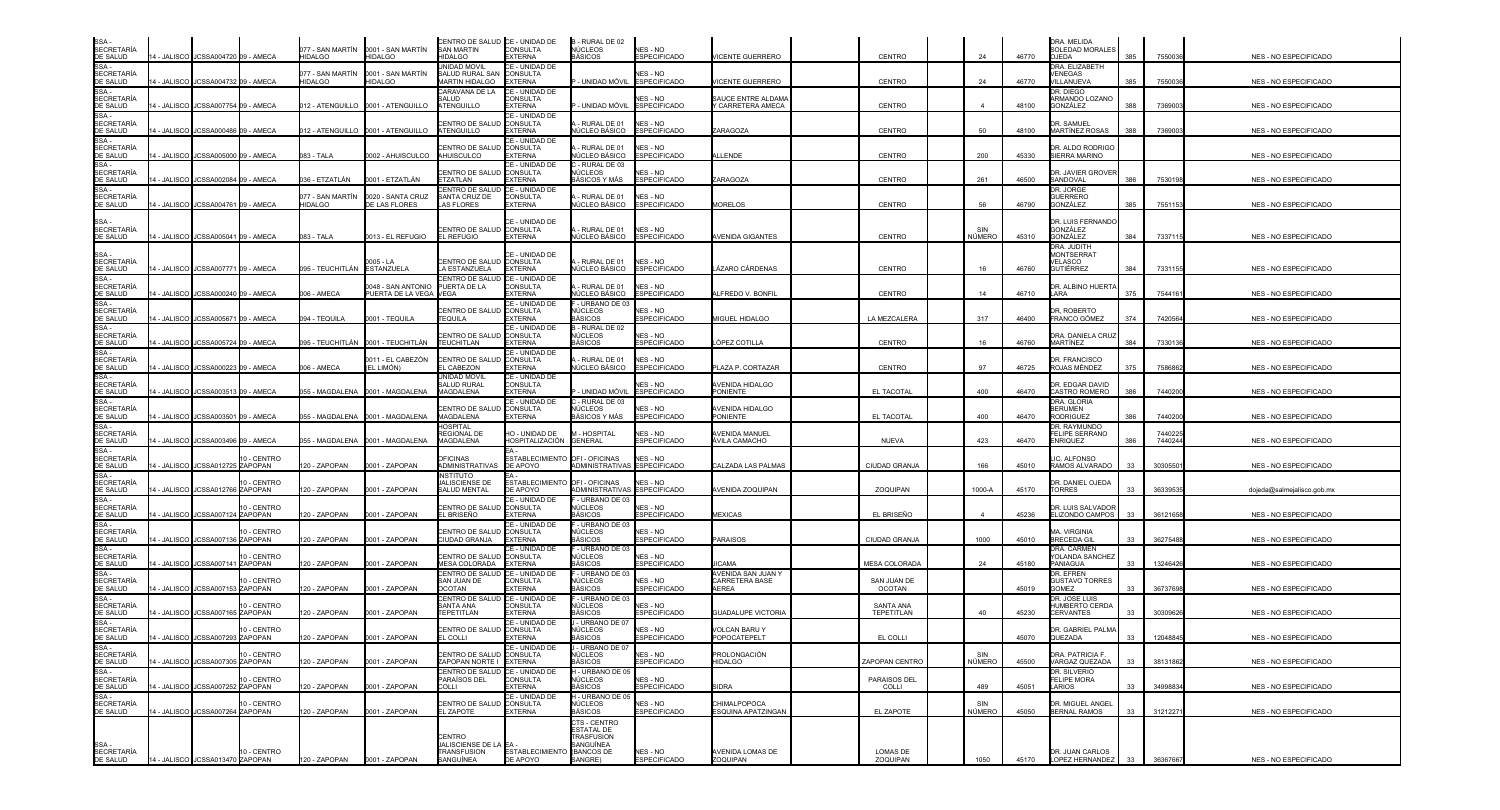| SSA -<br>SECRETARÍA                                                                   |                                    | 10 - CENTRO            |               |                | CENTRO DE SALUD CONSULTA                                           | CE - UNIDAD DE                     | G - URBANO DE 04<br>NÚCLEOS              | NES - NO                               | CARRETERA A                                   |                                      |               |       | DR. DAVID                                  |    |                     |                              |
|---------------------------------------------------------------------------------------|------------------------------------|------------------------|---------------|----------------|--------------------------------------------------------------------|------------------------------------|------------------------------------------|----------------------------------------|-----------------------------------------------|--------------------------------------|---------------|-------|--------------------------------------------|----|---------------------|------------------------------|
| DE SALUD<br>SSA -                                                                     | 4 - JALISCO JCSSA007235 ZAPOPAN    |                        | 120 - ZAPOPAN | 0001 - ZAPOPAN | ARROYO HONDO<br>unidad móvil                                       | <b>EXTERNA</b><br>CE - UNIDAD DE   | <b>BÁSICOS</b>                           | <b>ESPECIFICADO</b>                    | SALTILLO<br>AVENIDA CUARTA                    | ARROYO HONDO                         | 3884          | 45180 | <b>FERNANDEZ RUIZ</b><br>DRA. TERESA       | 33 | 34026980            | <b>NES - NO ESPECIFICADO</b> |
| SECRETARÍA<br>DE SALUD                                                                | 4 - JALISCO JCSSA007380 ZAPOPAN    | 10 - CENTRO            | 120 - ZAPOPAN | 0001 - ZAPOPAN | COLONIA NUEVO<br><b>AÉXICO</b>                                     | CONSULTA<br><b>EXTERNA</b>         | - UNIDAD MÓVIL ESPECIFICADO              | NES - NO                               | NORTE Y ELISEO<br><b>DROZCO</b>               | CONSTITUCIÓN                         |               | 45830 | MAGDALENA PARRA<br>GARCÍA                  |    |                     | NES - NO ESPECIFICADO        |
|                                                                                       |                                    |                        |               |                | jnidad móvil de<br><b>TENCIÓN A LA</b>                             | CE - UNIDAD DE                     |                                          |                                        |                                               |                                      |               |       | DR. ALEJANDRO                              |    |                     |                              |
| SSA -<br>SECRETARÍA                                                                   | 14 - JALISCO JCSSA013214 ZAPOPAN   | 10 - CENTRO            | 120 - ZAPOPAN | 0001 - ZAPOPAN | ALUD DE LA<br><b>MUJER ZAPOPAN</b>                                 | <b>CONSULTA</b><br><b>EXTERNA</b>  | - UNIDAD MÓVIL                           | NES - NO<br><b>ESPECIFICADO</b>        | AVENIDA LAS PALMAS                            | <b>CIUDAD GRANJA</b>                 | 166           | 45010 | JOSÉ GÓMEZ<br><b>SALINAS</b>               | 33 | 30305500            | NES - NO ESPECIFICADO        |
|                                                                                       |                                    |                        |               |                | CENTRO DE SALUD                                                    | CE - UNIDAD DE                     | - URBANO DE 02                           |                                        |                                               |                                      |               |       | DR. ADOLFO                                 |    |                     |                              |
| DE SALUD<br>SSA -<br>SECRETARÍA<br>DE SALUD                                           | JCSSA007095 ZAPOPAN<br>4 - JALISCO | 10 - CENTRO            | 120 - ZAPOPAN | 0001 - ZAPOPAN | OMAS DE<br><b>TABACHINES</b>                                       | CONSULTA<br><b>EXTERNA</b>         | <b>ÚCLEOS</b><br>3ÁSICOS                 | NES - NO<br><b>ESPECIFICADO</b>        | CHABACANOS                                    | LOMAS DE<br><b>TABACHINES</b>        | 12            | 45180 | SALVADOR TORRES<br><b>GOMEZ</b>            | 33 | 1202023             | NES - NO ESPECIFICADO        |
| SSA -<br>SECRETARÍA<br>DE SALUD                                                       |                                    | 10 - CENTRO            |               |                | <b>ENTRO DE SALUD</b>                                              | CE - UNIDAD DE<br><b>CONSULTA</b>  | - URBANO DE 02<br>ÚCLEOS                 | NES - NO                               |                                               |                                      |               |       | DRA. ANA SANDRA                            |    |                     |                              |
|                                                                                       | 4 - JALISCO<br>JCSSA007100 ZAPOPAN |                        | 120 - ZAPOPAN | 0001 - ZAPOPAN | <b>NUEVO VERGEL</b>                                                | <b>EXTERNA</b><br>CE - UNIDAD DE   | <b>IÁSICOS</b><br>G - URBANO DE 04       | <b>ESPECIFICADO</b>                    | <b>IERREROS</b>                               | <b>NUEVO VERGEL</b>                  | 315           | 45180 | YAÑEZ SANTIAGO                             | 33 | 1202030             | NES - NO ESPECIFICADO        |
| SSA -<br>SECRETARÍA<br>DE SALUD                                                       | 4 - JALISCO<br>JCSSA007194 ZAPOPAN | 10 - CENTRO            | 20 - ZAPOPAN  | 0001 - ZAPOPAN | ENTRO DE SALUE<br>TEMAJAC                                          | <b>CONSULTA</b><br><b>EXTERNA</b>  | NÚCLEOS<br><b>IÁSICOS</b>                | NES - NO<br><b>ESPECIFICADO</b>        | PORTAL HIDALGO                                | ATEMAJAC                             | 10            | 45190 | DR. PABLO VERA<br>CASTRO                   | 33 | 1202052             | NES - NO ESPECIFICADO        |
| SSA-                                                                                  |                                    |                        |               |                |                                                                    | CE - UNIDAD DE                     | - URBANO DE 04                           |                                        |                                               |                                      |               |       |                                            |    |                     |                              |
| <b>SECRETARÍA</b><br>DE SALUD                                                         | 4 - JALISCO JCSSA007206 ZAPOPAN    | 10 - CENTRO            | 120 - ZAPOPAN | 0001 - ZAPOPAN | <b>ENTRO DE SALUD CONSULTA</b><br>3FNITO JUÁREZ                    | <b>EXTERNA</b>                     | NÚCLEOS<br>ÁSICOS                        | NES - NO<br><b>ESPECIFICADO</b>        | PRIVADA PILAR PRESA                           | <b>BENITO JUAREZ</b>                 | SIN<br>NÚMERO | 45199 | DRA. LETICIA<br>DELGADO LOPEZ              | 33 | 3366651             | NES - NO ESPECIFICADO        |
| SSA-                                                                                  |                                    |                        |               |                | CENTRO DE SALUD <b>I</b> CE - UNIDAD DE                            |                                    | - URBANO DE 04                           |                                        | ANASTACIO                                     |                                      |               |       | DR. GUSTAVO                                |    |                     |                              |
| <b>SECRETARÍA</b>                                                                     | 4 - JALISCO JCSSA007211            | 10 - CENTRO<br>ZAPOPAN | 120 - ZAPOPAN | 0001 - ZAPOPAN | FRANCISCO<br><b>SARABIA</b>                                        | CONSULTA<br><b>EXTERNA</b>         | NÚCLEOS<br>iÁSICOS                       | NES - NO<br><b>SPECIFICADO</b>         | <b>BUSTAMANTE ESQUINA</b><br>ÓPEZ PORTILLO    | <b>FRANCISCO</b><br>SARABIA          |               | 45090 | GONZALEZ<br>BRISEÑO                        | 33 | 12048829            | NES - NO ESPECIFICADO        |
| DE SALUD<br>SSA -<br>SECRETARÍA                                                       |                                    |                        |               |                |                                                                    | CE - UNIDAD DE                     | G - URBANO DE 04                         |                                        |                                               |                                      |               |       |                                            |    |                     |                              |
| DE SALUD                                                                              | 4 - JALISCO JCSSA007223 ZAPOPAN    | 10 - CENTRO            | 120 - ZAPOPAN | 0001 - ZAPOPAN | CENTRO DE SALUD<br>LA MARTINICA                                    | <b>CONSULTA</b><br><b>EXTERNA</b>  | NÚCLEOS<br>BÁSICOS                       | NES - NO<br><b>ESPECIFICADO</b>        | PINO ENTRE NOGAL Y<br><b>MORELOS</b>          | LA MARTINICA                         | SIN<br>NÚMERO | 45180 | DRA. MA. CECILA<br>OCHOA ALCAZAR           | 33 | 36722290            | NES - NO ESPECIFICADO        |
| SSA -<br>SECRETARÍA<br>DE SALUD                                                       |                                    | 10 - CENTRO            |               |                | <b>ENTRO DE SALUD CONSULTA</b>                                     | CE - UNIDAD DE                     | - URBANO DE 01<br>NÚCLEOS                | <b>VES - NO</b>                        | ASEO DE LOS                                   | MESA DE LOS                          |               |       | <b>DR. RAFAEL</b>                          |    |                     |                              |
| SSA -                                                                                 | 4 - JALISCO<br>JCSSA007462 ZAPOPAN |                        | 20 - ZAPOPAN  | 0001 - ZAPOPAN | MESA DE OCOTES<br>CENTRO DE SALUD <b>I</b> CE - UNIDAD DE          | <b>EXTERNA</b>                     | BÁSICOS<br>- URBANO DE 01                | <b>ESPECIFICADO</b>                    | AURELES                                       | OCOTES                               | 1252          | 45240 | <b>FLORES ALVAREZ</b>                      | 33 | 1247844             | NES - NO ESPECIFICADO        |
| SECRETARÍA<br>DE SALUD                                                                | 4 - JALISCO<br>JCSSA007474 ZAPOPAN | 10 - CENTRO            | 120 - ZAPOPAN | 0001 - ZAPOPAN | ARENALES<br><b>TAPATIOS</b>                                        | CONSULTA<br><b>EXTERNA</b>         | NÚCLEOS<br><b>IÁSICOS</b>                | NES - NO<br><b>ESPECIFICADO</b>        | <b>DRO</b>                                    | <b>CARLOS RIVERA</b><br>ACEVES       | 3392          | 45065 | <b>DR. MANUEL</b><br><b>GARCIA BECERRA</b> | 33 | 31803549            | NES - NO ESPECIFICADO        |
|                                                                                       |                                    |                        |               |                |                                                                    | CE - UNIDAD DE                     | G - URBANO DE 04                         |                                        |                                               |                                      |               |       |                                            |    |                     |                              |
| SSA -<br>SSA -<br>SECRETARÍA<br>DE SALUD                                              | 4 - JALISCO<br>JCSSA007240 ZAPOPAN | 10 - CENTRO            | 120 - ZAPOPAN | 0001 - ZAPOPAN | <b>ENTRO DE SALUD CONSULTA</b><br><b>JIRAMAR</b>                   | <b>FXTERNA</b>                     | NÚCLEOS<br><b>ASICOS</b>                 | NES - NO<br><b>ESPECIFICADO</b>        | PUERTO PERLA<br>ESCONDIDA                     | <b>MIRAMAR</b>                       | 2691          | 45060 | DR. LUIS ALBERTO<br>RAMOS RIVERA           | 33 | 10280343            | NES - NO ESPECIFICADO        |
| SSA -<br>SECRETARÍA<br>DE SALUD                                                       |                                    | 10 - CENTRO            |               |                | CENTRO DE SALUD CONSULTA                                           | CE - UNIDAD DE                     | - URBANO DE<br>NÚCLEOS                   | NES - NO                               | <b>AVENIDA LAURELES Y</b>                     |                                      |               |       | DR. RAMON GOMEZ                            |    |                     |                              |
|                                                                                       | 4 - JALISCO JCSSA007346 ZAPOPAN    |                        | 120 - ZAPOPAN | 0001 - ZAPOPAN | ZAPOPAN NORTE II EXTERNA                                           |                                    | BÁSICOS Y MÁS                            | <b>ESPECIFICADO</b>                    | <b>PERIFERICO</b>                             | <b>INFONAVIT</b>                     |               | 45149 | <b>ESTRADA</b>                             | 33 | 38333283            | NES - NO ESPECIFICADO        |
|                                                                                       |                                    | 10 - CENTRO            |               |                | CENTRO DE SALUD <b>I</b> CE - UNIDAD DE<br>ALCONES DE LA           | <b>CONSULTA</b>                    | - URBANO DE 02<br>√ÚCLEOS                | <b>NES - NO</b>                        |                                               | <b>BALCONES DE LA</b>                |               |       | DR. PEDRO<br>ERNESTO GARCIA                |    |                     |                              |
|                                                                                       | 4 - JALISCO<br>JCSSA007083 ZAPOPAN |                        | 120 - ZAPOPAN | 0001 - ZAPOPAN | CANTERA                                                            | <b>EXTERNA</b>                     | <b>ASICOS</b>                            | <b>SPECIFICADO</b>                     | PRIVADA DIAMANTE                              | CANTERA                              | 25            | 45250 | <b>GOMEZ</b><br>ING. JAVIER                | 33 | 12020229            | NES - NO ESPECIFICADO        |
| <b>BE CALCO</b><br>SSA -<br>SECRETARÍA<br>DE SALUD<br>SSA -<br>SECRETARÍA<br>DE SALUD | 4 - JALISCO<br>JCSSA012771         | 10 - CENTRO<br>ZAPOPAN | 120 - ZAPOPAN | 0001 - ZAPOPAN | LMACÉN ESTATAL                                                     | <b>ESTABLECIMIENTO</b><br>DE APOYO | <b>ILM - ALMACENES ESPECIFICADO</b>      | NES - NO                               | AGO<br>TEQUESQUITENGO                         | ZOQUIPAN LAGOS<br><b>DEL COUNTRY</b> | 2600          | 44140 | CLAUDIO GARCIA<br>SOLIS                    | 33 | 38244722            | NES - NO ESPECIFICADO        |
| SSA-                                                                                  |                                    |                        |               |                |                                                                    |                                    |                                          |                                        |                                               |                                      |               |       |                                            |    |                     |                              |
| <b>SECRETARÍA</b><br>DE SALUD                                                         | 4 - JALISCO<br>JCSSA012870 ZAPOPAN | 10 - CENTRO            | 120 - ZAPOPAN | 0001 - ZAPOPAN | LMACÉN                                                             | <b>ESTABLECIMIENTO</b><br>DE APOYO | LM - ALMACENES                           | NES - NO<br><b>ESPECIFICADO</b>        | CALZADA DE LAS<br>PALMAS                      | <b>CIUDAD GRANJA</b>                 | 166           | 45010 | RUBEN RAYA<br>CHAVEZ                       | 33 | 3030550             | NES - NO ESPECIFICADO        |
| SSA-<br><b>SECRETARÍA</b>                                                             |                                    | 10 - CENTRO            |               |                | <b>ENTRO DE SALUD CONSULTA</b>                                     | CE - UNIDAD DE                     | - URBANO DE 02<br><b>IÚCLEOS</b>         | <b>NFS - NO</b>                        | OSEFA ORTÍZ DE                                |                                      |               |       | DRA. ROSALVA RUIZ                          |    |                     |                              |
| DE SALUD                                                                              | 4 - JALISCO JCSSA007112 ZAPOPAN    |                        | 120 - ZAPOPAN | 0001 - ZAPOPAN | COLONIA INDIGENA <b>I</b> EXTERNA                                  |                                    | <b>ASICOS</b>                            | <b>ESPECIFICADO</b>                    | <b>DOMINGUEZ</b>                              | <b>INDIGENA</b>                      |               | 45190 | LOPEZ                                      |    |                     | NES - NO ESPECIFICADO        |
|                                                                                       |                                    |                        |               |                | <b>CENTRO DE</b><br>ATENCIÓN                                       |                                    |                                          |                                        | ARDÍN DE LAS                                  |                                      |               |       |                                            |    |                     |                              |
|                                                                                       |                                    |                        |               |                | PRIMARÍA EN<br>ADICCIONES                                          | CE - UNIDAD DE                     | UNE - UNIDAD DE<br><b>ESPECIALIDADES</b> | UNE02 - "UNEMES DE                     | <b>BEGONIAS ENTRE</b><br>ARDÌN DE LOS         |                                      |               |       | DRA. LAURA                                 |    |                     |                              |
| <b>SECRETARÍA</b><br>DE SALUD                                                         | 14 - JALISCO I JCSSA013412 ZAPOPAN | 10 - CENTRO            | 120 - ZAPOPAN | 0001 - ZAPOPAN | NUEVA VIDA<br>ZAPOPAN I                                            | <b>CONSULTA</b><br><b>EXTERNA</b>  | <b>IÉDICAS</b><br><b>UNEMES</b>          | ADICCIONES, CAPA,<br>NUEVA VIDA"       | GERANIOS Y JARDÍN<br><b>E LOS JAZMINES</b>    | JARDÍNES DEL                         | 1254          | 45180 | <b>GRACIELA TORRES</b><br><b>RODRIGUEZ</b> | 33 | 33665762            | NES - NO ESPECIFICADO        |
|                                                                                       |                                    |                        |               |                | CENTRO DE<br><b>ITENCIÓN</b>                                       |                                    |                                          |                                        | <b>PERIFERICO MANUEL</b>                      |                                      |               |       |                                            |    |                     |                              |
|                                                                                       |                                    |                        |               |                | PRIMARÍA EN<br>ADICCIONES                                          | CE - UNIDAD DE                     | UNE - UNIDAD DE<br><b>ESPECIALIDADES</b> | UNE02 - "UNEMES DE                     | <b>SOMEZ MORIN NORTE</b><br>ENTRE AVENIDA     |                                      |               |       | LIC. JAIME                                 |    |                     |                              |
| <b>SECRETARÍA</b>                                                                     | 14 - JALISCO I JCSSA013424 ZAPOPAN | 10 - CENTRO            | 120 - ZAPOPAN | 0001 - ZAPOPAN | NUEVA VIDA<br>ZAPOPAN II                                           | CONSULTA<br><b>EXTERNA</b>         | MÉDICAS<br>UNEMES)                       | ADICCIONES, CAPA,<br>NUEVA VIDA"       | MARIANO OTERO Y<br><b>VENIDA GUADALUPE</b>    | CHAPALITA INN                        | 9832          | 45036 | FERNANDO DÍAZ<br>GONZÁLEZ                  | 33 | 3620366<br>36203466 | <b>NES - NO ESPECIFICADO</b> |
| DE SALUD                                                                              |                                    |                        |               |                | <b>INSTITUTO</b>                                                   |                                    |                                          |                                        |                                               |                                      |               |       |                                            |    |                     |                              |
|                                                                                       |                                    |                        |               |                | <b>IALISCIENSE DE</b><br>ALIVIO AL DOLOR Y <b>I</b> CE - UNIDAD DE |                                    |                                          | T08 - CLÍNICA DE<br>ESPECIALIDADES DEI |                                               |                                      |               |       |                                            |    |                     |                              |
| SSA -<br>SECRETARÍA<br>DE SALUD                                                       | 14 - JALISCO JCSSA007030 ZAPOPAN   | 10 - CENTRO            | 120 - ZAPOPAN | 0001 - ZAPOPAN | CUIDADOS<br>PALIATIVOS                                             | <b>CONSULTA</b><br><b>EXTERNA</b>  | CLINICA DE<br>SPECIALIDADES              | DOLOR Y CUIDADOS<br><b>PALEATIVOS</b>  | <b>VENIDA ZOQUIPAN</b>                        | ZOQUIPAN                             | 1000-C        | 45170 | DR. JOSE LUIS<br>SANCHEZ MONTES            | 33 | 3585779<br>35857795 | NES - NO ESPECIFICADO        |
| SSA -<br>SECRETARÍA<br>DE SALUD                                                       |                                    | 10 - CENTRO            |               |                | HOSPITAL<br><b>GENERAL DE</b>                                      | HO - UNIDAD DE                     | M - HOSPITAL                             | NES - NO                               |                                               |                                      |               |       | DR. ROBERTO<br>CASTAÑEDA                   |    | 36330228            |                              |
|                                                                                       | 14 - JALISCO JCSSA007054 ZAPOPAN   |                        | 120 - ZAPOPAN | 0001 - ZAPOPAN | ZAPOPAN (CIVIL)                                                    | HOSPITALIZACIÓN                    | <b>GENERAL</b>                           | <b>ESPECIFICADO</b>                    | COLÓN                                         | CENTRO                               | 289           | 45100 | MENDOZA                                    | 33 | 36330759            | <b>NES - NO ESPECIFICADO</b> |
| SSA -<br>SECRETARÍA<br>DE SALUD<br>SSA -<br>SECRETARÍA                                |                                    | 10 - CENTRO            |               |                | <b>ENTRO DE SALUD CONSULTA</b>                                     | CE - UNIDAD DE                     | URBANO DE 01<br>NÚCLEOS                  | NES - NO                               | SANTA ROSA ENTRE<br>SAN VICENTE Y SAN         |                                      | SIN           |       | ENF. LAURA LIVIER<br>MAGAÑA DE LA          |    |                     |                              |
|                                                                                       | 14 - JALISCO LICSSA013074 ZAPOPAN  |                        | 120 - ZAPOPAN | 0001 - ZAPOPAN | A MAGDALENA                                                        | <b>EXTERNA</b><br>CE - UNIDAD DE   | BÁSICOS<br>Q - URBANO DE 1               | <b>ESPECIFICADO</b>                    | <b>GERONIMO</b>                               | LA MAGDALENA                         | NÚMERO        | 45200 | CRUZ<br>DRA. AMALIA                        |    |                     | NES - NO ESPECIFICADO        |
| DE SALUD                                                                              | JCSSA007334 ZAPOPAN<br>4 - JALISCO | 10 - CENTRO            | 120 - ZAPOPAN | 0001 - ZAPOPAN | CENTRO DE SALUD<br>CONSTITUCIÓN                                    | <b>CONSULTA</b><br><b>EXTERNA</b>  | NÚCLEOS<br><b>ASICOS</b>                 | NES - NO<br><b>ESPECIFICADO</b>        | NATIVIDAD MACIAS Y<br><b>UIS MANUEL ROJAS</b> | CONSTITUCION                         | SIN<br>NÚMERO | 45180 | CORINA CORTEZ<br><b>HUERTA</b>             | 33 | 1202052             | NES - NO ESPECIFICADO        |
|                                                                                       |                                    |                        |               |                | CENTRO DE                                                          |                                    |                                          |                                        |                                               |                                      |               |       |                                            |    |                     |                              |
|                                                                                       |                                    |                        |               |                | <b>ATENCION</b><br><b>NTEGRAL EN</b>                               |                                    | - HOSPITAL<br><b>SIQUIÁTRICO</b>         |                                        |                                               |                                      |               |       |                                            |    |                     |                              |
| SSA -<br>SECRETARÍA<br>DE SALUD<br>SSA -                                              | 4 - JALISCO JCSSA007042 ZAPOPAN    | 10 - CENTRO            | 120 - ZAPOPAN | 0001 - ZAPOPAN | <b>SALUD MENTAL</b><br>ESTANCIA BREVE HOSPITALIZACIÓN              | HO - UNIDAD DE                     | (INCLUYE<br><b>GRANJAS)</b>              | NES - NO<br><b>ESPECIFICADO</b>        | AVENIDA ZOQUIPAN                              | ZOQUIPAN                             | 1000-C        | 45170 | DR. EDUARDO<br>VALLE OCHOA                 | 33 | 36331901<br>3633938 | NES - NO ESPECIFICADO        |
| SECRETARÍA                                                                            |                                    | 10 - CENTRO            |               |                | CENTRO DE SALUD CE - UNIDAD DE<br>STA MARÍA DEL                    | CONSULTA                           | - URBANO DE 06<br>NÚCLEOS                | NES - NO                               |                                               | SANTA MARIA DEL                      |               |       | DRA. LAURA                                 |    |                     |                              |
| DE SALUD                                                                              | 14 - JALISCO IJCSSA007276 ZAPOPAN  |                        | 120 - ZAPOPAN | 0001 - ZAPOPAN | PUEBLITO                                                           | <b>EXTERNA</b>                     | <b>BÁSICOS</b>                           | <b>ESPECIFICADO</b>                    | <b>MORELOS</b>                                | PUEBLITO                             | 5665          | 45010 | SANDOVAL GOMEZ                             | 33 | 31652124            | NES - NO ESPECIFICADO        |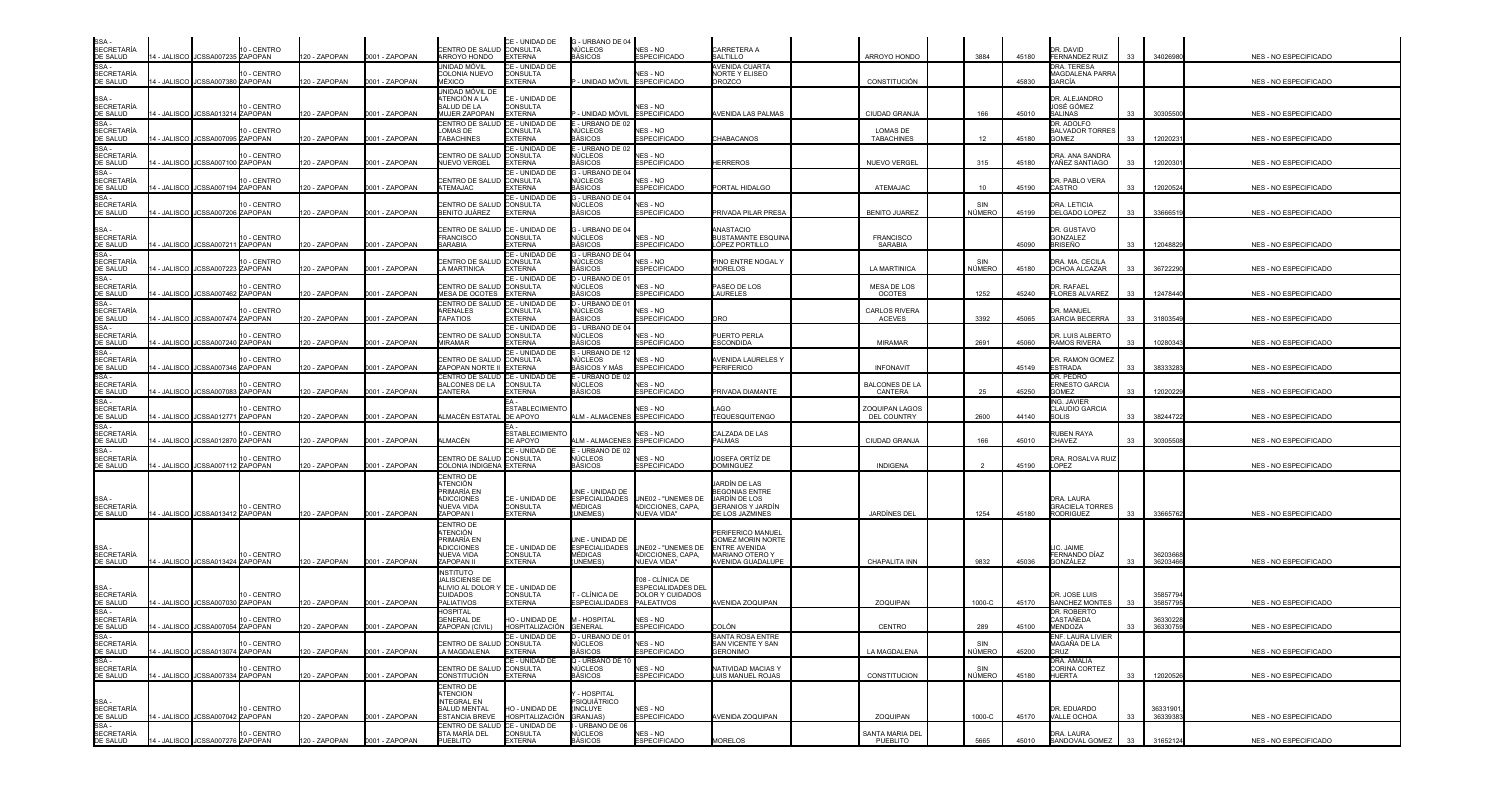| SSA -<br>SECRETARÍA<br>DE SALUD                                                                                                                                                                       |               |                                  | 10 - CENTRO |                                    |                                          | CENTRO DE SALUD CONSULTA                           | CE - UNIDAD DE                         | - URBANO DE 06<br>NÚCLEOS               | NES - NO                               | <b>GLORIETA MANUEL M</b><br><b>DIEGUEZY</b>   |                                    |                            |                        |       | DR. RIGOBERTO                                  |            |          |                              |
|-------------------------------------------------------------------------------------------------------------------------------------------------------------------------------------------------------|---------------|----------------------------------|-------------|------------------------------------|------------------------------------------|----------------------------------------------------|----------------------------------------|-----------------------------------------|----------------------------------------|-----------------------------------------------|------------------------------------|----------------------------|------------------------|-------|------------------------------------------------|------------|----------|------------------------------|
| SSA-                                                                                                                                                                                                  |               | 14 - JALISCO JCSSA007281 ZAPOPAN |             | 20 - ZAPOPAN                       | 0001 - ZAPOPAN                           | MERCADO BOLA<br>LABORATORIO DE                     | <b>EXTERNA</b>                         | BÁSICOS                                 | <b>ESPECIFICADO</b>                    | <b>CONSTITUYENTES</b>                         |                                    | <b>MERCADO BOLA</b>        |                        | 45180 | LOPEZ ARCE                                     | 33         | 12020456 | NES - NO ESPECIFICADO        |
| <b>SECRETARÍA</b><br>DE SALUD                                                                                                                                                                         |               | 4 - JALISCO JCSSA012911 ZAPOPAN  | 10 - CENTRO | 20 - ZAPOPAN                       | 0001 - ZAPOPAN                           | SALUD PUBLICA<br><b>ESTATAL</b>                    | <b>ESTABLECIMIENTO LAB</b><br>DE APOYO | LABORATORIOS                            | <b>NES - NO</b><br><b>ESPECIFICADO</b> | AVENIDA ZOQUIPAN                              |                                    | ZOQUIPAN                   | 1000<br><b>DIFICIO</b> | 45170 | <b>J.F.B. ROBERTINA</b><br><b>MARIN BURIEL</b> | 33         | 38331539 | <b>NES - NO ESPECIFICADO</b> |
|                                                                                                                                                                                                       |               |                                  |             |                                    |                                          | <b>NSTITUTO</b>                                    |                                        |                                         |                                        |                                               |                                    |                            |                        |       |                                                |            |          |                              |
| SSA -<br>SECRETARÍA                                                                                                                                                                                   |               |                                  | 10 - CENTRO |                                    |                                          | <b>DERMATOLOGICO</b><br>DE JALISCO DR.             | CE - UNIDAD DE<br>CONSULTA             | - CLÍNICA DE                            | Γ10 - CLÍNICA DE<br>ESPECIALIDADES DE  | <b>AVENIDA</b>                                |                                    | ATEMAJAC DEL               |                        |       | DR. JOSE<br>FERNANDO BARBA                     |            | 3030453  |                              |
| DE SALUD                                                                                                                                                                                              |               | 14 - JALISCO JCSSA007013 ZAPOPAN |             | 120 - ZAPOPAN                      | 0001 - ZAPOPAN                           | JOSE BARBA RUBIO EXTERNA                           | CE - UNIDAD DE                         | <b>ESPECIALIDADES</b><br>- URBANO DE 03 | <b>DERMATOLOGÍA</b>                    | FEDERALISMO NORTE                             |                                    | VALLE                      | 3102                   | 45190 | <b>GOMEZ</b><br>DRA. MA. DE LOS                | 33         | 3030453  | NES - NO ESPECIFICADO        |
| SSA -<br>SECRETARÍA<br><b>DE SALUD</b>                                                                                                                                                                |               | 4 - JALISCO JCSSA007182 ZAPOPAN  | 10 - CENTRO | 120 - ZAPOPAN                      | 0001 - ZAPOPAN                           | CENTRO DE SALUE<br>LOS CAJETES                     | CONSULTA<br><b>FXTERNA</b>             | NÚCLEOS<br>BÁSICOS                      | <b>NFS - NO</b><br><b>ESPECIFICADO</b> | PALMIRAS Y SAN<br>CARLOS                      |                                    | <b>LOS CAJETES</b>         |                        | 45090 | ANGELES GOMEZ<br><b>PARTIDA</b>                | 33         | 31886882 | NES - NO ESPECIFICADO        |
| SSA-                                                                                                                                                                                                  |               |                                  | 10 - CENTRO |                                    |                                          | CENTRO DE SALUI                                    | CE - UNIDAD DE<br><b>CONSULTA</b>      | - URBANO DE 03<br>NÚCLEOS               | <b>NES - NO</b>                        | AVENIDA CUARTA                                |                                    |                            |                        |       | DR. ROBERTO<br>RESENDIZ                        |            |          |                              |
| SECRETARÍA<br>DE SALUD<br>SSA-                                                                                                                                                                        | 4 - JALISCO   | JCSSA007392 ZAPOPAN              |             | 20 - ZAPOPAN                       | 0001 - ZAPOPAN                           | NUEVO MÉXICO                                       | <b>EXTERNA</b>                         | BÁSICOS                                 | <b>ESPECIFICADO</b>                    | NORTE                                         |                                    | <b>NUEVO MEXICO</b>        | 5463                   | 45200 | <b>RODRIGUEZ</b>                               | 33         | 3624307  | <b>NES - NO ESPECIFICADO</b> |
| <b>SECRETARÍA</b>                                                                                                                                                                                     |               | JCSSA007066 ZAPOPAN              | 10 - CENTRO |                                    |                                          | HOSPITAL<br><b>GENERAL DE</b><br><b>OCCIDENTE</b>  | HO - UNIDAD DE<br>HOSPITALIZACIÓN      | M - HOSPITAI<br><b>GENERAL</b>          | NES - NO<br>SPECIFICADO                |                                               | <b>LAGUNA DE</b><br>ALVARADO Y SAN | <b>SEATLE</b>              |                        |       | DR. JOSE MIGUEL<br>ANGEL VAN-DICK<br>PUGA      |            |          |                              |
| DE SALUD<br>SSA -<br>SECRETARÍA                                                                                                                                                                       | 4 - JALISCO   |                                  |             | 20 - ZAPOPAN                       | 0001 - ZAPOPAN                           |                                                    | CE - UNIDAD DE                         | - URBANO DE 09                          |                                        | <b>NENIDA ZOQUIPAN</b>                        | <b>JORGE</b>                       |                            | 1050                   | 45170 |                                                |            | 3030630  | jose.vandick@jalisco.gob.m›  |
| DE SALUD                                                                                                                                                                                              |               | 4 - JALISCO JCSSA007310 ZAPOPAN  | 10 - CENTRO | 20 - ZAPOPAN                       | 0001 - ZAPOPAN                           | CENTRO DE SALU<br><b>LOMA BONITA</b>               | <b>CONSULTA</b><br><b>EXTERNA</b>      | NÚCLEOS<br>BÁSICOS                      | NES - NO<br><b>ESPECIFICADO</b>        | <b>AVENIDA PATRIA</b>                         |                                    | LOMA BONITA                | 3251                   | 45085 | DR. FERNANDO<br>RAMOS RUVALCABA                | 33         | 1204884  | NES - NO ESPECIFICADO        |
| SSA<br>SECRETARÍA                                                                                                                                                                                     |               |                                  | 10 - CENTRO |                                    |                                          | CENTRO DE SALUE                                    | CE - UNIDAD DE<br><b>CONSULTA</b>      | - URBANO DE 09<br>NÚCLEOS               | NES - NO                               | AVENIDA<br>PROLONGACIÓN                       |                                    |                            | SIN                    |       | DR. CARLOS<br>EDUARDO                          |            |          |                              |
| DE SALUD<br>$SSA -$                                                                                                                                                                                   |               | 4 - JALISCO JCSSA007322 ZAPOPAN  |             | 20 - ZAPOPAN                       | 0001 - ZAPOPAN                           | SANTA MARGARITA EXTERNA<br>CENTRO DE SALUD         | CE - UNIDAD DE                         | BÁSICOS<br>F - URBANO DE 03             | <b>ESPECIFICADO</b>                    | <b>ACUEDUCTO</b>                              |                                    | <b>SANTA MARGARIT</b>      | NÚMERC                 | 45140 | <b>GONZALEZ GOMEZ</b><br><b>DR. MIGUEL</b>     | 33         | 3685548  | NES - NO ESPECIFICADO        |
| <b>SECRETARÍA</b><br>DE SALUD                                                                                                                                                                         |               | 4 - JALISCO JCSSA007170 ZAPOPAN  | 10 - CENTRO | 20 - ZAPOPAN                       | 0001 - ZAPOPAN                           | HOGARES DE<br>NUEVO MÉXICO                         | <b>CONSULTA</b><br><b>EXTERNA</b>      | NÚCLEOS<br><b>BÁSICOS</b>               | NES - NO<br><b>ESPECIFICADO</b>        | <b>\VENIDA</b><br>GUADALAJARA                 |                                    | HOGARES DE<br>NUEVO MEXICO | 2955                   | 45200 | <b>ILEJANDRO</b><br><b>LINARTE CORTEZ</b>      | 33         | 3624280  | NES - NO ESPECIFICADO        |
| SSA-                                                                                                                                                                                                  |               |                                  |             |                                    |                                          | CENTRO DE SALUI                                    | CE - UNIDAD DE                         | 3 - RURAL DE 02                         |                                        |                                               |                                    |                            |                        |       |                                                |            |          |                              |
| SECRETARÍA<br>DE SALUD<br>SSA -                                                                                                                                                                       | 4 - JALISCO I | JCSSA007433 ZAPOPAN              | 10 - CENTRO | 20 - ZAPOPAN                       | 0243 - LA VENTA DEL<br>ASTILLERO         | LA VENTA DEL<br><b>STILLERO</b>                    | CONSULTA<br><b>EXTERNA</b>             | NÚCLEOS<br>BÁSICOS                      | <b>NFS - NO</b><br><b>ESPECIFICADO</b> | ÁZARO CÁRDENAS                                |                                    | LA VENTA DEL<br>ASTILLERO  | 111                    | 45220 | DR. RICARDO<br><b>GONZALEZ GARAY</b>           | 33         | 3165212  | NES - NO ESPECIFICADO        |
| SECRETARÍA                                                                                                                                                                                            |               |                                  | 10 - CENTRO |                                    | 0661 - LOMAS DE LA                       | CENTRO DE SALUD<br>LOMAS DE LA                     | CE - UNIDAD DE<br>CONSULTA             | - URBANO DE 03<br>NÚCLEOS               | NES - NO                               |                                               |                                    | LOMAS DE LA                |                        |       | DR. OCTAVIO<br><b>ERMIN SANDOVAL</b>           |            |          |                              |
| DE SALUD                                                                                                                                                                                              |               | 4 - JALISCO JCSSA007450 ZAPOPAN  |             | 20 - ZAPOPAN                       | PRIMAVERA                                | PRIMAVERA                                          | <b>EXTERNA</b><br>CF - UNIDAD DF       | BÁSICOS<br>D - URBANO DE 0              | <b>ESPECIFICADO</b>                    | NOCHEBUENA                                    |                                    | PRIMAVERA                  | 154                    | 55065 | <b>GARCIA</b>                                  | 33         | 1020797  | NES - NO ESPECIFICADO        |
| SSA -<br>SECRETARÍA<br>DE SALUD                                                                                                                                                                       |               | 4 - JALISCO JJCSSA007351 ZAPOPAN | 10 - CENTRO | 20 - ZAPOPAN                       | 022 - LA PRIMAVER                        | CENTRO DE SALUI<br>LA PRIMAVERA                    | <b>CONSULTA</b><br><b>EXTERNA</b>      | NÚCLEOS<br>BÁSICOS                      | <b>NES - NO</b><br><b>ESPECIFICADO</b> | <b>GNACIO ALLENDE</b>                         |                                    | <b>LA PRIMAVERA</b>        | 76                     | 45221 | DR. FELIPE LOPEZ<br><b>CISNEROS</b>            | 33         | 3165212  | NES - NO ESPECIFICADO        |
| SSA                                                                                                                                                                                                   |               |                                  | 10 - CENTRO |                                    | 0231 - TESISTÁN (SAN<br><b>FRANCISCO</b> | <b>CENTRO DE SALUI</b>                             | CE - UNIDAD DE                         | H - URBANO DE 05<br>NÚCLEOS             | NES - NO                               |                                               |                                    |                            |                        |       | DRA. MARIA<br><b>FRANCISCA</b>                 |            |          |                              |
| SECRETARÍA<br>DE SALUD                                                                                                                                                                                |               | 4 - JALISCO JCSSA007421 ZAPOPAN  |             | 20 - ZAPOPAN                       | ESISTÁN)                                 | TESISTAN                                           | <b>CONSULTA</b><br><b>EXTERNA</b>      | BÁSICOS                                 | <b>ESPECIFICADO</b>                    | IESÚS GARCIA                                  |                                    | <b>TESISTAN</b>            | 16                     | 45200 | NAVARRO VARGAS                                 | 33         | 3897076  | <b>NES - NO ESPECIFICADO</b> |
| SSA -<br>SECRETARÍA                                                                                                                                                                                   |               |                                  |             |                                    | )231 - TESISTÁN (SAM                     |                                                    | CE - UNIDAD DE                         |                                         |                                        |                                               |                                    |                            |                        |       | ENF. LAURA<br><b>SUSANA</b>                    |            |          |                              |
| DE SALUD                                                                                                                                                                                              |               | 4 - JALISCO JCSSA007416 ZAPOPAN  | 10 - CENTRO | 120 - ZAPOPAN                      | FRANCISCO<br>ESISTÁN)                    | unidad móvil<br>TESISTÁN                           | <b>CONSULTA</b><br><b>EXTERNA</b>      | - UNIDAD MÓVIL                          | NES - NO<br><b>ESPECIFICADO</b>        | IESÚS GARCÍA                                  |                                    | NUEVO MÉXICO               | 16                     | 45200 | ESCALANTE<br>VENEGAZ                           | 33         | 3624307  | NES - NO ESPECIFICADO        |
| SSA -<br>SECRETARÍA<br>DE SALUD                                                                                                                                                                       |               |                                  | 10 - CENTRO |                                    |                                          | CENTRO DE SALUD<br>SAN ISIDRO                      | CE - UNIDAD DE<br><b>CONSULTA</b>      | - RURAL DE 01                           | NFS - NO                               | CARRETERA A SAN                               |                                    |                            |                        |       | DR. GABRIEI                                    |            |          |                              |
| SSA-                                                                                                                                                                                                  |               | 4 - JALISCO JCSSA007445 ZAPOPAN  |             | 120 - ZAPOPAN                      | 0210 - SAN ISIDRO<br>)099 - SAN          | ZAPOPAN                                            | <b>EXTERNA</b><br>CE - UNIDAD DE       | <b>IÚCLEO BÁSICO</b>                    | <b>ESPECIFICADO</b>                    | ESTEBAN                                       |                                    | <b>SAN ISIDRO</b>          | 19                     | 45147 | CONTRERAS DIAZ<br>ENF. MARTHA                  | 33         | 3685092  | NES - NO ESPECIFICADO        |
| SECRETARÍA                                                                                                                                                                                            |               | 4 - JALISCO JCSSA007363 ZAPOPAN  | 10 - CENTRO | 20 - ZAPOPAN                       | FRANCISCO DE<br>XCATÁN                   | CENTRO DE SALUI<br><b>XCATAN</b>                   | CONSULTA<br><b>EXTERNA</b>             | RURAL DE 01<br>IÚCLEO BÁSICO            | NES - NO<br><b>ESPECIFICADO</b>        | <b>MORELOS</b>                                |                                    | <b>IXCATAN</b>             | 24                     | 45100 | ETICIA MADRIGAI<br><b>MARTINEZ</b>             | 33         | 1143108  | NES - NO ESPECIFICADO        |
| DE SALUD<br>SSA-                                                                                                                                                                                      |               |                                  |             |                                    | 206 - SAN ESTEBAN                        |                                                    | CE - UNIDAD DE                         |                                         |                                        |                                               |                                    |                            |                        |       | M.P.S.S. LUIS                                  |            |          |                              |
| <b>SECRETARÍA</b><br>DE SALUD                                                                                                                                                                         | 4 - JALISCO   | JCSSA007404 ZAPOPAN              | 10 - CENTRO | 20 - ZAPOPAN                       | <b>SAN MIGUEL</b><br><b>ATEPOSCO</b>     | CENTRO DE SALUI<br><b>SAN ESTEBAN</b>              | <b>CONSULTA</b><br><b>EXTERNA</b>      | - RURAL DE 01<br>NÚCLEO BÁSICO          | NES - NO<br><b>ESPECIFICADO</b>        | A UN COSTADO DE LA<br>COMANDANCIA             |                                    | SAN ESTEBAN                |                        | 45200 | SHIGEO CARDENA:<br><b>FUJITA</b>               |            | 3625434  | NES - NO ESPECIFICADO        |
| SSA                                                                                                                                                                                                   |               |                                  | 10 - CENTRO | 071 - SAN<br>CRISTÓBAL DE LA       | 001 - SAN<br>CRISTÓBAL DE LA             | UNIDAD MOVIL SAN CE - UNIDAD DE<br>CRISTOBAL DE LA | <b>CONSULTA</b>                        |                                         | <b>NES - NO</b>                        | <b>GALEANA FRENTE A LA</b>                    |                                    |                            | SIN                    |       | ENF. MARIA DE LOS<br>ANGELES RAMOS             |            |          |                              |
| SECRETARÍA<br>DE SALUD<br>SSA                                                                                                                                                                         |               | 4 - JALISCO JCSSA004563 ZAPOPAN  |             | <b>BARRANCA</b><br>171 - SAN       | <b>BARRANCA</b><br>001 - SAN             | <b>BARRANCA</b><br>UNIDAD MOVIL I                  | <b>EXTERNA</b><br>CE - UNIDAD DE       | - UNIDAD MÓVIL                          | <b>ESPECIFICADO</b>                    | <b>GANADERA</b>                               |                                    |                            | NÚMERC                 | 45250 | <b>GRIMALDO</b><br>DRA. JUANA                  | 373        | 732910   | NES - NO ESPECIFICADO        |
| SECRETARÍA<br>DE SALUD                                                                                                                                                                                |               | 4 - JALISCO JCSSA004575 ZAPOPAN  | 10 - CENTRO | CRISTÓBAL DE LA<br><b>BARRANCA</b> | CRISTÓBAL DE LA<br><b>BARRANCA</b>       | SAN CRISTOBAL DE CONSULTA<br>LA BARRANCA           | <b>EXTERNA</b>                         | P - UNIDAD MÓVIL                        | NES - NO<br><b>ESPECIFICADO</b>        | <b>GALEANA FRENTE A LA</b><br><b>GANADERA</b> |                                    |                            | SIN<br>NÚMERC          | 45250 | LUCRECIA DUEÑAS<br><b>TRUJILLO</b>             | 373        | 7329104  | NES - NO ESPECIFICADO        |
| SSA -<br>SECRETARÍA<br>DE SALUD                                                                                                                                                                       |               |                                  |             | 71 - SAN                           | 001 - SAN                                | UNIDAD MOVIL III                                   | CE - UNIDAD DE                         |                                         |                                        |                                               |                                    |                            |                        |       |                                                |            |          |                              |
|                                                                                                                                                                                                       |               | 4 - JALISCO JCSSA004580 ZAPOPAN  | 10 - CENTRO | CRISTÓBAL DE I<br><b>BARRANCA</b>  | CRISTÓBAL DE LA<br><b>BARRANCA</b>       | SAN CRISTOBAL DE CONSULTA<br>LA BARRANCA EXTERNA   |                                        | - UNIDAD MÓVIL                          | IES - NO<br><b>ESPECIFICADO</b>        | GALEANA FRENTE A LA<br><b>GANADERA</b>        |                                    |                            | SIN<br>NÚMERO          | 45250 | ENF. EVANGELINA<br><b>RICO GARCIA</b>          | 373        | 732910   | NES - NO ESPECIFICADO        |
| SSA-<br>SECRETARÍA<br>DE SALUD                                                                                                                                                                        |               |                                  | 10 - CENTRO | 171 - SAN<br>CRISTÓBAL DE LA       | )001 - SAN<br>CRISTÓBAL DE LA            | CENTRO DE SALUD<br>SAN CRISTÓBAL DE CONSULTA       | CE - UNIDAD DE                         | - RURAL DE 02<br>NÚCLEOS                | <b>NES - NO</b>                        |                                               |                                    |                            | SIN                    |       | DR. EFRAIN                                     |            |          |                              |
| SSA -<br>SECRETARÍA                                                                                                                                                                                   | 4 - JALISCO I | JCSSA004551 ZAPOPAN              |             | <b>BARRANCA</b>                    | <b>BARRANCA</b>                          | LA BARRANCA                                        | <b>EXTERNA</b><br>CE - UNIDAD DE       | BÁSICOS                                 | <b>ESPECIFICADO</b>                    | GALEANA                                       |                                    | <b>CENTRO</b>              | NÚMERC                 | 45250 | <b>AGUIRRE CORDERC</b>                         | 373        | 732910   | <b>NES - NO ESPECIFICADO</b> |
| DE SALUD                                                                                                                                                                                              |               | 4 - JALISCO JCSSA007375 ZAPOPAN  | 10 - CENTRO | 20 - ZAPOPAN                       | 139 - NEXTIPAC                           | CENTRO DE SALU<br><b>NEXTIPAC</b>                  | <b>CONSULTA</b><br><b>EXTERNA</b>      | - RURAL DE 01<br>NÚCLEO BÁSICO          | NES - NO<br><b>ESPECIFICADO</b>        | DEPORTIVO AZTECA                              |                                    | <b>NEXTIPAC</b>            | SIN<br>NÚMERC          | 45220 | ENF. CONSUELO<br>TORRES GOMEZ                  | 33         | 3636664  | NES - NO ESPECIFICADO        |
| SSA -<br>SECRETARÍA                                                                                                                                                                                   |               |                                  | 10 - CENTRO | 071 - SAN<br>CRISTÓBAL DE LA       | 172 - LA LOBERA (L<br>OBERA DE           | CENTRO DE SALUI                                    | CE - UNIDAD DE<br><b>CONSULTA</b>      | - RURAL DE 01                           | NES - NO                               |                                               |                                    |                            | SIN                    |       | <b>ALFREDO</b><br>LEJANDRO GARCI               |            |          |                              |
| DE SALUD                                                                                                                                                                                              |               | 4 - JALISCO JCSSA004592 ZAPOPAN  |             | <b>BARRANCA</b>                    | RIENTE)                                  | LA LOBERA                                          | EXTERNA                                | NÚCLEO BÁSICO                           | <b>ESPECIFICADO</b>                    | EMILIANO ZAPATA                               |                                    | <b>CENTRO</b>              | NÚMERC                 | 45250 | GOMEZ                                          | 331        | 8048     | NES - NO ESPECIFICADO        |
| SSA-                                                                                                                                                                                                  |               |                                  | 11 - CENTRO |                                    | 0099 -                                   | CENTRO DE SALUD CONSULTA                           | CE - UNIDAD DE                         | A - RURAL DE 01                         | NES - NO                               | A UN LADO DEL KINDER                          |                                    |                            |                        |       | ENF. MARGARITA                                 |            |          |                              |
|                                                                                                                                                                                                       |               | 14 - JALISCO JCSSA001780 TONALÁ  |             | 029 - CUQUÍO                       | <b>TEPONAHUASCO</b><br>0043 - EL QUINCE  | TEPONAHUASCO<br>CENTRO DE SALUD CE - UNIDAD DE     | <b>EXTERNA</b>                         | NÚCLEO BÁSICO<br>B - RURAL DE 02        | <b>ESPECIFICADO</b>                    | <b>JUAN ESCUTIA</b>                           |                                    | <b>TEPONAHUASCO</b>        |                        | 45480 | <b>MALTA ESTRADA</b>                           |            |          | <b>NES - NO ESPECIFICADO</b> |
|                                                                                                                                                                                                       |               | 14 - JALISCO JCSSA004546 TONALÁ  | 11 - CENTRO | 070 - EL SALTO                     | (SAN JOSÉ EL<br>QUINCE)                  | SAN JOSÉ EL<br>QUINCE                              | CONSULTA<br><b>EXTERNA</b>             | NÚCLEOS<br><b>BÁSICOS</b>               | NES - NO<br><b>ESPECIFICADO</b>        | <b>REVOLUCIÓN</b>                             |                                    | SAN JOSE DEL 15            | 123                    | 45880 | DRA. NATALIA<br>ORTIZ NAVARRO                  |            |          | NES - NO ESPECIFICADO        |
|                                                                                                                                                                                                       |               |                                  | 11 - CENTRO |                                    |                                          | CENTRO DE SALUD CONSULTA                           | CE - UNIDAD DE                         | - RURAL DE 01                           | NES - NO                               | JUNTO A BODEGAS                               |                                    |                            |                        |       | ENF. MARÍA ELENA                               |            |          |                              |
|                                                                                                                                                                                                       |               | 14 - JALISCO JCSSA001751 TONALÁ  |             | 029 - CUQUÍO                       | 0029 - EL CUATRO                         | EL CUATRO                                          | <b>EXTERNA</b><br>CE - UNIDAD DE       | <b>IÚCLEO BÁSICO</b>                    | <b>ESPECIFICADO</b>                    | CONASUPO                                      |                                    | EL CUATRO                  |                        | 45480 | RAMOS SÁNCHEZ                                  | 373        | 796608   | NES - NO ESPECIFICADO        |
| SSA<br>SECRETARÍA<br>DE SALUD<br>SECRETARÍA<br>SECRETARÍA<br>DE SALUD<br>SSA<br>SSALUD<br>SSA<br>DE SALUD<br>SSA<br>DE SALUD<br>SSA<br>DE SALUD<br>SSA<br>DE SALUD<br>SSAC<br>DE SALUD<br>SSACRETARÍA |               | 14 - JALISCO JCSSA001763 TONALÁ  | 11 - CENTRO | 029 - CUQUÍO                       | 0043 - JUCHITLÁN                         | CENTRO DE SALUD CONSULTA<br>JUCHITLÁN              | <b>EXTERNA</b>                         | - RURAL DE 01<br>NÚCLEO BÁSICO          | NES - NO<br><b>ESPECIFICADO</b>        | <b>QUINTANA ROO</b>                           |                                    | <b>JUCHITLAN</b>           | 59                     | 45480 | ENF. IMELDA<br>MERCADO<br>CARVAJAL             | 373        | 7966332  | NES - NO ESPECIFICADO        |
|                                                                                                                                                                                                       |               |                                  |             |                                    |                                          |                                                    | CE - UNIDAD DE                         | E - URBANO DE 02                        |                                        |                                               |                                    |                            |                        |       |                                                |            |          |                              |
|                                                                                                                                                                                                       |               | 14 - JALISCO JCSSA007812 TONALÁ  | 11 - CENTRO | 070 - EL SALTO                     | 0013 - LAS PINTAS                        | CENTRO DE SALUD CONSULTA<br>LA HUIZACHERA EXTERNA  |                                        | NÚCLEOS<br><b>BÁSICOS</b>               | NES - NO<br><b>ESPECIFICADO</b>        | CARRETERA ANTIGUA<br>A CHAPALA                | TOPACIO Y AGUA<br><b>MARINA</b>    | LA HUIZACHERA              | 7002                   | 45692 | CARLOS VALLEJO<br>URIBE                        | $33 \quad$ | 36956853 | NES - NO ESPECIFICADO        |

| NES - NO ESPECIFICADO              |
|------------------------------------|
| NES - NO ESPECIFICADO              |
|                                    |
| NES - NO ESPECIFICADO              |
|                                    |
| NES - NO ESPECIFICADO              |
| NES - NO ESPECIFICADO              |
| <u>jose.vandick@jalisco.gob.mx</u> |
| NES - NO ESPECIFICADO              |
|                                    |
| NES - NO ESPECIFICADO              |
| NES - NO ESPECIFICADO              |
| NES - NO ESPECIFICADO              |
|                                    |
| NES - NO ESPECIFICADO              |
| NES - NO ESPECIFICADO              |
| NES - NO ESPECIFICADO              |
|                                    |
| NES - NO ESPECIFICADO              |
| NES - NO ESPECIFICADO              |
|                                    |
| NES - NO ESPECIFICADO              |
| NES - NO ESPECIFICADO              |
| NES - NO ESPECIFICADO              |
|                                    |
| NES - NO ESPECIFICADO              |
| NES - NO ESPECIFICADO              |
| NES - NO ESPECIFICADO              |
|                                    |
| NES - NO ESPECIFICADO              |
| NES - NO ESPECIFICADO              |
| NES - NO ESPECIFICADO              |
| NES - NO ESPECIFICADO              |
|                                    |
| NES - NO ESPECIFICADO              |
| NES - NO ESPECIFICADO              |
| NES - NO ESPECIFICADO              |
|                                    |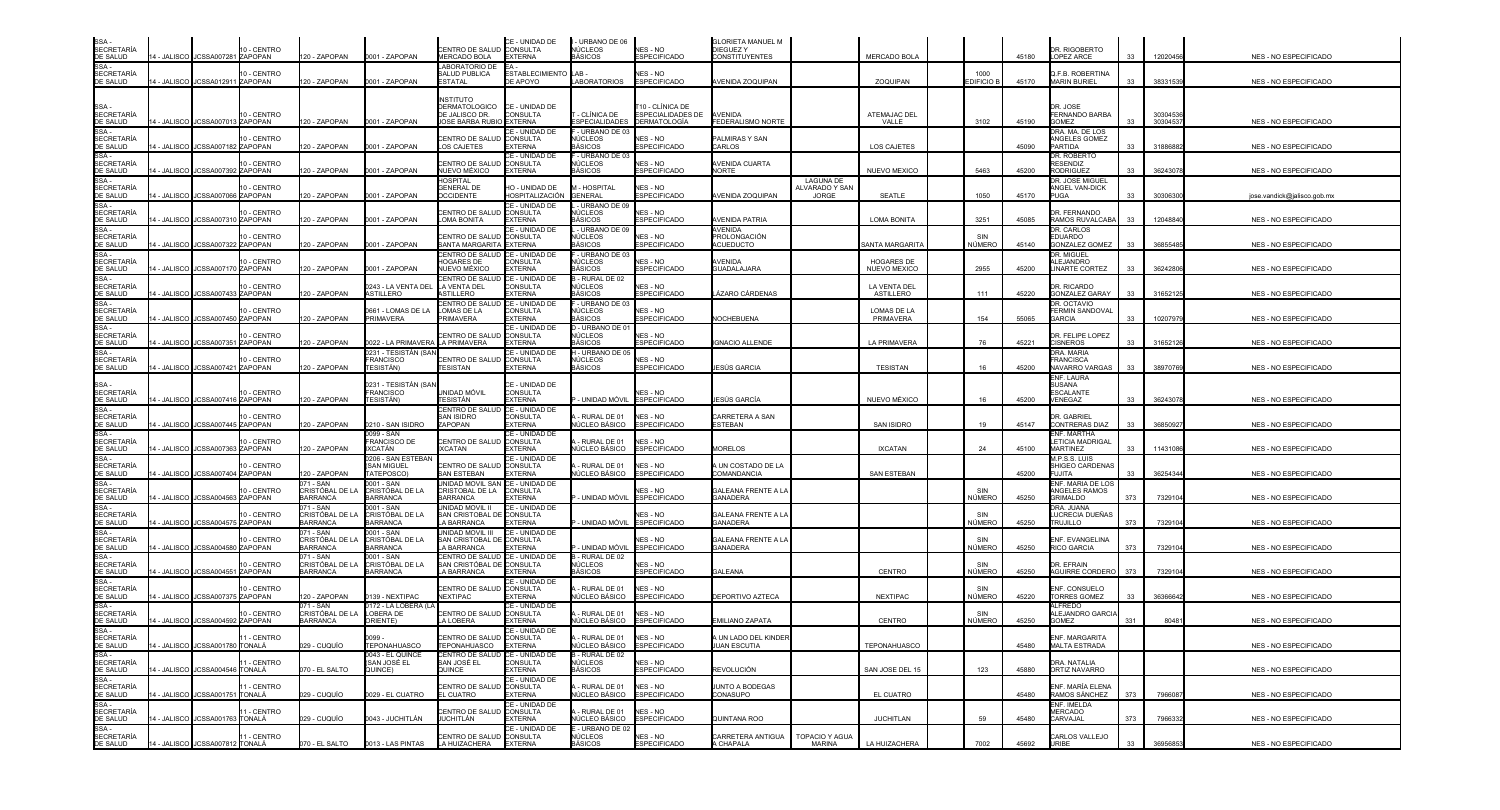| SSA -<br>SECRETARÍA<br>DE SALUD                               |             | 14 - JALISCO I JCSSA002854 ITONALÁ | 11 - CENTRO                  | DEL RÍO                                                 | 045 - IXTLAHUACÁN 0001 - IXTLAHUACÁN<br>DEL RÍO         | MÓDULO I<br>IXTLAHUACÁN DEL                                            | CE - UNIDAD DE<br><b>CONSULTA</b><br><b>EXTERNA</b> | UNIDAD MÓVIL ESPECIFICADO                    | NES - NO                               | <b>HIDALGO</b>                                               |                                                 | IXLAHUACAN DEL<br><b>RIO</b>     | 21            | 45260 | ENF. JUAN CARLOS<br>PÉREZ PÉREZ                         | 373 | 7345598  | NES - NO ESPECIFICADO |
|---------------------------------------------------------------|-------------|------------------------------------|------------------------------|---------------------------------------------------------|---------------------------------------------------------|------------------------------------------------------------------------|-----------------------------------------------------|----------------------------------------------|----------------------------------------|--------------------------------------------------------------|-------------------------------------------------|----------------------------------|---------------|-------|---------------------------------------------------------|-----|----------|-----------------------|
| SSA -<br>SECRETARÍA<br>DE SALUD                               |             | 4 - JALISCO JCSSA002866            | 11 - CENTRO<br>TONALÁ        | DEL RÍO                                                 | 045 - IXTLAHUACÁN 0001 - IXTLAHUACÁN<br>DEL RÍO         | módulo II<br>IXTLAHUACÁN DEL                                           | CE - UNIDAD DE<br>CONSULTA<br><b>EXTERNA</b>        | - UNIDAD MÓVIL                               | NES - NO<br>SPECIFICADO                | <b>HIDALGO</b>                                               |                                                 | IXLAHUACAN DEL<br><b>RIO</b>     | 21            | 45260 | <b>ENF. ESTHELA</b><br>PACHECO TORRES                   | 373 | 7345598  | NES - NO ESPECIFICADO |
| SSA -<br>SECRETARÍA<br>DE SALUD                               | 4 - JALISCO | JCSSA002842                        | - CENTRO<br>ONALÀ            | DEL RÌO                                                 | 045 - IXTLAHUACÁN 0001 - IXTLAHUACÁN<br>DEL RÌO         | CENTRO DE SALUD<br>IXTLAHUACÁN DEL                                     | CE - UNIDAD DE<br>CONSULTA<br>EXTERNA               | - RURAL DE 02<br>NÚCLEOS<br>BÁSICOS          | <b>IES - NO</b><br>SPECIFICADO         | <b>IIDALGO</b>                                               |                                                 | IXLAHUACAN DEL<br>RIO            | 21            | 45260 | <b>R. LUIS ALBERTO</b><br>SUÁREZ PÉREZ                  | 373 | 7345598  | NES - NO ESPECIFICADO |
| SSA-<br><b>SECRETARÍA</b><br>DE SALUD                         |             | 4 - JALISCO JCSSA006366            | 1 - CENTRO<br>TONALÁ         | 101 - TONALÁ                                            | 0026 - PUENTE<br><b>GRANDE</b>                          | CENTRO DE SALUD<br>UENTE GRANDE                                        | CE - UNIDAD DE<br><b>CONSULTA</b><br><b>EXTERNA</b> | - RURAL DE 01<br>NÚCLEO BÁSICO               | NFS - NO<br>SPECIFICADO                | DE MAYO                                                      |                                                 | <b>PUENTE GRANDE</b>             | 416           | 45420 | <b>DR. RAMON ROCHA</b><br>VALLE                         |     |          | NES - NO ESPECIFICADO |
| SSA -<br>SECRETARÍA<br>DE SALUD                               | 4 - JALISCO | JCSSA002912                        | 1 - CENTRO<br>TONALÁ         | 045 - IXTLAHUACÁN<br>DEL RÍO                            | )127 - TACOTLÁN                                         | <b>CENTRO DE SALUD CONSULTA</b><br>LACOTÁN                             | CE - UNIDAD DE<br><b>EXTERNA</b>                    | - RURAL DE 01<br>NÚCLEO BÁSICO               | NFS - NO<br>SPECIFICADO                | ÚAREZ                                                        |                                                 | <b>TLACOTAN</b>                  | SIN<br>NÚMERO | 45280 | ENF. ANA CRISTINA<br>DÍAZ DONATO                        | 373 | 7346883  | NES - NO ESPECIFICADO |
| SSA-<br>SECRETARÍA<br>DE SALUD                                |             | 4 - JALISCO IJCSSA003216           | 1 - CENTRO<br>TONALÁ         | ገ51 -<br>JUANACATLÁN                                    | 0001 - JUANACATLÁN                                      | <b>CENTRO DE SALUD</b><br>JUANACATLÁN                                  | CE - UNIDAD DE<br><b>CONSULTA</b><br><b>EXTERNA</b> | - RURAL DE 02<br>NÚCLEOS<br>BÁSICOS          | NES - NO<br>ESPECIFICADO               | ZARAGOZA                                                     |                                                 | JUANACATLAN                      | 78            | 45880 | ENF. MARÍA<br><b>GUADALUPE</b><br>MACÍAS OROSCO         | 373 | 732343   | NES - NO ESPECIFICADO |
| SSA -<br>SECRETARÍA                                           |             | 4 - JALISCO JCSSA009244            | - CENTRO<br>ONALÁ            | IUANACATLÁN                                             | 0001 - JUANACATLÁN                                      | jnidad móvil<br>JUANACATLÁN                                            | CE - UNIDAD DE<br>CONSULTA<br><b>EXTERNA</b>        | - UNIDAD MÓVIL                               | NES - NO<br>SPECIFICADO                | <b>ARAGOZA</b>                                               | DONATO TOVAR<br>PROFA. MARTHA<br>HERNANDEZ LOZA | JUANACATLÁN                      | 78            | 45880 | IC. ENF. DAVID<br>ZAMORA ABARCA                         | 373 | 732343   | NES - NO ESPECIFICADO |
| DE SALUD<br>SSA -<br>SECRETARÍA<br>DE SALUD                   |             | 4 - JALISCO JCSSA003221            | - CENTRO<br><b>TONALÁ</b>    | JUANACATLÁN                                             | 0013 - EX-HACIENDA<br>DE ZAPOTLANEJO                    | ENTRO DE SALUD<br>EX-HDA, DE<br>ZAPOTLANEJO                            | CE - UNIDAD DE<br>CONSULTA<br><b>EXTERNA</b>        | - RURAL DE 01<br>NÚCLEO BÁSICO               | NES - NO<br><b>ESPECIFICADO</b>        | <b>19 DE DICIEMBRE</b>                                       |                                                 | <b>EXHACIENDA</b><br>ZAPOTLANEJO | SIN<br>NÚMERO | 45880 | ENF. ISAURA VÉLEZ<br>SÁNCHEZ                            |     |          | NES - NO ESPECIFICADO |
| SSA-<br><b>SECRETARÍA</b>                                     | 4 - JALISCO | JCSSA001746 TONALÁ                 | - CENTRO                     | 29 - CUQUÍO                                             | 0027 - LAS CRUCES                                       | <b>ENTRO DE SALUD CONSULTA</b><br>LAS CRUCES                           | CE - UNIDAD DE<br><b>EXTERNA</b>                    | - RURAL DE 01<br>NÚCLEO BÁSICO               | NES - NO<br><b>ESPECIFICADO</b>        | ÓPEZ COTILLA                                                 |                                                 | <b>LAS CRUCES</b>                | 756           | 45480 | ENF. MA. LUZ<br>JUÁREZ MEJÍA                            | 373 | 7320066  | NES - NO ESPECIFICADO |
| DE SALUD<br>SSA -<br>SECRETARÍA<br>DE SALUD                   |             | 4 - JALISCO JCSSA001734 TONALÁ     | 1 - CENTRO                   | 029 - CUQUÍO                                            | 0019 - CARRICILLO                                       | <b>ENTRO DE SALUD CONSULTA</b><br>EL CARRICILLO                        | CE - UNIDAD DE<br><b>EXTERNA</b>                    | - RURAL DE 01<br>NÚCLEO BÁSICO               | NES - NO<br><b>ESPECIFICADO</b>        | L CARRICILLO                                                 |                                                 | CARRICILLO                       | 477           | 45480 | <b>MPSS. AMALIA</b><br>MORA GONZALEZ                    |     |          | NES - NO ESPECIFICADO |
| SSA -<br>SECRETARÍA<br>DE SALUD                               | 4 - JALISCO | <b>JCSSA004522</b>                 | 1 - CENTRO<br>TONALÁ         | 70 - EL SALTO                                           | 0020 - SAN JOSÉ DEL<br>CASTILLO                         | CENTRO DE SALUD CE - UNIDAD DE<br>SAN JOSÉ DEL<br><b>ASTILLO</b>       | CONSULTA<br><b>EXTERNA</b>                          | - RURAL DE 01<br>NÚCLEO BÁSICO               | NES - NO<br><b>SPECIFICADO</b>         | FRANCISCO VILLA                                              |                                                 | SAN JOSE DEL<br>CASTILLO         | 19            | 45685 | ENF. MARGARITA<br>PÉREZ ROMERO                          | 33  | 36883464 | NES - NO ESPECIFICADO |
| SSA -<br>SECRETARÍA<br>DE SALUD                               |             | 4 - JALISCO I JCSSA001710 ITONALÁ  | 11 - CENTRO                  | 029 - CUQUÍO                                            | 0001 - CUQUÍO                                           | CENTRO DE SALUD<br>cuquío                                              | CE - UNIDAD DE<br><b>CONSULTA</b><br><b>EXTERNA</b> | B - RURAL DE 02<br>NÚCLEOS<br><b>BÁSICOS</b> | NES - NO<br><b>SPECIFICADO</b>         | CUAHUTÉMOC                                                   |                                                 | CUQUIO                           | 564           | 45480 | DRA, CAMERINA<br>GARCÍA SILVA                           | 373 | 7965018  | NES - NO ESPECIFICADO |
| SSA -<br>SECRETARÍA<br>DE SALUD                               | 4 - JALISCO | JCSSA001722                        | - CENTRO<br>TONALÁ           | 029 - CUQUÍO                                            | 0001 - CUQUÍO                                           | MÓDULO CUQUÍO                                                          | CE - UNIDAD DE<br>CONSULTA:<br><b>EXTERNA</b>       | UNIDAD MÓVIL                                 | NES - NO<br><b>SPECIFICADO</b>         | <b>:UAHUTÉMOC</b>                                            |                                                 | CUQUIO                           | 564           | 45480 | ENF. MA DEL<br>ROSARIO SERRANO<br>ORRES                 | 373 | 7965018  | NES - NO ESPECIFICADO |
| SSA -<br>SECRETARÍA<br>DE SALUD                               |             | 4 - JALISCO JCSSA013576            | 1 - CENTRO<br>TONALÁ         | 029 - CUQUÍO                                            | 0001 - CUQUÍO                                           | ARAVANA DE LA<br><b>SALUD CUQUIO</b>                                   | CE - UNIDAD DE<br>CONSULTA<br><b>EXTERNA</b>        | UNIDAD MÓVIL                                 | <b>IES - NO</b><br><b>ESPECIFICADO</b> | <b>CUAHUTEMOC</b>                                            |                                                 | CUQUIO                           | 564           | 45480 | <b>DRA, DANIELA</b><br>CASTELO TOLEDO                   | 373 | 7965018  | NES - NO ESPECIFICADO |
| $SSA -$<br><b>SECRETARÍA</b><br>DE SALUD                      |             | 4 - JALISCO JCSSA002924            | - CENTRO<br>TONALÁ           | 045 - IXTLAHUACÁN<br>DEL RÍO                            | 142 - TREJOS                                            | <b>ENTRO DE SALUD</b><br><b>TREJOS</b>                                 | CE - UNIDAD DE<br><b>CONSULTA</b><br><b>EXTERNA</b> | RURAL DE 01<br>IÚCLEO BÁSICO                 | NES - NO<br><b>SPECIFICADO</b>         | ENITO JUÁREZ                                                 |                                                 | <b>TREJOS</b>                    | 100           | 45280 | ENF. EVANGELINA<br>ORTÍZ SOUSA                          | 373 | 7346828  | NES - NO ESPECIFICADO |
| SSA -<br>SECRETARÍA<br>DE SALUD                               |             | 14 - JALISCO I JCSSA012596 TONALÁ  | 1 - CENTRO                   | 124.<br>ZAPOTLANEJO                                     | 0122 - EL SALITRE (LA<br>MORA)                          | CENTRO DE SALUD CONSULTA<br>LA MORA                                    | CE - UNIDAD DE<br>EXTERNA                           | RURAL DE 01<br>NÚCLEO BÁSICO                 | NES - NO<br><b>ESPECIFICADO</b>        | PLAZA PRINCIPAL                                              |                                                 | <b>LA MORA</b>                   |               | 45460 | <b>ENF. VERONICA</b><br>LOPEZ BECERRA                   |     |          | NES - NO ESPECIFICADO |
| SSA-<br><b>SECRETARÍA</b>                                     |             | 4 - JALISCO IJCSSA002883           | 1 - CENTRO<br>ONALÁ          | 045 - IXTLAHUACÁN<br>DEL RÍO                            | 0065 - MASCUALA                                         | CENTRO DE SALUD CONSULTA<br><b>MASCUALA</b>                            | CE - UNIDAD DE<br>EXTERNA                           | - RURAL DE 01<br>NÚCLEO BÁSICO               | NES - NO<br>SPECIFICADO                | <b>CAMINO REAL</b>                                           |                                                 | <b>MASCUALA</b>                  | 59            | 45280 | INF. MARÍA DE<br>JESÚS CAMACHO<br><b>LORES</b>          | 373 | 734575   | NES - NO ESPECIFICADO |
| DE SALUD<br>SSA -<br><b>SECRETARÍA</b><br>DE SALUD            |             | 4 - JALISCO JCSSA002871            | - CENTRO<br>TONALÁ           | 045 - IXTLAHUACÁN <mark>(</mark> 0005 - AGUA<br>DEL RÍO | COLORADA                                                | <b>CENTRO DE SALUD</b><br><b>AGUA COLORADA</b>                         | CE - UNIDAD DE<br><b>CONSULTA</b><br><b>EXTERNA</b> | RURAL DE 01<br>NÚCLEO BÁSICO                 | NES - NO<br><b>ESPECIFICADO</b>        | CAMINO A QUELITAN                                            |                                                 | AGUA COLORADA                    |               | 45260 | <b>MPSS. ROCIO</b><br>ANGELICA LUNA<br><b>HERRERA</b>   |     |          | NES - NO ESPECIFICADO |
| $SSA -$<br>SECRETARÍA<br>DE SALUD                             | 4 - JALISCO | <b>JCSSA00289</b>                  | - CENTRO<br>ONALÁ            | 045 - IXTLAHUACÁN<br>DEL RÍO                            | 078 - PALOS ALTOS                                       | <b>ENTRO DE SALUD CONSULTA</b><br>PALOS ALTOS                          | CE - UNIDAD DE<br><b>EXTERNA</b>                    | - RURAL DE 01<br>NÚCLEO BÁSICO               | NES - NO<br><b>ESPECIFICADO</b>        | <b>JO DISPONIBLE</b>                                         |                                                 | PALOS ALTOS                      |               | 45270 | ENF. MARÍA<br>JIMÉNEZ LOMELÍ                            | 373 | 734637   | NES - NO ESPECIFICADO |
| SSA -<br><b>SECRETARÍA</b><br>DE SALUD                        |             | 4 - JALISCO JCSSA001775            | - CENTRO<br>TONALÁ           | 029 - CUQUÍO                                            | 0085 - SAN JUAN DEI<br><b>MONTE</b>                     | CENTRO DE SALUD CE - UNIDAD DE<br><b>SAN JUAN DEL</b><br>MONTE         | CONSULTA<br><b>EXTERNA</b>                          | - RURAL DE 01<br>NÚCLEO BÁSICO               | NES - NO<br><b>ESPECIFICADO</b>        | <b>GUERRERO</b>                                              |                                                 | SAN JUAN DEL<br><b>MONTE</b>     | SIN<br>NÚMERO | 45480 | <b>ENF. TERESA</b><br>PULIDO CAMPOS                     | 373 | 796602   | NES - NO ESPECIFICADO |
| SSA -<br>SECRETARÍA                                           |             |                                    | - CENTRO                     | 124.                                                    | 0168 - SAN JOSÉ DE<br><b>LAS FLORES</b><br>(GALLINAS DE | CENTRO DE SALUD CE - UNIDAD DE<br>SAN JOSÉ DE LAS CONSULTA             |                                                     | - RURAL DE 01                                | NES - NO                               |                                                              |                                                 | SAN JOSE DE LAS                  |               |       | ENF. MARTHA<br>ALICIA CARRILLO                          |     |          |                       |
| DE SALUD<br>SSA-<br><b>SECRETARÍA</b>                         |             | 4 - JALISCO JCSSA007684            | <b>TONALÁ</b><br>11 - CENTRO | ZAPOTLANEJO<br>$124 -$                                  | <b>ARRIBA)</b><br>0180 - SAUCILLO DE<br>MALDONADO (EL   | <b>LORES</b><br>CENTRO DE SALUD<br>SAUCILLO DE                         | <b>EXTERNA</b><br>CE - UNIDAD DE<br><b>CONSULTA</b> | NÚCLEO BÁSICO<br>- RURAL DE 01               | SPECIFICADO<br>NES - NO                | OMA ALTA                                                     |                                                 | <b>FLORES</b><br>SAUCILLO        | 40            | 45430 | GARZA<br>NF. BETINA<br>JANETH                           | 373 | 7322185  | NES - NO ESPECIFICADO |
| DE SALUD                                                      |             | 4 - JALISCO JCSSA007701            | TONALÁ                       | ZAPOTLANEJO                                             | SAUCILLO)                                               | <b>MALDONADO</b>                                                       | <b>EXTERNA</b>                                      | NÚCLEO BÁSICO                                | <b>ESPECIFICADO</b>                    | INDEPENDENCIA<br>19 DE DICIEMBRE<br>ENTRE CALLE              |                                                 | MALDONADO                        | 81            | 45430 | PLASCENCIA                                              |     |          | NES - NO ESPECIFICADO |
| SSA -<br>SECRETARÍA<br>DE SALUD                               |             |                                    | 11 - CENTRO                  | $051 -$                                                 | 0008 - SAN ANTONIO SAN ANTONIO                          | CENTRO DE SALUD CE - UNIDAD DE                                         | CONSULTA                                            | A - RURAL DE 01                              | NES - NO                               | DOQUINADA E<br>ITURBIDE (A UN<br>COSTADO DE LA PLAZA         |                                                 |                                  | SIN           |       | DR. VICENTE ROJO                                        |     |          |                       |
| SE SALOB<br>SSA -<br>SECRETARÍA<br>DE SALUD                   |             | 14 - JALISCO LICSSA013820 TONALÁ   | 1 - CENTRO                   | JUANACATLÁN LIUANACAXTLE                                | 045 - IXTLAHUACÁN 0106 - SAN ANTONIO                    | <b>JUANACAXTLE</b><br>CENTRO DE SALUD CE - UNIDAD DE<br>SAN ANTONIO DE | <b>FXTERNA</b><br>CONSULTA                          | NÚCLEO BÁSICO<br>- RURAL DE 01               | <b>ESPECIFICADO</b><br>NES - NO        | PRINCIPAL)                                                   |                                                 | SAN ANTONIO DE                   | NÚMERO I      |       | 45880 MARTÍNEZ<br>ENF. MAGDALENA                        | 373 | 7324403  | NES - NO ESPECIFICADO |
|                                                               |             | 14 - JALISCO JCSSA002900           | TONALÁ<br>1 - CENTRO         | DEL RÍO<br>$124 -$                                      | DE LOS VÁZQUEZ                                          | LOS VÁZQUEZ<br>MÓDULO I                                                | <b>EXTERNA</b><br>CE - UNIDAD DE<br>CONSULTA        | NÚCLEO BÁSICO                                | <b>ESPECIFICADO</b><br>NES - NO        | HIDALGO                                                      |                                                 | LOS VÁZQUEZ                      | 18            | 45290 | GÓMEZ SÚAREZ<br><b>ENF. CLAUDIA</b><br>MARIBEL RENTERÍA | 373 | 7345973  | NES - NO ESPECIFICADO |
| SSA -<br>SECRETARÍA<br>DE SALUD<br>SSA -<br><b>SECRETARÍA</b> |             | 14 - JALISCO JCSSA007626           | TONALÁ                       | ZAPOTLANEJO                                             | 0001 - ZAPOTLANEJO                                      | ZAPOTLANEJO                                                            | <b>EXTERNA</b><br>CE - UNIDAD DE                    | UNIDAD MÓVIL ESPECIFICADO                    |                                        | CANTERA PIÑÓN                                                |                                                 | ZAPOTLANEJO                      | 516           | 45430 | CASTRO<br>ENF. VERONICA                                 | 373 | 7342243  | NES - NO ESPECIFICADO |
| DE SALUD                                                      |             | 14 - JALISCO JCSSA007631 TONALÁ    | 1 - CENTRO                   | $124 -$<br>ZAPOTLANEJO                                  | 0001 - ZAPOTLANEJO ZAPOTLANEJO                          | MÓDULO II                                                              | CONSULTA<br><b>EXTERNA</b>                          | UNIDAD MÓVIL ESPECIFICADO                    | NES - NO                               | CANTERA PIÑÓN<br>SAN JOSÉ DEL RÍO                            |                                                 | ZAPOTLANEJO                      | 516           | 45430 | ANTONIA LOPEZ<br>PEREZ                                  | 373 | 37342243 | NES - NO ESPECIFICADO |
| SSA -<br>SECRETARÍA                                           |             |                                    |                              |                                                         |                                                         | CENTRO DE SALUD<br>ZAPOTLANEJO                                         | CE - UNIDAD DE                                      | G - URBANO DE 04                             |                                        | ENTRE PEPE GUIZAR Y<br>CARRETERA LIBRE A<br>TEPATITLÁN A 300 |                                                 |                                  |               |       |                                                         |     |          |                       |
| DE SALUD                                                      |             | 14 - JALISCO JCSSA013832 TONALÁ    | 11 - CENTRO                  | 124.<br>ZAPOTLANEJO                                     | 0001 - ZAPOTLANEJO ALVAREZ ÁLVAREZ EXTERNA              | DOCTOR CARLOS CONSULTA                                                 |                                                     | <b>NÚCLEOS</b><br><b>BÁSICOS</b>             | NES - NO<br><b>ESPECIFICADO</b>        | METROS DEL NODO<br>CARRETERO                                 |                                                 | SAN JOSÉ DEL RÍO                 |               | 45430 | DR. JOSÉ DE JESÚS<br>AGUILERA VALDIVIA                  | 373 | 7342243  | NES - NO ESPECIFICADO |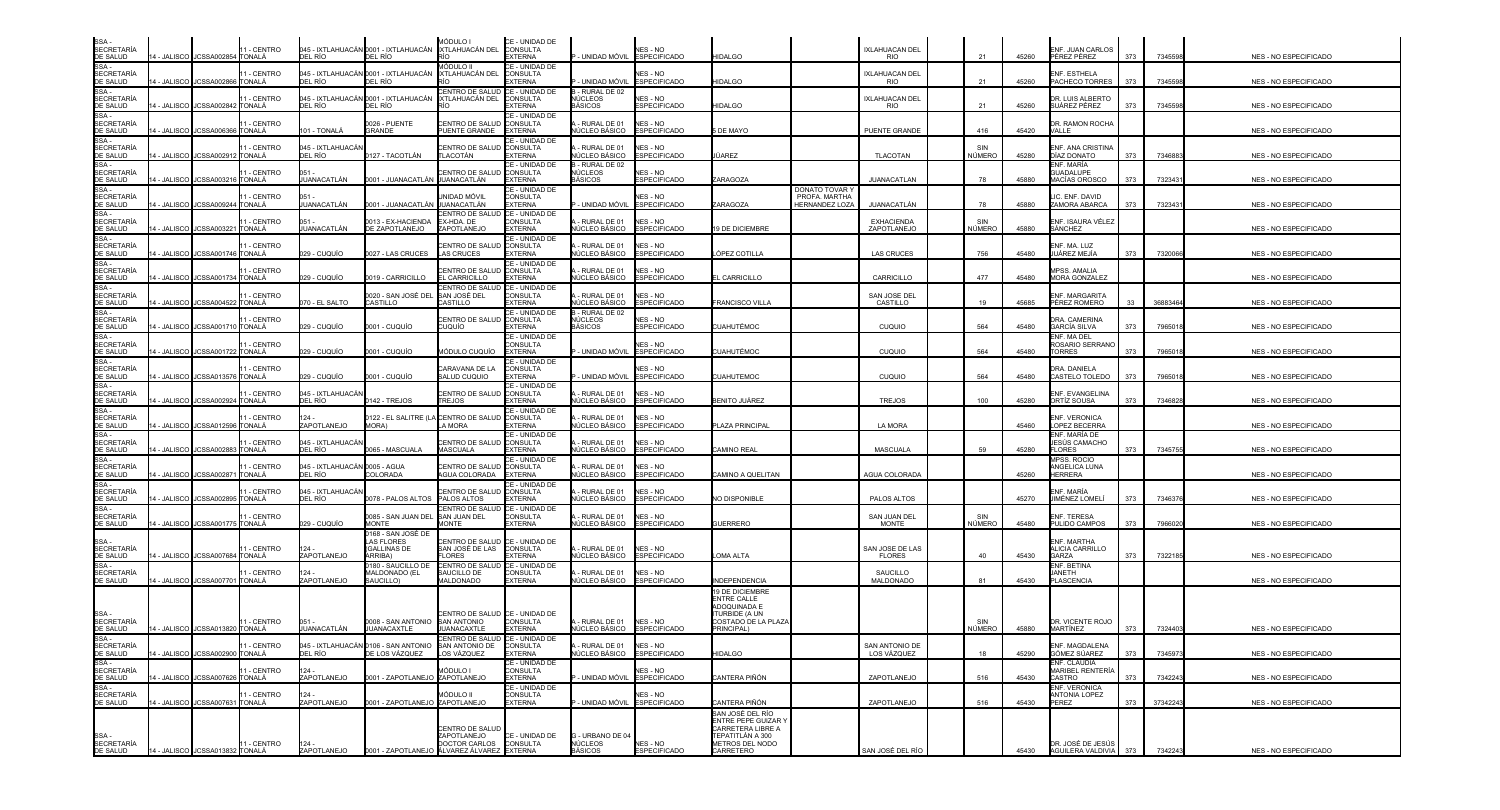| SSA -<br>SECRETARÍA                                                                                                                                                     |             |                                                       | 11 - CENTRO                  | 124.                                |                                                  | UNIDAD<br>ESPECIALIZADA EN<br>TENCION<br>OBSTETRICA Y<br>CUIDADOS                                 | HO - UNIDAD DE                                                  | O - HOSPITAL                                                   | NES - NO                                                              |                                                                                                           |                                     |             |                | DR. EDUARDO E.                                       |            |                               |                                                |
|-------------------------------------------------------------------------------------------------------------------------------------------------------------------------|-------------|-------------------------------------------------------|------------------------------|-------------------------------------|--------------------------------------------------|---------------------------------------------------------------------------------------------------|-----------------------------------------------------------------|----------------------------------------------------------------|-----------------------------------------------------------------------|-----------------------------------------------------------------------------------------------------------|-------------------------------------|-------------|----------------|------------------------------------------------------|------------|-------------------------------|------------------------------------------------|
| DE SALUD<br>SE SALOS<br>SSA -<br>SECRETARÍA<br>DE SALUD                                                                                                                 | 4 - JALISCO | 14 - JALISCO JCSSA013506 TONALÁ<br><b>JCSSA007672</b> | - CENTRO<br>TONALÁ           | ZAPOTLANEJO<br>124 -<br>ZAPOTLANEJO | 0001 - ZAPOTLANEJO NEONATALES<br>0109 - MATATLÁN | ENTRO DE SALUD<br>MATATLÁN                                                                        | HOSPITALIZACIÓN<br>CE - UNIDAD DE<br><b>CONSULTA</b><br>EXTERNA | <b>ESPECIALIZADO</b><br>- RURAL DE 01<br>ÚCLEO BÁSICO          | <b>ESPECIFICADO</b><br>NES - NO<br><b>ESPECIFICADO</b>                | CANTERA PIÑÓN<br>NIÑOS HEROES                                                                             | LA CEJA<br>MATATLAN                 | 516-B<br>91 | 45430<br>45435 | OROZCO PEREZ<br>ENF.AMALIA<br>NAVARRO FLORES         | 373<br>373 | 7349242<br>7351872            | NES - NO ESPECIFICADO<br>NES - NO ESPECIFICADO |
| SSA -<br><b>SECRETARÍA</b><br>DE SALUD                                                                                                                                  |             | 4 - JALISCO JCSSA00451                                | 1 - CENTRO<br>0 TONALÁ       | 070 - EL SALTO                      | 0014 - LAS PINTITAS                              | <b>ENTRO DE SALUD</b><br><b>LAS PINTITAS</b>                                                      | CE - UNIDAD DE<br>CONSULTA<br><b>EXTERNA</b>                    | - RURAL DE 02<br>NÚCLEOS<br><b>IÁSICOS</b>                     | <b>VES - NO</b><br><b>ESPECIFICADO</b>                                | MADERAS                                                                                                   | <b>LAS PINTITAS</b>                 | 98          | 45880          | DRA. JOSEFINA<br>VENEGAS<br><b>HERMOSILO</b>         | 33         | 3735630                       | NES - NO ESPECIFICADO                          |
| SSA -<br>SECRETARÍA<br>DE SALUD                                                                                                                                         |             | 4 - JALISCO JCSSA007655 TONALÁ                        | 1 - CENTRO                   | 124<br>ZAPOTLANEJO                  | 0026 - LA PURÍSIMA                               | <b>ENTRO DE SALUD CONSULTA</b><br>.A PURÍSIMA                                                     | CE - UNIDAD DE<br><b>EXTERNA</b>                                | - RURAL DE 01<br><b>IÚCLEO BÁSICO</b>                          | NES - NO<br><b>ESPECIFICADO</b>                                       | DE MAYO                                                                                                   | <b>LA PURISIMA</b>                  | 19          | 45430          | ENF. TERESA DE<br>JESÚS SANDOVAL<br><b>MORALES</b>   |            |                               | NES - NO ESPECIFICADO                          |
| SSA-<br>SECRETARÍA<br>DE SALUD                                                                                                                                          |             | 4 - JALISCO JCSSA013255 TONALÁ                        | 11 - CENTRO                  | 101 - TONALÁ                        | 0001 - TONALÁ                                    | jnidad móvil de<br>ATENCIÓN A LA<br>SALUD DE LA<br>MUJER CENTRO<br><b><i>FONALA</i></b>           | CE - UNIDAD DE<br><b>CONSULTA</b><br><b>EXTERNA</b>             | - UNIDAD MÓVIL                                                 | NES - NO<br><b>ESPECIFICADO</b>                                       | IUAN DE DIOS<br>ROBLEDO SECTOR<br><b>IBERTAD</b>                                                          | <b>LA PENAL</b>                     | 230         | 44730          | DR. GUILLERMO<br>OCHOA FERNÁNDEZ                     | 33         | 30309720<br>3030972           | NES - NO ESPECIFICADO                          |
| SSA<br><b>SECRETARÍA</b><br>DE SALUD                                                                                                                                    |             | 14 - JALISCO JCSSA013441 TONALÁ                       | 11 - CENTRO                  | 101 - TONALÁ                        | 0001 - TONALÁ                                    | CENTRO DE<br><b>TENCION</b><br>PRIMARIA EN<br><b>ADICCIONES</b><br>NUEVA VIDA<br><b>TONALA II</b> | CE - UNIDAD DE<br>CONSULTA<br><b>EXTERNA</b>                    | UNE - UNIDAD DE<br>MÉDICAS<br>UNEMES)                          | ESPECIALIDADES UNE02 - "UNEMES DE<br>ADICCIONES, CAPA,<br>NUEVA VIDA" | KUKULCAN ENTRE REY<br>CHICHIMECA Y REINA<br><b>IHUALPILLI</b>                                             | <b>REY XOLOTL</b>                   | 1622        | 45419          | <b>IC. GUSTAVO</b><br>GUZMÁN FÉLIX                   | 33         | 11877544                      | NES - NO ESPECIFICADO                          |
| SSA -<br>SECRETARÍA                                                                                                                                                     |             | 4 - JALISCO JCSSA013622 TONALÁ                        | 11 - CENTRO                  | 101 - TONALÁ                        | 0001 - TONALÁ                                    | UNEMES SALUD<br><b>MENTAL TONALA</b>                                                              | CE - UNIDAD DE<br><b>CONSULTA</b><br><b>EXTERNA</b>             | UNE - UNIDAD DE<br><b>ESPECIALIDADES</b><br>MÉDICAS<br>UNEMES) | JNE01 - UNEMES DE<br><b>SALUD MENTAL</b>                              | HIDALGO Y PRADO DE<br>LA HIGUERA                                                                          | PRADOS DE LA<br>CRUZ I              |             | 45410          | DRA. MELINA<br><b>MANCUSO ORTÍZ</b>                  | 33         | 3792053<br>3792053<br>3792053 | salme@salmejalisco.gob.mx                      |
| DE SALUD<br>SSA -<br>SECRETARÍA<br>DE SALUD<br>SSA -                                                                                                                    | 4 - JALISCO | JCSSA012730                                           | - CENTRO<br>TONALÁ           | 01 - TONALÁ                         | 0001 - TONALÁ                                    | <b>DFICINAS</b><br>NDMINISTRATIVAS                                                                | ESTABLECIMIENTO<br>DE APOYO                                     | OFI - OFICINAS<br>ADMINISTRATIVAS ESPECIFICADO                 | <b>NES - NO</b>                                                       | UAN DE DIOS<br>ROBLEDO SECTOR<br><b>IBERTAD</b>                                                           | <b>A ANTIGUA PENA</b>               | 230         | 44730          | DR. GUILLERMO<br>OCHOA FERNÁNDEZ                     | 33         | 3030972<br>3030972            | NES - NO ESPECIFICADO                          |
| SECRETARÍA<br>DE SALUD<br>SSA -<br>SECRETARÍA                                                                                                                           | 4 - JALISCO | JCSSA006342 TONALÁ                                    | - CENTRO                     | 101 - TONALÁ                        | 0001 - TONALÁ                                    | ENTRO DE SALUD<br>ONALÁ                                                                           | CE - UNIDAD DE<br>CONSULTA<br><b>EXTERNA</b>                    | - URBANO DE 05<br>NÚCLEOS<br><b>RÁSICOS</b>                    | NES - NO<br><b>ESPECIFICADO</b>                                       | PINO SUÁREZ                                                                                               | <b>TONALA</b>                       |             | 45400          | DR. JUAN JOSÉ<br>GUTIÉREZ<br><b>VALENCIA</b>         | 33         | 30309726                      | NES - NO ESPECIFICADO                          |
| DE SALUD                                                                                                                                                                |             | 4 - JALISCO JCSSA006255 TONALÁ                        | - CENTRO                     | 101 - TONALÁ                        | 0001 - TONALÁ                                    | MÓDULO TONALÁ I EXTERNA                                                                           | CE - UNIDAD DE<br><b>CONSULTA</b>                               | UNIDAD MÓVIL ESPECIFICADO                                      | NES - NO                                                              | PINO SUÁREZ                                                                                               | <b>TONALA</b>                       |             | 45400          | ENF. GUADALUPE<br>ESPARZA<br>GONZÁLEZ                | 33         | 30309726                      | NES - NO ESPECIFICADO                          |
| SSA -<br>SECRETARÍA<br>DE SALUD                                                                                                                                         |             | 4 - JALISCO I JCSSA007725 ITONALÁ                     | 1 - CENTRO                   | 101 - TONALÁ                        | 0001 - TONALÁ                                    | iódulo el<br>ROSARIO TONALÁ II EXTERNA                                                            | CE - UNIDAD DE<br>CONSULTA                                      | - UNIDAD MÓVIL                                                 | NES - NO<br><b>ESPECIFICADO</b>                                       | REFORMA                                                                                                   | EL ROSARIO                          |             | 45416          | ENF. ANA ROSA<br>RAMÍREZ ESPINOZA                    | 33         | 30309728                      | NES - NO ESPECIFICADO                          |
| SSA -<br>SECRETARÍA<br>DE SALUD                                                                                                                                         |             | 14 - JALISCO JCSSA006301                              | 11 - CENTRO<br><b>TONALÁ</b> | 101 - TONALÁ                        | 0001 - TONALÁ                                    | CENTRO DE SALUD CONSULTA<br><b>SANTA PAULA</b>                                                    | CE - UNIDAD DE<br><b>EXTERNA</b>                                | - URBANO DE 03<br>IÚCLEOS<br>3ÁSICOS                           | NES - NO<br><b>ESPECIFICADO</b>                                       | SAN PEDRO                                                                                                 | <b>SANTA PAULA</b>                  | $13-A$      | 45426          | DR. JORGE DE LEON<br>SAAVEDRA                        | 999        | 9999999                       | NES - NO ESPECIFICADO                          |
| SSA -<br>SECRETARÍA<br>DE SALUD                                                                                                                                         |             | 4 - JALISCO JCSSA006313                               | 1 - CENTRO<br>TONALÁ         | 101 - TONALÁ                        | 0001 - TONALÁ                                    | <b>ENTRO DE SALUD CONSULTA</b><br>ZALATITÁN                                                       | CE - UNIDAD DE<br><b>EXTERNA</b>                                | - URBANO DE 03<br>√ÚCLEOS<br>3ÁSICOS                           | NES - NO<br><b>ESPECIFICADO</b>                                       | IUÁREZ ESQUINA<br>RAYÓN                                                                                   | ZALATITAN                           | NÚMERO      | 45409          | DRA. ANGELICA<br><b>GONZALEZ ROJAS</b>               | 33         | 30309740                      | NES - NO ESPECIFICADO                          |
| SSA-<br><b>SECRETARÍA</b><br>DE SALUD                                                                                                                                   | 4 - JALISCO | <b>JCSSA006260</b>                                    | 1 - CENTRO<br>TONALÁ         | 01 - TONALÁ                         | 0001 - TONALÁ                                    | CENTRO DE SALUD<br>SAN GASPAR DE<br>AS FLORES                                                     | CE - UNIDAD DE<br>CONSULTA<br><b>EXTERNA</b>                    | - URBANO DE 01<br>NÚCLEOS<br><b>IÁSICOS</b>                    | NES - NO<br><b>ESPECIFICADO</b>                                       | <b>NDEPENDENCIA</b>                                                                                       | <b>SAN GASPAR</b>                   |             | 45404          | DRA. ANA BERTHA<br>VILLASEÑOR<br><b>FARÍAS</b>       | 33         | 30309741                      | NES - NO ESPECIFICADO                          |
| $SSA -$<br><b>SECRETARÍA</b><br>DE SALUD                                                                                                                                |             | 4 - JALISCO JCSSA007713 TONALÁ                        | 1 - CENTRO                   | 01 - TONALÁ                         | 0001 - TONALÁ                                    | CENTRO DE SALUD CONSULTA<br>IALLIA                                                                | CE - UNIDAD DE<br><b>EXTERNA</b>                                | D - URBANO DE 01<br>NÚCLEOS<br>ÁSICOS                          | NES - NO<br><b>ESPECIFICADO</b>                                       | ORONJA                                                                                                    | <b>JAUJA</b>                        | 263         | 45400          | DRA. ANA MARÍA<br><b>MONTES VILLA</b>                |            |                               | NES - NO ESPECIFICADO                          |
| SSA -<br>SECRETARÍA<br>DE SALUD                                                                                                                                         |             | 4 - JALISCO JCSSA007841                               | 1 - CENTRO<br>TONALÁ         | 101 - TONALÁ                        | 0001 - TONALÁ                                    | CENTRO DE SALUD<br>LAMEDAS DE<br>ZALATITÁN                                                        | CE - UNIDAD DE<br><b>CONSULTA</b><br><b>EXTERNA</b>             | - URBANO DE 01<br>√ÚCLEOS<br><b>IÁSICOS</b>                    | NES - NO<br><b>ESPECIFICADO</b>                                       | <b>MARANTO</b>                                                                                            | <b>ALAMEDAS DE</b><br>ZALATITAN     | 361         | 45404          | DRA. RUBEN ROJAS<br><b>ARIAS</b>                     | 33         | 3030974                       | NES - NO ESPECIFICADO                          |
| SSA -<br><b>SECRETARÍA</b>                                                                                                                                              |             | 14 - JALISCO I JCSSA013436 TONALÁ                     | 11 - CENTRO                  | 101 - TONALÁ                        | 0001 - TONALÁ                                    | CENTRO DE<br><b>TENCION</b><br>PRIMARIA EN<br><b>ADICCIONES</b><br>NUEVA VIDA<br><b>FONALA 1</b>  | CE - UNIDAD DE<br>CONSULTA<br><b>EXTERNA</b>                    | UNE - UNIDAD DE<br><b>ESPECIALIDADES</b><br>MÉDICAS<br>UNEMES) | UNE02 - "UNEMES DE<br>ADICCIONES, CAPA,<br>NUEVA VIDA"                | <b>PRADO DE LOS</b><br><b>BEDULES ENTRE</b><br>PRADO DE LAS<br><b>ACACIAS Y PRADOS DE</b><br>OS MEZQUITES | PRADOS DE LA<br>CRUZ II             | 1745        | 45400          | LIC. JANE<br>ELIZABETH<br>CÁRDENAS<br><b>FIERROS</b> | 33         | 11877542                      | NES - NO ESPECIFICADO                          |
| DE SALUD<br>SSA -<br>SECRETARÍA<br>DE SALUD<br>SSA -                                                                                                                    | 4 - JALISCO | JCSSA006325                                           | - CENTRO<br>TONALÁ           | 01 - TONALÁ                         | 0001 - TONALÁ                                    | ENTRO DE SALUD<br><b>BASILIO VADILLO</b>                                                          | CE - UNIDAD DE<br><b>CONSULTA</b><br><b>EXTERNA</b>             | - URBANO DE 03<br>IÚCLEOS<br>iÁSICOS                           | <b>NES - NO</b><br><b>ESPECIFICADO</b>                                | \VENIDA TALA<br>ESQUINA EL TUITO                                                                          | <b>BASILIO VADILLO</b>              | NÚMERO      | 45403          | DR.RICARDO<br>GONZALEZ<br>MARTÍNEZ                   | 33         | 30309744                      | NES - NO ESPECIFICADO                          |
| SECRETARÍA<br>DE SALUD                                                                                                                                                  | 4 - JALISCO | <b>JCSSA006330</b>                                    | - CENTRO<br>TONALÁ           | 01 - TONALÁ                         | 0001 - TONALÁ                                    | <b>ENTRO DE SALUD</b><br>L ROSARIO                                                                | CE - UNIDAD DE<br><b>CONSULTA</b><br><b>FXTERNA</b>             | - URBANO DE 03<br>√ÚCLEOS<br>3ÁSICOS.                          | NES - NO<br><b>ESPECIFICADO</b>                                       | REFORMA                                                                                                   | EL ROSARIO                          |             | 45416          | DR. ALBERTO<br>FABIÁN MEDINA<br>GARCÍA               | 33         | 3030972                       | NES - NO ESPECIFICADO                          |
| $SSA -$<br>SECRETARÍA<br>DE SALUD<br>SSA -                                                                                                                              |             | 4 - JALISCO JCSSA006354 TONALÁ                        | - CENTRO                     | 101 - TONALÁ                        | 0001 - TONALÁ                                    | <b>ENTRO DE SALUD CONSULTA</b><br>LOMA BONITA                                                     | CE - UNIDAD DE<br><b>EXTERNA</b>                                | - URBANO DE 06<br>NÚCLEOS<br>BÁSICOS                           | NES - NO<br><b>ESPECIFICADO</b>                                       | JUAN GIL PRECIADO<br>ESQUINA IGNACIO<br>RAMÍREZ                                                           | <b>LOMA BONITA</b>                  | NÚMERO      | 45406          | dr. Edmundo<br>GUERRERO NUÑO                         | 33         | 3030972                       | NES - NO ESPECIFICADO                          |
| <b>SECRETARÍA</b>                                                                                                                                                       |             | 14 - JALISCO JCSSA006272 TONALÁ                       | 11 - CENTRO                  | 101 - TONALÁ                        | 0001 - TONALÁ                                    | CENTRO DE SALUD CE - UNIDAD DE<br>LOMAS DEL<br><b>CAMICHÍN</b>                                    | <b>CONSULTA</b><br><b>EXTERNA</b>                               | E - URBANO DE 02<br><b>NÚCLEOS</b><br>BÁSICOS                  | NES - NO<br><b>ESPECIFICADO</b>                                       | <b>GLACIARES</b>                                                                                          | <b>LOMAS DEL</b><br>CAMICHIN        | 19          | 45417          | DR HORACIO<br>PONCE DE LEÓN<br>VALDĖZ                | 33         | 30309729                      | NES - NO ESPECIFICADO                          |
|                                                                                                                                                                         |             | 14 - JALISCO I JCSSA006284 ITONALÁ                    | 11 - CENTRO                  | 101 - TONALÁ                        | 0001 - TONALÁ                                    | CENTRO DE SALUD CE - UNIDAD DE<br>SANTA CRUZ DE<br>LAS HUERTAS                                    | CONSULTA<br><b>EXTERNA</b>                                      | - URBANO DE 02<br>NÚCLEOS<br>BÁSICOS                           | NES - NO<br><b>ESPECIFICADO</b>                                       | <b>MORELOS</b>                                                                                            | SANTA CRUZ DE<br><b>LAS HUERTAS</b> | 15          | 45410          | DR. ADALBERTO<br>VALADEZ<br>MARAHDEZ                 | 33         | 30309742                      | NES - NO ESPECIFICADO                          |
|                                                                                                                                                                         |             | 14 - JALISCO JCSSA006296 TONALÁ                       | 11 - CENTRO                  | 101 - TONALÁ                        | 0001 - TONALÁ                                    | CENTRO DE SALUD CONSULTA<br>COLONIA JALISCO                                                       | CE - UNIDAD DE<br><b>EXTERNA</b>                                | - URBANO DE 03<br>NÜCLEOS<br>BÁSICOS                           | NES - NO<br><b>ESPECIFICADO</b>                                       | ATOTONILCO EL ALTO                                                                                        | JALISCO                             |             | 45403          | DR. ERNESTO<br><b>BATALLA</b><br><b>GUTIERREZ</b>    | 33         | 30309743                      | NES - NO ESPECIFICADO                          |
| SECRETARIA<br>DE SALUD<br>CESALUD<br>SECRETARIA<br>DE SALUD<br>SECRETARIA<br>DE SALUD<br>SSAL<br>SECRETARIA<br>DE SALUD<br>SSAL<br>SECRETARIA<br>DE SALUD<br>SECRETARIA |             | 4 - JALISCO JCSSA007660 TONALÁ                        | 11 - CENTRO                  | 124 -<br>ZAPOTLANEJO                | 0094 - LA LAJA                                   | CENTRO DE SALUD CONSULTA<br>A LAJA                                                                | CE - UNIDAD DE<br>EXTERNA                                       | - RURAL DE 01<br>ÚCLEO BÁSICO                                  | NES - NO<br><b>ESPECIFICADO</b>                                       | BELISARIO DOMINGUEZ                                                                                       | LA LAJA                             | 46          | 45430          | ENF. EVA RANGEL<br>ZERMEÑO                           | 373        | 7352498                       | NES - NO ESPECIFICADO                          |
| <b>SECRETARÍA</b><br>DE SALUD                                                                                                                                           |             | 14 - JALISCO JCSSA007696 TONALÁ                       | 11 - CENTRO                  | $124 -$<br>ZAPOTLANEJO              | 0176 - SANTA FE                                  | CENTRO DE SALUD CONSULTA<br>SANTA FÉ                                                              | CE - UNIDAD DE<br><b>EXTERNA</b>                                | - RURAL DE 01<br>NÚCLEO BÁSICO                                 | NES - NO<br><b>ESPECIFICADO</b>                                       | GALEANA                                                                                                   | SANTA FE                            | 13          | 45460          | ENF. SARA<br><b>JOSEFINA</b><br>GONZÁLEZ MUÑIZ       | 373        | 7344515                       | NES - NO ESPECIFICADO                          |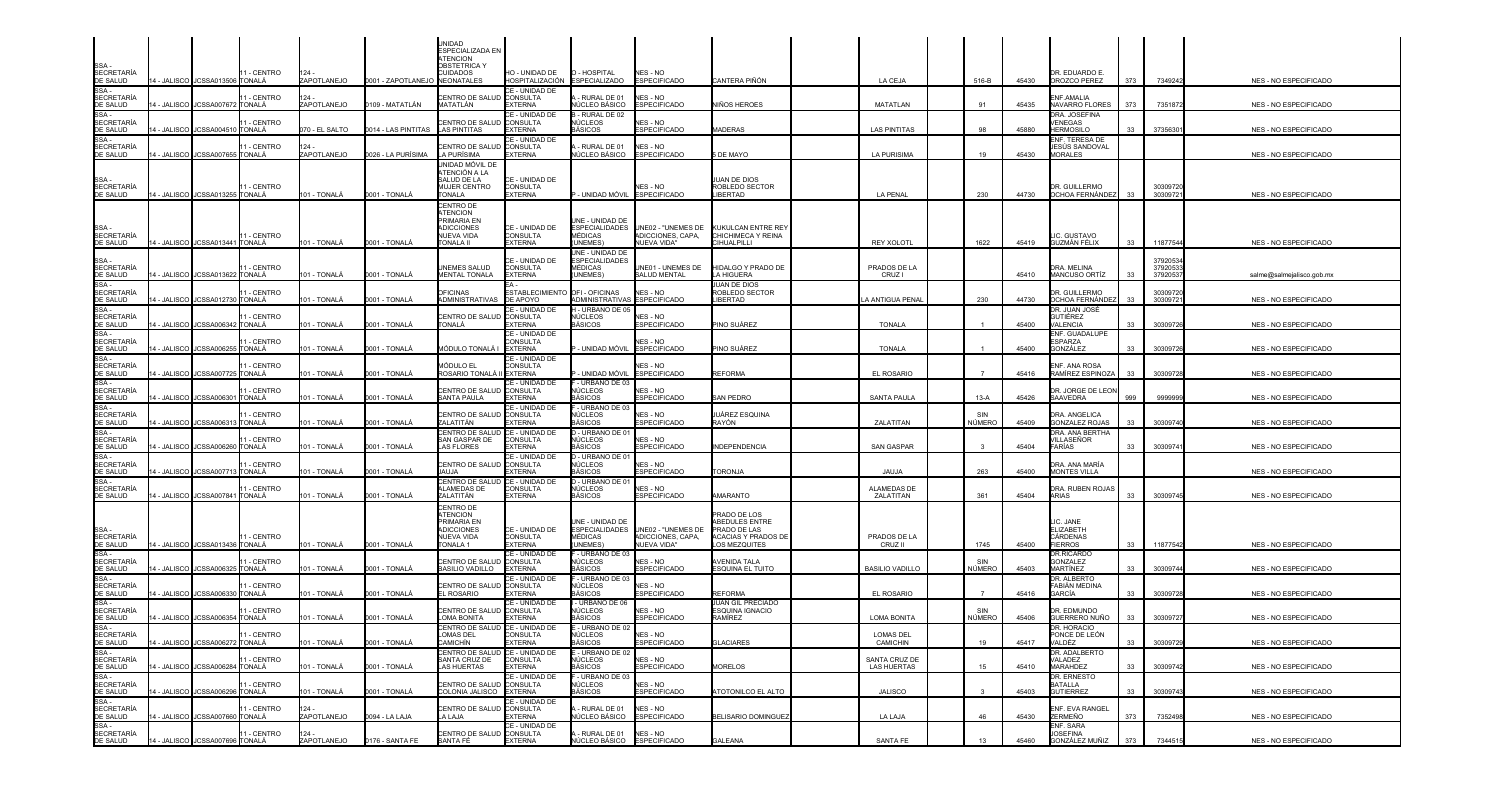| SSA -<br>SECRETARÍA                                                |             |                                 |                                                        |                                                  |                                                                        |                                                                               | CE - UNIDAD DE                                      | B - RURAL DE 02                                                     |                                                                        |                                                                |                                                                     |                                                            |               |       |                                                            |       |                     |                              |
|--------------------------------------------------------------------|-------------|---------------------------------|--------------------------------------------------------|--------------------------------------------------|------------------------------------------------------------------------|-------------------------------------------------------------------------------|-----------------------------------------------------|---------------------------------------------------------------------|------------------------------------------------------------------------|----------------------------------------------------------------|---------------------------------------------------------------------|------------------------------------------------------------|---------------|-------|------------------------------------------------------------|-------|---------------------|------------------------------|
| DE SALUD                                                           |             | 14 - JALISCO JCSSA004493 TONALÁ | 1 - CENTRO                                             | 070 - EL SALTO                                   | 0001 - EL SALTO                                                        | CENTRO DE SALUD CONSULTA<br>EL SALTO                                          | <b>EXTERNA</b>                                      | NÚCLEOS<br>BÁSICOS                                                  | NES - NO<br><b>ESPECIFICADO</b>                                        | <b>IBERTAD</b>                                                 |                                                                     | EL SALTO                                                   | 61            | 45880 | DR. VICENTE ROJO<br>ROJO                                   | 33    | 37324403            | NES - NO ESPECIFICADO        |
| SSA -<br>SECRETARÍA<br>DE SALUD                                    |             | 4 - JALISCO JCSSA004534 TONALÁ  | - CENTRO                                               | 070 - EL SALTO                                   | 0021 - SAN JOSÉ EL<br>VERDE (EL VERDE)                                 | CETNRO DE SALUD<br>EL VERDE                                                   | CE - UNIDAD DE<br><b>CONSULTA</b><br><b>EXTERNA</b> | RURAL DE 01<br>ÚCLEO BÁSICO                                         | NES - NO<br><b>ESPECIFICADO</b>                                        | <b>SEGUNDA PRIVADA</b><br>EMILIANO ZAPATA                      |                                                                     | EL VERDE                                                   | 21            | 45694 | DR. ABRAHAM<br>GARCÍA RODRÍGUEZ                            |       |                     | NES - NO ESPECIFICADO        |
| SSA-<br>SECRETARÍA<br>DE SALUD                                     | 4 - JALISCO | JCSSA002796                     | 12 - CENTRO<br>TLAQUEPAQUE                             | 044 - IXTLAHUACÁN<br>DE LOS<br><b>MEMBRILLOS</b> | 0004 - LA CAÑADA                                                       | <b>ENTRO DE SALUD</b><br>A CAÑADA                                             | CE - UNIDAD DE<br><b>CONSULTA</b><br>EXTERNA        | RURAL DE 01<br>ÚCLEO BÁSICO                                         | NES - NO<br>ESPECIFICADO                                               | A CAÑADA                                                       |                                                                     | LA CAÑADA                                                  | $34 - B$      | 45850 | DR. CARLOS RUIZ<br>ESPARZA                                 |       |                     | NES - NO ESPECIFICADO        |
| SSA -<br>SECRETARÍA                                                |             |                                 | 12 - CENTRO                                            | 044 - IXTLAHUACAN<br>DE LOS                      |                                                                        | <b>ENTRO DE SALUD CONSULTA</b>                                                | CE - UNIDAD DE                                      | - URBANO DE 02<br>NÚCLEOS                                           | NES - NO                                                               |                                                                | PEDRO MORENO'                                                       | ATEQUIZA                                                   |               |       | <b>MEDICO CIRUJANO</b><br>Y PARTERO DRA.<br>HAYDEE MENDOZA |       |                     |                              |
| DE SALUD                                                           |             |                                 | 4 - JALISCO JCSSA002772 TLAQUEPAQUE                    | <b>MEMBRILLOS</b>                                | 0002 - ATEQUIZA<br>0017 - SAN MARTÍN                                   | <b>ATEQUIZA</b><br>HOSPITAL                                                   | <b>EXTERNA</b>                                      | BÁSICOS                                                             | <b>ESPECIFICADO</b>                                                    | OPEZ COTILLA                                                   | <b>JUSTO SIERRA</b>                                                 | <b>ESTACION</b>                                            | 52            | 45860 | <b>TERAN</b><br>LIC. EN MÉDICO                             | 376   | 7372558             | NES - NO ESPECIFICADO        |
| SSA -<br>SECRETARÍA<br>DE SALUD                                    |             |                                 | 12 - CENTRO<br>4 - JALISCO JCSSA009304 TLAQUEPAQUE     | 098 - SAN PEDRO<br>TLAQUEPAQUE                   | <b>E LAS FLORES DE</b><br>ABAJO (LA ABADÍA)<br><b>FRACCIONAMIENTOI</b> | <b>MATERNO INFANTIL</b><br>SAN MARTÍN DE<br><b>LAS FLORES</b>                 | HO - UNIDAD DE<br>HOSPITALIZACIÓN                   | - HOSPITAL<br><b>ESPECIALIZADO</b>                                  | NES - NO<br><b>ESPECIFICADO</b>                                        | AVENIDA 16 DE<br><b>SEPTIEMBRE</b>                             | <b>FRANCISCO I</b><br>CRUZ                                          | MADERO Y SANTA ∥SAN MARTÍN DE LA<br><b>FLORES DE ABAJO</b> | S/N           | 45629 | CIRUJANO<br>OSWALDO<br>QUEZADA HUERTA                      | 33    | 15724834            | <b>NES - NO ESPECIFICADO</b> |
| SSA -<br>SECRETARÍA<br>DE SALUD                                    |             |                                 | 12 - CENTRO                                            | 114 - VILLA                                      |                                                                        | <b>JNEME VILLA</b>                                                            | CE - UNIDAD DE<br><b>CONSULTA</b>                   | NE - UNIDAD DE<br><b>ESPECIALIDADES</b><br>MÉDICAS<br><b>JNEMES</b> | UNE04 - "UNEMES<br><b>PADECIMIENTOS</b><br>CARDIOVASCULARES,<br>Sorid" |                                                                | LIBERTAD Y JUAN                                                     | <b>VILLA CORONA</b>                                        | 80            | 45730 | SE ENCUENTRA A<br>UN COSTADO DEL<br>CENTRO DE SALUD        |       |                     |                              |
| SSA -<br>SECRETARÍA                                                |             | 4 - JALISCO JCSSA00933          | TLAQUEPAQUE<br>12 - CENTRO                             | <b>CORONA</b><br>114 - VILLA                     | 001 - VILLA CORONA CORONA                                              | CENTRO DE SALUD CONSULTA                                                      | <b>EXTERNA</b><br>CE - UNIDAD DE                    | - URBANO DE 02<br>NÚCLEOS                                           | NES - NO<br><b>ESPECIFICADO</b>                                        | <b>LENDE</b>                                                   | DE LA BARRERA<br>LIBERTAD Y JUAN                                    | CENTRO<br><b>VILLA CORONA</b>                              |               |       | DE VILLA CORONA.<br>DR. FLORENTINO<br>CORONADO             | 33    | 1503732             | NES - NO ESPECIFICADO        |
| DE SALUD                                                           |             |                                 | 14 - JALISCO JCSSA009220 TLAQUEPAQUE                   | <b>CORONA</b>                                    | 0001 - VILLA CORONA IVILLA CORONA<br>0004 - SAN JUAN                   | CENTRO DE SALUD CE - UNIDAD DE                                                | <b>EXTERNA</b>                                      | 3ÁSICOS.                                                            |                                                                        | LLENDE                                                         | DE LA BARRERA                                                       | CENTRO                                                     | 100 A         | 45730 | <b>SIORDIA</b>                                             | 387   | 7781295             | NES - NO ESPECIFICADO        |
| SE SALOS<br>SSA -<br>SECRETARÍA<br>DE SALUD                        |             | 4 - JALISCO JCSSA005806         | 2 - CENTRO<br>TLAQUEPAQUE                              | DE ZÚÑIGA                                        | 097 - TLAJOMULCO EVANGELISTA (SAN<br>JUAN)                             | SAN JUAN<br>EVÁNGELISTA                                                       | CONSULTA<br><b>EXTERNA</b><br>CE - UNIDAD DE        | - RURAL DE 01<br>IÚCLEO BÁSICO<br>- RURAL DE 02                     | NES - NO<br><b>ESPECIFICADO</b>                                        | <b>JADERO</b>                                                  |                                                                     | <b>SAN JUAN</b><br>EVÁNGELISTA                             | 40            | 45665 | DR. J. JESUS A.<br><b>BERRELLEZA FELIX</b>                 | 33    | 3753007             | NES - NO ESPECIFICADO        |
| SE SA -<br>SECRETARÍA<br>DE SALUD<br>SSA -<br>SECRETARÍA           | 4 - JALISCO | JCSSA005910                     | 2 - CENTRO<br>TLAQUEPAQUE                              | 097 - TLAJOMULCO<br>DE ZÚÑIGA                    | 115 - LA ALAMEDA<br>0032 - SAN                                         | <b>ENTRO DE SALUD</b><br>A ALAMEDA<br>CENTRO DE SALUD CE - UNIDAD DE          | <b>CONSULTA</b><br><b>EXTERNA</b>                   | NÚCLEOS<br>BÁSICOS<br>G - URBANO DE 04                              | NES - NO<br><b>ESPECIFICADO</b>                                        | <b>ARAISO</b>                                                  |                                                                     | LA ALAMEDA                                                 | 57            | 45640 | DR. RAUL UREÑA<br>SUAREZ<br>DRA. FLOR DEL                  | 33    | 3689817             | NES - NO ESPECIFICADO        |
| DE SALUD                                                           | 4 - JALISCO |                                 | 2 - CENTRO<br>JCSSA009175 TLAQUEPAQUE                  | 097 - TLAJOMULCC<br>DE ZÚÑIGA                    | SEBASTIÁN EL<br>GRANDE                                                 | SAN SEBASTIÁN EL CONSULTA<br><b>GRANDE</b>                                    | <b>EXTERNA</b>                                      | NÚCLEOS<br><b>ASICOS</b>                                            | NES - NO<br><b>ESPECIFICADO</b>                                        | <b>RANCISCO I. MADERO</b>                                      | JOSEFA ORTÍZ Y<br><b>TERRENO BALDIO</b>                             | SAN SEBASTIÁN EI<br>GRANDE                                 | 201           | 45650 | ROCÍO FLORES<br>HERNÁNDEZ                                  | 33    | 3030959             | NES - NO ESPECIFICADO        |
| SSA -<br><b>SECRETARÍA</b><br>DE SALUD                             |             |                                 | 12 - CENTRO<br>4 - JALISCO JCSSA013646 TLAQUEPAQUE     | 097 - TLAJOMULCO<br>DE ZÚÑIGA                    | 0001 - TLAJOMULCO<br>DE ZÚÑIGA                                         | CARAVANA DE LA<br>SALUD<br>TLAJOMULCO                                         | CE - UNIDAD DE<br><b>CONSULTA</b><br><b>EXTERNA</b> | UNIDAD MÓVIL ESPECIFICADO                                           | NES - NO                                                               | <b>HIDALGO</b>                                                 |                                                                     | TLAJOMULCO DE<br>ZUÑIGA                                    | 90            | 45640 | DR. JOSÉ MANUEL<br>MERCADO<br>MARTÍNEZ                     | 33    | 3030958<br>37980332 | NES - NO ESPECIFICADO        |
|                                                                    |             |                                 | 12 - CENTRO                                            |                                                  | 097 - TLAJOMULCO 0001 - TLAJOMULCO                                     | CENTRO DE<br><b>TENCIÓN</b><br>PRIMARIA EN<br><b>IDICCIONES</b><br>NUEVA VIDA | CE - UNIDAD DE<br>CONSULTA                          | UNE - UNIDAD DE<br><b>ESPECIALIDADES</b><br>MÉDICAS                 | UNE02 - "UNEMES DE<br>ADICCIONES, CAPA,                                | AVENIDA SAN JOSE<br><b>ENTRE BULEVARD</b><br><b>IONDURAS Y</b> |                                                                     | <b>HACIFNDA STA FF</b>                                     |               |       | LIC. RAUL ROSETE                                           |       |                     |                              |
|                                                                    |             |                                 | 4 - JALISCO JJCSSA013465 TLAQUEPAQUE                   | DE ZÚÑIGA                                        | DE ZÚÑIGA                                                              | <b><i><u>LAJOMULCO</u></i></b><br>CENTRO DE SALUD                             | <b>EXTERNA</b>                                      | <b>UNEMES</b>                                                       | NUEVA VIDA"                                                            | <b>ELMOPAN</b>                                                 | NICOLAS BRAVO                                                       | CLOSTER 35                                                 | 101           | 45685 | <b>RAMIREZ</b>                                             | 33    | 11892079            | <b>NES - NO ESPECIFICADO</b> |
| SSA -<br>SECRETARÍA<br>DE SALUD<br>SSA -<br>SECRETARÍA<br>DE SALUD |             |                                 | 12 - CENTRO<br>4 - JALISCO JCSSA009280 TLAQUEPAQUE     | DE ZÚÑIGA                                        | 097 - TLAJOMULCO 0001 - TLAJOMULCO<br>DE ZÚÑIGA                        | <b>TLAJOMULCO DE</b><br>UÑIGA.                                                | CE - UNIDAD DE<br>CONSULTA<br><b>EXTERNA</b>        | K - URBANO DE 08<br><b>NÚCLEOS</b><br><b>BÁSICOS</b>                | NES - NO<br><b>ESPECIFICADO</b>                                        | <b>HIDALGO PONIENTE</b>                                        | PEDRO PARRA<br>CENTENO                                              | TLAJOMULCO DE<br>ZUÑIGA                                    | 90            | 45640 | DR. LUIS ALBERTO<br>ZAMORA ZAMORA                          | 01 33 | 37 98 03 32         | NES - NO ESPECIFICADO        |
| SSA -<br>SECRETARÍA<br>DE SALUD                                    | 4 - JALISCO | JCSSA002801                     | 2 - CENTRO<br>TLAQUEPAQUE                              | 044 - IXTLAHUACÁN<br>DE LOS<br>MEMBRILLOS        | 0005 - LA CAPILLA<br>DEL REFUGIO                                       | CENTRO DE SALUD<br>A CAPILLA                                                  | CE - UNIDAD DE<br>CONSULTA<br>EXTERNA               | - RURAL DE 01<br>ÚCLEO BÁSICO                                       | NES - NO<br>ESPECIFICADO                                               | <b>HIDALGO</b>                                                 |                                                                     | LA CAPILLA                                                 | 97            | 45570 | DR. CARLOS RUIZ<br>ESPARZA                                 | 33    | 31617796            | NES - NO ESPECIFICADO        |
| SSA-<br><b>SECRETARÍA</b><br>DE SALUD                              | 4 - JALISCO |                                 | 12 - CENTRO<br>JCSSA002755 TLAQUEPAQUE                 | 044 - IXTLAHUACÁN<br>DE LOS<br><b>MEMBRILLOS</b> | 0001 - IXTLAHUACÁN<br>DE LOS MEMBRILLOS LOS MEMBRILLOS                 | CENTRO DE SALUD<br>IXTLÁHUACAN DE                                             | CE - UNIDAD DE<br>CONSULTA<br><b>EXTERNA</b>        | - RURAL DE 02<br>NÚCLEOS<br>ÁSICOS                                  | NES - NO<br><b>SPECIFICADO</b>                                         | <b>NENIDA SANTIAGO</b>                                         |                                                                     | IXTLAHUACAN DE<br>LOS MEMBRILLOS                           | 80            | 45350 | DR. CARLOS RUIZ<br><b>ESPARZA</b>                          | 376   | 762056<br>7621832   | NES - NO ESPECIFICADO        |
| SSA -<br>SECRETARÍA<br>DE SALUD                                    |             |                                 | 12 - CENTRO<br>4 - JALISCO JCSSA006786 TLAQUEPAQUE     | 114 - VILLA<br>CORONA                            | 0003 - EL BARRO                                                        | CENTRO DE SALUD CONSULTA<br>L BARRO                                           | CE - UNIDAD DE<br><b>EXTERNA</b>                    | RURAL DE 01<br>ÚCLEO BÁSICO                                         | NES - NO<br><b>ESPECIFICADO</b>                                        | OPEZ COTILLA                                                   |                                                                     | <b>EL BARRO</b>                                            | 14            | 45730 | LIC. VERÓNICA<br>LAGUNA AMBRIZ                             |       |                     | NES - NO ESPECIFICADO        |
| SSA.<br>SECRETARÍA<br>DE SALUD                                     |             |                                 | 12 - CENTRO<br>I - JALISCO JJCSSA002830 TLAQUEPAQUE    | DE LOS<br><b>MEMBRILLOS</b>                      | 044 - IXTLAHUACÁN 0012 - SANTA ROSA<br>LA HACIENDA DE<br>SANTA ROSA)   | CENTRO DE SALUD<br>SANTA ROSA DE<br><b>IMA</b>                                | CE - UNIDAD DE<br><b>CONSULTA</b><br><b>EXTERNA</b> | RURAL DE 01<br>ÚCLEO BÁSICO                                         | NES - NO<br><b>ESPECIFICADO</b>                                        | AZARO CARDENAS                                                 |                                                                     | SANTA ROSA DE<br>LIMA                                      | 55            | 45860 | DR. CARLOS RUIZ<br><b>ESPARZA</b>                          |       |                     | NES - NO ESPECIFICADO        |
| SSA-<br><b>SECRETARÍA</b><br>DE SALUD                              |             |                                 | 12 - CENTRO<br>4 - JALISCO JCSSA002813 TLAQUEPAQUE     | 044 - IXTLAHUACÁN<br>DE LOS<br><b>MEMBRILLOS</b> | 0006 - LOS CEDROS                                                      | CENTRO DE SALUD CONSULTA<br><b>LOS CEDROS</b>                                 | CE - UNIDAD DE<br><b>EXTERNA</b>                    | RURAL DE 01<br>ÚCLEO BÁSICO                                         | NES - NO<br><b>ESPECIFICADO</b>                                        | OPEZ COTILLA                                                   | <b>FRANCISCO I</b><br>MADERO Y ING.<br>JOSE SANTOYO                 | <b>LOS CEDROS</b>                                          | $20-A$        | 45850 | DR. ROGELIO<br>NAVARRO<br>SANTILLAN                        | 376   | 7621865             | NES - NO ESPECIFICADO        |
| SSA -<br>SECRETARÍA<br>DE SALUD                                    |             |                                 | 2 - CENTRO<br>4 - JALISCO JCSSA005835 TLAQUEPAQUE      | 097 - TLAJOMULCO<br>DE ZÚÑIGA                    | )025 - SAN AGUSTÍN                                                     | CENTRO DE SALUD<br>NICOLÁS R.<br>CASILLAS                                     | CE - UNIDAD DE<br>CONSULTA<br><b>EXTERNA</b>        | - RURAL DE 03<br><b>NÚCLEOS</b><br>BÁSICOS Y MÁS                    | IES - NO<br><b>ESPECIFICADO</b>                                        | (LDAMA Y NICOLAS R<br>CASILLAS                                 |                                                                     | NICOLAS R.<br>CASILLAS                                     |               | 45645 | <b>DRA, LORENA</b><br><b>PATRICIA PEREZ</b><br>SALAS       | 33    | 3686113<br>3030958  | NES - NO ESPECIFICADO        |
| SSA -<br>SECRETARÍA<br>DE SALUD                                    |             |                                 | 12 - CENTRO<br>14 - JALISCO JJCSSA009253 TLAQUEPAQUE   | DE ZÚÑIGA                                        | 097 - TLAJOMULCO 0035 - SANTA CRUZ<br>DEL VALLE                        | CENTRO DE SALUD CE - UNIDAD DE<br>SANTA CRUZ DEL<br>VALLE                     | <b>CONSULTA</b><br><b>EXTERNA</b>                   | URBANO DE 06<br>NÚCLEOS<br>BÁSICOS                                  | NES - NO<br><b>ESPECIFICADO</b>                                        | <b>O. DE MAYO ORIENTE</b>                                      | ANTIGUA<br>CARRETERA A<br>CHAPALA ESQUINA<br>10. DE MAYO<br>ORIENTE | SANTA CRUZ DEL<br>VALLE                                    | 100           | 45655 | DR. GUILLERMO<br>PRECIADO<br><b>MARTINEZ</b>               | 33    | 30309589            | NES - NO ESPECIFICADO        |
| SSA -<br>SECRETARÍA<br>DE SALUD<br>SSA -                           |             |                                 | 12 - CENTRO<br>14 - JALISCO JCSSA013284 TLAQUEPAQUE    | 098 - SAN PEDRO<br>TLAQUEPAQUE                   | 0001 - TLAQUEPAQUE LOMAS DEL 4                                         | CENTRO DE SALUD CONSULTA                                                      | CE - UNIDAD DE<br><b>EXTERNA</b>                    | - URBANO DE 03<br><b>NÚCLEOS</b><br>BÁSICOS                         | NES - NO<br><b>ESPECIFICADO</b>                                        | FRANCISCO SILVA<br>ROMERO ENTRE RÍO<br>HONDO Y LOMAS DEL<br>UR |                                                                     | LOMAS DEL 4                                                |               | 44990 | DRA. TATIANA DE L <i>I</i><br>TORRE MORALES                | 33    | 36920599            | NES - NO ESPECIFICADO        |
| SECRETARÍA<br>DE SALUD                                             |             |                                 | 12 - CENTRO                                            | 098 - SAN PEDRO                                  |                                                                        | CENTRO DE SALUD CE - UNIDAD DE<br><b>CERRO DEL</b>                            | <b>CONSULTA</b>                                     | G - URBANO DE 04<br><b>NÚCLEOS</b>                                  | NES - NO                                                               |                                                                | <b>IGNACIO MEJIA Y</b>                                              | CERRO DEL                                                  |               |       | <b>DRA MARTHA</b><br>ALICIA BARAJAS                        |       |                     |                              |
|                                                                    |             |                                 | 14 - JALISCO I JCSSA009184 TLAQUEPAQUE                 | TLAQUEPAQUE                                      | 0001 - TLAQUEPAQUE CUATRO                                              |                                                                               | <b>EXTERNA</b>                                      | <b>BÁSICOS</b>                                                      | <b>ESPECIFICADO</b>                                                    | CONSTITUCION<br>OS ANGELES Y<br>ANALCO EDIFICIO                | MELCHOR OCAMPO                                                      | CUATRO                                                     | 210           | 45599 | NUÑEZ<br>DR. JOSE MANUEL                                   | 33    | 30309582            | <b>NES - NO ESPECIFICADO</b> |
| SSA -<br>SECRETARÍA<br>DE SALUD                                    |             |                                 | 12 - CENTRO<br>14 - JALISCO I JCSSA012742 ITLAQUEPAQUE | 098 - SAN PEDRO<br><b>TLAQUEPAQUE</b>            | 0001 - TLAQUEPAQUE ADMINISTRATIVAS DE APOYO                            | <b>OFICINAS</b>                                                               | ESTABLECIMIENTO OFI - OFICINAS                      | ADMINISTRATIVAS ESPECIFICADO                                        | NES - NO                                                               | CRUZ VERDE PLANTA<br>ALTA                                      |                                                                     | <b>LAS CONCHAS</b>                                         | SIN<br>NÚMERO | 44460 | MERCADO<br><b>MARTINEZ</b>                                 | 33    | 30305600            | NES - NO ESPECIFICADO        |
| SSA -<br>SECRETARÍA<br>DE SALUD                                    |             |                                 | 12 - CENTRO                                            | 098 - SAN PEDRO                                  |                                                                        | CENTRO DE<br>ATENCIÓN<br>PRIMARIA EN<br><b>ADICCIONES</b><br>NUEVA VIDA       | CE - UNIDAD DE<br>CONSULTA                          | UNE - UNIDAD DE<br><b>ESPECIALIDADES</b><br>MÉDICAS                 | UNE02 - "UNEMES DE<br>ADICCIONES, CAPA,                                | TAMIAHUA Y CABO SAN                                            |                                                                     |                                                            |               |       | <b>IC. FRANCISCO</b><br>JAVIER ANGUIANO                    |       |                     |                              |
|                                                                    |             |                                 | 14 - JALISCO JCSSA013453 TLAQUEPAQUE                   |                                                  | TLAQUEPAQUE 0001 - TLAQUEPAQUE TLAQUEPAQUE                             |                                                                               | <b>EXTERNA</b>                                      | (UNEMES)                                                            | NUEVA VIDA"                                                            | <b>UCAS</b>                                                    |                                                                     | CANAL 58                                                   | 4491          | 45580 | AMEZCUA                                                    | 33    | 10296895            | NES - NO ESPECIFICADO        |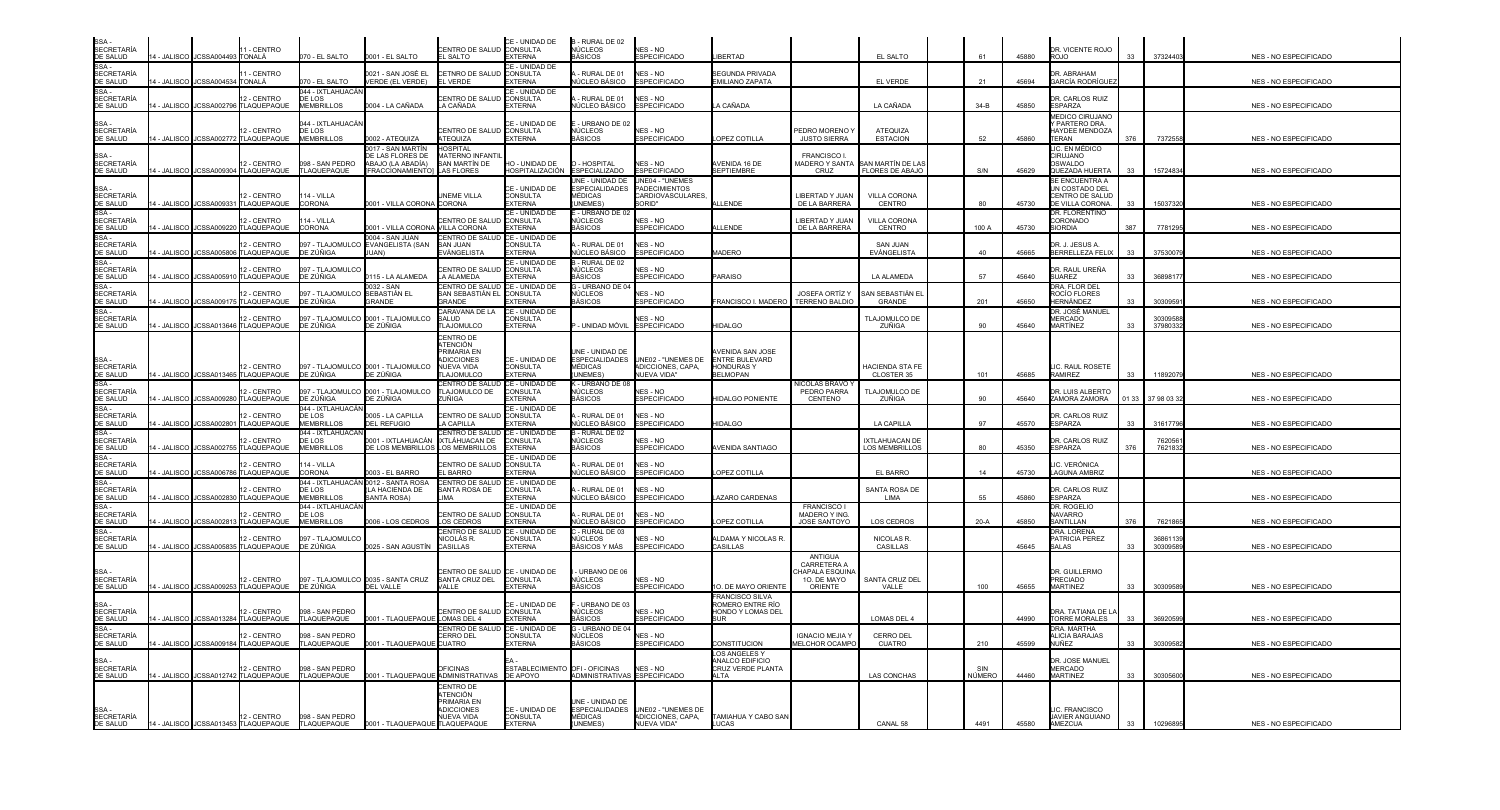| SSA -<br>SECRETARÍA<br>DE SALUD                                                                                                                                          |                    |                    | 12 - CENTRO<br>4 - JALISCO JCSSA013260 TLAQUEPAQUE                                             | 098 - SAN PEDRO<br>TLAQUEPAQUE                   | 0001 - TLAQUEPAQUE TLAQUEPAQUE                         | UNIDAD MÓVIL DE<br>ATENCIÓN A LA<br>SALUD DE LA<br>MUJER CENTRO               | CE - UNIDAD DE<br>CONSULTA<br><b>EXTERNA</b>        | UNIDAD MÓVIL                                                   | NES - NO<br><b>ESPECIFICADO</b>                        | LOS ANGELES Y<br>ANALCO EDIFICIO<br>CRUZ VERDE PLANTA<br><b>NLTA</b> |                                                                        | <b>LAS CONCHAS</b>                                | SIN<br>NÚMERO        | 44460          | DRA, MARIA<br><b>DOLORES</b><br>CALDERON REVILLA                  | 33        | 30305600                      | <b>NES - NO ESPECIFICADO</b>                   |
|--------------------------------------------------------------------------------------------------------------------------------------------------------------------------|--------------------|--------------------|------------------------------------------------------------------------------------------------|--------------------------------------------------|--------------------------------------------------------|-------------------------------------------------------------------------------|-----------------------------------------------------|----------------------------------------------------------------|--------------------------------------------------------|----------------------------------------------------------------------|------------------------------------------------------------------------|---------------------------------------------------|----------------------|----------------|-------------------------------------------------------------------|-----------|-------------------------------|------------------------------------------------|
| SSA-<br><b>SECRETARÍA</b><br>DE SALUD                                                                                                                                    | 4 - JALISCO        |                    | 12 - CENTRO<br>JCSSA005951 TLAQUEPAQUE                                                         | 098 - SAN PEDRO<br>TLAQUEPAQUE                   | 0001 - TLAQUEPAQUI                                     | CENTRO DE SALUD<br>SAN JOSÉ<br>TATEPOSCO                                      | CE - UNIDAD DE<br>CONSULTA<br>EXTERNA               | - URBANO DE 03<br>ÚCLEOS<br><b>AÁSICOS</b>                     | NES - NO<br><b>ESPECIFICADO</b>                        | <b>IIDALGO</b>                                                       | <b>MORELOS Y</b><br>EMILIANO ZAPATA                                    | <b>TATEPOSCO</b>                                  | 165                  | 45630          | DR. ALEJANDRO<br>LOPEZ NAVA                                       | 33        | 3792439                       | NES - NO ESPECIFICADO                          |
| SSA-<br><b>SECRETARÍA</b><br>DE SALUD                                                                                                                                    | I - JALISCO        |                    | 12 - CENTRO<br>JCSSA005975 TLAQUEPAQUE                                                         | 098 - SAN PEDRO<br>TLAQUEPAQUE                   | 0001 - TLAQUEPAQUE TOLUQUILLA                          | CENTRO DE SALUD<br><b>JRBANO</b>                                              | CE - UNIDAD DE<br>CONSULTA<br><b>EXTERNA</b>        | D - URBANO DE 01<br>IÚCLEOS<br>3ÁSICOS                         | NFS - NO<br><b>ESPECIFICADO</b>                        | 6 DE SEPTIEMBRE                                                      |                                                                        | <b>TOLUQUILLA</b>                                 | 90                   | 45610          | DRA. TATIANA DE L<br><b>TORRE MORALES</b>                         | 33        | 3601293<br>3030958            | NES - NO ESPECIFICADO                          |
| SSA-<br><b>SECRETARÍA</b><br>DE SALUD                                                                                                                                    | 4 - JALISCO        | JCSSA006021        | 12 - CENTRO<br>TLAQUEPAQUE                                                                     | 098 - SAN PEDRO<br>TLAQUEPAQUE                   | 0001 - TLAQUEPAQUE                                     | CENTRO DE SALUD<br><b>LAS JUNTAS</b>                                          | CE - UNIDAD DE<br>CONSULTA<br><b>EXTERNA</b>        | Q - URBANO DE 10<br>NÚCLEOS<br><b>BÁSICOS</b>                  | NES - NO<br><b>SPECIFICADO</b>                         | <b>ROZCO</b>                                                         |                                                                        | <b>LAS JUNTAS</b>                                 | 185                  | 44590          | DRA. TATIANA DE L<br><b>TORRE MORALES</b>                         | 33        | 3670384<br>3670764            | NES - NO ESPECIFICADO                          |
| SSA -<br>SECRETARÍA<br>DE SALUD                                                                                                                                          | 4 - JALISCO        |                    | 12 - CENTRO<br>JCSSA006045 TLAQUEPAQUE                                                         | 098 - SAN PEDRO<br>TLAQUEPAQUE                   | 0001 - TLAQUEPAQUE ROSALES                             | CENTRO DE SALUD<br><b>JRBANO</b><br>TLAQUEPAQUE                               | CE - UNIDAD DE<br><b>CONSULTA</b><br><b>EXTERNA</b> | - URBANO DE 12<br>NÚCLEOS<br>3ÁSICOS Y MÁS                     | NES - NO<br><b>ESPECIFICADO</b>                        | <b>ROSALES</b>                                                       |                                                                        | <b>ROSALES</b>                                    | 385                  | 45519          | DR. RAYMUNDO<br><b>MARTIN DEL CAMPO</b><br>CANELA                 | 33        | 3639456<br>3030957            | NES - NO ESPECIFICADO                          |
| SSA-<br><b>SECRETARÍA</b><br>DE SALUD                                                                                                                                    | I - JALISCO        | JCSSA005963        | 12 - CENTRO<br>TLAQUEPAQUE                                                                     | 098 - SAN PEDRO<br>TLAQUEPAQUE                   | 001 - TLAQUEPAQUE TEQUEPEXPAN                          | CENTRO DE SALUD<br>SANTA MARÍA                                                | CE - UNIDAD DE<br><b>CONSULTA</b><br><b>EXTERNA</b> | G - URBANO DE 04<br>NÚCLEOS<br>3ÁSICOS                         | NES - NO<br><b>SPECIFICADO</b>                         | AMON CORONA                                                          | <b>16 DE SEPTIEMBRE</b><br>E HIDALGO                                   | <b>SANTA MARIA</b><br>TEQUEPEXPAN                 | 65                   | 45601          | DRA. SUSANA<br><b>DOMINGUEZ</b><br>RAMIREZ                        | 33        | 3721861                       | NES - NO ESPECIFICADO                          |
| <b>SSA</b><br><b>SECRETARÍA</b><br>DE SALUD                                                                                                                              |                    |                    | 12 - CENTRO<br>4 - JALISCO JCSSA005980 TLAQUEPAQUE                                             | 098 - SAN PEDRO<br>TLAQUEPAQUE                   | 0001 - TLAQUEPAQUE PINTAS DE ABAJO                     | CENTRO DE SALUD                                                               | ∶E - UNIDAD DE<br><b>CONSULTA</b><br><b>EXTERNA</b> | - URBANO DE 04<br>NÚCLEOS<br>BÁSICOS                           | NES - NO<br><b>ESPECIFICADO</b>                        | A PAZ                                                                | A PAZ Y 8 DE JUL                                                       | <b>LAS PINTAS DE</b><br>ABAJO                     | SIN<br><b>NÚMERO</b> | 45619          | DRA. LUZ MARIA<br><b>HERRERA TOVAR</b>                            | 33        | 3030958                       | NES - NO ESPECIFICADO                          |
| SSA -<br>SECRETARÍA<br>DE SALUD                                                                                                                                          |                    |                    | 2 - CENTRO<br>4 - JALISCO JCSSA013634 TLAQUEPAQUE                                              | 098 - SAN PEDRO<br>TLAQUEPAQUE                   | 0001 - TLAQUEPAQUE TLAQUEPAQUE                         | CENTRO INTEGRAL<br>DE SALUD MENTAL CONSULTA                                   | CE - UNIDAD DE<br><b>EXTERNA</b>                    | UNE - UNIDAD DE<br><b>ESPECIALIDADES</b><br>MÉDICAS<br>UNEMES) | <b>INE01 - UNEMES DE</b><br>SALUD MENTAL               | <b>SALVADOR OROZCO</b><br><b>ORETO</b>                               | PINO Y NIÑOS<br><b>HEROES</b>                                          | <b>LAS LIEBRES</b>                                | 411                  | 45623          | DRA, BRIANDA<br>ARACELI MORENO<br>OROZCO Y LOZA                   | 33        | 1224171<br>1224171<br>1224172 | NES - NO ESPECIFICADO                          |
| SSA-<br>SECRETARÍA<br>DE SALUD<br>SSA -                                                                                                                                  | 4 - JALISCO        | <b>JCSSA005992</b> | 2 - CENTRO<br>TLAQUEPAQUE                                                                      | 098 - SAN PEDRO<br>TLAQUEPAQUE                   | 0001 - TLAQUEPAQUE                                     | CENTRO DE SALUD<br>SAN MARTÍN DE<br><b>LAS FLORES</b>                         | CE - UNIDAD DE<br><b>CONSULTA</b><br><b>EXTERNA</b> | URBANO DE 06<br>NÚCLEOS<br>BÁSICOS                             | NES - NO<br><b>ESPECIFICADO</b>                        | <b>RANCISCO VILLA</b>                                                | MADERO Y 5 DE<br>MAYO                                                  | AN MARTIN DE LA<br><b>FLORES</b>                  |                      | 45629          | DR. GUSTAVO<br><b>RAMON PEREZ</b><br>PEREZ                        | 33        | 36973329                      | NES - NO ESPECIFICADO                          |
| <b>SECRETARÍA</b><br>DE SALUD                                                                                                                                            | <b>I - JALISCO</b> |                    | 2 - CENTRO<br>JCSSA005934 TLAQUEPAQUE                                                          | 098 - SAN PEDRO<br>TLAQUEPAQUE                   | 0001 - TLAQUEPAQUE LA DURAZNERA                        | <b>CENTRO DE SALUD</b>                                                        | CE - UNIDAD DE<br><b>CONSULTA</b><br><b>EXTERNA</b> | - URBANO DE 02<br>NÚCLEOS<br>BÁSICOS                           | NES - NO<br><b>ESPECIFICADO</b>                        | <b>RAILES</b>                                                        | <b>MARCOS MONTER</b><br>Y SAN MARTIN                                   | LA DURAZNERA                                      | 152                  | 45580          | DRA. LOURDES<br>PEREZ RAMIREZ                                     | 33        | 3838771                       | NES - NO ESPECIFICADO                          |
| SSA -<br><b>SECRETARÍA</b><br>DE SALUD<br>SSA-                                                                                                                           | - JALISCO          |                    | 2 - CENTRO<br>JCSSA005946 TLAQUEPAQUE                                                          | 098 - SAN PEDRO<br>TLAQUEPAQUE                   | 0001 - TLAQUEPAQUE LÓPEZ COTILLA                       | CENTRO DE SALUD CE - UNIDAD DE<br><b>JRBANO MANUEL</b><br>CENTRO DE SALUD     | CONSULTA<br><b>EXTERNA</b><br>CE - UNIDAD DE        | - URBANO DE 02<br>NÚCLEOS<br>RÁSICOS<br>- URBANO DE 02         | NES - NO<br><b>ESPECIFICADO</b>                        | <b>ESUS RAMIREZ</b>                                                  | RAMON MARTINE.<br>ZAMORA Y JUAREZ                                      | MANUEL LOPEZ<br>COTILLA                           | 20                   | 45615          | DRA, MARIA<br><b>GUADALUPE</b><br>SANCHEZ VAZQUEZ<br>dr. Raymundo | 33        | 3601289<br>30309585           | NES - NO ESPECIFICADO                          |
| <b>SECRETARÍA</b><br>DE SALUD<br>SSA-                                                                                                                                    | 4 - JALISCO        |                    | 12 - CENTRO<br>JCSSA006004 TLAQUEPAQUE                                                         | 098 - SAN PEDRO<br>TLAQUEPAQUE                   | 0001 - TLAQUEPAQUE                                     | URBANO SANTA<br><b>ROSALIA</b>                                                | CONSULTA<br><b>EXTERNA</b><br>CE - UNIDAD DE        | NÚCLEOS<br>BÁSICOS<br>- URBANO DE 06                           | NES - NO<br><b>ESPECIFICADO</b>                        | ENRIQUE GONZALEZ<br><b>MARTINEZ</b>                                  |                                                                        | SANTA ROSALIA                                     | 1030                 | 45525          | MARTIN DEL CAMPO<br>CANELA                                        | 33        | 3601505                       | <b>NES - NO ESPECIFICADO</b>                   |
| <b>SECRETARÍA</b><br>DE SALUD<br>SSA-                                                                                                                                    | 4 - JALISCO        |                    | 12 - CENTRO<br>JCSSA006016 TLAQUEPAQUE                                                         | 098 - SAN PEDRO<br>TLAQUEPAQUE                   | 0001 - TLAQUEPAQUE                                     | <b>CENTRO DE SALUI</b><br><b>SAN PEDRITO</b>                                  | CONSULTA<br><b>EXTERNA</b><br>CE - UNIDAD DE        | IÚCLEOS<br><b>BÁSICOS</b><br>- URBANO DE 08                    | NES - NO<br><b>ESPECIFICADO</b>                        | <b>IVERPOOL</b>                                                      |                                                                        | SAN PEDRITO                                       | 20                   | 45626          | DR. JUAN PABLO<br>LOPEZ ORTIZ<br>DRA. BLANCA                      | 33        | 3600091<br>3030957            | <b>NES - NO ESPECIFICADO</b>                   |
| SECRETARÍA<br>DE SALUD                                                                                                                                                   | - JALISCO          | JCSSA009193        | 12 - CENTRO<br>TLAQUEPAQUE                                                                     | 098 - SAN PEDRO<br>TLAQUEPAQUE                   | 001 - TLAQUEPAQUE BUENOS AIRES                         | CENTRO DE SALUD                                                               | <b>CONSULTA</b><br><b>EXTERNA</b>                   | NÚCLEOS<br>3ÁSICOS                                             | NES - NO<br><b>ESPECIFICADO</b>                        | <b>IANUEL J. GARCIA</b>                                              | <b>OSE ROSAS Y AV</b><br><b>PRESIDENTES</b>                            | <b>BUENOS AIRES</b>                               |                      | 45606          | <b>NDRIANA FONG</b><br>ESPIRITU                                   | 33        | 3144565                       | NES - NO ESPECIFICADO                          |
| SSA-<br><b>SECRETARÍA</b><br>DE SALUD                                                                                                                                    | 4 - JALISCO        |                    | 12 - CENTRO<br>JCSSA012894 TLAQUEPAQUE                                                         | 098 - SAN PEDRO<br>TLAQUEPAQUE                   | 0001 - TLAQUEPAQUE ALMACÉN                             |                                                                               | <b>ESTABLECIMIENTO</b><br>DE APOYO                  | LM - ALMACENES ESPECIFICADO                                    | <b>JES - NO</b>                                        | CUITLAHUAC                                                           |                                                                        | <b>LAS CONCHAS</b>                                | 128                  | 44460          | RICARDO CESAR<br>HERNANDEZ<br>VELAZQUEZ                           | 33        | 3350042                       | NES - NO ESPECIFICADO                          |
| SSA-<br><b>SECRETARÍA</b><br>DE SALUD                                                                                                                                    | - JALISCO          |                    | 2 - CENTRO<br>JCSSA002825 TLAQUEPAQUE                                                          | 044 - IXTLAHUACÁN<br>DE LOS<br><b>MEMBRILLOS</b> | 011 - EL RODEO                                         | CENTRO DE SALUD<br>L RODEO                                                    | CE - UNIDAD DE<br><b>CONSULTA</b><br><b>EXTERNA</b> | RURAL DE 01<br>IÚCLEO BÁSICO                                   | NFS - NO<br><b>ESPECIFICADO</b>                        | VENIDA REVOLUCION                                                    |                                                                        | EL RODEO                                          | 39                   | 45870          | DR. CARLOS RUIZ<br>ESPARZA                                        |           |                               | <b>NES - NO ESPECIFICADO</b>                   |
| <b>SSA</b><br><b>SECRETARÍA</b><br>DE SALUD                                                                                                                              |                    |                    | 12 - CENTRO<br>4 - JALISCO JCSSA009340 TLAQUEPAQUE                                             | 114 - VILLA<br><b>CORONA</b>                     | 0004 - BUENAVISTA                                      | <b>CENTRO DE SALUI</b><br><b>BUENAVISTA DE</b><br><b>VILLA CORONA</b>         | CE - UNIDAD DE<br>CONSULTA<br><b>EXTERNA</b>        | RURAL DE 01<br>IÚCLEO BÁSICO                                   | NES - NO<br><b>ESPECIFICADO</b>                        | <b>6 DE SEPTIEMBRE</b>                                               | 5 DE MAYO Y LA<br>CANCHA DE FOOT<br><b>BALL</b>                        | <b>BUENAVISTA</b>                                 |                      | 45746          | DR. AARON JESUS<br><b>FUENTES RAMOS</b>                           | 33        | 3315037320                    | NES - NO ESPECIFICADO                          |
| SSA -<br><b>SECRETARÍA</b><br>DE SALUD                                                                                                                                   |                    |                    | 12 - CENTRO<br>4 - JALISCO JCSSA007824 TLAQUEPAQUE                                             | 097 - TLAJOMULCC<br>DE ZÚÑIGA                    | 0424 - LA TIJERA                                       | CENTRO DE SALUD CONSULTA<br><b>TULIPANES</b>                                  | CE - UNIDAD DE<br><b>EXTERNA</b>                    | - URBANO DE 02<br>NÚCLEOS<br>BÁSICOS                           | NES - NO<br><b>ESPECIFICADO</b>                        | LCATRAZ                                                              | <b>CRISANTEMO Y</b><br><b>GLADIOLA</b>                                 | <b>TULIPANES</b>                                  | S/N                  | 45640          | DRA. MARTHA<br>MIRIAM HERNANDEZ<br>MUÑOZ                          | 33        | 3030958                       | NES - NO ESPECIFICADO                          |
| SSA -<br>SECRETARÍA<br>DE SALUD                                                                                                                                          |                    |                    | 2 - CENTRO<br>4 - JALISCO JCSSA005864 TLAQUEPAQUE                                              | DE ZÚÑIGA                                        | 097 - TLAJOMULCO 0034 - SANTA CRUZ<br>DE LAS FLORES    | CENTRO DE SALUD CE - UNIDAD DE<br>SANTA CRUZ DE<br><b>LAS FLORES</b>          | <b>CONSULTA</b><br>EXTERNA                          | G - URBANO DE 04<br>NÚCLEOS<br><b>BÁSICOS</b>                  | NES - NO<br><b>ESPECIFICADO</b>                        | <b>/ENUSTIANO</b><br>CARRANZA                                        | <b>EMILIO CARRANZA</b><br><b>ORIENTE Y</b><br>ONZALEZ ORTEO<br>ORIENTE | SANTA CRUZ DE<br><b>LAS FLORES</b>                | 32                   | 45640          | DRA, MARTHA<br><b>MORA NAVARRO</b>                                | 33        | 3796435                       | NES - NO ESPECIFICADO                          |
| SSA-<br><b>SECRETARÍA</b><br>DE SALUD                                                                                                                                    | 4 - JALISCO        |                    | 2 - CENTRO<br>JCSSA006050 TLAQUEPAQUE                                                          | 098 - SAN PEDRO<br><b>TLAQUEPAQUE</b>            | 0014 - SANTA ANITA                                     | <b>ENTRO DE SALUD</b><br>SANTA ANITA                                          | <b>E - UNIDAD DE</b><br>CONSULTA<br><b>FXTERNA</b>  | - URBANO DE 03<br>NÚCLEOS<br><b>BÁSICOS</b>                    | NES - NO<br><b>ESPECIFICADO</b>                        | RAMON CORONA                                                         |                                                                        | <b>SANTA ANITA</b>                                | 258                  | 45600          | RAMON NESTALI<br>PFI AYO ZAPIEN                                   | 33        | 3686112<br>3686437            | <b>NES - NO ESPECIFICADO</b>                   |
| SSA-<br><b>SECRETARÍA</b><br>DE SALUD                                                                                                                                    | 4 - JALISCO        |                    | 2 - CENTRO<br>JCSSA005893 TLAQUEPAQUE                                                          | 097 - TLAJOMULCO<br>DE ZÚÑIGA                    | 0041 - ZAPOTE DEL<br>VALLE (ZAPOTE DE<br>SANTA CRUZ)   | CENTRO DE SALUD<br>ZAPOTE DEL VALLE EXTERNA                                   | CE - UNIDAD DE<br><b>CONSULTA</b>                   | E - URBANO DE 02<br><b>NÜCLEOS</b><br>BÁSICOS                  | NES - NO<br><b>ESPECIFICADO</b>                        | <b>IIDALGO</b>                                                       | AZARO CARDENA<br>E INDEPENDENCIA ZAPOTE DEL VALLE                      |                                                   | 47                   | 45672          | DRA. DESIREE<br>RAMIREZ ALVAREZ                                   | 33        | 3696058                       | NES - NO ESPECIFICADO                          |
|                                                                                                                                                                          |                    |                    | 12 - CENTRO                                                                                    |                                                  | 0041 - ZAPOTE DEL<br>097 - TLAJOMULCO VALLE (ZAPOTE DE | CENTRO DI<br>ATENCIÓN<br><b>INTEGRAL EN</b><br>SALUD MENTA<br><b>ESTANCIA</b> | HO - UNIDAD DE                                      | - HOSPITAL<br>PSIQUIÁTRICO<br>(INCLUYE)                        | NES - NO                                               | CARRETERA A                                                          |                                                                        |                                                   |                      |                | DR. VICTOR HUGO                                                   |           | 3696028                       |                                                |
| SSA -<br>SECRETARÍA<br>DE SALUD<br>SSA -<br>SECRETARÍA<br>SECRETARÍA<br>DE SALUD<br>SECRETARÍA<br>SE -<br>SECRETARÍA<br>SE -<br>SECRETARÍA<br>SE -<br>SECRETARÍA<br>SE - |                    |                    | 14 - JALISCO JCSSA005881 TLAQUEPAQUE<br>12 - CENTRO                                            | DE ZÚÑIGA                                        | SANTA CRUZ)<br>097 - TLAJOMULCO 0015 - SAN MIGUEL      | <b>PROLONGADA</b><br>CENTRO DE SALUD CE - UNIDAD DE<br><b>SAN MIGUEL</b>      | HOSPITALIZACIÓN<br>CONSULTA                         | GRANJAS)<br>F - URBANO DE 03<br>NÚCLEOS                        | <b>ESPECIFICADO</b><br>NES - NO                        | CHAPALA KM. 17.5                                                     | <b>REPUBLICA Y</b>                                                     | ZAPOTE DEL VALLE<br><b>SAN MIGUEL</b>             |                      | 45670          | RAMÍREZ SIORDIA<br>DRA. EDNA LILLIAN                              | 33        | 3696020                       | NES - NO ESPECIFICADO                          |
|                                                                                                                                                                          |                    |                    | 14 - JALISCO JJCSSA009262 TLAQUEPAQUE<br>12 - CENTRO                                           | DE ZÚÑIGA<br>097 - TLAJOMULCO                    | CUYUTLÁN                                               | CUYUTLAN<br>CENTRO DE SALUD CE - UNIDAD DE<br>BUENA VISTA DE                  | <b>EXTERNA</b><br><b>CONSULTA</b>                   | BÁSICOS<br>RURAL DE 01                                         | <b>ESPECIFICADO</b><br>NES - NO                        | <b>MADERO</b>                                                        | JUAREZ                                                                 | CUYUTLAN                                          | 31                   | 45660          | PERALTA URIAS<br>DR. J. JESUS A.<br>BERRELLEZA FELIX              | 01 33     | 37724600                      | NES - NO ESPECIFICADO                          |
|                                                                                                                                                                          |                    |                    | 14 - JALISCO JCSSA005905 TLAQUEPAQUE<br>12 - CENTRO<br>14 - JALISCO I JCSSA006774 ITLAQUEPAQUE | DE ZÚÑIGA<br>114 - VILLA<br>CORONA               | 0043 - BUENAVISTA<br>0002 - ATOTONILCO<br>EL BAJO      | <b>TLAJOMULCO</b><br>CENTRO DE SALUD CE - UNIDAD DE<br>ATOTONILCO EL<br>BAJO  | <b>EXTERNA</b><br><b>CONSULTA</b><br><b>EXTERNA</b> | <b>VÚCLEO BÁSICO</b><br>- RURAL DE 01                          | <b>ESPECIFICADO</b><br>NES - NO<br><b>ESPECIFICADO</b> | 16 DE SEPTIEMBRE<br>PARROQUIA                                        |                                                                        | <b>BUENAVISTA</b><br>ATOTONILCO EL<br><b>BAJO</b> | 19<br>18             | 45640          | LIC. VERÓNICA                                                     | 33<br>377 | 37960446                      | NES - NO ESPECIFICADO                          |
| SECRETARÍA<br>DE SALUD                                                                                                                                                   |                    |                    | 12 - CENTRO<br>14 - JALISCO JCSSA009160 TLAQUEPAQUE                                            | DE ZÚÑIGA                                        | 097 - TLAJOMULCO 0031 - SAN LUCAS<br>EVANGELISTA       | CENTRO DE SALUD<br><b>SAN LUCAS</b><br>EVANGELISTA                            | CE - UNIDAD DE<br>CONSULTA<br><b>EXTERNA</b>        | IÚCLEO BÁSICO<br>E - URBANO DE 02<br>NÚCLEOS<br><b>BÁSICOS</b> | NES - NO<br><b>ESPECIFICADO</b>                        | CARRETERA SAN JUAN<br>EVANGELISTA                                    | NO ESPECIFICADO                                                        | <b>SAN LUCAS</b><br>EVANGELISTA                   | SIN<br><b>NUMERO</b> | 45745<br>45660 | LAGUNA AMBRIZ<br>DR. CARLOS<br>ARMANDO RUIZ<br>ESPARZA MACÍAS     | 33        | 7740273<br>30305620           | NES - NO ESPECIFICADO<br>NES - NO ESPECIFICADO |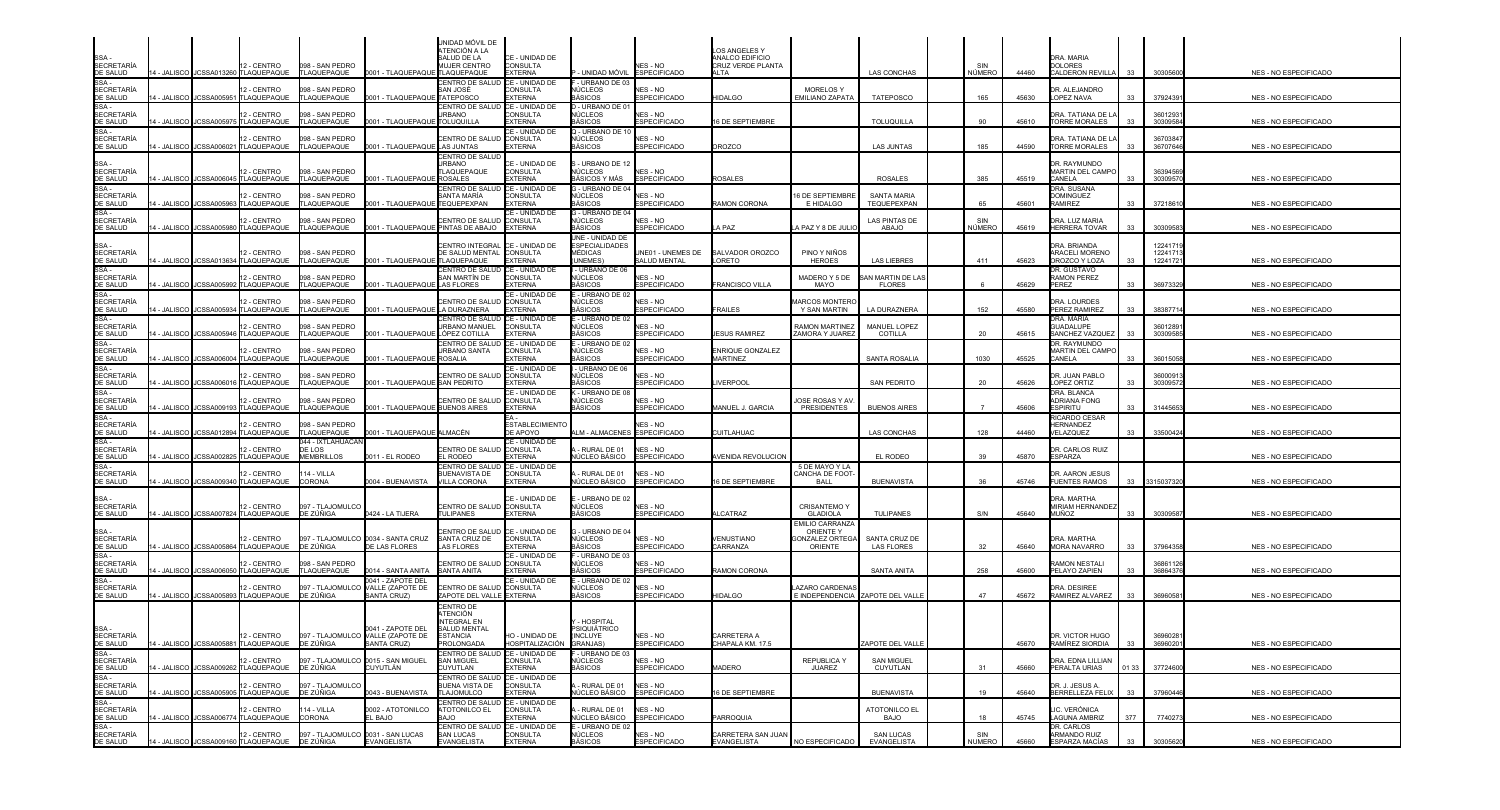| SSA -<br>SECRETARÍA                                                                                                                                                       |               |                         | 12 - CENTRO<br>14 - JALISCO JCSSA005811 TLAQUEPAQUE  | 097 - TLAJOMULCO<br>DE ZÚÑIGA                    | 0005 - CAJITITLÁN                                           | CENTRO DE SALUD CONSULTA<br>CAJITITLAN                                          | CE - UNIDAD DE<br><b>EXTERNA</b>                           | - URBANO DE 02<br>NÚCLEOS<br><b>ASICOS</b>    | NES - NO<br><b>ESPECIFICADO</b>                                              | <b>INDEPENDENCIA</b>                                                         | <b>GUADALUPE</b><br><b>VICTORIA Y</b><br>EMILIANO ZAPATA     | CAJITITLAN                  | 44            | 45670 | MEDICO CIRUJANO<br>Y PARTERO DRA.<br>ROSALBA GÓMEZ<br><b>HERNANDEZ</b>             | 33  | 31615933           | NES - NO ESPECIFICADO        |
|---------------------------------------------------------------------------------------------------------------------------------------------------------------------------|---------------|-------------------------|------------------------------------------------------|--------------------------------------------------|-------------------------------------------------------------|---------------------------------------------------------------------------------|------------------------------------------------------------|-----------------------------------------------|------------------------------------------------------------------------------|------------------------------------------------------------------------------|--------------------------------------------------------------|-----------------------------|---------------|-------|------------------------------------------------------------------------------------|-----|--------------------|------------------------------|
| DE SALUD<br>SSA -<br>SECRETARÍA<br><b>DE SALUD</b>                                                                                                                        |               |                         | 2 - CENTRO<br>- JALISCO JCSSA002784 TLAQUEPAQUE      | 044 - IXTLAHUACÁN<br>DE LOS<br><b>MEMBRILLOS</b> | 0003 - BUENAVISTA                                           | CENTRO DE SALUD CONSULTA<br><b>BUENA VISTA</b>                                  | CE - UNIDAD DE<br><b>EXTERNA</b>                           | - RURAL DE 01<br>NÚCLEO BÁSICO                | NES - NO<br><b>ESPECIFICADO</b>                                              | 20 DE NOVIEMBRE                                                              |                                                              | <b>BUENAVISTA</b>           | 13            | 45350 | <b>DR. CARLOS RUIZ</b><br>ESPARZA                                                  | 376 | 7621866            | NES - NO ESPECIFICADO        |
| SSA-                                                                                                                                                                      | 4 - JALISCO   |                         | 12 - CENTRO<br>JCSSA000042 TLAQUEPAQUE               | 002 - ACATLÁN DE<br>JUÁREZ                       | 0001 - ACATLÁN DE<br>JUÁREZ                                 | CENTRO DE SALUD CE - UNIDAD DE<br>ACATLÁN DE<br>JUÁREZ                          | CONSULTA<br><b>EXTERNA</b>                                 | - RURAL DE 03<br>NÚCLEOS<br>BÁSICOS Y MÁS     | NES - NO<br><b>ESPECIFICADO</b>                                              | USTO SIERRA                                                                  |                                                              | <b>ACATLAN DE</b><br>JUAREZ | 26            | 45700 | LIC. VERÓNICA<br>LAGUNA AMBRIZ                                                     | 378 | 7722223<br>7722279 | NES - NO ESPECIFICADO        |
| SECRETARÍA<br>DE SALUD<br>SSA -<br>SECRETARÍA<br>DE SALUD                                                                                                                 |               |                         | 12 - CENTRO<br>1 - JALISCO JCSSA006803 TLAQUEPAQUE   | 114 - VILLA<br>CORONA                            | 0006 - JUAN GIL<br>PRECIADO (LA LOMA)                       | CENTRO DE SALUD<br><b>JUAN GIL</b><br><b>PRESIADO</b>                           | CE - UNIDAD DE<br>CONSULTA<br><b>EXTERNA</b>               | RURAL DE 01<br>IÚCLEO BÁSICO                  | NES - NO<br><b>ESPECIFICADO</b>                                              | <b>MORELOS</b>                                                               |                                                              | <b>JUAN GIL PRECIADO</b>    | 67            | 45740 | LIC. VERÓNICA<br><b>LAGUNA AMBRIZ</b>                                              | 377 | 7741562            | NES - NO ESPECIFICADO        |
| SSA -<br>SECRETARÍA<br>DE SALUD                                                                                                                                           |               | 4 - JALISCO JCSSA002393 | 3 - CENTRO<br><b>GUADALAJARA</b>                     | <b>GUADALAJARA</b>                               | 0001 - GUADALAJARA                                          | <b>ENTRO DE SALUD</b><br>LÁZARO CÁRDENAS EXTERNA                                | CE - UNIDAD DE<br><b>CONSULTA</b>                          | - URBANO DE 07<br>NÚCLEOS<br>BÁSICOS          | NES - NO<br><b>ESPECIFICADO</b>                                              | AVENIDA PATRIA                                                               |                                                              | LOPEZ PORTILLO              | 2257          | 44970 | DR. ARISTIDES<br>ASDRUBAL PARTIDA<br><b>RUBIO</b>                                  | 33  | 30309558           | NES - NO ESPECIFICADO        |
| SSA-<br><b>SECRETARÍA</b><br>DE SALUD                                                                                                                                     | 4 - JALISCO   |                         | 13 - CENTRO<br>JCSSA002364 GUADALAJARA               | <b>GUADALAJARA</b>                               | 0001 - GUADALAJARA RANCHO NUEVO                             | CENTRO DE SALUD                                                                 | CE - UNIDAD DE<br><b>CONSULTA</b><br><b>EXTERNA</b>        | - URBANO DE 05<br>NÚCLEOS<br>BÁSICOS          | NES - NO<br><b>ESPECIFICADO</b>                                              | UAN B. BENDEJA                                                               |                                                              | RANCHO NUEVO                | SIN<br>√ÚMERO | 44240 | <b>DR. MIGUEL ANGEL</b><br><b>GARCIA RODRIGUEZ</b>                                 | 33  | 30304552           | NES - NO ESPECIFICADO        |
| SSA -<br><b>SECRETARÍA</b><br>DE SALUD                                                                                                                                    | - JALISCO     | JCSSA002376             | 13 - CENTRO<br><b>GUADALAJARA</b>                    | <b>GUADALAJARA</b>                               |                                                             | CENTRO DE SALUD<br>0001 - GUADALAJARA LAGOS DE ORIENTE EXTERNA                  | CE - UNIDAD DE<br><b>CONSULTA</b>                          | H - URBANO DE 05<br>NÚCLEOS<br><b>ASICOS</b>  | NES - NO<br><b>ESPECIFICADO</b>                                              | <b>SEDANO</b>                                                                |                                                              | AGOS DE ORIENTI             | 3220          | 44770 | DR. GUSTAVO<br>HERRERA FRANCO                                                      | 33  | 3030956            | NES - NO ESPECIFICADO        |
| SSA-<br><b>SECRETARÍA</b><br>DE SALUD                                                                                                                                     |               | 4 - JALISCO JCSSA002381 | 13 - CENTRO<br><b>GUADALAJARA</b>                    | 039.<br><b>GUADALAJARA</b>                       | 0001 - GUADALAJARA SAN ANDRÉS I                             | CENTRO DE SALUD CONSULTA                                                        | CE - UNIDAD DE<br><b>EXTERNA</b>                           | - URBANO DE 05<br>NÚCLEOS<br>BÁSICOS          | NES - NO<br><b>ESPECIFICADO</b>                                              | <b>REPUBLICA</b>                                                             |                                                              | <b>SAN ANDRES</b>           | 2721          | 44740 | DR. VICTOR<br>MANUEL CAMACHO<br><b>SEDANO</b>                                      | 33  | 30309560           | NES - NO ESPECIFICADO        |
| SSA -<br>SECRETARÍA                                                                                                                                                       |               |                         |                                                      |                                                  |                                                             | OFICINAS                                                                        |                                                            |                                               |                                                                              |                                                                              |                                                              |                             |               |       | .IC. MIGUEL ÁNGEL<br>LEYVA LUNA                                                    |     |                    |                              |
| DE SALUD<br>SSA -                                                                                                                                                         |               |                         | 13 - CENTRO<br>4 - JALISCO JCSSA012626 GUADALAJARA   | <b>GUADALAJARA</b>                               | 0001 - GUADALAJARA ADMINISTRATIVAS DE APOYO                 | CENTRALES                                                                       | ESTABLECIMIENTO OFI - OFICINAS                             | ADMINISTRATIVAS ESPECIFICADO                  | NES - NO                                                                     | <b>DOCTOR BAEZA</b><br>ALZAGA                                                | JUAN MANUEL E<br>INDEPENDENCIA                               | CENTRO                      | 107           | 44100 | ADMINISTRADOR DE<br>LA UNIDAD.                                                     | 33  | 3030521            | miguel.leyva@jalisco.gob.mx  |
| <b>SECRETARÍA</b><br>DE SALUD                                                                                                                                             |               |                         | 3 - CENTRO<br>4 - JALISCO JCSSA012754 GUADALAJARA    | <b>GUADALAJARA</b>                               | 0001 - GUADALAJARA ADMINISTRATIVAS DE APOYO                 | <b>OFICINAS</b>                                                                 | ESTABLECIMIENTO OFI - OFICINAS                             | ADMINISTRATIVAS ESPECIFICADO                  | NES - NO                                                                     | DOCTOR ROBERTO<br><b>MICHEL</b>                                              |                                                              | <b>SAN CARLOS</b>           | 251           | 44460 | <b>DRA. ESTHELA</b><br>RAMIREZ NUÑO                                                | 33  | 3030955<br>3030955 | <b>NES - NO ESPECIFICADO</b> |
| SSA -<br>SECRETARÍA<br>DE SALUD                                                                                                                                           |               |                         | 13 - CENTRO<br>4 - JALISCO JCSSA009202 GUADALAJARA   | 039 -<br><b>GUADALAJARA</b>                      | 0001 - GUADALAJARA COPRISJAL                                | <b>OFICINAS</b>                                                                 | ADMINISTRATIVAS ESTABLECIMIENTO OFI - OFICINAS<br>DE APOYO | ADMINISTRATIVAS ESPECIFICADO                  | NES - NO                                                                     | CALZADA LÁZARO<br>CARDENAS                                                   | PRIMO FELICIANO<br>VELAZQUEZ Y SAN COLONIA JARDINES<br>URIEL | DE LOS ARCOS                | 3540          | 44500 | LIC. FERNANDO<br><b>GUEVARA</b><br>CARMONA<br>ADMINISTRADOR DI<br><b>CORPISJAL</b> | 33  | 30305700           | NES - NO ESPECIFICADO        |
|                                                                                                                                                                           |               |                         |                                                      |                                                  |                                                             | CENTRO DE<br>ATENCIÓN                                                           |                                                            | UNE - UNIDAD DE                               |                                                                              |                                                                              |                                                              |                             |               |       |                                                                                    |     |                    |                              |
| SSA -<br>SECRETARÍA<br>DE SALUD                                                                                                                                           |               |                         | 13 - CENTRO<br>14 - JALISCO JJCSSA009211 GUADALAJARA | 039.<br><b>GUADALAJARA</b>                       | 0001 - GUADALAJARA GUADALAJARA                              | PRIMARIA EN<br>ADICCIONES                                                       | CE - UNIDAD DE<br>CONSULTA<br><b>EXTERNA</b>               | <b>MÉDICAS</b><br>(UNEMES)                    | ESPECIALIDADES UNE02 - "UNEMES DE<br>ADICCIONES, CAPA,<br><b>NUEVA VIDA"</b> | FIDEL VELAZQUEZ                                                              | MEZQUITAN Y<br>JESÚS ORTÍZ                                   | GUADALUPANA<br>NORTE        | 1397          | 44220 | IC. I ELIZABETH<br>DORADO MARTÍNEZ                                                 | 33  | 38547636           | NES - NO ESPECIFICADO        |
| SSA -<br>SECRETARÍA<br>DE SALUD                                                                                                                                           | 4 - JALISCO I |                         | 3 - CENTRO<br>JCSSA013663 GUADALAJARA                | <b>GUADALAJARA</b>                               | 0001 - GUADALAJARA COLPOSCOPIA                              | JNIDAD MÓVIL DE                                                                 | CE - UNIDAD DE<br><b>CONSULTA</b><br><b>EXTERNA</b>        | UNIDAD MÓVIL                                  | NES - NO<br><b>ESPECIFICADO</b>                                              | <b>DOCTOR BAEZA</b><br>ALZAGA ENTRE JUAN<br>MANUEL E<br><b>INDEPENDENCIA</b> | <b>JUAN MANUEL E</b><br>INDEPENDENCIA                        | CENTRO                      | 107           | 44100 | DR. AGUSTÍN<br>MARTÍNEZ<br>CONTRERAS                                               | 33  | 3030506            | NES - NO ESPECIFICADO        |
| SSA.<br>SECRETARÍA<br>DE SALUD                                                                                                                                            |               |                         | 13 - CENTRO<br>4 - JALISCO JCSSA002236 GUADALAJARA   | $039 -$<br><b>GUADALAJARA</b>                    | 0001 - GUADALAJARA                                          | CENTRO DE SALUD CONSULTA<br>LA NOGALERA                                         | CE - UNIDAD DE<br><b>EXTERNA</b>                           | D - URBANO DE 01<br>NÚCLEOS<br>BÁSICOS        | NES - NO<br><b>ESPECIFICADO</b>                                              | <b>JONJOLI Y GARBANZO</b>                                                    |                                                              | <b>NOGALERA</b>             | SIN<br>NÚMERO | 44470 | DRA, SILVIA MARIA<br>CARRILLO<br><b>MORALES</b>                                    | 33  | 30309562           | NES - NO ESPECIFICADO        |
| SSA -<br>SECRETARÍA                                                                                                                                                       |               |                         |                                                      |                                                  |                                                             | CENTRO DE SALUD CE - UNIDAD DE                                                  |                                                            | Q - URBANO DE 10                              |                                                                              |                                                                              |                                                              |                             |               |       | DR. JAIME<br>ALEJANDRC                                                             |     |                    |                              |
| DE SALUD<br>SSA -<br>SECRETARÍA<br>DE SALUD                                                                                                                               |               |                         | 13 - CENTRO<br>4 - JALISCO JCSSA002446 GUADALAJARA   | 039<br><b>GUADALAJARA</b>                        | 0001 - GUADALAJARA                                          | A AURORA Y LA<br>ESPERANZA                                                      | CONSULTA<br><b>EXTERNA</b>                                 | NÚCLEOS<br>BÁSICOS                            | NES - NO<br><b>ESPECIFICADO</b>                                              | SAN IGNACIO<br>JUAN DE DIOS                                                  |                                                              | MARGARITA MASA<br>DE JUAREZ | 2712          | 44300 | <b>SAAVEDRA</b><br><b>SERRANO</b>                                                  | 33  | 3030956            | NES - NO ESPECIFICADO        |
|                                                                                                                                                                           |               |                         | 13 - CENTRO<br>4 - JALISCO JCSSA012882 GUADALAJARA   | <b>GUADALAJARA</b>                               | 0001 - GUADALAJARA ALMACÉN                                  |                                                                                 | <b>ESTABLECIMIENT</b><br>DE APOYO                          | ALM - ALMACENES ESPECIFICADO                  | <b>NES - NO</b>                                                              | ROBLEDO SECTOR<br>LIBERTAD                                                   |                                                              | <b>A ANTIGUA PENAI</b>      | 230           | 44730 | IC. ALEJANDRA<br>RAYGOZA JIMÉNEZ                                                   | 33  | 3030972<br>3030972 | NES - NO ESPECIFICADO        |
| $SSA -$<br><b>SECRETARÍA</b><br>DE SALUD                                                                                                                                  | 4 - JALISCO   |                         | 13 - CENTRO<br>JCSSA012906 GUADALAJARA               | <b>GUADALAJARA</b>                               | 0001 - GUADALAJARA <b>J</b> ALMACÉN                         |                                                                                 | <b>ESTABLECIMIENTC</b><br>DE APOYO                         | M - ALMACENES ESPECIFICADO                    | <b>VES - NO</b>                                                              | DOCTOR ROBERTO<br><b>MICHEL</b>                                              |                                                              | <b>SAN CARLOS</b>           | 251           | 44460 | SERGIO<br>CASTELLANOS<br><b>IBARRA</b>                                             | 33  | 3030955            | NES - NO ESPECIFICADO        |
| SSA -<br>SECRETARÍA<br>DE SALUD                                                                                                                                           | I - JALISCO   |                         | 13 - CENTRO<br>JCSSA002241 GUADALAJARA               | በ39.<br><b>GUADALAJARA</b>                       | 0001 - GUADALAJARA LOMAS DEL GALLO EXTERNA                  | CENTRO DE SALUD                                                                 | CE - UNIDAD DE<br><b>CONSULTA</b>                          | - URBANO DE 02<br>NÚCLEOS<br><b>BÁSICOS</b>   | NES - NO<br><b>ESPECIFICADO</b>                                              | DOCTOR ROBERTO<br>WEERK LOPEZ                                                |                                                              | OMAS DEL GALLO              | 1052          | 44720 | DR. JESUS<br><b>MARTINEZ</b><br><b>MIRAMONTES</b>                                  | 33  | 3030956            | NES - NO ESPECIFICADO        |
| SSA-<br>SECRETARÍA<br>DE SALUD                                                                                                                                            |               | 4 - JALISCO JCSSA00225  | 13 - CENTRO<br><b>GUADALAJARA</b>                    | <b>GUADALAJARA</b>                               |                                                             | CENTRO DE SALUD <b>I</b> CONSULTA<br>001 - GUADALAJARA TETLAN RÍO VERDE EXTERNA | CE - UNIDAD DE                                             | - URBANO DE 02<br>NÚCLEOS<br><b>ASICOS</b>    | NFS - NO<br><b>ESPECIFICADO</b>                                              | HACIENDA TAHUEJO<br>ESQUINA CALZADA<br>OBRERO                                |                                                              | RÍO VERDE                   | SIN<br>NÚMERO | 44700 | DRA. BEATRIZ<br>CASTAÑEDA<br>SANDOVAL                                              | 33  | 3030960            | NES - NO ESPECIFICADO        |
| SSA-<br><b>SECRETARÍA</b><br>DE SALUD                                                                                                                                     |               |                         | 13 - CENTRO<br>14 - JALISCO JCSSA002265 GUADALAJARA  | <b>GUADALAJARA</b>                               | 0001 - GUADALAJARA NUEVA ESPAÑA                             | CENTRO DE SALUD CONSULTA                                                        | CE - UNIDAD DE<br><b>EXTERNA</b>                           | - URBANO DE 02<br>NÚCLEOS<br>BÁSICOS          | NES - NO<br><b>ESPECIFICADO</b>                                              | <b>AXAYACALT</b>                                                             |                                                              | NUEVA ESPAÑA                | SIN<br>NÚMERO | 44970 | DR. ERNESTO<br><b>BECERRIL</b><br><b>HERNANDEZ</b>                                 | 33  | 30309605           | <b>NES - NO ESPECIFICADO</b> |
| SSA-<br><b>SECRETARÍA</b>                                                                                                                                                 |               |                         | 3 - CENTRO                                           |                                                  |                                                             | ENTRO DE SALUD                                                                  | CE - UNIDAD DE<br><b>CONSULTA</b>                          | - URBANO DE 12<br>ÚCLEOS                      | <b>NES - NO</b>                                                              | <b>MEZQUITAN SECTOR</b>                                                      |                                                              |                             |               |       | DR. IGNACIO ROSAS                                                                  |     |                    |                              |
| DE SALUD                                                                                                                                                                  |               |                         | 4 - JALISCO JCSSA002451 GUADALAJARA                  | <b>GUADALAJARA</b>                               | 0001 - GUADALAJARA GUADALAJARA 3                            |                                                                                 | <b>EXTERNA</b>                                             | BÁSICOS Y MÁS                                 | <b>ESPECIFICADO</b>                                                          | HIDALGO                                                                      |                                                              | LA GUADALUPANA              | 2111          | 44220 | CABALLERO<br>DR. JORGE                                                             | 33  | 3030960            | NES - NO ESPECIFICADO        |
| SSA -                                                                                                                                                                     |               |                         | 13 - CENTRO<br>14 - JALISCO JCSSA002463 GUADALAJARA  | $039 -$<br><b>GUADALAJARA</b>                    | 0001 - GUADALAJARA YUGOSLAVIA 4                             | CENTRO DE SALUD CONSULTA                                                        | CE - UNIDAD DE<br><b>EXTERNA</b>                           | S - URBANO DE 12<br>NÚCLEOS<br>BÁSICOS Y MÁS  | NES - NO<br><b>ESPECIFICADO</b>                                              | <b>JUAN DE DIOS</b><br>ROBLEDO                                               |                                                              | <b>LA PENAL</b>             | 230           | 44370 | ADALBERTO<br>VILLALOBOS<br><b>RIVERA</b>                                           | 33  | 30309555           | <b>NES - NO ESPECIFICADO</b> |
|                                                                                                                                                                           |               |                         | 13 - CENTRO<br>4 - JALISCO JCSSA002224 GUADALAJARA   | 039 -<br><b>GUADALAJARA</b>                      | 0001 - GUADALAJARA UUAN I. MENCHACA HOSPITALIZACIÓN GENERAL | HOSPITAL CIVIL DE<br>GUADALAJARA                                                | HO - UNIDAD DE                                             | M - HOSPITAL                                  | NES - NO<br><b>ESPECIFICADO</b>                                              | SALVADOR QUEVEDO Y<br>ZUBIETA                                                |                                                              | <b>LA PERLA</b>             | 750           | 44340 | DR. BENJAMIN<br><b>GALVEZ GALVEZ</b>                                               | 33  | 36189362           | NES - NO ESPECIFICADO        |
|                                                                                                                                                                           |               |                         | 13 - CENTRO<br>14 - JALISCO JCSSA002183 GUADALAJARA  | $039 -$<br><b>GUADALAJARA</b>                    | 0001 - GUADALAJARA ESPECIALIDADES                           | CENTRO DENTAL<br>INFANTIL DE                                                    | CE - UNIDAD DE<br>CONSULTA<br><b>EXTERNA</b>               | - CLÍNICA DE<br>ESPECIALIDADES ODONTOLOGÍA    | T12 - CLÍNICA DE<br><b>ESPECIALIDADES DE</b>                                 | AVENIDA ALCALDE                                                              |                                                              | <b>MIRAFLORES</b>           | 1298          | 44270 | DR. JOSE GOMEZ<br>SANCHEZ                                                          | 33  | 30304554           | NES - NO ESPECIFICADO        |
| SSA<br>SECRETARÍA<br>SECRETARÍA<br>SECRETARÍA<br>DE SALUD<br>SECRETARÍA<br>SECRETARÍA<br>SECRETARÍA<br>SECRETARÍA<br>SECRETARÍA<br>SECRETARÍA<br>SECRETARÍA<br>SECRETARÍA |               |                         | 13 - CENTRO<br>14 - JALISCO JCSSA002335 GUADALAJARA  | $039 -$<br><b>GUADALAJARA</b>                    | 0001 - GUADALAJARA                                          | CENTRO DE SALUD CE - UNIDAD DE<br>LOMAS DEL<br>PARAISO                          | CONSULTA<br><b>EXTERNA</b>                                 | G - URBANO DE 04<br>NÚCLEOS<br><b>BÁSICOS</b> | NES - NO<br><b>ESPECIFICADO</b>                                              | JOSE MARIA CANAL<br><b>ESQUINA MARTIN</b><br><b>MACIAS ALTOS</b>             |                                                              | <b>LOMAS DEL</b><br>PARAISO |               | 44250 | DRA. ITZA E.<br><b>GARCIA REYES</b>                                                | 33  | 30304553           | NES - NO ESPECIFICADO        |
|                                                                                                                                                                           |               |                         | 13 - CENTRO                                          | 039 -                                            |                                                             | CENTRO DE SALUD CONSULTA                                                        | CE - UNIDAD DE                                             | G - URBANO DE 04<br>NÚCLEOS                   | NES - NO                                                                     |                                                                              |                                                              |                             |               |       | DRA. ROSALBA                                                                       |     |                    |                              |
|                                                                                                                                                                           |               |                         | 14 - JALISCO JCSSA002340 GUADALAJARA                 | <b>GUADALAJARA</b>                               | 0001 - GUADALAJARA SANTA CECILIA                            |                                                                                 | <b>EXTERNA</b>                                             | <b>BÁSICOS</b>                                | <b>ESPECIFICADO</b>                                                          | <b>JULIAN CARRILLO</b>                                                       |                                                              | SANTA CECILIA               | 2177          | 44700 | <b>BARBA ALVAREZ</b>                                                               | 33  | 30309569           | NES - NO ESPECIFICADO        |